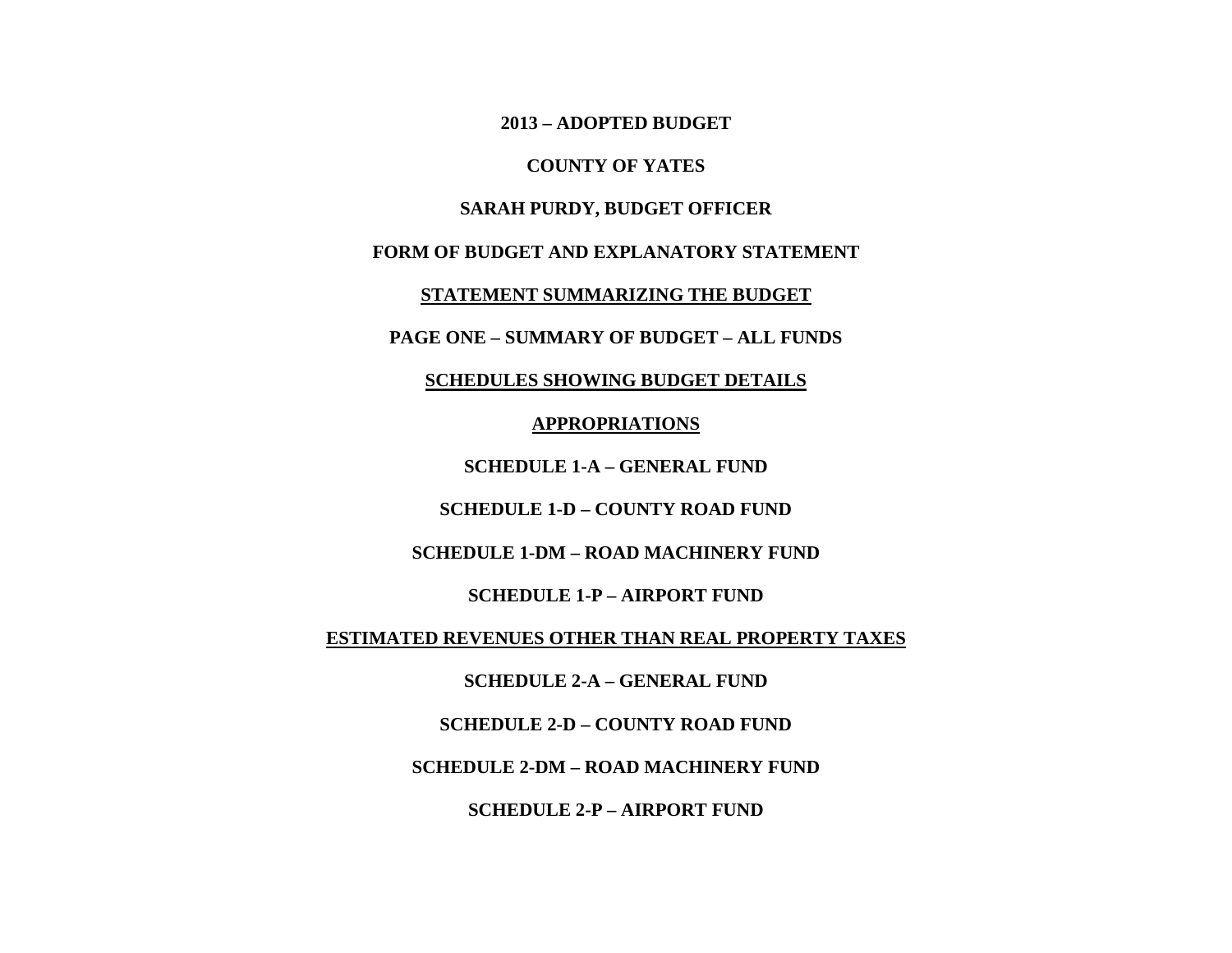## SUMMARY OF BUDGET - ALL FUNDS ADOPTED BUDGET

| <b>EXHIBIT A</b>                                                     |                |                            |                       |                |              |
|----------------------------------------------------------------------|----------------|----------------------------|-----------------------|----------------|--------------|
| TOTAL APPROPRIATIONS ALL FUNDS                                       |                |                            |                       |                | 40,837,455   |
| <b>LESS ESTIMATED REVENUES</b>                                       |                |                            |                       | 23,374,383     |              |
| APPROPRIATED CASH SURPLUS                                            |                |                            |                       |                |              |
| <b>GENERAL FUND SURPLUS</b>                                          |                |                            | 2,000,000             |                |              |
| <b>INSURANCE FUND</b>                                                |                |                            | 148,100               |                |              |
| UNEMPLOYMENT FUND                                                    |                |                            | 24,600                |                |              |
| <b>ROAD</b>                                                          |                |                            | 400,000               |                |              |
| <b>ROAD MACHINERY</b>                                                |                |                            | 100,000               |                |              |
| <b>AIRPORT</b>                                                       |                |                            | 69,956                |                |              |
| <b>RESERVE FOR TOURISM</b>                                           |                |                            | 60,085                |                |              |
| RESERVE FOR HANDICAPPED PARKING EDUCATION                            |                |                            | 100                   |                |              |
| TOTAL CASH SURPLUS APPROPRIATED                                      |                |                            |                       | 2,802,841      |              |
| TOTAL REVENUES AND APPROPRIATED CASH SURPLUS                         |                |                            |                       |                | 26, 177, 224 |
| <b>BALANCE OF APPROPRIATIONS TO BE RAISED FOR BUDGETARY PURPOSES</b> |                |                            |                       | 14,660,231     |              |
| <b>TOTAL TAX LEVY</b>                                                |                |                            |                       |                | 14,660,231   |
|                                                                      |                | SUMMARY OF BUDGET BY FUNDS |                       |                |              |
|                                                                      | <b>GENERAL</b> | <b>COUNTY ROAD</b>         | <b>COUNTY</b>         | <b>AIRPORT</b> | <b>TOTAL</b> |
|                                                                      | <b>FUND</b>    | <b>FUND</b>                | <b>MACHINERY FUND</b> |                |              |
| <b>APPROPRIATIONS</b>                                                | 35, 397, 554   | 4,270,203                  | 1,085,342             | 84,356         | 40,837,455   |
| <b>LESS: ESTIMATED REVENUES</b>                                      |                |                            |                       |                |              |
| OTHER THAN REAL ESTATE TAXES                                         | 22,279,103     | 1,015,380                  | 65,500                | 14,400         | 23,374,383   |
| APPROPRIATED CASH SURPLUS                                            | 2,232,885      | 400,000                    | 100,000               | 69,956         | 2,802,841    |
| <b>BALANCE OF APPROPRIATED TO BE</b>                                 |                |                            |                       |                |              |

RAISED FOR BUDGETARY PURPOSES 10,885,566 2,854,823 919,842 0 14,660,231

TOTAL TAX LEVY 10,885,566 2,854,823 919,842 0 14,660,231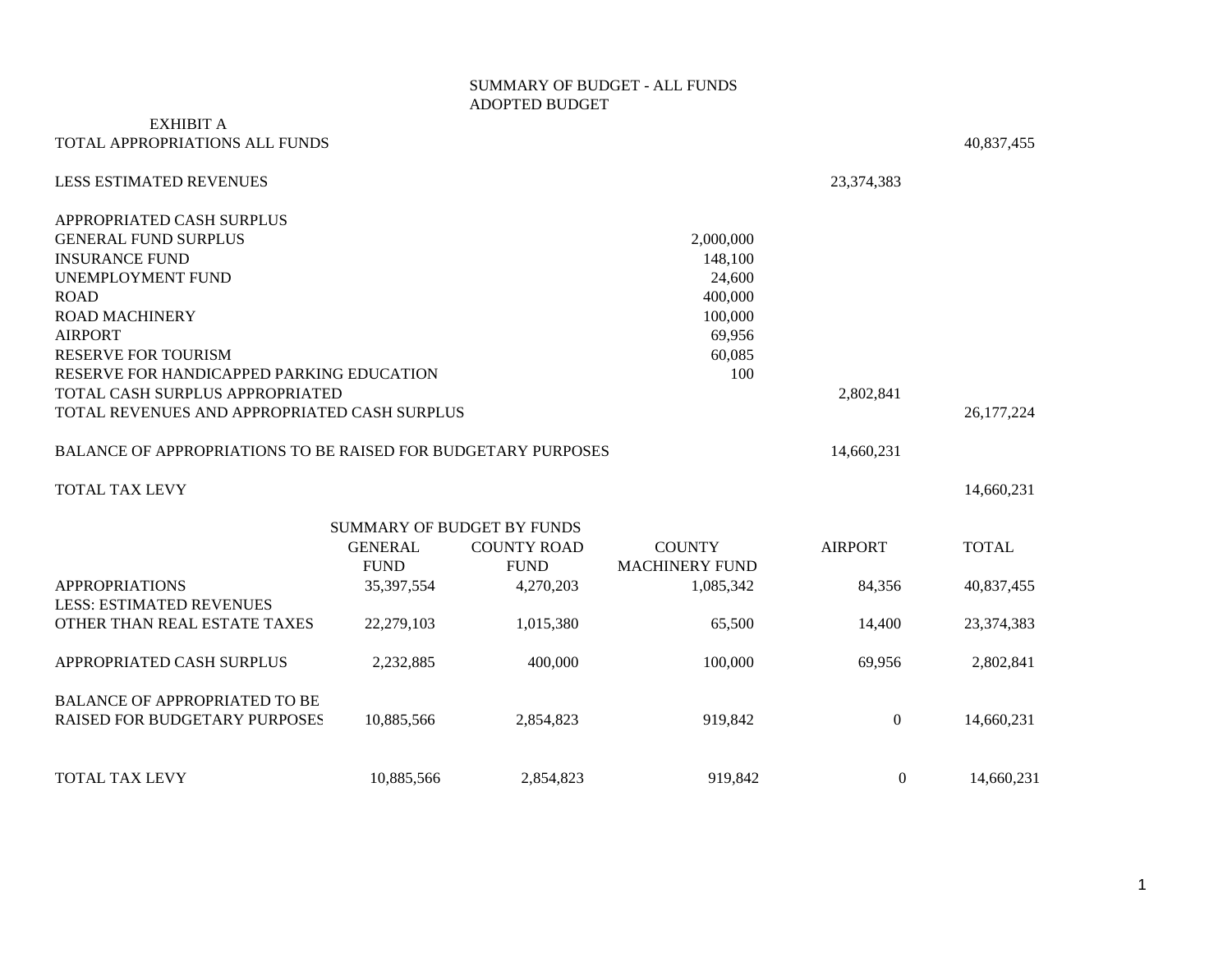**INDEX**

| <b>DEPARTMENT</b>              | <b>PAGE</b>    | <b>DEPARTMENT</b>                | <b>PAGE</b> |
|--------------------------------|----------------|----------------------------------|-------------|
| <b>ADMINISTRATOR</b>           | 9              | PERFORMING ARTS                  | 87          |
| <b>AIRPORT FUND</b>            | 102            | PERSONNEL                        | 19          |
| ALTERNATIVES TO INCARCERATION  | 54             | <b>PLANNING</b>                  | 88          |
| <b>ANIMAL CONTROL</b>          | 59             | <b>PROACTION</b>                 | 82          |
| <b>BUDGET OFFICER</b>          | 12             | <b>PROBATION</b>                 | 48          |
| <b>BUILDINGS &amp; GROUNDS</b> | 24             | <b>PUBLIC DEFENDER</b>           | 6           |
| CAPITAL PROJECTS               | 90             | PUBLIC HEALTH                    | 63          |
| <b>CENTRAL COPIER</b>          | 34             | <b>REAL PROPERTY TAX SERVICE</b> | 13          |
| <b>CENTRAL GASOLINE</b>        | 31             | RECORDS MANAGEMENT               | 23          |
| <b>CENTRAL MAILING</b>         | 33             | REVENUE, AIRPORT                 | 117         |
| <b>CENTRAL TELEPHONE</b>       | 32             | REVENUE, FEDERAL                 | 113         |
| <b>COMMUNICATION SYSTEMS</b>   | 39             | REVENUE, LOCAL (GENERAL)         | 103         |
| <b>COMMUNITY SERVICES</b>      | 68             | <b>REVENUE, ROAD</b>             | 115         |
| COOPERATIVE EXTENSION          | 89             | REVENUE, ROAD MACHINERY          | 116         |
| <b>CORONERS</b>                | 8              | <b>REVENUE, STATE</b>            | 109         |
| <b>COUNTY ATTORNEY</b>         | 18             | ROAD FUND                        | 92          |
| <b>COUNTY CLERK</b>            | 16             | ROAD MACHINERY FUND              | 99          |
| <b>COUNTY PROMOTION</b>        | 79             | <b>SALES TAX</b>                 | 103         |
| <b>COURT SECURITY</b>          | 55             | <b>SHERIFF</b>                   | 43          |
| <b>DISTRICT ATTORNEY</b>       | $\overline{4}$ | <b>SOCIAL SERVICES</b>           | 71          |
| <b>ECONOMIC DEVELOPMENT</b>    | 79             | SOIL CONSERVATION                | 89          |
| <b>EDUCATION</b>               | 38             | <b>SOLID WASTE</b>               | 89          |
| E-911 DISPATCH CENTER          | 41             | <b>SPECIAL ITEMS</b>             | 37          |
| <b>EMERGENCY MANAGEMENT</b>    | 61             | <b>STOP DWI</b>                  | 57          |
| <b>ELECTIONS</b>               | 21             | <b>TREASURER</b>                 | 10          |
| <b>HISTORIAN</b>               | 86             | UNDISTRIBUTED EMPLOYEE BENEFITS  | 90          |
| <b>INFORMATION TECHNOLOGY</b>  | 35             | <b>VETERAN SERVICES</b>          | 80          |
| JAIL                           | 50             | <b>WEIGHTS &amp; MEASURES</b>    | 81          |
| <b>LEGISLATURE</b>             | $\overline{3}$ | WORKFORCE DEVELOPMENT            | 78          |
| PARKS AND RECREATION           | 83             | YOUTH PROGRAM                    | 84          |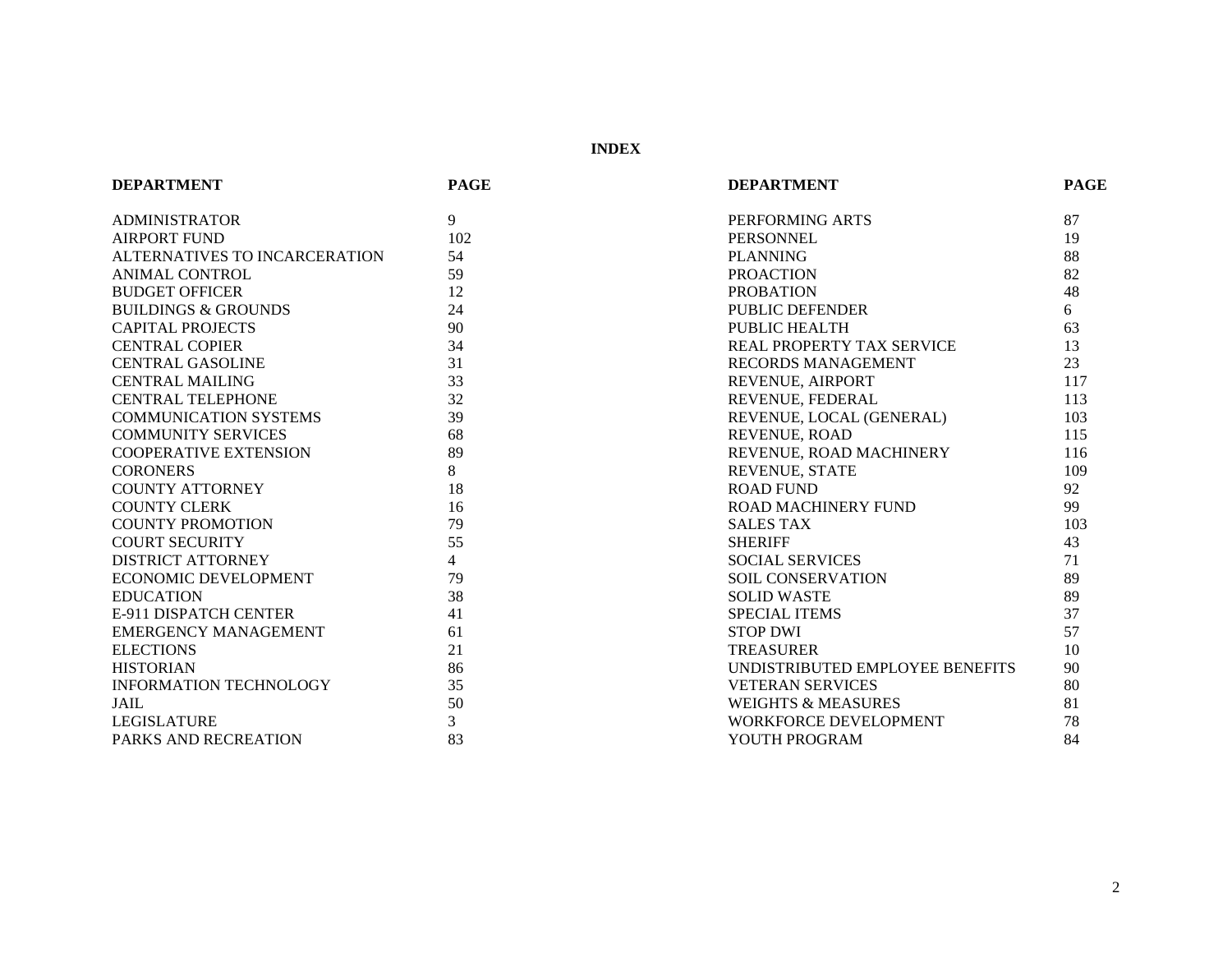| Schedule 1-A                |                             |               |               | <b>BUDGET AS</b> | <b>DEPARTMENT</b> | REQUEST '13  | <b>BUDGET</b>    |                |
|-----------------------------|-----------------------------|---------------|---------------|------------------|-------------------|--------------|------------------|----------------|
| <b>GENERAL GOVT SUPPORT</b> |                             | <b>ACTUAL</b> | <b>BUDGET</b> | <b>MODIFIED</b>  | <b>REOUEST</b>    | <b>TO</b>    | <b>OFFICER'S</b> | <b>ADOPTED</b> |
|                             |                             | 2011          | 2012          | 2012             | 2013              | ORIGINAL '12 | REC.             |                |
| <b>LEGISLATIVE BOARD</b>    |                             |               |               |                  |                   |              |                  |                |
|                             |                             |               |               |                  |                   |              |                  |                |
| A1010.                      | PERSONAL SERVICES           |               |               |                  |                   |              |                  |                |
| 1000                        | Chairman                    | 8,183.00      | 8,183.00      | 8,183.00         | 8,183.00          | 0.00%        | 8,183.00         | 8,183.00       |
| 1020                        | Legislators (14)            | 114,562.00    | 114,562.00    | 114,562.00       | 114,562.00        | 0.00%        | 114,562.00       | 114,562.00     |
| 1045                        | Clerk (Legislature)         | 42,735.00     | 42,735.00     | 42,735.00        | 42,735.00         | 0.00%        | 43,590.00        | 43,590.00      |
|                             |                             |               |               |                  |                   |              |                  |                |
|                             | Total                       | 165,480.00    | 165,480.00    | 165,480.00       | 165,480.00        | 0.00%        | 166,335.00       | 166,335.00     |
|                             |                             |               |               |                  |                   |              |                  |                |
| A1010.                      | CONTRACTUAL EXPENSES        |               |               |                  |                   |              |                  |                |
| 4152                        | Conferences                 | 245.00        | 0.00          | 0.00             | 975.00            | 975.00%      | 975.00           | 475.00         |
| 4470                        | Office Supplies             | 203.40        | 200.00        | 200.00           | 200.00            | 0.00%        | 200.00           | 200.00         |
| 4501                        | Advertising                 | 738.42        | 350.00        | 550.00           | 350.00            | 0.00%        | 350.00           | 350.00         |
| 4507                        | Copier Charge               | 1,610.65      | 1,500.00      | 1,500.00         | 1,600.00          | 6.67%        | 1,600.00         | 1,600.00       |
| 4515                        | Postage                     | 248.06        | 200.00        | 200.00           | 200.00            | 0.00%        | 200.00           | 200.00         |
| 4653                        | Gasoline                    | 31.04         | 50.00         | 50.00            | 50.00             | 0.00%        | 50.00            | 50.00          |
| 4654                        | Mileage                     | 5,743.67      | 5,000.00      | 4,800.00         | 5,000.00          | 0.00%        | 5,000.00         | 5,000.00       |
| 4660                        | <b>Travel Expenses</b>      | 148.81        | 0.00          | 0.00             | 2,800.00          | 2800.00%     | 2,800.00         | 500.00         |
| 4682                        | Utilities: Telephone/Fax    | 459.58        | 400.00        | 400.00           | 400.00            | 0.00%        | 400.00           | 400.00         |
| 4907                        | Dues                        | 150.00        | 200.00        | 200.00           | 150.00            | $-25.00%$    | 150.00           | 150.00         |
| 4915                        | Proceedings                 | 608.40        | 585.00        | 585.00           | 620.00            | 5.98%        | 620.00           | 620.00         |
|                             |                             |               |               |                  |                   |              |                  |                |
|                             | Total                       | 10,187.03     | 8,485.00      | 8,485.00         | 12,345.00         | 45.49%       | 12,345.00        | 9,545.00       |
|                             |                             |               |               |                  |                   |              |                  |                |
| A1010.                      | <b>EMPLOYEE BENEFITS</b>    |               |               |                  |                   |              |                  |                |
| 8100                        | FICA/Medicare               | 11,821.48     | 12,556.00     | 12,556.00        | 12,651.00         | 0.76%        | 12,719.00        | 12,719.00      |
| 8305                        | Medical Insurance Non-Union | 14,995.35     | 4,075.00      | 4,075.00         | 4,645.00          | 13.99%       | 6,050.00         | 6,050.00       |
|                             |                             |               |               |                  |                   |              |                  |                |
|                             | Total                       | 26,816.83     | 16,631.00     | 16,631.00        | 17,296.00         | 4.00%        | 18,769.00        | 18,769.00      |
|                             |                             |               |               |                  |                   |              |                  |                |
| A1010.0                     | <b>TOTAL</b>                | 202,483.86    | 190,596.00    | 190,596.00       | 195,121.00        | 2.37%        | 197,449.00       | 194,649.00     |
|                             |                             |               |               |                  |                   |              |                  |                |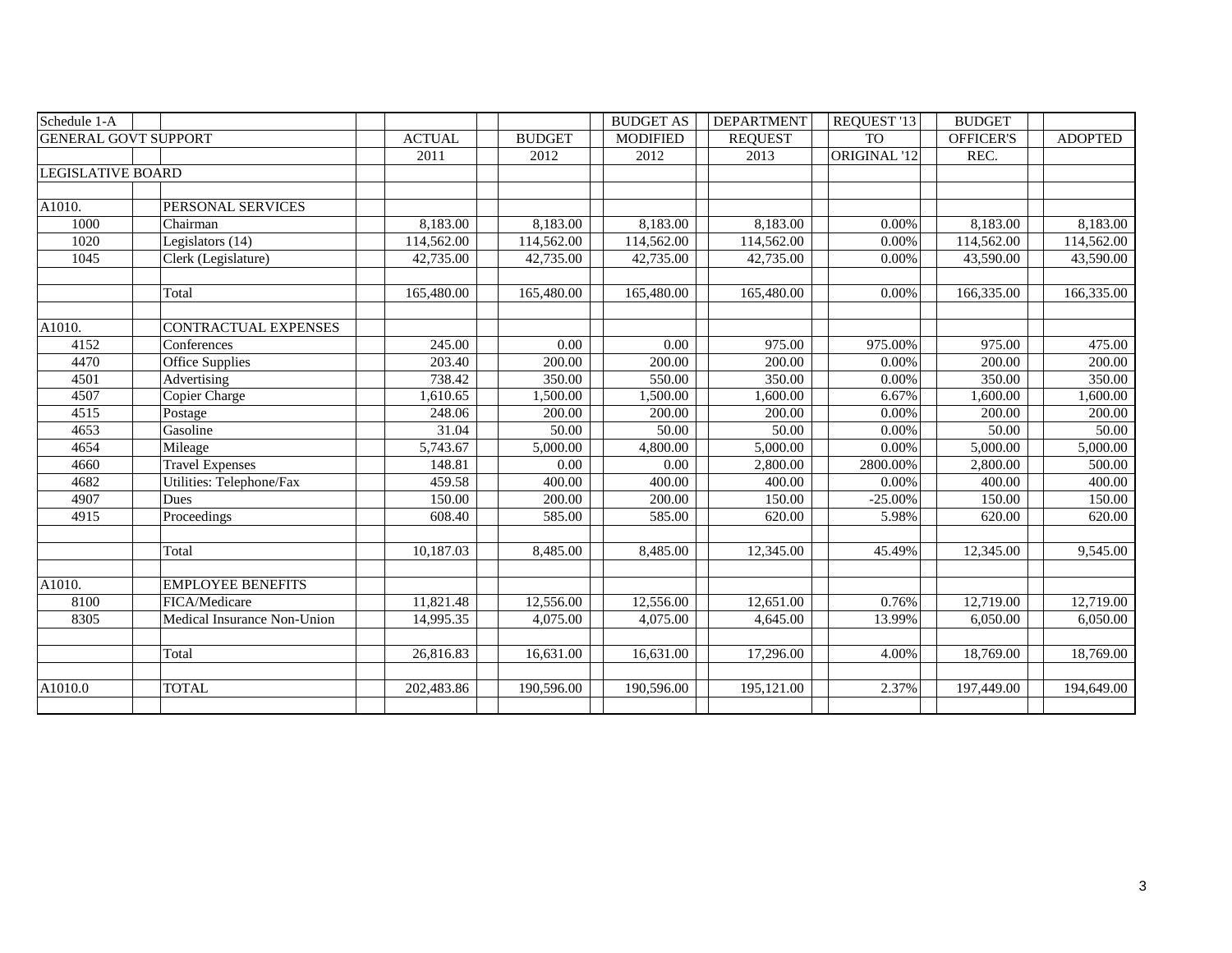| Schedule 1-A             |                                       |               |               | <b>BUDGET AS</b> | <b>DEPARTMENT</b> | REQUEST '13  | <b>BUDGET</b> |                |
|--------------------------|---------------------------------------|---------------|---------------|------------------|-------------------|--------------|---------------|----------------|
|                          |                                       | <b>ACTUAL</b> | <b>BUDGET</b> | <b>MODIFIED</b>  | <b>REQUEST</b>    | <b>TO</b>    | OFFICER'S     | <b>ADOPTED</b> |
|                          |                                       | 2011          | 2012          | 2012             | 2013              | ORIGINAL '12 | REC.          |                |
| <b>DISTRICT ATTORNEY</b> |                                       |               |               |                  |                   |              |               |                |
|                          |                                       |               |               |                  |                   |              |               |                |
| A1165.                   | PERSONAL SERVICES                     |               |               |                  |                   |              |               |                |
| 1010                     | <b>District Attorney</b>              | 119,800.00    | 119,800.00    | 140,300.00       | 144,905.00        | 20.96%       | 144,905.00    | 144,905.00     |
| 1037                     | <b>Assistant District Attorney</b>    | 46,289.30     | 50,000.00     | 50,000.00        | 50,000.00         | 0.00%        | 51,000.00     | 51,000.00      |
| 1038                     | <b>Assistant District Attorney</b>    | 51,000.00     | 51,000.00     | 51,000.00        | 53,500.00         | 4.90%        | 54,570.00     | 54,570.00      |
| 1109                     | <b>District Attorney Secretary</b>    | 32,617.00     | 32,617.00     | 32,617.00        | 32,617.00         | 0.00%        | 33,270.00     | 33,270.00      |
| 1572                     | <b>ATP Grant: Personal Services</b>   | 8,244.44      | 0.00          | 13,685.81        | 0.00              | 0.00%        | 0.00          | 0.00           |
|                          |                                       |               |               |                  |                   |              |               |                |
|                          | Total                                 | 257,950.74    | 253,417.00    | 287,602.81       | 281,022.00        | 10.89%       | 283,745.00    | 283,745.00     |
|                          |                                       |               |               |                  |                   |              |               |                |
| A1165.                   | <b>EQUIPMENT</b>                      |               |               |                  |                   |              |               |                |
| 2120                     | Copier                                | 4.158.00      | 0.00          | 0.00             | 0.00              | 0.00%        | 0.00          | 0.00           |
| 2952                     | Video Equipment                       | 9,620.00      | 0.00          | 0.00             | 0.00              | 0.00%        | 0.00          | 0.00           |
| 2958                     | <b>ATP Grant: Equipment</b>           | 1.969.75      | 0.00          | 3,700.00         | 0.00              | 0.00%        | 0.00          | 0.00           |
|                          |                                       |               |               |                  |                   |              |               |                |
|                          | Total                                 | 15,747.75     | 0.00          | 3,700.00         | 0.00              | 0.00%        | 0.00          | 0.00           |
|                          |                                       |               |               |                  |                   |              |               |                |
| A1165.                   | <b>CONTRACTUAL EXPENSES</b>           |               |               |                  |                   |              |               |                |
| 4049                     | Stenographer Fees/Transcripts - Court | 4,126.16      | 3,800.00      | 2,205.25         | 4,200.00          | 10.53%       | 4,200.00      | 4,200.00       |
| 4050                     | Stenographer Fees/Transcripts - GJ    | 8,545.54      | 10,500.00     | 8,152.77         | 12,250.00         | 16.67%       | 11,000.00     | 9,500.00       |
| 4051                     | <b>Special Prosecutor Fees</b>        | 2,697.50      | 3,500.00      | 1,294.14         | 3,500.00          | 0.00%        | 3,500.00      | 3,000.00       |
| 4072                     | <b>Expert Witness Fees</b>            | 441.38        | 4,000.00      | 16,852.75        | 9,300.00          | 132.50%      | 9,300.00      | 9,300.00       |
| 4152                     | Conferences                           | 600.00        | 0.00          | 0.00             | 675.00            | 675.00%      | 675.00        | 675.00         |
| 4406                     | Copier Maintenance Agreement          | 650.83        | 725.00        | 965.21           | 1,300.00          | 79.31%       | 1,300.00      | 1,300.00       |
| 4453                     | Buildings & Grounds Supplies          | 98.60         | 0.00          | 0.00             | 0.00              | 0.00%        | 0.00          | 0.00           |
| 4470                     | <b>Office Supplies</b>                | 2,939.80      | 2,600.00      | 2,600.00         | 3,100.00          | 19.23%       | 3,100.00      | 3,000.00       |
| 4515                     | Postage                               | 1,453.51      | 1,100.00      | 1,100.00         | 1,600.00          | 45.45%       | 1,600.00      | 1,600.00       |
| 4516                     | Printing                              | 1,017.16      | 1,000.00      | 897.62           | 1,200.00          | 20.00%       | 1,200.00      | 1,000.00       |
| 4572                     | <b>Computer Access Fees</b>           | 1,396.14      | 1,450.00      | 1,450.00         | 3,800.00          | 162.07%      | 3,800.00      | 3,800.00       |
| 4654                     | Mileage                               | 2,112.91      | 2,500.00      | 2,500.00         | 2,500.00          | 0.00%        | 2,500.00      | 2,200.00       |
| 4660                     | <b>Travel Expenses</b>                | 2,427.36      | 0.00          | 0.00             | 3,000.00          | 3000.00%     | 3,000.00      | 2,500.00       |
|                          |                                       |               |               |                  |                   |              |               |                |
|                          |                                       |               |               |                  |                   |              |               |                |
|                          |                                       |               |               |                  |                   |              |               |                |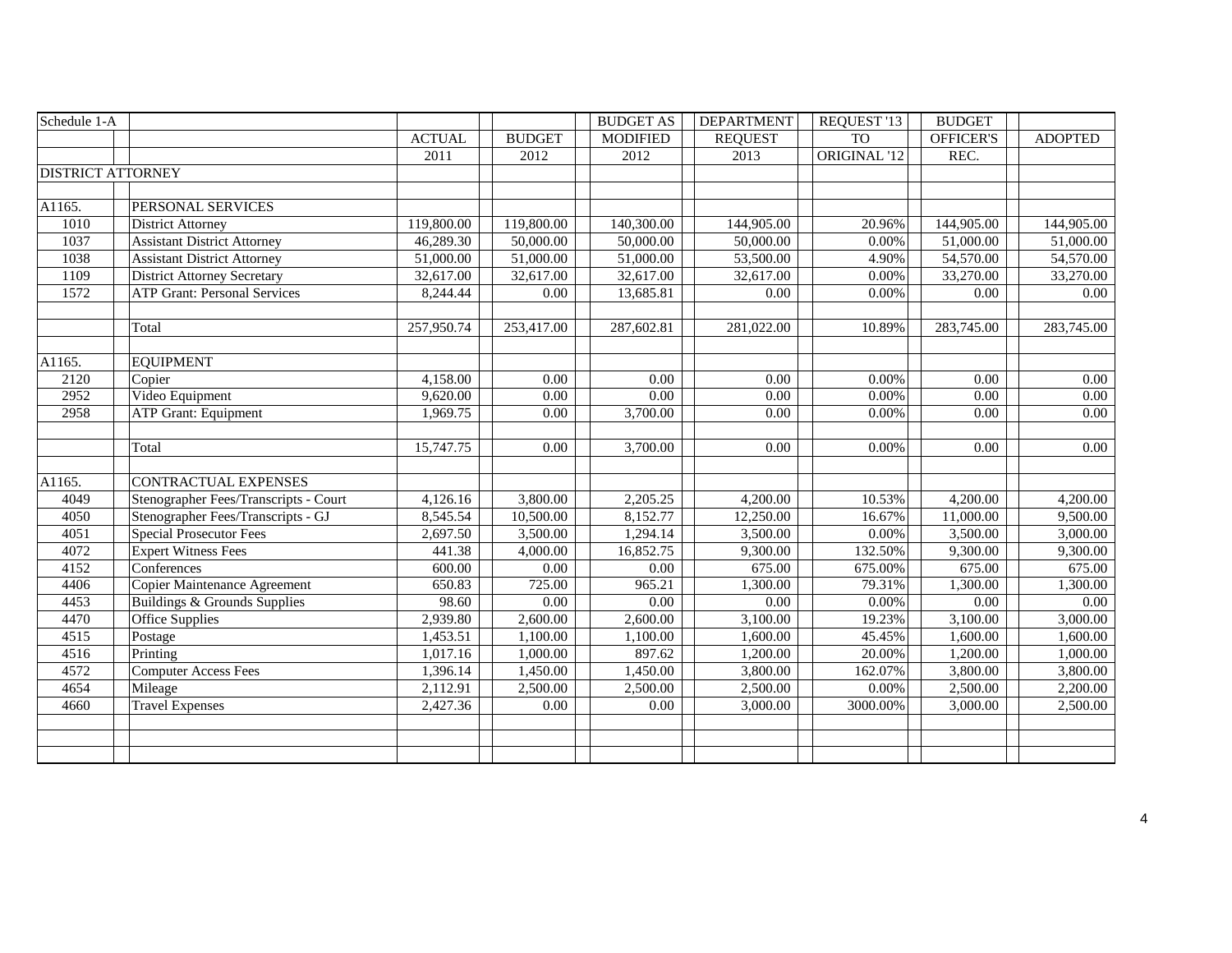| Schedule 1-A    |                                     |                         |               | <b>BUDGET AS</b> | <b>DEPARTMENT</b> | REQUEST '13  | <b>BUDGET</b> |                |
|-----------------|-------------------------------------|-------------------------|---------------|------------------|-------------------|--------------|---------------|----------------|
|                 |                                     | $\operatorname{ACTUAL}$ | <b>BUDGET</b> | <b>MODIFIED</b>  | <b>REQUEST</b>    | <b>TO</b>    | OFFICER'S     | <b>ADOPTED</b> |
|                 |                                     | 2011                    | 2012          | 2012             | 2013              | ORIGINAL '12 | REC.          |                |
|                 |                                     |                         |               |                  |                   |              |               |                |
|                 | CONTRACTUAL EXPENSES CONT.          |                         |               |                  |                   |              |               |                |
| 4676            | <b>Utilities: Cellular Services</b> | 1,340.35                | 1,650.00      | 1,650.00         | 2,600.00          | 57.58%       | 2,600.00      | 2,000.00       |
| 4682            | Utilities: Telephone/Fax            | 1,966.86                | 1,800.00      | 1,800.00         | 2,200.00          | 22.22%       | 2,200.00      | 2,000.00       |
| 4740            | Security Transport/Extradition      | 0.00                    | 1,000.00      | 1,221.07         | 4,000.00          | 300.00%      | 4,000.00      | 1,000.00       |
| 4755            | Witness Fees & Mileage - Court      | 390.99                  | 1,000.00      | 2,457.42         | 3,500.00          | 250.00%      | 3,500.00      | 2,500.00       |
| 4756            | Witness Fees & Mileage - Grand Jury | 1,306.79                | 1,200.00      | 1,307.02         | 1,600.00          | 33.33%       | 1,400.00      | 1,300.00       |
| 4907            | Dues                                | 685.00                  | 675.00        | 675.00           | 725.00            | 7.41%        | 725.00        | 725.00         |
| 4916            | Publications                        | 5,899.35                | 5,000.00      | 7,068.03         | 4,200.00          | $-16.00\%$   | 4,200.00      | 4,200.00       |
| 4958            | <b>ATP Grant: Contractual</b>       | 5,776.28                | 0.00          | 20,908.10        | 0.00              | 0.00%        | 0.00          | 0.00           |
| 4981            | Leases: Postage Meter               | 0.00                    | 0.00          | 91.95            | 381.00            | 0.00%        | 381.00        | 381.00         |
|                 |                                     |                         |               |                  |                   |              |               |                |
|                 | Total                               | 45,872.51               | 43,500.00     | 75,196.33        | 65,631.00         | 50.88%       | 64,181.00     | 56,181.00      |
| A1165.          | <b>EMPLOYEE BENEFITS</b>            |                         |               |                  |                   |              |               |                |
| 8100            | FICA/Medicare                       | 18,647.88               | 18,800.00     | 18,800.00        | 18,759.00         | $-0.22%$     | 18,993.00     | 18,993.00      |
| 8305            | Medical Insurance Non-Union         | 28,526.93               | 23,023.00     | 23,023.00        | 32,283.00         | 40.22%       | 42,048.00     | 42,048.00      |
|                 |                                     |                         |               |                  |                   |              |               |                |
|                 | Total                               | 47,174.81               | 41,823.00     | 41,823.00        | 51,042.00         | 22.04%       | 61,041.00     | 61,041.00      |
| A1165.0         | <b>TOTAL</b>                        | 366,745.81              | 338,740.00    | 408,322.14       | 397,695.00        | 17.40%       | 408,967.00    | 400,967.00     |
|                 |                                     |                         |               |                  |                   |              |               |                |
| <b>REVENUE:</b> | A1290 Stop DWI                      | 12,500.00               | 12,500.00     | 12,500.00        | 12,500.00         | 0.00%        | 12,500.00     | 12,500.00      |
|                 | A2627 Sale of Illegal Knives        | 14,438.00               | 0.00          | 0.00             | 0.00              | 0.00%        | 0.00          | 0.00           |
|                 | A3030 Aid to Prosecution            | 33,552.14               | 0.00          | 38,385.86        | 0.00              | 0.00%        | 0.00          | 0.00           |
|                 | A3031 Criminal Justice              | 756.75                  | 0.00          | 0.00             | 0.00              | 0.00%        | 0.00          | 0.00           |
|                 | A3032 State Aid - DA Wage Recovery  | 39,489.00               | 39,489.00     | 59,989.00        | 39,489.00         | 0.00%        | 39,489.00     | 39,489.00      |
|                 |                                     |                         |               |                  |                   |              |               |                |
|                 | <b>Total Revenue</b>                | 100,735.89              | 51,989.00     | 110,874.86       | 51,989.00         | 0.00%        | 51,989.00     | 51,989.00      |
|                 |                                     |                         |               |                  |                   |              |               |                |
|                 | <b>Total Net County Cost</b>        | 266,009.92              | 286,751.00    | 297,447.28       | 345,706.00        | 20.56%       | 356,978.00    | 348,978.00     |
|                 | Percent Revenue                     | 27.47%                  | 15.35%        | 27.15%           | 13.07%            | $-14.82%$    | 12.71%        | 12.97%         |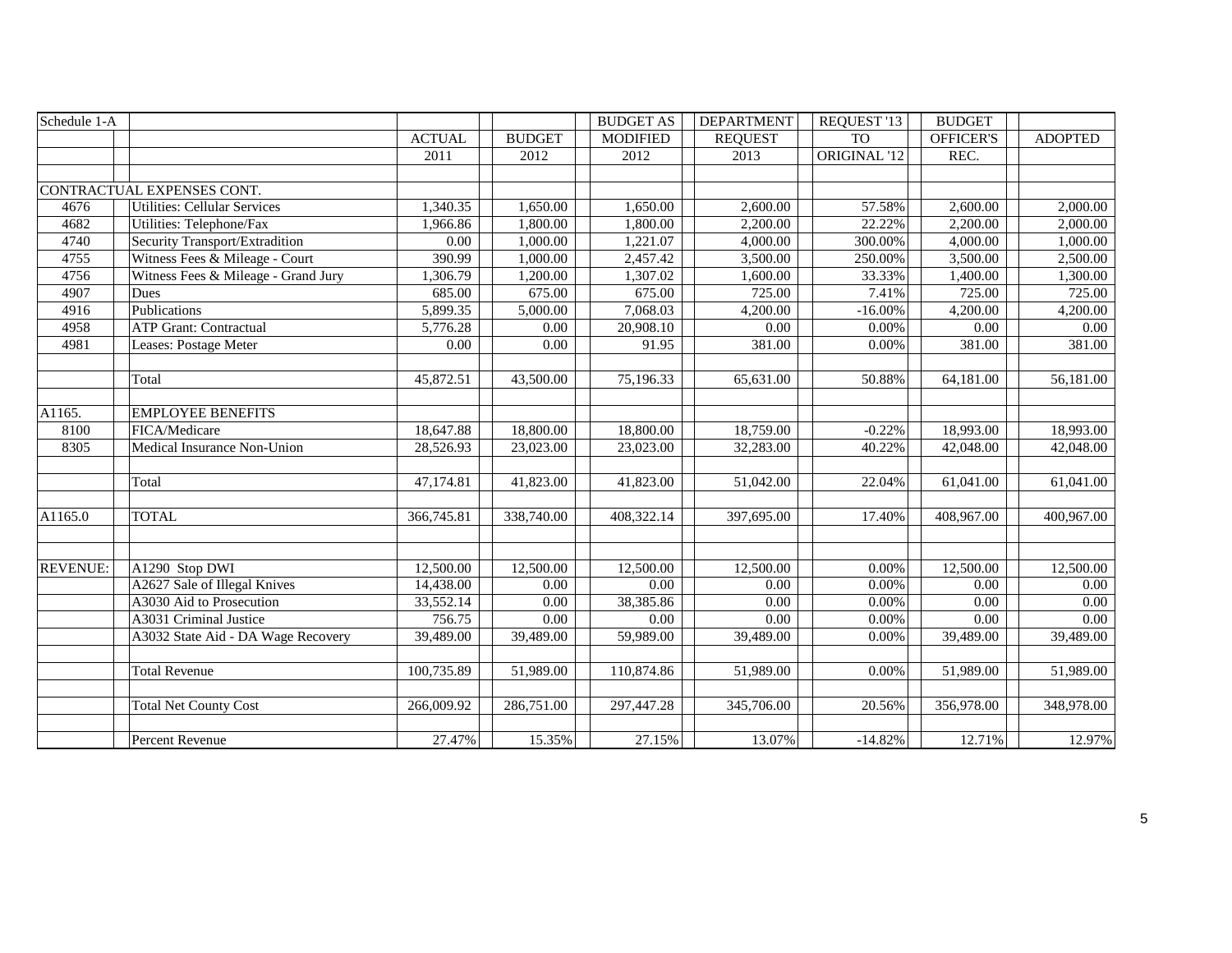| Schedule 1-A                |                                       |                     |                   | <b>BUDGET AS</b>  | <b>DEPARTMENT</b> | REQUEST '13     | <b>BUDGET</b> |                   |
|-----------------------------|---------------------------------------|---------------------|-------------------|-------------------|-------------------|-----------------|---------------|-------------------|
|                             |                                       | <b>ACTUAL</b>       | <b>BUDGET</b>     | <b>MODIFIED</b>   | <b>REQUEST</b>    | TO <sub>1</sub> | OFFICER'S     | <b>ADOPTED</b>    |
|                             |                                       | 2011                | 2012              | 2012              | 2013              | ORIGINAL '12    | REC.          |                   |
|                             |                                       |                     |                   |                   |                   |                 |               |                   |
|                             | PUBLIC DEFENDER (OR LEGAL             |                     |                   |                   |                   |                 |               |                   |
| <b>DEFENSE OR INDIGENT)</b> |                                       |                     |                   |                   |                   |                 |               |                   |
| A1170.                      | PERSONAL SERVICES                     |                     |                   |                   |                   |                 |               |                   |
| 1565                        | <b>Assistant Public Defender</b>      | 38,671.00           | 38,671.00         | 38,671.00         | 38,671.00         | 0.00%           | 39,445.00     | 39,445.00         |
| 1566                        | <b>Assistant Public Defender</b>      | $0.00\,$            | 0.00              | $0.00\,$          | 33,000.00         | 33000.00%       | 16,500.00     | 16,500.00         |
| 1640                        | Public Defender                       | 66,586.00           | 66,586.00         | 66,586.00         | 66,586.00         | 0.00%           | 67,918.00     | 67,918.00         |
| 1660                        | <b>Insurance Buyout Non-Union</b>     | 1,017.84            | 815.00            | 1,391.95          | 1,858.00          | 127.98%         | 2,420.00      | 0.00              |
|                             |                                       |                     |                   |                   |                   |                 |               |                   |
|                             | Total                                 | 106,274.84          | 106,072.00        | 106,648.95        | 140,115.00        | 32.09%          | 126,283.00    | 123,863.00        |
|                             |                                       |                     |                   |                   |                   |                 |               |                   |
| A1170                       | <b>EQUIPMENT</b>                      |                     |                   |                   |                   |                 |               |                   |
| 2959                        | <b>Grant: Indigent Legal Services</b> | 0.00                | 0.00              | 800.00            | 0.00              | $0.00\%$        | 0.00          | 0.00              |
|                             |                                       |                     |                   |                   |                   |                 |               |                   |
|                             | Total                                 | 0.00                | 0.00              | 800.00            | 0.00              | 0.00%           | 0.00          | $0.00\,$          |
|                             |                                       |                     |                   |                   |                   |                 |               |                   |
| A1170.                      | <b>CONTRACTUAL EXPENSES</b>           |                     |                   |                   |                   |                 |               |                   |
| 4003                        | <b>Assigned Counsel Administrator</b> | 2,937.00            | 2,937.00          | 2,937.00          | 3,000.00          | 2.15%           | 3,000.00      | 3,000.00          |
| 4004                        | <b>Attorney Fees</b>                  | 142,282.58          | 180,000.00        | 180,000.00        | 155,000.00        | $-13.89%$       | 155,000.00    | 155,000.00        |
| 4024                        | <b>Interpreter Services</b>           | 0.00                | 0.00              | $0.00\,$          | 500.00            | 500.00%         | 500.00        | 500.00            |
| 4039                        | Secretarial: Asst. PD                 | 10,119.00           | 10,119.00         | 10,119.00         | 10,119.00         | 0.00%           | 10,321.00     | 10,321.00         |
| 4042                        | Secretarial: PD                       | 26,647.00           | 26,647.00         | 26,647.00         | 26,647.00         | 0.00%           | 27,180.00     | 27,180.00         |
| 4045                        | Transcripts                           | 202.50              | 400.00            | 250.00            | 400.00            | 0.00%           | 400.00        | 400.00            |
| 4156                        | Training                              | 285.00              | $\overline{0.00}$ | $\overline{0.00}$ | 1,800.00          | 1800.00%        | 350.00        | 350.00            |
| 4470                        | <b>Office Supplies</b>                | 315.43              | 650.00            | 605.80            | 750.00            | 15.38%          | 750.00        | 750.00            |
| 4507                        | Copier Charge                         | 1,153.80            | 1,300.00          | 1,494.20          | 500.00            | $-61.54%$       | 500.00        | 500.00            |
| 4515                        | Postage                               | $\overline{511.43}$ | 1,000.00          | 965.96            | 800.00            | $-20.00\%$      | 800.00        | 800.00            |
| 4516                        | Printing                              | 164.05              | 250.00            | 250.00            | 300.00            | 20.00%          | 300.00        | 300.00            |
| 4572                        | <b>Computer Access Fees</b>           | 1,466.52            | 1,600.00          | 1,600.00          | 1,600.00          | 0.00%           | 1,600.00      | 1,600.00          |
| 4654                        | Mileage                               | 8,413.62            | 7,000.00          | 7,000.00          | 7,500.00          | 7.14%           | 7,500.00      | 7,500.00          |
| 4682                        | Utilities: Telephone/Fax              | 2,175.19            | 2,500.00          | 2,500.00          | 2,500.00          | 0.00%           | 2,500.00      | 2,200.00          |
| 4755                        | Witness Fees & Mileage                | 358.84              | 200.00            | 200.00            | 200.00            | 0.00%           | 200.00        | 200.00            |
| 4916                        | Publications                          | 674.07              | 500.00            | 500.00            | 900.00            | 80.00%          | 900.00        | 900.00            |
| 4929                        | <b>Assigned Counsel Expenses</b>      | 416.78              | 400.00            | 434.04            | 500.00            | 25.00%          | 500.00        | 500.00            |
| 4941                        | <b>Grant: Indigent Legal Services</b> | $\overline{0.00}$   | 0.00              | 6,334.00          | 0.00              | 0.00%           | 0.00          | $\overline{0.00}$ |
|                             |                                       |                     |                   |                   |                   |                 |               |                   |
|                             | Total                                 | 198,122.81          | 235,503.00        | 241,837.00        | 213,016.00        | $-9.55%$        | 212,301.00    | 212,001.00        |
|                             |                                       |                     |                   |                   |                   |                 |               |                   |
|                             |                                       |                     |                   |                   |                   |                 |               |                   |
|                             |                                       |                     |                   |                   |                   |                 |               |                   |
|                             |                                       |                     |                   |                   |                   |                 |               |                   |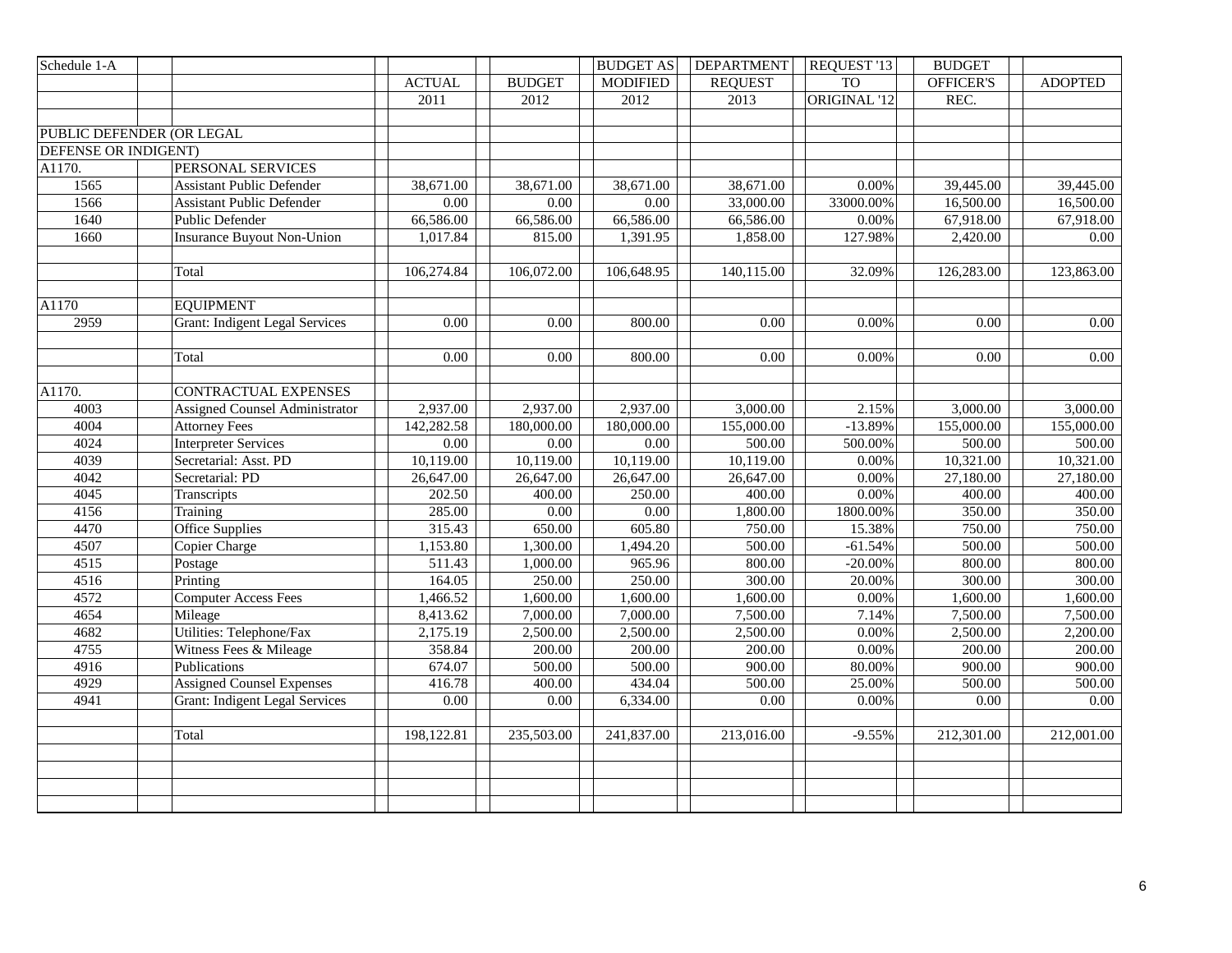| Schedule 1-A    |                               |               |               | <b>BUDGET AS</b> | <b>DEPARTMENT</b> | REQUEST '13  | <b>BUDGET</b>    |                |
|-----------------|-------------------------------|---------------|---------------|------------------|-------------------|--------------|------------------|----------------|
|                 |                               |               |               |                  |                   |              |                  |                |
|                 |                               | <b>ACTUAL</b> | <b>BUDGET</b> | <b>MODIFIED</b>  | <b>REOUEST</b>    | <b>TO</b>    | <b>OFFICER'S</b> | <b>ADOPTED</b> |
|                 |                               | 2011          | 2012          | 2012             | 2013              | ORIGINAL '12 | REC.             |                |
|                 |                               |               |               |                  |                   |              |                  |                |
| A1170.          | <b>EMPLOYEE BENEFITS</b>      |               |               |                  |                   |              |                  |                |
| 8100            | FICA/Medicare                 | 7,346.60      | 8,011.00      | 8,011.00         | 10,710.00         | 33.69%       | 9,661.00         | 9,476.00       |
| 8305            | Medical Insurance Non-Union   | 5,665.56      | 4,075.00      | 3,498.05         | 4,645.00          | 13.99%       | 0.00             | $0.00\,$       |
|                 |                               |               |               |                  |                   |              |                  |                |
|                 | Total                         | 13,012.16     | 12,086.00     | 11,509.05        | 15,355.00         | 27.05%       | 9,661.00         | 9,476.00       |
|                 |                               |               |               |                  |                   |              |                  |                |
| A1170.0         | TOTAL                         | 317,409.81    | 353,661.00    | 360,795.00       | 368,486.00        | 4.19%        | 348,245.00       | 345,340.00     |
| <b>REVENUE:</b> |                               |               |               |                  |                   |              |                  |                |
|                 | A3025 Indigent Legal Services | 57,778.00     | 55,000.00     | 62,134.00        | 0.00              | $-100.00\%$  | 0.00             | 0.00           |
|                 |                               |               |               |                  |                   |              |                  |                |
|                 | <b>Total Revenue</b>          | 57,778.00     | 55,000.00     | 62,134.00        | 0.00              | $-100.00\%$  | 0.00             | 0.00           |
|                 |                               |               |               |                  |                   |              |                  |                |
|                 | <b>Total Net County Cost</b>  | 259,631.81    | 298,661.00    | 298,661.00       | 368,486.00        | 23.38%       | 348,245.00       | 345,340.00     |
|                 |                               |               |               |                  |                   |              |                  |                |
|                 | Percent Revenue               | 18.20%        | 15.55%        | 17.22%           | 0.00%             | 0.00%        | 0.00%            | 0.00%          |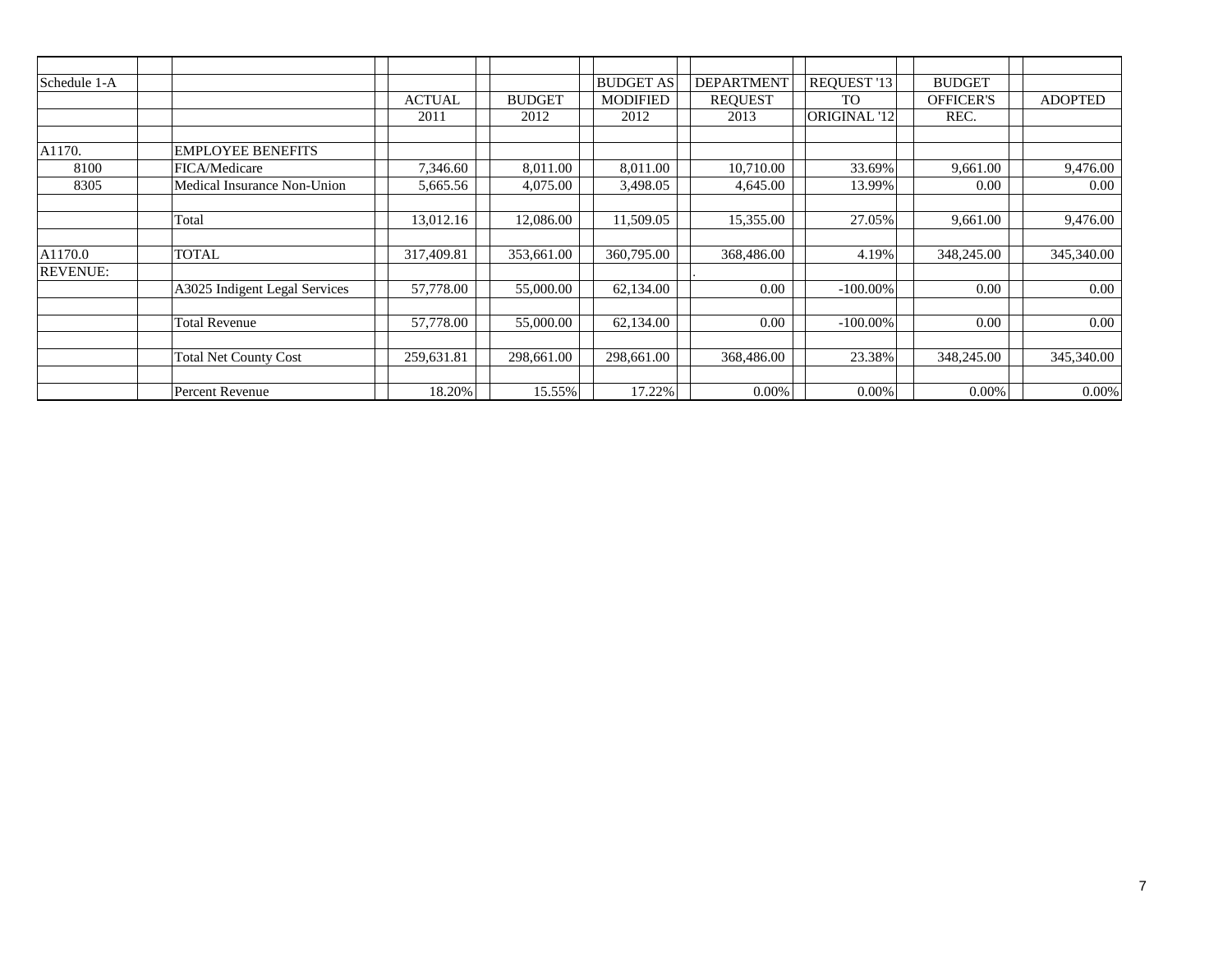| Schedule 1-A |                                  |               |               | <b>BUDGET AS</b> | <b>DEPARTMENT</b> | REQUEST '13  | <b>BUDGET</b> |                |
|--------------|----------------------------------|---------------|---------------|------------------|-------------------|--------------|---------------|----------------|
|              |                                  | <b>ACTUAL</b> | <b>BUDGET</b> | <b>MODIFIED</b>  | <b>REQUEST</b>    | <b>TO</b>    | OFFICER'S     | <b>ADOPTED</b> |
|              |                                  | 2011          | 2012          | 2012             | 2013              | ORIGINAL '12 | REC.          |                |
|              |                                  |               |               |                  |                   |              |               |                |
|              |                                  |               |               |                  |                   |              |               |                |
|              | <b>JUSTICES &amp; CONSTABLES</b> |               |               |                  |                   |              |               |                |
|              |                                  |               |               |                  |                   |              |               |                |
| A1180.       | CONTRACTUAL EXPENSES             |               |               |                  |                   |              |               |                |
| 4706         | Court Fees: Town/Villages        | 680.00        | 900.00        | 900.00           | 800.00            | $-11.11%$    | 800.00        | 800.00         |
|              |                                  |               |               |                  |                   |              |               |                |
| A1180.0      | <b>TOTAL</b>                     | 680.00        | 900.00        | 900.00           | 800.00            | $-11.11%$    | 800.00        | 800.00         |
|              |                                  |               |               |                  |                   |              |               |                |
|              | MEDICAL EXAMINERS & CORONERS     |               |               |                  |                   |              |               |                |
|              |                                  |               |               |                  |                   |              |               |                |
| A1185.       | PERSONAL SERVICES                |               |               |                  |                   |              |               |                |
| 1983         | Coroner                          | 3,800.00      | 4,000.00      | 4,000.00         | 4,000.00          | 0.00%        | 4,000.00      | 4,000.00       |
|              |                                  |               |               |                  |                   |              |               |                |
|              | Total                            | 3,800.00      | 4,000.00      | 4,000.00         | 4,000.00          | 0.00%        | 4,000.00      | 4,000.00       |
|              |                                  |               |               |                  |                   |              |               |                |
|              |                                  |               |               |                  |                   |              |               |                |
| A1185.       | <b>CONTRACTUAL EXPENSES</b>      |               |               |                  |                   |              |               |                |
| 4006         | Autopsies                        | 14,350.00     | 16,000.00     | 16,000.00        | 15,000.00         | $-6.25%$     | 15,000.00     | 15,000.00      |
| 4008         | <b>Body Removal</b>              | 3,125.00      | 1,000.00      | 1,000.00         | 1,200.00          | 20.00%       | 1,200.00      | 1,200.00       |
| 4023         | <b>Hospital Charges</b>          | 7,769.88      | 7,000.00      | 7,000.00         | 11,000.00         | 57.14%       | 10,000.00     | 9,000.00       |
| 4152         | Conferences                      | 0.00          | 0.00          | 0.00             | 500.00            | 500.00%      | 500.00        | 0.00           |
| 4156         | Training                         | 0.00          | 0.00          | 0.00             | 500.00            | 500.00%      | 500.00        | 500.00         |
| 4654         | Mileage                          | 475.06        | 500.00        | 500.00           | 500.00            | 0.00%        | 500.00        | 500.00         |
| 4660         | <b>Travel Expenses</b>           | 200.00        | 0.00          | 0.00             | 300.00            | 300.00%      | 300.00        | 300.00         |
| 4907         | Dues                             | 0.00          | 400.00        | 400.00           | 400.00            | 0.00%        | 400.00        | 400.00         |
|              |                                  |               |               |                  |                   |              |               |                |
| A1185.0      | <b>TOTAL</b>                     | 25,919.94     | 24,900.00     | 24,900.00        | 29,400.00         | 18.07%       | 28,400.00     | 26,900.00      |
|              |                                  |               |               |                  |                   |              |               |                |
| A1185.       | <b>EMPLOYEE BENEFITS</b>         |               |               |                  |                   |              |               |                |
| 8100         | FICA/Medicare                    | 290.70        | 306.00        | 306.00           | 306.00            | 0.00%        | 306.00        | 306.00         |
|              |                                  |               |               |                  |                   |              |               |                |
|              | Total                            | 290.70        | 306.00        | 306.00           | 306.00            | 0.00%        | 306.00        | 306.00         |
|              |                                  |               |               |                  |                   |              |               |                |
| A1185.0      | <b>TOTAL</b>                     | 30,010.64     | 29,206.00     | 29,206.00        | 33,706.00         | 15.41%       | 32,706.00     | 31,206.00      |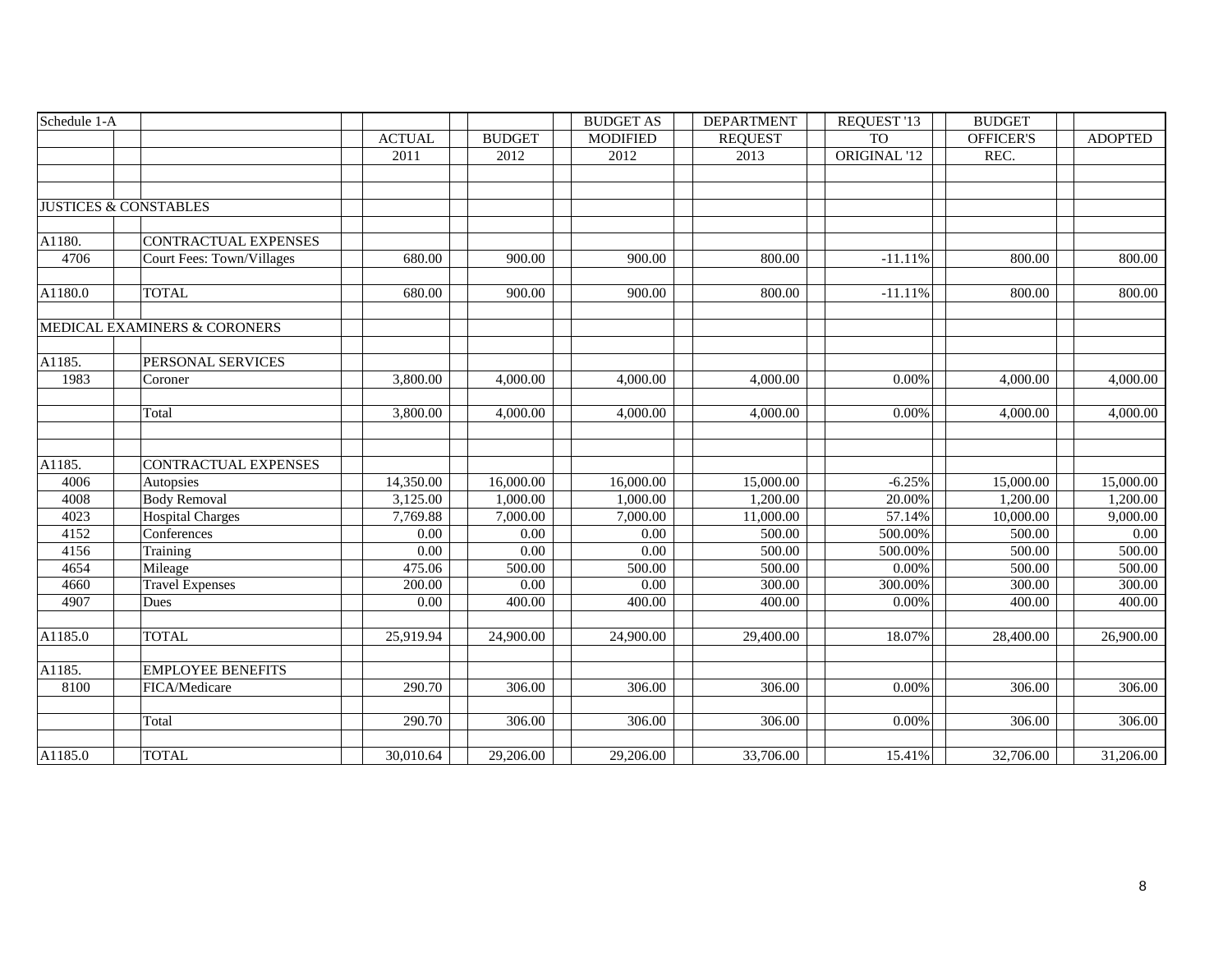| Schedule 1-A         |                                   |               |               | <b>BUDGET AS</b> | <b>DEPARTMENT</b> | <b>REOUEST '13</b> | <b>BUDGET</b>    |                |
|----------------------|-----------------------------------|---------------|---------------|------------------|-------------------|--------------------|------------------|----------------|
|                      |                                   | <b>ACTUAL</b> | <b>BUDGET</b> | <b>MODIFIED</b>  | <b>REQUEST</b>    | <b>TO</b>          | <b>OFFICER'S</b> | <b>ADOPTED</b> |
|                      |                                   | 2011          | 2012          | 2012             | 2013              | ORIGINAL '12       | REC.             |                |
|                      |                                   |               |               |                  |                   |                    |                  |                |
| COUNTY ADMINISTRATOR |                                   |               |               |                  |                   |                    |                  |                |
|                      |                                   |               |               |                  |                   |                    |                  |                |
| A1230.               | PERSONAL SERVICES                 |               |               |                  |                   |                    |                  |                |
| 1035                 | Administrator                     | 93,751.00     | 93,751.00     | 93,751.00        | 93,751.00         | 0.00%              | 95,627.00        | 95,627.00      |
| 1630                 | <b>Insurance Manager</b>          | 0.00          | 0.00          | 0.00             | 20,600.00         | 20600.00%          | 21,012.00        | 21,012.00      |
| 1660                 | <b>Insurance Buyout Non Union</b> | 0.00          | 0.00          | 0.00             | 929.00            | 929.00%            | 1,210.00         | 0.00           |
|                      |                                   |               |               |                  |                   |                    |                  |                |
|                      | Total                             | 93,751.00     | 93,751.00     | 93,751.00        | 115,280.00        | 22.96%             | 117,849.00       | 116,639.00     |
| A1230.               |                                   |               |               |                  |                   |                    |                  |                |
|                      | <b>CONTRACTUAL EXPENSES</b>       |               |               |                  |                   |                    |                  |                |
| 4152                 | Conferences                       | 185.00        | 0.00          | 0.00             | 370.00            | 370.00%            | 370.00           | 370.00         |
| 4156                 | Training                          | 0.00          | 0.00          | 12,800.00        | 0.00              | 0.00%              | 0.00             | 0.00           |
| 4470                 | Office Supplies                   | 371.24        | 400.00        | 400.00           | 400.00            | 0.00%              | 400.00           | 400.00         |
| 4507                 | <b>Copier Charges</b>             | 261.60        | 400.00        | 400.00           | 400.00            | 0.00%              | 400.00           | 400.00         |
| 4515                 | Postage                           | 27.63         | 50.00         | 50.00            | 50.00             | 0.00%              | 50.00            | 50.00          |
| 4660                 | <b>Travel Expenses</b>            | 1,003.00      | 0.00          | 0.00             | 1.200.00          | 1200.00%           | 1,200.00         | 1,200.00       |
| 4676                 | Utilities: Cellular Service       | 608.43        | 650.00        | 650.00           | 650.00            | 0.00%              | 650.00           | 650.00         |
| 4682                 | Utilities: Telephone/Fax          | 160.74        | 275.00        | 275.00           | 275.00            | 0.00%              | 275.00           | 275.00         |
| 4907                 | Dues                              | 400.00        | 400.00        | 400.00           | 1,150.00          | 187.50%            | 400.00           | 400.00         |
|                      |                                   |               |               |                  |                   |                    |                  |                |
|                      | Total                             | 3,017.64      | 2,175.00      | 14,975.00        | 4,495.00          | 106.67%            | 3,745.00         | 3,745.00       |
| A1230                | <b>EMPLOYEE BENEFITS</b>          |               |               |                  |                   |                    |                  |                |
| 8100                 | FICA/Medicare                     | 7,061.69      | 7,069.00      | 7,069.00         | 8,810.00          | 24.63%             | 9,010.00         | 8,918.00       |
| 8305                 | Medical Insurance Non-Union       | 5,088.48      | 4,075.00      | 4.075.00         | 4,645.00          | 13.99%             | 6.050.00         | 6,050.00       |
|                      |                                   |               |               |                  |                   |                    |                  |                |
|                      | Total                             | 12,150.17     | 11,144.00     | 11,144.00        | 13,455.00         | 20.74%             | 15,060.00        | 14,968.00      |
| A1230.0              | <b>TOTAL</b>                      | 108,918.81    | 107,070.00    | 119,870.00       | 133,230.00        | 24.43%             | 136,654.00       | 135,352.00     |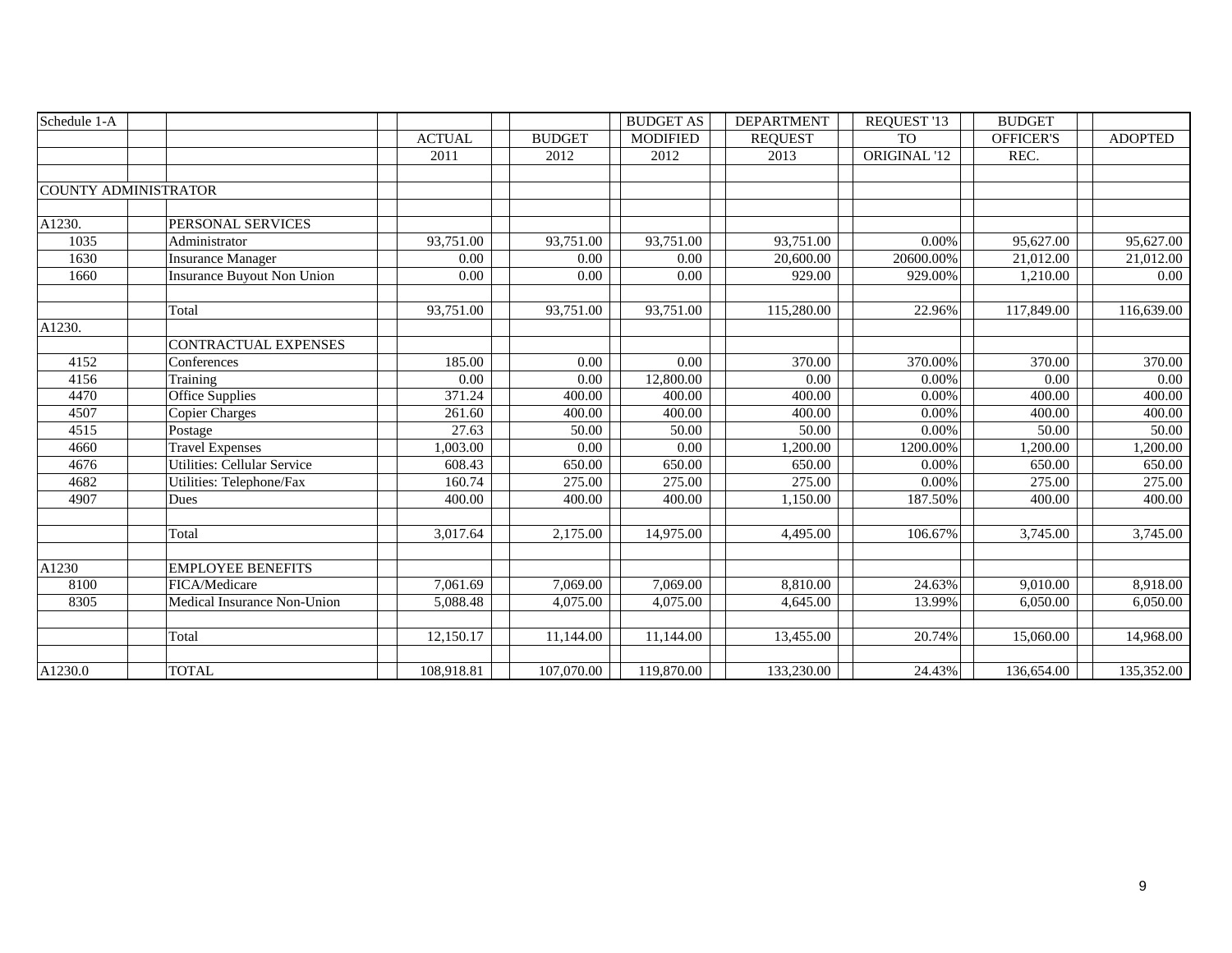| Schedule 1-A |                                      |               |                   | <b>BUDGET AS</b> | <b>DEPARTMENT</b> | REQUEST '13  | <b>BUDGET</b> |                |
|--------------|--------------------------------------|---------------|-------------------|------------------|-------------------|--------------|---------------|----------------|
|              |                                      | <b>ACTUAL</b> | <b>BUDGET</b>     | <b>MODIFIED</b>  | <b>REQUEST</b>    | <b>TO</b>    | OFFICER'S     | <b>ADOPTED</b> |
|              |                                      | 2011          | 2012              | 2012             | 2013              | ORIGINAL '12 | REC.          |                |
|              |                                      |               |                   |                  |                   |              |               |                |
| TREASURER    |                                      |               |                   |                  |                   |              |               |                |
|              |                                      |               |                   |                  |                   |              |               |                |
| A1325.       | PERSONAL SERVICES                    |               |                   |                  |                   |              |               |                |
| 1030         | Treasurer                            | 65,572.00     | 65,572.00         | 65,572.00        | 65,572.00         | 0.00%        | 66,884.00     | 66,884.00      |
| 1120         | Deputy Treasurer                     | 48,894.00     | 48,894.00         | 37,680.71        | $0.00\,$          | $-100.00\%$  | 0.00          | 0.00           |
| 1121         | Deputy Treasurer                     | 0.00          | 0.00              | 15,000.00        | 54,000.00         | 54000.00%    | 45,963.00     | 47,086.00      |
| 1123         | Deputy Treasurer Part-time           | 0.00          | 0.00              | 5,366.40         | 0.00              | 0.00%        | 0.00          | 10,000.00      |
| 1237         | Payroll Administrator                | 0.00          | 0.00              | 8,985.27         | 31,927.00         | 31927.00%    | 0.00          | 0.00           |
| 1270         | Senior Account Clerk Typist          | 34,125.00     | 35,225.00         | 35,225.00        | 35,225.00         | 0.00%        | 35,930.00     | 35,930.00      |
| 1271         | Senior Account Clerk Typist          | 29,156.40     | 30,355.00         | 12,216.62        | 0.00              | $-100.00\%$  | 29,985.00     | 34,312.00      |
|              |                                      |               |                   |                  |                   |              |               |                |
|              | Total                                | 177,747.40    | 180,046.00        | 180,046.00       | 186,724.00        | 3.71%        | 178,762.00    | 194,212.00     |
|              |                                      |               |                   |                  |                   |              |               |                |
| A1325.       | <b>EQUIPMENT</b>                     |               |                   |                  |                   |              |               |                |
| 2115         | <b>Computer Hardware</b>             | 10,100.04     | 0.00              | 0.00             | 0.00              | 0.00%        | 0.00          | 0.00           |
|              |                                      |               |                   |                  |                   |              |               |                |
|              | Total                                | 10,100.04     | 0.00              | 0.00             | 0.00              | 0.00%        | 0.00          | 0.00           |
|              |                                      |               |                   |                  |                   |              |               |                |
| A1325.       | CONTRACTUAL EXPENSES                 |               |                   |                  |                   |              |               |                |
| 4005         | <b>Audit Fees</b>                    | 29,605.00     | 29,605.00         | 29,605.00        | 31,555.00         | 6.59%        | 31,555.00     | 31,555.00      |
| 4011         | Consultants                          | 19,550.00     | 2,800.00          | 2,641.66         | 8,450.00          | 201.79%      | 8,450.00      | 8,450.00       |
| 4015         | <b>Cost Allocation</b>               | 1,839.00      | 1,839.00          | 1,839.00         | 1,839.00          | 0.00%        | 1,839.00      | 1,839.00       |
| 4152         | Conferences                          | 185.00        | $\overline{0.00}$ | 0.00             | 550.00            | 550.00%      | 550.00        | 550.00         |
| 4408         | <b>Equipment Maintenance/Repairs</b> | 0.00          | 350.00            | 350.00           | 500.00            | 42.86%       | 500.00        | 500.00         |
| 4457         | <b>Computer Supplies</b>             | 0.00          | 100.00            | 100.00           | $\overline{0.00}$ | $-100.00\%$  | 0.00          | 0.00           |
| 4470         | <b>Office Supplies</b>               | 6,567.26      | 5,000.00          | 5,000.00         | 5,000.00          | $0.00\%$     | 5,000.00      | 5,000.00       |
| 4507         | <b>Copier Charges</b>                | 351.78        | 500.00            | 500.00           | 100.00            | $-80.00\%$   | 100.00        | 100.00         |
| 4515         | Postage                              | 3,438.69      | 4,300.00          | 4,300.00         | 3,500.00          | $-18.60%$    | 3,500.00      | 3,500.00       |
| 4576         | Comp. Software Maint. Agreem.        | 21,539.84     | 22,280.00         | 22,438.34        | 21,285.00         | $-4.47%$     | 21,285.00     | 21,285.00      |
| 4660         | <b>Travel Expenses</b>               | 385.25        | 0.00              | 0.00             | 400.00            | 400.00%      | 400.00        | 400.00         |
| 4682         | Utilities: Telephone/Fax             | 520.54        | 530.00            | 530.00           | 530.00            | 0.00%        | 530.00        | 530.00         |
| 4907         | Dues                                 | 50.00         | 50.00             | 50.00            | 50.00             | 0.00%        | 50.00         | 50.00          |
|              |                                      |               |                   |                  |                   |              |               |                |
|              | Total                                | 84,032.36     | 67,354.00         | 67,354.00        | 73,759.00         | 9.51%        | 73,759.00     | 73,759.00      |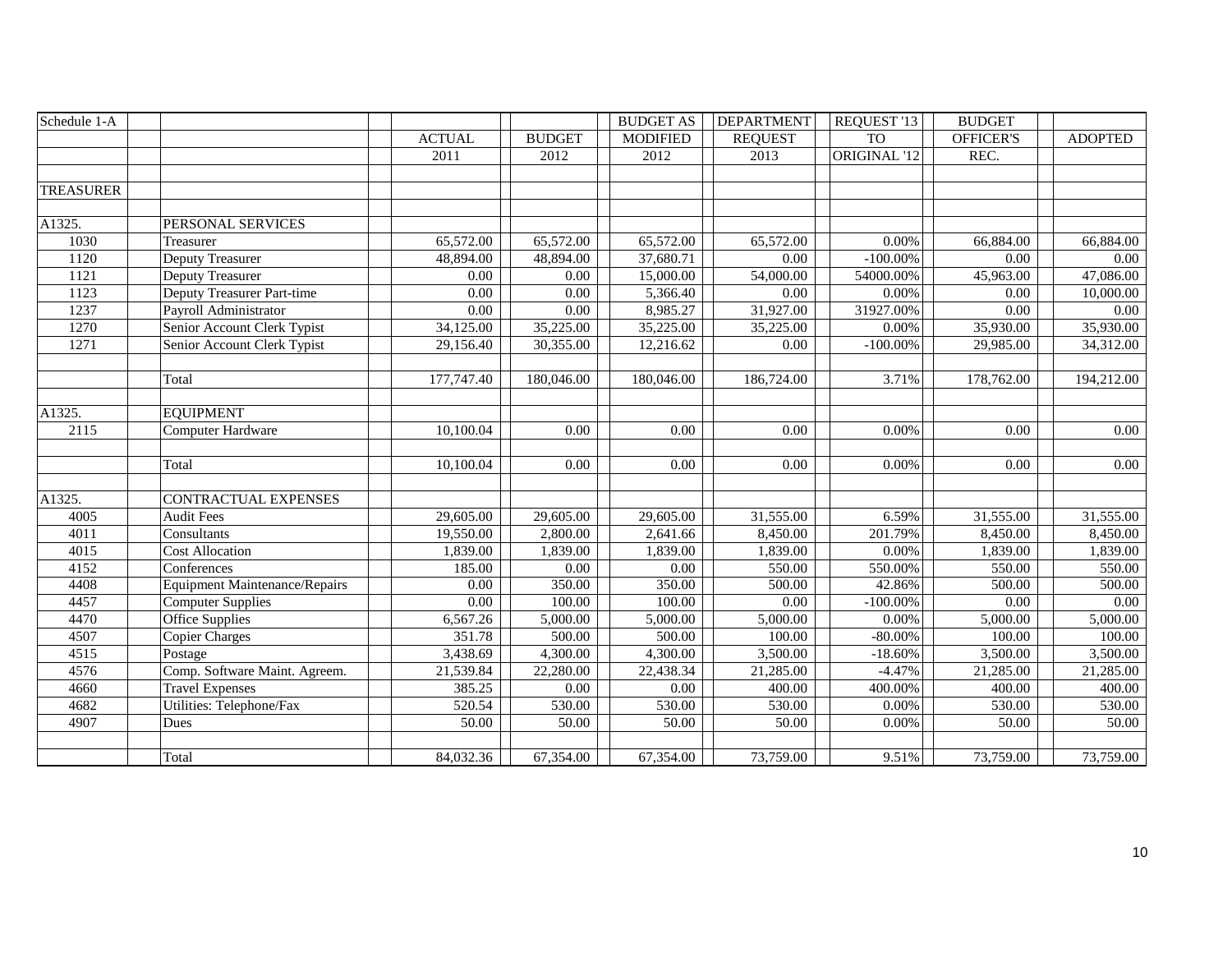| Schedule 1-A    |                              |               |               | <b>BUDGET AS</b> | <b>DEPARTMENT</b> | REQUEST '13    | <b>BUDGET</b>    |                |
|-----------------|------------------------------|---------------|---------------|------------------|-------------------|----------------|------------------|----------------|
|                 |                              | <b>ACTUAL</b> | <b>BUDGET</b> | <b>MODIFIED</b>  | <b>REQUEST</b>    | T <sub>O</sub> | <b>OFFICER'S</b> | <b>ADOPTED</b> |
|                 |                              | 2011          | 2012          | 2012             | 2013              | ORIGINAL '12   | REC.             |                |
|                 |                              |               |               |                  |                   |                |                  |                |
| A1325.          | <b>EMPLOYEE BENEFITS</b>     |               |               |                  |                   |                |                  |                |
| 8100            | FICA/Medicare                | 12,629.41     | 13,245.00     | 13,245.00        | 13,681.00         | 3.29%          | 13,609.00        | 14,807.00      |
| 8303            | Medical Insurance CSEA       | 24,382.32     | 24,894.00     | 24,894.00        | 33,540.00         | 34.73%         | 27,339.00        | 33,626.00      |
| 8305            | Medical Insurance Non-Union  | 26,061.84     | 18,744.00     | 18,744.00        | 15,329.00         | $-18.22%$      | 20,232.00        | 20,232.00      |
|                 |                              |               |               |                  |                   |                |                  |                |
|                 | Total                        | 63,073.57     | 56,883.00     | 56,883.00        | 62,550.00         | 9.96%          | 61,180.00        | 68,665.00      |
|                 |                              |               |               |                  |                   |                |                  |                |
| A1325.0         | <b>TOTAL</b>                 | 334,953.37    | 304,283.00    | 304,283.00       | 323,033.00        | 6.16%          | 313,701.00       | 336,636.00     |
|                 |                              |               |               |                  |                   |                |                  |                |
| <b>REVENUE:</b> | A1090 Interest and Penalties | 445,988.68    | 420,000.00    | 420,000.00       | 383,000.00        | $-8.81%$       | 383,000.00       | 383,000.00     |
|                 | A1233 Treasurer's Fees       | 12,068.14     | 17,500.00     | 17,500.00        | 12,500.00         | $-28.57%$      | 12,500.00        | 12,500.00      |
|                 | A2401 Interest & Earnings    | 33,655.59     | 41,000.00     | 41,000.00        | 34,000.00         | $-17.07\%$     | 34,000.00        | 34,000.00      |
|                 | A3089 State Aid Other        | 21,314.00     | 0.00          | 0.00             | 800.00            | 800.00%        | 800.00           | 800.00         |
|                 |                              |               |               |                  |                   |                |                  |                |
|                 | <b>Total Revenue</b>         | 513,026.41    | 478,500.00    | 478,500.00       | 430,300.00        | $-10.07\%$     | 430,300.00       | 430,300.00     |
|                 |                              |               |               |                  |                   |                |                  |                |
|                 | <b>Total Net County Cost</b> | (178,073.04)  | (174, 217.00) | (174, 217.00)    | (107, 267.00)     | $-38.43%$      | (116,599.00)     | (93, 664.00)   |
|                 |                              |               |               |                  |                   |                |                  |                |
|                 | Percent Revenue              | 153.16%       | 157.25%       | 157.25%          | 133.21%           | $-15.29%$      | 137.17%          | 127.82%        |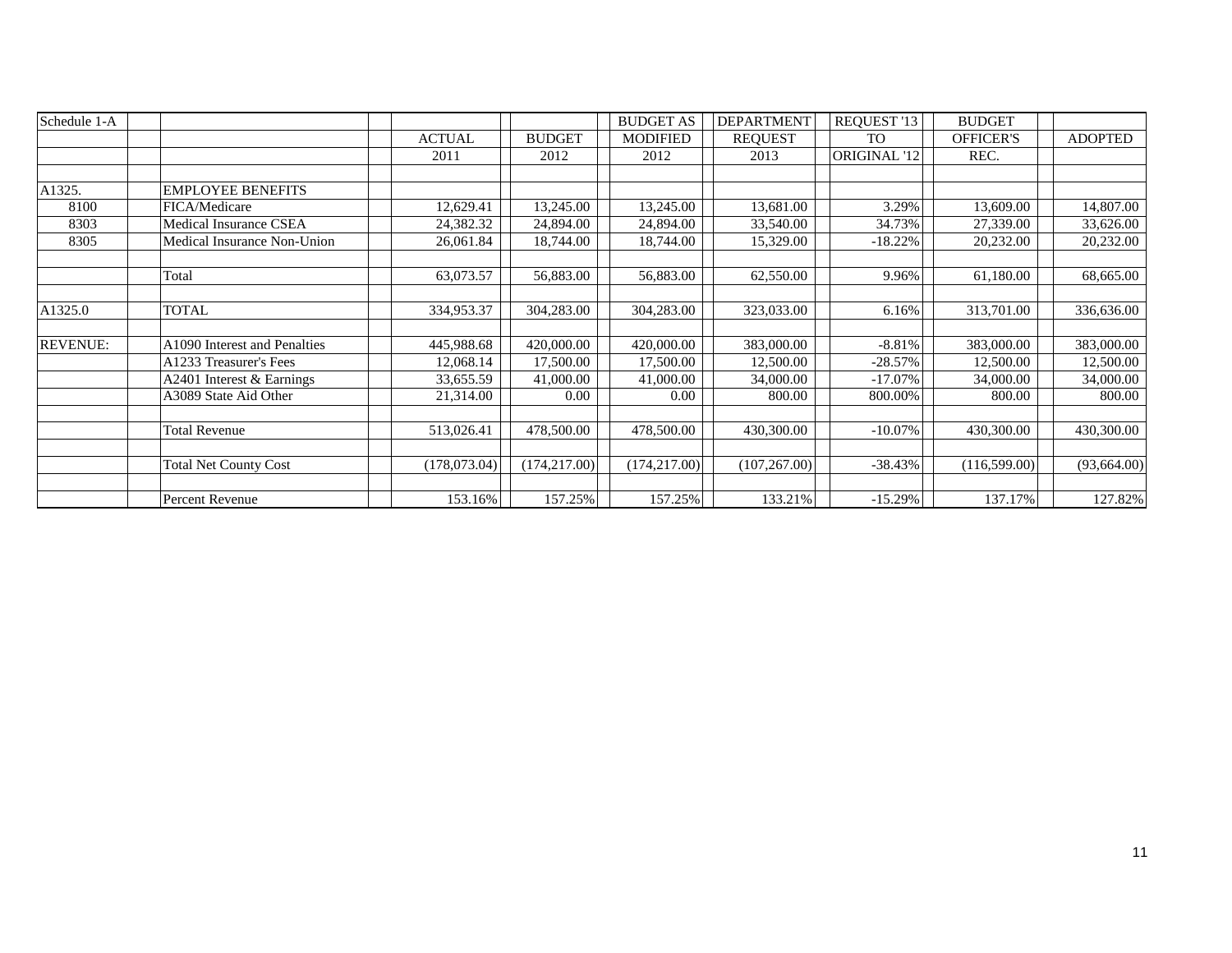| Schedule 1-A          |                             |               |               | <b>BUDGET AS</b> | <b>DEPARTMENT</b> | REQUEST '13  | <b>BUDGET</b>    |                |
|-----------------------|-----------------------------|---------------|---------------|------------------|-------------------|--------------|------------------|----------------|
|                       |                             | <b>ACTUAL</b> | <b>BUDGET</b> | <b>MODIFIED</b>  | <b>REQUEST</b>    | <b>TO</b>    | <b>OFFICER'S</b> | <b>ADOPTED</b> |
|                       |                             | 2011          | 2012          | 2012             | 2013              | ORIGINAL '12 | REC.             |                |
|                       |                             |               |               |                  |                   |              |                  |                |
|                       |                             |               |               |                  |                   |              |                  |                |
| <b>BUDGET OFFICER</b> |                             |               |               |                  |                   |              |                  |                |
| A1340.                | PERSONAL SERVICES           |               |               |                  |                   |              |                  |                |
| 1575                  | <b>Budget Officer</b>       | 8,578.00      | 8,578.00      | 8,578.00         | 8,578.00          | 0.00%        | 8,750.00         | 8,750.00       |
|                       |                             |               |               |                  |                   |              |                  |                |
|                       | Total                       | 8,578.00      | 8,578.00      | 8,578.00         | 8,578.00          | 0.00%        | 8,750.00         | 8,750.00       |
| A1340.                | <b>CONTRACTUAL EXPENSES</b> |               |               |                  |                   |              |                  |                |
| 4507                  | Copier Charge               | 592.80        | 700.00        | 700.00           | 900.00            | 28.57%       | 900.00           | 900.00         |
|                       | Total                       | 592.80        | 700.00        | 700.00           | 900.00            | 28.57%       | 900.00           | 900.00         |
|                       |                             |               |               |                  |                   |              |                  |                |
| A1340.                | <b>EMPLOYEE BENEFITS</b>    |               |               |                  |                   |              |                  |                |
| 8100                  | FICA/Medicare               | 645.94        | 657.00        | 657.00           | 657.00            | $0.00\%$     | 670.00           | 670.00         |
|                       |                             |               |               |                  |                   |              |                  |                |
| A1340.0               | TOTAL                       | 9,816.74      | 9,935.00      | 9,935.00         | 10,135.00         | 2.01%        | 10,320.00        | 10,320.00      |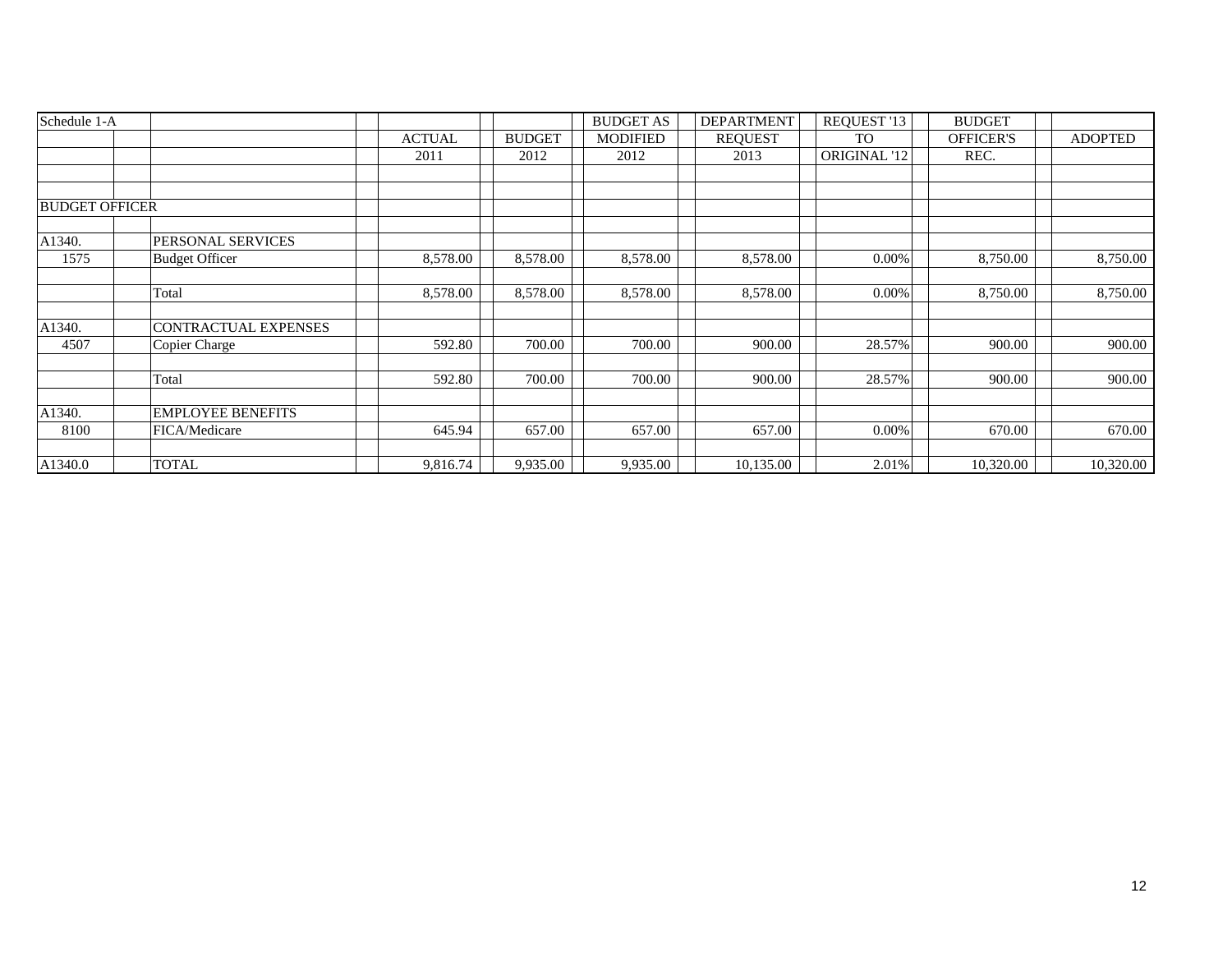| Schedule 1-A |                                         |               |               | <b>BUDGET AS</b> | <b>DEPARTMENT</b> | REQUEST '13  | <b>BUDGET</b>    |                |
|--------------|-----------------------------------------|---------------|---------------|------------------|-------------------|--------------|------------------|----------------|
|              |                                         | <b>ACTUAL</b> | <b>BUDGET</b> | <b>MODIFIED</b>  | <b>REQUEST</b>    | <b>TO</b>    | <b>OFFICER'S</b> | <b>ADOPTED</b> |
|              |                                         | 2011          | 2012          | 2012             | 2013              | ORIGINAL '12 | REC.             |                |
|              |                                         |               |               |                  |                   |              |                  |                |
|              | REAL PROPERTY TAX SERVICE               |               |               |                  |                   |              |                  |                |
| A1355.       | <b>PERSONAL SERVICES</b>                |               |               |                  |                   |              |                  |                |
| 1060         | Director Real Property                  | 61,981.00     | 61,981.00     | 61,981.00        | 61,981.00         | 0.00%        | 63,221.00        | 63,221.00      |
| 1271         | Senior Account Clerk Typist             | 30,610.44     | 29,700.00     | 29,359.71        | 30,386.00         | 2.31%        | 30,994.00        | 30,997.00      |
| 1651         | Sr Account Clerk Typist Temp            | 5,297.53      | 0.00          | 340.29           | 0.00              | $0.00\%$     | 0.00             | 0.00           |
| 1999         | Tax Map Technician                      | 43,153.25     | 44,579.00     | 44,579.00        | 44,579.00         | 0.00%        | 45,471.00        | 45,475.00      |
|              |                                         |               |               |                  |                   |              |                  |                |
|              | Total                                   | 141,042.22    | 136,260.00    | 136,260.00       | 136,946.00        | 0.50%        | 139,686.00       | 139,693.00     |
|              |                                         |               |               |                  |                   |              |                  |                |
| A1355.       | <b>EQUIPMENT</b>                        |               |               |                  |                   |              |                  |                |
| 2115         | Computer Hardware                       | 2,465.03      | 1,500.00      | 2,500.00         | 0.00              | $-100.00\%$  | 0.00             | 0.00           |
|              |                                         |               |               |                  |                   |              |                  |                |
|              | Total                                   | 2,465.03      | 1,500.00      | 2,500.00         | 0.00              | $-100.00\%$  | 0.00             | 0.00           |
|              |                                         |               |               |                  |                   |              |                  |                |
| A1355.       | CONTRACTUAL EXPENSES                    |               |               |                  |                   |              |                  |                |
| 4152         | Conferences                             | 95.00         | 0.00          | 0.00             | 150.00            | 150.00%      | 150.00           | 150.00         |
| 4156         | Training                                | 0.00          | 0.00          | 0.00             | 1,500.00          | 1500.00%     | 1,500.00         | 1,500.00       |
| 4407         | <b>Equipment Maintenance Agreements</b> | 1,462.63      | 1,350.00      | 1,350.00         | 1,400.00          | 3.70%        | 1,400.00         | 1,700.00       |
| 4408         | <b>Equipment Maintenance/Repairs</b>    | 260.00        | 1,500.00      | 1,000.00         | 1,500.00          | 0.00%        | 1,500.00         | 1,000.00       |
| 4426         | Map Maintenance                         | 5,200.00      | 1,000.00      | 1,000.00         | 500.00            | $-50.00\%$   | 500.00           | 500.00         |
| 4470         | Office Supplies                         | 2,315.15      | 2,600.00      | 2,055.00         | 2,400.00          | $-7.69%$     | 2,400.00         | 2,400.00       |
| 4507         | Copier Charge                           | 227.65        | 400.00        | 400.00           | 400.00            | 0.00%        | 400.00           | 400.00         |
| 4515         | Postage                                 | 73.28         | 200.00        | 200.00           | 200.00            | 0.00%        | 200.00           | 100.00         |
| 4522         | Shipments                               | 0.00          | 30.00         | 30.00            | 0.00              | $-100.00\%$  | 0.00             | 0.00           |
| 4571         | <b>Computer Software</b>                | 12,300.00     | 2,250.00      | 9,933.99         | 11,350.00         | 404.44%      | 11,350.00        | 11,350.00      |
| 4575         | Computer Software Maintenance           | 650.00        | 500.00        | 316.01           | 500.00            | 0.00%        | 500.00           | 500.00         |
| 4653         | Gasoline                                | 50.55         | 50.00         | 50.00            | 60.00             | 20.00%       | 60.00            | 60.00          |
| 4654         | Mileage                                 | 0.00          | 0.00          | 0.00             | 500.00            | 500.00%      | 500.00           | 500.00         |
| 4660         | <b>Travel Expenses</b>                  | 11.70         | 0.00          | 0.00             | 730.00            | 730.00%      | 730.00           | 730.00         |
| 4682         | Utilities: Telephone/Fax                | 765.35        | 950.00        | 950.00           | 950.00            | 0.00%        | 950.00           | 800.00         |
| 4907         | Dues                                    | 230.00        | 120.00        | 255.00           | 250.00            | 108.33%      | 250.00           | 250.00         |
| 4916         | Publications                            | 430.50        | 275.00        | 185.00           | 260.00            | $-5.45%$     | 260.00           | 260.00         |
| 4964         | Leases: Record & Film Storage           | 40.00         | 50.00         | 50.00            | 40.00             | $-20.00%$    | 40.00            | 40.00          |
|              |                                         |               |               |                  |                   |              |                  |                |
|              | Total                                   | 24,111.81     | 11,275.00     | 17,775.00        | 22,690.00         | 101.24%      | 22,690.00        | 22,240.00      |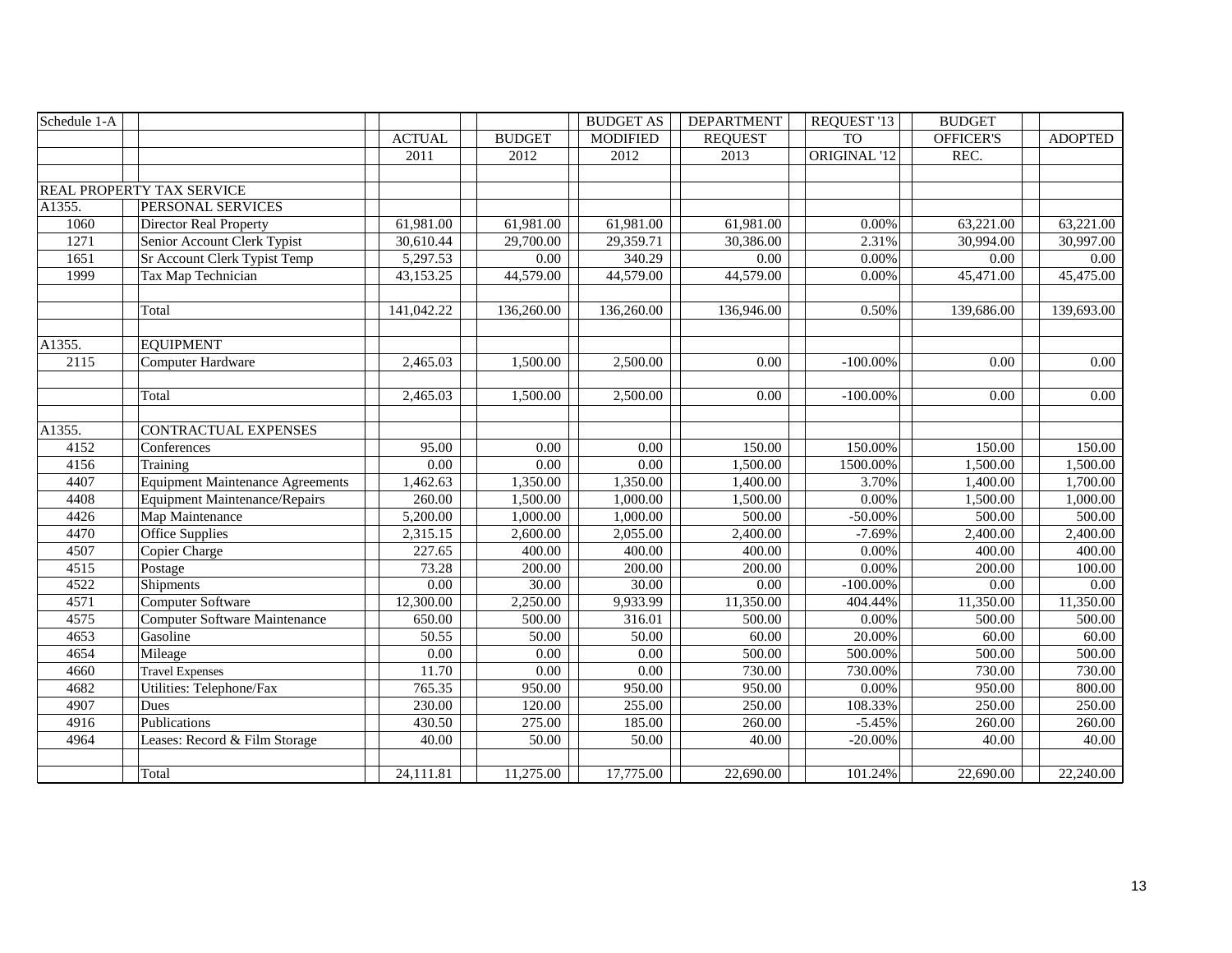| Schedule 1-A    |                                     |               |               | <b>BUDGET AS</b> | <b>DEPARTMENT</b> | REQUEST '13  | <b>BUDGET</b>    |                |
|-----------------|-------------------------------------|---------------|---------------|------------------|-------------------|--------------|------------------|----------------|
|                 |                                     | <b>ACTUAL</b> | <b>BUDGET</b> | <b>MODIFIED</b>  | <b>REQUEST</b>    | TO           | <b>OFFICER'S</b> | <b>ADOPTED</b> |
|                 |                                     | 2011          | 2012          | 2012             | 2013              | ORIGINAL '12 | REC.             |                |
|                 |                                     |               |               |                  |                   |              |                  |                |
| A1355.          | <b>EMPLOYEE BENEFITS</b>            |               |               |                  |                   |              |                  |                |
| 8100            | FICA/Medicare                       | 10,321.24     | 10,105.00     | 10,105.00        | 9,921.00          | $-1.82%$     | 10,645.00        | 10,645.00      |
| 8303            | Medical Insurance CSEA              | 15,288.03     | 16,697.00     | 16,697.00        | 23,624.00         | 41.49%       | 21,690.00        | 21,690.00      |
| 8305            | Medical Insurance Non-Union         | 13,484.40     | 10,798.00     | 10,798.00        | 11,878.00         | 10.00%       | 16,033.00        | 16,033.00      |
|                 |                                     |               |               |                  |                   |              |                  |                |
|                 | Total                               | 39,093.67     | 37,600.00     | 37,600.00        | 45,423.00         | 20.81%       | 48,368.00        | 48,368.00      |
|                 |                                     |               |               |                  |                   |              |                  |                |
| A1355.0         | <b>TOTAL</b>                        | 206,712.73    | 186,635.00    | 194,135.00       | 205,059.00        | 9.87%        | 210,744.00       | 210,301.00     |
|                 |                                     |               |               |                  |                   |              |                  |                |
| <b>REVENUE:</b> | A1250 Fees (Maps)                   | 15,916.88     | 16,000.00     | 16,000.00        | 16,000.00         | 0.00%        | 16,000.00        | 16,000.00      |
|                 | A3040 State Aid - Real Property Tax | 9,300.00      | 0.00          | 7,500.00         | 7,500.00          | 7500.00%     | 7,500.00         | 7,500.00       |
|                 |                                     |               |               |                  |                   |              |                  |                |
|                 | <b>Total Revenue</b>                | 25,216.88     | 16,000.00     | 23,500.00        | 23,500.00         | 46.88%       | 23,500.00        | 23,500.00      |
|                 |                                     |               |               |                  |                   |              |                  |                |
|                 | <b>Total Net County Cost</b>        | 181,495.85    | 170,635.00    | 170,635.00       | 181,559.00        | 6.40%        | 187,244.00       | 186,801.00     |
|                 |                                     |               |               |                  |                   |              |                  |                |
|                 | Percent Revenue                     | 12.20%        | 8.57%         | 12.10%           | 11.46%            | 33.68%       | 11.15%           | 11.17%         |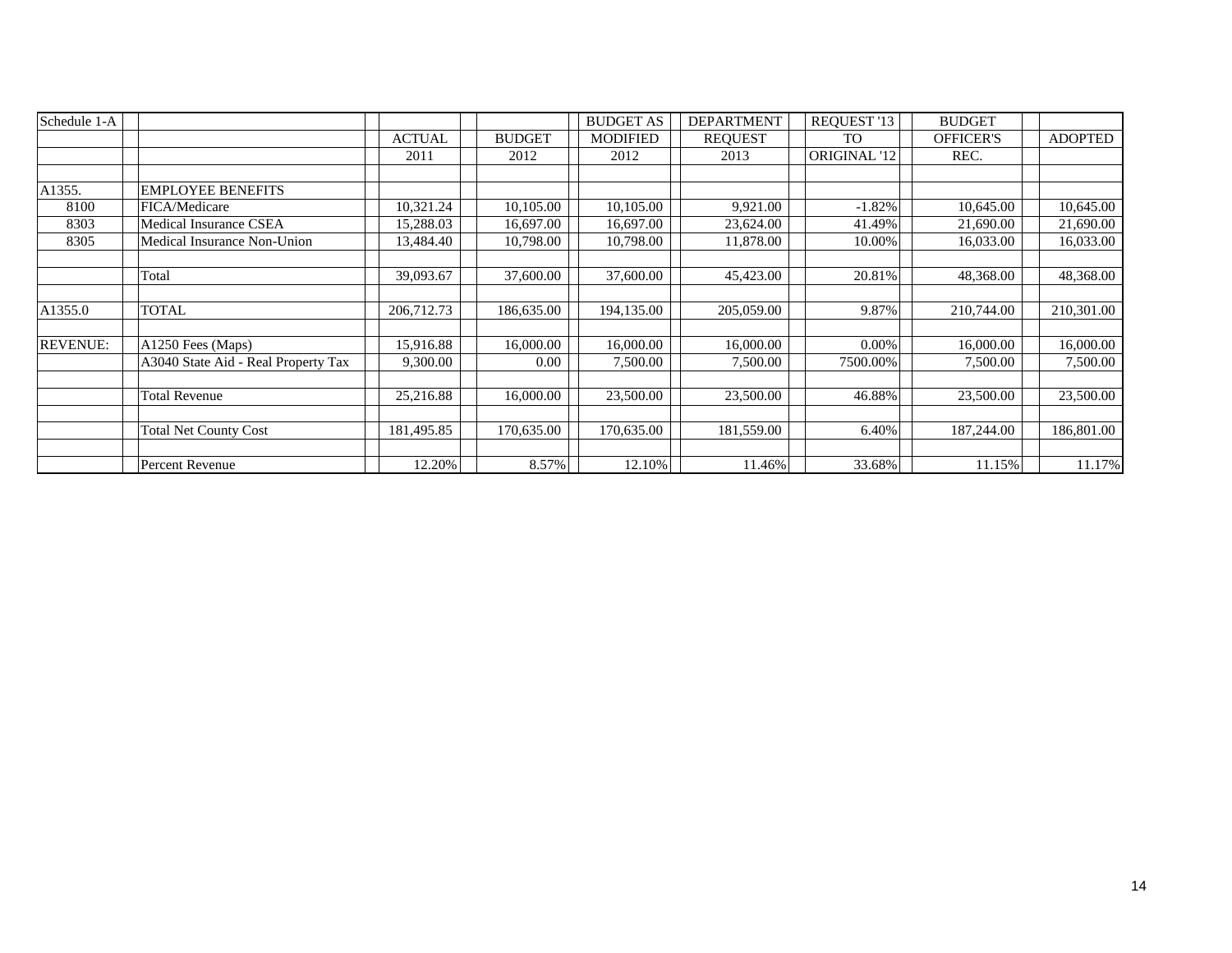| Schedule 1-A    |                                       |               |               | <b>BUDGET AS</b> | <b>DEPARTMENT</b> | REQUEST '13  | <b>BUDGET</b> |                |
|-----------------|---------------------------------------|---------------|---------------|------------------|-------------------|--------------|---------------|----------------|
|                 |                                       | <b>ACTUAL</b> | <b>BUDGET</b> | <b>MODIFIED</b>  | <b>REQUEST</b>    | <b>TO</b>    | OFFICER'S     | <b>ADOPTED</b> |
|                 |                                       | 2011          | 2012          | 2012             | 2013              | ORIGINAL '12 | REC.          |                |
|                 |                                       |               |               |                  |                   |              |               |                |
|                 |                                       |               |               |                  |                   |              |               |                |
|                 | TAX ADVERTISING & EXPENSE             |               |               |                  |                   |              |               |                |
|                 |                                       |               |               |                  |                   |              |               |                |
| A1362.0         | <b>CONTRACTUAL EXPENSES</b>           |               |               |                  |                   |              |               |                |
| 4922            | Tax Enforcement Expense               | 13,449.37     | 14,500.00     | 14,290.96        | 16,000.00         | 10.34%       | 16,000.00     | 16,000.00      |
|                 |                                       |               |               |                  |                   |              |               |                |
| A1362.0         | <b>TOTAL</b>                          | 13,449.37     | 14,500.00     | 14,290.96        | 16,000.00         | 10.34%       | 16,000.00     | 16,000.00      |
|                 |                                       |               |               |                  |                   |              |               |                |
| <b>REVENUE:</b> | A1235 Tax Redemption Charges          | 19,655.01     | 14,500.00     | 14,500.00        | 16,000.00         | 10.34%       | 16,000.00     | 24,000.00      |
|                 |                                       |               |               |                  |                   |              |               |                |
|                 | <b>Total Revenue</b>                  | 19,655.01     | 14,500.00     | 14,500.00        | 16,000.00         | 10.34%       | 16,000.00     | 24,000.00      |
|                 |                                       |               |               |                  |                   |              |               |                |
|                 | <b>Total Net County Cost</b>          | (6,205.64)    | 0.00          | (209.04)         | 0.00              | 0.00%        | 0.00          | (8,000.00)     |
|                 |                                       |               |               |                  |                   |              |               |                |
|                 | Percent Revenue                       | 146.14%       | 100.00%       | 101.46%          | 100.00%           | 0.00%        | 100.00%       | 150.00%        |
|                 |                                       |               |               |                  |                   |              |               |                |
|                 |                                       |               |               |                  |                   |              |               |                |
|                 | TAX ACQUIRED PROPERTIES               |               |               |                  |                   |              |               |                |
|                 |                                       |               |               |                  |                   |              |               |                |
| A1364.0         | CONTRACTUAL EXPENSES                  |               |               |                  |                   |              |               |                |
| 4501            | Advertising                           | 773.19        | 475.00        | 591.04           | 600.00            | 26.32%       | 600.00        | 600.00         |
| 4677            | <b>Utilities: Electric</b>            | 120.49        | 45.00         | 138.00           | 150.00            | 233.33%      | 150.00        | 150.00         |
| 4918            | <b>Reforestation Land Taxes</b>       | 812.77        | 815.00        | 815.00           | 900.00            | 10.43%       | 900.00        | 900.00         |
|                 |                                       |               |               |                  |                   |              |               |                |
| A1364.0         | <b>TOTAL</b>                          | 1,706.45      | 1,335.00      | 1,544.04         | 1,650.00          | 23.60%       | 1,650.00      | 1,650.00       |
|                 |                                       |               |               |                  |                   |              |               |                |
| <b>REVENUE:</b> | A1051 Sale of Tax-Acquired Properties | 83,380.83     | 70,000.00     | 70,000.00        | 83,000.00         | 18.57%       | 83,000.00     | 100,000.00     |
|                 |                                       |               |               |                  |                   |              |               |                |
|                 | <b>Total Revenue</b>                  | 83,380.83     | 70,000.00     | 70,000.00        | 83,000.00         | 18.57%       | 83,000.00     | 100,000.00     |
|                 |                                       |               |               |                  |                   |              |               |                |
|                 | <b>Total Net County Cost</b>          | (81,674.38)   | (68, 665.00)  | (68, 455.96)     | (81,350.00)       | 18.47%       | (81,350.00)   | (98,350.00)    |
|                 |                                       |               |               |                  |                   |              |               |                |
|                 | Percent Revenue                       | 4886.22%      | 5243.45%      | 4533.56%         | 5030.30%          | $-4.06%$     | 5030.30%      | 6060.61%       |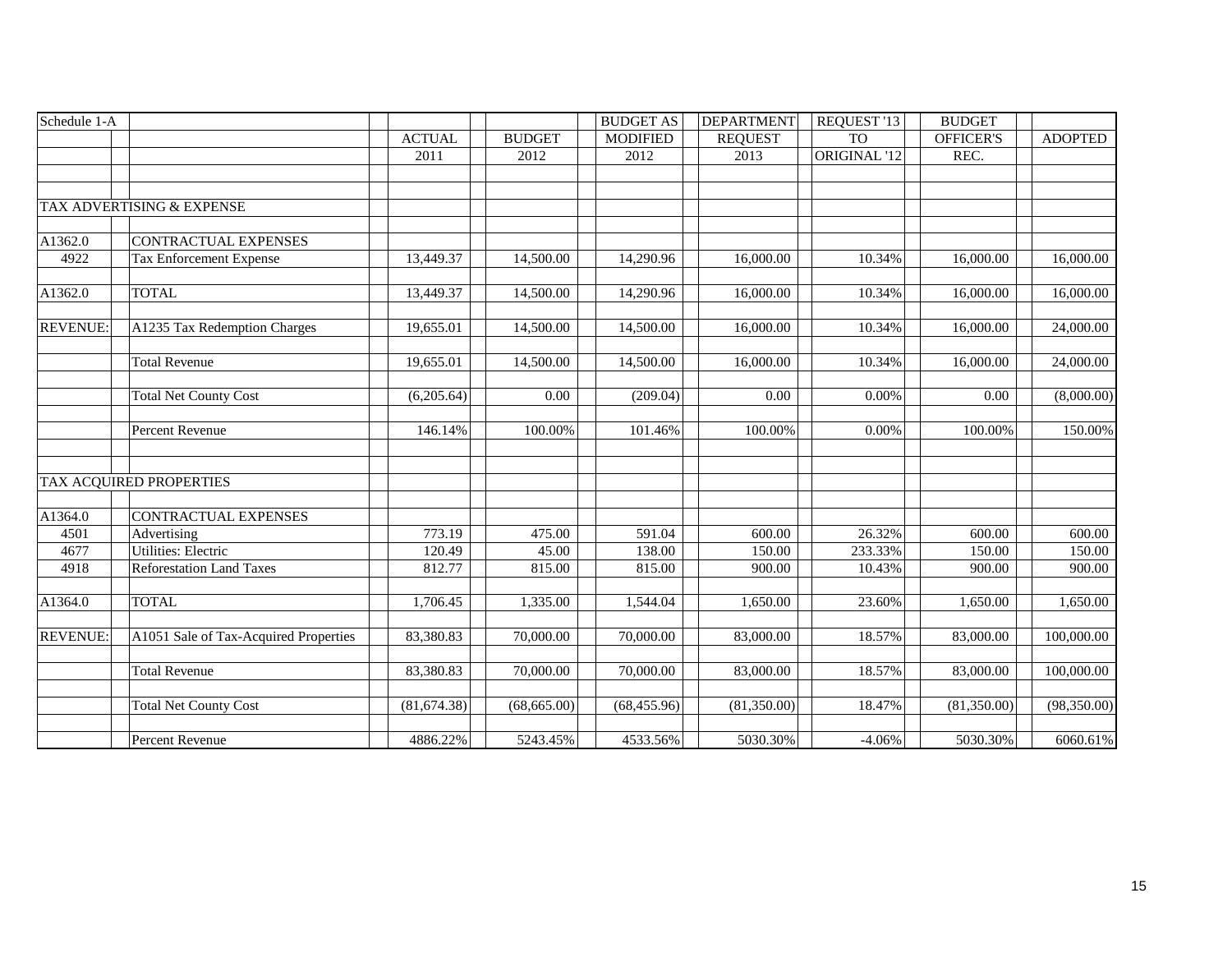| Schedule 1-A        |                               |               |               | <b>BUDGET AS</b>  | <b>DEPARTMENT</b> | REQUEST '13  | <b>BUDGET</b> |                |
|---------------------|-------------------------------|---------------|---------------|-------------------|-------------------|--------------|---------------|----------------|
|                     |                               | <b>ACTUAL</b> | <b>BUDGET</b> | <b>MODIFIED</b>   | <b>REQUEST</b>    | <b>TO</b>    | OFFICER'S     | <b>ADOPTED</b> |
|                     |                               | 2011          | 2012          | 2012              | 2013              | ORIGINAL '12 | REC.          |                |
|                     |                               |               |               |                   |                   |              |               |                |
| <b>COUNTY CLERK</b> |                               |               |               |                   |                   |              |               |                |
| A1410.              | PERSONAL SERVICES             |               |               |                   |                   |              |               |                |
| 1005                | <b>County Clerk</b>           | 58,236.00     | 58,236.00     | 58,236.00         | 58,236.00         | $0.00\%$     | 59,401.00     | 59,401.00      |
| 1110                | Deputy Clerk                  | 35,840.00     | 35,840.00     | 35,840.00         | 35,840.00         | $0.00\%$     | 36,557.00     | 36,557.00      |
| 1135                | Motor Vehicle Supervisor      | 40,285.00     | 40,285.00     | 40,285.00         | 40,285.00         | 0.00%        | 36,000.00     | 36,000.00      |
| 1235                | Motor Vehicle Cashier         | 31,049.20     | 32,270.00     | 32,270.00         | 32,868.00         | 1.85%        | 30,042.00     | 30,042.00      |
| 1236                | Motor Vehicle Cashier         | 33,397.00     | 34,458.00     | 34,458.00         | 34,458.00         | 0.00%        | 35,147.00     | 35,152.00      |
| 1250                | <b>Recording Clerk</b>        | 31,559.57     | 33,069.00     | 33,069.00         | 33,069.00         | $0.00\%$     | 33,731.00     | 33,727.00      |
| 1251                | <b>Recording Clerk</b>        | 31,267.60     | 32,265.00     | 32,265.00         | 32,321.00         | 0.17%        | 32,967.00     | 32,961.00      |
|                     |                               |               |               |                   |                   |              |               |                |
|                     | Total                         | 261,634.37    | 266,423.00    | 266,423.00        | 267,077.00        | 0.25%        | 263,845.00    | 263,840.00     |
|                     |                               |               |               |                   |                   |              |               |                |
| A1410.              | <b>EQUIPMENT</b>              |               |               |                   |                   |              |               |                |
| 2115                | Computer Hardware             | 1,029.00      | 0.00          | $\overline{0.00}$ | $\overline{0.00}$ | $0.00\%$     | 0.00          | 0.00           |
| 2120                | Copier                        | 304.99        | 0.00          | 0.00              | 0.00              | 0.00%        | 0.00          | 0.00           |
|                     |                               |               |               |                   |                   |              |               |                |
|                     | Total                         | 1,333.99      | 0.00          | 0.00              | 0.00              | 0.00%        | 0.00          | 0.00           |
|                     |                               |               |               |                   |                   |              |               |                |
| A1410.              | CONTRACTUAL EXPENSES          |               |               |                   |                   |              |               |                |
| 4002                | Archival of Records           | 45,009.35     | 45,780.00     | 46,512.50         | 49,485.00         | 8.09%        | 49,485.00     | 46,785.00      |
| 4408                | Equipment Maintenance/Repair  | 0.00          | 0.00          | 90.00             | 90.00             | 90.00%       | 90.00         | $0.00\,$       |
| 4470                | Office Supplies               | 2,600.45      | 2,000.00      | 2,072.10          | 2,200.00          | 10.00%       | 2,200.00      | 2,200.00       |
| 4471                | Photographic Supplies         | 421.76        | 205.00        | 219.89            | 440.00            | 114.63%      | 440.00        | 440.00         |
| 4507                | <b>Copier Charges</b>         | 1,052.60      | 1,400.00      | 1,097.61          | 1,300.00          | $-7.14%$     | 1,300.00      | 1,300.00       |
| 4515                | Postage                       | 1,821.03      | 1,800.00      | 1,800.00          | 1,950.00          | 8.33%        | 1,950.00      | 1,950.00       |
| 4516                | $\overline{\text{Pr}}$ inting | 264.00        | 225.00        | 225.00            | 225.00            | $0.00\%$     | 225.00        | 225.00         |
| 4522                | Shipments                     | 1,194.07      | 1,100.00      | 1,100.00          | 1,250.00          | 13.64%       | 1,250.00      | 1,250.00       |
| 4653                | Gasoline                      | 0.00          | 30.00         | 30.00             | 30.00             | 0.00%        | 30.00         | 30.00          |
| 4660                | <b>Travel Expenses</b>        | 198.00        | 0.00          | 0.00              | 900.00            | 900.00%      | 900.00        | 900.00         |
| 4682                | Utilities: Telephone/Fax      | 1,103.86      | 1,150.00      | 1,150.00          | 1,100.00          | $-4.35%$     | 1,100.00      | 1,100.00       |
| 4907                | <b>Dues</b>                   | 150.00        | 150.00        | 150.00            | 225.00            | 50.00%       | 225.00        | 225.00         |
| 4916                | Publications                  | 1,229.34      | 1,200.00      | 1,307.50          | 1,350.00          | 12.50%       | 1,350.00      | 1,350.00       |
| 4964                | Leases: Record/Film Storage   | 661.20        | 675.00        | 698.90            | 725.00            | 7.41%        | 725.00        | 725.00         |
|                     |                               |               |               |                   |                   |              |               |                |
|                     | Total                         | 55,705.66     | 55,715.00     | 56,453.50         | 61,270.00         | 9.97%        | 61,270.00     | 58,480.00      |
|                     |                               |               |               |                   |                   |              |               |                |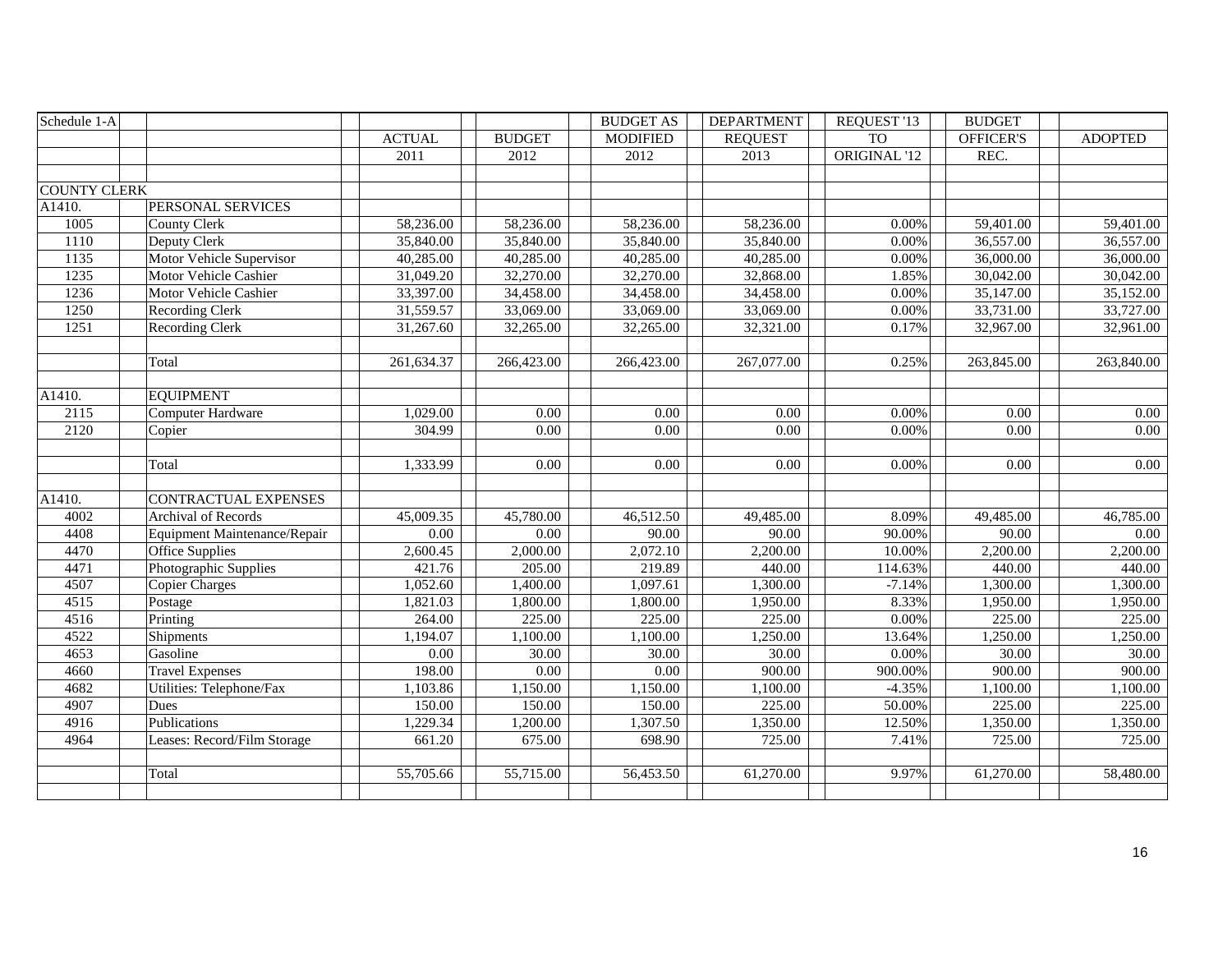| Schedule 1-A    |                              |               |               | <b>BUDGET AS</b> | <b>DEPARTMENT</b> | REQUEST '13  | <b>BUDGET</b>    |                |
|-----------------|------------------------------|---------------|---------------|------------------|-------------------|--------------|------------------|----------------|
|                 |                              | <b>ACTUAL</b> | <b>BUDGET</b> | <b>MODIFIED</b>  | <b>REQUEST</b>    | <b>TO</b>    | <b>OFFICER'S</b> | <b>ADOPTED</b> |
|                 |                              | 2011          | 2012          | 2012             | 2013              | ORIGINAL '12 | REC.             |                |
|                 |                              |               |               |                  |                   |              |                  |                |
| A1410.          | <b>EMPLOYEE BENEFITS</b>     |               |               |                  |                   |              |                  |                |
| 8100            | FICA/Medicare                | 18,824.75     | 19,407.00     | 19,407.00        | 20,355.00         | 4.88%        | 20,095.00        | 20,095.00      |
| 8303            | Medical Insurance CSEA       | 37,486.43     | 34,477.00     | 34,477.00        | 36,990.00         | 7.29%        | 34,777.00        | 34,777.00      |
| 8305            | Medical Insurance Non-Union  | 33,710.64     | 24,245.00     | 24,245.00        | 27,638.00         | 13.99%       | 43,863.00        | 43,863.00      |
|                 | Total                        | 90,021.82     | 78,129.00     | 78,129.00        | 84,983.00         | 8.77%        | 98,735.00        | 98,735.00      |
| A1410.0         | <b>TOTAL</b>                 | 408,695.84    | 400,267.00    | 401,005.50       | 413,330.00        | 3.26%        | 423,850.00       | 421,055.00     |
| <b>REVENUE:</b> | A1136 Automobile Use Tax     | 146,996.36    | 147,000.00    | 147,000.00       | 145,000.00        | $-1.36%$     | 145,000.00       | 145,000.00     |
|                 | A1255 County Clerk's Fees    | 518,292.18    | 546,139.00    | 546,139.00       | 540,000.00        | $-1.12%$     | 540,000.00       | 550,000.00     |
|                 | A2410 Rental                 | 3,000.00      | 3,000.00      | 3,000.00         | 3,000.00          | 0.00%        | 3,000.00         | 3,000.00       |
|                 | A2545 Licenses & Permits     | 1,905.00      | 3,000.00      | 3,000.00         | 3,500.00          | 16.67%       | 3,500.00         | 3,500.00       |
|                 | A3005 Mortgage Tax           | 191,762.10    | 215,000.00    | 215,000.00       | 215,000.00        | 0.00%        | 215,000.00       | 220,000.00     |
|                 | <b>Total Revenue</b>         | 861,955.64    | 914,139.00    | 914,139.00       | 906,500.00        | $-0.84%$     | 906,500.00       | 921,500.00     |
|                 | <b>Total Net County Cost</b> | (453, 259.80) | (513,872.00)  | (513, 133.50)    | (493, 170.00)     | $-4.03\%$    | (482, 650.00)    | (500, 445.00)  |
|                 | Percent Revenue              | 210.90%       | 228.38%       | 227.96%          | 219.32%           | $-3.97\%$    | 213.87%          | 218.86%        |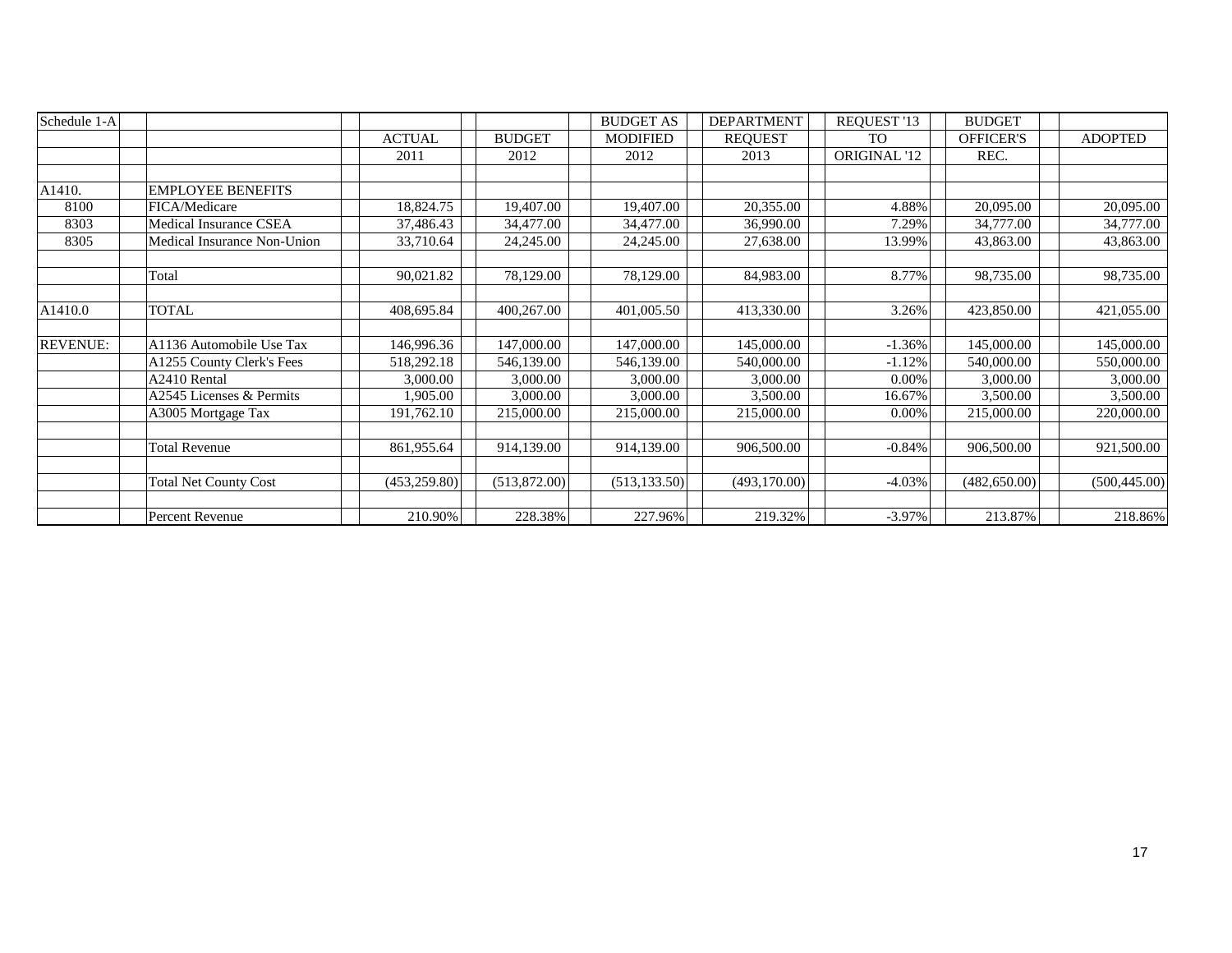| Schedule 1-A           |                                            |               |               | <b>BUDGET AS</b> | <b>DEPARTMENT</b> | REQUEST '13  | <b>BUDGET</b>    |                |
|------------------------|--------------------------------------------|---------------|---------------|------------------|-------------------|--------------|------------------|----------------|
|                        |                                            | <b>ACTUAL</b> | <b>BUDGET</b> | <b>MODIFIED</b>  | <b>REQUEST</b>    | <b>TO</b>    | <b>OFFICER'S</b> | <b>ADOPTED</b> |
|                        |                                            | 2011          | 2012          | 2012             | 2013              | ORIGINAL '12 | REC.             |                |
| <b>COUNTY ATTORNEY</b> |                                            |               |               |                  |                   |              |                  |                |
|                        |                                            |               |               |                  |                   |              |                  |                |
| A1420.                 | PERSONAL SERVICES                          |               |               |                  |                   |              |                  |                |
| 1560                   | <b>Assistant County Attorney (Pins/JD)</b> | 31,755.00     | 31,755.00     | 31,755.00        | 31,755.00         | 0.00%        | 32,391.00        | 32,391.00      |
| 1590                   | <b>County Attorney</b>                     | 41,222.96     | 58,568.00     | 68,000.00        | 68,000.00         | 16.10%       | 69,360.00        | 69,360.00      |
| 1644                   | Secretary to County Attorney               | 25,941.00     | 25,941.00     | 25,941.00        | 25,941.00         | 0.00%        | 26,460.00        | 26,460.00      |
|                        |                                            |               |               |                  |                   |              |                  |                |
|                        | Total                                      | 98.918.96     | 116,264.00    | 125,696.00       | 125,696.00        | 8.11%        | 128,211.00       | 128,211.00     |
|                        |                                            |               |               |                  |                   |              |                  |                |
| A1420.                 | CONTRACTUAL EXPENSES                       |               |               |                  |                   |              |                  |                |
| 4025                   | Legal Assistance                           | 79,037.37     | 82,000.00     | 75,921.00        | 80,000.00         | $-2.44%$     | 75,000.00        | 75,000.00      |
| 4044                   | Stenographer Fees/Transcripts              | 256.95        | 150.00        | 150.00           | 150.00            | 0.00%        | 150.00           | 150.00         |
| 4408                   | Equipment Maintenance/Repair               | 0.00          | 75.00         | 75.00            | 75.00             | 0.00%        | 75.00            | 75.00          |
| 4470                   | Office Supplies                            | 211.48        | 385.00        | 385.00           | 385.00            | 0.00%        | 385.00           | 385.00         |
| 4507                   | Copier Charge                              | 0.00          | 5.00          | 5.00             | 5.00              | 0.00%        | 5.00             | 5.00           |
| 4512                   | On Line Data Base                          | 1,306.00      | 1,308.00      | 1,308.00         | 1,380.00          | 5.50%        | 1,380.00         | 1,380.00       |
| 4515                   | Postage                                    | 46.13         | 100.00        | 100.00           | 100.00            | $0.00\%$     | 100.00           | 100.00         |
| 4654                   | Mileage                                    | 0.00          | 110.00        | 110.00           | 110.00            | 0.00%        | 110.00           | 110.00         |
| 4682                   | Utilities: Telephone/Fax                   | 265.63        | 275.00        | 275.00           | 275.00            | 0.00%        | 275.00           | 275.00         |
| 4755                   | Witness Fees                               | 73.09         | 300.00        | 300.00           | 300.00            | 0.00%        | 300.00           | 300.00         |
| 4907                   | Dues                                       | 254.00        | 300.00        | 300.00           | 300.00            | 0.00%        | 300.00           | 300.00         |
| 4916                   | Publications                               | 395.02        | 325.00        | 325.00           | 500.00            | 53.85%       | 500.00           | 500.00         |
|                        |                                            |               |               |                  |                   |              |                  |                |
|                        | Total                                      | 81,845.67     | 85,333.00     | 79.254.00        | 83,580.00         | $-2.05%$     | 78,580.00        | 78,580.00      |
|                        |                                            |               |               |                  |                   |              |                  |                |
| A1420.                 | <b>EMPLOYEE BENEFITS</b>                   |               |               |                  |                   |              |                  |                |
| 8100                   | FICA/Medicare                              | 7,385.47      | 8,687.00      | 9,409.00         | 9,608.00          | 10.60%       | 9,802.00         | 9,883.00       |
| 8305                   | Medical Insurance Non-Union                | 11,331.36     | 8,150.00      | 4,075.00         | 4,645.00          | $-43.01%$    | 6,050.00         | 0.00           |
|                        |                                            |               |               |                  |                   |              |                  |                |
|                        | Total                                      | 18,716.83     | 16,837.00     | 13,484.00        | 14,253.00         | $-15.35%$    | 15,852.00        | 9,883.00       |
|                        |                                            |               |               |                  |                   |              |                  |                |
| A1420.0                | <b>TOTAL</b>                               | 199,481.46    | 218,434.00    | 218,434.00       | 223,529.00        | 2.33%        | 222,643.00       | 216,674.00     |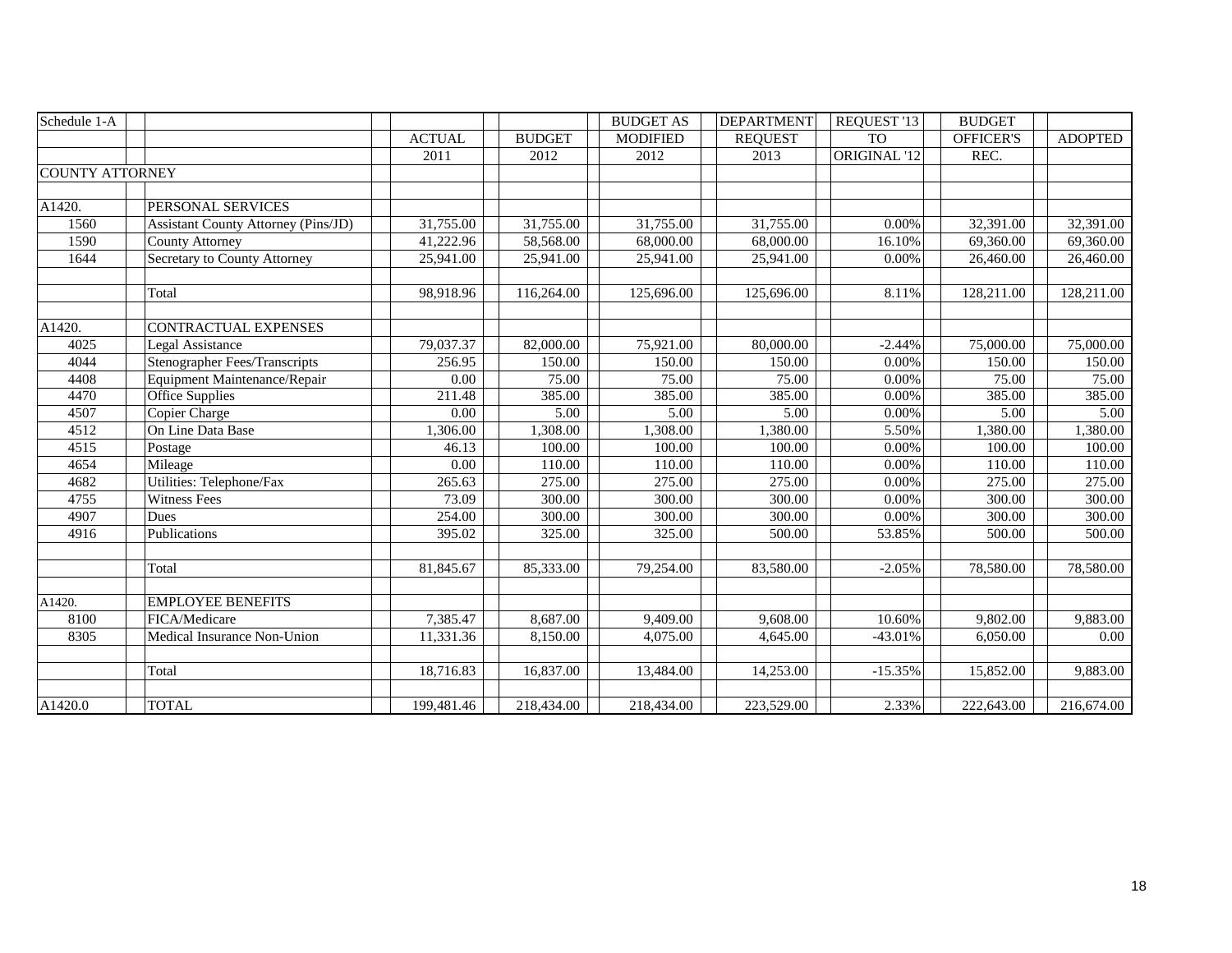| Schedule 1-A     |                                      |               |               | <b>BUDGET AS</b> | <b>DEPARTMENT</b> | REQUEST '13  | <b>BUDGET</b> |                |
|------------------|--------------------------------------|---------------|---------------|------------------|-------------------|--------------|---------------|----------------|
|                  |                                      | <b>ACTUAL</b> | <b>BUDGET</b> | <b>MODIFIED</b>  | <b>REQUEST</b>    | <b>TO</b>    | OFFICER'S     | <b>ADOPTED</b> |
|                  |                                      | 2011          | 2012          | 2012             | $\overline{2013}$ | ORIGINAL '12 | REC.          |                |
| <b>PERSONNEL</b> |                                      |               |               |                  |                   |              |               |                |
| A1430.           | PERSONAL SERVICES                    |               |               |                  |                   |              |               |                |
| 1080             | Personnel Officer                    | 56,273.00     | 56,273.00     | 51,273.00        | 64,000.00         | 13.73%       | 64,000.00     | 64,000.00      |
| 1140             | Personnel Assistant                  | 32,078.00     | 32,078.00     | 32,078.00        | 32,078.00         | 0.00%        | 32,720.00     | 32,720.00      |
| 1615             | <b>Examination Monitor</b>           | 300.00        | 300.00        | 300.00           | 300.00            | 0.00%        | 300.00        | 300.00         |
| 1630             | <b>Insurance Manager</b>             | 20,604.00     | 20,600.00     | 20,600.00        | 0.00              | $-100.00\%$  | 0.00          | 0.00           |
| 1660             | <b>Insurance Buyout Non Union</b>    | 1,017.84      | 815.00        | 815.00           | 0.00              | $-100.00\%$  | 0.00          | 0.00           |
|                  |                                      |               |               |                  |                   |              |               |                |
|                  | Total                                | 110,272.84    | 110,066.00    | 105,066.00       | 96,378.00         | $-12.44%$    | 97,020.00     | 97,020.00      |
|                  |                                      |               |               |                  |                   |              |               |                |
| A1430.           | <b>EQUIPMENT</b>                     |               |               |                  |                   |              |               |                |
| 2115             | <b>Computer Hardware</b>             | 1,035.04      | 0.00          | 0.00             | 0.00              | 0.00%        | 0.00          | 0.00           |
|                  |                                      |               |               |                  |                   |              |               |                |
|                  | Total                                | 1,035.04      | 0.00          | 0.00             | 0.00              | 0.00%        | 0.00          | 0.00           |
|                  |                                      |               |               |                  |                   |              |               |                |
| A1430.           | CONTRACTUAL EXPENSES                 |               |               |                  |                   |              |               |                |
| 4011             | Consultants                          | 4,000.00      | 0.00          | 1,000.00         | 9,500.00          | 9500.00%     | 9,500.00      | 5,000.00       |
| 4005             | <b>Audit Fees</b>                    | 0.00          | 0.00          | 0.00             | $0.00\,$          | 0.00%        | $0.00\,$      | 4,000.00       |
| 4019             | <b>EAP</b>                           | 2,355.00      | 2,355.00      | 2,355.00         | 2,355.00          | 0.00%        | 2,355.00      | 2,355.00       |
| 4022             | FSA Admin. Chg                       | 3,965.00      | 5,100.00      | 4,090.00         | 5,100.00          | 0.00%        | 5,100.00      | 5,100.00       |
| 4034             | Physicals                            | 145.00        | 1,700.00      | 1,010.00         | 1,700.00          | 0.00%        | 1,700.00      | 1,700.00       |
| 4152             | Conference                           | 50.00         | $0.00\,$      | 0.00             | 200.00            | 200.00%      | 200.00        | 200.00         |
| 4156             | Training                             | 4,352.50      | 500.00        | 500.00           | 650.00            | 30.00%       | 650.00        | 650.00         |
| 4408             | <b>Equipment Maintenance/Repairs</b> | 75.00         | 250.00        | 250.00           | 250.00            | 0.00%        | 250.00        | 250.00         |
| 4457             | <b>Computer Supplies</b>             | 200.00        | 200.00        | 200.00           | 200.00            | 0.00%        | 200.00        | 200.00         |
| 4460             | Drug Testing                         | 903.00        | 1,020.00      | 1,020.00         | 2,500.00          | 145.10%      | 2,500.00      | 2,500.00       |
| 4470             | Office Supplies                      | 290.45        | 300.00        | 300.00           | 675.00            | 125.00%      | 675.00        | 675.00         |
| 4501             | Advertising                          | 11,027.74     | 7,000.00      | 11,000.00        | 8,000.00          | 14.29%       | 8,000.00      | 8,000.00       |
| 4507             | Copier Charge                        | 546.35        | 900.00        | 900.00           | 1,500.00          | 66.67%       | 1,500.00      | 1,500.00       |
| 4515             | Postage                              | 973.47        | 800.00        | 800.00           | 800.00            | 0.00%        | 800.00        | 800.00         |
| 4516             | Printing                             | 327.52        | 500.00        | 500.00           | 1,200.00          | 140.00%      | 1,200.00      | 1,200.00       |
| 4575             | Computer Software Maint.             | 12,649.80     | 4,761.00      | 4,761.00         | 4,873.00          | 2.35%        | 4,873.00      | 4,873.00       |
| 4654             | Mileage                              | 383.10        | 200.00        | 890.00           | 350.00            | 75.00%       | 350.00        | 350.00         |
| 4660             | <b>Travel Expenses</b>               | 709.40        | $0.00\,$      | 2,010.00         | 500.00            | 500.00%      | 500.00        | 500.00         |
| 4682             | Utilities: Telephone/Fax             | 532.12        | 550.00        | 550.00           | 500.00            | $-9.09%$     | 500.00        | 500.00         |
| 4903             | Awards                               | 1,211.08      | 1,400.00      | 1,430.00         | 2,500.00          | 78.57%       | 2,500.00      | 2,500.00       |
| 4907             | Dues                                 | 100.00        | 100.00        | 100.00           | 265.00            | 165.00%      | 265.00        | 265.00         |
|                  |                                      |               |               |                  |                   |              |               |                |
|                  |                                      |               |               |                  |                   |              |               |                |
|                  |                                      |               |               |                  |                   |              |               |                |
|                  |                                      |               |               |                  |                   |              |               |                |
|                  |                                      |               |               |                  |                   |              |               |                |
|                  |                                      |               |               |                  |                   |              |               |                |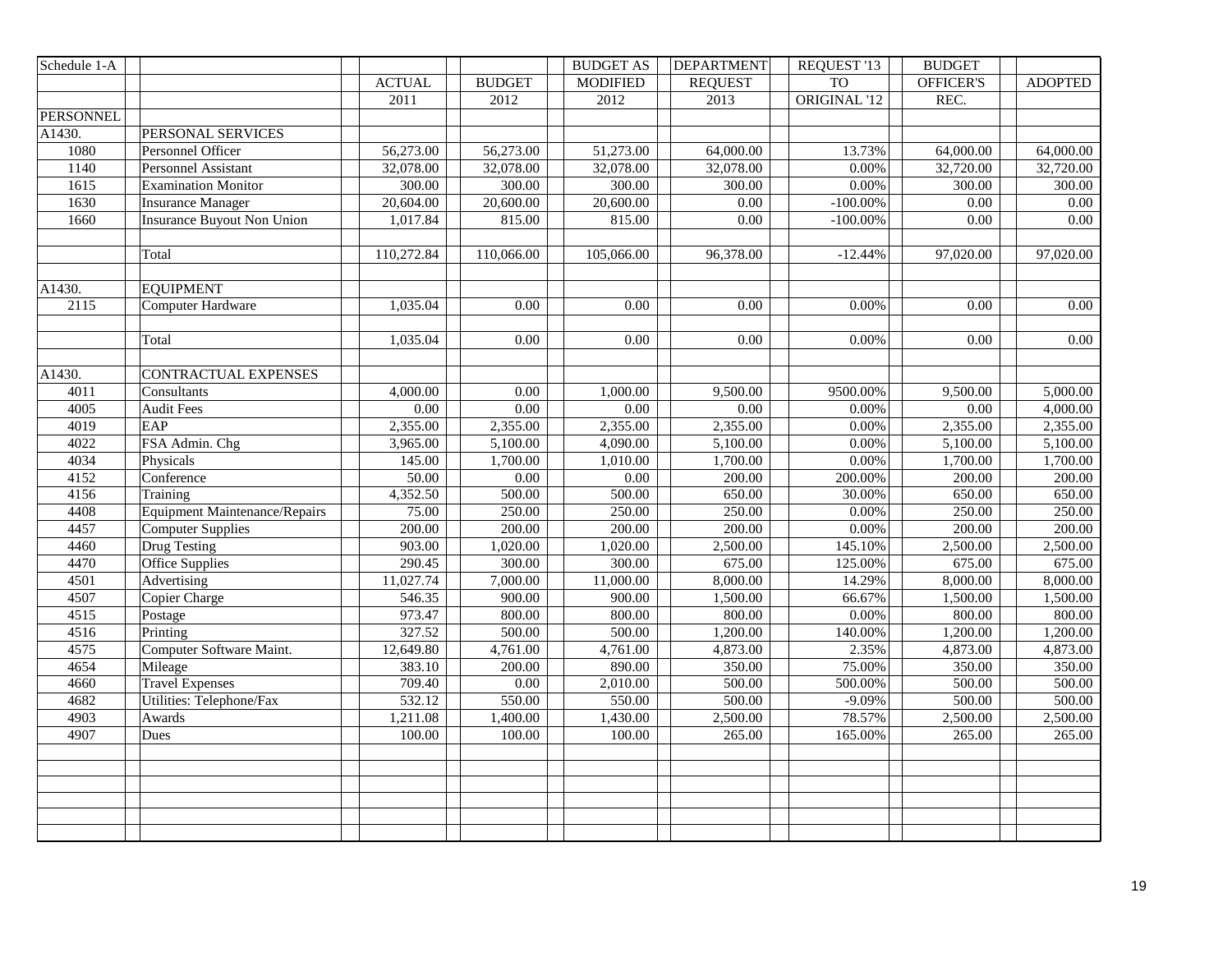| Schedule 1-A    |                              |               |               | <b>BUDGET AS</b> | <b>DEPARTMENT</b> | REQUEST '13  | <b>BUDGET</b>    |                |
|-----------------|------------------------------|---------------|---------------|------------------|-------------------|--------------|------------------|----------------|
|                 |                              | <b>ACTUAL</b> | <b>BUDGET</b> | <b>MODIFIED</b>  | <b>REQUEST</b>    | <b>TO</b>    | <b>OFFICER'S</b> | <b>ADOPTED</b> |
|                 |                              | 2011          | 2012          | 2012             | 2013              | ORIGINAL '12 | REC.             |                |
|                 |                              |               |               |                  |                   |              |                  |                |
|                 | CONTRACTUAL EXPENSES CONT    |               |               |                  |                   |              |                  |                |
| 4916            | Publications                 | 136.00        | 75.00         | 150.00           | 250.00            | 233.33%      | 250.00           | 250.00         |
| 4920            | <b>State Fees</b>            | 1,175.00      | 1,500.00      | 1,425.00         | 2,000.00          | 33.33%       | 2,000.00         | 2,000.00       |
| 4950            | Grant: NYS DOL               | 6,875.00      | 5,891.00      | 6,016.00         | 0.00              | $-100.00\%$  | 0.00             | 0.00           |
|                 |                              |               |               |                  |                   |              |                  |                |
|                 | Total                        | 52,982.53     | 35,102.00     | 41,257.00        | 45,868.00         | 30.67%       | 45,868.00        | 45,368.00      |
|                 |                              |               |               |                  |                   |              |                  |                |
| A1430.          | <b>EMPLOYEE BENEFITS</b>     |               |               |                  |                   |              |                  |                |
| 8100            | FICA/Medicare                | 7,765.76      | 8.159.00      | 8,159.00         | 7,356.00          | $-9.84%$     | 7,410.00         | 7,410.00       |
| 8305            | Medical Insurance Non-Union  | 27.826.92     | 21,058.00     | 21,058.00        | 9,229.00          | $-56.17%$    | 12,100.00        | 12,100.00      |
|                 | Total                        | 35,592.68     | 29,217.00     | 29,217.00        | 16,585.00         | $-43.24%$    | 19,510.00        | 19,510.00      |
| A1430.0         | <b>TOTAL</b>                 | 199,883.09    | 174,385.00    | 175,540.00       | 158,831.00        | $-8.92%$     | 162,398.00       | 161,898.00     |
| <b>REVENUE:</b> | <b>A1260 Fees</b>            | 4,140.00      | 2,500.00      | 2,500.00         | 3,500.00          | 40.00%       | 3,500.00         | 7,500.00       |
|                 | A3089 State Aid - Other      | 6.500.00      | 5,891.00      | 6.016.00         | 0.00              | $-100.00\%$  | 0.00             | 0.00           |
|                 |                              |               |               |                  |                   |              |                  |                |
|                 | <b>Total Revenue</b>         | 10,640.00     | 8,391.00      | 8,516.00         | 3,500.00          | $-58.29%$    | 3,500.00         | 7,500.00       |
|                 | <b>Total Net County Cost</b> | 189,243.09    | 165,994.00    | 167,024.00       | 155,331.00        | $-6.42%$     | 158,898.00       | 154,398.00     |
|                 | <b>Percent Revenue</b>       | 5.32%         | 4.81%         | 4.85%            | 2.20%             | $-54.20%$    | 2.16%            | 4.63%          |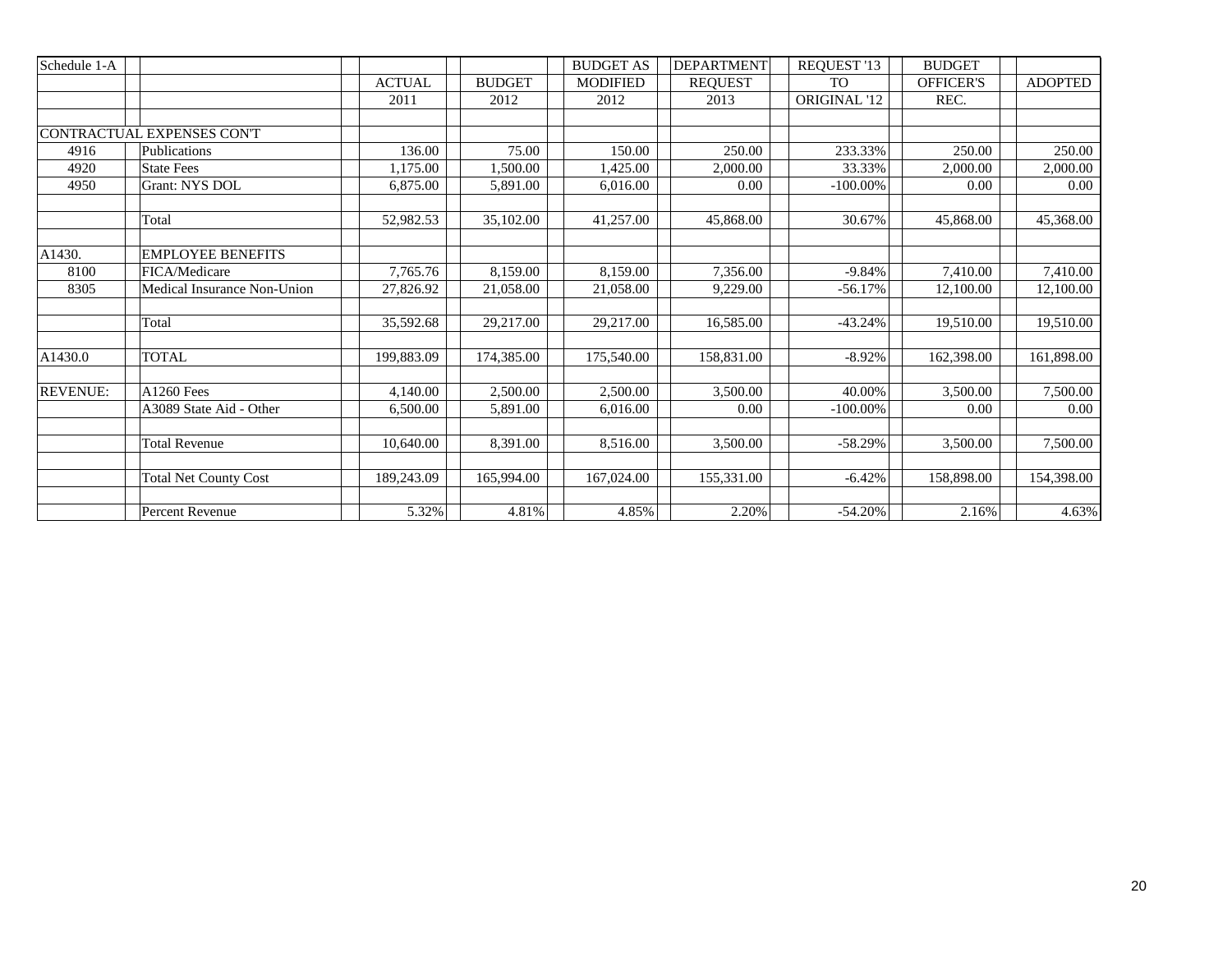| Schedule 1-A              |                                      |               |               | <b>BUDGET AS</b> | <b>DEPARTMENT</b> | REQUEST '13  | <b>BUDGET</b> |                |
|---------------------------|--------------------------------------|---------------|---------------|------------------|-------------------|--------------|---------------|----------------|
|                           |                                      | <b>ACTUAL</b> | <b>BUDGET</b> | <b>MODIFIED</b>  | <b>REQUEST</b>    | <b>TO</b>    | OFFICER'S     | <b>ADOPTED</b> |
|                           |                                      | 2011          | 2012          | 2012             | 2013              | ORIGINAL '12 | REC.          |                |
| <b>BOARD OF ELECTIONS</b> |                                      |               |               |                  |                   |              |               |                |
| A1450.                    | PERSONAL SERVICES                    |               |               |                  |                   |              |               |                |
| 1050                      | Commissioner (Elections)             | 35,733.00     | 35,733.00     | 35,733.00        | 35,733.00         | 0.00%        | 36,448.00     | 36,448.00      |
| 1051                      | Commissioner (Elections)             | 35,733.00     | 35,733.00     | 35,733.00        | 35,733.00         | 0.00%        | 36,448.00     | 36,448.00      |
| 1595                      | <b>Deputy Election Commissioners</b> | 36,873.54     | 36,604.00     | 36,604.00        | 36,604.00         | 0.00%        | 37,336.00     | 37,336.00      |
| 1596                      | <b>Election Workers</b>              | 55,385.68     | 61,368.00     | 61,368.00        | 54,844.00         | $-10.63%$    | 54,844.00     | 54,844.00      |
| 1660                      | <b>Insurance Buyout Non-Union</b>    | 1,540.32      | 1,875.00      | 1,875.00         | 2,137.00          | 13.97%       | 2,783.00      | 2,783.00       |
|                           |                                      |               |               |                  |                   |              |               |                |
|                           | Total                                | 165,265.54    | 171,313.00    | 171,313.00       | 165,051.00        | $-3.66%$     | 167,859.00    | 167,859.00     |
| A1450.                    | <b>EQUIPMENT</b>                     |               |               |                  |                   |              |               |                |
| 2115                      | Computer Hardware                    | 1,040.04      | 0.00          | 0.00             | 0.00              | 0.00%        | 0.00          | 0.00           |
|                           |                                      |               |               |                  |                   |              |               |                |
|                           | Total                                | 1,040.04      | 0.00          | 0.00             | 0.00              | $0.00\%$     | 0.00          | 0.00           |
|                           |                                      |               |               |                  |                   |              |               |                |
| A1450.                    | <b>CONTRACTUAL EXPENSES</b>          |               |               |                  |                   |              |               |                |
| 4152                      | Conferences                          | 55.00         | 0.00          | 0.00             | 180.00            | 180.00%      | 180.00        | 120.00         |
| 4156                      | Training                             | 492.32        | 800.00        | 720.00           | 2,000.00          | 150.00%      | 2,000.00      | 2,000.00       |
| 4408                      | Equipment Maintenance/Repair         | 130.50        | 250.00        | 250.00           | 2,650.00          | 960.00%      | 2,650.00      | 2,650.00       |
| 4461                      | <b>Election Supplies</b>             | 16,924.57     | 29,101.00     | 28,401.56        | 21,750.00         | $-25.26%$    | 21,750.00     | 21,750.00      |
| 4470                      | Office Supplies                      | 888.81        | 1,000.00      | 1,000.00         | 1,000.00          | 0.00%        | 1,000.00      | 1,000.00       |
| 4481                      | <b>Training Supplies</b>             | 549.50        | 400.00        | 400.00           | 400.00            | 0.00%        | 400.00        | 400.00         |
| 4484                      | <b>Voting Machine Supplies</b>       | 2,141.26      | 2,500.00      | 2,500.00         | 2,500.00          | 0.00%        | 2,500.00      | 2,500.00       |
| 4501                      | Advertising                          | 775.46        | 1,200.00      | 1,200.00         | 1,000.00          | $-16.67%$    | 1,000.00      | 1,000.00       |
| 4507                      | <b>Copier Charges</b>                | $0.10\,$      | 200.00        | 200.00           | 200.00            | 0.00%        | 200.00        | 200.00         |
| 4515                      | Postage                              | 4,242.26      | 7,200.00      | 7,200.00         | 7,000.00          | $-2.78%$     | 7,000.00      | 7,000.00       |
| 4516                      | Printing                             | 4,931.76      | 2,200.00      | 2,899.24         | 2,200.00          | 0.00%        | 2,200.00      | 2,200.00       |
| 4571                      | Computer Software                    | 7,000.00      | 7,000.00      | 7,000.00         | 11,500.00         | 64.29%       | 11,500.00     | 11,500.00      |
| 4576                      | Comp. Software Maintenance           | 17,861.20     | 17,861.00     | 17,861.20        | 17,862.00         | 0.01%        | 17,862.00     | 17,862.00      |
| 4577                      | <b>Computer Technical Assistance</b> | 0.00          | 0.00          | 0.00             | 250.00            | 250.00%      | 250.00        | 250.00         |
| 4653                      | Gasoline                             | 539.72        | 600.00        | 600.00           | 800.00            | 33.33%       | 800.00        | 800.00         |
| 4654                      | Mileage                              | 275.99        | 500.00        | 580.00           | 500.00            | 0.00%        | 500.00        | 500.00         |
| 4660                      | <b>Travel Expenses</b>               | 862.64        | 0.00          | 0.00             | 3,608.00          | 3608.00%     | 3,608.00      | 2,516.00       |
| 4682                      | Utilities: Telephone/Fax             | 571.93        | 700.00        | 700.00           | 700.00            | 0.00%        | 700.00        | 700.00         |
| 4907                      | Dues                                 | 140.00        | 140.00        | 140.00           | 140.00            | 0.00%        | 140.00        | 140.00         |
| 4916                      | Publications                         | 71.20         | 90.00         | 90.00            | 45.00             | $-50.00%$    | 45.00         | 45.00          |
|                           |                                      |               |               |                  |                   |              |               |                |
|                           | Total                                | 58,454.22     | 71,742.00     | 71,742.00        | 76,285.00         | 6.33%        | 76,285.00     | 75,133.00      |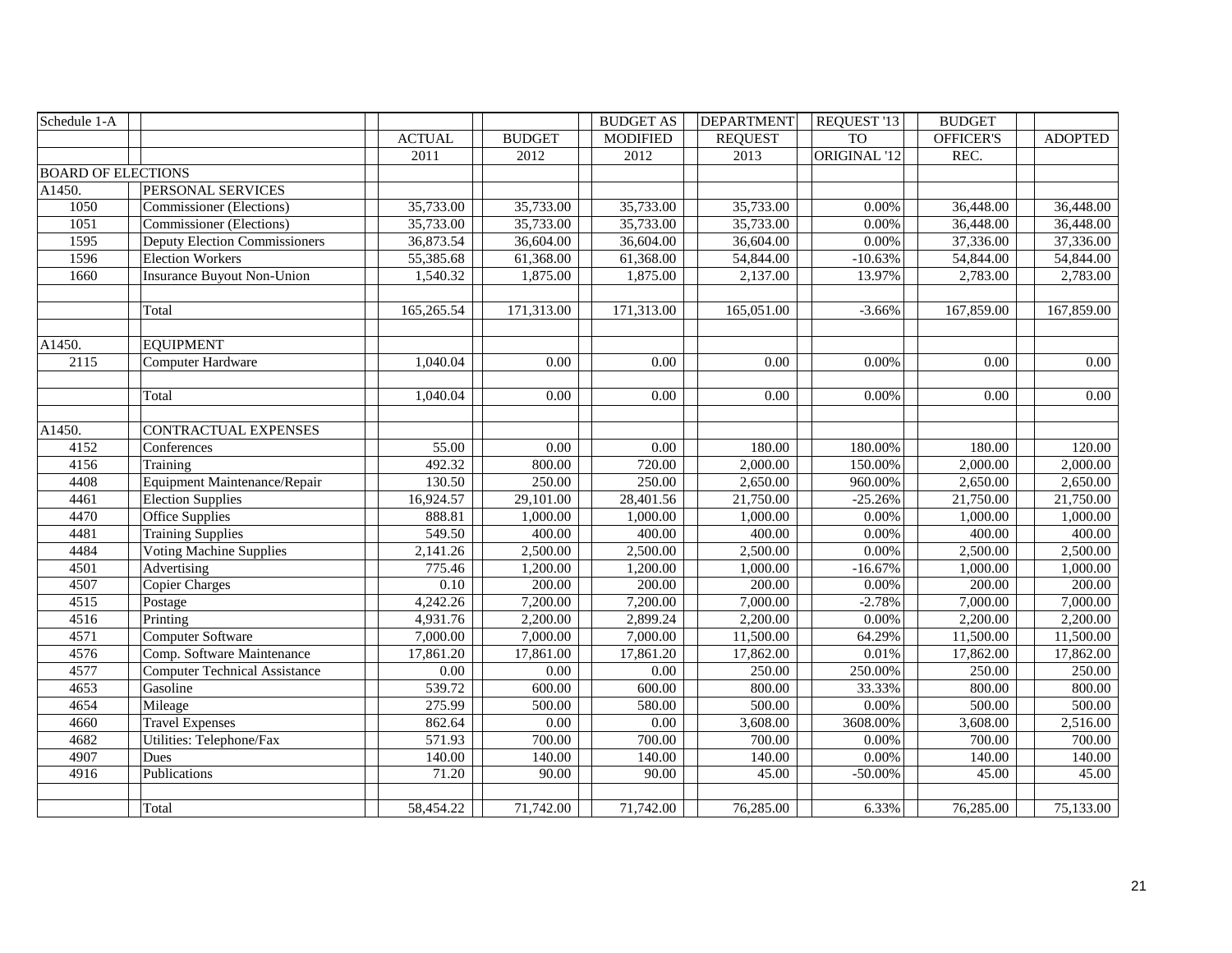| Schedule 1-A    |                              |               |               | <b>BUDGET AS</b> | <b>DEPARTMENT</b> | REQUEST '13         | <b>BUDGET</b>    |                |
|-----------------|------------------------------|---------------|---------------|------------------|-------------------|---------------------|------------------|----------------|
|                 |                              | <b>ACTUAL</b> | <b>BUDGET</b> | <b>MODIFIED</b>  | <b>REQUEST</b>    | <b>TO</b>           | <b>OFFICER'S</b> | <b>ADOPTED</b> |
|                 |                              | 2011          | 2012          | 2012             | 2013              | <b>ORIGINAL '12</b> | REC.             |                |
|                 |                              |               |               |                  |                   |                     |                  |                |
| A1450.          | <b>EMPLOYEE BENEFITS</b>     |               |               |                  |                   |                     |                  |                |
| 8100            | FICA/Medicare                | 10.086.97     | 9,721.00      | 9,721.00         | 12,618.00         | 29.80%              | 12,836.00        | 12,836.00      |
| 8305            | Medical Insurance Non-Union  | 5,888.76      | 4,075.00      | 4,075.00         | 4,645.00          | 13.99%              | 6,050.00         | 6,050.00       |
|                 |                              |               |               |                  |                   |                     |                  |                |
|                 | Total                        | 15,975.73     | 13.796.00     | 13,796.00        | 17,263.00         | 25.13%              | 18,886.00        | 18,886.00      |
|                 |                              |               |               |                  |                   |                     |                  |                |
| A1450.0         | <b>TOTAL</b>                 | 240,735.53    | 256,851.00    | 256,851.00       | 258,599.00        | 0.68%               | 263,030.00       | 261,878.00     |
|                 |                              |               |               |                  |                   |                     |                  |                |
| <b>REVENUE:</b> | A1289 Election Fees          | 2,708.23      | 5,031.00      | 5.031.00         | 9,482.00          | 88.47%              | 9,482.00         | 9,482.00       |
|                 | A2210 Other Governments      | 250,324.00    | 250,324.00    | 250,324.00       | 251,281.00        | 0.38%               | 251,281.00       | 251,281.00     |
|                 |                              |               |               |                  |                   |                     |                  |                |
|                 | <b>Total Revenue</b>         | 253,032.23    | 255,355.00    | 255,355.00       | 260,763.00        | 2.12%               | 260,763.00       | 260,763.00     |
|                 |                              |               |               |                  |                   |                     |                  |                |
|                 | <b>Total Net County Cost</b> | (12, 296.70)  | 1,496.00      | 1,496.00         | (2,164.00)        | $-244.65%$          | 2,267.00         | 1,115.00       |
|                 |                              |               |               |                  |                   |                     |                  |                |
|                 | Percent Revenue              | 105.11%       | 99.42%        | 99.42%           | 100.84%           | 1.43%               | 99.14%           | 99.57%         |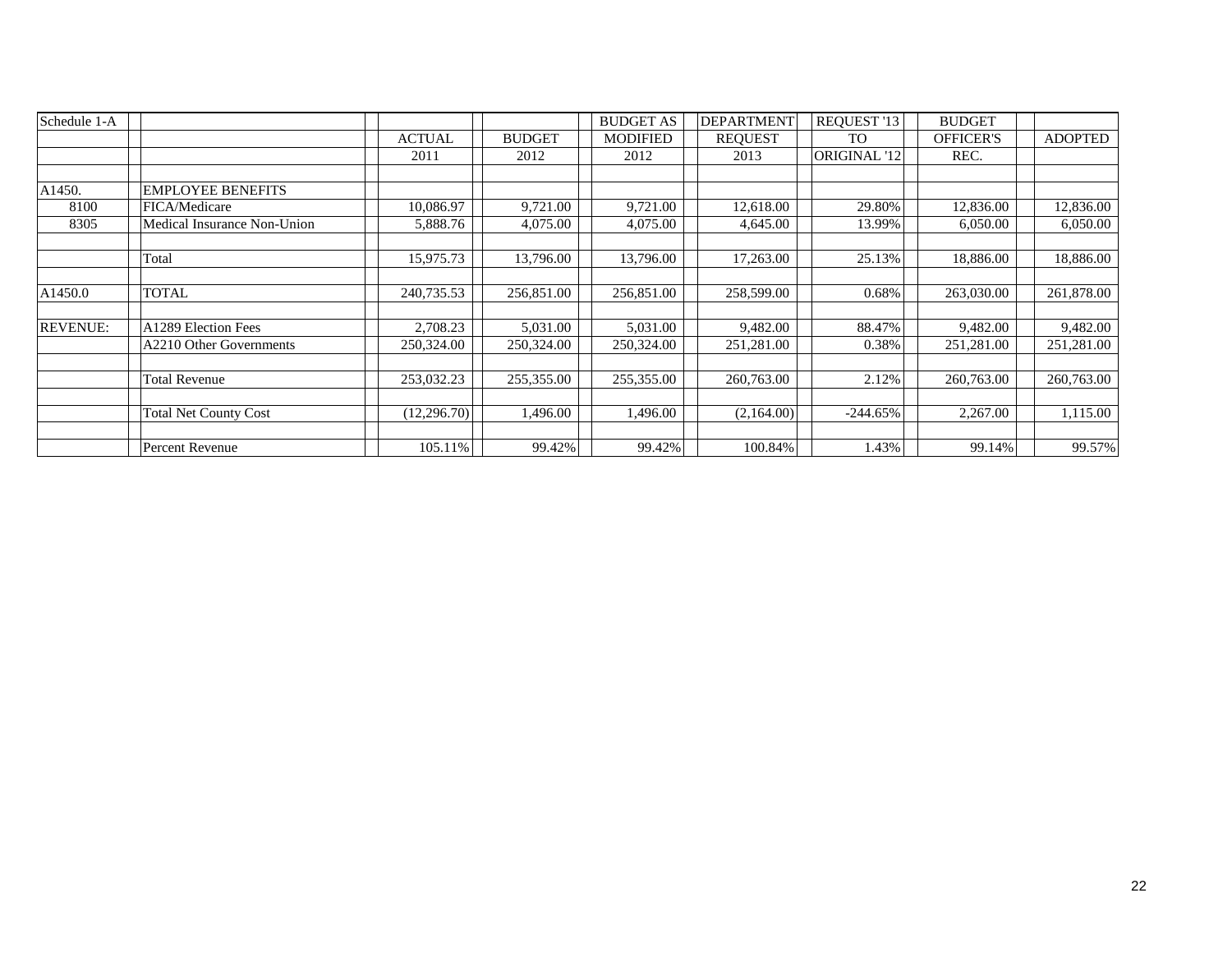| Schedule 1-A              |                                          |               |               | <b>BUDGET AS</b> | <b>DEPARTMENT</b> | <b>REOUEST '13</b> | <b>BUDGET</b>    |                |
|---------------------------|------------------------------------------|---------------|---------------|------------------|-------------------|--------------------|------------------|----------------|
|                           |                                          | <b>ACTUAL</b> | <b>BUDGET</b> | <b>MODIFIED</b>  | <b>REQUEST</b>    | <b>TO</b>          | <b>OFFICER'S</b> | <b>ADOPTED</b> |
|                           |                                          | 2011          | 2012          | 2012             | 2013              | ORIGINAL '12       | REC.             |                |
| <b>RECORDS MANAGEMENT</b> |                                          |               |               |                  |                   |                    |                  |                |
| A1460.                    | PERSONAL SERVICES                        |               |               |                  |                   |                    |                  |                |
| 1255                      | <b>Records Retention Clerk</b>           | 30,030.00     | 30,986.00     | 6,648.32         | 0.00              | $-100.00\%$        | 0.00             | 0.00           |
| 1581                      | <b>Clerk Part-time</b>                   | 7,020.52      | 0.00          | 10,000.00        | 10,684.00         | 10684.00%          | 10,898.00        | 10,898.00      |
| 1641                      | <b>Records Retention Clerk Part-time</b> | 0.00          | 0.00          | 14,337.68        | 11,266.00         | 11266.00%          | 11,492.00        | 11,492.00      |
|                           |                                          |               |               |                  |                   |                    |                  |                |
|                           | Total                                    | 37,050.52     | 30,986.00     | 30,986.00        | 21,950.00         | $-29.16%$          | 22,390.00        | 22,390.00      |
|                           |                                          |               |               |                  |                   |                    |                  |                |
| A1460.                    | <b>CONTRACTUAL EXPENSES</b>              |               |               |                  |                   |                    |                  |                |
| 4002                      | Archival of Records                      | 218.40        | 1,000.00      | 1.000.00         | 500.00            | $-50.00%$          | 500.00           | 500.00         |
| 4408                      | <b>Equipment Maintenance/Repairs</b>     | 0.00          | 150.00        | 150.00           | 150.00            | 0.00%              | 150.00           | 150.00         |
| 4451                      | <b>Archival Supplies</b>                 | 2,274.25      | 00.000,1      | 1,000.00         | 1,000.00          | 0.00%              | 1,000.00         | 1,000.00       |
| 4457                      | <b>Computer Supplies</b>                 | 34.95         | 200.00        | 200.00           | 300.00            | 50.00%             | 300.00           | 300.00         |
| 4470                      | Office Supplies                          | 314.15        | 200.00        | 200.00           | 200.00            | 0.00%              | 200.00           | 200.00         |
| 4507                      | Copier Charge                            | 0.15          | 150.00        | 150.00           | 150.00            | 0.00%              | 150.00           | 150.00         |
| 4571                      | Computer Software                        | 3,647.99      | 300.00        | 300.00           | 300.00            | 0.00%              | 300.00           | 300.00         |
| 4575                      | Computer Software Maintenance            | 3,164.00      | 4,000.00      | 4,000.00         | 5,500.00          | 37.50%             | 5,500.00         | 4,000.00       |
| 4682                      | Utilities: Telephone/Fax                 | 48.00         | 50.00         | 50.00            | 50.00             | 0.00%              | 50.00            | 50.00          |
| 4907                      | <b>Dues</b>                              | 70.00         | 30.00         | 30.00            | 30.00             | 30.00%             | 30.00            | 30.00          |
| 4964                      | Leases: Records/Film Storage             | 2,489.62      | 3,000.00      | 3,000.00         | 3,000.00          | 0.00%              | 3,000.00         | 3,000.00       |
|                           |                                          |               |               |                  |                   |                    |                  |                |
|                           | Total                                    | 12,261.51     | 10,080.00     | 10.080.00        | 11,180.00         | 10.91%             | 11,180.00        | 9,680.00       |
|                           |                                          |               |               |                  |                   |                    |                  |                |
| A1460.                    | <b>EMPLOYEE BENEFITS</b>                 |               |               |                  |                   |                    |                  |                |
| 8100                      | FICA/Medicare                            | 2,785.32      | 2,322.00      | 2,322.00         | 1,680.00          | $-27.65%$          | 1,713.00         | 1,713.00       |
| 8303                      | <b>Medical Insurance CSEA</b>            | 5,794.44      | 5,795.00      | 5,795.00         | 0.00              | $-100.00\%$        | 0.00             | 0.00           |
|                           |                                          |               |               |                  |                   |                    |                  |                |
|                           | Total                                    | 8,579.76      | 8,117.00      | 8,117.00         | 1,680.00          | $-79.30%$          | 1,713.00         | 1,713.00       |
|                           |                                          |               |               |                  |                   |                    |                  |                |
| A1460.0                   | <b>TOTAL</b>                             | 57,891.79     | 49,183.00     | 49,183.00        | 34,810.00         | $-29.22%$          | 35,283.00        | 33,783.00      |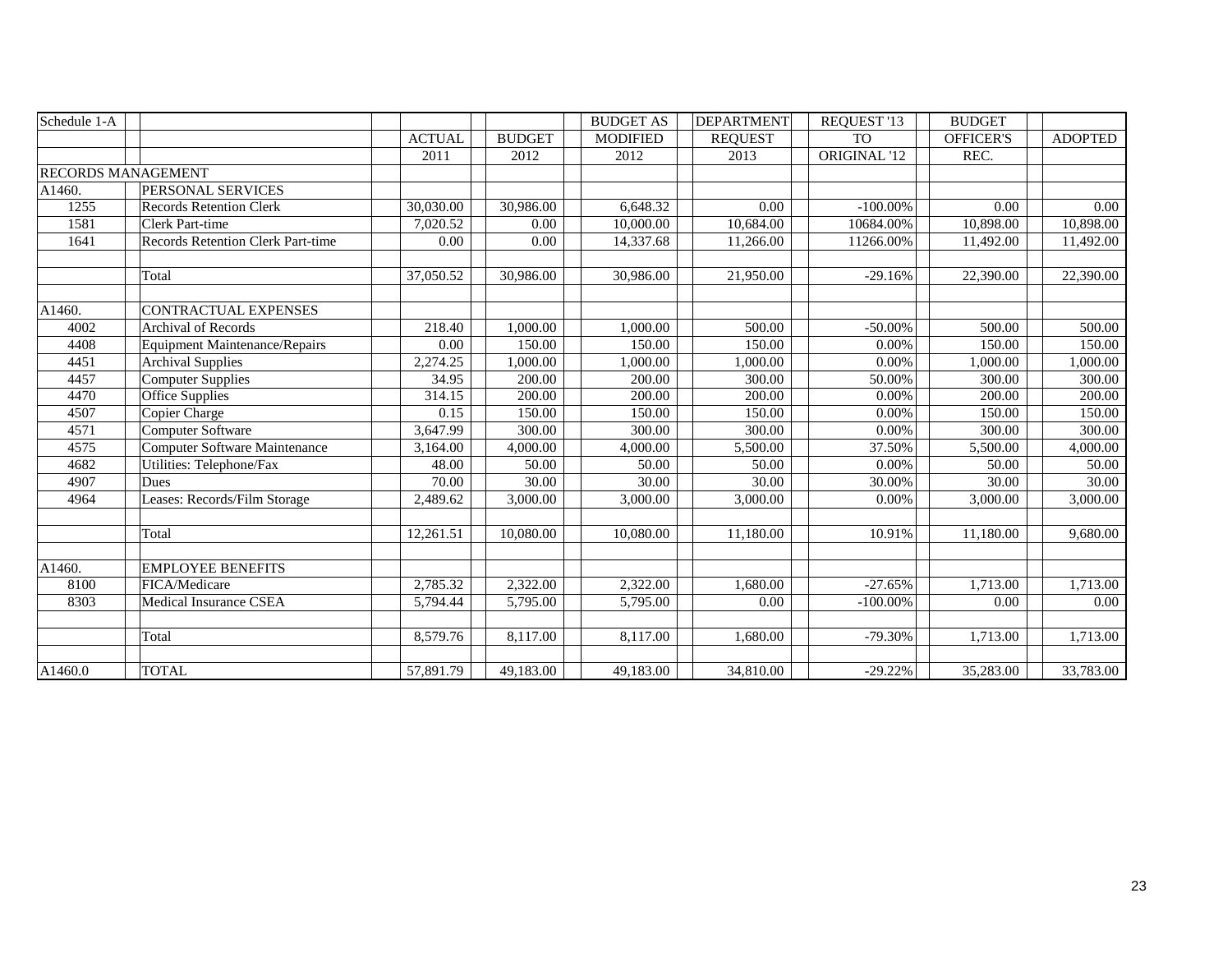| Schedule 1-A |                                        |                       |               | <b>BUDGET AS</b> | <b>DEPARTMENT</b> | REQUEST '13  | <b>BUDGET</b> |                |
|--------------|----------------------------------------|-----------------------|---------------|------------------|-------------------|--------------|---------------|----------------|
|              |                                        | <b>ACTUAL</b>         | <b>BUDGET</b> | <b>MODIFIED</b>  | <b>REQUEST</b>    | <b>TO</b>    | OFFICER'S     | <b>ADOPTED</b> |
|              |                                        | 2011                  | 2012          | 2012             | 2013              | ORIGINAL '12 | REC.          |                |
|              |                                        |                       |               |                  |                   |              |               |                |
|              | <b>SHARED SERVICES BUILDINGS</b>       |                       |               |                  |                   |              |               |                |
|              | <b>COUNTY OFFICE BUILDING</b>          |                       |               |                  |                   |              |               |                |
| A1620.       | <b>CONTRACTUAL EXPENSES</b>            |                       |               |                  |                   |              |               |                |
| 4011         | Consultants                            | 0.00                  | 0.00          | 0.00             | 5,000.00          | 5000.00%     | 5,000.00      | 0.00           |
| 4404         | <b>Building Maintenance</b>            | 33,500.00             | 0.00          | 0.00             | 0.00              | 0.00%        | 0.00          | $0.00\,$       |
| 4414         | Maintenance Contract - HVAC            | 1,747.74              | 1,500.00      | 1,500.00         | 1,700.00          | 13.33%       | 1,700.00      | 1,700.00       |
| 4415         | Maintenance Contract - Yard/Tree       | 8.33                  | 300.00        | 562.38           | 300.00            | 0.00%        | 300.00        | 300.00         |
| 4416         | Maintenance Contract - Parking Lot     | 1,808.86              | 600.00        | 2,582.64         | 900.00            | 50.00%       | 900.00        | 900.00         |
| 4417         | Maintenance Contract - Fire/Sprinkler  | 5,398.75              | 5,500.00      | 5,271.40         | 5,000.00          | $-9.09%$     | 5,000.00      | 5,000.00       |
| 4418         | Maintenance Contract - Elevators       | 3,789.10              | 4,400.00      | 4,400.00         | 4,700.00          | 6.82%        | 4,700.00      | 4,700.00       |
| 4419         | Yard Equipment Maintenance             | 7.18                  | 100.00        | 100.00           | 100.00            | 0.00%        | 100.00        | 100.00         |
| 4420         | <b>Cleaning Contract: Window</b>       | 0.00                  | 500.00        | 500.00           | 700.00            | 40.00%       | 700.00        | 700.00         |
| 4422         | <b>Building Equipment Maintenance</b>  | 2,129.88              | 1,500.00      | 1,500.00         | 1,500.00          | 0.00%        | 1,500.00      | 1,500.00       |
| 4423         | Buildings & Grounds Parts              | 1,347.59              | 1,000.00      | 1,000.00         | 3,000.00          | 200.00%      | 3,000.00      | 1,000.00       |
| 4435         | Maintenance Contract - Emerg Generator | 1,000.00              | 200.00        | 2,293.80         | 1,800.00          | 800.00%      | 1.800.00      | 1,800.00       |
| 4453         | Supplies: Buildings & Grounds          | $7,275.\overline{45}$ | 6,000.00      | 6,135.00         | 4,500.00          | $-25.00%$    | 4,500.00      | 4,500.00       |
| 4464         | Supplies: Janitorial                   | 5,734.61              | 6,000.00      | 5,978.60         | 6,500.00          | 8.33%        | 6,500.00      | 6,500.00       |
| 4474         | <b>Safety Supplies</b>                 | 497.56                | 250.00        | 250.00           | 250.00            | 0.00%        | 250.00        | 250.00         |
| 4507         | Copier Charge                          | 85.45                 | 125.00        | 125.00           | 80.00             | $-36.00%$    | 80.00         | 80.00          |
| 4511         | Motors                                 | 0.00                  | 500.00        | 500.00           | 500.00            | 0.00%        | 500.00        | 500.00         |
| 4521         | <b>Trash Removal</b>                   | 1,653.24              | 1,500.00      | 1,500.00         | 3,500.00          | 133.33%      | 3,500.00      | 3,500.00       |
| 4616         | Hand Tools                             | 200.00                | 150.00        | 150.00           | 150.00            | 0.00%        | 150.00        | 150.00         |
| 4653         | Gasoline                               | 2,007.35              | 2,000.00      | 2,000.00         | 2,200.00          | 10.00%       | 2,200.00      | 2,200.00       |
| 4654         | Mileage                                | 232.95                | 250.00        | 250.00           | 250.00            | 0.00%        | 250.00        | 250.00         |
| 4661         | Vehicle Parts/Maintenance/Repairs      | 1,376.34              | 700.00        | 700.00           | 700.00            | 0.00%        | 700.00        | 700.00         |
| 4676         | <b>Utilities: Cellular Services</b>    | 129.63                | 175.00        | 175.00           | 135.00            | $-22.86%$    | 135.00        | 135.00         |
| 4677         | Utilities: Electric                    | 36,461.17             | 36,000.00     | 36,000.00        | 36,500.00         | 1.39%        | 36,500.00     | 36,500.00      |
| 4678         | <b>Utilities: Gas</b>                  | 28,184.59             | 28,000.00     | 25,906.20        | 28,000.00         | 0.00%        | 28,000.00     | 28,000.00      |
| 4682         | Utilities: Telephone/Fax               | 309.23                | 350.00        | 350.00           | 325.00            | $-7.14%$     | 325.00        | 325.00         |
| 4684         | Utilities: Water/Sewer                 | 5,687.12              | 6,000.00      | 6,000.00         | 6,500.00          | 8.33%        | 6,500.00      | 6,500.00       |
|              |                                        |                       |               |                  |                   |              |               |                |
| A1620.0      | <b>TOTAL</b>                           | 140,572.12            | 103,600.00    | 105,730.02       | 114,790.00        | 10.80%       | 114,790.00    | 107,790.00     |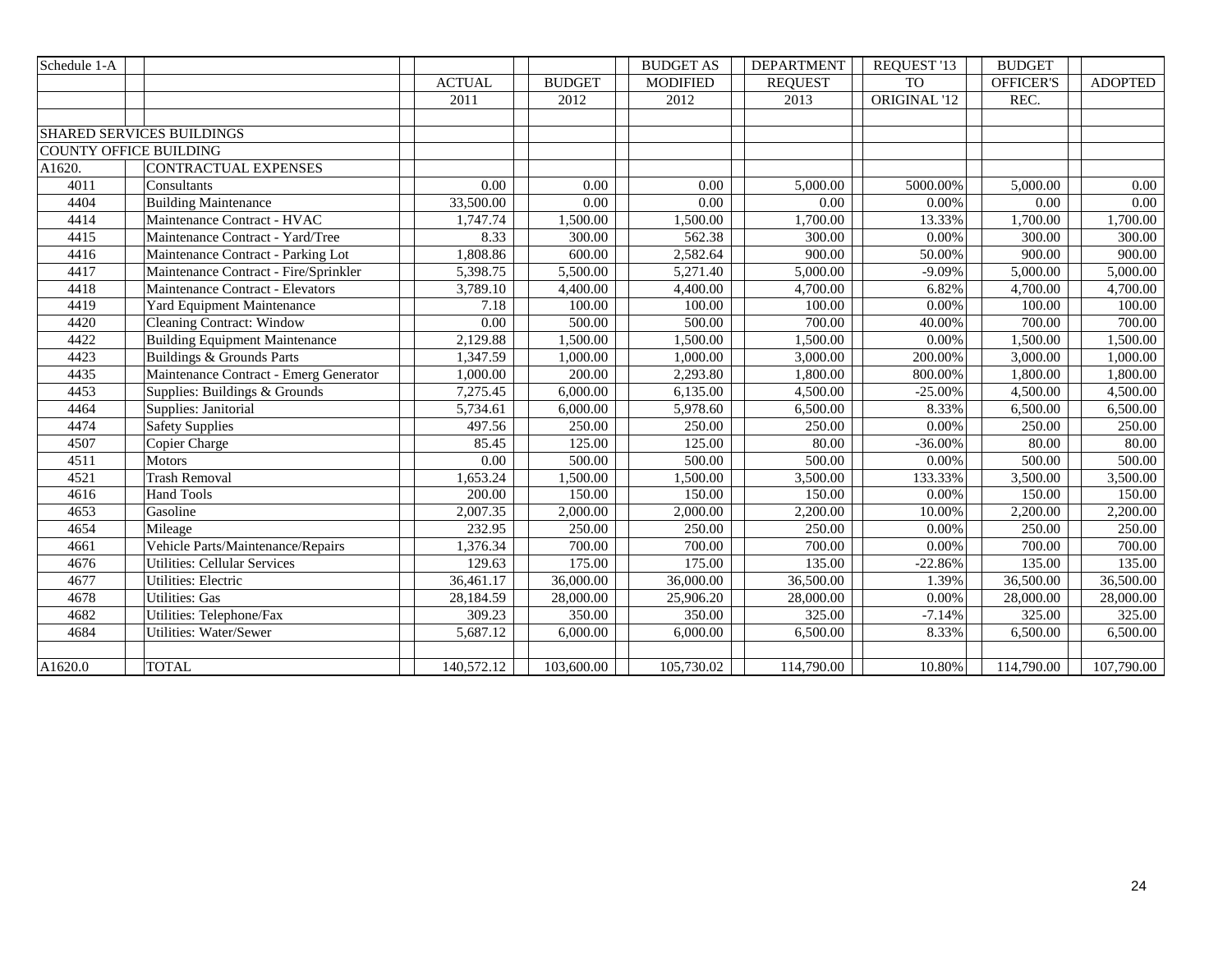| $\mathbf{r}$ :  |                              |               |               |                  |                   |                     |                  |                |
|-----------------|------------------------------|---------------|---------------|------------------|-------------------|---------------------|------------------|----------------|
| Schedule 1-A    |                              |               |               | <b>BUDGET AS</b> | <b>DEPARTMENT</b> | REQUEST '13         | <b>BUDGET</b>    |                |
|                 |                              | <b>ACTUAL</b> | <b>BUDGET</b> | <b>MODIFIED</b>  | <b>REQUEST</b>    | TO.                 | <b>OFFICER'S</b> | <b>ADOPTED</b> |
|                 |                              | 2011          | 2012          | 2012             | 2013              | <b>ORIGINAL '12</b> | REC.             |                |
|                 |                              |               |               |                  |                   |                     |                  |                |
| <b>REVENUE:</b> | A1710 Public Works           | 1,362.02      | 2,500.00      | 2,500.00         | 2,500.00          | $0.00\%$            | 2,500.00         | 2,500.00       |
|                 | A2412 YTASC Rent             | 8,000.00      | 10,000.00     | 10,000.00        | 10,000.00         | $0.00\%$            | 10,000.00        | 10,000.00      |
|                 | A2416 Auditorium Fees        | 40.00         | 0.00          | 0.00             | 40.00             | 40.00%              | 0.00             | $0.00\,$       |
|                 |                              |               |               |                  |                   |                     |                  |                |
|                 | <b>Total Revenue</b>         | 9,402.02      | 12,500.00     | 12,500.00        | 12,540.00         | 0.32%               | 12,500.00        | 12,500.00      |
|                 |                              |               |               |                  |                   |                     |                  |                |
|                 | <b>Total Net County Cost</b> | 131,170.10    | 91,100.00     | 93,230.02        | 102,250.00        | 12.24%              | 102,290.00       | 95,290.00      |
|                 |                              |               |               |                  |                   |                     |                  |                |
|                 | Percent Revenue              | 6.69%         | 12.07%        | 11.82%           | 10.92%            | $-9.46%$            | 10.89%           | 11.60%         |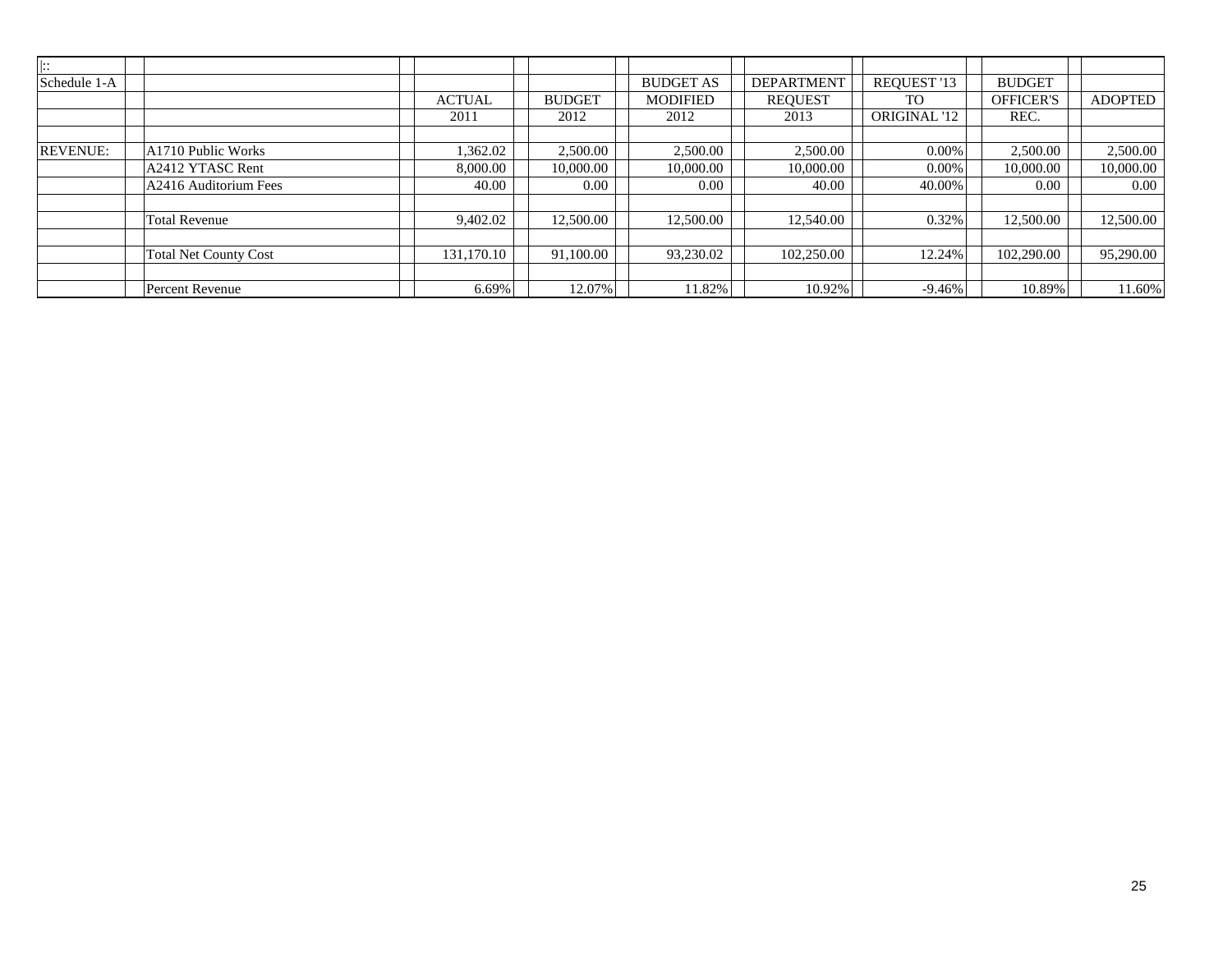| $\overline{ \hspace{-.02in}:\hspace{-.02in} }$ |                                         |                   |               |                  |                   |              |               |                |
|------------------------------------------------|-----------------------------------------|-------------------|---------------|------------------|-------------------|--------------|---------------|----------------|
| Schedule 1-A                                   |                                         |                   |               | <b>BUDGET AS</b> | <b>DEPARTMENT</b> | REQUEST '13  | <b>BUDGET</b> |                |
|                                                |                                         | <b>ACTUAL</b>     | <b>BUDGET</b> | <b>MODIFIED</b>  | <b>REQUEST</b>    | <b>TO</b>    | OFFICER'S     | <b>ADOPTED</b> |
|                                                |                                         | 2011              | 2012          | 2012             | 2013              | ORIGINAL '12 | REC.          |                |
|                                                |                                         |                   |               |                  |                   |              |               |                |
| PUBLIC SAFETY BUILDING                         |                                         |                   |               |                  |                   |              |               |                |
| A1621.                                         | PERSONAL SERVICES                       |                   |               |                  |                   |              |               |                |
| 1580                                           | Cleaner PT                              | 8,694.62          | 0.00          | 0.00             | 0.00              | 0.00%        | 0.00          | $0.00\,$       |
|                                                |                                         |                   |               |                  |                   |              |               |                |
|                                                | Total                                   | 8,694.62          | 0.00          | 0.00             | 0.00              | 0.00%        | 0.00          | $0.00\,$       |
|                                                |                                         |                   |               |                  |                   |              |               |                |
| A1621                                          | <b>EQUIPMENT</b>                        |                   |               |                  |                   |              |               |                |
| 2518                                           | Windows                                 | 6,779.94          | 0.00          | 0.00             | 0.00              | 0.00%        | 0.00          | $0.00\,$       |
|                                                |                                         |                   |               |                  |                   |              |               |                |
|                                                | Total                                   | 6,779.94          | 0.00          | 0.00             | 0.00              | 0.00%        | 0.00          | 0.00           |
|                                                |                                         |                   |               |                  |                   |              |               |                |
| A1621.                                         | CONTRACTUAL EXPENSES                    |                   |               |                  |                   |              |               |                |
| 4414                                           | Maintenance Contract - HVAC             | 1,079.37          | 2,500.00      | 2,500.00         | 2,500.00          | 0.00%        | 2,500.00      | 2,500.00       |
| 4415                                           | Maintenance Contract - Yard/Tree        | 8.33              | 300.00        | 691.67           | 300.00            | 0.00%        | 300.00        | 300.00         |
| 4416                                           | Maintenance Contract - Parking Lot      | 1,862.40          | 600.00        | 600.00           | 900.00            | 50.00%       | 900.00        | 900.00         |
| 4417                                           | Maintenance Contract - Fire Alarms      | 0.00              | 0.00          | 0.00             | 600.00            | 600.00%      | 600.00        | 600.00         |
| 4419                                           | Yard Equipment Maintenance              | $\overline{0.00}$ | 100.00        | 100.00           | 100.00            | 0.00%        | 100.00        | 100.00         |
| 4422                                           | <b>Building Equipment Maintenance</b>   | 4,560.50          | 3,000.00      | 3,000.00         | 16,000.00         | 433.33%      | 16,000.00     | 16,000.00      |
| 4423                                           | <b>Buildings &amp; Grounds Parts</b>    | 5,133.05          | 3,000.00      | 3,000.00         | 20,000.00         | 566.67%      | 20,000.00     | 20,000.00      |
| 4435                                           | Maintenance Contract - Emerg. Generator | 1,700.00          | 200.00        | 200.00           | 200.00            | 0.00%        | 200.00        | 200.00         |
| 4453                                           | Supplies: Buildings & Grounds           | 5,191.90          | 4,000.00      | 4,000.00         | 8,000.00          | 100.00%      | 8,000.00      | 8,000.00       |
| 4464                                           | Supplies: Janitorial                    | 5,916.37          | 6,000.00      | 5,750.00         | 6,000.00          | 0.00%        | 6,000.00      | 6,000.00       |
| 4474                                           | <b>Safety Supplies</b>                  | 497.55            | 250.00        | 250.00           | 250.00            | 0.00%        | 250.00        | 250.00         |
| 4511                                           | <b>Motors</b>                           | 1,800.00          | 1,000.00      | 1,000.00         | 1,000.00          | 0.00%        | 1,000.00      | 1,000.00       |
| 4521                                           | <b>Trash Removal</b>                    | 2,343.59          | 2,000.00      | 2,000.00         | 2,200.00          | 10.00%       | 2,200.00      | 2,200.00       |
| 4616                                           | <b>Hand Tools</b>                       | 137.42            | 150.00        | 150.00           | 150.00            | 0.00%        | 150.00        | 150.00         |
| 4677                                           | <b>Utilities: Electric</b>              | 28,756.59         | 29,000.00     | 29,000.00        | 29,000.00         | 0.00%        | 29,000.00     | 29,000.00      |
| 4678                                           | <b>Utilities: Gas</b>                   | 16,366.16         | 17,000.00     | 17,000.00        | 17,000.00         | 0.00%        | 17,000.00     | 17,000.00      |
| 4684                                           | Utilities: Water/Sewer                  | 27,476.50         | 35,000.00     | 35,000.00        | 27,000.00         | $-22.86%$    | 27,000.00     | 27,000.00      |
|                                                |                                         |                   |               |                  |                   |              |               |                |
|                                                | Total                                   | 102,829.73        | 104,100.00    | 104,241.67       | 131,200.00        | 26.03%       | 131,200.00    | 131,200.00     |
|                                                |                                         |                   |               |                  |                   |              |               |                |
| A1621.                                         | <b>EMPLOYEE BENEFITS</b>                |                   |               |                  |                   |              |               |                |
| 8100                                           | FICA/Medicare                           | 665.16            | 0.00          | 0.00             | 0.00              | 0.00%        | 0.00          | $0.00\,$       |
|                                                |                                         |                   |               |                  |                   |              |               |                |
|                                                | Total                                   | 665.16            | 0.00          | 0.00             | 0.00              | 0.00%        | 0.00          | 0.00           |
|                                                |                                         |                   |               |                  |                   |              |               |                |
| A1621.0                                        | <b>TOTAL</b>                            | 118,969.45        | 104,100.00    | 104,241.67       | 131,200.00        | 26.03%       | 131,200.00    | 131,200.00     |
|                                                |                                         |                   |               |                  |                   |              |               |                |
|                                                |                                         |                   |               |                  |                   |              |               |                |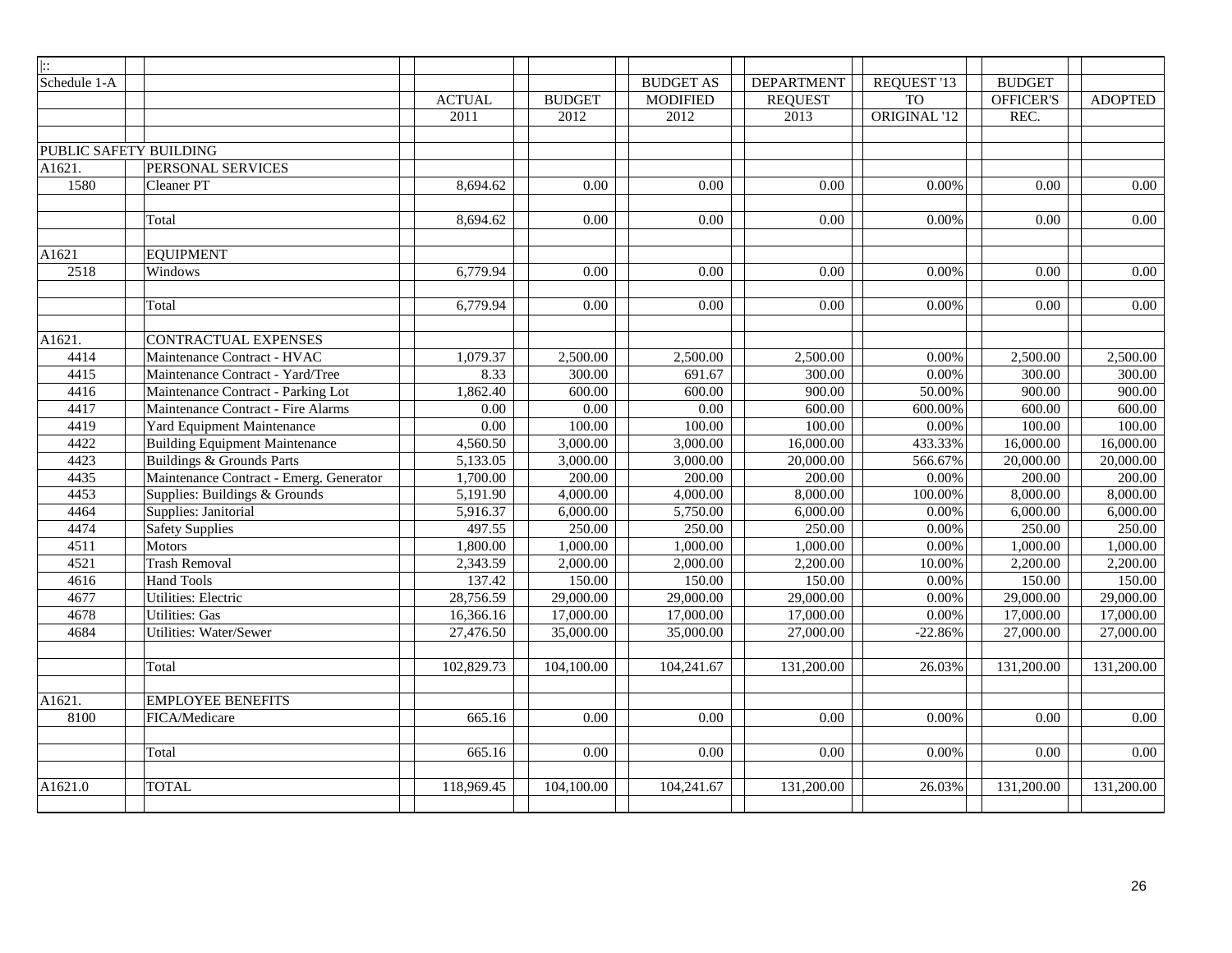| Schedule 1-A      |                                        |               |               | <b>BUDGET AS</b> | <b>DEPARTMENT</b> | REQUEST '13  | <b>BUDGET</b> |                |
|-------------------|----------------------------------------|---------------|---------------|------------------|-------------------|--------------|---------------|----------------|
|                   |                                        | <b>ACTUAL</b> | <b>BUDGET</b> | <b>MODIFIED</b>  | <b>REQUEST</b>    | <b>TO</b>    | OFFICER'S     | <b>ADOPTED</b> |
|                   |                                        | 2011          | 2012          | 2012             | 2013              | ORIGINAL '12 | REC.          |                |
| <b>COURTHOUSE</b> |                                        |               |               |                  |                   |              |               |                |
| A1623.            | PERSONAL SERVICES                      |               |               |                  |                   |              |               |                |
| 1166              | Cleaner                                | 31,060.80     | 32,072.00     | 32,072.00        | 32,072.00         | 0.00%        | 32,714.00     | 32,719.00      |
| 1510              | Clothing allowance CSEA                | 200.00        | 250.00        | 250.00           | 250.00            | 0.00%        | 250.00        | 250.00         |
|                   |                                        |               |               |                  |                   |              |               |                |
|                   | Total                                  | 31,260.80     | 32,322.00     | 32,322.00        | 32,322.00         | 0.00%        | 32,964.00     | 32,969.00      |
|                   |                                        |               |               |                  |                   |              |               |                |
| A1623.            | <b>EQUIPMENT</b>                       |               |               |                  |                   |              |               |                |
| 2515              | Security Equipment                     | 0.00          | 0.00          | 0.00             | 27,398.00         | 27398.00%    | 27,938.00     | 27,938.00      |
|                   |                                        |               |               |                  |                   |              |               |                |
|                   | Total                                  | 0.00          | 0.00          | 0.00             | 27,398.00         | 27398.00%    | 27,938.00     | 27,938.00      |
|                   |                                        |               |               |                  |                   |              |               |                |
| A1623.            | CONTRACTUAL EXPENSES                   |               |               |                  |                   |              |               |                |
| 4414              | Maintenance Contract - HVAC            | 1,500.00      | 1,500.00      | 1,500.00         | 1,700.00          | 13.33%       | 1,700.00      | 1,700.00       |
| 4415              | Maintenance Contract - Yard/Tree       | 54.05         | 300.00        | 645.95           | 300.00            | 0.00%        | 300.00        | 300.00         |
| 4416              | Maintenance Contract - Parking Lot     | 1,708.86      | 600.00        | 2,582.64         | 900.00            | 50.00%       | 900.00        | 900.00         |
| 4417              | Maintenance Contract-Fire/Sprinkler    | 5,022.00      | 4,200.00      | 4,200.00         | 5,000.00          | 19.05%       | 5,000.00      | 5,000.00       |
| 4418              | Maintenance Contract - Elevators       | 5,464.90      | 6,150.00      | 6,150.00         | 6,600.00          | 7.32%        | 6,600.00      | 6,000.00       |
| 4419              | Yard Equipment Maintenance             | 0.00          | 100.00        | 100.00           | 100.00            | 0.00%        | 100.00        | 100.00         |
| 4420              | <b>Cleaning Contract: Windows</b>      | 0.00          | 700.00        | 700.00           | 1,000.00          | 42.86%       | 1,000.00      | 1,000.00       |
| 4422              | <b>Building Equipment Maintenance</b>  | 2,953.76      | 3,000.00      | 2,706.18         | 3,000.00          | 0.00%        | 3,000.00      | 3,000.00       |
| 4423              | Buildings & Grounds Parts              | 1,089.18      | 1,000.00      | 1,000.00         | 3,000.00          | 200.00%      | 3,000.00      | 1,000.00       |
| 4429              | Maintenance Contract - Security System | 8,000.00      | 10,000.00     | 11,220.74        | 9,500.00          | $-5.00\%$    | 9,500.00      | 9,500.00       |
| 4435              | Maintenance Contract - Emerg Generator | 1,000.00      | 200.00        | 2,293.82         | 1,800.00          | 800.00%      | 1,800.00      | 1,800.00       |
| 4453              | Supplies: Buildings & Grounds          | 4,983.03      | 4,500.00      | 4,500.00         | 4,500.00          | 0.00%        | 4,500.00      | 4,500.00       |
| 4464              | Supplies: Janitorial                   | 2,097.28      | 2,500.00      | 3,600.00         | 3,500.00          | 40.00%       | 3,500.00      | 3,500.00       |
| 4474              | <b>Safety Supplies</b>                 | 497.56        | 250.00        | 250.00           | 250.00            | 0.00%        | 250.00        | 250.00         |
| 4511              | Motors                                 | 0.00          | 1,000.00      | 1,000.00         | 1,000.00          | 0.00%        | 1,000.00      | 1,000.00       |
| 4616              | <b>Hand Tools</b>                      | 137.42        | 150.00        | 150.00           | 150.00            | 0.00%        | 150.00        | 150.00         |
| 4677              | <b>Utilities: Electric</b>             | 19,651.26     | 20,000.00     | 20,000.00        | 20,000.00         | 0.00%        | 20,000.00     | 20,000.00      |
| 4678              | <b>Utilities: Gas</b>                  | 21,450.56     | 20,000.00     | 16,379.26        | 20,000.00         | 0.00%        | 20,000.00     | 20,000.00      |
| 4684              | Utilities: Water/Sewer                 | 2,602.96      | 2,600.00      | 2,600.00         | 3,300.00          | 26.92%       | 3,300.00      | 3,300.00       |
|                   |                                        |               |               |                  |                   |              |               |                |
|                   | Total                                  | 78,212.82     | 78,750.00     | 81,578.59        | 85,600.00         | 8.70%        | 85,600.00     | 83,000.00      |
|                   |                                        |               |               |                  |                   |              |               |                |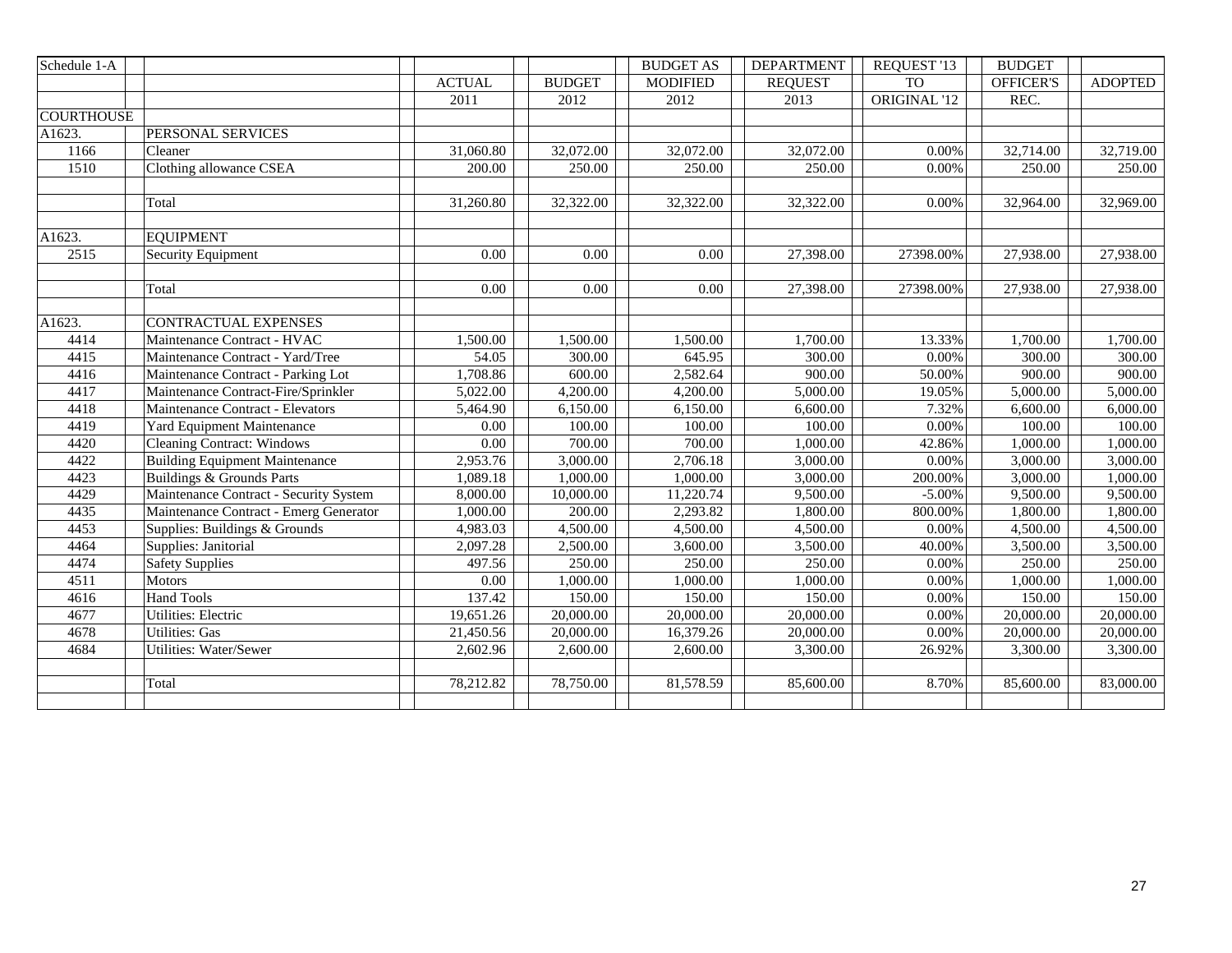| Schedule 1-A    |                              |               |               | <b>BUDGET AS</b> | <b>DEPARTMENT</b> | REQUEST '13  | <b>BUDGET</b>    |                |
|-----------------|------------------------------|---------------|---------------|------------------|-------------------|--------------|------------------|----------------|
|                 |                              | <b>ACTUAL</b> | <b>BUDGET</b> | <b>MODIFIED</b>  | <b>REQUEST</b>    | <b>TO</b>    | <b>OFFICER'S</b> | <b>ADOPTED</b> |
|                 |                              | 2011          | 2012          | 2012             | 2013              | ORIGINAL '12 | REC.             |                |
|                 |                              |               |               |                  |                   |              |                  |                |
| A1623.          | <b>EMPLOYEE BENEFITS</b>     |               |               |                  |                   |              |                  |                |
| 8100            | FICA/Medicare                | 2,163.03      | 2,343.00      | 2,343.00         | 2,463.00          | 5.12%        | 2,506.00         | 2,506.00       |
| 8303            | Medical Insurance - CSEA     | 15,263.60     | 15,356.00     | 15,356.00        | 17,504.00         | 13.99%       | 16,033.00        | 16,033.00      |
|                 |                              |               |               |                  |                   |              |                  |                |
|                 | Total                        | 17,426.63     | 17,699.00     | 17,699.00        | 19,967.00         | 12.81%       | 18,539.00        | 18,539.00      |
|                 |                              |               |               |                  |                   |              |                  |                |
| A1623.0         | <b>TOTAL</b>                 | 126,900.25    | 128,771.00    | 131,599.59       | 165,287.00        | 28.36%       | 165,041.00       | 162,446.00     |
|                 |                              |               |               |                  |                   |              |                  |                |
| <b>REVENUE:</b> | A3022 Court Facilities Aid   | 101,072.00    | 90,000.00     | 90,000.00        | 77,500.00         | $-13.89%$    | 77,500.00        | 77,084.00      |
|                 |                              |               |               |                  |                   |              |                  |                |
|                 | <b>Total Revenue</b>         | 101,072.00    | 90,000.00     | 90,000.00        | 77,500.00         | $-13.89%$    | 77,500.00        | 77,084.00      |
|                 |                              |               |               |                  |                   |              |                  |                |
|                 | <b>Total Net County Cost</b> | 25,828.25     | 38,771.00     | 41,599.59        | 87,787.00         | 126.42%      | 87,541.00        | 85,362.00      |
|                 |                              |               |               |                  |                   |              |                  |                |
|                 | Percent Revenue              | 79.65%        | 69.89%        | 68.39%           | 46.89%            | $-32.91%$    | 46.96%           | 47.45%         |
|                 |                              |               |               |                  |                   |              |                  |                |
|                 |                              |               |               |                  |                   |              |                  |                |
|                 | <b>HIGHWAY/BENTON CENTER</b> |               |               |                  |                   |              |                  |                |
| A1624           | <b>EQUIPMENT</b>             |               |               |                  |                   |              |                  |                |
| 2702            | Boiler                       | 2,550.00      | 0.00          | 0.00             | 0.00              | 0.00%        | 0.00             | $0.00\,$       |
| 2703            | Roof Replacement             | 0.00          | 0.00          | 0.00             | 108,000.00        | 108000.00%   | 0.00             | $0.00\,$       |
|                 |                              |               |               |                  |                   |              |                  |                |
|                 | Total                        | 2,550.00      | 0.00          | 0.00             | 108,000.00        | 108000.00%   | 0.00             | $0.00\,$       |
|                 |                              |               |               |                  |                   |              |                  |                |
| A1624           | <b>CONTRACTUAL EXPENSES</b>  |               |               |                  |                   |              |                  |                |
| 4020            | <b>Engineering Services</b>  | 5,300.00      | 0.00          | 0.00             | 0.00              | 0.00%        | 0.00             | $0.00\,$       |
|                 |                              |               |               |                  |                   |              |                  |                |
|                 | Total                        | 5,300.00      | 0.00          | 0.00             | 0.00              | 0.00%        | 0.00             | $0.00\,$       |
|                 |                              |               |               |                  |                   |              |                  |                |
| A1624.0         | <b>TOTAL</b>                 | 7,850.00      | 0.00          | 0.00             | 108,000.00        | 108000.00%   | 0.00             | 0.00           |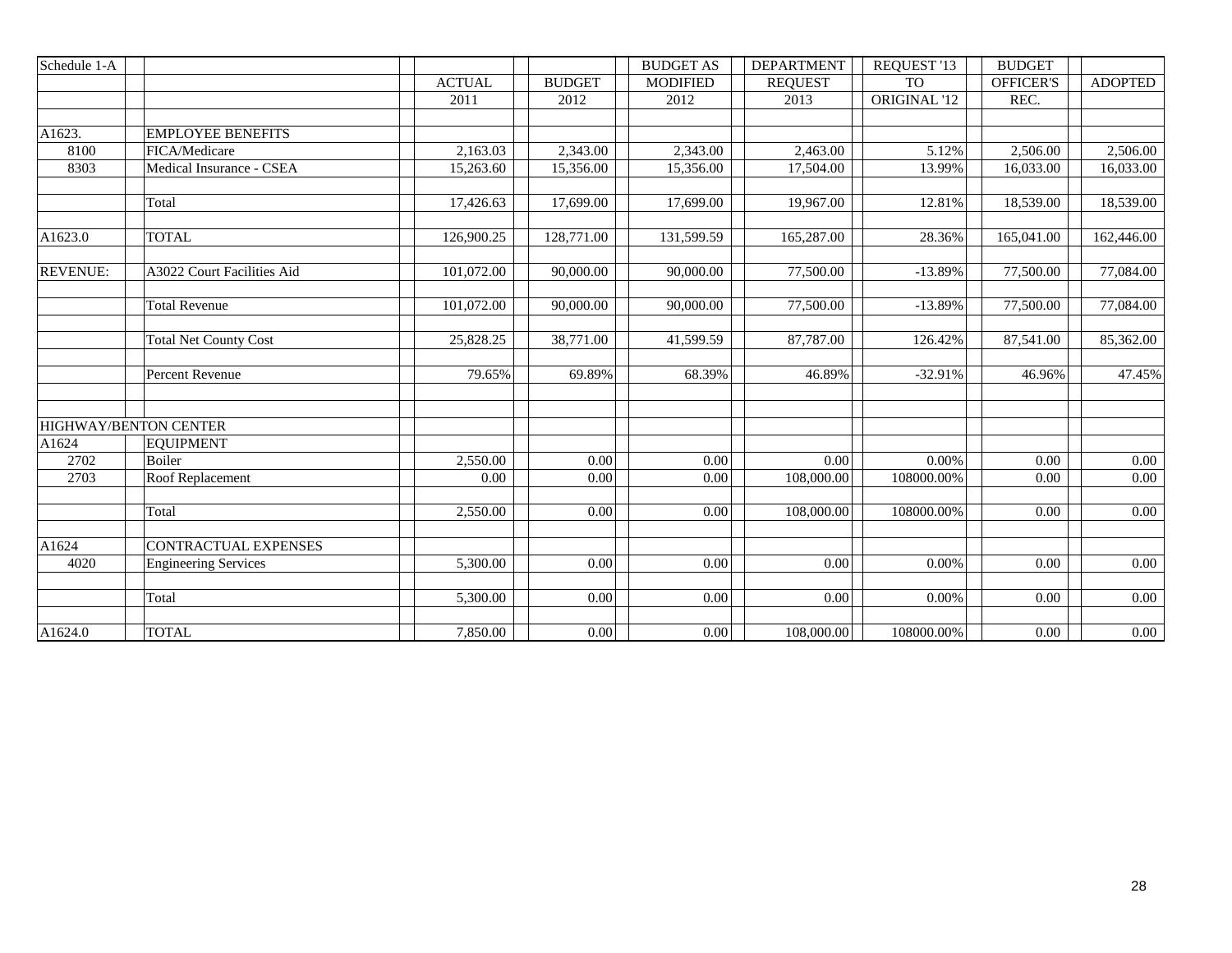| Schedule 1-A |                                        |               |                   | <b>BUDGET AS</b> | <b>DEPARTMENT</b> | REQUEST '13  | <b>BUDGET</b> |                |
|--------------|----------------------------------------|---------------|-------------------|------------------|-------------------|--------------|---------------|----------------|
|              |                                        | <b>ACTUAL</b> | <b>BUDGET</b>     | <b>MODIFIED</b>  | <b>REQUEST</b>    | <b>TO</b>    | OFFICER'S     | <b>ADOPTED</b> |
|              |                                        | 2011          | 2012              | 2012             | 2013              | ORIGINAL '12 | REC.          |                |
|              | <b>BUILDINGS AND GROUNDS</b>           |               |                   |                  |                   |              |               |                |
| A1625.       | PERSONAL SERVICES                      |               |                   |                  |                   |              |               |                |
| 1040         | <b>Building Maintenance Supervisor</b> | 60,348.46     | 52,500.00         | 52,500.00        | 52,500.00         | 0.00%        | 53,550.00     | 53,550.00      |
| 1160         | <b>Building Maintenance Mechanic</b>   | 39,145.60     | 40,403.00         | 40,403.00        | 41,080.00         | 1.68%        | 41,902.00     | 41,909.00      |
| 1161         | <b>Building Maintenance Mechanic</b>   | 39,145.60     | 40,403.00         | 40,403.00        | 40,403.00         | 0.00%        | 41,211.00     | 41,218.00      |
| 1162         | <b>Building Maintenance Mechanic</b>   | 38,864.80     | 40,403.00         | 40,403.00        | 40,403.00         | 0.00%        | 41,211.00     | 41,218.00      |
| 1163         | <b>Building Maintenance Helper</b>     | 0.00          | $\overline{0.00}$ | 12,615.00        | 29,142.00         | 29142.00%    | 29,706.00     | 29,708.00      |
| 1165         | Cleaner                                | 30,139.20     | 31,112.00         | 18,362.00        | 0.00              | $-100.00\%$  | $0.00\,$      | 0.00           |
| 1166         | Cleaner                                | 30,956.00     | 32,072.00         | 32,072.00        | 32,072.00         | 0.00%        | 32,714.00     | 32,719.00      |
| 1170         | Senior Cleaner                         | 36,046.40     | 37,209.00         | 37,209.00        | 37,209.00         | 0.00%        | 37,953.00     | 37,960.00      |
| 1500         | <b>Call Back CSEA</b>                  | 179.05        | 200.00            | 200.00           | 150.00            | $-25.00%$    | 150.00        | 150.00         |
| 1501         | Differential                           | 624.00        | 700.00            | 700.00           | 700.00            | 0.00%        | 700.00        | 700.00         |
| 1502         | Holiday Overtime                       | 0.00          | 100.00            | 100.00           | 100.00            | 0.00%        | 100.00        | 100.00         |
| 1504         | On Call                                | 1,947.00      | 1,890.00          | 1,890.00         | 2,000.00          | 5.82%        | 2,000.00      | 2,000.00       |
| 1505         | Overtime                               | 156.86        | 2,000.00          | 2,000.00         | 2,000.00          | 0.00%        | 2,000.00      | 2,000.00       |
| 1509         | Comp Time Buyout CSEA                  | 42.30         | $\overline{0.00}$ | 0.00             | 0.00              | 0.00%        | $0.00\,$      | 0.00           |
| 1510         | Clothing Allowance - CSEA              | 1,200.00      | 1,500.00          | 1,500.00         | 1,500.00          | 0.00%        | 1,500.00      | 1,500.00       |
| 1520         | <b>Insurance Buyout CSEA</b>           | 0.00          | 0.00              | 567.08           | 0.00              | 0.00%        | $0.00\,$      | 0.00           |
| 1574         | Temp Building Maintenance Supervisor   | 2,826.92      | $0.00\,$          | 0.00             | 0.00              | $0.00\%$     | $0.00\,$      | 0.00           |
| 1660         | Insurance Buyout Non-union             | 1,123.70      | 2,160.00          | 2,160.00         | 2,462.00          | 13.98%       | 3,207.00      | 3,207.00       |
|              |                                        |               |                   |                  |                   |              |               |                |
|              | Total                                  | 282,745.89    | 282,652.00        | 283,084.08       | 281,721.00        | $-0.33%$     | 287,904.00    | 287,939.00     |
|              |                                        |               |                   |                  |                   |              |               |                |
| A1625.       | <b>EQUIPMENT</b>                       |               |                   |                  |                   |              |               |                |
| 2115         | Computer Hardware                      | 1,286.04      | 0.00              | 0.00             | 0.00              | 0.00%        | 0.00          | 0.00           |
|              |                                        |               |                   |                  |                   |              |               |                |
|              | Total                                  | 1.286.04      | 0.00              | 0.00             | 0.00              | 0.00%        | 0.00          | 0.00           |
|              |                                        |               |                   |                  |                   |              |               |                |
| A1625.       | CONTRACTUAL EXPENSES                   |               |                   |                  |                   |              |               |                |
| 4457         | Supplies: Computer                     | 25.00         | 90.00             | 90.00            | 135.00            | 50.00%       | 135.00        | 135.00         |
| 4470         | Supplies: Office                       | 326.88        | 150.00            | 150.00           | 150.00            | 0.00%        | 150.00        | 150.00         |
| 4515         | $\overline{\text{Postage}}$            | $0.00\,$      | 10.00             | 10.00            | 10.00             | $0.00\%$     | 10.00         | 10.00          |
| 4522         | Shipments                              | 117.71        | 125.00            | 125.00           | 125.00            | 0.00%        | 125.00        | 125.00         |
| 4678         | <b>Utilities: Gas</b>                  | 2,300.97      | 1,800.00          | 1,800.00         | 2,000.00          | 11.11%       | 2,000.00      | 2,000.00       |
| 4684         | Utilities: Water & Sewer               | 284.35        | 300.00            | 300.00           | 300.00            | 0.00%        | 300.00        | 300.00         |
|              |                                        |               |                   |                  |                   |              |               |                |
|              | Total                                  | 3,054.91      | 2,475.00          | 2,475.00         | 2,720.00          | 9.90%        | 2,720.00      | 2,720.00       |
|              |                                        |               |                   |                  |                   |              |               |                |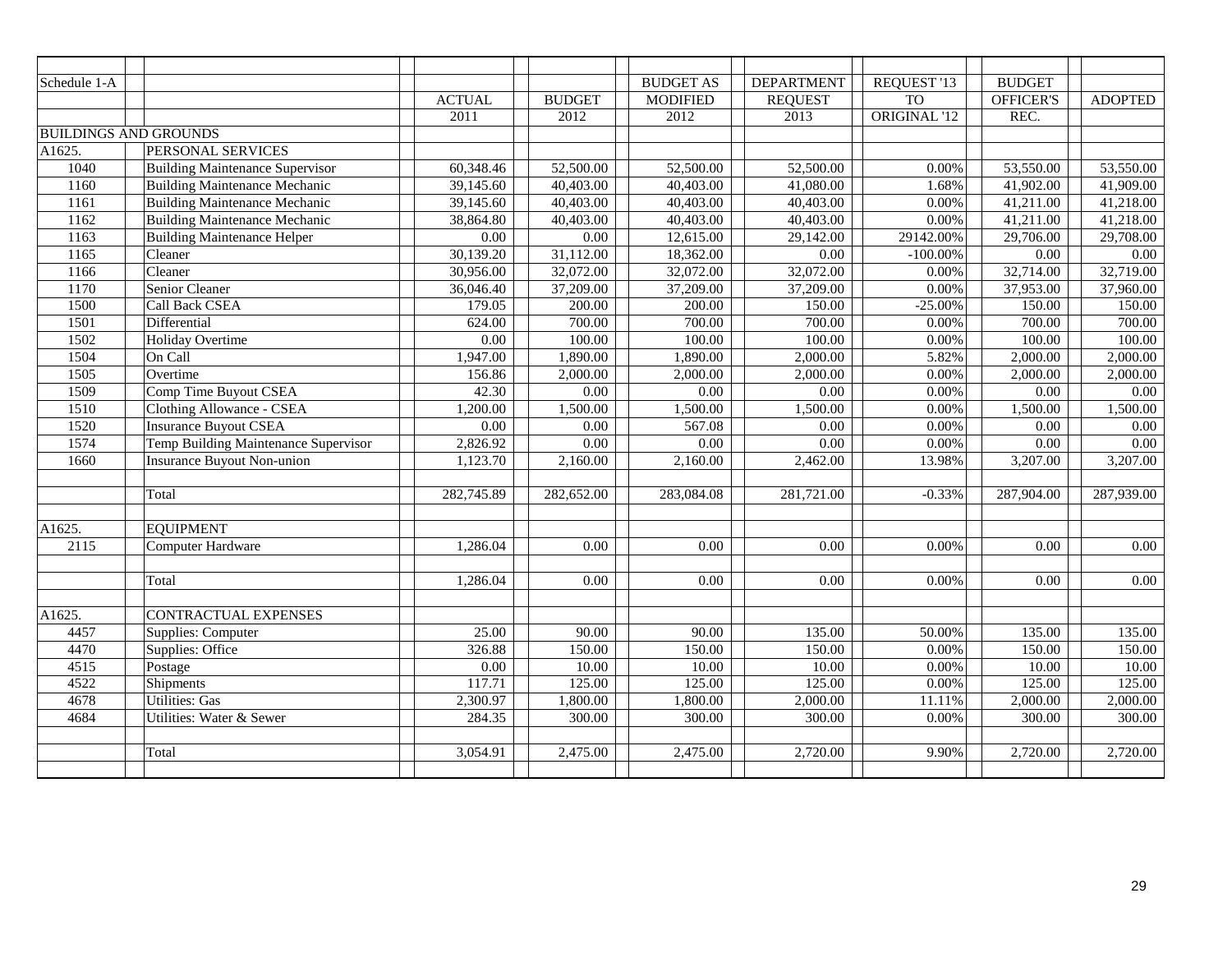| Schedule 1-A    |                                     |               |               | <b>BUDGET AS</b> | <b>DEPARTMENT</b> | <b>REOUEST '13</b> | <b>BUDGET</b>    |                |
|-----------------|-------------------------------------|---------------|---------------|------------------|-------------------|--------------------|------------------|----------------|
|                 |                                     | <b>ACTUAL</b> | <b>BUDGET</b> | <b>MODIFIED</b>  | <b>REOUEST</b>    | <b>TO</b>          | <b>OFFICER'S</b> | <b>ADOPTED</b> |
|                 |                                     | 2011          | 2012          | 2012             | 2013              | ORIGINAL '12       | REC.             |                |
|                 |                                     |               |               |                  |                   |                    |                  |                |
| A1625.          | <b>EMPLOYEE BENEFITS</b>            |               |               |                  |                   |                    |                  |                |
| 8100            | FICA/Medicare                       | 20,751.88     | 20.974.00     | 20.974.00        | 21,474.00         | 2.38%              | 21,926.00        | 21,929.00      |
| 8303            | Medical Insurance CSEA              | 76,577.78     | 76,487.00     | 75,919.92        | 95,575.00         | 24.96%             | 88,758.00        | 88,758.00      |
| 8305            | Medical Insurance Non-Union         | 8,687.28      | 0.00          | 0.00             | 0.00              | 0.00%              | 0.00             | $0.00\,$       |
|                 |                                     |               |               |                  |                   |                    |                  |                |
|                 | Total                               | 106,016.94    | 97,461.00     | 96,893.92        | 117,049.00        | 20.10%             | 110,684.00       | 110,687.00     |
|                 |                                     |               |               |                  |                   |                    |                  |                |
| A1625.0         | TOTAL                               | 393,103.78    | 382,588.00    | 382,453.00       | 401,490.00        | 4.94%              | 401,308.00       | 401,346.00     |
|                 |                                     |               |               |                  |                   |                    |                  |                |
| <b>REVENUE:</b> | A2650 Sale of Scrap/Excess Material | 3,150.20      | 1,000.00      | 1,000.00         | 1,200.00          | 20.00%             | ,200.00          | 1,200.00       |
|                 |                                     |               |               |                  |                   |                    |                  |                |
|                 | <b>Total Revenue</b>                | 3,150.20      | 1.000.00      | 1,000.00         | 1,200.00          | 20.00%             | 1.200.00         | 1,200.00       |
|                 |                                     |               |               |                  |                   |                    |                  |                |
|                 | <b>Total Net County Cost</b>        | 389,953.58    | 381,588.00    | 381,453.00       | 400,290.00        | 4.90%              | 400,108.00       | 400,146.00     |
|                 |                                     |               |               |                  |                   |                    |                  |                |
|                 | Percent Revenue                     | 0.80%         | 0.26%         | 0.26%            | 0.30%             | 14.35%             | 0.30%            | 0.30%          |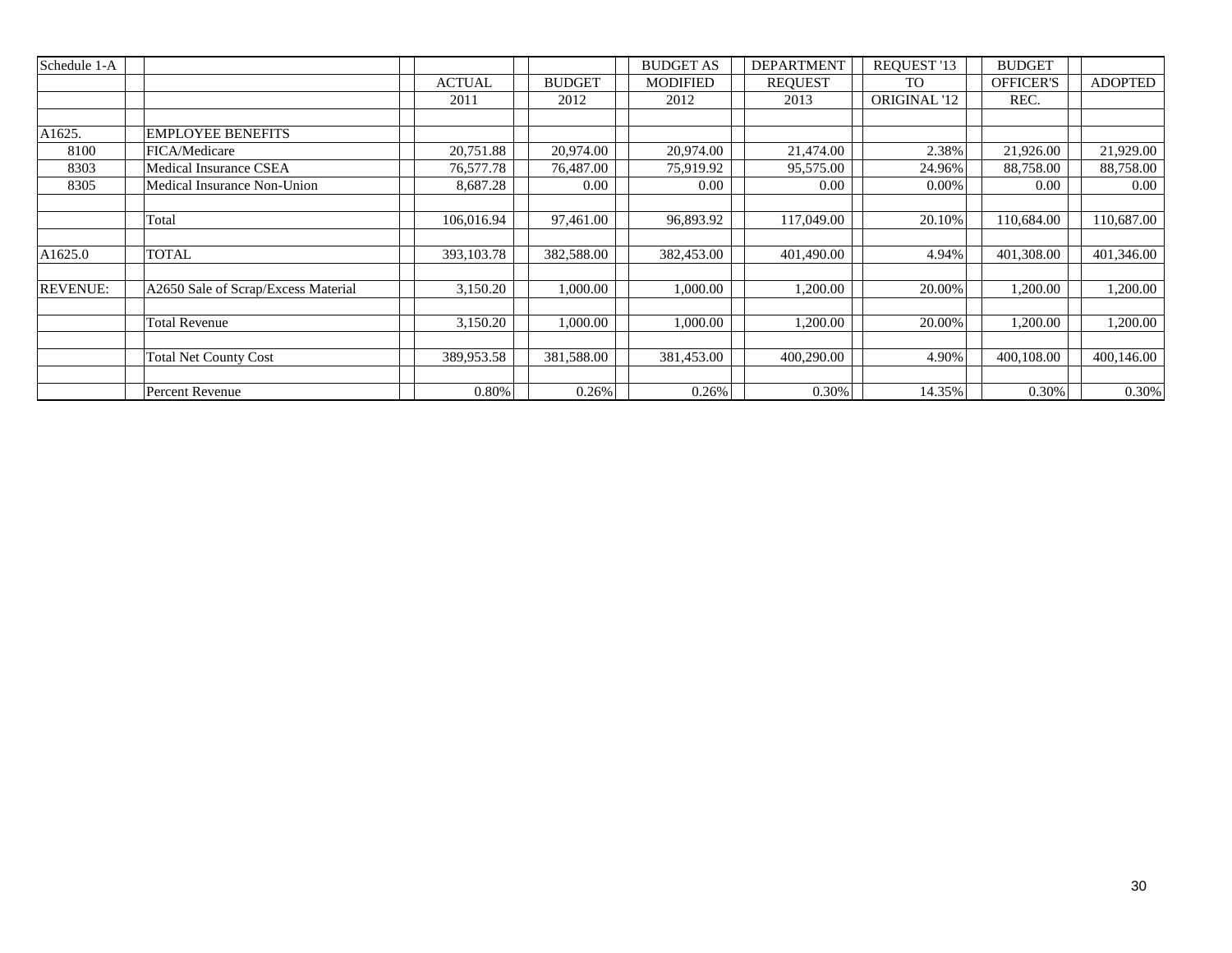| Schedule 1-A            |                              |               |               | <b>BUDGET AS</b> | <b>DEPARTMENT</b> | REQUEST '13         | <b>BUDGET</b>    |                |
|-------------------------|------------------------------|---------------|---------------|------------------|-------------------|---------------------|------------------|----------------|
|                         |                              | <b>ACTUAL</b> | <b>BUDGET</b> | <b>MODIFIED</b>  | <b>REOUEST</b>    | TO                  | <b>OFFICER'S</b> | <b>ADOPTED</b> |
|                         |                              | 2011          | 2012          | 2012             | 2013              | <b>ORIGINAL '12</b> | REC.             |                |
|                         |                              |               |               |                  |                   |                     |                  |                |
| <b>CENTRAL GASOLINE</b> |                              |               |               |                  |                   |                     |                  |                |
| A1640.                  | <b>CONTRACTUAL EXPENSES</b>  |               |               |                  |                   |                     |                  |                |
| 4653                    | Gasoline                     | 143,085.12    | 132,423.00    | 132,423.00       | 160,000.00        | 20.82%              | 160,000.00       | 153,592.00     |
| 4663                    | User Fee                     | 941.30        | 1,080.00      | 1,080.00         | 5,400.00          | 400.00%             | 5,400.00         | 5,400.00       |
| 4664                    | E-Z Pass                     | 599.54        | 1,710.00      | 1,710.00         | 1,000.00          | $-41.52%$           | 1,000.00         | 1,000.00       |
| A1640.0                 | <b>TOTAL</b>                 | 144,625.96    | 135,213.00    | 135,213.00       | 166,400.00        | 23.07%              | 166,400.00       | 159,992.00     |
| <b>REVENUE:</b>         | A1276 Gasoline               | 143,773.19    | 133,503.00    | 133,503.00       | 160,000.00        | 19.85%              | 160,000.00       | 158,992.00     |
|                         | A1277 E-Z Pass               | 586.96        | 1,710.00      | 1,710.00         | 1,000.00          | $-41.52%$           | 1,000.00         | 1,000.00       |
|                         | <b>Total Revenue</b>         | 144,360.15    | 135,213.00    | 135,213.00       | 161,000.00        | 19.07%              | 161,000.00       | 159,992.00     |
|                         | <b>Total Net County Cost</b> | 265.81        | 0.00          | 0.00             | 5,400.00          | 0.00%               | 5,400.00         | 0.00           |
|                         | Percent Revenue              | 99.82%        | 100.00%       | 100.00%          | 96.75%            | $-3.25%$            | 96.75%           | 100.00%        |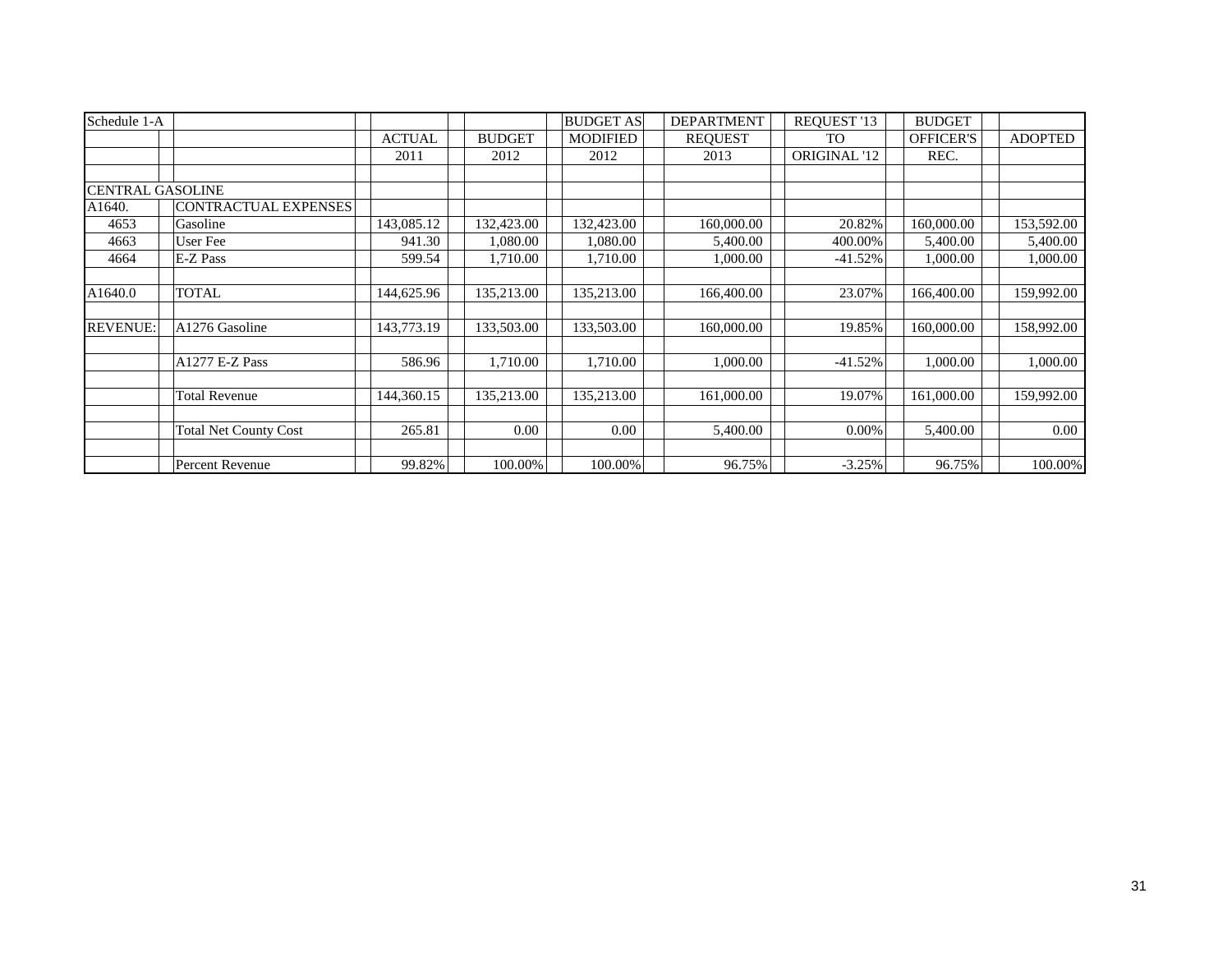| Schedule 1-A             |                              |               |               | <b>BUDGET AS</b> | <b>DEPARTMENT</b> | REQUEST '13         | <b>BUDGET</b>    |                |
|--------------------------|------------------------------|---------------|---------------|------------------|-------------------|---------------------|------------------|----------------|
|                          |                              | <b>ACTUAL</b> | <b>BUDGET</b> | <b>MODIFIED</b>  | <b>REQUEST</b>    | TO                  | <b>OFFICER'S</b> | <b>ADOPTED</b> |
|                          |                              | 2011          | 2012          | 2012             | 2013              | <b>ORIGINAL '12</b> | REC.             |                |
|                          |                              |               |               |                  |                   |                     |                  |                |
|                          |                              |               |               |                  |                   |                     |                  |                |
| <b>CENTRAL TELEPHONE</b> |                              |               |               |                  |                   |                     |                  |                |
| A1650.                   | <b>CONTRACTUAL EXPENSES</b>  |               |               |                  |                   |                     |                  |                |
| 4682                     | Utilties: Telephone/Fax      | 52,365.32     | 72,040.00     | 72,040.00        | 75,540.00         | 4.86%               | 75,540.00        | 74,113.00      |
|                          |                              |               |               |                  |                   |                     |                  |                |
|                          | Total                        | 52,365.32     | 72,040.00     | 72,040.00        | 75,540.00         | 4.86%               | 75,540.00        | 74,113.00      |
| A1650.0                  | TOTAL                        | 52,365.32     | 72,040.00     | 72,040.00        | 75,540.00         | 4.86%               | 75,540.00        | 74,113.00      |
|                          |                              |               |               |                  |                   |                     |                  |                |
| <b>REVENUE:</b>          | A1275 Telephone Charges      | 69,530.93     | 72,040.00     | 72,040.00        | 75,540.00         | 4.86%               | 75,540.00        | 74,113.00      |
|                          | A2401T Interest & Earnings   | 37.87         | 0.00          | 0.00             | 0.00              | $0.00\%$            | 0.00             | 0.00           |
|                          |                              |               |               |                  |                   |                     |                  |                |
|                          | <b>Total Revenue</b>         | 69,568.80     | 72,040.00     | 72,040.00        | 75,540.00         | 4.86%               | 75,540.00        | 74,113.00      |
|                          |                              |               |               |                  |                   |                     |                  |                |
|                          | <b>Total Net County Cost</b> | (17,203.48)   | 0.00          | 0.00             | 0.00              | $0.00\%$            | 0.00             | 0.00           |
|                          |                              |               |               |                  |                   |                     |                  |                |
|                          | Percent Revenue              | 132.85%       | 100.00%       | 100.00%          | 100.00%           | 0.00%               | 100.00%          | 100.00%        |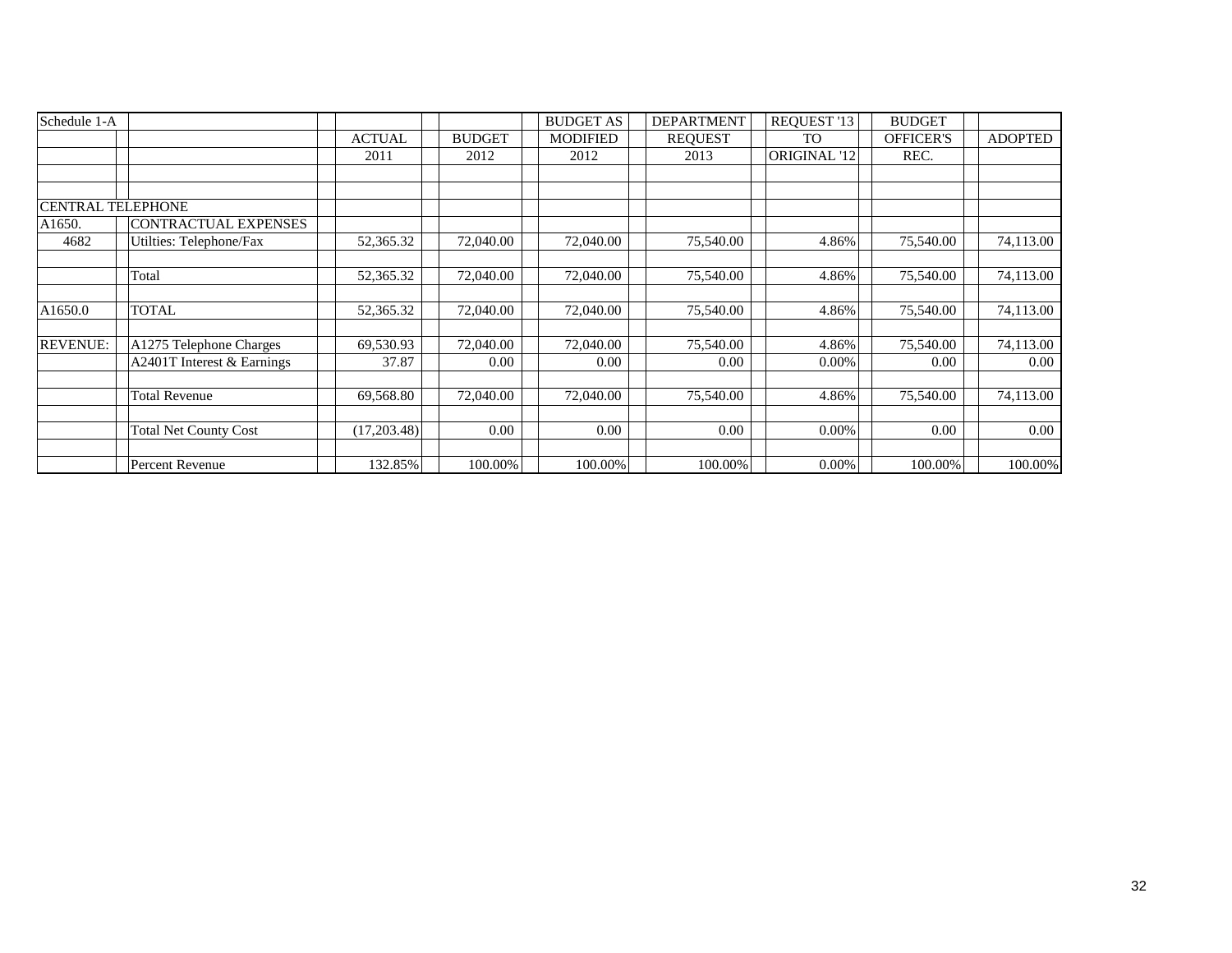| Schedule 1-A           |                              |               |               | <b>BUDGET AS</b> | <b>DEPARTMENT</b> | REQUEST '13    | <b>BUDGET</b>    |                |
|------------------------|------------------------------|---------------|---------------|------------------|-------------------|----------------|------------------|----------------|
|                        |                              | <b>ACTUAL</b> | <b>BUDGET</b> | <b>MODIFIED</b>  | <b>REQUEST</b>    | T <sub>O</sub> | <b>OFFICER'S</b> | <b>ADOPTED</b> |
|                        |                              | 2011          | 2012          | 2012             | 2013              | ORIGINAL '12   | REC.             |                |
|                        |                              |               |               |                  |                   |                |                  |                |
| <b>CENTRAL MAILING</b> |                              |               |               |                  |                   |                |                  |                |
| A1670.                 | CONTRACTUAL EXPENSES         |               |               |                  |                   |                |                  |                |
| 4407                   | Equip Maint/Agreement        | 1,335.00      | 1,550.00      | 1,550.00         | 2,000.00          | 29.03%         | 2,000.00         | 2,000.00       |
| 4470                   | Office Supplies              | 951.91        | 1,000.00      | 1,000.00         | 1,000.00          | 0.00%          | 1,000.00         | 1,000.00       |
| 4515                   | Postage                      | 40,173.67     | 46,040.00     | 46,040.00        | 38,460.00         | $-16.46%$      | 38,460.00        | 38,100.00      |
| 4522                   | Shipments                    | 3,028.23      | 3,280.00      | 3,280.00         | 3,400.00          | 3.66%          | 3,400.00         | 3,400.00       |
| 4980                   | Leases: Postage Meter (COB)  | 768.00        | 800.00        | 800.00           | 800.00            | 0.00%          | 800.00           | 800.00         |
|                        |                              |               |               |                  |                   |                |                  |                |
|                        | Total                        | 46,256.81     | 52,670.00     | 52,670.00        | 45,660.00         | $-13.31%$      | 45,660.00        | 45,300.00      |
|                        |                              |               |               |                  |                   |                |                  |                |
| A1670                  | TOTAL                        | 46,256.81     | 52,670.00     | 52,670.00        | 45,660.00         | $-13.31%$      | 45,660.00        | 45,300.00      |
|                        |                              |               |               |                  |                   |                |                  |                |
| <b>REVENUE:</b>        | A1272 Central Mailing        | 41,440.78     | 46,040.00     | 46,040.00        | 38,460.00         | $-16.46%$      | 38,460.00        | 38,100.00      |
|                        | A1274 Shipment Fees          | 2,028.58      | 2,240.00      | 2,240.00         | 2,360.00          | 5.36%          | 2,360.00         | 2,360.00       |
|                        |                              |               |               |                  |                   |                |                  |                |
|                        | <b>Total Revenue</b>         | 43,469.36     | 48,280.00     | 48,280.00        | 40,820.00         | $-15.45%$      | 40,820.00        | 40,460.00      |
|                        |                              |               |               |                  |                   |                |                  |                |
|                        | <b>Total Net County Cost</b> | 2,787.45      | 4,390.00      | 4,390.00         | 4,840.00          | 10.25%         | 4,840.00         | 4,840.00       |
|                        |                              |               |               |                  |                   |                |                  |                |
|                        | Percent Revenue              | 93.97%        | 91.67%        | 91.67%           | 89.40%            | $-2.47%$       | 89.40%           | 89.32%         |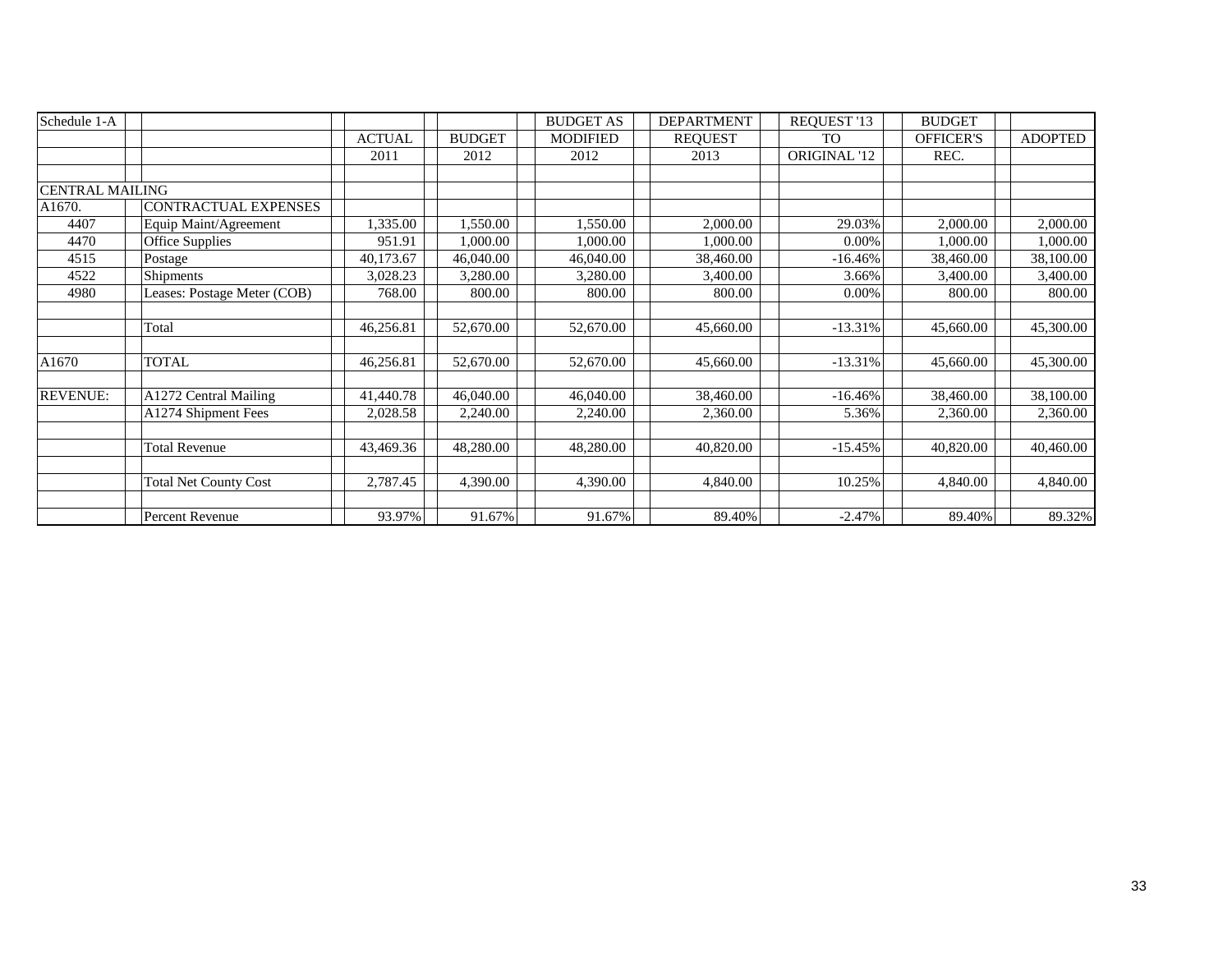| Schedule 1-A          |                                      |               |               | <b>BUDGET AS</b> | <b>DEPARTMENT</b> | REQUEST '13  | <b>BUDGET</b>    |                |
|-----------------------|--------------------------------------|---------------|---------------|------------------|-------------------|--------------|------------------|----------------|
|                       |                                      | <b>ACTUAL</b> | <b>BUDGET</b> | <b>MODIFIED</b>  | <b>REQUEST</b>    | <b>TO</b>    | <b>OFFICER'S</b> | <b>ADOPTED</b> |
|                       |                                      | 2011          | 2012          | 2012             | 2013              | ORIGINAL '12 | REC.             |                |
|                       |                                      |               |               |                  |                   |              |                  |                |
|                       |                                      |               |               |                  |                   |              |                  |                |
| <b>CENTRAL COPIER</b> |                                      |               |               |                  |                   |              |                  |                |
| A1675.                | <b>EQUIPMENT</b>                     |               |               |                  |                   |              |                  |                |
| 2120                  | Copier                               | 0.00          | 0.00          | 0.00             | 6,350.00          | 6350.00%     | 6,350.00         | 0.00           |
|                       | Total                                | 0.00          | 0.00          | 0.00             | 6,350.00          | 6350.00%     | 6,350.00         | 0.00           |
| A1675.                | CONTRACTUAL EXPENSES                 |               |               |                  |                   |              |                  |                |
| 4406                  | <b>Copier Maintenance Agreements</b> | 10,910.35     | 12,000.00     | 12,000.00        | 12,000.00         | 0.00%        | 12,000.00        | 12,000.00      |
| 4454                  | <b>Central Copier Supplies</b>       | 3,106.54      | 4,000.00      | 4,000.00         | 4,000.00          | 0.00%        | 4,000.00         | 4,000.00       |
|                       | Total                                | 14,016.89     | 16,000.00     | 16,000.00        | 16,000.00         | 0.00%        | 16,000.00        | 16,000.00      |
| A1675.0               | <b>TOTAL</b>                         | 14,016.89     | 16,000.00     | 16,000.00        | 22,350.00         | 39.69%       | 22,350.00        | 16,000.00      |
| <b>REVENUE:</b>       | A1271 Central Copier Charges         | 26,901.90     | 34,630.00     | 34,630.00        | 32,235.00         | $-6.92%$     | 32,235.00        | 31,635.00      |
|                       | <b>Total Revenue</b>                 | 26,901.90     | 34,630.00     | 34,630.00        | 32,235.00         | $-6.92%$     | 32,235.00        | 31,635.00      |
|                       | <b>Total Net County Cost</b>         | (12,885.01)   | (18,630.00)   | (18,630.00)      | (9,885.00)        | $-46.94%$    | (9,885.00)       | (15,635.00)    |
|                       | <b>Percent Revenue</b>               | 191.92%       | 216.44%       | 216.44%          | 144.23%           | $-33.36%$    | 144.23%          | 197.72%        |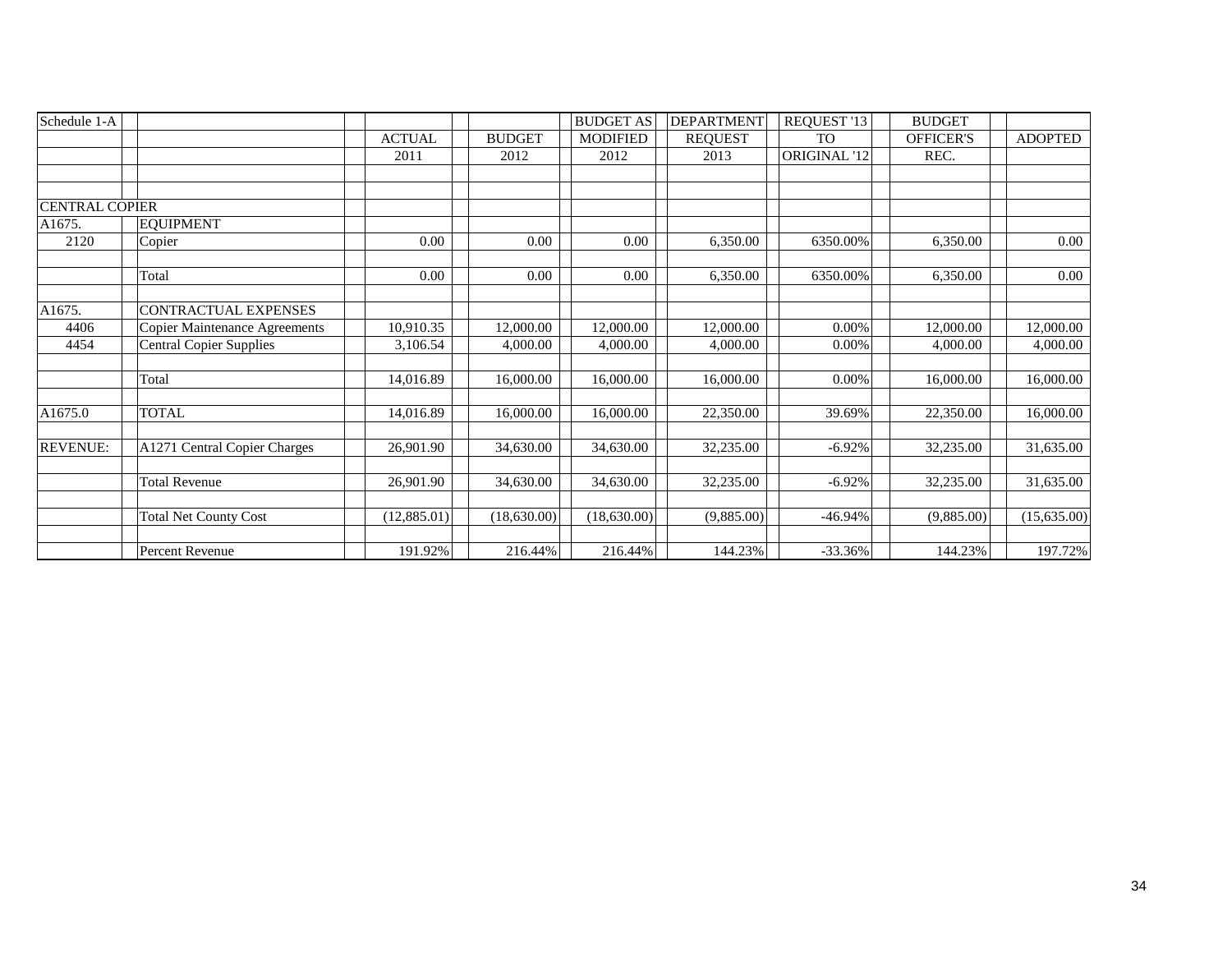| Schedule 1-A |                                      |                   |                   | <b>BUDGET AS</b>  | <b>DEPARTMENT</b>   | REQUEST '13             | <b>BUDGET</b> |                |
|--------------|--------------------------------------|-------------------|-------------------|-------------------|---------------------|-------------------------|---------------|----------------|
|              |                                      | <b>ACTUAL</b>     | <b>BUDGET</b>     | <b>MODIFIED</b>   | <b>REQUEST</b>      | TO <sub>1</sub>         | OFFICER'S     | <b>ADOPTED</b> |
|              |                                      | 2011              | 2012              | 2012              | 2013                | ORIGINAL <sup>'12</sup> | REC.          |                |
|              |                                      |                   |                   |                   |                     |                         |               |                |
|              | <b>INFORMATION TECHNOLOGY</b>        |                   |                   |                   |                     |                         |               |                |
| A1680        | <b>PERSONAL SERVICES</b>             |                   |                   |                   |                     |                         |               |                |
| 1076         | <b>IT Director</b>                   | 66,300.00         | 66,300.00         | 66,300.00         | 66,300.00           | 0.00%                   | 67,626.00     | 67,626.00      |
| 1077         | Network Administrator                | $0.00\,$          | 0.00              | 0.00              | 55,000.00           | 55000.00%               | 27,500.00     | 0.00           |
|              | Total                                | 66,300.00         | 66,300.00         | 66,300.00         | 121,300.00          | 82.96%                  | 95,126.00     | 67,626.00      |
| A1680.       | <b>EOUIPMENT</b>                     |                   |                   |                   |                     |                         |               |                |
| 2115         | Computer Hardware                    | 31,908.31         | 43,000.00         | 43,000.00         | 21,000.00           | $-51.16%$               | 21,000.00     | 13,000.00      |
| 2125         | Desktops                             | 0.00              | 0.00              | 0.00              | 29,400.00           | 29400.00%               | 29,400.00     | 29,400.00      |
| 2126         | Laptops                              | 0.00              | 0.00              | 0.00              | 16,780.00           | 16780.00%               | 16,780.00     | 16,780.00      |
| 2127         | Printers                             | 0.00              | 0.00              | 0.00              | 5,150.00            | 5150.00%                | 5,150.00      | 5,150.00       |
| 2128         | Misc. Computer Supplies              | $\overline{0.00}$ | $\overline{0.00}$ | $\overline{0.00}$ | 2,500.00            | 2500.00%                | 2,500.00      | 2,500.00       |
| 2431         | <b>Time Clock</b>                    | 6,990.36          | 0.00              | 0.00              | 4,500.00            | 4500.00%                | 4,500.00      | 4,500.00       |
|              | Total                                | 38,898.67         | 43,000.00         | 43,000.00         | 79,330.00           | 84.49%                  | 79,330.00     | 71,330.00      |
| A1680.       | CONTRACTUAL EXPENSES                 |                   |                   |                   |                     |                         |               |                |
| 4011         | Consultants                          | 0.00              | 0.00              | 0.00              | 12,285.00           | 12285.00%               | 12,285.00     | 12,285.00      |
| 4152         | Conferences                          | 98.00             | $\overline{0.00}$ | 0.00              | 200.00              | 200.00%                 | 200.00        | 200.00         |
| 4407         | Equipment Maintenance Agree.         | 850.50            | 2,091.00          | 2,091.00          | 14,291.00           | 583.45%                 | 14,291.00     | 12,691.00      |
| 4455         | <b>IT Supplies</b>                   | 1,728.13          | 1,000.00          | 1,000.00          | 1,000.00            | 0.00%                   | 1,000.00      | 1,000.00       |
| 4470         | Office Supplies                      | 278.58            | 100.00            | 135.32            | 200.00              | 100.00%                 | 200.00        | 200.00         |
| 4501         | Advertising                          | 42.04             | 0.00              | 0.00              | 100.00              | 100.00%                 | 100.00        | 100.00         |
| 4507         | Copier charges                       | 0.00              | 100.00            | 64.68             | 100.00              | 0.00%                   | 100.00        | 100.00         |
| 4571         | <b>Computer Software</b>             | 25,695.60         | 15,100.00         | 15,100.00         | 17,747.00           | 17.53%                  | 17,747.00     | 19,630.00      |
| 4575         | Computer Software Maintenance        | 12,499.84         | 6,827.00          | 6,827.00          | 19,818.00           | 190.29%                 | 19,818.00     | 27,535.00      |
| 4577         | <b>Computer Technical Assistance</b> | 158,225.00        | 159,000.00        | 159,000.00        | 159,000.00          | 0.00%                   | 159,000.00    | 159,000.00     |
| 4583         | Misc. Computer Supplies              | 0.00              | 0.00              | 0.00              | 1,500.00            | 1500.00%                | 1,500.00      | 1,500.00       |
| 4654         | Mileage                              | 234.81            | 100.00            | 100.00            | $\overline{300.00}$ | 200.00%                 | 300.00        | 300.00         |
| 4676         | <b>Utilities: Cellular Service</b>   | 896.11            | 900.00            | 900.00            | 900.00              | 0.00%                   | 900.00        | 900.00         |
| 4679         | Utilities: Internet                  | 16,272.00         | 21,225.00         | 21,225.00         | 21,225.00           | 0.00%                   | 21,225.00     | 21,225.00      |
| 4682         | Utilities: Telephone/Fax             | 181.77            | 350.00            | 350.00            | 350.00              | 0.00%                   | 350.00        | 350.00         |
| 4907         | Dues                                 | 50.00             | 50.00             | 50.00             | 50.00               | 0.00%                   | 50.00         | 50.00          |
|              | Total                                | 217,052.38        | 206,843.00        | 206,843.00        | 249,066.00          | 20.41%                  | 249,066.00    | 257,066.00     |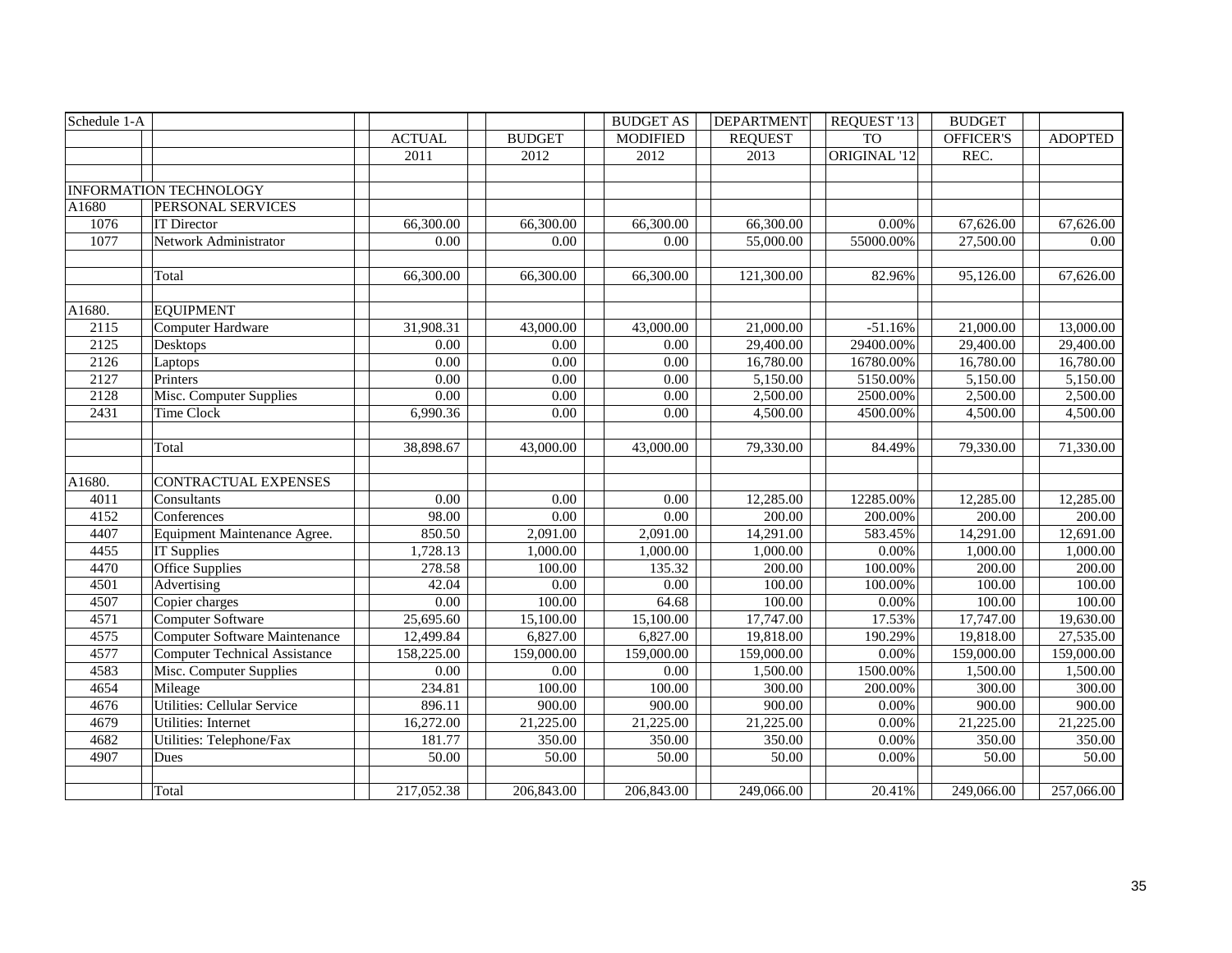| Schedule 1-A |                             |               |               | <b>BUDGET AS</b> | <b>DEPARTMENT</b> | REQUEST '13  | <b>BUDGET</b>    |                |
|--------------|-----------------------------|---------------|---------------|------------------|-------------------|--------------|------------------|----------------|
|              |                             | <b>ACTUAL</b> | <b>BUDGET</b> | MODIFIED         | <b>REOUEST</b>    | <b>TO</b>    | <b>OFFICER'S</b> | <b>ADOPTED</b> |
|              |                             | 2011          | 2012          | 2012             | 2013              | ORIGINAL '12 | REC.             |                |
|              |                             |               |               |                  |                   |              |                  |                |
| A1680.       | <b>EMPLOYEE BENEFITS</b>    |               |               |                  |                   |              |                  |                |
| 8100         | FICA/Medicare               | 4,913.45      | 4.969.00      | 4,969.00         | 9,247.00          | 86.09%       | 7,260.00         | 5,168.00       |
| 8305         | Medical Insurance Non-Union | 5,088.48      | 4,075.00      | 4,075.00         | 16,955.00         | 316.07%      | 13,595.00        | 6,050.00       |
|              |                             |               |               |                  |                   |              |                  |                |
|              | Total                       | 10,001.93     | 9,044.00      | 9.044.00         | 26,202.00         | 189.72%      | 20,855.00        | 11,218.00      |
|              |                             |               |               |                  |                   |              |                  |                |
|              |                             |               |               |                  |                   |              |                  |                |
| A1680.0      | <b>TOTAL</b>                | 332,252.98    | 325,187.00    | 325,187.00       | 475,898.00        | 46.35%       | 444,377.00       | 407,240.00     |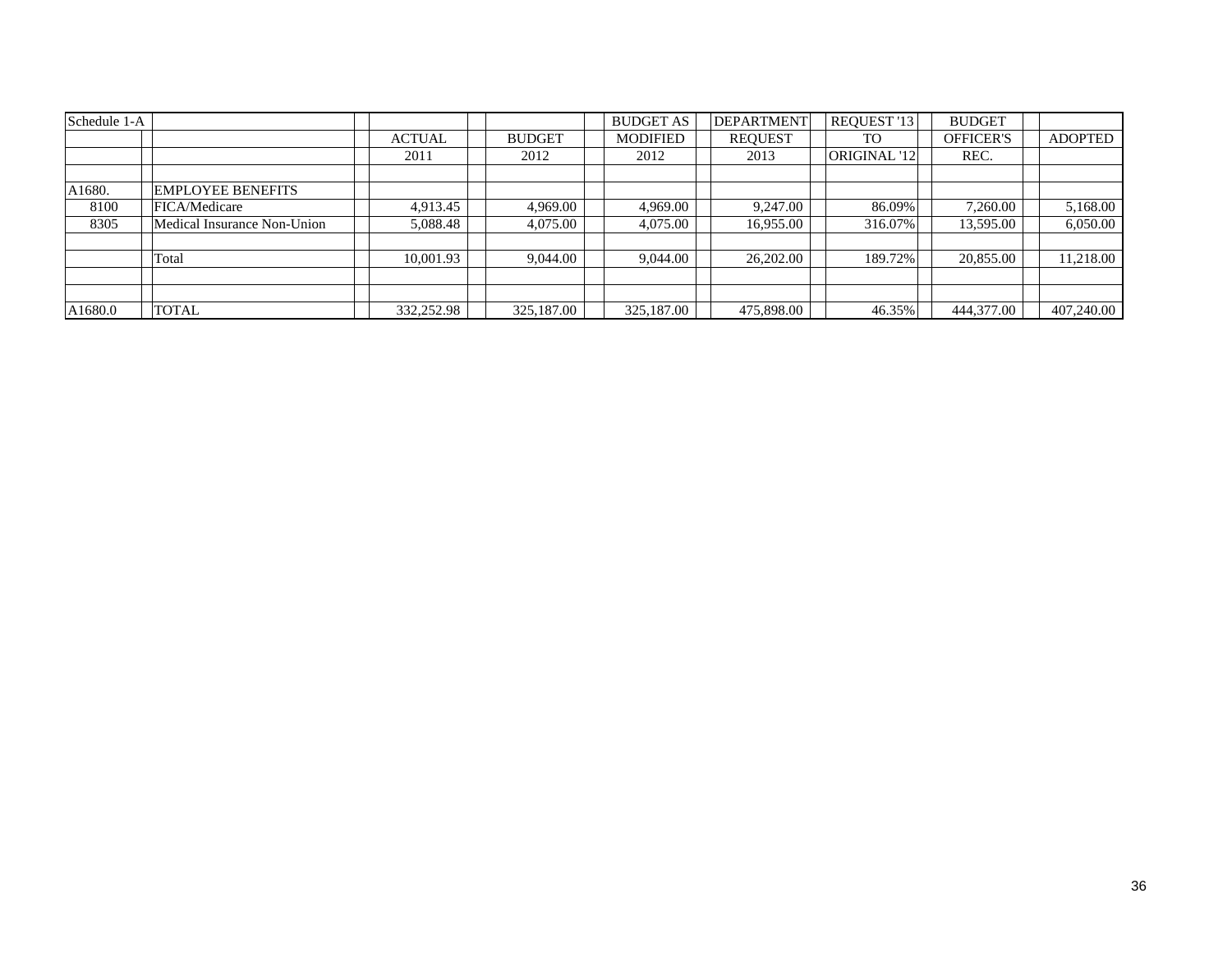| Schedule 1-A         |                                                |               |               | <b>BUDGET AS</b> | <b>DEPARTMENT</b> | REQUEST '13  | <b>BUDGET</b>    |                |
|----------------------|------------------------------------------------|---------------|---------------|------------------|-------------------|--------------|------------------|----------------|
|                      |                                                | <b>ACTUAL</b> | <b>BUDGET</b> | <b>MODIFIED</b>  | <b>REQUEST</b>    | <b>TO</b>    | <b>OFFICER'S</b> | <b>ADOPTED</b> |
|                      |                                                | 2011          | 2012          | 2012             | 2013              | ORIGINAL '12 | REC.             |                |
|                      |                                                |               |               |                  |                   |              |                  |                |
| <b>SPECIAL ITEMS</b> |                                                |               |               |                  |                   |              |                  |                |
|                      |                                                |               |               |                  |                   |              |                  |                |
| A1910.4923           | UNALLOCATED INSURANCE                          | 65,647.44     | 73,000.00     | 64,355.76        | 68,574.00         | $-6.06%$     | 68,574.00        | 68,574.00      |
|                      |                                                |               |               |                  |                   |              |                  |                |
| A1920.4907           | MUNICIPAL ASSOCIATION DUES                     | 4,969.00      | 4,588.00      | 4,588.00         | 4,726.00          | 3.01%        | 4,726.00         | 4,726.00       |
|                      |                                                |               |               |                  |                   |              |                  |                |
| A1930.               | <b>JUDGEMENT &amp; CLAIMS</b>                  |               |               |                  |                   |              |                  |                |
| 4927                 | <b>Insurance Reserve</b>                       | 42,997.35     | 150,000.00    | 150,000.00       | 150,000.00        | 0.00%        | 150,000.00       | 150,000.00     |
| 4928                 | <b>Unemployment Insurance Reserve</b>          | 14,057.97     | 25,000.00     | 25,000.00        | 25,000.00         | 0.00%        | 25,000.00        | 25,000.00      |
|                      |                                                |               |               |                  |                   |              |                  |                |
|                      | <b>TOTAL</b>                                   | 57,055.32     | 175,000.00    | 175,000.00       | 175,000.00        | 0.00%        | 175,000.00       | 175,000.00     |
|                      |                                                |               |               |                  |                   |              |                  |                |
| <b>REVENUE:</b>      | A2401.R3 Interest & Earnings - Ins. Reserve    | 1,890.80      | 1,800.00      | 1,800.00         | 1,900.00          | 5.56%        | 1,900.00         | 1,900.00       |
|                      | A2401.R5 Interest & Earnings - Unemp. Res.     | 359.45        | 350.00        | 350.00           | 400.00            | 14.29%       | 400.00           | 400.00         |
|                      |                                                |               |               |                  |                   |              |                  |                |
|                      | <b>Total Revenue</b>                           | 2,250.25      | 2,150.00      | 2,150.00         | 2,300.00          | 6.98%        | 2,300.00         | 2,300.00       |
|                      |                                                |               |               |                  |                   |              |                  |                |
| A1930                | <b>Total Net County Cost</b>                   | 54,805.07     | 172,850.00    | 172,850.00       | 172,700.00        | $-0.09%$     | 172,700.00       | 172,700.00     |
|                      |                                                | 3.94%         |               | 1.23%            | 1.31%             |              |                  | 1.31%          |
|                      | Percent Revenue                                |               | 1.23%         |                  |                   | 6.98%        | 1.31%            |                |
| A1990.4905           | <b>CONTINGENT FUND</b>                         | $0.00\,$      | 400,000.00    | 284,689.87       | 600,000.00        | 50.00%       | 400,000.00       | 450,000.00     |
|                      |                                                |               |               |                  |                   |              |                  |                |
| A1990.0              | <b>TOTAL</b>                                   | 127,671.76    | 652,588.00    | 528,633.63       | 848,300.00        | 29.99%       | 648,300.00       | 698,300.00     |
|                      |                                                |               |               |                  |                   |              |                  |                |
| A1999M               | TOTAL GENERAL GOV'T. SUPPORT                   | 4,204,160.62  | 4,608,738.00  | 4,588,658.55     | 5,328,929.00      | 15.63%       | 4,999,406.00     | 4,982,236.00   |
|                      |                                                |               |               |                  |                   |              |                  |                |
|                      | Total Revenue - General Gov't. Support         | 2,325,595.57  | 2,259,687.00  | 2,333,331.86     | 2,178,687.00      | $-3.58%$     | 2,178,647.00     | 2,218,836.00   |
|                      |                                                |               |               |                  |                   |              |                  |                |
|                      | Net General Government Support                 | 1,878,565.05  | 2,349,051.00  | 2,255,326.69     | 3,150,242.00      | 34.11%       | 2,820,759.00     | 2,763,400.00   |
|                      |                                                |               |               |                  |                   |              |                  |                |
|                      | Total Percent Revenue - General Gov't. Support | 55.32%        | 49.03%        | 50.85%           | 40.88%            | $-16.61%$    | 43.58%           | 44.53%         |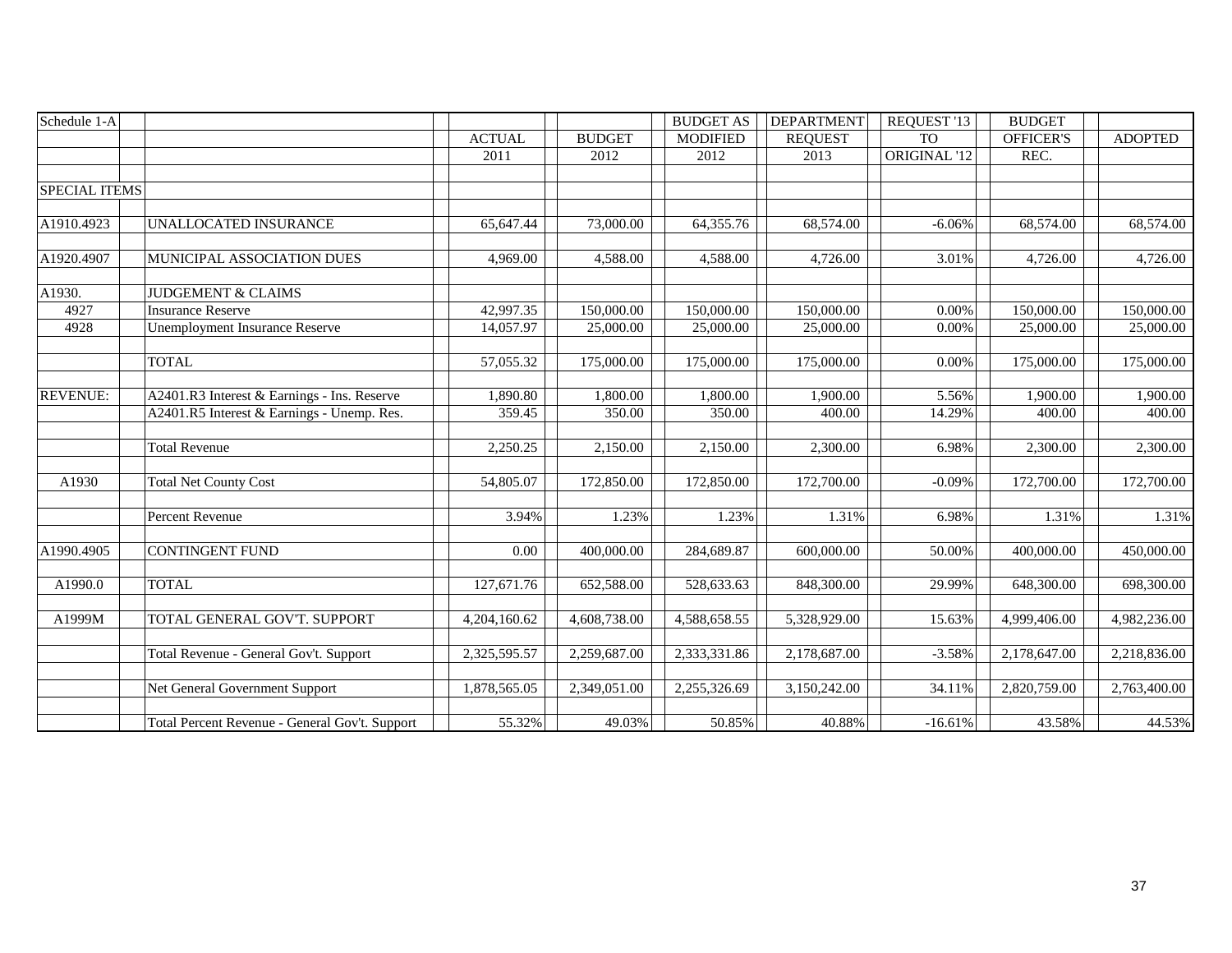| Schedule 1-A     |                                       |               |               | <b>BUDGET AS</b> | <b>DEPARTMENT</b> | REQUEST '13         | <b>BUDGET</b>    |                |
|------------------|---------------------------------------|---------------|---------------|------------------|-------------------|---------------------|------------------|----------------|
|                  |                                       | <b>ACTUAL</b> | <b>BUDGET</b> | <b>MODIFIED</b>  | <b>REOUEST</b>    | TO                  | <b>OFFICER'S</b> | <b>ADOPTED</b> |
|                  |                                       | 2011          | 2012          | 2012             | 2013              | <b>ORIGINAL '12</b> | REC.             |                |
|                  |                                       |               |               |                  |                   |                     |                  |                |
| <b>EDUCATION</b> |                                       |               |               |                  |                   |                     |                  |                |
|                  |                                       |               |               |                  |                   |                     |                  |                |
| A2490.4151       | <b>COMMUNITY COLLEGE TUITION</b>      | 605.306.44    | 750,000.00    | 750,000.00       | 1.000.000.00      | 33.33%              | 1.100.000.00     | 1,100,000.00   |
|                  |                                       |               |               |                  |                   |                     |                  |                |
| A2960.4154       | <b>EDUCATION HANDICAPPED CHILDREN</b> | 1,301,667.59  | 1,400,000.00  | 1,400,220.00     | 1,500,000.00      | 7.14%               | 1,500,000.00     | 1,500,000.00   |
|                  |                                       |               |               |                  |                   |                     |                  |                |
| A2960.0          | TOTAL EDUCATION                       | ,906,974.03   | 2,150,000.00  | 2,150,220.00     | 2,500,000.00      | 16.28%              | 2,600,000.00     | 2,600,000.00   |
|                  |                                       |               |               |                  |                   |                     |                  |                |
| <b>REVENUE:</b>  | A3277 - State Aid Education           | 800,357.58    | 802,145.00    | 802,145.00       | 876,198.00        | 9.23%               | 876,198.00       | 876,198.00     |
|                  |                                       |               |               |                  |                   |                     |                  |                |
|                  | <b>Total Revenue</b>                  | 800,357.58    | 802,145.00    | 802,145.00       | 876,198.00        | 9.23%               | 876,198.00       | 876,198.00     |
|                  |                                       |               |               |                  |                   |                     |                  |                |
|                  | <b>Total Net County Cost</b>          | ,106,616.45   | 1,347,855.00  | .348,075.00      | 1,623,802.00      | 20.47%              | 1,723,802.00     | 1,723,802.00   |
|                  |                                       |               |               |                  |                   |                     |                  |                |
|                  | Percent Revenue                       | 41.97%        | 37.31%        | 37.31%           | 35.05%            | -6.06%              | 33.70%           | 33.70%         |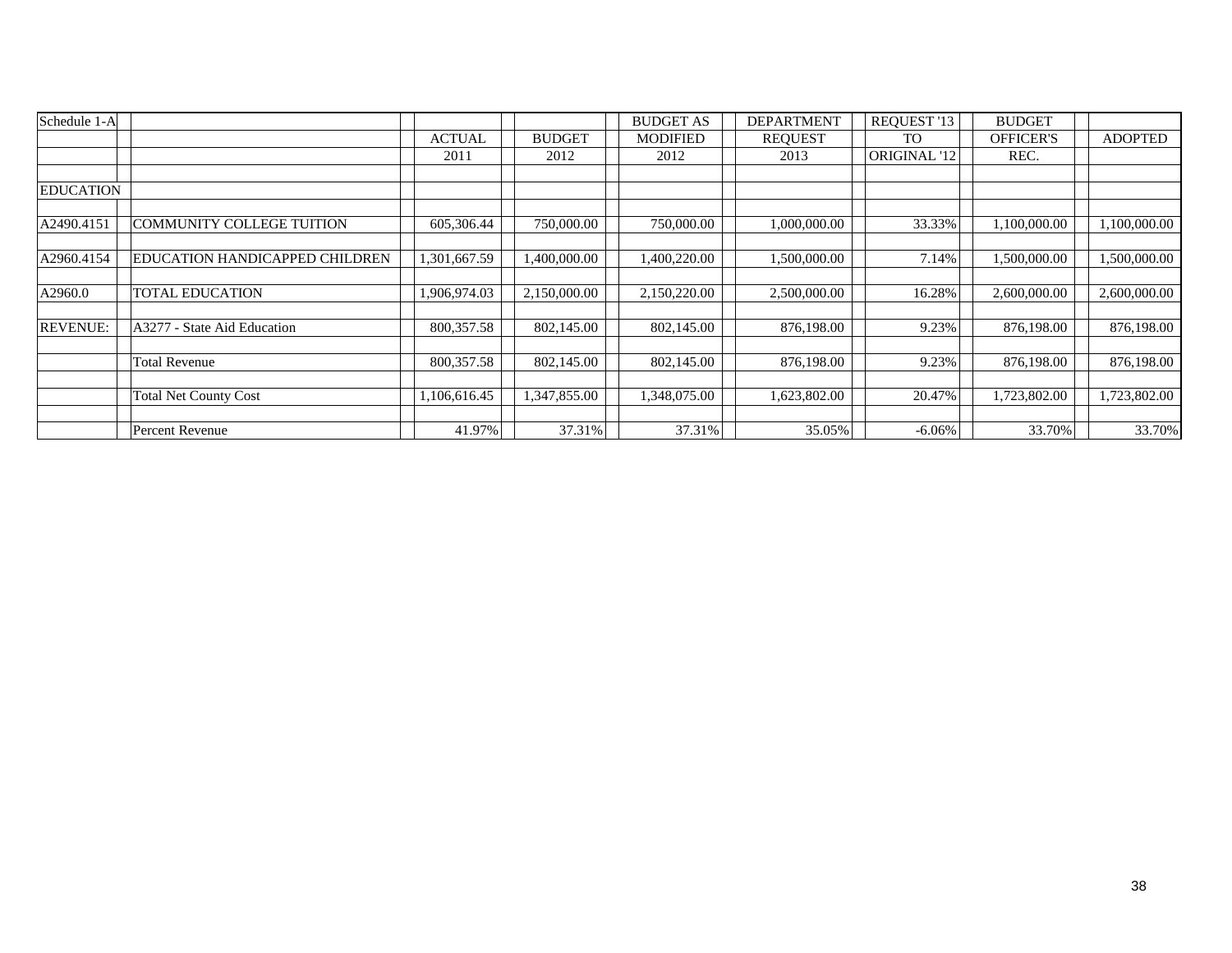| Schedule 1-A         |                                   |               |               | <b>BUDGET AS</b> | <b>DEPARTMENT</b> | REQUEST '13         | <b>BUDGET</b>    |                     |
|----------------------|-----------------------------------|---------------|---------------|------------------|-------------------|---------------------|------------------|---------------------|
|                      |                                   | <b>ACTUAL</b> | <b>BUDGET</b> | <b>MODIFIED</b>  | <b>REQUEST</b>    | <b>TO</b>           | <b>OFFICER'S</b> | <b>ADOPTED</b>      |
|                      |                                   | 2011          | 2012          | 2012             | 2013              | <b>ORIGINAL '12</b> | REC.             |                     |
| <b>PUBLIC SAFETY</b> |                                   |               |               |                  |                   |                     |                  |                     |
|                      | <b>COMMUNICATION SYSTEMS</b>      |               |               |                  |                   |                     |                  |                     |
| A3020.               | PERSONAL SERVICES                 |               |               |                  |                   |                     |                  |                     |
| 1505                 | Overtime CSEA                     | 2,175.63      | 0.00          | 0.00             | 0.00              | 0.00%               | 0.00             | 0.00                |
| 1780                 | Senior Communications Mechanic    | 37,140.25     | 37,308.00     | 37,308.00        | 38,430.00         | 3.01%               | 38,430.00        | 38,430.00           |
| 1949                 | Comp Time Buyout                  | 118.38        | 100.00        | 100.00           | 125.00            | 25.00%              | 125.00           | 125.00              |
| 1950                 | Differential DSA                  | 3.60          | 25.00         | 25.00            | 25.00             | 0.00%               | 25.00            | 25.00               |
| 1952                 | Overtime DSA                      | 61.27         | 500.00        | 500.00           | 200.00            | $-60.00\%$          | 200.00           | 200.00              |
| 1953                 | Call back DSA                     | 183.78        | 500.00        | 500.00           | 200.00            | $-60.00\%$          | 200.00           | 200.00              |
| 1958                 | Insurance Buyout - DSA            | 3,002.88      | 3,003.00      | 3,003.00         | 3,424.00          | 14.02%              | 3,207.00         | 3,207.00            |
| 1961                 | 35 - 40 Hours                     | 1,072.05      | 1,800.00      | 1,800.00         | 1,000.00          | $-44.44%$           | 1,000.00         | 1,000.00            |
| 1993                 | Laborer Temporary                 | 3,228.50      | $0.00\,$      | 0.00             | 2,500.00          | 2500.00%            | 0.00             | $0.00\,$            |
|                      |                                   |               |               |                  |                   |                     |                  |                     |
|                      | Total                             | 46,986.34     | 43,236.00     | 43,236.00        | 45,904.00         | 6.17%               | 43,187.00        | 43,187.00           |
|                      |                                   |               |               |                  |                   |                     |                  |                     |
| A3020.               | <b>EOUIPMENT</b>                  |               |               |                  |                   |                     |                  |                     |
| 2115                 | <b>Computer Hardware</b>          | 9,421.50      | 0.00          | 0.00             | 0.00              | 0.00%               | 0.00             | 0.00                |
| 2223                 | <b>Tower Batteries</b>            | 0.00          | 0.00          | 0.00             | 60,000.00         | 60000.00%           | 0.00             | 0.00                |
| 2411                 | Radios - Portable                 | 0.00          | 0.00          | 0.00             | 308,106.00        | 308106.00%          | 0.00             | 0.00                |
| 2412                 | Radio Two-Way                     | 0.00          | 0.00          | 0.00             | 82,809.00         | 82809.00%           | 0.00             | 0.00                |
|                      |                                   |               |               |                  |                   |                     |                  |                     |
|                      | Total                             | 9,421.50      | 0.00          | 0.00             | 450,915.00        | 450915.00%          | 0.00             | 0.00                |
|                      |                                   |               |               |                  |                   |                     |                  |                     |
| A3020.               | <b>CONTRACTUAL EXPENSES</b>       |               |               |                  |                   |                     |                  |                     |
| 4011                 | Consultants                       | 150.92        | 5,500.00      | 8,668.75         | 6,000.00          | 9.09%               | 6,000.00         | 6,000.00            |
| 4066                 | Pest control                      | 2,792.52      | 4,000.00      | 4,000.00         | 4,000.00          | 0.00%               | 4,000.00         | 4,000.00            |
| 4230                 | Maintenance Agreement: Microwave  | 54,095.88     | 55,721.00     | 55,721.00        | 57,393.00         | 3.00%               | 57,393.00        | 57,393.00           |
| 4231                 | Maintenance Agreement: Radio      | 32,536.20     | 33,508.00     | 50,120.50        | 39,870.00         | 18.99%              | 39,870.00        | 39,870.00           |
| 4232                 | Mowing & Weeding                  | 450.00        | 900.00        | 1,003.10         | 750.00            | $-16.67%$           | 750.00           | 750.00              |
| 4457                 | <b>Computer Supplies</b>          | 36.99         | 100.00        | 0.00             | 50.00             | $-50.00\%$          | 50.00            | 50.00               |
| 4463                 | <b>Installation Supplies</b>      | 810.66        | 450.00        | 169.19           | 600.00            | 33.33%              | 600.00           | 600.00              |
| 4470                 | Office Supplies                   | 126.80        | 100.00        | 301.47           | 150.00            | 50.00%              | 150.00           | 150.00              |
| 4515                 | Postage                           | 0.00          | 50.00         | 50.00            | 50.00             | 0.00%               | 50.00            | $\overline{50.00}$  |
| 4522                 | Shipments                         | 234.78        | 200.00        | 100.00           | 200.00            | $0.00\%$            | 200.00           | 200.00              |
| 4653                 | Gasoline                          | 2,177.54      | 2,200.00      | 2,200.00         | 2,700.00          | 22.73%              | 2,700.00         | 2,400.00            |
| 4661                 | Vehicle Parts/Maintenance/Repairs | 728.84        | 600.00        | 676.24           | 600.00            | 0.00%               | 600.00           | 600.00              |
| 4676                 | Utilities: Cellular Service       | 437.92        | 400.00        | 400.00           | 500.00            | 25.00%              | 500.00           | $\overline{500.00}$ |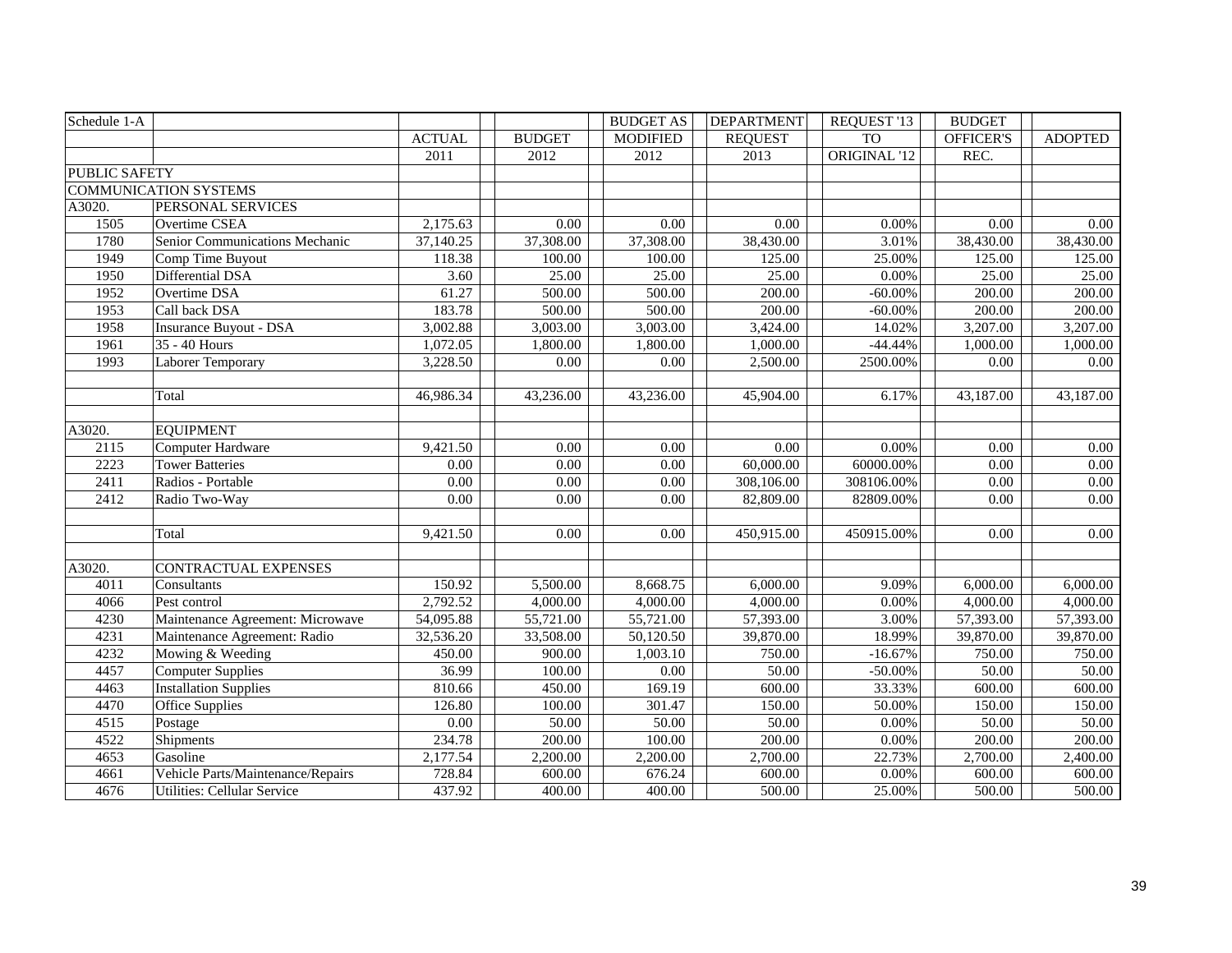| $\overline{ \vdots}$ |                                  |               |               |                  |                   |              |               |                |
|----------------------|----------------------------------|---------------|---------------|------------------|-------------------|--------------|---------------|----------------|
| Schedule 1-A         |                                  |               |               | <b>BUDGET AS</b> | <b>DEPARTMENT</b> | REQUEST '13  | <b>BUDGET</b> |                |
|                      |                                  | <b>ACTUAL</b> | <b>BUDGET</b> | <b>MODIFIED</b>  | <b>REQUEST</b>    | <b>TO</b>    | OFFICER'S     | <b>ADOPTED</b> |
|                      |                                  | 2011          | 2012          | 2012             | 2013              | ORIGINAL '12 | REC.          |                |
|                      |                                  |               |               |                  |                   |              |               |                |
|                      | CONTRACTUAL EXPENSES CON'T       |               |               |                  |                   |              |               |                |
| 4680                 | Utilities: RS - Electric         | 11,555.37     | 15,000.00     | 15,000.00        | 14,000.00         | $-6.67%$     | 14,000.00     | 14,000.00      |
| 4681                 | Utilities: RS - Propane          | 1,929.10      | 2,000.00      | 2,000.00         | 2,000.00          | $0.00\%$     | 2,000.00      | 2,000.00       |
| 4682                 | Utilities: Telephone/Fax         | 9,854.89      | 9,000.00      | 9,000.00         | 9,000.00          | 0.00%        | 9,000.00      | 9,000.00       |
| 4734                 | Radio Parts/Maintenance          | 3,656.31      | 4,000.00      | 3,984.85         | 4,000.00          | $0.00\%$     | 4,000.00      | 4,000.00       |
| 4735                 | <b>Tower Site Maintenance</b>    | 4,665.97      | 3,500.00      | 5,221.40         | 5,500.00          | 57.14%       | 5,500.00      | 5,500.00       |
| 4749                 | Uniforms                         | 194.00        | 350.00        | 350.00           | 350.00            | $0.00\%$     | 350.00        | 350.00         |
| 4965                 | Leases: TS - Angus               | 250.00        | 250.00        | 250.00           | 250.00            | $0.00\%$     | 250.00        | 250.00         |
| 4967                 | Leases: TS - Dundee              | 13,837.02     | 15,580.00     | 15,580.00        | 16,047.00         | 3.00%        | 16,047.00     | 16,047.00      |
| 4968                 | Leases: TS - Intermedia Italy    | 33,968.00     | 35,334.00     | 35,334.00        | 45,663.00         | 29.23%       | 45,663.00     | 45,663.00      |
| 4969                 | Leases: TS - Parrish Hill        | 36,401.90     | 36,454.00     | 36,454.00        | 16,248.00         | $-55.43%$    | 16,248.00     | 40,133.00      |
| 4970                 | Leases: TS - SBA Stid Hill       | 28,738.33     | 30,176.00     | 30,176.00        | 31,685.00         | 5.00%        | 31,685.00     | 31,685.00      |
| 4971                 | Leases: TS - South Hill          | 1,725.54      | 1,900.00      | 1,900.00         | 1,900.00          | 0.00%        | 1,900.00      | 1,900.00       |
|                      |                                  |               |               |                  |                   |              |               |                |
|                      | Total                            | 241,355.48    | 257,273.00    | 278,660.50       | 259,506.00        | 0.87%        | 259,506.00    | 283,091.00     |
|                      |                                  |               |               |                  |                   |              |               |                |
| A3020.               | <b>EMPLOYEE BENEFITS</b>         |               |               |                  |                   |              |               |                |
| 8100                 | FICA/Medicare                    | 3,590.15      | 3,308.00      | 3,308.00         | 3,512.00          | 6.17%        | 3,304.00      | 3,304.00       |
|                      |                                  |               |               |                  |                   |              |               |                |
|                      | Total                            | 3,590.15      | 3,308.00      | 3,308.00         | 3,512.00          | 6.17%        | 3,304.00      | 3,304.00       |
|                      |                                  |               |               |                  |                   |              |               |                |
| A3020.0              | <b>TOTAL</b>                     | 301,353.47    | 303,817.00    | 325,204.50       | 759,837.00        | 150.10%      | 305,997.00    | 329,582.00     |
|                      |                                  |               |               |                  |                   |              |               |                |
| <b>REVENUE:</b>      | A2265 Communications Services    | (286.65)      | 0.00          | 0.00             | 250.00            | 250.00%      | 250.00        | 250.00         |
|                      | A3319 Wireless Expedited Funding | 0.00          | 12,000.00     | 12,000.00        | 12,000.00         | 0.00%        | 0.00          | 12,000.00      |
|                      |                                  |               |               |                  |                   |              |               |                |
|                      | <b>Total Revenue</b>             | (286.65)      | 12,000.00     | 12,000.00        | 12,250.00         | 2.08%        | 250.00        | 12,250.00      |
|                      |                                  |               |               |                  |                   |              |               |                |
|                      | <b>Total Net County Cost</b>     | 301,640.12    | 291,817.00    | 313,204.50       | 747,587.00        | 156.18%      | 305,747.00    | 317,332.00     |
|                      |                                  |               |               |                  |                   |              |               |                |
|                      | Percent Revenue                  | $-0.10%$      | 3.95%         | 3.69%            | 1.61%             | $-59.18%$    | 0.08%         | 3.72%          |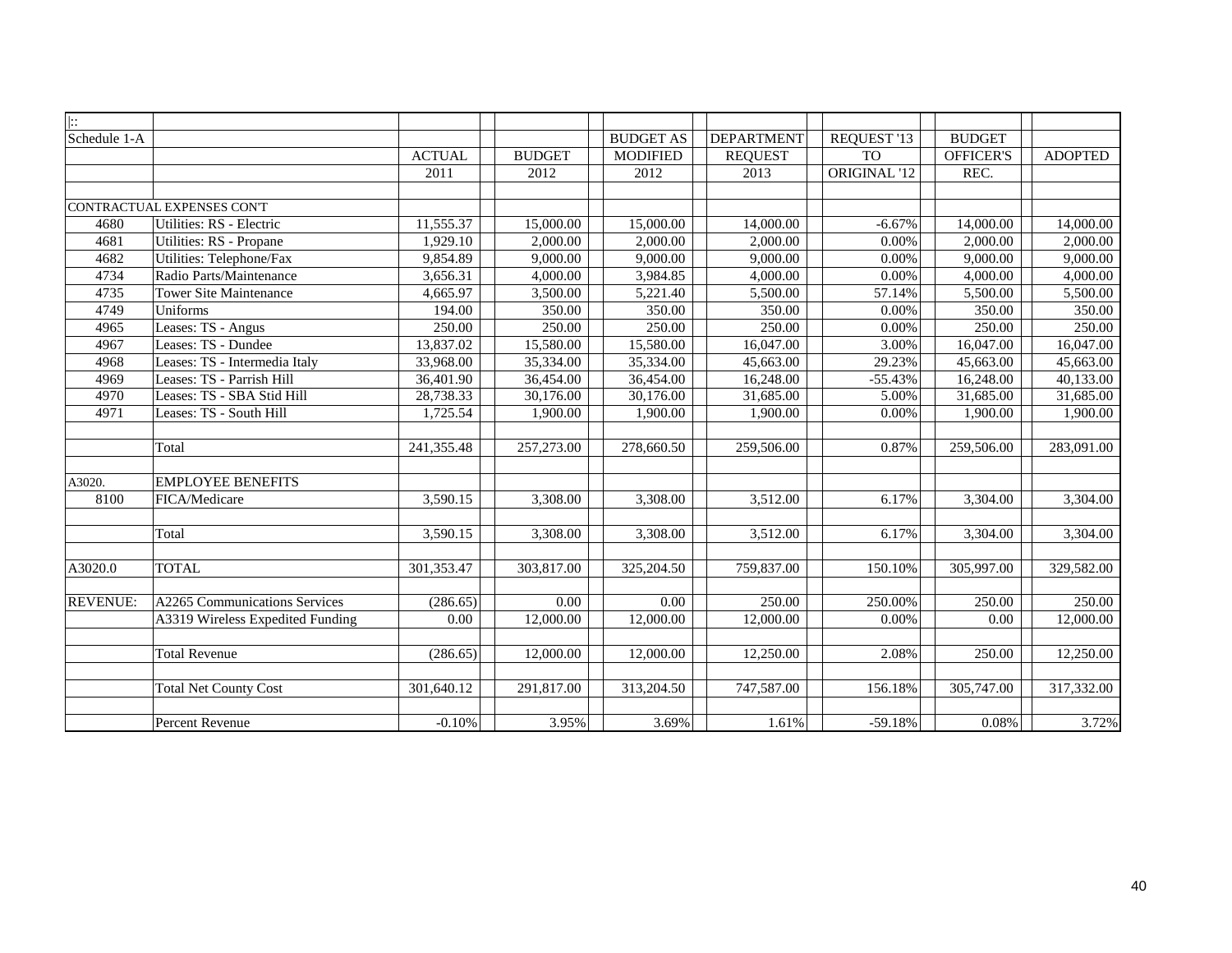| Schedule 1-A         |                                  |                        |               | <b>BUDGET AS</b> | <b>DEPARTMENT</b>      | REQUEST '13  | <b>BUDGET</b> |                |
|----------------------|----------------------------------|------------------------|---------------|------------------|------------------------|--------------|---------------|----------------|
|                      |                                  | <b>ACTUAL</b>          | <b>BUDGET</b> | <b>MODIFIED</b>  | <b>REQUEST</b>         | <b>TO</b>    | OFFICER'S     | <b>ADOPTED</b> |
|                      |                                  | 2011                   | 2012          | 2012             | $\overline{2013}$      | ORIGINAL '12 | REC.          |                |
|                      |                                  |                        |               |                  |                        |              |               |                |
| E911 DISPATCH CENTER |                                  |                        |               |                  |                        |              |               |                |
| A3021.               | PERSONAL SERVICES                |                        |               |                  |                        |              |               |                |
| 1700                 | Dispatcher Chief                 | 48,555.00              | 48,555.00     | 48,555.00        | 51,258.00              | 5.57%        | 51,258.00     | 51,258.00      |
| 1701                 | Dispatch Senior                  | 46,270.80              | 46,833.00     | 46,833.00        | 48,847.00              | 4.30%        | 48,847.00     | 48,847.00      |
| 1702                 | Dispatch Senior                  | 47,364.50              | 47,440.00     | 47,440.00        | 48,847.00              | 2.97%        | 48,847.00     | 48,847.00      |
| 1703                 | Dispatch Senior                  | 46,270.80              | 46,479.00     | 46,479.00        | 47,876.00              | 3.01%        | 47,876.00     | 47,876.00      |
| 1706                 | Dispatcher                       | $\overline{43,061.90}$ | 43,598.00     | 43,598.00        | $\overline{44,9}12.00$ | 3.01%        | 44,912.00     | 44,912.00      |
| 1707                 | Dispatcher                       | 36,115.20              | 40,034.00     | 40,034.00        | 41,008.00              | 2.43%        | 41,008.00     | 41,008.00      |
| 1710                 | Dispatcher                       | 43,603.70              | 43,598.00     | 43,598.00        | 45,620.00              | 4.64%        | 45,620.00     | 45,620.00      |
| 1711                 | Dispatcher                       | 44,342.80              | 45,561.00     | 45,561.00        | 0.00                   | $-100.00\%$  | 0.00          | $0.00\,$       |
| 1712                 | Dispatcher                       | 43,402.00              | 43,598.00     | 43,598.00        | 44,912.00              | 3.01%        | 44,912.00     | 44,912.00      |
| 1713                 | Dispatcher                       | 43,253.71              | 43,598.00     | 43,598.00        | 44,912.00              | 3.01%        | 44,912.00     | 44,912.00      |
| 1714                 | Dispatcher                       | 43,193.20              | 43,598.00     | 43,598.00        | 44,912.00              | 3.01%        | 44,912.00     | 44,912.00      |
| 1715                 | Dispatcher                       | 43,193.20              | 43,598.00     | 43,598.00        | 45,541.00              | 4.46%        | 45,541.00     | 45,541.00      |
| 1716                 | Dispatcher                       | 43,103.30              | 43,598.00     | 43,188.21        | 40,466.00              | $-7.18%$     | 40,466.00     | 40,466.00      |
| 1717                 | Dispatcher                       | 43,603.70              | 43,598.00     | 43,598.00        | 44,912.00              | 3.01%        | 44,912.00     | 44,912.00      |
| 1949                 | Comp Time Buyout DSA             | 843.03                 | 1,000.00      | 1,000.00         | 1,000.00               | 0.00%        | 1,000.00      | 1,000.00       |
| 1950                 | Differential DSA                 | 5,555.10               | 5,400.00      | 5,400.00         | 5,500.00               | 1.85%        | 5,500.00      | 5,500.00       |
| 1951                 | <b>Holiday Overtime DSA</b>      | 33,344.20              | 29,000.00     | 29,000.00        | 32,000.00              | 10.34%       | 32,000.00     | 32,000.00      |
| 1952                 | Overtime DSA                     | 12,662.97              | 10,000.00     | 10,228.47        | 12,000.00              | 20.00%       | 12,000.00     | 12,000.00      |
| 1953                 | Call Back DSA                    | 1,194.71               | 500.00        | 679.46           | 1,200.00               | 140.00%      | 1,200.00      | 1,200.00       |
| 1955                 | Officer In Charge DSA            | 741.25                 | 700.00        | 700.00           | 750.00                 | 7.14%        | 750.00        | 750.00         |
| 1956                 | <b>Educational Bonus</b>         | 214.55                 | 300.00        | 300.00           | 300.00                 | 0.00%        | 300.00        | 300.00         |
| 1958                 | Insurance Buyout - DSA           | 4,360.70               | 3,003.00      | 3,003.00         | 3,424.00               | 14.02%       | 3,207.00      | 3,207.00       |
| 1986                 | Dispatcher Part-time             | 0.00                   | $0.00\,$      | 0.00             | 2,000.00               | 2000.00%     | 2,000.00      | 2,000.00       |
|                      |                                  |                        |               |                  |                        |              |               |                |
|                      | Total                            | 674,250.32             | 673,589.00    | 673,587.14       | 652,197.00             | $-3.18%$     | 651,980.00    | 651,980.00     |
|                      |                                  |                        |               |                  |                        |              |               |                |
| A3021.               | <b>EQUIPMENT</b>                 |                        |               |                  |                        |              |               |                |
| 2115                 | Computer Hardware                | 3,382.45               | 2,094.00      | 2,094.00         | 0.00                   | $-100.00\%$  | 0.00          | $0.00\,$       |
| 2504                 | W911                             | 11,717.56              | 10,000.00     | 10,000.00        | 12,000.00              | 20.00%       | 12,000.00     | 12,000.00      |
|                      |                                  |                        |               |                  |                        |              |               |                |
|                      | Total                            | 15,100.01              | 12,094.00     | 12,094.00        | 12,000.00              | $-0.78%$     | 12,000.00     | 12,000.00      |
|                      |                                  |                        |               |                  |                        |              |               |                |
| A3021.               | CONTRACTUAL EXPENSES             |                        |               |                  |                        |              |               |                |
| 4156                 | Training                         | 2,442.36               | 2,000.00      | 2,000.00         | 2,000.00               | 0.00%        | 2,000.00      | 2,000.00       |
| 4407                 | <b>Equipment Maint Agreement</b> | 0.00                   | 1,000.00      | 1,000.00         | 0.00                   | $-100.00\%$  | 0.00          | 0.00           |
| 4470                 | <b>Office Supplies</b>           | 2,202.58               | 1,800.00      | 1,800.00         | 2,000.00               | 11.11%       | 2,000.00      | 2,000.00       |
| 4505                 | Dry Cleaning                     | 1,870.00               | 1,700.00      | 1,700.00         | 1,700.00               | 0.00%        | 1,700.00      | 1,700.00       |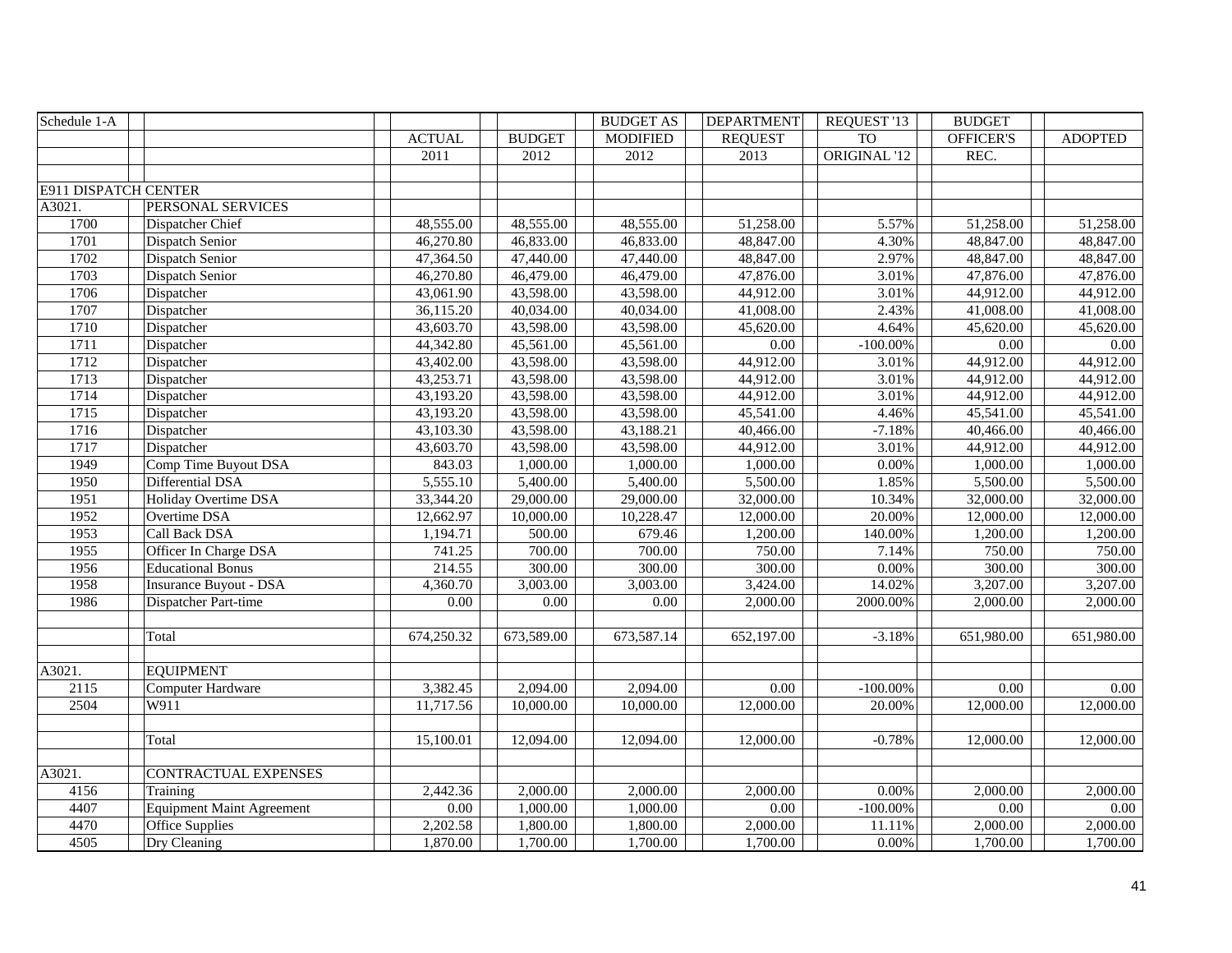| $\mathbb{R}$    |                                      |                        |               |                  |                |              |               |                |
|-----------------|--------------------------------------|------------------------|---------------|------------------|----------------|--------------|---------------|----------------|
| Schedule 1-A    |                                      |                        |               | <b>BUDGET AS</b> | DEPARTMENT     | REQUEST '13  | <b>BUDGET</b> |                |
|                 |                                      | <b>ACTUAL</b>          | <b>BUDGET</b> | <b>MODIFIED</b>  | <b>REQUEST</b> | <b>TO</b>    | OFFICER'S     | <b>ADOPTED</b> |
|                 |                                      | 2011                   | 2012          | 2012             | 2013           | ORIGINAL '12 | REC.          |                |
|                 |                                      |                        |               |                  |                |              |               |                |
| A3021.          | CONTRACTUAL EXPENSES CON'T           |                        |               |                  |                |              |               |                |
| 4516            | Printing                             | 0.00                   | 900.00        | 900.00           | 500.00         | $-44.44%$    | 500.00        | 500.00         |
| 4575            | <b>Computer Software Maintenance</b> | 974.00                 | 1,900.00      | 1,900.00         | 1,000.00       | $-47.37%$    | 1,000.00      | 1,000.00       |
| 4660            | <b>Travel Expenses</b>               | 78.14                  | 300.00        | 301.86           | 300.00         | 0.00%        | 300.00        | 300.00         |
| 4676            | <b>Utilities: Cellular Service</b>   | 742.38                 | 750.00        | 750.00           | 750.00         | 0.00%        | 750.00        | 750.00         |
| 4682            | Utilities: Telephone/Fax             | 5,797.11               | 8,000.00      | 8,000.00         | 7,500.00       | $-6.25%$     | 7,500.00      | 6,500.00       |
| 4701            | Access Telephone Line                | 15,712.32              | 18,000.00     | 18,000.00        | 16,000.00      | $-11.11%$    | 16,000.00     | 16,000.00      |
| 4734            | Radio Parts/Maintenance              | 180.53                 | 200.00        | 562.50           | 1,500.00       | 650.00%      | 1,500.00      | 1,500.00       |
| 4749            | Uniforms                             | 1,293.67               | 1,000.00      | 1,000.00         | 1,000.00       | 0.00%        | 1,000.00      | 1,000.00       |
| 4763            | Pictometry                           | 15,000.00              | 15,000.00     | 26,405.73        | 41,000.00      | 173.33%      | 41,000.00     | 0.00           |
| 4770            | E911 Expenses                        | 9,677.57               | 24,000.00     | 35,268.23        | 28,000.00      | 16.67%       | 28,000.00     | 28,000.00      |
| 4771            | W911                                 | 66,000.36              | 32,000.00     | 32,000.00        | 32,000.00      | 0.00%        | 32,000.00     | 32,000.00      |
| 4907            | Dues                                 | 247.00                 | 300.00        | 300.00           | 300.00         | 0.00%        | 300.00        | 300.00         |
| 4949            | <b>Grant: SLETPP</b>                 | 0.00                   | 0.00          | 8,500.00         | 0.00           | 0.00%        | 0.00          | 0.00           |
|                 |                                      |                        |               |                  |                |              |               |                |
|                 | Total                                | 122,218.02             | 108,850.00    | 140,388.32       | 135,550.00     | 24.53%       | 135,550.00    | 93,550.00      |
|                 |                                      |                        |               |                  |                |              |               |                |
| A3021.          | <b>EMPLOYEE BENEFITS</b>             |                        |               |                  |                |              |               |                |
| 8100            | FICA/Medicare                        | 49,306.43              | 49,874.00     | 49,874.00        | 49,698.00      | $-0.35%$     | 49,709.00     | 49,709.00      |
| 8304            | Medical Insurance DSA                | 127,742.83             | 137,224.00    | 137,224.00       | 147,438.00     | 7.44%        | 166,363.00    | 166,363.00     |
| 8305            | Medical Insurance Non-Union          | 15,014.16              | 10,798.00     | 10,798.00        | 0.00           | $-100.00\%$  | 0.00          | 0.00           |
|                 |                                      |                        |               |                  |                |              |               |                |
|                 | Total                                | 192,063.42             | 197,896.00    | 197,896.00       | 197,136.00     | $-0.38%$     | 216,072.00    | 216,072.00     |
|                 |                                      |                        |               |                  |                |              |               |                |
| A3021.0         | <b>TOTAL</b>                         | 1,003,631.77           | 992,429.00    | 1,023,965.46     | 996,883.00     | 0.45%        | 1,015,602.00  | 973,602.00     |
|                 |                                      |                        |               |                  |                |              |               |                |
| <b>REVENUE:</b> | A1140 E 911                          | 46,376.60              | 42,000.00     | 42,000.00        | 44,000.00      | 4.76%        | 44,000.00     | 44,000.00      |
|                 | A1141 W911                           | 43,893.61              | 42,000.00     | 42,000.00        | 44,000.00      | 4.76%        | 44,000.00     | 44,000.00      |
|                 | A2612 Fines: False Alarms            | 300.00                 | 0.00          | 0.00             | 300.00         | 300.00%      | 300.00        | 300.00         |
|                 |                                      |                        |               |                  |                |              |               |                |
|                 | <b>Total Revenue</b>                 | $\overline{90,570.21}$ | 84,000.00     | 84,000.00        | 88,300.00      | 5.12%        | 88,300.00     | 88,300.00      |
|                 |                                      |                        |               |                  |                |              |               |                |
|                 | <b>Total Net County Cost</b>         | 913,061.56             | 908,429.00    | 939,965.46       | 908,583.00     | 0.02%        | 927,302.00    | 885,302.00     |
|                 |                                      |                        |               |                  |                |              |               |                |
|                 | Percent Revenue                      | 9.02%                  | 8.46%         | 8.20%            | 8.86%          | 4.65%        | 8.69%         | 9.07%          |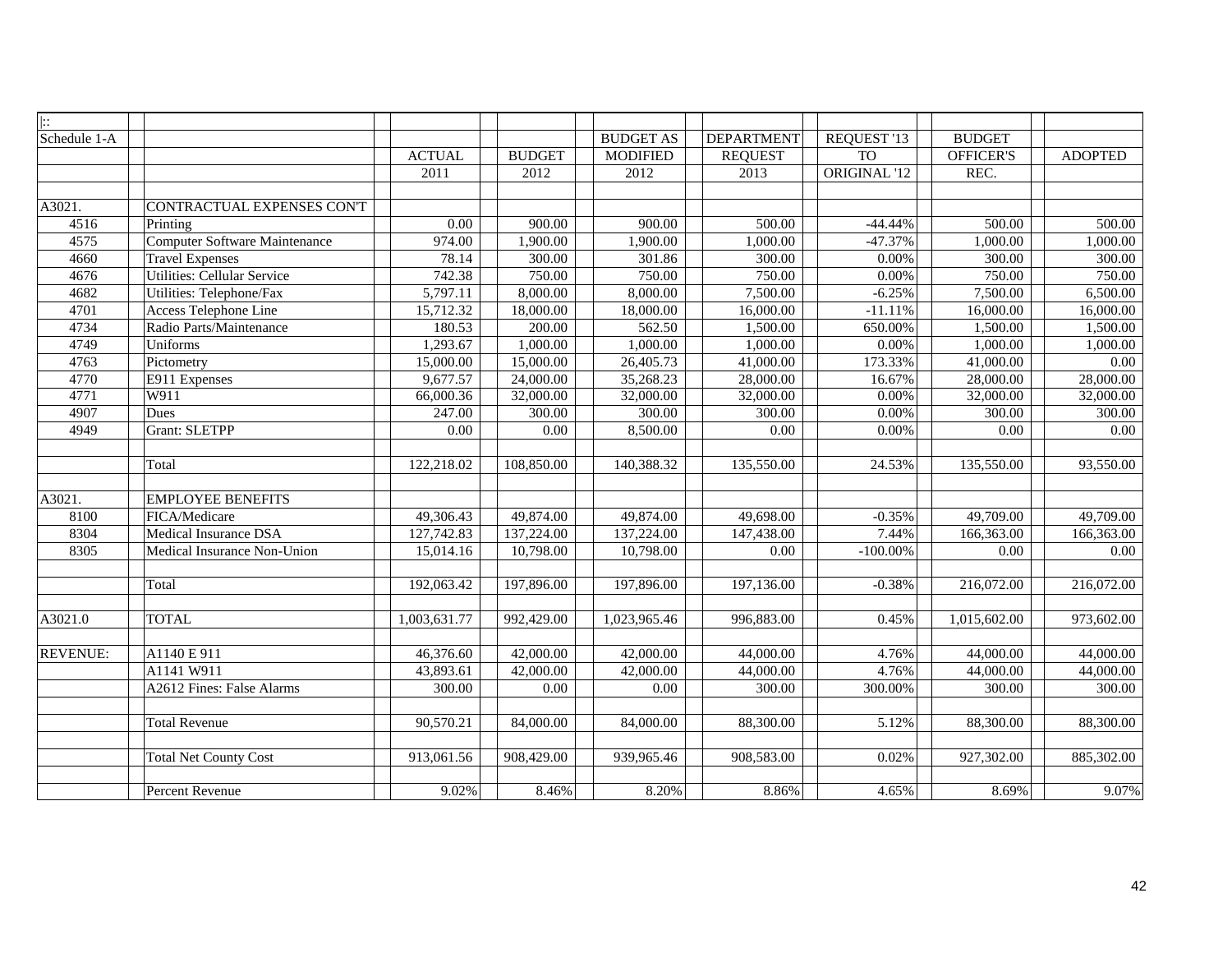| Schedule 1-A   |                                     |               |               | <b>BUDGET AS</b> | <b>DEPARTMENT</b> | REQUEST '13  | <b>BUDGET</b> |                |
|----------------|-------------------------------------|---------------|---------------|------------------|-------------------|--------------|---------------|----------------|
|                |                                     | <b>ACTUAL</b> | <b>BUDGET</b> | <b>MODIFIED</b>  | <b>REQUEST</b>    | <b>TO</b>    | OFFICER'S     | <b>ADOPTED</b> |
|                |                                     | 2011          | 2012          | 2012             | 2013              | ORIGINAL '12 | REC.          |                |
| <b>SHERIFF</b> |                                     |               |               |                  |                   |              |               |                |
| A3110.         | PERSONAL SERVICES                   |               |               |                  |                   |              |               |                |
| 1025           | Sheriff                             | 85,593.00     | 85,593.00     | 85,593.00        | 85,593.00         | 0.00%        | 87,305.00     | 87,305.00      |
| 1104           | <b>Chief Deputy</b>                 | 62,598.00     | 62,598.00     | 62,598.00        | 62,598.00         | 0.00%        | 63,850.00     | 0.00           |
| 1105           | Confidential Assistant to Sheriff   | 45,728.63     | 38,000.00     | 38,000.00        | 38,000.00         | 0.00%        | 38,760.00     | 38,760.00      |
| 1155           | Undersheriff                        | 67,193.00     | 67,193.00     | 67,193.00        | 67,193.00         | 0.00%        | 68,537.00     | 68,537.00      |
| 1660           | <b>Insurance Buyout - Non-Union</b> | $0.00\,$      | $0.00\,$      | 2,160.00         | 2,462.00          | 2462.00%     | 3,207.00      | 0.00           |
| 1730           | Deputy Sheriff, Lieutenant          | 60,421.20     | 61,492.00     | 61,492.00        | 61,492.00         | 0.00%        | 64,266.00     | 64,266.00      |
| 1734           | Deputy Sheriff, Investigator        | 53,587.10     | 55,750.00     | 55,750.00        | 55,896.00         | 0.26%        | 58,422.00     | 58,422.00      |
| 1735           | Deputy Sheriff, Investigator        | 57,403.52     | 58,110.00     | 39,814.80        | 0.00              | $-100.00\%$  | 0.00          | $0.00\,$       |
| 1736           | Deputy Sheriff, Investigator        | 55,645.20     | 56,658.00     | 56,658.00        | 56,982.00         | 0.57%        | 59,549.00     | 59,549.00      |
| 1737           | Deputy Sheriff, Investigator        | 56,622.40     | 56,982.00     | 56,982.00        | 56,982.00         | 0.00%        | 59,549.00     | 59,549.00      |
| 1739           | Deputy Sheriff, Sergeant            | 56,881.40     | 14,246.00     | 13,414.40        | 53,808.00         | 277.71%      | 56,230.00     | 56,230.00      |
| 1740           | Deputy Sheriff, Sergeant            | 57,292.20     | 58,110.00     | 58,110.00        | 58,110.00         | 0.00%        | 60,739.00     | 60,739.00      |
| 1741           | Deputy Sheriff, Sergeant            | 55,903.80     | 55,896.00     | 55,896.00        | 56,953.00         | 1.89%        | 59,519.00     | 59,519.00      |
| 1742           | Deputy Sheriff, Sergeant            | 54,901.60     | 55,777.00     | 55,777.00        | 55,896.00         | 0.21%        | 58,422.00     | 58,422.00      |
| 1743           | Deputy Sheriff, Sergeant            | 55,645.20     | 55,896.00     | 55,896.00        | 55,896.00         | 0.00%        | 58,422.00     | 58,422.00      |
| 1750           | Deputy Sheriff (Youth Officer)      | 53,733.20     | 53,975.00     | 53,975.00        | 54,200.00         | 0.42%        | 56,651.00     | 56,651.00      |
| 1751           | Deputy Sheriff                      | 43,901.20     | 44,891.00     | 44,891.00        | 49,925.00         | 11.21%       | 52,181.00     | 52,181.00      |
| 1753           | Deputy Sheriff                      | 46,257.00     | 49,925.00     | 49,925.00        | 49,925.00         | 0.00%        | 52,181.00     | 52,181.00      |
| 1754           | Deputy Sheriff                      | 44,874.10     | 49,828.00     | 49,828.00        | 49,925.00         | 0.19%        | 0.00          | 0.00           |
| 1755           | Deputy Sheriff SRO                  | 51,849.60     | 53,055.00     | 53,055.00        | 53,140.00         | 0.16%        | 55,541.00     | 55,541.00      |
| 1757           | Deputy Sheriff                      | 49,700.40     | 49,925.00     | 49,925.00        | 49,925.00         | 0.00%        | 52,181.00     | 52,181.00      |
| 1758           | Deputy Sheriff                      | 51,609.12     | 53,140.00     | 53,140.00        | 53,140.00         | 0.00%        | 55,541.00     | 55,541.00      |
| 1759           | Deputy Sheriff                      | 44,663.01     | 49,828.00     | 49,828.00        | 49,925.00         | 0.19%        | 52,181.00     | 52,181.00      |
| 1760           | Deputy Sheriff                      | 38,704.00     | 0.00          | 19,126.80        | 44,315.00         | 44315.00%    | 46,314.00     | 46,314.00      |
| 1761           | Deputy Sheriff                      | 44,742.60     | 49,925.00     | 49,925.00        | 49,925.00         | 0.00%        | 52,181.00     | 52,181.00      |
| 1762           | Deputy Sheriff                      | 49,931.40     | 49,925.00     | 49,925.00        | 50,833.00         | 1.82%        | 53,125.00     | 53,125.00      |
| 1763           | Deputy Sheriff                      | 50,739.60     | 50,969.00     | 50,969.00        | 51,495.00         | 1.03%        | 53,814.00     | 53,814.00      |
| 1764           | Deputy Sheriff                      | 50,731.30     | 50,969.00     | 50,969.00        | 50,969.00         | 0.00%        | 53,266.00     | 53,266.00      |
| 1765           | Deputy Sheriff (STEP)               | 49,931.40     | 49,925.00     | 49,925.00        | 50,833.00         | 1.82%        | 53,125.00     | 53,125.00      |
| 1770           | Secretary to the Sheriff            | 35,427.03     | 36,157.00     | 36,157.00        | 37,243.00         | 3.00%        | 37,243.00     | 37,243.00      |
| 1771           | <b>Account Clerk Typist</b>         | 30,865.45     | 31,005.00     | 31,005.00        | 31,937.00         | 3.01%        | 31,937.00     | 31,937.00      |
| 1772           | Senior Typist                       | 31,829.35     | 27,165.00     | 6,632.50         | 0.00              | $-100.00\%$  | 0.00          | 0.00           |
| 1773           | Typist                              | $0.00\,$      | 0.00          | 22,155.26        | 28,547.00         | 28547.00%    | 28,547.00     | 28,547.00      |
| 1939           | Comp Time Buyout Council 82         | 0.00          | 0.00          | $0.00\,$         | 0.00              | 0.00%        | 2,500.00      | 2,500.00       |
| 1940           | Differential Council 82             | $0.00\,$      | 0.00          | 0.00             | 0.00              | 0.00%        | 8,000.00      | 8,000.00       |
| 1941           | Holiday Overtime Council 82         | $0.00\,$      | 0.00          | $0.00\,$         | 0.00              | 0.00%        | 72,000.00     | 70,000.00      |
| 1942           | Overtime Council 82                 | $0.00\,$      | 0.00          | 0.00             | 0.00              | 0.00%        | 100,000.00    | 95,000.00      |
| 1943           | Call Back Council 82                | 0.00          | 0.00          | 0.00             | 0.00              | 0.00%        | 3,000.00      | 3,000.00       |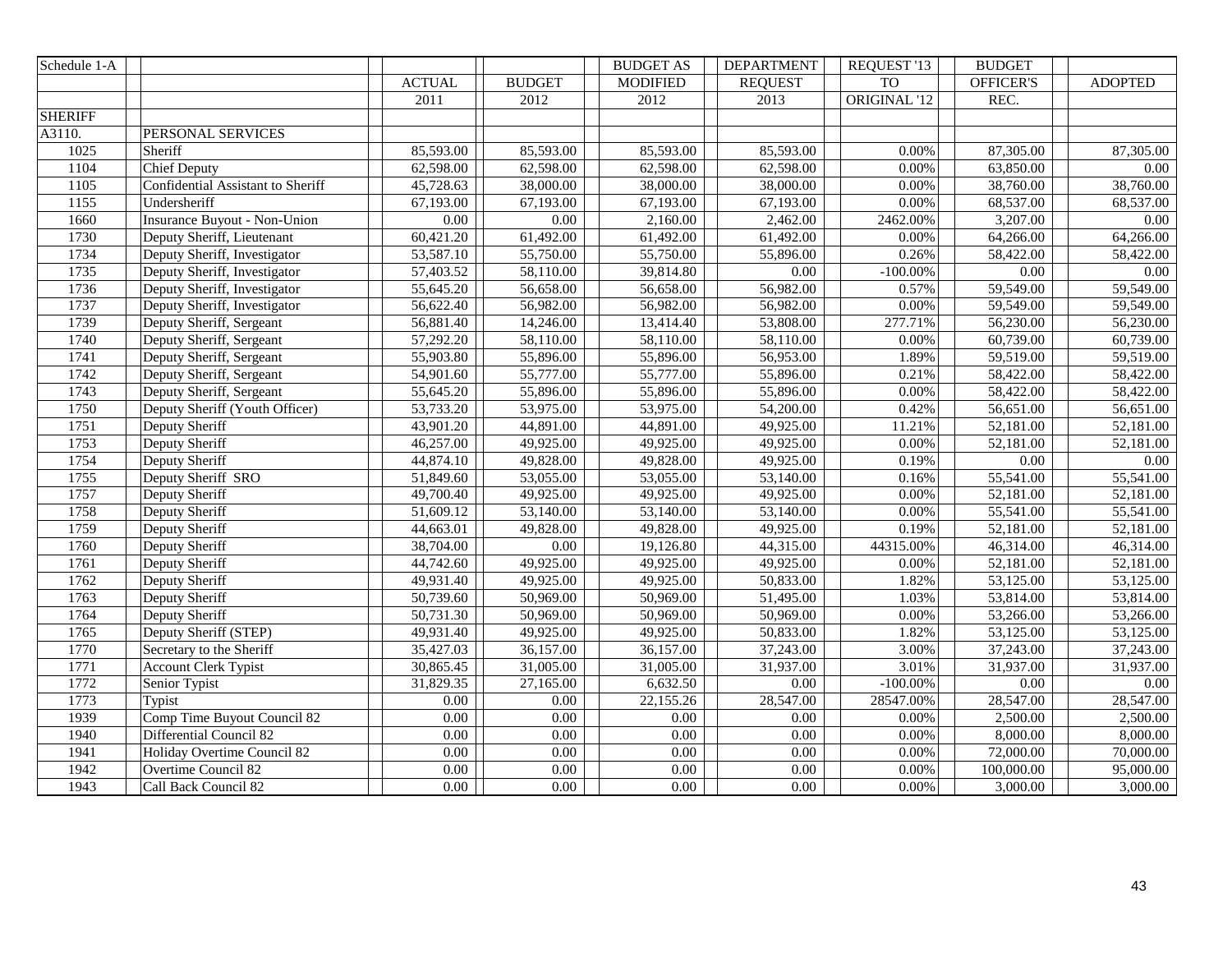| $\overline{\mathbb{R}}$ |                                     |                   |                   |                   |                   |              |               |                   |
|-------------------------|-------------------------------------|-------------------|-------------------|-------------------|-------------------|--------------|---------------|-------------------|
| Schedule 1-A            |                                     |                   |                   | <b>BUDGET AS</b>  | <b>DEPARTMENT</b> | REQUEST '13  | <b>BUDGET</b> |                   |
|                         |                                     | <b>ACTUAL</b>     | <b>BUDGET</b>     | <b>MODIFIED</b>   | <b>REQUEST</b>    | <b>TO</b>    | OFFICER'S     | <b>ADOPTED</b>    |
|                         |                                     | 2011              | 2012              | 2012              | 2013              | ORIGINAL '12 | REC.          |                   |
|                         | PERSONAL SERVICES CON'T             |                   |                   |                   |                   |              |               |                   |
| 1944                    | <b>YCFIT</b> Overtime Council 82    | 0.00              | 0.00              | 0.00              | 0.00              | 0.00%        | 2,000.00      | 2,000.00          |
| 1945                    | Officer in Charge Council 82        | 0.00              | 0.00              | 0.00              | 0.00              | 0.00%        | 500.00        | 500.00            |
| 1946                    | <b>Educational Bonus Council 82</b> | $\overline{0.00}$ | 0.00              | 0.00              | $\overline{0.00}$ | 0.00%        | 2,500.00      | 2,500.00          |
| 1947                    | Canine Care Council 82              | 0.00              | 0.00              | 0.00              | 0.00              | 0.00%        | 11,000.00     | 11,000.00         |
| 1948                    | Insurance Buyout - Council 82       | $0.00\,$          | 0.00              | 0.00              | 0.00              | 0.00%        | 13,052.00     | 13,052.00         |
| 1949                    | Comp Time Buyout DSA                | 2,796.85          | 3,000.00          | 3,000.00          | 3,000.00          | 0.00%        | 500.00        | 500.00            |
| 1950                    | Differential DSA                    | 8,908.50          | 8,000.00          | 8,000.00          | 8,000.00          | 0.00%        | 0.00          | 0.00              |
| 1951                    | Holiday Overtime DSA                | 72,187.17         | 68,000.00         | 68,000.00         | 72,000.00         | 5.88%        | 0.00          | $0.00\,$          |
| 1952                    | Overtime DSA                        | 93,412.10         | 80,000.00         | 80,000.00         | 90,000.00         | 12.50%       | 0.00          | $0.00\,$          |
| 1953                    | Call Back DSA                       | 1,662.22          | 3,000.00          | 3,000.00          | 3,000.00          | 0.00%        | 0.00          | $\overline{0.00}$ |
| 1954                    | YCFIT Overtime DSA                  | 1,771.21          | 2,000.00          | 2,000.00          | 2,000.00          | 0.00%        | 0.00          | 0.00              |
| 1955                    | Officer In Charge DSA               | 274.39            | 400.00            | 440.94            | 500.00            | 25.00%       | 0.00          | $\overline{0.00}$ |
| 1956                    | <b>Education Bonus DSA</b>          | 2,456.24          | 3,000.00          | 3,000.00          | 2,500.00          | $-16.67%$    | 0.00          | $\overline{0.00}$ |
| 1957                    | Canine Care DSA                     | 16,598.96         | 11,000.00         | 11,000.00         | 11,000.00         | 0.00%        | 0.00          | 0.00              |
| 1958                    | Insurance Buyout - DSA              | 11,260.80         | 9,009.00          | 9,009.00          | 13,694.00         | 52.00%       | 0.00          | $\overline{0.00}$ |
| 1961                    | 35-40 Hours                         | 135.42            | 500.00            | 500.00            | 500.00            | 0.00%        | 500.00        | 500.00            |
| 1985                    | Deputy Sheriff PT                   | 1,189.98          | 2,500.00          | 2,459.06          | 2,000.00          | $-20.00%$    | 2,000.00      | 2,000.00          |
| 1995                    | Marine Patrol Officer PT            | 45,059.67         | 45,000.00         | 45,000.00         | 46,000.00         | 2.22%        | 46,000.00     | 46,000.00         |
| 1996                    | <b>Typist PT</b>                    | 2,415.95          | 0.00              | $\overline{0.00}$ | 0.00              | 0.00%        | 0.00          | 0.00              |
| 1997                    | <b>Account Clerk Typist PT</b>      | 9,821.28          | 13,000.00         | 11,377.24         | 12,200.00         | $-6.15%$     | 12,200.00     | 12,200.00         |
|                         |                                     |                   |                   |                   |                   |              |               |                   |
|                         | Total                               | 1,864,856.75      | 1,781,317.00      | 1,783,477.00      | 1,840,457.00      | 3.32%        | 1,858,538.00  | 1,784,481.00      |
|                         |                                     |                   |                   |                   |                   |              |               |                   |
| A3110.                  | <b>EQUIPMENT</b>                    |                   |                   |                   |                   |              |               |                   |
| 2110                    | Chairs                              | $0.00\,$          | 250.00            | 0.00              | 250.00            | 0.00%        | 250.00        | 250.00            |
| 2115                    | Computer Hardware                   | 4,072.86          | 10,484.00         | 10,484.00         | $\overline{0.00}$ | $-100.00\%$  | 0.00          | $\overline{0.00}$ |
| 2140                    | <b>File Cabinet</b>                 | 0.00              | 250.00            | 50.84             | 250.00            | 0.00%        | 250.00        | 0.00              |
| 2213                    | Vehicles - Marked                   | 89,294.34         | $\overline{0.00}$ | 0.00              | 76,500.00         | 76500.00%    | 76,500.00     | 0.00              |
| 2214                    | Push Bumper                         | 1,191.59          | 2,000.00          | 2,000.00          | 1,200.00          | $-40.00%$    | 1,200.00      | 0.00              |
| 2215                    | Vehicle Screens                     | 0.00              | 650.00            | 650.00            | 650.00            | 0.00%        | 650.00        | 0.00              |
| 2216                    | Vehicles - Unmarked                 | 0.00              | 0.00              | 0.00              | 0.00              | 0.00%        | 0.00          | $\overline{0.00}$ |
| 2410                    | Radar                               | 1,600.00          | 1,600.00          | 1,600.00          | 1,600.00          | 0.00%        | 1,600.00      | 0.00              |
| 2411                    | Radios - Portable                   | 0.00              | 2,500.00          | 7,449.40          | 6,500.00          | 160.00%      | 6,500.00      | 5,561.00          |
| 2413                    | <b>Sirens</b>                       | 876.00            | 700.00            | 700.00            | 500.00            | $-28.57%$    | 500.00        | 500.00            |
| 2415                    | Weapons                             | 1,280.98          | 2,000.00          | 1,991.12          | 2,000.00          | 0.00%        | 2,000.00      | 1,500.00          |
| 2422                    | Cameras                             | 551.72            | 600.00            | 102.99            | 500.00            | $-16.67%$    | 500.00        | 500.00            |
| 2424                    | <b>Emergency Bar Lights</b>         | 4,538.66          | 3,000.00          | 3,000.00          | 3,000.00          | 0.00%        | 3,000.00      | 0.00              |
| 2435                    | <b>YCFIT</b> Equipment              | 313.58            | 500.00            | 500.00            | 500.00            | 0.00%        | 500.00        | 500.00            |
| 2505                    | Defibrillators                      | 0.00              | 1,800.00          | 0.00              | 1,800.00          | $0.00\%$     | 1,800.00      | 0.00              |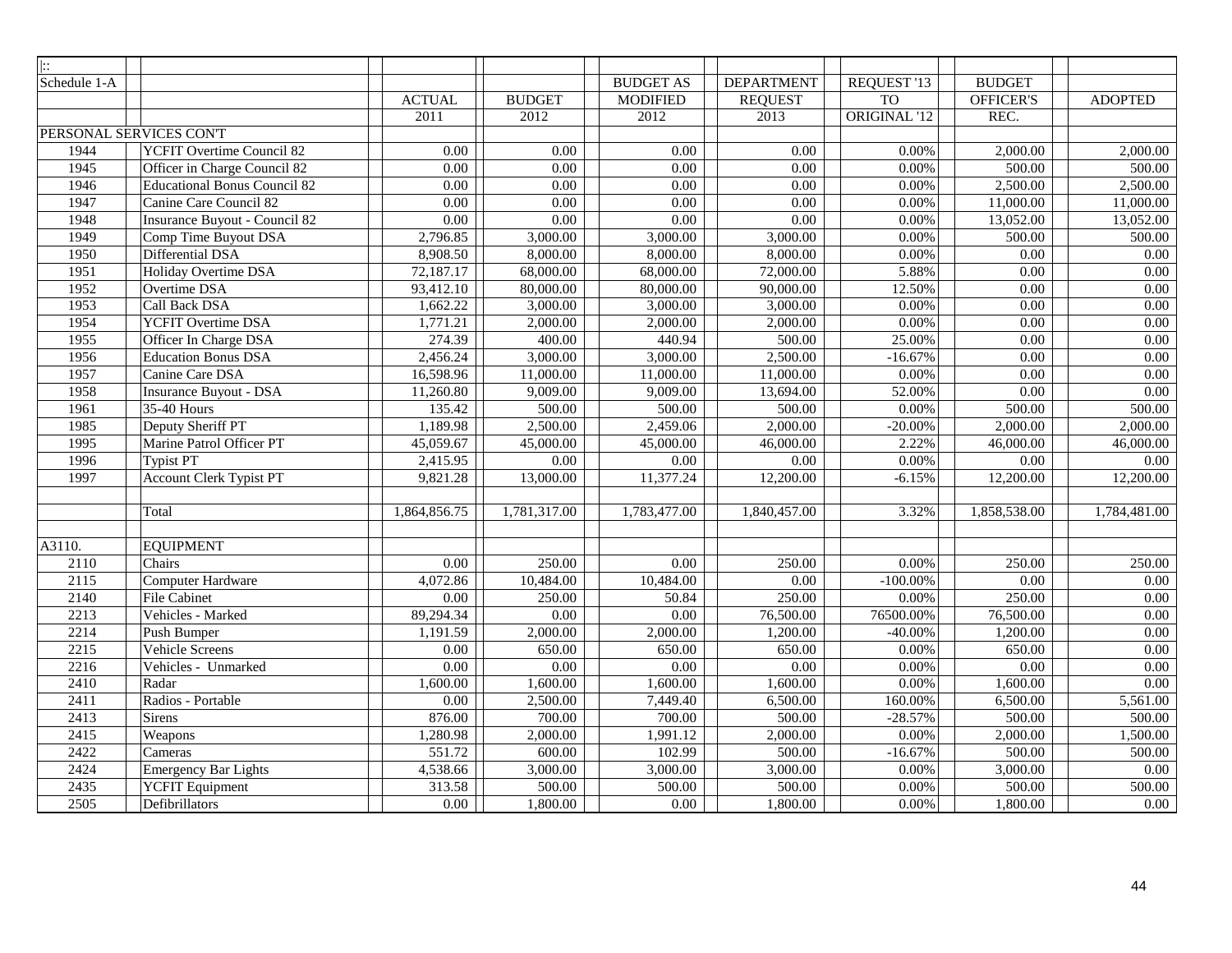| $\left\vert \cdot\right\rangle$ |                                   |               |               |                   |                   |              |               |                |
|---------------------------------|-----------------------------------|---------------|---------------|-------------------|-------------------|--------------|---------------|----------------|
| Schedule 1-A                    |                                   |               |               | <b>BUDGET AS</b>  | <b>DEPARTMENT</b> | REQUEST '13  | <b>BUDGET</b> |                |
|                                 |                                   | <b>ACTUAL</b> | <b>BUDGET</b> | <b>MODIFIED</b>   | <b>REQUEST</b>    | <b>TO</b>    | OFFICER'S     | <b>ADOPTED</b> |
|                                 |                                   | 2011          | 2012          | 2012              | 2013              | ORIGINAL '12 | REC.          |                |
| <b>EQUIPMENT CON'T</b>          |                                   |               |               |                   |                   |              |               |                |
| 2514                            | <b>Training Room Equipment</b>    | 2,703.09      | 1,500.00      | 1,500.00          | 1,200.00          | $-20.00\%$   | 1,200.00      | 600.00         |
| 2949                            | <b>Grant: SLETPP</b>              | 2,739.28      | 0.00          | 33,779.88         | 0.00              | 0.00%        | 0.00          | 0.00           |
| 2950                            | <b>Grant: LETPP</b>               | 1,026.42      | 0.00          | 2,769.73          | 0.00              | 0.00%        | 0.00          | 0.00           |
| 2951                            | <b>Byrne Grant</b>                | 0.00          | 0.00          | 42,500.00         | 0.00              | 0.00%        | 0.00          | 0.00           |
|                                 |                                   |               |               |                   |                   |              |               |                |
|                                 | Total                             | 110,188.52    | 27,834.00     | 109,077.96        | 96,450.00         | 246.52%      | 96,450.00     | 9,411.00       |
|                                 |                                   |               |               |                   |                   |              |               |                |
| A3110.                          | <b>CONTRACTUAL EXPENSES</b>       |               |               |                   |                   |              |               |                |
| 4004                            | <b>Attorney Fees</b>              | 1,612.50      | 1,000.00      | 1,766.25          | 1,500.00          | 50.00%       | 1,500.00      | 1,500.00       |
| 4005                            | <b>Audit Fees</b>                 | 2,650.00      | 0.00          | $\overline{0.00}$ | 2,800.00          | 2800.00%     | 2,800.00      | 2,800.00       |
| 4019                            | EAP                               | 0.00          | 0.00          | 0.00              | 3,500.00          | 3500.00%     | 3,500.00      | 3,500.00       |
| 4011                            | Consultants                       | 1,421.98      | 3,000.00      | 2,176.10          | 3,000.00          | 0.00%        | 3,000.00      | 3,000.00       |
| 4026                            | L.E. Training Materials           | 500.00        | 900.00        | 474.23            | 750.00            | $-16.67%$    | 750.00        | 500.00         |
| 4056                            | Polygraph Consultant              | 2,700.00      | 2,000.00      | 2,000.00          | 2,000.00          | 0.00%        | 2,000.00      | 2,000.00       |
| 4152                            | Conferences                       | 765.00        | 0.00          | 0.00              | 600.00            | 600.00%      | 600.00        | 600.00         |
| 4156                            | Training                          | 9,960.44      | 10,000.00     | 9,061.68          | 9,500.00          | $-5.00\%$    | 9,500.00      | 9,500.00       |
| 4401                            | Boat Repair/Maintenance           | 8,180.44      | 4,000.00      | 4,600.00          | 6,000.00          | 50.00%       | 6,000.00      | 6,000.00       |
| 4407                            | <b>Equipment Maint Agreements</b> | 800.00        | 1,300.00      | 2,069.77          | 400.00            | $-69.23%$    | 400.00        | 400.00         |
| 4408                            | Equipment Maintenance/Repair      | 158.69        | 900.00        | 900.00            | 3,625.00          | 302.78%      | 3,625.00      | 3,625.00       |
| 4424                            | Snowmobile Maintenance            | 57.82         | 500.00        | 232.74            | 400.00            | $-20.00%$    | 400.00        | 400.00         |
| 4457                            | <b>Computer Supplies</b>          | 210.50        | 250.00        | 0.00              | 250.00            | 0.00%        | 250.00        | 250.00         |
| 4470                            | <b>Office Supplies</b>            | 8,156.23      | 5,500.00      | 8,275.07          | 8,000.00          | 45.45%       | 8,000.00      | 8,000.00       |
| 4471                            | Photographic Supplies             | 41.06         | 650.00        | 0.00              | 450.00            | $-30.77%$    | 450.00        | 450.00         |
| 4474                            | <b>Safety Supplies</b>            | 2,020.86      | 600.00        | 600.00            | 600.00            | 0.00%        | 600.00        | 600.00         |
| 4476                            | Vehicle Supplies                  | 298.70        | 450.00        | 450.00            | 350.00            | $-22.22%$    | 350.00        | 350.00         |
| 4483                            | <b>YCFIT Supplies</b>             | 215.70        | 2,000.00      | 2,000.00          | 1,500.00          | $-25.00%$    | 1,500.00      | 1,500.00       |
| 4485                            | <b>AED Supplies</b>               | 1,992.82      | 1,500.00      | 945.06            | 1,250.00          | $-16.67%$    | 1,250.00      | 1,250.00       |
| 4505                            | Dry Cleaning                      | 3,130.25      | 4,000.00      | 4,000.00          | 3,500.00          | $-12.50%$    | 3,500.00      | 3,500.00       |
| 4507                            | Copier Charge                     | 3,826.95      | 5,500.00      | 5,500.00          | 4,500.00          | $-18.18%$    | 4,500.00      | 4,500.00       |
| 4515                            | Postage                           | 2,813.45      | 3,000.00      | 3,000.00          | 3,000.00          | 0.00%        | 3,000.00      | 3,000.00       |
| 4516                            | Printing                          | 1,694.65      | 1,800.00      | 1,800.00          | 1,600.00          | $-11.11%$    | 1,600.00      | 1,600.00       |
| 4522                            | Shipments                         | 349.53        | 200.00        | 200.00            | 200.00            | 0.00%        | 200.00        | 200.00         |
| 4571                            | <b>Computer Software</b>          | 2,341.10      | 3,000.00      | 3,000.00          | 2,500.00          | $-16.67%$    | 2,500.00      | 2,500.00       |
| 4576                            | Comp Software Maint Agreements    | 1,059.00      | 4,500.00      | 4,500.00          | 2,000.00          | $-55.56%$    | 2,000.00      | 2,000.00       |
| 4653                            | Gasoline                          | 123,667.61    | 100,000.00    | 100,000.00        | 119,728.00        | 19.73%       | 119,728.00    | 119,728.00     |
| 4654                            | Mileage                           | 0.00          | 100.00        | 100.00            | 0.00              | $-100.00\%$  | 0.00          | 0.00           |
| 4656                            | Oil/Grease                        | 2,187.74      | 3,500.00      | 3,154.00          | 3,000.00          | $-14.29%$    | 3,000.00      | 3,000.00       |
| 4658                            | <b>Towing Vehicles</b>            | 1,320.50      | 400.00        | 1,447.20          | 1,000.00          | 150.00%      | 1,000.00      | 1,000.00       |
| 4660                            | <b>Travel Expenses</b>            | 1,075.30      | 1,200.00      | 2,138.32          | 1,800.00          | 50.00%       | 1,800.00      | 1,800.00       |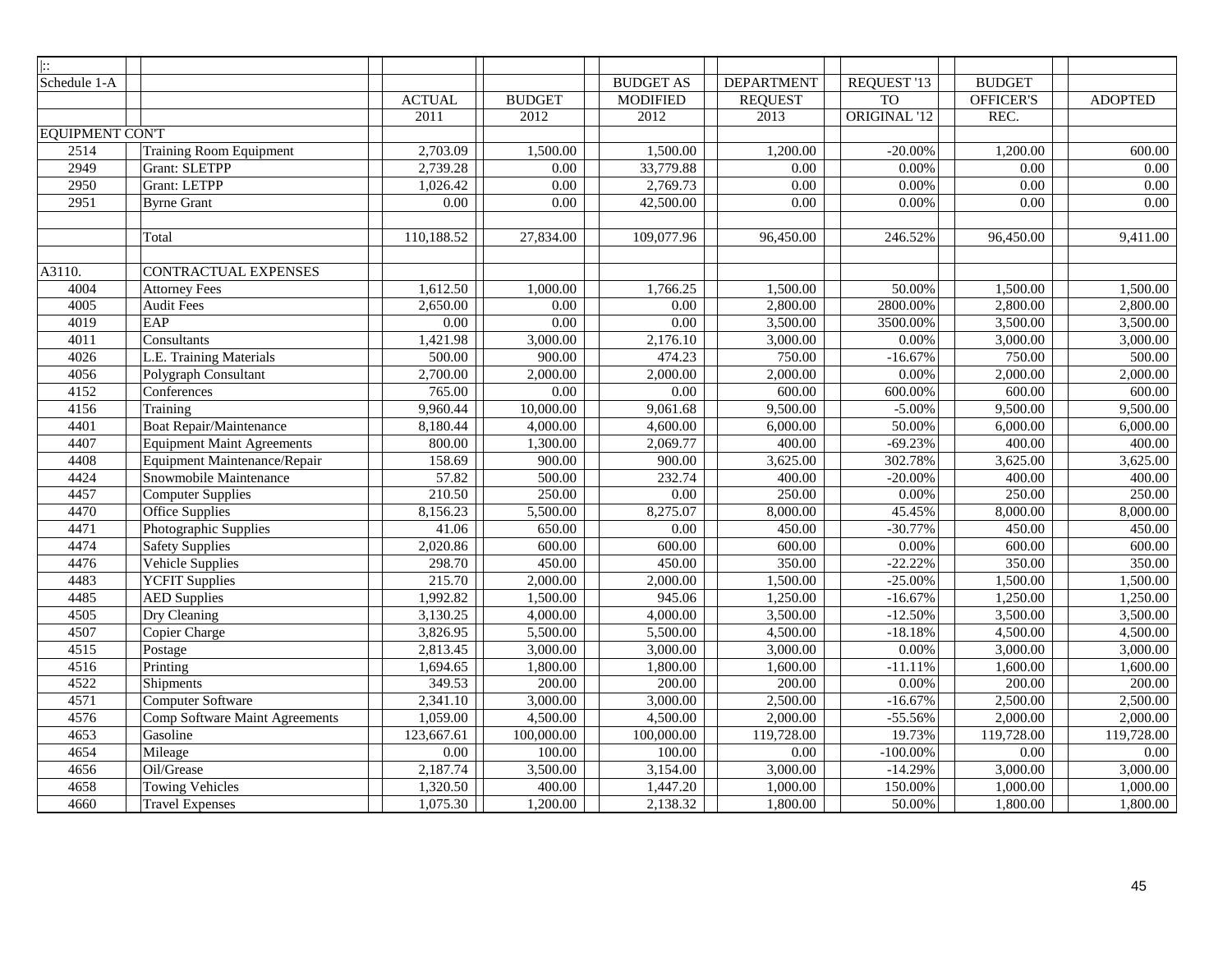| $\overline{\mathbb{R}}$ |                                    |                       |               |                   |                   |              |                  |                       |
|-------------------------|------------------------------------|-----------------------|---------------|-------------------|-------------------|--------------|------------------|-----------------------|
| Schedule 1-A            |                                    |                       |               | <b>BUDGET AS</b>  | <b>DEPARTMENT</b> | REQUEST '13  | <b>BUDGET</b>    |                       |
|                         |                                    | <b>ACTUAL</b>         | <b>BUDGET</b> | <b>MODIFIED</b>   | <b>REQUEST</b>    | TO           | <b>OFFICER'S</b> | <b>ADOPTED</b>        |
|                         |                                    | 2011                  | 2012          | 2012              | 2013              | ORIGINAL '12 | REC.             |                       |
|                         | CONTRACTUAL EXPENSES CONT          |                       |               |                   |                   |              |                  |                       |
| 4661                    | Vehicle Parts/Maintenance/Repairs  | 46,418.89             | 55,000.00     | 54,639.00         | 55,000.00         | 0.00%        | 55,000.00        | 55,000.00             |
| 4676                    | <b>Utilities: Cellular Service</b> | 9,507.71              | 7,500.00      | 7,500.00          | 7,500.00          | 0.00%        | 7,500.00         | 7,500.00              |
| 4682                    | Utilities: Telephone/Fax           | 19,198.76             | 17,500.00     | 17,500.00         | 17,500.00         | 0.00%        | 17,500.00        | 17,500.00             |
| 4707                    | Crime Scene Processing Supplies    | 299.69                | 250.00        | 250.00            | 250.00            | 0.00%        | 250.00           | 250.00                |
| 4708                    | <b>Critical Incident</b>           | 2,200.00              | 2,200.00      | 2,200.00          | 2,200.00          | 0.00%        | 2,200.00         | 2,200.00              |
| 4724                    | <b>LE Explorer Post</b>            | 0.00                  | 0.00          | 0.00              | 750.00            | 750.00%      | 750.00           | 750.00                |
| 4727                    | Monroe County Lab                  | 17,907.62             | 17,533.00     | 17,533.00         | 17,972.00         | 2.50%        | 17,972.00        | 17,972.00             |
| 4730                    | Protective Clothing                | 1,571.03              | 4,500.00      | $\overline{0.00}$ | 4,500.00          | 0.00%        | 4,500.00         | 4,500.00              |
| 4731                    | Protective Equipment               | 5,963.53              | 4,000.00      | 4,000.00          | 4,000.00          | 0.00%        | 4,000.00         | 4,000.00              |
| 4734                    | Radio Parts/Maintenance            | 7,739.30              | 3,000.00      | 3,000.00          | 3,000.00          | 0.00%        | 3,000.00         | 3,000.00              |
| 4744                    | <b>STAR Unit</b>                   | 3,140.00              | 3,500.00      | 6,945.40          | 3,000.00          | $-14.29%$    | 3,000.00         | 2,430.00              |
| 4746                    | <b>Tear Gas</b>                    | 0.00                  | 200.00        | 200.00            | 200.00            | 0.00%        | 200.00           | 200.00                |
| 4749                    | Uniforms                           | 27,946.22             | 10,000.00     | 19,108.99         | 10,000.00         | 0.00%        | 10,000.00        | 10,000.00             |
| 4752                    | Weapon Ammunition                  | $\overline{3,027.00}$ | 4,500.00      | 6,916.00          | 4,000.00          | $-11.11%$    | 4,000.00         | $\overline{4,000.00}$ |
| 4753                    | Weapon Maintenance                 | 715.24                | 350.00        | 465.70            | 400.00            | 14.29%       | 400.00           | 400.00                |
| 4754                    | <b>Weapon Targets</b>              | 250.00                | 250.00        | 494.88            | 300.00            | 20.00%       | 300.00           | 300.00                |
| 4757                    | <b>Boat Safety Equipment</b>       | 551.63                | 900.00        | 300.00            | 900.00            | 0.00%        | 900.00           | 900.00                |
| 4761                    | <b>DARE</b> Expenses               | 1,000.00              | 600.00        | 685.57            | 750.00            | 25.00%       | 750.00           | 750.00                |
| 4765                    | Handicapped Ed Program             | 61.00                 | 0.00          | $\overline{0.00}$ | 100.00            | 100.00%      | 100.00           | 100.00                |
| 4850                    | Dog Expense                        | 1,255.31              | 1,000.00      | 552.34            | 800.00            | $-20.00%$    | 800.00           | 800.00                |
| 4899                    | <b>Administrative Hearing</b>      | 300.00                | 500.00        | 557.65            | 600.00            | 20.00%       | 600.00           | 600.00                |
| 4903                    | Awards                             | 424.50                | 500.00        | 500.00            | 500.00            | 0.00%        | 500.00           | 500.00                |
| 4907                    | Dues                               | 290.00                | 350.00        | 350.00            | 350.00            | 0.00%        | 350.00           | 350.00                |
| 4911                    | Insurance                          | 69,144.41             | 76,125.00     | 90,437.69         | 88,587.00         | 16.37%       | 88,587.00        | 88,587.00             |
| 4916                    | Publications                       | 2,061.97              | 1,800.00      | 2,014.40          | 2,000.00          | 11.11%       | 2,000.00         | 2,000.00              |
| 4945                    | <b>Grant: LETPP</b>                | 2,100.00              | 0.00          | 1,586.34          | 0.00              | 0.00%        | 0.00             | 0.00                  |
| 4949                    | <b>Grant: SLETPP</b>               | 3,626.68              | 0.00          | 22,001.05         | 0.00              | 0.00%        | 0.00             | 0.00                  |
| 4954                    | Grant: GTSC - Supplies: Seats      | 3,380.08              | 0.00          | 3,439.20          | 0.00              | 0.00%        | 0.00             | 0.00                  |
| 4962                    | Leases: Equipment/Outside          | 784.46                | 800.00        | 956.00            | 800.00            | 0.00%        | 0.00             | 0.00                  |
| 4963                    | Leases: Identification             | 408.00                | 408.00        | 408.00            | 408.00            | 0.00%        | 0.00             | 0.00                  |
| 4988                    | Grant: Legislative                 | 0.00                  | 0.00          | 12,500.00         | 0.00              | 0.00%        | 0.00             | 0.00                  |
|                         |                                    |                       |               |                   |                   |              |                  |                       |
|                         | Total                              | 416,481.85            | 375,016.00    | 441,431.63        | 415,670.00        | 10.84%       | 414,462.00       | 413,642.00            |
|                         |                                    |                       |               |                   |                   |              |                  |                       |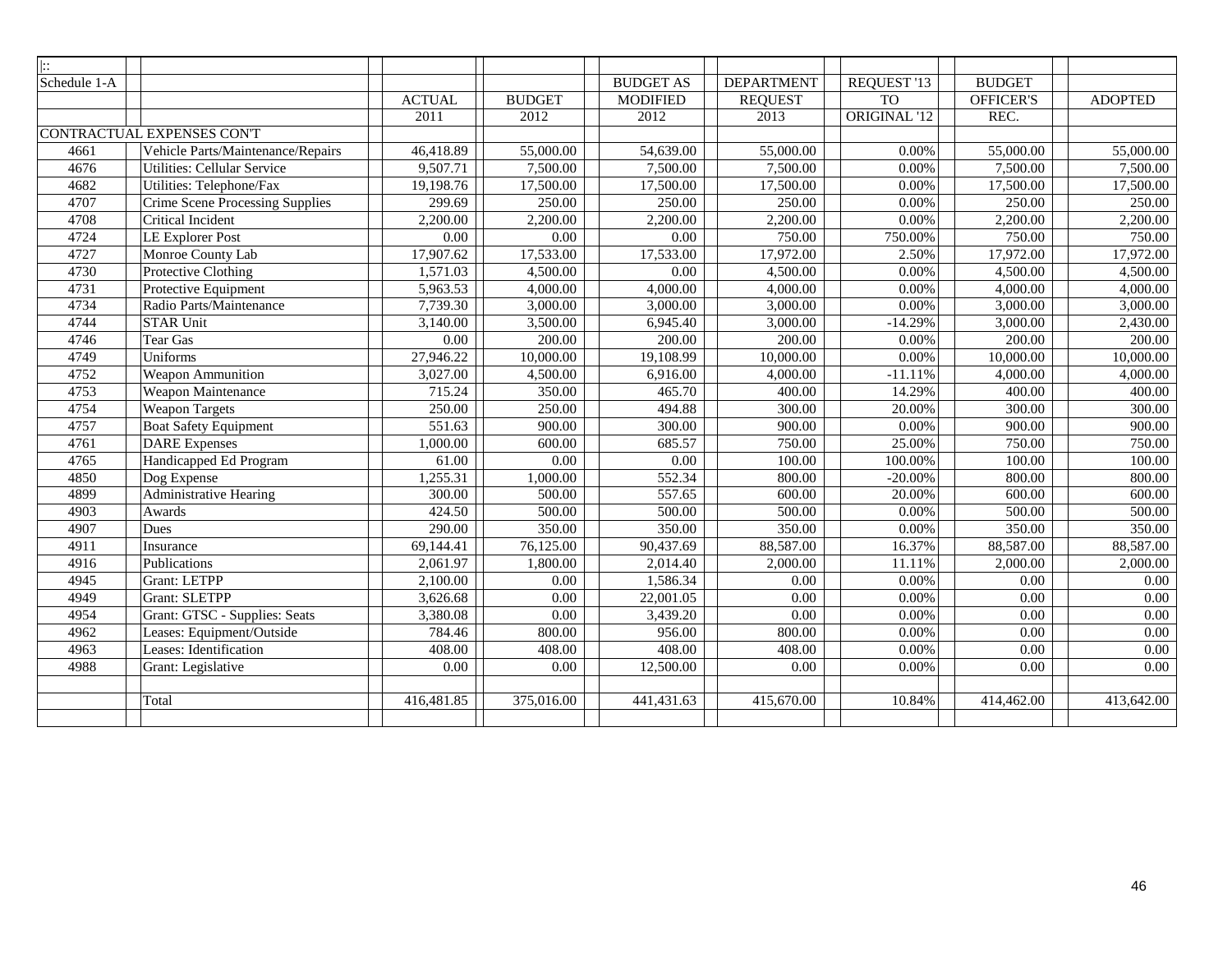| Schedule 1-A    |                                    |               |               | <b>BUDGET AS</b> | <b>DEPARTMENT</b> | REQUEST '13         | <b>BUDGET</b>    |                |
|-----------------|------------------------------------|---------------|---------------|------------------|-------------------|---------------------|------------------|----------------|
|                 |                                    | <b>ACTUAL</b> | <b>BUDGET</b> | <b>MODIFIED</b>  | <b>REQUEST</b>    | <b>TO</b>           | <b>OFFICER'S</b> | <b>ADOPTED</b> |
|                 |                                    | 2011          | 2012          | 2012             | 2013              | <b>ORIGINAL '12</b> | REC.             |                |
|                 |                                    |               |               |                  |                   |                     |                  |                |
| A3110.          | <b>EMPLOYEE BENEFITS</b>           |               |               |                  |                   |                     |                  |                |
| 8100            | FICA/Medicare                      | 135,842.43    | 134,735.00    | 134,901.00       | 140,045.00        | 3.94%               | 141,835.00       | 136,170.00     |
| 8302            | Medical Insurance - Council 82     | 0.00          | 0.00          | 0.00             | 0.00              | 0.00%               | 267,937.00       | 267,937.00     |
| 8304            | <b>Medical Insurance DSA</b>       | 301,403.58    | 294,520.00    | 294,520.00       | 325,269.00        | 10.44%              | 40,790.00        | 40,790.00      |
| 8305            | Medcial Insurance Non-Union        | 49,674.06     | 40,338.00     | 38,012.00        | 35,302.00         | $-12.48%$           | 45,980.00        | 45,980.00      |
|                 |                                    |               |               |                  |                   |                     |                  |                |
|                 | Total                              | 486,920.07    | 469,593.00    | 467,433.00       | 500,616.00        | 6.61%               | 496,542.00       | 490,877.00     |
|                 |                                    |               |               |                  |                   |                     |                  |                |
| A3110.0         | <b>TOTAL</b>                       | 2,878,447.19  | 2,653,760.00  | 2,801,419.59     | 2,853,193.00      | 7.52%               | 2,865,992.00     | 2,698,411.00   |
|                 |                                    |               |               |                  |                   |                     |                  |                |
| <b>REVENUE:</b> |                                    |               |               |                  |                   |                     |                  |                |
|                 | A1510 Sheriff Fees                 | 77.891.84     | 75,000.00     | 75,000.00        | 75,100.00         | 0.13%               | 75,100.00        | 75,100.00      |
|                 | A1528 Fraud Investigation Contract | 66,457.00     | 33,229.00     | 33,229.00        | 48.012.00         | 44.49%              | 48,012.00        | 48,012.00      |
|                 | A2665 Sale of Equipment            | 6,520.50      | 5,000.00      | 5,000.00         | 6,500.00          | 30.00%              | 6,500.00         | 0.00           |
|                 | A2706 DARE Fees                    | 100.00        | 0.00          | 0.00             | 100.00            | 100.00%             | 100.00           | 100.00         |
|                 | A3315 Navigation                   | 48,295.25     | 24,950.00     | 24,950.00        | 26,935.00         | 7.96%               | 26,935.00        | 26,935.00      |
|                 | A3317 Snowmobile Law Enforce.      | (1,921.92)    | 0.00          | 0.00             | 0.00              | 0.00%               | 0.00             | 0.00           |
|                 | A4388 Grant Gov. Traffic Safety    | 3,337.49      | 0.00          | 3,439.20         | 0.00              | 0.00%               | 0.00             | 0.00           |
|                 | A4390 Byrne Grant                  | 0.00          | 0.00          | 42,500.00        | 0.00              | 0.00%               | 0.00             | 0.00           |
|                 | A4393 Grant: LETPP                 | 0.00          | 0.00          | 4,356.07         | 0.00              | 0.00%               | 0.00             | 0.00           |
|                 | A4394 Grant: SLETPP                | (106.30)      | 0.00          | 62,275.04        | 0.00              | 0.00%               | 0.00             | 0.00           |
|                 |                                    |               |               |                  |                   |                     |                  |                |
|                 | <b>Total Revenue</b>               | 200,680.16    | 138,179.00    | 188,474.27       | 156,647.00        | 13.37%              | 156,647.00       | 150,147.00     |
|                 |                                    |               |               |                  |                   |                     |                  |                |
|                 | <b>Total Net County Cost</b>       | 2,677,767.03  | 2,515,581.00  | 2,612,945.32     | 2,696,546.00      | 7.19%               | 2,709,345.00     | 2,548,264.00   |
|                 |                                    |               |               |                  |                   |                     |                  |                |
|                 | Percent Revenue                    | 6.97%         | 5.21%         | 6.73%            | 5.49%             | 5.44%               | 5.47%            | 5.56%          |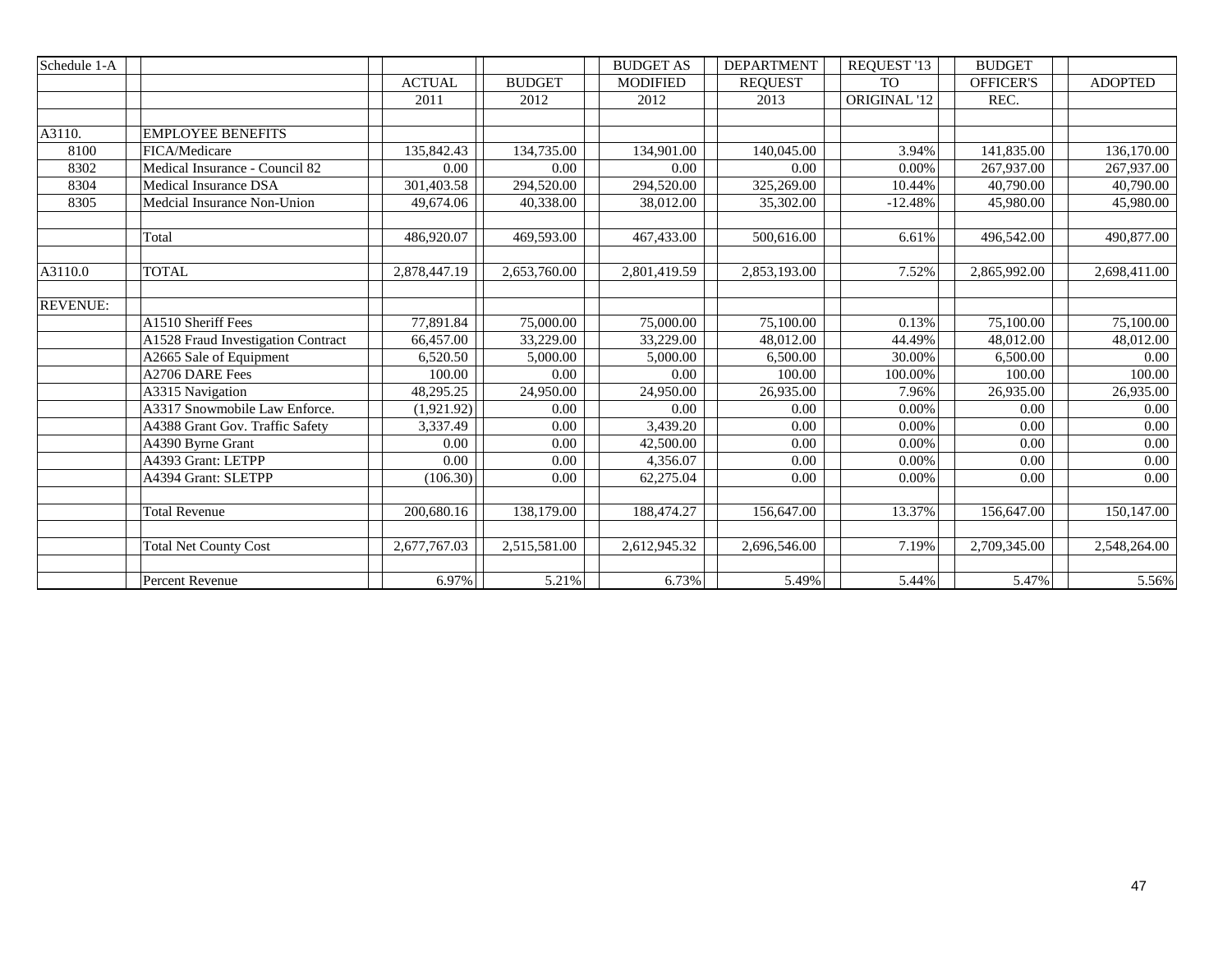| Schedule 1-A        |                               |               |                        | <b>BUDGET AS</b> | <b>DEPARTMENT</b> | REQUEST '13         | <b>BUDGET</b> |                |
|---------------------|-------------------------------|---------------|------------------------|------------------|-------------------|---------------------|---------------|----------------|
|                     |                               | <b>ACTUAL</b> | <b>BUDGET</b>          | <b>MODIFIED</b>  | <b>REQUEST</b>    | <b>TO</b>           | OFFICER'S     | <b>ADOPTED</b> |
|                     |                               | 2011          | 2012                   | 2012             | 2013              | <b>ORIGINAL '12</b> | REC.          |                |
| <b>PROBATION</b>    |                               |               |                        |                  |                   |                     |               |                |
| $\overline{A}3140.$ | PERSONAL SERVICES             |               |                        |                  |                   |                     |               |                |
| 1090                | <b>Probation Director</b>     | 56,784.00     | 56,784.00              | 56,784.00        | 56,784.00         | 0.00%               | 57,920.00     | 57,920.00      |
| 1175                | <b>Probation Officer</b>      | 44,753.80     | 46,890.00              | 46,890.00        | 46,954.00         | 0.14%               | 47,893.00     | 47,886.00      |
| 1176                | Probation Officer             | 44,753.80     | 46,187.00              | 46,187.00        | 46,187.00         | 0.00%               | 47,111.00     | 47,119.00      |
| 1177                | Probation Officer             | $0.00\,$      | 42,539.00              | 41,698.16        | 42,679.00         | 0.33%               | 43,346.00     | 43,538.00      |
| 1178                | Probation Officer             | 37,155.12     | 44,033.00              | 44,033.00        | 44,579.00         | 1.24%               | 45,471.00     | 45,475.00      |
| 1180                | Probation Supervisor          | 49,558.60     | $\overline{51,41}4.00$ | 51,414.00        | 51,887.00         | 0.92%               | 52,925.00     | 52,929.00      |
| 1181                | Probation Officer Trainee     | 34,695.54     | $0.00\,$               | 840.84           | 0.00              | 0.00%               | 0.00          | 0.00           |
| 1270                | Senior Account Clerk Typist   | 34,125.00     | 35,225.00              | 35,225.00        | 35,225.00         | 0.00%               | 35,930.00     | 35,938.00      |
| 1500                | <b>Call Back CSEA</b>         | 0.00          | 500.00                 | 500.00           | 500.00            | 0.00%               | 500.00        | 500.00         |
| 1505                | Overtime                      | 87.62         | 300.00                 | 300.00           | 300.00            | 0.00%               | 300.00        | 300.00         |
| 1506                | Phone Work                    | 37.00         | 200.00                 | 200.00           | 200.00            | 0.00%               | 200.00        | 200.00         |
| 1508                | <b>35-40 Hours</b>            | 0.00          | 1,000.00               | 1,000.00         | 1,000.00          | 0.00%               | 1,000.00      | 1,000.00       |
| 1509                | Comp Time Buyout CSEA         | 59.80         | 0.00                   | 0.00             | 0.00              | 0.00%               | 0.00          | 0.00           |
|                     |                               |               |                        |                  |                   |                     |               |                |
|                     | Total                         | 302,010.28    | 325,072.00             | 325,072.00       | 326,295.00        | 0.38%               | 332,596.00    | 332,805.00     |
|                     |                               |               |                        |                  |                   |                     |               |                |
| A3140.              | <b>EQUIPMENT</b>              |               |                        |                  |                   |                     |               |                |
| 2115                | <b>Computer Hardware</b>      | 204.00        | 0.00                   | 0.00             | 0.00              | 0.00%               | 0.00          | 0.00           |
|                     |                               |               |                        |                  |                   |                     |               |                |
|                     | Total                         | 204.00        | 0.00                   | 0.00             | 0.00              | 0.00%               | $0.00\,$      | $0.00\,$       |
|                     |                               |               |                        |                  |                   |                     |               |                |
| A3140.              | <b>CONTRACTUAL EXPENSES</b>   |               |                        |                  |                   |                     |               |                |
| 4024                | <b>Interpreter Services</b>   | 0.00          | $\overline{100.00}$    | 100.00           | 100.00            | 0.00%               | 100.00        | 100.00         |
| 4152                | Conferences                   | 0.00          | $\overline{0.00}$      | 0.00             | 350.00            | 350.00%             | 350.00        | 350.00         |
| 4156                | Training                      | 1,176.50      | 1,200.00               | 810.50           | 1,200.00          | 0.00%               | 1,200.00      | 1,200.00       |
| 4460                | <b>Drug Testing Supplies</b>  | 598.85        | 700.00                 | 700.00           | 700.00            | 0.00%               | 700.00        | 700.00         |
| 4470                | Office Supplies               | 1,189.22      | 1,200.00               | 1,918.00         | 1,200.00          | 0.00%               | 1,200.00      | 1,200.00       |
| 4474                | Safety Supplies               | 0.00          | 250.00                 | 250.00           | 250.00            | 0.00%               | 250.00        | 250.00         |
| 4507                | Copier Charge                 | 1,472.65      | 1,700.00               | 1,700.00         | 1,700.00          | 0.00%               | 1,700.00      | 1,700.00       |
| 4515                | Postage                       | 1,371.54      | 1,300.00               | 1,300.00         | 1,300.00          | 0.00%               | 1,300.00      | 1,300.00       |
| 4516                | Printing                      | 45.00         | 400.00                 | 413.79           | 400.00            | 0.00%               | 400.00        | 400.00         |
| 4576                | Computer Software Maint Agree | 4,833.00      | 5,328.00               | 5,328.00         | 5,328.00          | 0.00%               | 5,328.00      | 5,328.00       |
|                     |                               |               |                        |                  |                   |                     |               |                |
|                     |                               |               |                        |                  |                   |                     |               |                |
|                     |                               |               |                        |                  |                   |                     |               |                |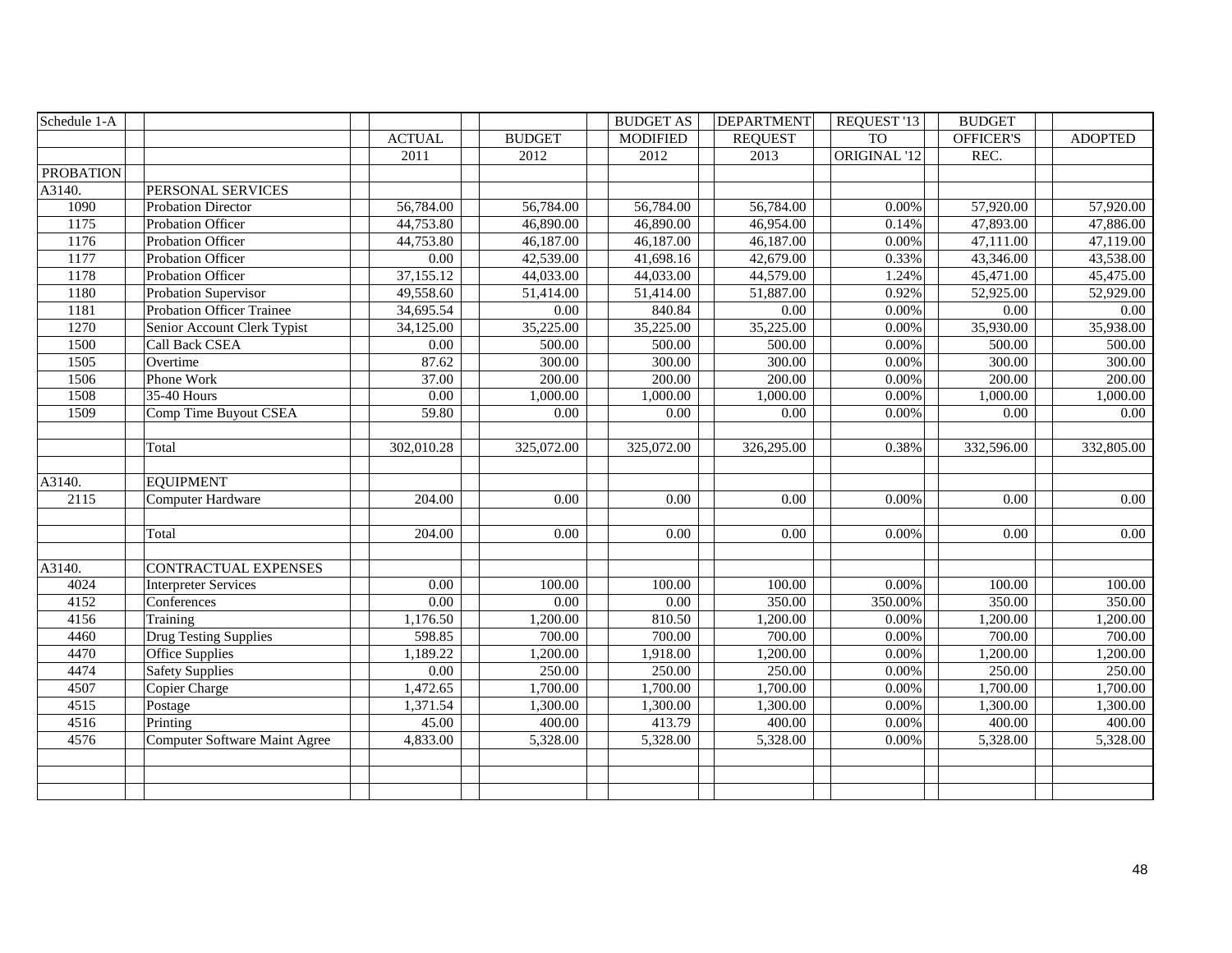| $\mathbb{R}$    |                                    |               |               |                  |                   |              |               |                |
|-----------------|------------------------------------|---------------|---------------|------------------|-------------------|--------------|---------------|----------------|
| Schedule 1-A    |                                    |               |               | <b>BUDGET AS</b> | <b>DEPARTMENT</b> | REQUEST '13  | <b>BUDGET</b> |                |
|                 |                                    | <b>ACTUAL</b> | <b>BUDGET</b> | <b>MODIFIED</b>  | <b>REQUEST</b>    | <b>TO</b>    | OFFICER'S     | <b>ADOPTED</b> |
|                 |                                    | 2011          | 2012          | 2012             | 2013              | ORIGINAL '12 | REC.          |                |
|                 |                                    |               |               |                  |                   |              |               |                |
|                 | CONTRACTUAL EXPENSES CONT          |               |               |                  |                   |              |               |                |
| 4653            | Gasoline                           | 434.37        | 600.00        | 600.00           | 600.00            | 0.00%        | 600.00        | 600.00         |
| 4654            | Mileage                            | 1,034.65      | 1,000.00      | 1,000.00         | 1,000.00          | 0.00%        | 1,000.00      | 1,000.00       |
| 4660            | <b>Travel Expenses</b>             | 636.02        | 800.00        | 800.00           | 800.00            | 0.00%        | 800.00        | 800.00         |
| 4676            | <b>Utilities: Cellular Service</b> | 128.88        | 200.00        | 200.00           | 200.00            | 0.00%        | 200.00        | 200.00         |
| 4682            | Utilities: Telephone/Fax           | 1,191.98      | 1,700.00      | 1,700.00         | 1,700.00          | 0.00%        | 1,700.00      | 1,700.00       |
| 4713            | <b>Finger Printing</b>             | 0.00          | 0.00          | 171.50           | 0.00              | 0.00%        | $0.00\,$      | 0.00           |
| 4803            | <b>Electronic Monitoring</b>       | 1,657.85      | 1,705.00      | 1,205.00         | 1,705.00          | 0.00%        | 1,705.00      | 1,705.00       |
| 4907            | Dues                               | 0.00          | 0.00          | 0.00             | 500.00            | 500.00%      | 500.00        | 500.00         |
| 4916            | Publications                       | 73.16         | 125.00        | 111.21           | 125.00            | 0.00%        | 125.00        | 125.00         |
|                 |                                    |               |               |                  |                   |              |               |                |
|                 | Total                              | 15,843.67     | 18,308.00     | 18,308.00        | 19,158.00         | 4.64%        | 19,158.00     | 19,158.00      |
|                 |                                    |               |               |                  |                   |              |               |                |
| A3140.          | <b>EMPLOYEE BENEFITS</b>           |               |               |                  |                   |              |               |                |
| 8100            | FICA/Medicare                      | 22,235.30     | 24,170.00     | 24,170.00        | 24,900.00         | 3.02%        | 25,376.00     | 25,392.00      |
| 8303            | Medical Insurance CSEA             | 53,132.39     | 54,063.00     | 54,063.00        | 63,410.00         | 17.29%       | 59,138.00     | 59,138.00      |
| 8305            | Medical Insurance Non-Union        | 11,703.60     | 9,372.00      | 9,372.00         | 10,684.00         | 14.00%       | 13,915.00     | 13,915.00      |
|                 |                                    |               |               |                  |                   |              |               |                |
|                 | Total                              | 87,071.29     | 87,605.00     | 87,605.00        | 98,994.00         | 13.00%       | 98,429.00     | 98,445.00      |
|                 |                                    |               |               |                  |                   |              |               |                |
| A3140.0         | <b>TOTAL</b>                       | 405,129.24    | 430,985.00    | 430,985.00       | 444,447.00        | 3.12%        | 450,183.00    | 450,408.00     |
|                 |                                    |               |               |                  |                   |              |               |                |
| <b>REVENUE:</b> | A1527 Probation Fees               |               |               |                  |                   |              |               |                |
|                 | Stop DWI                           | 11,000.00     | 11,000.00     | 11,000.00        | 11,000.00         | 0.00%        | 11,000.00     | 11,000.00      |
|                 | other fees                         | 55,759.63     | 39,825.00     | 39,825.00        | 39,925.00         | 0.25%        | 39,925.00     | 39,925.00      |
|                 | A1580 Court Surcharges             | 4,985.79      | 3,000.00      | 3,000.00         | 3,000.00          | 0.00%        | 3,000.00      | 3,000.00       |
|                 | A3310 State Aid                    | 45,384.58     | 45,250.00     | 45,250.00        | 45,250.00         | 0.00%        | 45,250.00     | 51,425.00      |
|                 |                                    |               |               |                  |                   |              |               |                |
|                 | <b>Total Revenue</b>               | 117,130.00    | 99,075.00     | 99,075.00        | 99,175.00         | 0.10%        | 99,175.00     | 105,350.00     |
|                 |                                    |               |               |                  |                   |              |               |                |
|                 | <b>Total Net County Cost</b>       | 287,999.24    | 331,910.00    | 331,910.00       | 345,272.00        | 4.03%        | 351,008.00    | 345,058.00     |
|                 |                                    |               |               |                  |                   |              |               |                |
|                 | Percent Revenue                    | 28.91%        | 22.99%        | 22.99%           | 22.31%            | $-2.93%$     | 22.03%        | 23.39%         |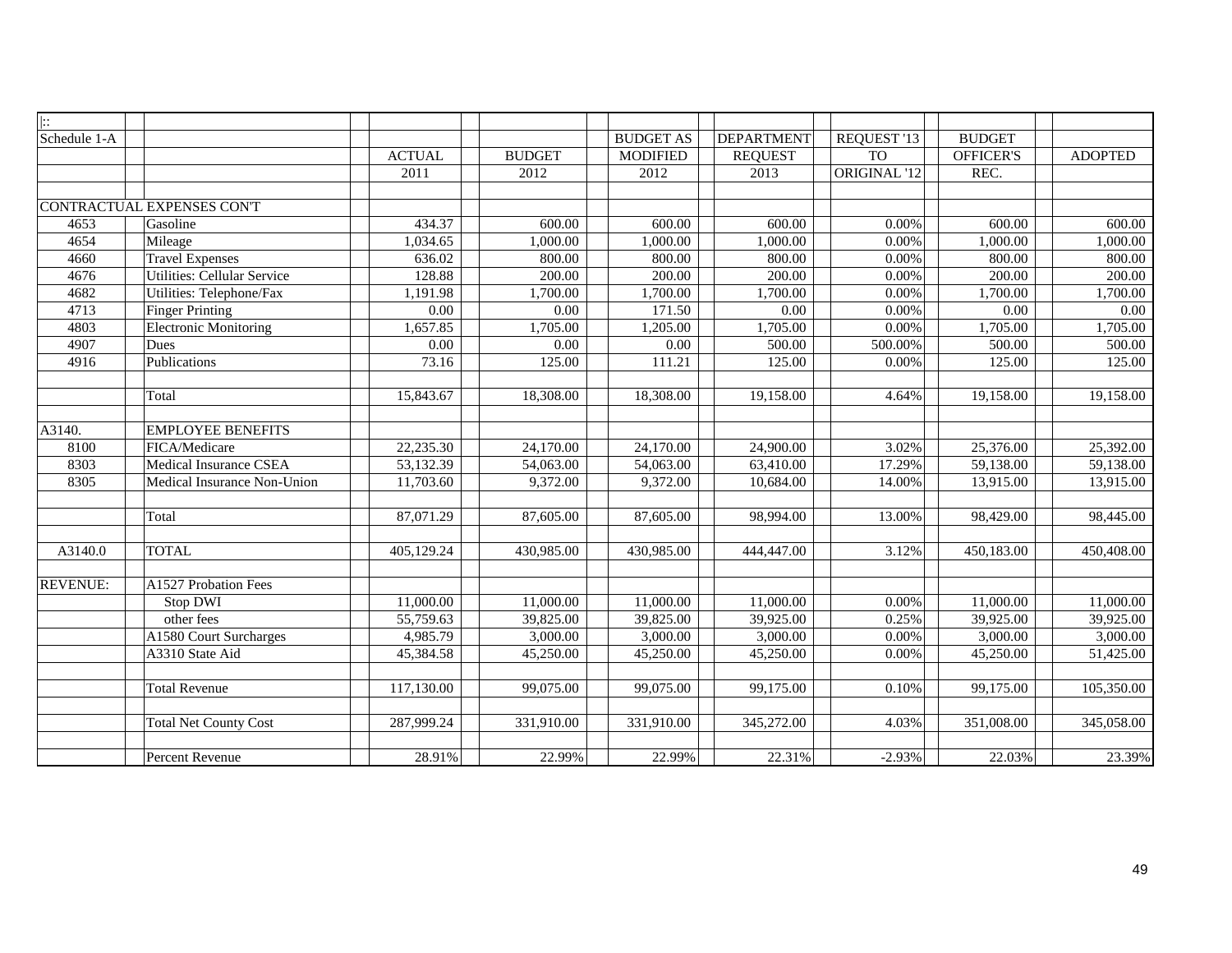| Schedule 1-A |                            |               |                        | <b>BUDGET AS</b> | <b>DEPARTMENT</b> | REQUEST '13  | <b>BUDGET</b>          |                |
|--------------|----------------------------|---------------|------------------------|------------------|-------------------|--------------|------------------------|----------------|
|              |                            | <b>ACTUAL</b> | <b>BUDGET</b>          | <b>MODIFIED</b>  | <b>REQUEST</b>    | <b>TO</b>    | OFFICER'S              | <b>ADOPTED</b> |
|              |                            | 2011          | 2012                   | 2012             | 2013              | ORIGINAL '12 | REC.                   |                |
| <b>JAIL</b>  |                            |               |                        |                  |                   |              |                        |                |
| A3150.       | PERSONAL SERVICES          |               |                        |                  |                   |              |                        |                |
| 1790         | Lieutenant                 | 53,374.08     | 54,038.00              | 54,038.00        | 55,662.00         | 3.01%        | 55,662.00              | 55,662.00      |
| 1795         | <b>Correction Sergeant</b> | 47,661.50     | 49,027.00              | 49,027.00        | 50,496.00         | 3.00%        | 50,496.00              | 50,496.00      |
| 1796         | Correction Sergeant        | 51,017.20     | 13,027.00              | 7,375.68         | $0.00\,$          | $-100.00\%$  | $0.00\,$               | 0.00           |
| 1797         | <b>Correction Sergeant</b> | 42,289.42     | 49,027.00              | 49,027.00        | 50,496.00         | 3.00%        | 50,496.00              | 50,496.00      |
| 1798         | <b>Correction Sergeant</b> | 48,806.80     | 49,027.00              | 49,027.00        | 51,232.00         | 4.50%        | 51,232.00              | 51,232.00      |
| 1799         | <b>Correction Sergeant</b> | 47,516.70     | 47,962.00              | 47,962.00        | 49,959.00         | 4.16%        | 49,959.00              | 49,959.00      |
| 1800         | Correction Officer         | 48,111.84     | 48,150.00              | 48,150.00        | 49,588.00         | 2.99%        | 49,588.00              | 49,588.00      |
| 1801         | Correction Officer         | 47,110.56     | 47,148.00              | 47,148.00        | 48,554.00         | 2.98%        | 48,554.00              | 48,554.00      |
| 1802         | Correction Officer         | 45,760.45     | 47,148.00              | 47,148.00        | 48,554.00         | 2.98%        | 48,554.00              | 48,554.00      |
| 1803         | Correction Officer         | 44,168.40     | 44,765.00              | 44,765.00        | 46,488.00         | 3.85%        | 46,488.00              | 46,488.00      |
| 1804         | Correction Officer         | 46,936.00     | 47,662.00              | 47,662.00        | 49,588.00         | 4.04%        | 49,588.00              | 49,588.00      |
| 1805         | <b>Correction Officer</b>  | 43,540.07     | 45,399.00              | 45,399.00        | 42,846.00         | $-5.62%$     | 42,846.00              | 42,846.00      |
| 1806         | Correction Officer         | 42,813.52     | $\overline{44,203.00}$ | 44,203.00        | 45,517.00         | 2.97%        | $\overline{45,517.00}$ | 45,517.00      |
| 1807         | Correction Officer         | 39,816.32     | 42,099.00              | 42,099.00        | 44,213.00         | 5.02%        | 44,213.00              | 44,213.00      |
| 1808         | Correction Officer         | 45,911.20     | 46,959.00              | 46,959.00        | 48,554.00         | 3.40%        | 48,554.00              | 48,554.00      |
| 1809         | <b>Correction Officer</b>  | 42,837.42     | 45,143.00              | 45,143.00        | 46,488.00         | 2.98%        | 46,488.00              | 46,488.00      |
| 1810         | Correction Officer         | 44,940.40     | 45,143.00              | 45,143.00        | 46,488.00         | 2.98%        | 46,488.00              | 46,488.00      |
| 1811         | <b>Correction Officer</b>  | 45,487.28     | 46,124.00              | 46,124.00        | 47,500.00         | 2.98%        | 47,500.00              | 47,500.00      |
| 1812         | Correction Officer         | 43,127.28     | 43,997.00              | 43,997.00        | 45,517.00         | 3.45%        | 45,517.00              | 45,517.00      |
| 1813         | Correction Officer         | 37,730.00     | 41,688.00              | 28,079.67        | 42,373.00         | 1.64%        | 42,373.00              | 42,373.00      |
| 1814         | Correction Officer         | 45,740.48     | 46,124.00              | 46,124.00        | 47,500.00         | 2.98%        | 47,500.00              | 47,500.00      |
| 1815         | Correction Officer         | 45,917.20     | 46,124.00              | 46,124.00        | 47,500.00         | 2.98%        | 47,500.00              | 47,500.00      |
| 1816         | Correction Officer         | 44,767.44     | 45,530.00              | 45,530.00        | 47,500.00         | 4.33%        | 47,500.00              | 47,500.00      |
| 1817         | Correction Officer         | 44,563.71     | 46,124.00              | 46,124.00        | 47,500.00         | 2.98%        | 47,500.00              | 47,500.00      |
| 1818         | Correction Officer         | 37,239.68     | 41,640.00              | 41,640.00        | 43,767.00         | 5.11%        | 43,767.00              | 43,767.00      |
| 1819         | Correction Officer         | 45,107.52     | 45,143.00              | 45,143.00        | 46,488.00         | 2.98%        | 46,488.00              | 46,488.00      |
| 1820         | Correction Officer         | 43,496.72     | 44,203.00              | 44,203.00        | 45,517.00         | 2.97%        | 45,517.00              | 45,517.00      |
| 1821         | Correction Officer         | 46,087.92     | 46,124.00              | 46,124.00        | 47,500.00         | 2.98%        | 47,500.00              | 47,500.00      |
| 1822         | Correction Officer         | 45,964.80     | 46,124.00              | 46,124.00        | 47,500.00         | 2.98%        | 47,500.00              | 47,500.00      |
| 1823         | Correction Officer         | 41,846.00     | 44,039.00              | 44,039.00        | 45,517.00         | 3.36%        | 45,517.00              | 45,517.00      |
| 1824         | Correction Officer         | 46,087.92     | 46,124.00              | 46,124.00        | 47,500.00         | 2.98%        | 47,500.00              | 47,500.00      |
| 1825         | Correction Officer         | 42,206.80     | 44,203.00              | 44,203.00        | 45,517.00         | 2.97%        | 45,517.00              | 45,517.00      |
| 1826         | Correction Officer         | 43,290.08     | 44,174.00              | 44,174.00        | 45,517.00         | 3.04%        | 45,517.00              | 45,517.00      |
| 1827         | Correction Officer         | 30,398.08     | 41,488.00              | 41,488.00        | 43,602.00         | 5.10%        | 43,602.00              | 43,602.00      |
| 1828         | Correction Officer         | 43,496.72     | 44,203.00              | 44,203.00        | 45,517.00         | 2.97%        | 45,517.00              | 45,517.00      |
| 1829         | Correction Officer         | 43,158.48     | 44,203.00              | 44,203.00        | 45,517.00         | 2.97%        | 45,517.00              | 45,517.00      |
|              |                            |               |                        |                  |                   |              |                        |                |
|              |                            |               |                        |                  |                   |              |                        |                |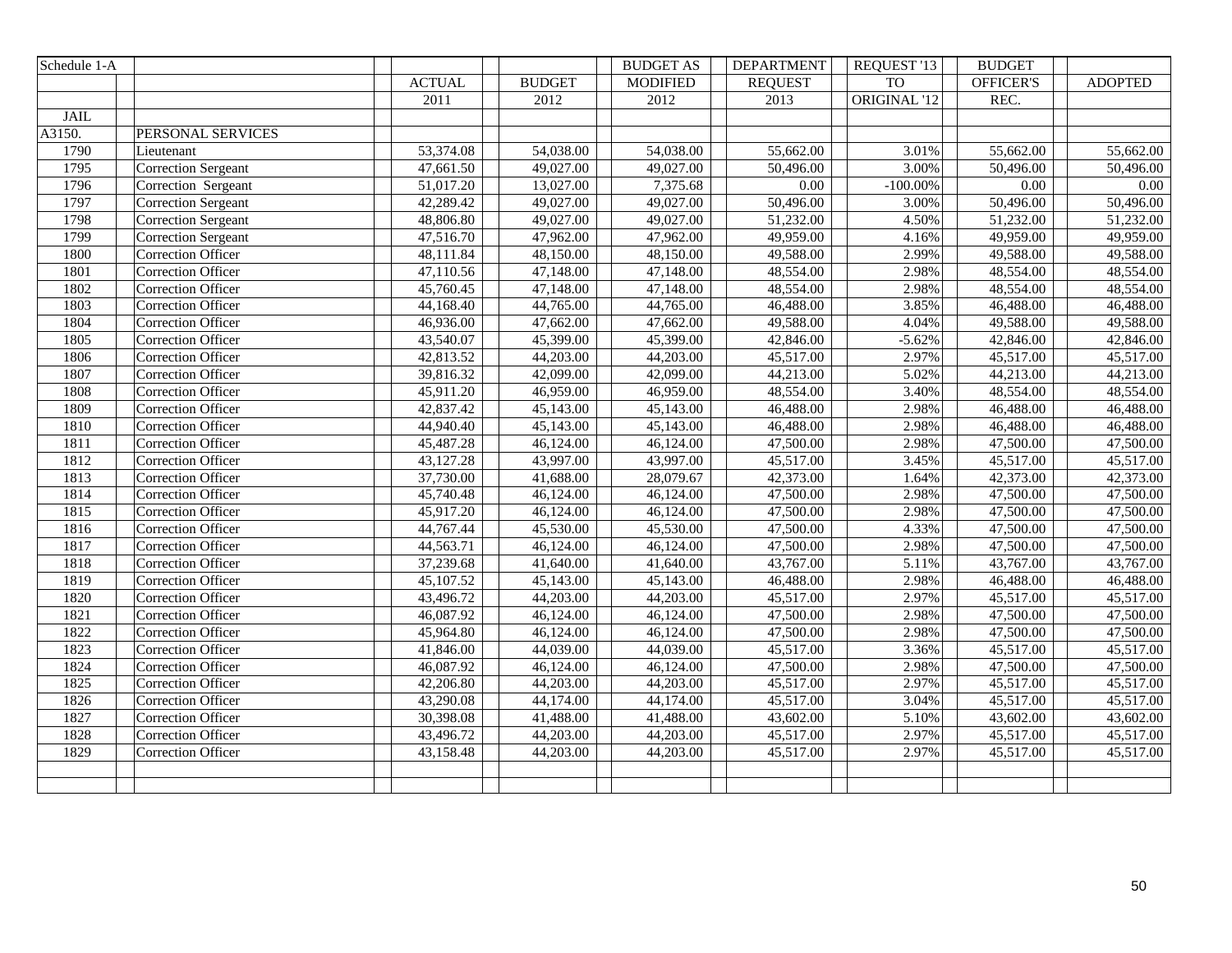| $\overline{ \cdots}$ |                               |               |                   |                  |                   |              |                   |                |
|----------------------|-------------------------------|---------------|-------------------|------------------|-------------------|--------------|-------------------|----------------|
| Schedule 1-A         |                               |               |                   | <b>BUDGET AS</b> | <b>DEPARTMENT</b> | REQUEST '13  | <b>BUDGET</b>     |                |
|                      |                               | <b>ACTUAL</b> | <b>BUDGET</b>     | <b>MODIFIED</b>  | <b>REQUEST</b>    | <b>TO</b>    | <b>OFFICER'S</b>  | <b>ADOPTED</b> |
|                      |                               | 2011          | 2012              | 2012             | 2013              | ORIGINAL '12 | REC.              |                |
|                      | PERSONAL SERVICES CON'T       |               |                   |                  |                   |              |                   |                |
| 1830                 | <b>Correction Officer</b>     | 44,168.40     | 44,203.00         | 44,203.00        | 46,010.00         | 4.09%        | 46,010.00         | 46,010.00      |
| 1831                 | <b>Correction Officer</b>     | 41,549.68     | 43,338.00         | 43,338.00        | 45,504.00         | 5.00%        | 45,504.00         | 45,504.00      |
| 1832                 | Correction Officer            | 0.00          | 0.00              | 0.00             | 42,370.00         | 42370.00%    | 42,370.00         | 42,370.00      |
| 1843                 | Jail Nurse                    | 9,658.95      | 46,295.00         | 46,295.00        | 48,637.00         | 5.06%        | 48,637.00         | 48,637.00      |
| 1844                 | Jail Cook Manager             | 29,100.82     | 34,038.00         | 34,038.00        | 31,205.00         | $-8.32%$     | 31,205.00         | 31,205.00      |
| 1846                 | Cook                          | 25,302.48     | 29,066.00         | 29,066.00        | 27,006.00         | $-7.09%$     | 27,006.00         | 27,006.00      |
| 1847                 | Cook                          | 18,624.90     | 26,969.00         | 26,969.00        | 24,906.00         | $-7.65%$     | 24,906.00         | 24,906.00      |
| 1949                 | Comp Time Buyout              | 633.03        | 2,000.00          | 1,994.41         | 2,000.00          | 0.00%        | 2,000.00          | 2,000.00       |
| 1950                 | Differential DSA              | 21,628.00     | 22,000.00         | 22,000.00        | 22,000.00         | 0.00%        | 22,000.00         | 22,000.00      |
| 1951                 | Holiday Overtime DSA          | 99,563.02     | 86,000.00         | 85,876.77        | 100,000.00        | 16.28%       | 100,000.00        | 100,000.00     |
| 1952                 | Overtime DSA                  | 296,888.78    | 271,272.00        | 271,272.00       | 295,000.00        | 8.75%        | 295,000.00        | 295,000.00     |
| 1953                 | Call Back DSA                 | 881.69        | 500.00            | 653.75           | 750.00            | 50.00%       | 750.00            | 750.00         |
| 1955                 | Officer In Charge DSA         | 514.38        | 500.00            | 500.00           | 650.00            | 30.00%       | 650.00            | 650.00         |
| 1956                 | <b>Educational Bonus DSA</b>  | 316.55        | 750.00            | 750.00           | 500.00            | $-33.33%$    | 500.00            | 500.00         |
| 1958                 | <b>Insurance Buyout - DSA</b> | 13,840.60     | 16,507.00         | 16,256.78        | 9,482.00          | $-42.56%$    | 8,979.00          | 8,979.00       |
| 1960                 | Overtime (PT)                 | 6,656.90      | 4,000.00          | 6,423.53         | 7,000.00          | 75.00%       | 7,000.00          | 7,000.00       |
| 1961                 | 35-40 Hours                   | 422.49        | 400.00            | 400.00           | 400.00            | 0.00%        | 400.00            | 400.00         |
| 1975                 | $\overline{\text{Cook PT}}$   | 1,709.03      | 2,000.00          | 2,000.00         | 1,700.00          | $-15.00%$    | 1,700.00          | 1,700.00       |
| 1979                 | Correction Officer Temporary  | 23,543.36     | $\overline{0.00}$ | 16,758.00        | 0.00              | $0.00\%$     | $\overline{0.00}$ | 0.00           |
| 1980                 | <b>Correction Officer PT</b>  | 63,587.35     | 40,176.00         | 50,332.75        | 55,000.00         | 36.90%       | 55,000.00         | 55,000.00      |
| 1990                 | <b>Nurse Practitioner PT</b>  | 0.00          | 1,000.00          | 0.00             | 0.00              | $-100.00\%$  | 0.00              | 0.00           |
| 1991                 | Jail Physician                | 19,560.00     | 37,000.00         | 33,862.17        | 37,000.00         | 0.00%        | 37,000.00         | 37,000.00      |
|                      |                               |               |                   |                  |                   |              |                   |                |
|                      | Total                         | 2,316,476.40  | 2,321,320.00      | 2,327,035.51     | 2,446,692.00      | 5.40%        | 2,446,189.00      | 2,446,189.00   |
|                      |                               |               |                   |                  |                   |              |                   |                |
| A3150.               | <b>EQUIPMENT</b>              |               |                   |                  |                   |              |                   |                |
| 2110                 | Chair                         | 0.00          | 450.00            | 625.80           | 950.00            | 111.11%      | 950.00            | 950.00         |
| 2115                 | Computer Hardware             | 1,035.04      | 0.00              | 0.00             | 0.00              | 0.00%        | 0.00              | 0.00           |
| 2140                 | <b>File Cabinet</b>           | 0.00          | 200.00            | 199.99           | 0.00              | $-100.00\%$  | 0.00              | $0.00\,$       |
| 2219                 | Transport Van                 | 0.00          | 0.00              | 19,500.00        | 0.00              | 0.00%        | 0.00              | 0.00           |
| 2411                 | Radios - Portable             | 0.00          | 1,000.00          | 1,000.00         | 10,000.00         | 900.00%      | 10,000.00         | 6,000.00       |
| 2415                 | Weapons                       | 0.00          | 600.00            | 600.00           | 3,200.00          | 433.33%      | 3,200.00          | 3,200.00       |
| 2420                 | Camera (Inside)               | 632.53        | 3,000.00          | 2,651.12         | 3,000.00          | 0.00%        | 3,000.00          | 3,000.00       |
| 2421                 | Camera (Outside)              | 503.19        | 5,000.00          | 3,000.00         | 4,500.00          | $-10.00\%$   | 4,500.00          | 4,500.00       |
| 2506                 | Corrections Expense Equipment | 0.00          | 3,000.00          | 42.83            | 3,000.00          | 0.00%        | 3,000.00          | 3,000.00       |
| 2515                 | <b>Security Equipment</b>     | 16,108.00     | 10,000.00         | 9,757.62         | 367,000.00        | 3570.00%     | 10,000.00         | 8,000.00       |
|                      |                               |               |                   |                  |                   |              |                   |                |
|                      | Total                         | 18,278.76     | 23,250.00         | 37, 377. 36      | 391,650.00        | 1584.52%     | 34,650.00         | 28,650.00      |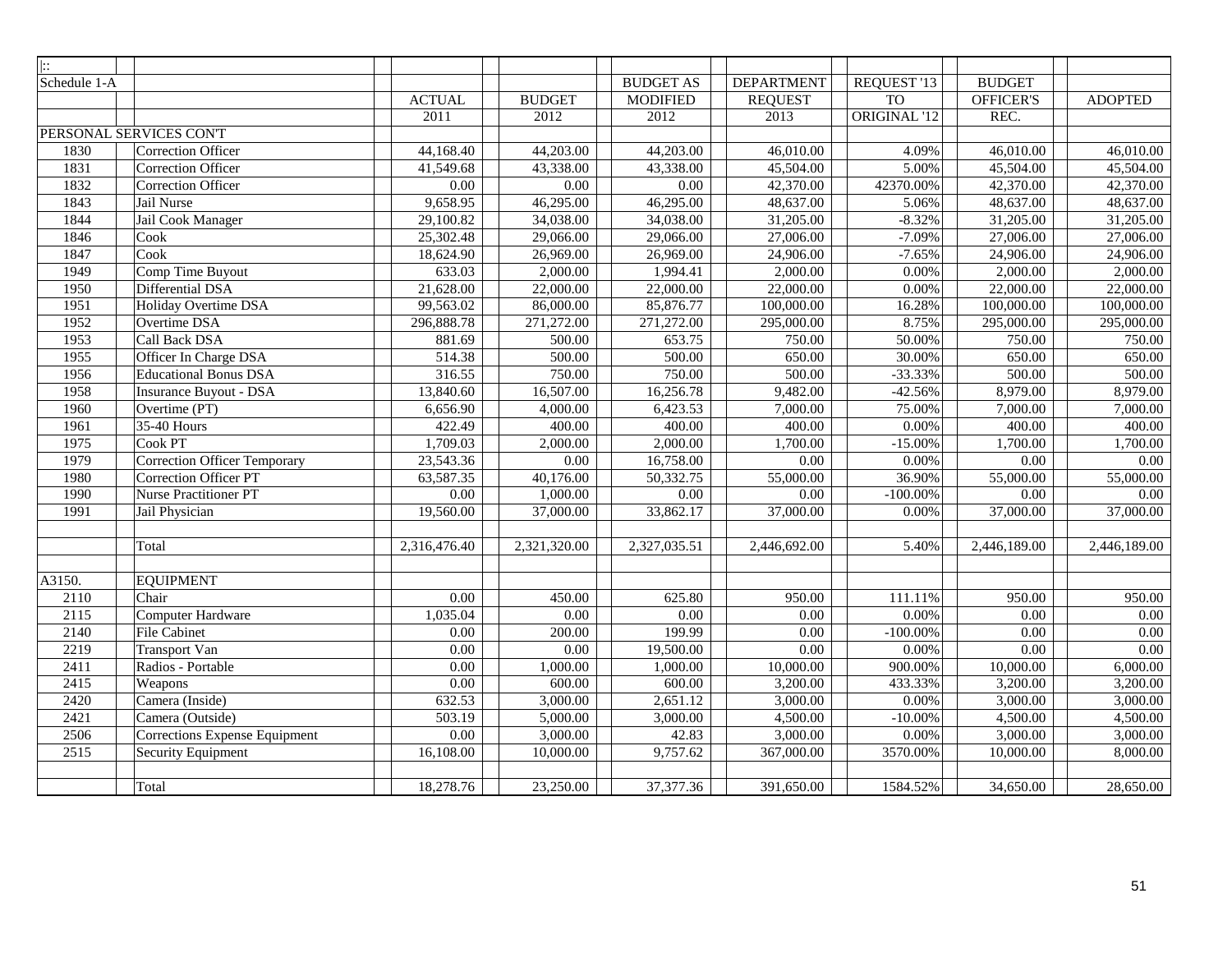| $\mathbb{R}^2$ |                                        |                   |                       |                  |                   |              |               |                |
|----------------|----------------------------------------|-------------------|-----------------------|------------------|-------------------|--------------|---------------|----------------|
| Schedule 1-A   |                                        |                   |                       | <b>BUDGET AS</b> | <b>DEPARTMENT</b> | REQUEST '13  | <b>BUDGET</b> |                |
|                |                                        | <b>ACTUAL</b>     | <b>BUDGET</b>         | <b>MODIFIED</b>  | <b>REQUEST</b>    | <b>TO</b>    | OFFICER'S     | <b>ADOPTED</b> |
|                |                                        | 2011              | 2012                  | 2012             | 2013              | ORIGINAL '12 | REC.          |                |
| A3150.         | <b>CONTRACTUAL EXPENSES</b>            |                   |                       |                  |                   |              |               |                |
| 4009           | <b>CERT Misc</b>                       | 0.00              | 200.00                | 200.00           | 200.00            | 0.00%        | 200.00        | 200.00         |
| 4011           | Consultants                            | 10,466.25         | 5,000.00              | 6,637.15         | 2,500.00          | $-50.00\%$   | 2,500.00      | 2,500.00       |
| 4016           | Dental                                 | 3,575.00          | 5,000.00              | 5,000.00         | 5,000.00          | 0.00%        | 5,000.00      | 4,000.00       |
| 4021           | <b>Substance Abuse Counseling</b>      | 3,360.00          | 3,418.00              | 3,418.00         | 3,500.00          | 2.40%        | 3,500.00      | 3,500.00       |
| 4023           | Hospital Charges                       | 63,785.50         | 32,000.00             | 32,000.00        | 32,000.00         | 0.00%        | 36,000.00     | 36,000.00      |
| 4030           | Optometrist                            | 2,213.00          | 2,000.00              | 2,000.00         | 2,000.00          | 0.00%        | 2,000.00      | 2,000.00       |
| 4034           | Physicals                              | 1,972.50          | 1,000.00              | 1,000.00         | 1,000.00          | 0.00%        | 1,000.00      | 1,000.00       |
| 4035           | Physician                              | 5,760.00          | 0.00                  | 0.00             | 1,000.00          | 1000.00%     | 1,000.00      | 1,000.00       |
| 4071           | Nurse                                  | 18,381.00         | 0.00                  | 0.00             | 0.00              | 0.00%        | $0.00\,$      | 0.00           |
| 4156           | Training                               | 1,425.62          | 3,500.00              | 3,500.00         | 3,500.00          | 0.00%        | 3,500.00      | 3,000.00       |
| 4196           | Public Goods Pool                      | 441.00            | 1,000.00              | 1,000.00         | 1,000.00          | 0.00%        | 1,000.00      | 1,000.00       |
| 4407           | <b>Equipment Maintenance Agreement</b> | 4,546.95          | 4,754.00              | 4,754.00         | 5,300.00          | 11.49%       | 5,300.00      | 5,300.00       |
| 4409           | Jail Maintenance                       | 214.04            | 500.00                | 232.78           | 500.00            | 0.00%        | 500.00        | 500.00         |
| 4457           | <b>Computer Supplies</b>               | 110.40            | 150.00                | 0.00             | 150.00            | 0.00%        | 150.00        | 150.00         |
| 4462           | <b>Garage Supplies</b>                 | 312.20            | 500.00                | 500.00           | 500.00            | 0.00%        | 500.00        | 500.00         |
| 4465           | Kitchen Supplies                       | 6,969.98          | 350.00                | 341.31           | 350.00            | 0.00%        | 350.00        | 350.00         |
| 4470           | <b>Office Supplies</b>                 | 2,564.88          | 2,200.00              | 3,362.54         | 2,500.00          | 13.64%       | 2,500.00      | 2,500.00       |
| 4472           | Prisoner Supplies                      | 5,676.62          | $\overline{5,000.00}$ | 5,000.00         | 5,000.00          | 0.00%        | 5,000.00      | 5,000.00       |
| 4482           | <b>Laundry Supplies</b>                | 3,206.88          | 3,000.00              | 3,000.00         | 3,300.00          | 10.00%       | 3,300.00      | 3,300.00       |
| 4505           | Dry Cleaning                           | 3,543.65          | 4,000.00              | 4,000.00         | 3,200.00          | $-20.00\%$   | 3,200.00      | 3,200.00       |
| 4507           | Copier Charges                         | 2,715.10          | 3,900.00              | 3,900.00         | 3,400.00          | $-12.82%$    | 3,400.00      | 3,400.00       |
| 4515           | Postage                                | 338.00            | 300.00                | 300.00           | 300.00            | 0.00%        | 300.00        | 300.00         |
| 4516           | Printing                               | 762.40            | 600.00                | 993.96           | 900.00            | 50.00%       | 900.00        | 900.00         |
| 4522           | <b>Shipments</b>                       | 0.00              | 50.00                 | 0.00             | 50.00             | 0.00%        | 50.00         | 50.00          |
| 4571           | Computer Software                      | 5,000.00          | 5,000.00              | 5,000.00         | 5,000.00          | 0.00%        | 5,000.00      | 5,000.00       |
| 4653           | Gasoline                               | 6,559.66          | 8,000.00              | 8,000.00         | 7,000.00          | $-12.50%$    | 7,000.00      | 6,500.00       |
| 4657           | Tires/Tubes                            | 17.50             | 400.00                | 400.00           | 400.00            | 0.00%        | 400.00        | 400.00         |
| 4660           | <b>Travel Expenses</b>                 | 1,457.44          | 1,900.00              | 1,900.00         | 2,200.00          | 15.79%       | 2,200.00      | 2,200.00       |
| 4661           | Vehicle Parts/Maintenance/Repairs      | 3,801.22          | 5,500.00              | 5,500.00         | 7,500.00          | 36.36%       | 7,500.00      | 7,500.00       |
| 4676           | <b>Utilities: Cellular Service</b>     | 1,000.00          | 1,000.00              | 1,000.00         | 1,000.00          | 0.00%        | 1,000.00      | 1,000.00       |
| 4682           | Utilities: Telephone/Fax               | 2,363.75          | 3,000.00              | 3,000.00         | 2,500.00          | $-16.67%$    | 2,500.00      | 2,500.00       |
| 4711           | Evacuation (MH)                        | 0.00              | 100.00                | 0.00             | 100.00            | 0.00%        | 100.00        | 100.00         |
| 4712           | <b>Family Planning</b>                 | 250.00            | 200.00                | 410.00           | 1,000.00          | 400.00%      | 1,000.00      | 1,000.00       |
| 4720           | Forensic Unit                          | 66,242.06         | 17,000.00             | 18,616.29        | 30,000.00         | 76.47%       | 30,000.00     | 20,000.00      |
| 4722           | Handcuffs                              | 100.00            | 100.00                | 100.00           | 100.00            | $0.00\%$     | 100.00        | 100.00         |
| 4723           | Lab                                    | 31,980.88         | 20,000.00             | 19,790.00        | 24,000.00         | 20.00%       | 24,000.00     | 24,000.00      |
| 4725           | Mag Lights                             | $\overline{0.00}$ | 200.00                | 461.95           | 150.00            | $-25.00%$    | 150.00        | 150.00         |
| 4730           | Protective Clothing                    | 1,498.97          | 1,200.00              | 0.00             | 1,200.00          | 0.00%        | 1,200.00      | 1,200.00       |
|                |                                        |                   |                       |                  |                   |              |               |                |
|                |                                        |                   |                       |                  |                   |              |               |                |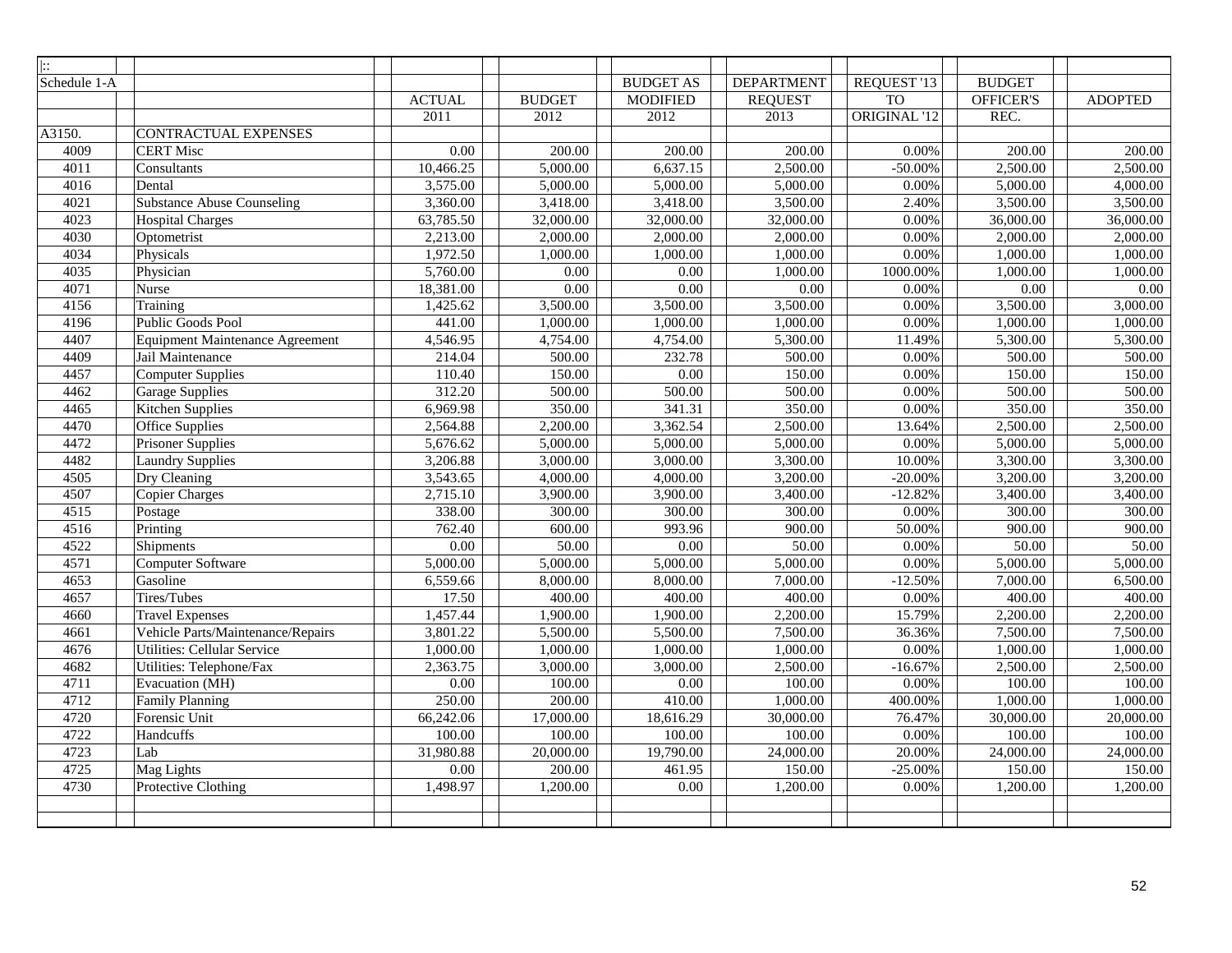| $\pm$           |                                    |                       |               |                       |                   |                |               |                |
|-----------------|------------------------------------|-----------------------|---------------|-----------------------|-------------------|----------------|---------------|----------------|
| Schedule 1-A    |                                    |                       |               | <b>BUDGET AS</b>      | <b>DEPARTMENT</b> | REQUEST '13    | <b>BUDGET</b> |                |
|                 |                                    | <b>ACTUAL</b>         | <b>BUDGET</b> | <b>MODIFIED</b>       | <b>REQUEST</b>    | T <sub>O</sub> | OFFICER'S     | <b>ADOPTED</b> |
|                 |                                    | 2011                  | 2012          | 2012                  | 2013              | ORIGINAL '12   | REC.          |                |
|                 | CONTRACTUAL EXPENSES CONT          |                       |               |                       |                   |                |               |                |
| 4731            | Protective Equipment               | 1,993.58              | 2,400.00      | $\overline{2,}400.00$ | 2,400.00          | 0.00%          | 2,400.00      | 2,400.00       |
| 4734            | Radio Parts/Maintenance            | 721.58                | 1,000.00      | 1,000.00              | 1,000.00          | 0.00%          | 1,000.00      | 1,000.00       |
| 4749            | Uniforms                           | 6,977.01              | 7,000.00      | 10,623.28             | 7,500.00          | 7.14%          | 7,500.00      | 7,500.00       |
| 4752            | Weapon Ammunition                  | 2,636.00              | 4,000.00      | 1,254.42              | 3,000.00          | $-25.00\%$     | 3,000.00      | 3,000.00       |
| 4753            | Weapon Maintenance                 | 400.00                | 400.00        | 315.93                | 400.00            | 0.00%          | 400.00        | 400.00         |
| 4754            | <b>Weapon Targets</b>              | 156.00                | 200.00        | $\overline{0.00}$     | 200.00            | 0.00%          | 200.00        | 200.00         |
| 4804            | Boarding                           | 36,668.75             | 10,000.00     | 10,000.00             | 10,000.00         | 0.00%          | 10,000.00     | 10,000.00      |
| 4809            | <b>Prisoner Clothing</b>           | 1,076.93              | 1,200.00      | 1,998.16              | 2,000.00          | 66.67%         | 2,000.00      | 2,000.00       |
| 4810            | Prisoner Drugs                     | 84,314.09             | 60,000.00     | 60,000.00             | 50,000.00         | $-16.67%$      | 50,000.00     | 45,000.00      |
| 4811            | Prisoner Food                      | 99,715.88             | 95,000.00     | 95,000.00             | 100,000.00        | 5.26%          | 100,000.00    | 100,000.00     |
| 4812            | Prisoner Jail Ministry             | 0.00                  | 1,500.00      | 1,500.00              | 1,500.00          | 0.00%          | 1,500.00      | 1,500.00       |
| 4813            | <b>Prisoner Linens/Mattresses</b>  | 901.74                | 800.00        | 800.00                | 1,200.00          | 50.00%         | 1,200.00      | 1,200.00       |
| 4815            | <b>Corrections Expense</b>         | 11,293.33             | 15,000.00     | 9,863.93              | 18,000.00         | 20.00%         | 18,000.00     | 15,000.00      |
| 4911            | Insurance                          | 110.37                | 5,346.00      | $\overline{0.00}$     | 10,729.00         | 100.69%        | 10,729.00     | 10,729.00      |
| 4916            | Publications                       | 1,200.00              | 1,200.00      | 1,065.00              | 1,200.00          | 0.00%          | 1,200.00      | 1,200.00       |
|                 |                                    |                       |               |                       |                   |                |               |                |
|                 | Total                              | 510,777.71            | 347,068.00    | 341,138.70            | 368,429.00        | 6.15%          | 372,429.00    | 352,429.00     |
|                 |                                    |                       |               |                       |                   |                |               |                |
| A3150.          | <b>EMPLOYEE BENEFITS</b>           |                       |               |                       |                   |                |               |                |
| 8100            | FICA/Medicare                      | 170,744.61            | 174,466.00    | 174,466.00            | 187,172.00        | 7.28%          | 186,639.00    | 186,639.00     |
| 8304            | Medical Insurance DSA              | 376,674.72            | 384,747.00    | 384,747.00            | 451,160.00        | 17.26%         | 451,838.00    | 451,838.00     |
|                 |                                    |                       |               |                       |                   |                |               |                |
|                 | Total                              | 547,419.33            | 559,213.00    | 559,213.00            | 638,332.00        | 14.15%         | 638,477.00    | 638,477.00     |
|                 |                                    |                       |               |                       |                   |                |               |                |
| A3150.0         | <b>TOTAL</b>                       | 3,392,952.20          | 3,250,851.00  | 3,264,764.57          | 3,845,103.00      | 18.28%         | 3,491,745.00  | 3,465,745.00   |
|                 |                                    |                       |               |                       |                   |                |               |                |
| <b>REVENUE:</b> | A1513 Jail Fees                    | 127.90                | 0.00          | 0.00                  | 0.00              | 0.00%          | 0.00          | 0.00           |
|                 | A2260 Boarding                     | 287,564.84            | 300,000.00    | 300,000.00            | 300,000.00        | 0.00%          | 300,000.00    | 300,000.00     |
|                 | A2260 Community Services (FLACRA)  | $\overline{3,900.00}$ | 3,418.00      | 3,418.00              | 3,480.00          | 1.81%          | 3,480.00      | 3,480.00       |
|                 | A2450 Commission Vending/Telephone | 18,206.44             | 18,000.00     | 18,000.00             | 18,000.00         | 0.00%          | 18,000.00     | 18,000.00      |
|                 | A4386 INA                          | 1,484.00              | 0.00          | 0.00                  | 0.00              | 0.00%          | 0.00          | 0.00           |
|                 |                                    |                       |               |                       |                   |                |               |                |
|                 | <b>Total Revenue</b>               | 311,283.18            | 321,418.00    | 321,418.00            | 321,480.00        | 0.02%          | 321,480.00    | 321,480.00     |
|                 |                                    |                       |               |                       |                   |                |               |                |
|                 | <b>Total Net County Cost</b>       | 3,081,669.02          | 2,929,433.00  | 2,943,346.57          | 3,523,623.00      | 20.28%         | 3,170,265.00  | 3,144,265.00   |
|                 |                                    |                       |               |                       |                   |                |               |                |
|                 | Percent Revenue                    | 9.17%                 | 9.89%         | 9.85%                 | 8.36%             | $-15.44%$      | 9.21%         | 9.28%          |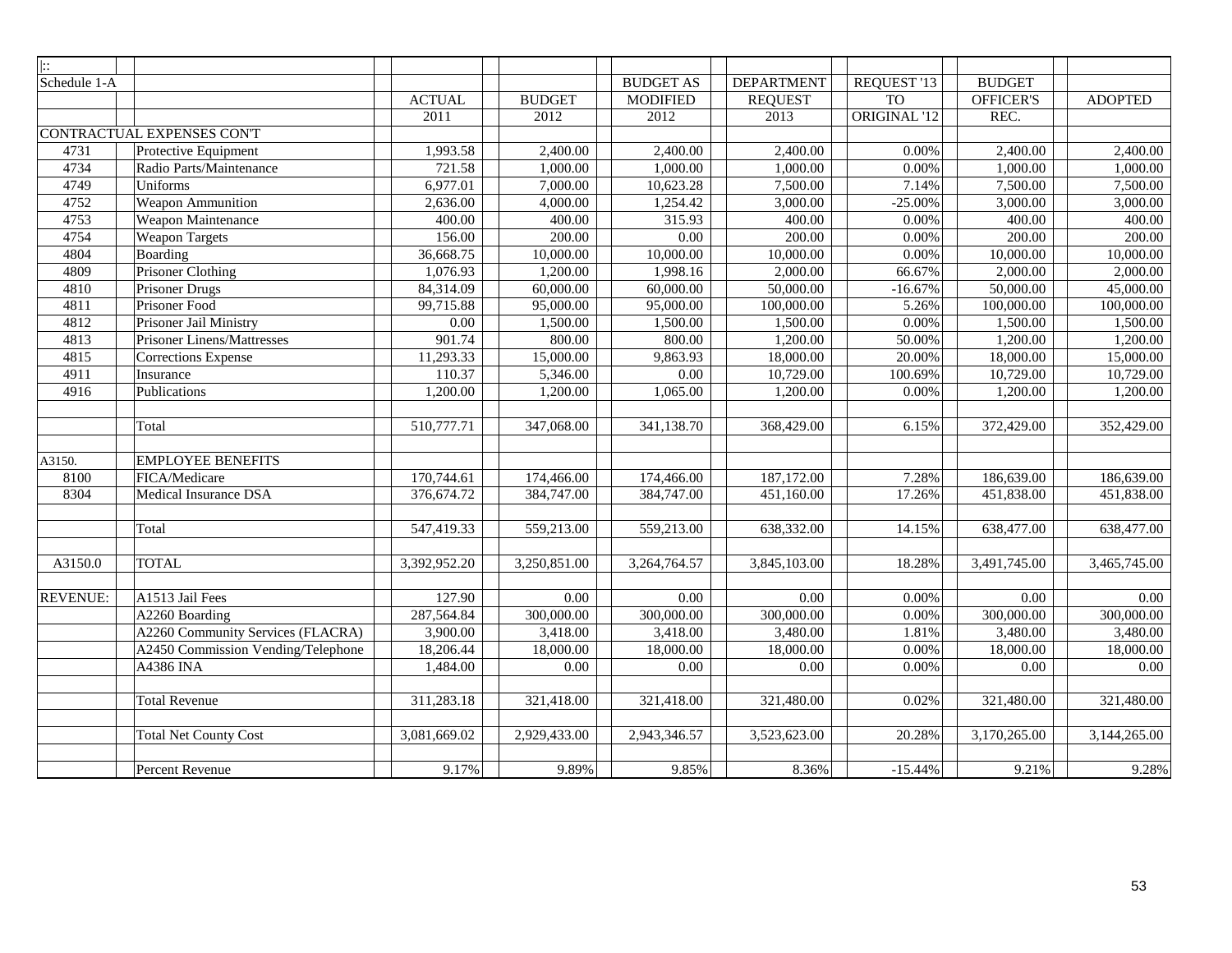| Schedule 1-A    |                               |                   |               | <b>BUDGET AS</b> | <b>DEPARTMENT</b> | REQUEST '13  | <b>BUDGET</b> |                |
|-----------------|-------------------------------|-------------------|---------------|------------------|-------------------|--------------|---------------|----------------|
|                 |                               | <b>ACTUAL</b>     | <b>BUDGET</b> | <b>MODIFIED</b>  | <b>REQUEST</b>    | <b>TO</b>    | OFFICER'S     | <b>ADOPTED</b> |
|                 |                               | $\overline{2011}$ | 2012          | 2012             | 2013              | ORIGINAL '12 | REC.          |                |
|                 |                               |                   |               |                  |                   |              |               |                |
|                 | ALTERNATIVES TO INCARCERATION |                   |               |                  |                   |              |               |                |
| A3189.          | PERSONAL SERVICES             |                   |               |                  |                   |              |               |                |
| 1190            | Probation Assistant           | 27,846.00         | 29,211.00     | 29,211.00        | 29,720.00         | 1.74%        | 30,314.00     | 30,323.00      |
| 1508            | 35-40 Hours                   | 19.13             | 0.00          | 0.00             | 0.00              | 0.00%        | 0.00          | $0.00\,$       |
|                 |                               |                   |               |                  |                   |              |               |                |
|                 | Total                         | 27,865.13         | 29,211.00     | 29,211.00        | 29,720.00         | 1.74%        | 30,314.00     | 30,323.00      |
| A3189           | <b>EQUIPMENT</b>              |                   |               |                  |                   |              |               |                |
| 2115            | Computer Hardware             | 142.00            | 0.00          | 0.00             | 0.00              | 0.00%        | 0.00          | $0.00\,$       |
|                 |                               |                   |               |                  |                   |              |               |                |
|                 | Total                         | 142.00            | 0.00          | 0.00             | 0.00              | 0.00%        | 0.00          | $0.00\,$       |
|                 |                               |                   |               |                  |                   |              |               |                |
| A3189.          | CONTRACTUAL EXPENSES          |                   |               |                  |                   |              |               |                |
| 4470            | Office Supplies               | 162.99            | 165.00        | 165.00           | 165.00            | 0.00%        | 165.00        | 165.00         |
| 4654            | Mileage                       | $0.00\,$          | 25.00         | 25.00            | 25.00             | 0.00%        | 25.00         | 25.00          |
| 4660            | <b>Travel Expenses</b>        | 23.23             | 50.00         | 50.00            | 50.00             | 0.00%        | 50.00         | 50.00          |
| 4682            | Utilities: Telephone/Fax      | 48.00             | 60.00         | 60.00            | 60.00             | 0.00%        | 60.00         | 60.00          |
|                 |                               |                   |               |                  |                   |              |               |                |
|                 | Total                         | 234.22            | 300.00        | 300.00           | 300.00            | 0.00%        | 300.00        | 300.00         |
|                 | <b>EMPLOYEE BENEFITS</b>      |                   |               |                  |                   |              |               |                |
| A3189.<br>8100  | FICA/Medicare                 | 1,892.51          | 2,235.00      | 2,235.00         | 2,262.00          | 1.21%        | 2,303.00      | 2,304.00       |
| 8303            | Medical Insurance CSEA        | 12,194.64         | 12,259.00     | 12,259.00        | 17,423.00         | 42.12%       | 16,033.00     | 16,033.00      |
|                 |                               |                   |               |                  |                   |              |               |                |
|                 | Total                         | 14,087.15         | 14,494.00     | 14,494.00        | 19,685.00         | 35.81%       | 18,336.00     | 18,337.00      |
|                 |                               |                   |               |                  |                   |              |               |                |
| A3189           | <b>TOTAL</b>                  | 42,328.50         | 44,005.00     | 44,005.00        | 49,705.00         | 12.95%       | 48,950.00     | 48,960.00      |
|                 |                               |                   |               |                  |                   |              |               |                |
| <b>REVENUE:</b> | A1515 ATI Fees                | 893.67            | 1,000.00      | 1,000.00         | 1,000.00          | $0.00\%$     | 1,000.00      | 1,000.00       |
|                 | A3389 State Aid               | 6,660.00          | 3,900.00      | 3,900.00         | 3,000.00          | $-23.08%$    | 3,000.00      | 4,000.00       |
|                 | <b>Total Revenue</b>          | 7,553.67          | 4,900.00      | 4,900.00         | 4,000.00          | $-18.37%$    | 4,000.00      | 5,000.00       |
|                 |                               |                   |               |                  |                   |              |               |                |
|                 | <b>Total Net County Cost</b>  | 34,774.83         | 39,105.00     | 39,105.00        | 45,705.00         | 16.88%       | 44,950.00     | 43,960.00      |
|                 |                               |                   |               |                  |                   |              |               |                |
|                 | Percent Revenue               | 17.85%            | 11.14%        | 11.14%           | 8.05%             | $-27.73%$    | 8.17%         | 10.21%         |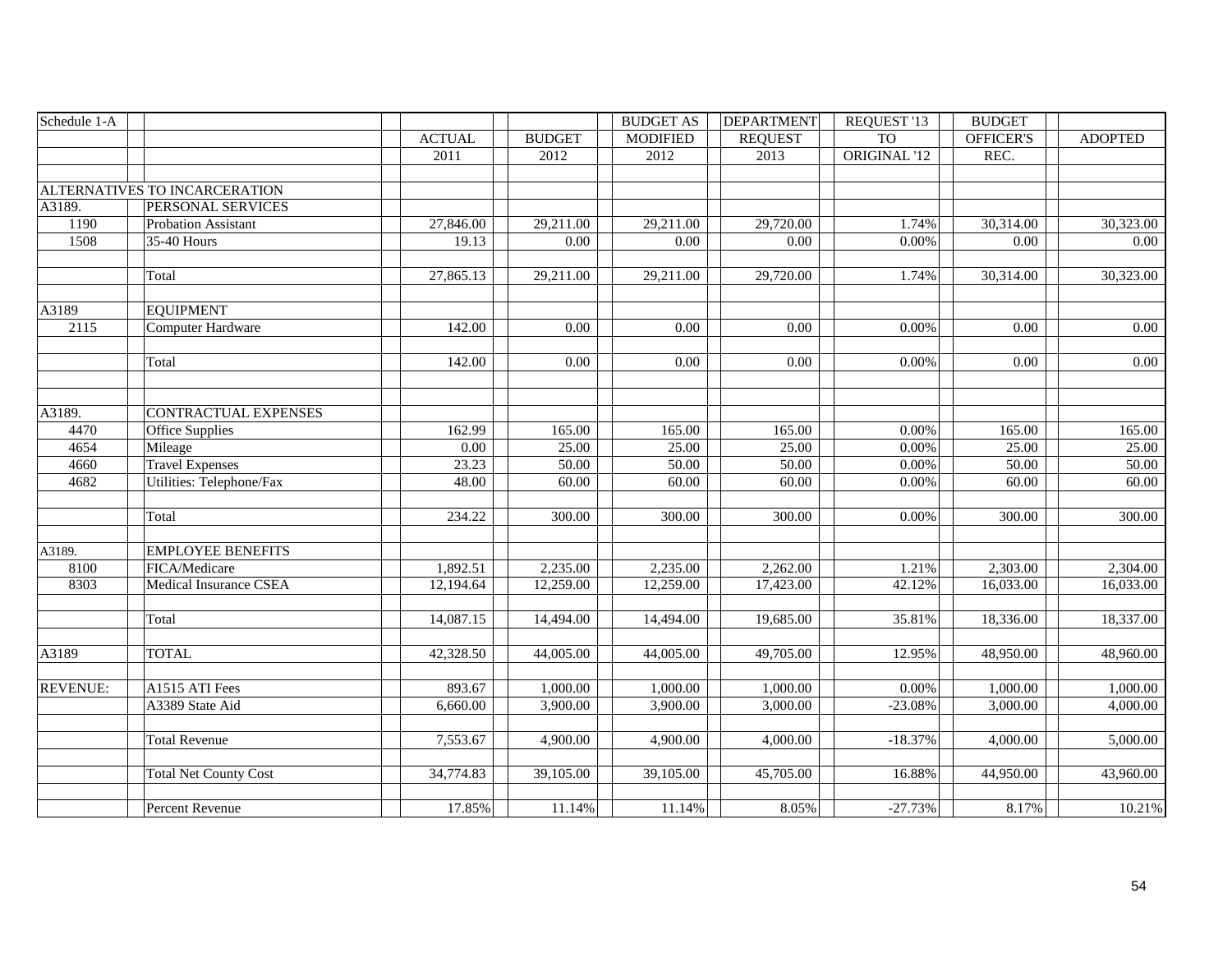| Schedule 1-A          |                              |                   |               | <b>BUDGET AS</b> | <b>DEPARTMENT</b> | REQUEST '13  | <b>BUDGET</b> |                |
|-----------------------|------------------------------|-------------------|---------------|------------------|-------------------|--------------|---------------|----------------|
|                       |                              | <b>ACTUAL</b>     | <b>BUDGET</b> | <b>MODIFIED</b>  | <b>REQUEST</b>    | <b>TO</b>    | OFFICER'S     | <b>ADOPTED</b> |
|                       |                              | 2011              | 2012          | 2012             | 2013              | ORIGINAL '12 | REC.          |                |
|                       |                              |                   |               |                  |                   |              |               |                |
| <b>COURT SECURITY</b> |                              |                   |               |                  |                   |              |               |                |
| A3190.                | PERSONAL SERVICES            |                   |               |                  |                   |              |               |                |
| 1859                  | Sergeant                     | 50,781.20         | 51,010.00     | 51,010.00        | 53,139.00         | 4.17%        | 53,139.00     | 53,139.00      |
| 1861                  | C.O. Court Security          | 48,453.20         | 48,672.00     | 48,672.00        | 50,141.00         | 3.02%        | 50,141.00     | 50,141.00      |
| 1862                  | C.O. Court Security          | 41,220.32         | 43,193.00     | 43,193.00        | 45,799.00         | 6.03%        | 45,799.00     | 45,799.00      |
| 1863                  | C.O. Court Security          | 46,299.52         | 46,688.00     | 46,688.00        | 48,095.00         | 3.01%        | 48,095.00     | 48,095.00      |
| 1870                  | Per Diem CO (FT)             | 0.00              | 100.00        | 0.00             | 0.00              | $-100.00\%$  | 0.00          | 0.00           |
| 1949                  | Comp Time Buyout             | 254.03            | $0.00\,$      | 5.59             | 250.00            | 250.00%      | 250.00        | 250.00         |
| 1950                  | Differential DSA             | 25.74             | 50.00         | 50.00            | 50.00             | 0.00%        | 50.00         | 50.00          |
| 1951                  | Holiday Overtime             | 318.63            | 60.00         | 960.57           | 300.00            | 400.00%      | 300.00        | 300.00         |
| 1952                  | Overtime DSA                 | 19,665.34         | 7,000.00      | 8,895.97         | 15,000.00         | 114.29%      | 15,000.00     | 15,000.00      |
| 1953                  | Call Back DSA                | 101.61            | 100.00        | 153.50           | 100.00            | 0.00%        | 100.00        | 100.00         |
| 1955                  | Officer In Charge            | 163.14            | 150.00        | 403.25           | 150.00            | 0.00%        | 150.00        | 150.00         |
| 1956                  | <b>Educational Bonus DSA</b> | 655.61            | 800.00        | 634.00           | 800.00            | $0.00\%$     | 800.00        | 800.00         |
| 1958                  | <b>Insurance Buyout DSA</b>  | $\overline{0.00}$ | 0.00          | 2,752.42         | 3,307.00          | 3307.00%     | 3,207.00      | 3,207.00       |
| 1960                  | Overtime Part-time           | 1,428.34          | 500.00        | 500.00           | 200.00            | $-60.00\%$   | 200.00        | 200.00         |
| 1981                  | Corr Of/Ct Security PT       | 53,516.16         | 56,717.00     | 56,222.08        | 67,000.00         | 18.13%       | 67,000.00     | 66,166.00      |
|                       |                              |                   |               |                  |                   |              |               |                |
|                       | Total                        | 262,882.84        | 255,040.00    | 260,140.38       | 284,331.00        | 11.48%       | 284,231.00    | 283,397.00     |
|                       |                              |                   |               |                  |                   |              |               |                |
| A3190.                | <b>EQUIPMENT</b>             |                   |               |                  |                   |              |               |                |
| 2115                  | Computer Hardware            | 1,121.02          | 0.00          | 0.00             | 0.00              | 0.00%        | 0.00          | 0.00           |
| 2411                  | Radios - Portable            | 0.00              | 0.00          | 0.00             | 300.00            | 300.00%      | 300.00        | 300.00         |
| 2515                  | <b>Security Equipment</b>    | 346.98            | 250.00        | 250.00           | 250.00            | 0.00%        | 250.00        | 250.00         |
| 2519                  | <b>Elevator Security</b>     | 0.00              | 0.00          | 0.00             | 1,414.00          | 1414.00%     | 1,414.00      | 1,414.00       |
| 2520                  | <b>Security Access</b>       | 0.00              | 0.00          | 0.00             | 1,000.00          | 1000.00%     | 1,000.00      | 1,000.00       |
|                       |                              |                   |               |                  |                   |              |               |                |
|                       | Total                        | 1,468.00          | 250.00        | 250.00           | 2,964.00          | 1085.60%     | 2,964.00      | 2,964.00       |
|                       |                              |                   |               |                  |                   |              |               |                |
| A3190.                | CONTRACTUAL EXPENSES         |                   |               |                  |                   |              |               |                |
| 4156                  | Training                     | 26.61             | 400.00        | 487.15           | 400.00            | $0.00\%$     | 400.00        | 400.00         |
| 4470                  | Supplies: Office             | 399.28            | 400.00        | 440.42           | 450.00            | 12.50%       | 450.00        | 450.00         |
| 4505                  | Dry Cleaning                 | 396.00            | 400.00        | 400.00           | 400.00            | 0.00%        | 400.00        | 400.00         |
| 4575                  | Software Maintenance         | $0.00\,$          | $0.00\,$      | 0.00             | 500.00            | 500.00%      | 500.00        | 500.00         |
| 4660                  | <b>Travel Expenses</b>       | 5.25              | 0.00          | 0.00             | 0.00              | 0.00%        | 0.00          | 0.00           |
| 4676                  | Utilities: Cellular Service  | 299.98            | 650.00        | 650.00           | 650.00            | $0.00\%$     | 650.00        | 650.00         |
| 4682                  | Utilities: Telephone/Fax     | 442.74            | 600.00        | 600.00           | 600.00            | 600.00%      | 600.00        | 600.00         |
| 4730                  | <b>Protective Clothing</b>   | 390.69            | 900.00        | 296.36           | 900.00            | 0.00%        | 900.00        | 900.00         |
| 4731                  | Protective Equipment         | 600.00            | 600.00        | 600.00           | 600.00            | 0.00%        | 600.00        | 600.00         |
|                       |                              |                   |               |                  |                   |              |               |                |
|                       |                              |                   |               |                  |                   |              |               |                |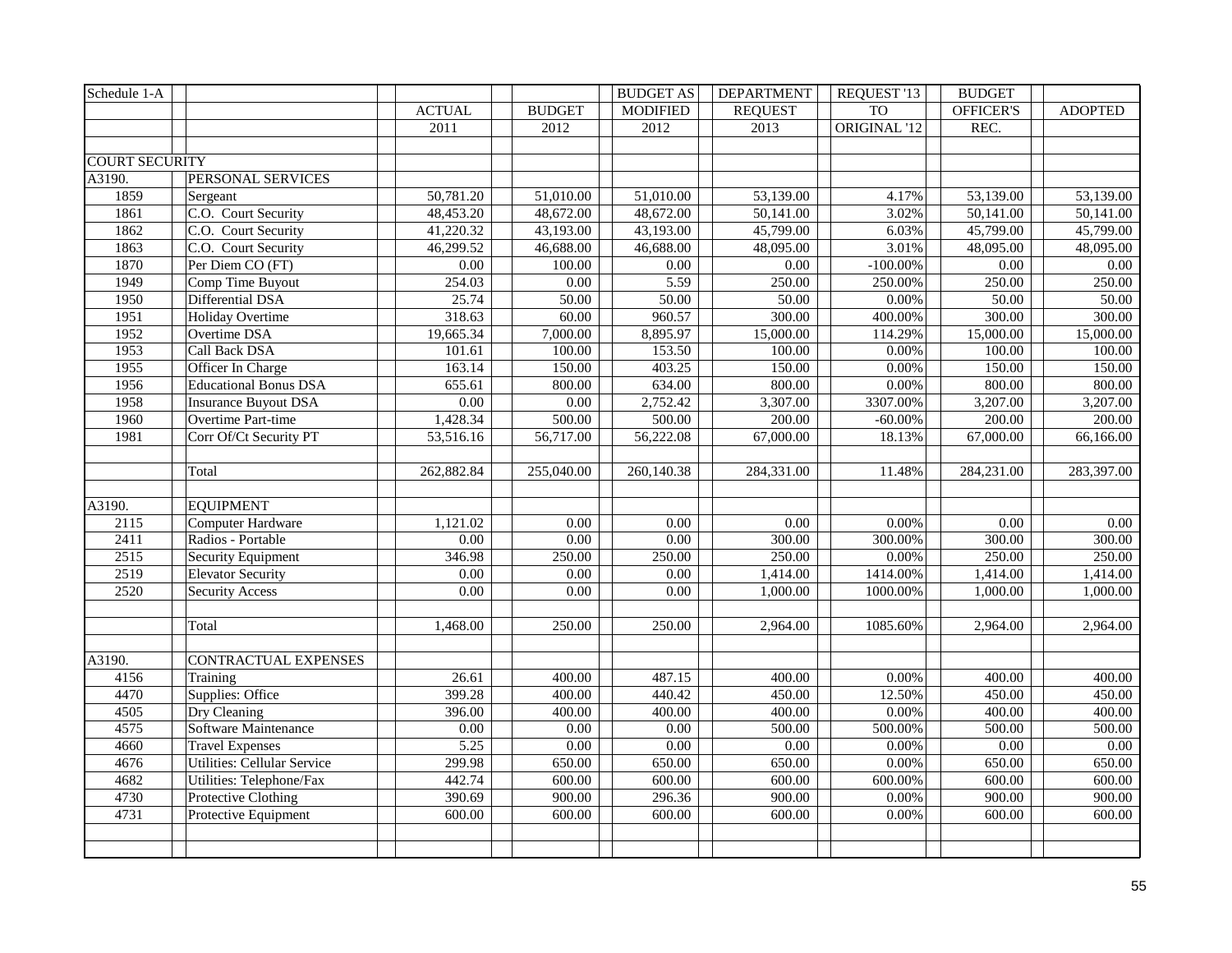| Schedule 1-A    |                              |               |               | <b>BUDGET AS</b> | <b>DEPARTMENT</b> | REQUEST '13    | <b>BUDGET</b>    |                |
|-----------------|------------------------------|---------------|---------------|------------------|-------------------|----------------|------------------|----------------|
|                 |                              | <b>ACTUAL</b> | <b>BUDGET</b> | <b>MODIFIED</b>  | <b>REQUEST</b>    | T <sub>O</sub> | <b>OFFICER'S</b> | <b>ADOPTED</b> |
|                 |                              | 2011          | 2012          | 2012             | 2013              | ORIGINAL '12   | REC.             |                |
|                 |                              |               |               |                  |                   |                |                  |                |
|                 | CONTRACTUAL EXPENSES CON'T   |               |               |                  |                   |                |                  |                |
| 4734            | Radio Parts/Maintenance      | 622.22        | 100.00        | 486.59           | 250.00            | 150.00%        | 250.00           | 250.00         |
| 4749            | Uniforms                     | 1,520.29      | .200.00       | 1.101.50         | 1.500.00          | 25.00%         | 1.500.00         | 1,500.00       |
| 4752            | Weapon Ammunition            | 0.00          | 500.00        | 500.00           | 500.00            | 0.00%          | 500.00           | 500.00         |
| 4916            | Publications                 | 0.00          | 50.00         | 43.04            | 50.00             | 0.00%          | 50.00            | 50.00          |
|                 | Total                        | 4,703.06      | 5,800.00      | 5,605.06         | 6,800.00          | 17.24%         | 6,800.00         | 6,800.00       |
|                 |                              |               |               |                  |                   |                |                  |                |
| A3190.          | <b>EMPLOYEE BENEFITS</b>     |               |               |                  |                   |                |                  |                |
| 8100            | FICA/Medicare                | 19,435.64     | 19,511.00     | 19,511.00        | 21,713.00         | 11.29%         | 21,707.00        | 21,644.00      |
| 8304            | Medical Insurance DSA        | 46.288.39     | 46,155.00     | 43,652.80        | 37,091.00         | $-19.64%$      | 35,968.00        | 35,968.00      |
|                 | Total                        | 65,724.03     | 65,666.00     | 63,163.80        | 58,804.00         | $-10.45%$      | 57,675.00        | 57,612.00      |
| A3190.0         | <b>TOTAL</b>                 | 334,777.93    | 326,756.00    | 329,159.24       | 352,899.00        | 8.00%          | 351,670.00       | 350,773.00     |
| <b>REVENUE:</b> | A1511 Court Security Fees    | 0.00          | 500.00        | 500.00           | 1,500.00          | 200.00%        | 0.00             | 0.00           |
|                 | A3330 Court Security         | 300,196.50    | 326,634.00    | 326,634.00       | 304,991.00        | $-6.63%$       | 304,991.00       | 334,991.00     |
|                 | <b>Total Revenue</b>         | 300.196.50    | 327,134.00    | 327,134.00       | 306,491.00        | $-6.31%$       | 304,991.00       | 334,991.00     |
|                 | <b>Total Net County Cost</b> | 34,581.43     | (378.00)      | 2,025.24         | 46,408.00         | $-12377.25%$   | 46,679.00        | 15,782.00      |
|                 | <b>Percent Revenue</b>       | 89.67%        | 100.12%       | 99.38%           | 86.85%            | $-13.25%$      | 86.73%           | 95.50%         |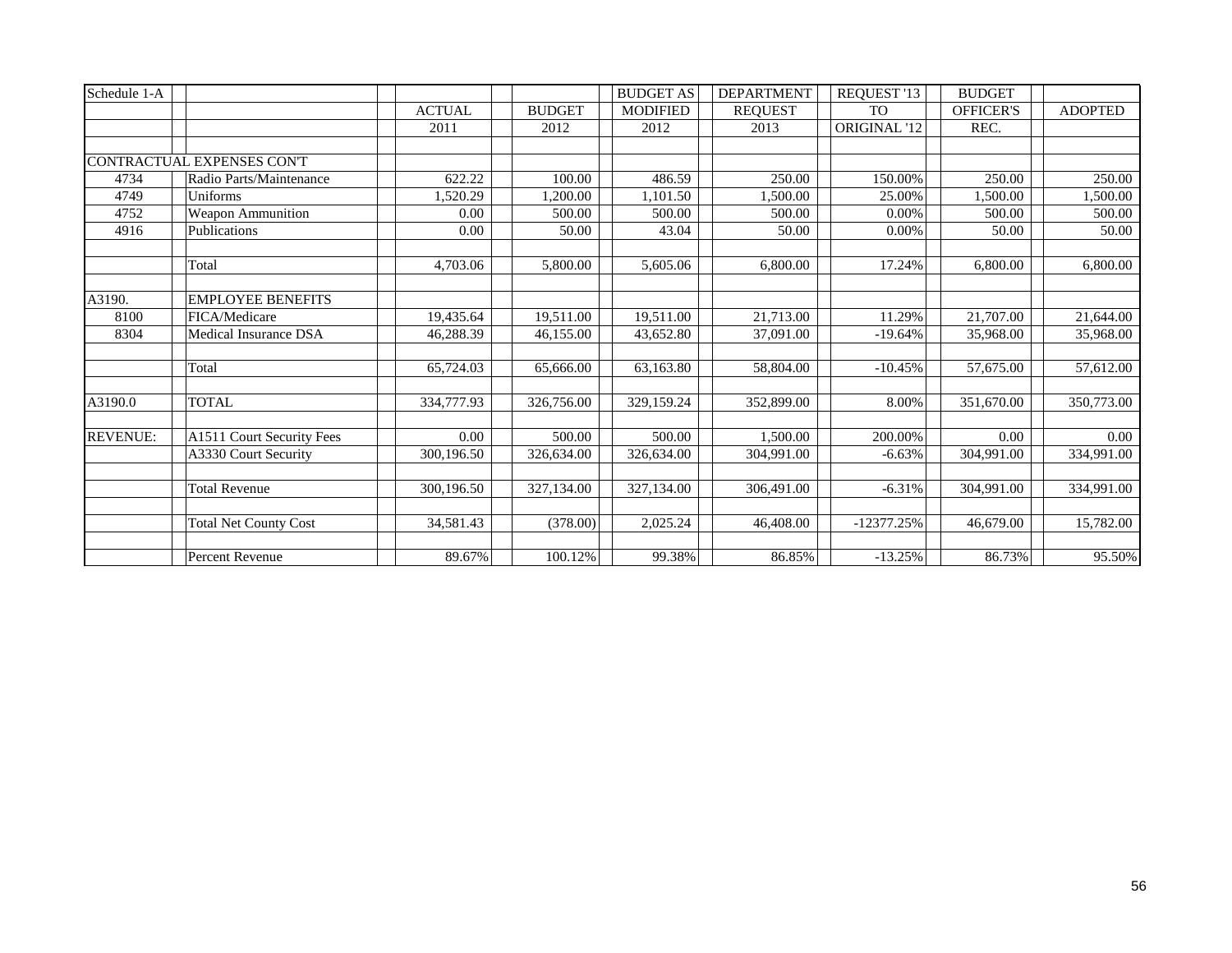| Schedule 1-A    |                                      |               |               | <b>BUDGET AS</b> | <b>DEPARTMENT</b> | REQUEST '13  | <b>BUDGET</b>    |                |
|-----------------|--------------------------------------|---------------|---------------|------------------|-------------------|--------------|------------------|----------------|
|                 |                                      | <b>ACTUAL</b> | <b>BUDGET</b> | <b>MODIFIED</b>  | <b>REQUEST</b>    | <b>TO</b>    | <b>OFFICER'S</b> | <b>ADOPTED</b> |
|                 |                                      | 2011          | 2012          | 2012             | 2013              | ORIGINAL '12 | REC.             |                |
| <b>STOP DWI</b> |                                      |               |               |                  |                   |              |                  |                |
| A3350.          | PERSONAL SERVICES                    |               |               |                  |                   |              |                  |                |
| 1950            | Differential DSA                     | 41.40         | 100.00        | 100.00           | 50.00             | $-50.00\%$   | 50.00            | 50.00          |
| 1985            | Deputy Sheriff PT                    | 3,178.10      | 4,600.00      | 4,600.00         | 4,400.00          | $-4.35%$     | 4,400.00         | 4,400.00       |
| 1987            | <b>DWI</b> Coordinator               | 3.600.00      | 3,600.00      | 3,600.00         | 3,800.00          | 5.56%        | 3,800.00         | 3,800.00       |
| 1988            | <b>DWI</b> Secretary                 | 500.00        | 500.00        | 500.00           | 500.00            | 0.00%        | 500.00           | 500.00         |
| 1989            | <b>DWI</b> Fiscal                    | 1,173.13      | 1,000.00      | 1,000.00         | 1,200.00          | 20.00%       | 1,200.00         | 1,200.00       |
| 1994            | MEO Part-time                        | 2,538.00      | 3,500.00      | 3,500.00         | 3,000.00          | $-14.29%$    | 3,000.00         | 3,000.00       |
|                 |                                      |               |               |                  |                   |              |                  |                |
|                 | Total                                | 11,030.63     | 13,300.00     | 13,300.00        | 12,950.00         | $-2.63%$     | 12,950.00        | 12,950.00      |
| A3350.          | <b>EQUIPMENT</b>                     |               |               |                  |                   |              |                  |                |
| 2115            |                                      | 1,030.04      | 0.00          | 0.00             | 0.00              | 0.00%        | 0.00             | $0.00\,$       |
| 2410            | Computer Hardware<br>Radar           | 3,849.00      | 6,400.00      | 6,400.00         | 4,800.00          | $-25.00\%$   | 4,800.00         | 4,800.00       |
| 2419            | <b>Breath Test Devices</b>           |               | 600.00        |                  |                   |              |                  |                |
|                 |                                      | 1,228.00      |               | 593.65           | 1,200.00          | 100.00%      | 1,200.00         | 1,200.00       |
| 2425            | <b>State Police Dundee</b>           | 0.00          | 200.00        | 200.00           | 0.00              | $-100.00\%$  | 0.00             | 0.00           |
| 2426            | Penn Yan Police Department           | 0.00          | 700.00        | 700.00           | 700.00            | 0.00%        | 700.00           | 700.00         |
|                 |                                      |               |               |                  |                   |              |                  |                |
|                 | Total                                | 6,107.04      | 7,900.00      | 7,893.65         | 6,700.00          | $-15.19%$    | 6,700.00         | 6,700.00       |
| A3350.          | <b>CONTRACTUAL EXPENSES</b>          |               |               |                  |                   |              |                  |                |
| 4004            | <b>Attorney Fees</b>                 | 9,000.00      | 9,000.00      | 9,000.00         | 9,000.00          | 0.00%        | 9,000.00         | 9,000.00       |
| 4021            | <b>Substance Abuse Counseling</b>    | 7,800.00      | 7,800.00      | 7,800.00         | 7,800.00          | 0.00%        | 7,800.00         | 7,800.00       |
| 4040            | Secretarial: DA                      | 3,500.00      | 3,500.00      | 3,500.00         | 3,500.00          | 0.00%        | 3,500.00         | 3,500.00       |
| 4152            | Conferences                          | 0.00          | 300.00        | 300.00           | 300.00            | 0.00%        | 300.00           | 300.00         |
| 4155            | <b>Public Information Education</b>  | 1,845.75      | 3,000.00      | 3,000.00         | 2,500.00          | $-16.67%$    | 2,500.00         | 2,500.00       |
| 4156            | Training                             | 75.00         | 350.00        | 328.10           | 300.00            | $-14.29%$    | 300.00           | 300.00         |
| 4408            | <b>Equipment Maintenance/Repairs</b> | 456.88        | 600.00        | 600.00           | 500.00            | $-16.67%$    | 500.00           | 500.00         |
| 4457            | <b>Computer Supplies</b>             | 88.00         | 100.00        | 100.00           | 100.00            | 0.00%        | 100.00           | 100.00         |
| 4470            | <b>Office Supplies</b>               | 385.15        | 400.00        | 400.00           | 400.00            | 0.00%        | 400.00           | 400.00         |
| 4474            | <b>Safety Supplies</b>               | 311.65        | 600.00        | 702.88           | 600.00            | 0.00%        | 600.00           | 600.00         |
| 4501            | Advertising                          | 3,409.34      | 2,500.00      | 2,500.00         | 3,500.00          | 40.00%       | 3,500.00         | 3,500.00       |
| 4507            | Copier Charge                        | 0.00          | 100.00        | 100.00           | 100.00            | 0.00%        | 100.00           | 100.00         |
| 4515            | Postage                              | 50.00         | 50.00         | 50.00            | 50.00             | 0.00%        | 50.00            | 50.00          |
| 4658            | Towing                               | 0.00          | 300.00        | 300.00           | 400.00            | 300.00%      | 400.00           | 400.00         |
| 4660            | <b>Travel Expenses</b>               | 267.95        | 300.00        | 321.90           | 300.00            | 0.00%        | 300.00           | 300.00         |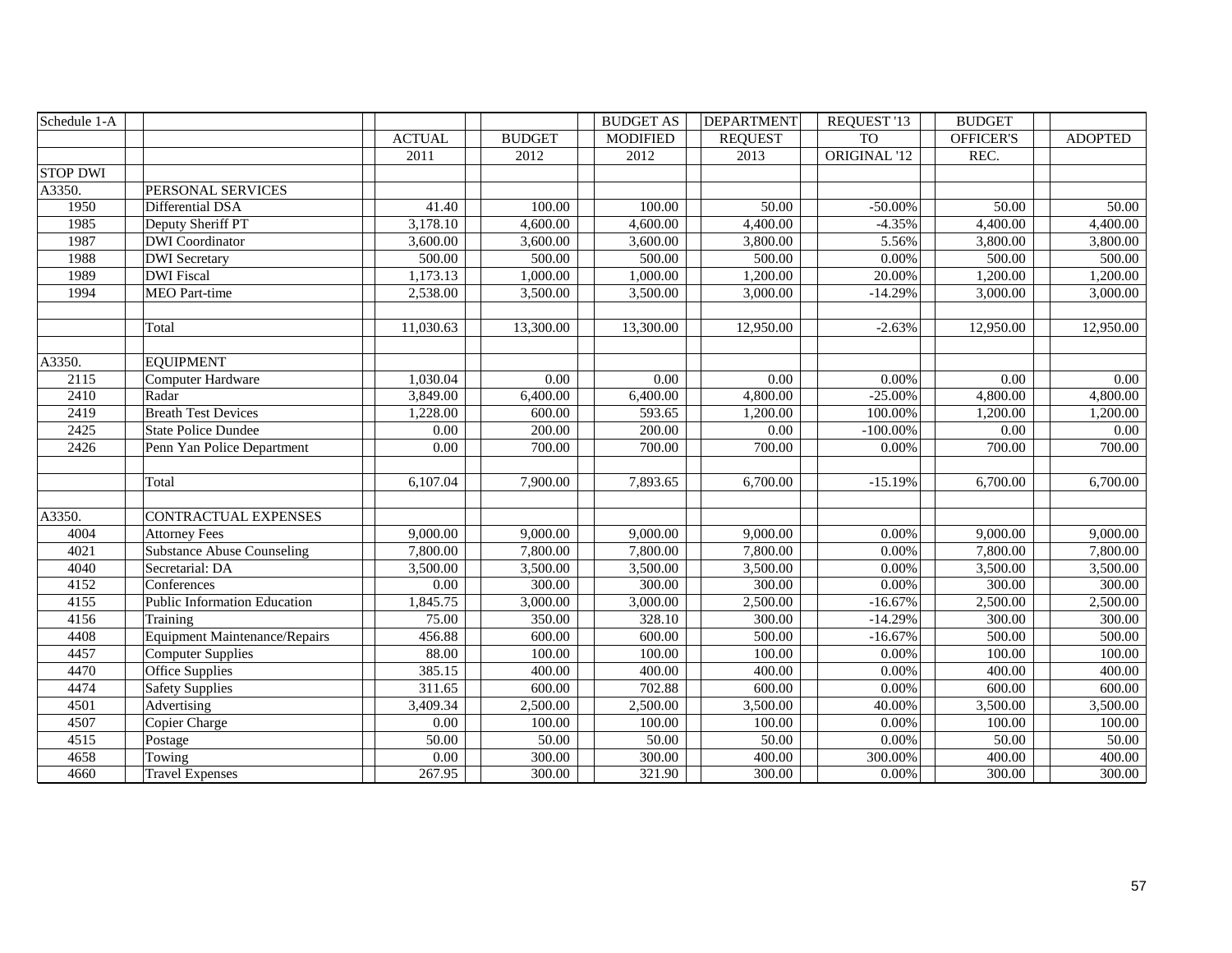| $\left  \cdot \right $ |                                   |               |               |                  |                   |              |                  |                |
|------------------------|-----------------------------------|---------------|---------------|------------------|-------------------|--------------|------------------|----------------|
| Schedule 1-A           |                                   |               |               | <b>BUDGET AS</b> | <b>DEPARTMENT</b> | REQUEST '13  | <b>BUDGET</b>    |                |
|                        |                                   | <b>ACTUAL</b> | <b>BUDGET</b> | <b>MODIFIED</b>  | <b>REQUEST</b>    | <b>TO</b>    | <b>OFFICER'S</b> | <b>ADOPTED</b> |
|                        |                                   | 2011          | 2012          | 2012             | 2013              | ORIGINAL '12 | REC.             |                |
|                        |                                   |               |               |                  |                   |              |                  |                |
|                        | CONTRACTUAL EXPENSES CON'T        |               |               |                  |                   |              |                  |                |
| 4661                   | Vehicle Parts/Maintenance/Repairs | 313.45        | 800.00        | 800.00           | 800.00            | 0.00%        | 800.00           | 800.00         |
| 4676                   | Utilities: Cellular Services      | 450.00        | 450.00        | 450.00           | 450.00            | $0.00\%$     | 450.00           | 450.00         |
| 4682                   | Utilities: Telephone/Fax          | 48.00         | 50.00         | 50.00            | 50.00             | $0.00\%$     | 50.00            | 50.00          |
| 4703                   | <b>Breath Test Accessories</b>    | 116.50        | 200.00        | 206.35           | 150.00            | $-25.00\%$   | 150.00           | 150.00         |
| 4705                   | Council on Alcoholism             | 10,000.00     | 10,000.00     | 10,000.00        | 10,000.00         | 0.00%        | 10,000.00        | 10,000.00      |
| 4743                   | <b>Smart Operator</b>             | 0.00          | 300.00        | 300.00           | 300.00            | $0.00\%$     | 300.00           | 300.00         |
| 4751                   | Village of Penn Yan Patrol        | 2,275.95      | 4,500.00      | 4,500.00         | 4,300.00          | $-4.44%$     | 4,300.00         | 4,300.00       |
| 4761                   | <b>DARE</b> Expenses              | 332.53        | 300.00        | 178.00           | 300.00            | 0.00%        | 300.00           | 300.00         |
| 4764                   | <b>Impact Panel</b>               | 186.24        | 800.00        | 640.00           | 600.00            | $-25.00\%$   | 600.00           | 600.00         |
| 4814                   | Probation                         | 11,000.00     | 11,000.00     | 11,000.00        | 11,000.00         | 0.00%        | 11,000.00        | 11,000.00      |
| 4857                   | <b>Impact Panel Coordinator</b>   | 225.00        | 350.00        | 510.00           | 500.00            | 42.86%       | 500.00           | 500.00         |
| 4903                   | Awards                            | 310.70        | 450.00        | 450.00           | 400.00            | $-11.11%$    | 400.00           | 400.00         |
| 4907                   | Dues                              | 318.05        | 300.00        | 393.05           | 350.00            | 16.67%       | 350.00           | 350.00         |
| 4916                   | Publications                      | 303.41        | 200.00        | 493.47           | 300.00            | 50.00%       | 300.00           | 300.00         |
|                        |                                   |               |               |                  |                   |              |                  |                |
|                        | Total                             | 53,069.55     | 58,600.00     | 58,973.75        | 58,850.00         | 0.43%        | 58,850.00        | 58,850.00      |
|                        |                                   |               |               |                  |                   |              |                  |                |
| A3350.                 | <b>EMPLOYEE BENEFITS</b>          |               |               |                  |                   |              |                  |                |
| 8100                   | FICA Medicare                     | 813.38        | 1,018.00      | 1,018.00         | 900.00            | $-11.59%$    | 900.00           | 900.00         |
|                        |                                   |               |               |                  |                   |              |                  |                |
|                        | Total                             | 813.38        | 1,018.00      | 1,018.00         | 900.00            | $-11.59%$    | 900.00           | 900.00         |
|                        |                                   |               |               |                  |                   |              |                  |                |
| A3350.0                | <b>TOTAL</b>                      | 71,020.60     | 80,818.00     | 81,185.40        | 79,400.00         | $-1.75%$     | 79,400.00        | 79,400.00      |
|                        |                                   |               |               |                  |                   |              |                  |                |
| <b>REVENUE:</b>        | A2615 Stop DWI Fines              | 65,187.35     | 80,818.00     | 80,818.00        | 79,400.00         | $-1.75%$     | 79,400.00        | 79,400.00      |
|                        |                                   |               |               |                  |                   |              |                  |                |
|                        | <b>Total Revenue</b>              | 65,187.35     | 80,818.00     | 80,818.00        | 79,400.00         | $-1.75%$     | 79,400.00        | 79,400.00      |
|                        |                                   |               |               |                  |                   |              |                  |                |
|                        | <b>Total Net County Cost</b>      | 5,833.25      | 0.00          | 367.40           | 0.00              | $0.00\%$     | 0.00             | 0.00           |
|                        |                                   |               |               |                  |                   |              |                  |                |
|                        | Percent Revenue                   | 91.79%        | 100.00%       | 99.55%           | 100.00%           | 100.00%      | 100.00%          | 100.00%        |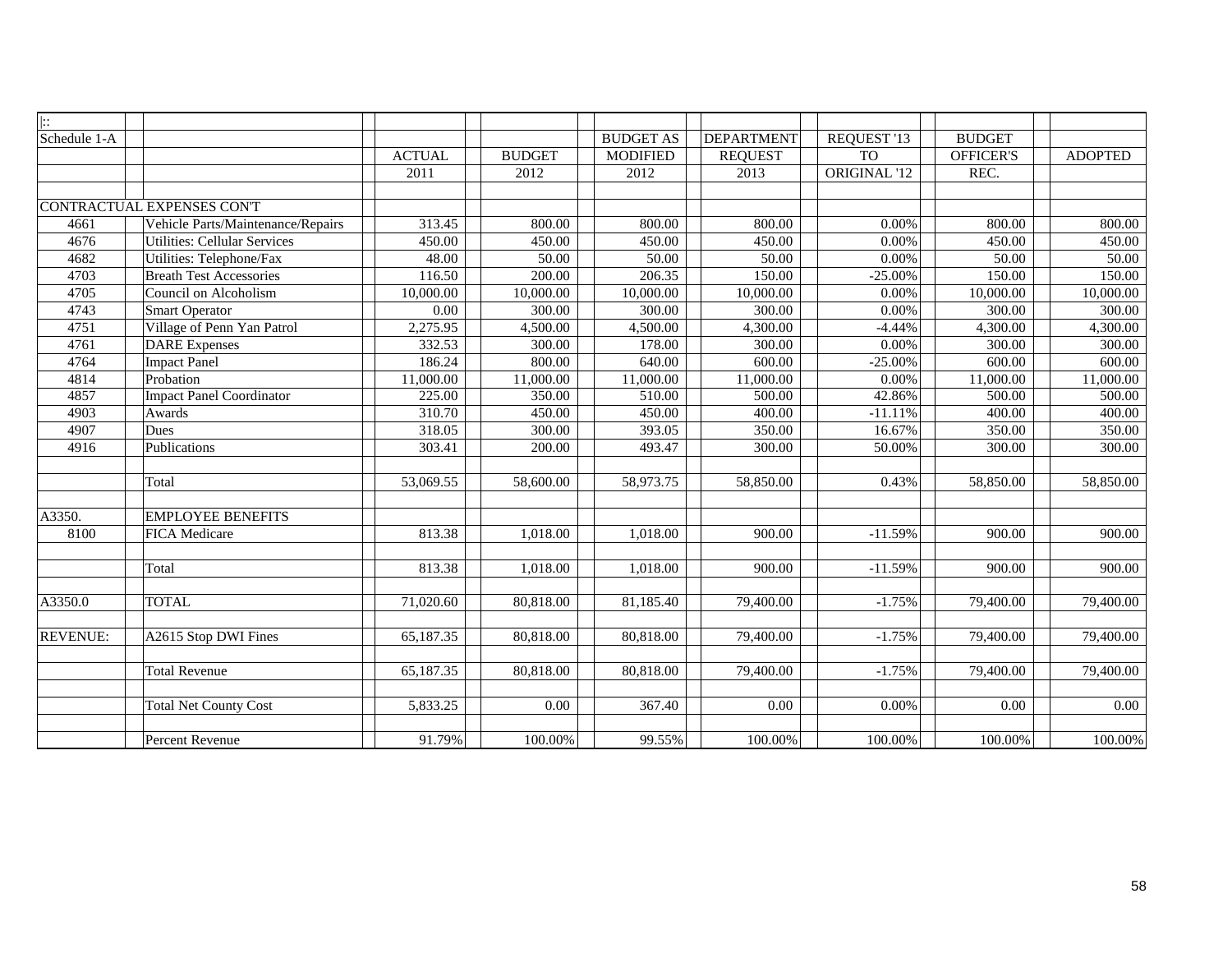| Schedule 1-A              |                                   |               |               | <b>BUDGET AS</b> | <b>DEPARTMENT</b> | REQUEST '13  | <b>BUDGET</b>    |                |
|---------------------------|-----------------------------------|---------------|---------------|------------------|-------------------|--------------|------------------|----------------|
|                           |                                   | <b>ACTUAL</b> | <b>BUDGET</b> | <b>MODIFIED</b>  | <b>REQUEST</b>    | <b>TO</b>    | <b>OFFICER'S</b> | <b>ADOPTED</b> |
|                           |                                   | 2011          | 2012          | 2012             | 2013              | ORIGINAL '12 | REC.             |                |
| <b>CONTROL OF ANIMALS</b> |                                   |               |               |                  |                   |              |                  |                |
|                           |                                   |               |               |                  |                   |              |                  |                |
| A3510.                    | PERSONAL SERVICES                 |               |               |                  |                   |              |                  |                |
| 1036                      | Animal Control Officer            | 33,709.00     | 33,709.00     | 33,709.00        | 33,709.00         | 0.00%        | 34,384.00        | 34,384.00      |
| 1551                      | Animal Control Officer PT         | 5,400.50      | 4.300.00      | 5,526.50         | 7,000.00          | 62.79%       | 7,000.00         | 7,000.00       |
|                           |                                   |               |               |                  |                   |              |                  |                |
|                           | Total                             | 39,109.50     | 38,009.00     | 39,235.50        | 40,709.00         | 7.10%        | 41,384.00        | 41,384.00      |
|                           |                                   |               |               |                  |                   |              |                  |                |
| A3510.                    | <b>EQUIPMENT</b>                  |               |               |                  |                   |              |                  |                |
| 2428                      | Cage                              | 0.00          | 0.00          | 0.00             | 300.00            | 300.00%      | 300.00           | 300.00         |
|                           |                                   |               |               |                  |                   |              |                  |                |
|                           | Total                             | 0.00          | 0.00          | 0.00             | 300.00            | 300.00%      | 300.00           | 300.00         |
|                           |                                   |               |               |                  |                   |              |                  |                |
| A3510.                    | CONTRACTUAL EXPENSES              |               |               |                  |                   |              |                  |                |
| 4156                      | Training                          | 20.00         | 0.00          | 0.00             | 100.00            | 100.00%      | 100.00           | 100.00         |
| 4457                      | <b>Computer Supplies</b>          | 0.00          | 0.00          | 0.00             | 50.00             | 50.00%       | 50.00            | 50.00          |
| 4470                      | <b>Office Supplies</b>            | 163.65        | 100.00        | 100.00           | 150.00            | 50.00%       | 150.00           | 150.00         |
| 4474                      | <b>Safety Supplies</b>            | 60.88         | 200.00        | 68.46            | 200.00            | 0.00%        | 200.00           | 200.00         |
| 4653                      | Gasoline                          | 8,030.37      | 9,000.00      | 9,000.00         | 9,000.00          | 0.00%        | 9,000.00         | 9,000.00       |
| 4661                      | Vehicle Parts/Maintenance/Repairs | 1,832.03      | 1,000.00      | 1,000.00         | 1.500.00          | 50.00%       | 1,500.00         | 1,500.00       |
| 4676                      | Utilities: Cellular Service       | 298.88        | 300.00        | 300.00           | 300.00            | 0.00%        | 300.00           | 300.00         |
| 4682                      | Utilities: Telephone/Fax          | 603.12        | 650.00        | 650.00           | 650.00            | 0.00%        | 650.00           | 650.00         |
| 4685                      | <b>Utilities HSYC</b>             | 2,400.00      | 2,400.00      | 2,400.00         | 2,400.00          | 0.00%        | 2,400.00         | 2,400.00       |
| 4749                      | Uniforms                          | 128.92        | 200.00        | 209.96           | 250.00            | 25.00%       | 250.00           | 250.00         |
| 4766                      | RF Thermo Gauge                   | 0.00          | 0.00          | 0.00             | 150.00            | 150.00%      | 150.00           | 150.00         |
| 4852                      | Dog Food                          | 521.66        | 1,000.00      | 70.00            | 800.00            | $-20.00\%$   | 800.00           | 400.00         |
| 4858                      | Pound Services HSYC               | 12,000.00     | 12,000.00     | 12,000.00        | 12,000.00         | 0.00%        | 12,000.00        | 12,000.00      |
| 4859                      | Euthanasia                        | 1,255.89      | 800.00        | 800.00           | 1.300.00          | 62.50%       | 1,300.00         | 1,300.00       |
| 4860                      | Vaccinations                      | 0.00          | 450.00        | 275.08           | 450.00            | 0.00%        | 450.00           | 450.00         |
| 4966                      | Leases: Building HSYC             | 2,700.00      | 2,700.00      | 2,700.00         | 2,700.00          | 0.00%        | 2,700.00         | 2,700.00       |
|                           |                                   |               |               |                  |                   |              |                  |                |
|                           | Total                             | 30,015.40     | 30,800.00     | 29,573.50        | 32,000.00         | 3.90%        | 32,000.00        | 31,600.00      |
|                           |                                   |               |               |                  |                   |              |                  |                |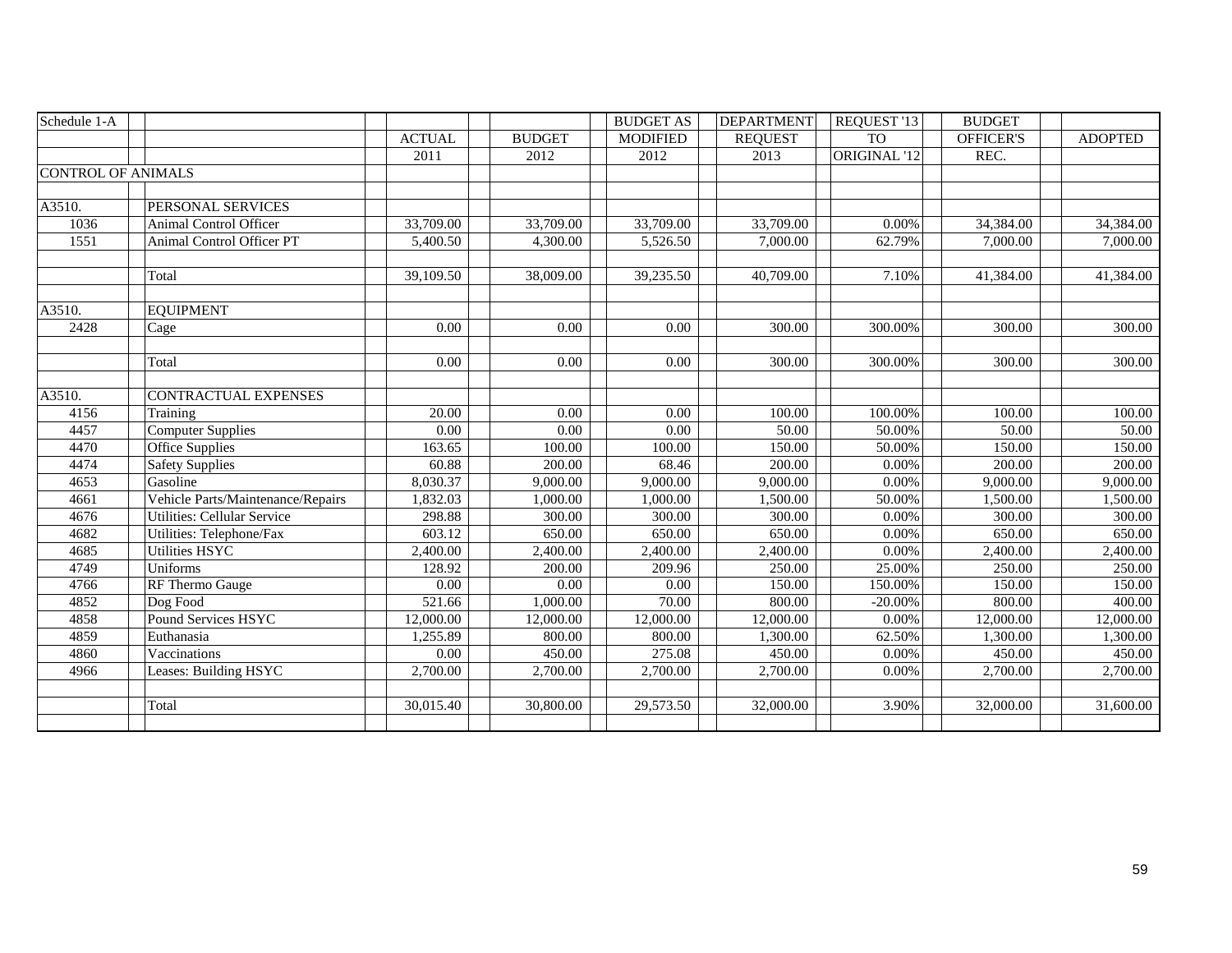| Schedule 1-A    |                              |               |               | <b>BUDGET AS</b> | <b>DEPARTMENT</b> | REQUEST '13    | <b>BUDGET</b>    |                |
|-----------------|------------------------------|---------------|---------------|------------------|-------------------|----------------|------------------|----------------|
|                 |                              | <b>ACTUAL</b> | <b>BUDGET</b> | <b>MODIFIED</b>  | <b>REQUEST</b>    | T <sub>O</sub> | <b>OFFICER'S</b> | <b>ADOPTED</b> |
|                 |                              | 2011          | 2012          | 2012             | 2013              | ORIGINAL '12   | REC.             |                |
|                 |                              |               |               |                  |                   |                |                  |                |
| A3510.          | <b>EMPLOYEE BENEFITS</b>     |               |               |                  |                   |                |                  |                |
| 8100            | FICA/Medicare                | 2,938.80      | 2,855.00      | 2,855.00         | 3,106.00          | 8.79%          | 3,160.00         | 3,160.00       |
| 8305            | Medical Insurance Non-Union  | 5,088.36      | 4,075.00      | 4,075.00         | 4,645.00          | 13.99%         | 6,050.00         | 6,050.00       |
|                 |                              |               |               |                  |                   |                |                  |                |
|                 | Total                        | 8,027.16      | 6,930.00      | 6,930.00         | 7,751.00          | 11.85%         | 9,210.00         | 9,210.00       |
|                 |                              |               |               |                  |                   |                |                  |                |
| A3510.0         | <b>TOTAL</b>                 | 77,152.06     | 75,739.00     | 75,739.00        | 80,760.00         | 6.63%          | 82,894.00        | 82,494.00      |
|                 |                              |               |               |                  |                   |                |                  |                |
| <b>REVENUE:</b> | <b>A1550 Fees</b>            | 1,139.00      | 1,250.00      | 1,250.00         | 2,400.00          | 92.00%         | 2,400.00         | 2,400.00       |
|                 | A2268 Dog Control Services   | 12,413.75     | 11,000.00     | 11,000.00        | 12,000.00         | 9.09%          | 12,000.00        | 12,000.00      |
|                 |                              |               |               |                  |                   |                |                  |                |
|                 | <b>Total Revenue</b>         | 13,552.75     | 12,250.00     | 12,250.00        | 14,400.00         | 17.55%         | 14,400.00        | 14,400.00      |
|                 |                              |               |               |                  |                   |                |                  |                |
|                 | <b>Total Net County Cost</b> | 63,599.31     | 63,489.00     | 63,489.00        | 66,360.00         | 4.52%          | 68,494.00        | 68,094.00      |
|                 |                              |               |               |                  |                   |                |                  |                |
|                 | Percent Revenue              | 17.57%        | 16.17%        | 16.17%           | 17.83%            | 10.24%         | 17.37%           | 17.46%         |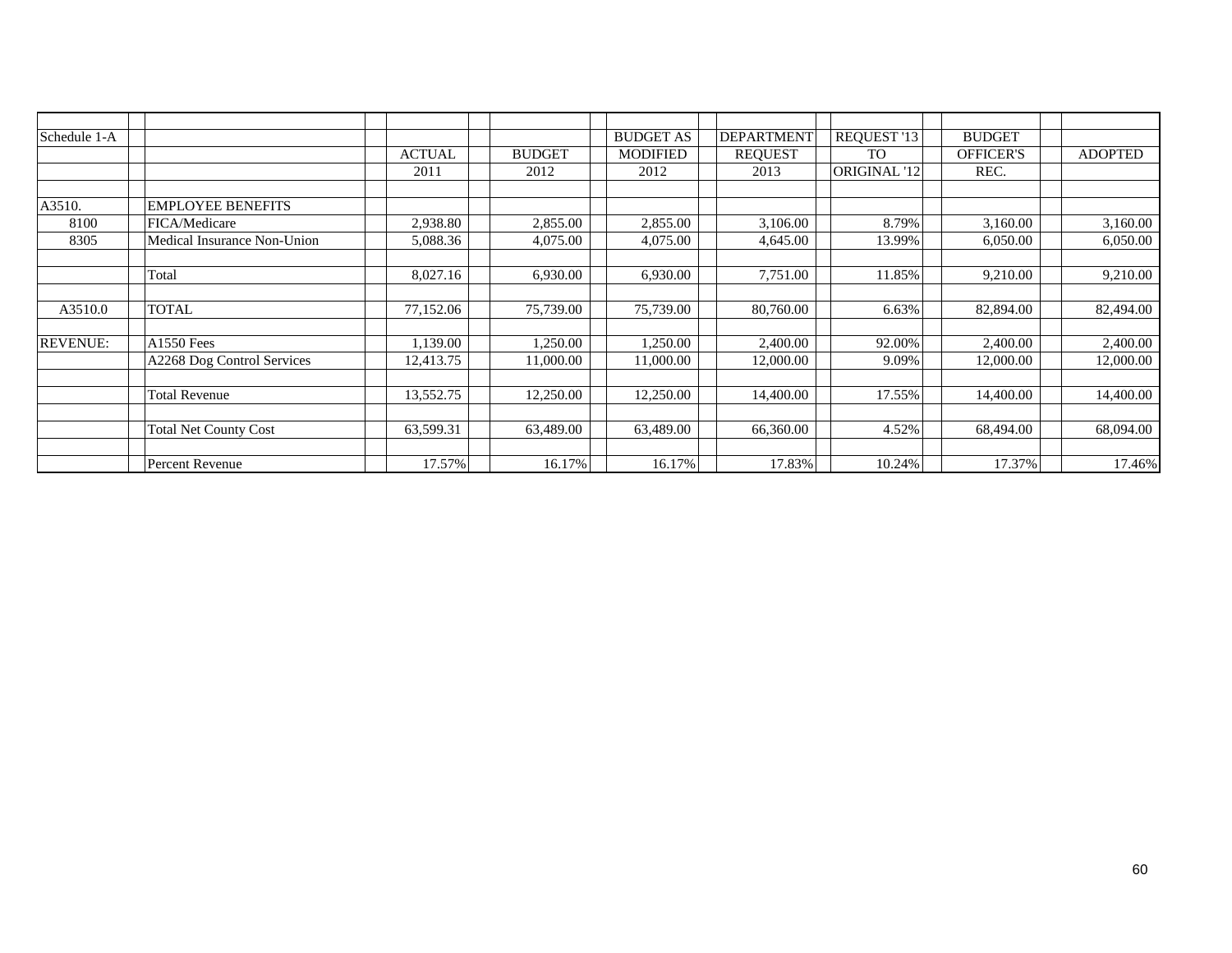| Schedule 1-A |                                      |               |                   | <b>BUDGET AS</b>  | <b>DEPARTMENT</b> | REQUEST '13  | <b>BUDGET</b>     |                   |
|--------------|--------------------------------------|---------------|-------------------|-------------------|-------------------|--------------|-------------------|-------------------|
|              |                                      | <b>ACTUAL</b> | <b>BUDGET</b>     | <b>MODIFIED</b>   | <b>REQUEST</b>    | <b>TO</b>    | OFFICER'S         | <b>ADOPTED</b>    |
|              |                                      | 2011          | 2012              | 2012              | 2013              | ORIGINAL '12 | REC.              |                   |
|              | OFFICE OF EMERGENCY MANAGEMENT       |               |                   |                   |                   |              |                   |                   |
| A3645.       | PERSONAL SERVICES                    |               |                   |                   |                   |              |                   |                   |
| 1070         | <b>Emergency Management Director</b> | 14,750.00     | 59,000.00         | 59,000.00         | 59,000.00         | $0.00\%$     | 60,180.00         | 60,180.00         |
| 1195         | Deputy Emergency Mgmt Director       | 37,692.20     | 39,680.00         | 39,680.00         | 39,738.00         | 0.15%        | 40,532.00         | 40,542.00         |
| 1502         | <b>Holiday Overtime</b>              | 62.13         | $0.00\,$          | 0.00              | 0.00              | 0.00%        | 0.00              | $0.00\,$          |
| 1505         | Overtime                             | 1,887.21      | 200.00            | 200.00            | 200.00            | $0.00\%$     | 200.00            | 200.00            |
| 1508         | 35-40 Hours                          | 3,877.95      | 500.00            | 500.00            | 500.00            | 0.00%        | 500.00            | 500.00            |
| 1509         | Comp Time Buyout CSEA                | 30.23         | $\overline{0.00}$ | $0.00\,$          | 0.00              | $0.00\%$     | $\overline{0.00}$ | $0.00\,$          |
| 1585         | Code Enforcement Officer             | 500.00        | 800.00            | 800.00            | 800.00            | 0.00%        | 800.00            | 700.00            |
| 1594         | Part-time Deputy Fire Coordinator    | 3,455.00      | 3,000.00          | 3,000.00          | 3,000.00          | 0.00%        | 3,000.00          | 2,500.00          |
| 1660         | <b>Insurance Buyout Non-union</b>    | 674.22        | 2,160.00          | 2,160.00          | 2,462.00          | 13.98%       | 3,207.00          | 3,207.00          |
|              |                                      | 62,928.94     |                   | 105,340.00        |                   |              | 108,419.00        | 107,829.00        |
|              | Total                                |               | 105,340.00        |                   | 105,700.00        | 0.34%        |                   |                   |
| A3645.       | <b>EQUIPMENT</b>                     |               |                   |                   |                   |              |                   |                   |
| 2411         | Radio - Portable                     | 1,516.84      | $0.00\,$          | 3,211.00          | 0.00              | $0.00\%$     | $0.00\,$          | 0.00              |
| 2412         | Radio Two-Way                        | 0.00          | $\overline{0.00}$ | 882.39            | 1,000.00          | 1000.00%     | 1,000.00          | $\overline{0.00}$ |
| 2945         | <b>Grant: Homeland Security</b>      | 36,213.00     | $0.00\,$          | 0.00              | 0.00              | 0.00%        | 0.00              | $0.00\,$          |
| 2946         | Grant: SHSP '09                      | 6,335.00      | 0.00              | 6,008.67          | 0.00              | $0.00\%$     | 0.00              | 0.00              |
| 2948         | Grant: Homeland Security '08         | 0.00          | 0.00              | 3,226.69          | 0.00              | 0.00%        | 0.00              | 0.00              |
| 2952         | <b>Grant: Homeland Security</b>      | 0.00          | $0.00\,$          | 38,396.00         | 0.00              | $0.00\%$     | $0.00\,$          | $\overline{0.00}$ |
| 2953         | <b>Grant: SHSP</b>                   | 14,576.15     | 0.00              | 0.00              | 0.00              | 0.00%        | 0.00              | 0.00              |
|              | Total                                | 58,640.99     | 0.00              | 51,724.75         | 1,000.00          | 1000.00%     | 1,000.00          | 0.00              |
|              |                                      |               |                   |                   |                   |              |                   |                   |
| A3645.       | <b>CONTRACTUAL EXPENSES</b>          |               |                   |                   |                   |              |                   |                   |
| 4070         | Lettering                            | 150.00        | 500.00            | 950.00            | 0.00              | $-100.00\%$  | 0.00              | 0.00              |
| 4152         | Conferences                          | 125.00        | $\overline{0.00}$ | $\overline{0.00}$ | 300.00            | 300.00%      | 300.00            | 300.00            |
| 4156         | Training                             | 2,999.48      | 4,200.00          | 4,719.75          | 4,200.00          | $0.00\%$     | 4,200.00          | 4,200.00          |
| 4457         | <b>Computer Supplies</b>             | 313.84        | 200.00            | 200.00            | 200.00            | 0.00%        | 200.00            | 200.00            |
| 4459         | Deputy Coordinator Supplies          | 15,448.40     | 1,700.00          | 4,347.74          | 1,500.00          | $-11.76%$    | 1,500.00          | 1,300.00          |
| 4470         | Office Supplies                      | 1,079.02      | 1,000.00          | 1,000.00          | 1,000.00          | $0.00\%$     | 1,000.00          | 800.00            |
| 4507         | Copier Charge                        | 685.95        | 650.00            | 650.00            | 650.00            | $0.00\%$     | 650.00            | 500.00            |
| 4515         | Postage                              | 682.70        | 600.00            | 600.00            | 600.00            | $0.00\%$     | 600.00            | 400.00            |
| 4522         | Shipments                            | 5.80          | 10.00             | 10.00             | 10.00             | $0.00\%$     | 10.00             | 10.00             |
| 4653         | Gasoline                             | 627.38        | 1,800.00          | 1,800.00          | 3,000.00          | 66.67%       | 3,000.00          | 2,900.00          |
| 4654         | Mileage                              | 410.65        | 250.00            | 250.00            | 250.00            | $0.00\%$     | 250.00            | 250.00            |
| 4660         | <b>Travel Expenses</b>               | 254.24        | 0.00              | 0.00              | 600.00            | 600.00%      | 600.00            | 500.00            |
| 4661         | Vehicle Parts/Maintenance/Repairs    | 2,579.87      | 1,000.00          | 1,000.00          | 1,200.00          | 20.00%       | 1,200.00          | 1,100.00          |
| 4676         | <b>Utilities: Cellular Services</b>  | 616.02        | 725.00            | 725.00            | 725.00            | 0.00%        | 725.00            | 725.00            |
| 4682         | Utilities: Telephone/Fax             | 1,747.57      | 1,600.00          | 1,600.00          | 1,600.00          | 0.00%        | 1,600.00          | 1,600.00          |
| 4704         | <b>Breathing Air System</b>          | 2,691.00      | 3,000.00          | 3,000.00          | 3,000.00          | $0.00\%$     | 3,000.00          | 2,500.00          |
| 4714         | Fire Investigation Team              | 1,925.00      | 2,000.00          | 4,748.00          | 2,000.00          | $0.00\%$     | 2,000.00          | 1,800.00          |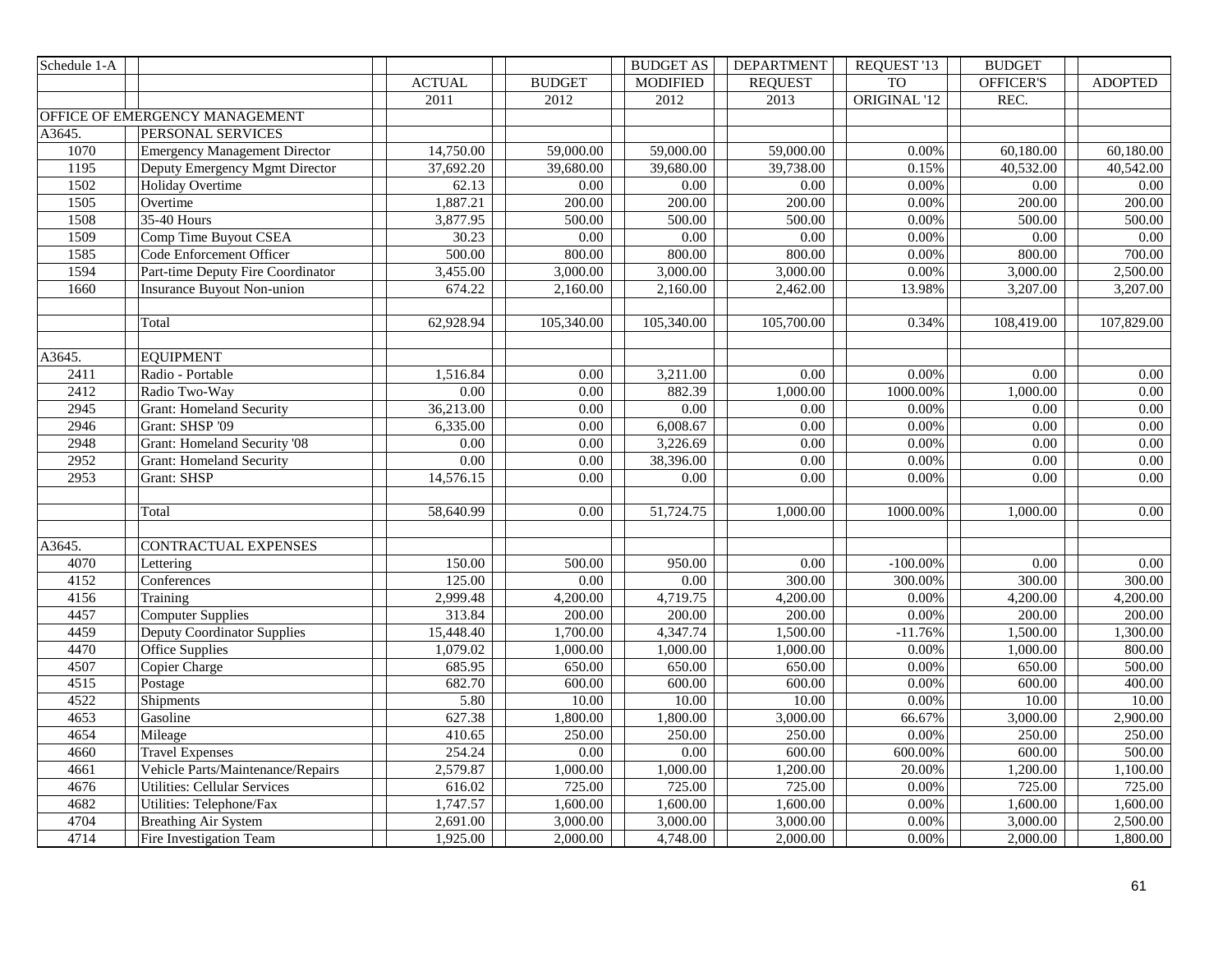| $\pm$           |                                       |               |               |                  |                   |                 |                           |                |
|-----------------|---------------------------------------|---------------|---------------|------------------|-------------------|-----------------|---------------------------|----------------|
| Schedule 1-A    |                                       |               |               | <b>BUDGET AS</b> | <b>DEPARTMENT</b> | REQUEST '13     | <b>BUDGET</b>             |                |
|                 |                                       | <b>ACTUAL</b> | <b>BUDGET</b> | <b>MODIFIED</b>  | <b>REQUEST</b>    | TO <sub>1</sub> | OFFICER'S                 | <b>ADOPTED</b> |
|                 |                                       | 2011          | 2012          | 2012             | 2013              | ORIGINAL '12    | REC.                      |                |
|                 | CONTRACTUAL EXPENSES CON'T            |               |               |                  |                   |                 |                           |                |
| 4715            | <b>Fire Prevention</b>                | 760.24        | 1,300.00      | 1,834.50         | 1,300.00          | $0.00\%$        | 1,300.00                  | 1,300.00       |
| 4716            | <b>Fire Safety Instructors</b>        | 2,196.66      | 3,100.00      | 3,645.05         | 3,000.00          | $-3.23%$        | 3,000.00                  | 3,000.00       |
| 4734            | Radio Parts/Maintenance               | 2,358.82      | 2,750.00      | 1,867.61         | 2,550.00          | $-7.27%$        | 2,550.00                  | 2,100.00       |
| 4907            | <b>Dues</b>                           | 150.00        | 175.00        | 175.00           | 175.00            | $0.00\%$        | 175.00                    | 175.00         |
| 4916            | Publications                          | 124.90        | 130.00        | 130.00           | 130.00            | $0.00\%$        | 130.00                    | 130.00         |
| 4948            | <b>Grant: Homeland Security</b>       | 1,440.36      | 0.00          | 5,247.09         | 0.00              | $0.00\%$        | 0.00                      | 0.00           |
| 4959            | Grant: Local Emergency Planning Com   | 0.00          | 0.00          | 9,093.02         | 0.00              | $0.00\%$        | 0.00                      | 0.00           |
| 4984            | <b>Grant: Disaster Planning</b>       | 0.00          | 0.00          | 49.90            | 0.00              | $0.00\%$        | 0.00                      | $0.00\,$       |
|                 |                                       |               |               |                  |                   |                 |                           |                |
|                 | Total                                 | 39,372.90     | 26,690.00     | 47,642.66        | 27,990.00         | 4.87%           | 27,990.00                 | 25,790.00      |
|                 |                                       |               |               |                  |                   |                 |                           |                |
| A3645.          | <b>EMPLOYEE BENEFITS</b>              |               |               |                  |                   |                 |                           |                |
| 8100            | FICA/Medicare                         | 4,698.53      | 8,010.00      | 8,010.00         | 8,082.00          | 0.90%           | 8,288.00                  | 8,244.00       |
| 8303            | Medical Insurance CSEA                | 5,794.56      | 5,795.00      | 5,795.00         | 6,606.00          | 13.99%          | 6,050.00                  | 6,050.00       |
|                 |                                       |               |               |                  |                   |                 |                           |                |
|                 | Total                                 | 10,493.09     | 13,805.00     | 13,805.00        | 14,688.00         | 6.40%           | 14,338.00                 | 14,294.00      |
|                 |                                       |               |               |                  |                   |                 |                           |                |
| A3645.0         | <b>TOTAL</b>                          | 171,435.92    | 145,835.00    | 218,512.41       | 149,378.00        | 2.43%           | 151,747.00                | 147,913.00     |
|                 |                                       |               |               |                  |                   |                 |                           |                |
| <b>REVENUE:</b> | A3306 State Aid - Homeland Security   | 92,692.43     | 0.00          | 62,021.37        | 0.00              | 0.00%           | 0.00                      | 0.00           |
|                 | A3307 State Aid - Emergency Mgmt      | 0.00          | 12,000.00     | 12,000.00        | 0.00              | $-100.00\%$     | 0.00                      | 0.00           |
|                 | A3388 State Aid - Emergency Mgmt      | 4,585.86      | 0.00          | 0.00             | $0.00\,$          | $0.00\%$        | 0.00                      | 0.00           |
|                 | A4305 Federal Aid                     | 13,350.00     | 0.00          | 0.00             | 0.00              | $0.00\%$        | 13,350.00                 | 13,350.00      |
|                 |                                       |               |               |                  |                   |                 |                           |                |
|                 | <b>Total Revenue</b>                  | 110,628.29    | 12,000.00     | 74,021.37        | 0.00              | $-100.00\%$     | 13,350.00                 | 13,350.00      |
|                 |                                       |               |               |                  |                   |                 |                           |                |
|                 | <b>Total Net County Cost</b>          | 60,807.63     | 133,835.00    | 144,491.04       | 149,378.00        | 11.61%          | 138,397.00                | 134,563.00     |
|                 |                                       |               |               |                  |                   |                 |                           |                |
|                 | Percent Revenue                       | 64.53%        | 8.23%         | 33.88%           | 0.00%             | $-100.00\%$     | 8.80%                     | 9.03%          |
|                 |                                       |               |               |                  |                   |                 |                           |                |
|                 | <b>TOTAL PUBLIC SAFETY</b>            | 8,678,228.88  | 8,304,995.00  | 8,594,940.17     | 9,611,605.00      | 15.73%          | 8,844,180.00              | 8,627,288.00   |
|                 |                                       |               |               |                  |                   |                 |                           |                |
|                 | <b>Total Revenue - Public Safety</b>  | 1,216,495.46  | 1,091,774.00  | 1,204,090.64     | 1,082,143.00      | $-0.88%$        | $\overline{1,081,993.00}$ | 1,124,668.00   |
|                 |                                       |               |               |                  |                   |                 |                           |                |
|                 | Net Public Safety                     | 7,461,733.42  | 7,213,221.00  | 7,390,849.53     | 8,529,462.00      | 18.25%          | 7,762,187.00              | 7,502,620.00   |
|                 |                                       |               |               |                  |                   |                 |                           |                |
|                 | Total Percent Revenue - Public Safety | 14.02%        | 13.15%        | 14.01%           | 11.26%            | $-14.36%$       | 12.23%                    | 13.04%         |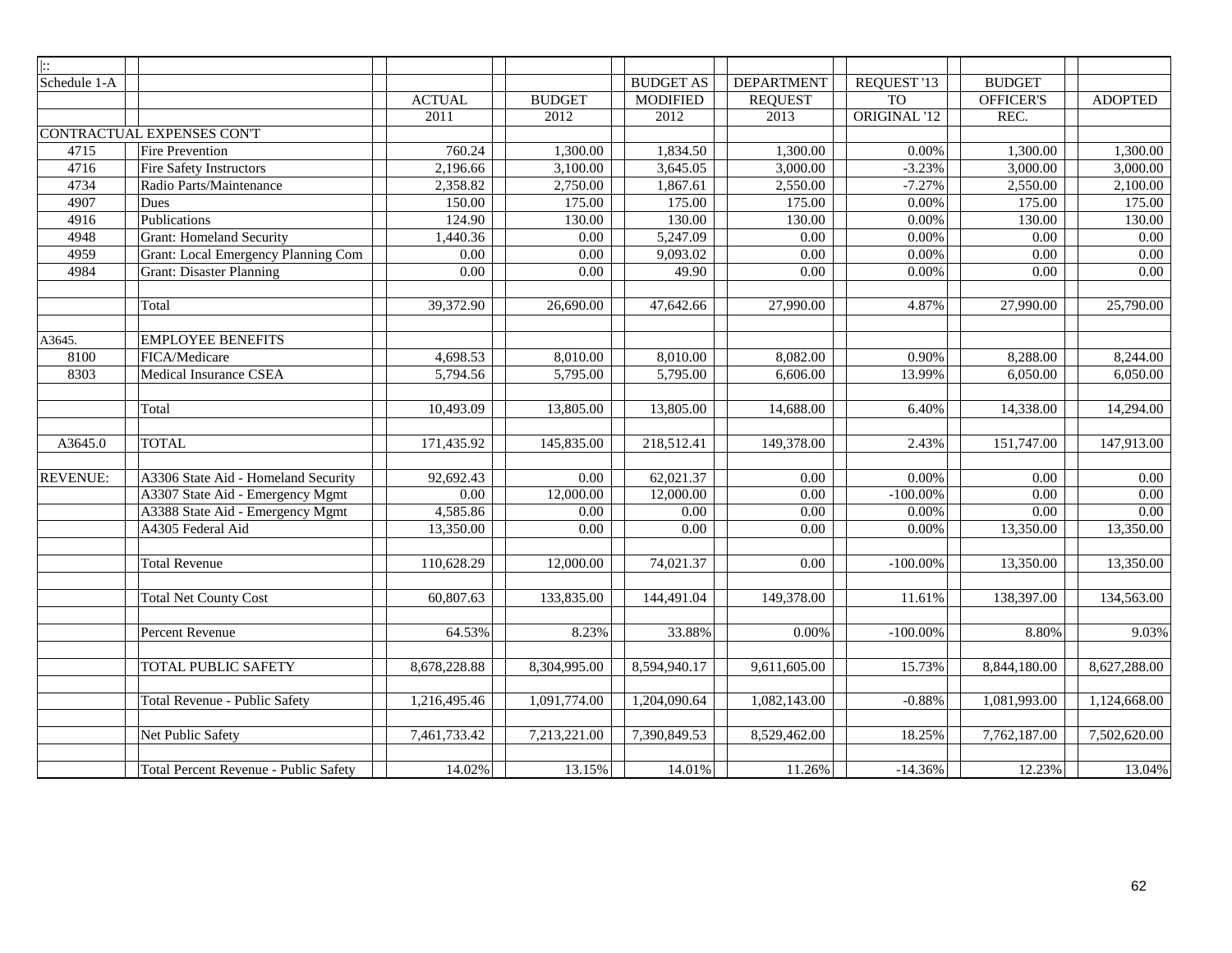| Schedule 1-A         |                                         |               |                   | <b>BUDGET AS</b> | <b>DEPARTMENT</b> | REQUEST '13  | <b>BUDGET</b>     |                   |
|----------------------|-----------------------------------------|---------------|-------------------|------------------|-------------------|--------------|-------------------|-------------------|
|                      |                                         | <b>ACTUAL</b> | <b>BUDGET</b>     | <b>MODIFIED</b>  | <b>REQUEST</b>    | <b>TO</b>    | <b>OFFICER'S</b>  | <b>ADOPTED</b>    |
| <b>HEALTH</b>        |                                         | 2011          | 2012              | 2012             | 2013              | ORIGINAL '12 | REC.              |                   |
| <b>PUBLIC HEALTH</b> |                                         |               |                   |                  |                   |              |                   |                   |
|                      |                                         |               |                   |                  |                   |              |                   |                   |
| A4010.               | PERSONAL SERVICES                       |               |                   |                  |                   |              |                   |                   |
| 1065                 | Director of Patient Services            | 61,910.00     | 61,910.00         | 61,910.00        | 63,910.00         | 3.23%        | 65,189.00         | 65,189.00         |
| 1145                 | <b>Public Health Assistant</b>          | 32,588.14     | 35,810.00         | 8,727.80         | 0.00              | $-100.00\%$  | $0.00\,$          | 0.00              |
| 1149                 | Senior Administrative Assistant         | 38,873.00     | 38,873.00         | 38,873.00        | 38,873.00         | 0.00%        | 39,651.00         | 39,651.00         |
| 1150                 | Supervising Public Health Nurse         | 30,647.41     | 0.00              | $0.00\,$         | $0.00\,$          | 0.00%        | $0.00\,$          | 0.00              |
| 1151                 | Supervising Public Health Nurse         | 51,108.00     | 51,108.00         | 51,108.00        | 51,108.00         | 0.00%        | 52,131.00         | 52,131.00         |
| 1200                 | <b>Account Clerk Typist</b>             | 23,079.01     | 0.00              | 14,867.48        | 27,935.00         | 0.00%        | 28,493.00         | 28,492.00         |
| 1270                 | Sr. Account Clerk Typist                | 32,596.20     | 33,636.00         | 33,636.00        | 33,636.00         | 0.00%        | 34,308.00         | 0.00              |
| 1271                 | Sr. Account Clerk Typist                | 32,596.20     | 33,636.00         | 33,636.00        | 33,636.00         | 0.00%        | 34,308.00         | 34,312.00         |
| 1272                 | Sr. Account Clerk Typist                | 25,501.91     | 0.00              | $0.00\,$         | $0.00\,$          | 0.00%        | 0.00              | 0.00              |
| 1300                 | <b>Emergency Medical Service Coord.</b> | 32,910.50     | 34,622.00         | 34,622.00        | 34,622.00         | $0.00\%$     | 35,315.00         | 35,316.00         |
| 1304                 | Home Health Aide Temporary              | 7,317.98      | 0.00              | 0.00             | 0.00              | 0.00%        | 0.00              | 0.00              |
| 1305                 | Home Health Aide                        | 19,328.54     | $\overline{0.00}$ | 0.00             | $\overline{0.00}$ | 0.00%        | $\overline{0.00}$ | $\overline{0.00}$ |
| 1306                 | Home Health Aide                        | 22,979.66     | 0.00              | 0.00             | $\overline{0.00}$ | 0.00%        | 0.00              | 0.00              |
| 1307                 | Home Health Aide                        | 24,310.77     | 0.00              | 0.00             | $\overline{0.00}$ | 0.00%        | $0.00\,$          | $\overline{0.00}$ |
| 1308                 | Home Health Aide                        | 21,917.16     | 0.00              | 0.00             | $0.00\,$          | 0.00%        | 0.00              | 0.00              |
| 1309                 | Home Health Aide                        | 21,030.91     | $\overline{0.00}$ | 0.00             | $\overline{0.00}$ | 0.00%        | $\overline{0.00}$ | $\overline{0.00}$ |
| 1310                 | Home Health Aide                        | 21,653.81     | 0.00              | 0.00             | $0.00\,$          | 0.00%        | $0.00\,$          | 0.00              |
| 1320                 | Public Health Educator                  | 47,201.28     | 49,147.00         | 49,147.00        | 49,147.00         | 0.00%        | 50,130.00         | 50,133.00         |
| 1330                 | Public Health Nurse                     | 45,045.00     | 46,479.00         | 46,479.00        | 47,018.00         | 1.16%        | 47,958.00         | 47,960.00         |
| 1332                 | Public Health Nurse                     | 47,629.40     | 49,147.00         | 49,147.00        | 49,686.00         | 1.10%        | 50,680.00         | 50,686.00         |
| 1333                 | Public Health Nurse                     | 48,245.40     | 49,896.00         | 49,896.00        | 49,896.00         | 0.00%        | 50,894.00         | 50,901.00         |
| 1334                 | Public Health Nurse                     | 46,828.60     | 48,325.00         | 48,325.00        | 48,325.00         | 0.00%        | 49,291.00         | 49,293.00         |
| 1335                 | <b>Public Health Nurse</b>              | 9,959.71      | 0.00              | 0.00             | 0.00              | 0.00%        | $\overline{0.00}$ | 0.00              |
| 1336                 | <b>Public Health Nurse</b>              | 34,727.00     | 0.00              | 0.00             | $0.00\,$          | 0.00%        | 0.00              | $0.00\,$          |
| 1337                 | <b>Public Health Nurse</b>              | 37,534.33     | 0.00              | 0.00             | 0.00              | 0.00%        | $0.00\,$          | 0.00              |
| 1340                 | <b>Registered Nurse</b>                 | 43,134.00     | 44,506.00         | 44,506.00        | 44,726.00         | 0.49%        | 45,620.00         | 45,625.00         |
| 1341                 | <b>Registered Nurse</b>                 | 25,998.00     | 0.00              | 0.00             | 0.00              | 0.00%        | 0.00              | 0.00              |
| 1342                 | <b>Registered Nurse</b>                 | 26,581.83     | 0.00              | 0.00             | 0.00              | 0.00%        | 0.00              | 0.00              |
| 1343                 | <b>Registered Nurse</b>                 | 45,882.20     | 47,356.00         | 47,356.00        | 47,356.00         | $0.00\%$     | 48,322.00         | 48,306.00         |
| 1346                 | <b>Registered Nurse</b>                 | 19,653.55     | 0.00              | 0.00             | 0.00              | $0.00\%$     | $0.00\,$          | 0.00              |
| 1347                 | <b>Registered Nurse</b>                 | 22,586.10     | 0.00              | 0.00             | 0.00              | $0.00\%$     | 0.00              | 0.00              |
| 1349                 | <b>Licensed Practical Nurse</b>         | 35,053.20     | 36,308.00         | 36,308.00        | 36,979.00         | 1.85%        | 37,719.00         | 37,710.00         |
| 1500                 | Call Back CSEA                          | 1,594.81      | 0.00              | 38.16            | 0.00              | $0.00\%$     | $0.00\,$          | 0.00              |
| 1501                 | Differential CSEA                       | 17.60         | 0.00              | 0.00             | $0.00\,$          | 0.00%        | 0.00              | 0.00              |
| 1502                 | Holiday Overtime                        | 4,249.10      | $0.00\,$          | 0.00             | $0.00\,$          | 0.00%        | $0.00\,$          | 0.00              |
| 1504                 | On Call                                 | 7,516.54      | 5,000.00          | 5,000.00         | 5,000.00          | $0.00\%$     | 5,000.00          | 5,000.00          |
| 1505                 | Overtime                                | 29,670.60     | 2,000.00          | 2,000.00         | 2,000.00          | 0.00%        | 2,000.00          | 2,000.00          |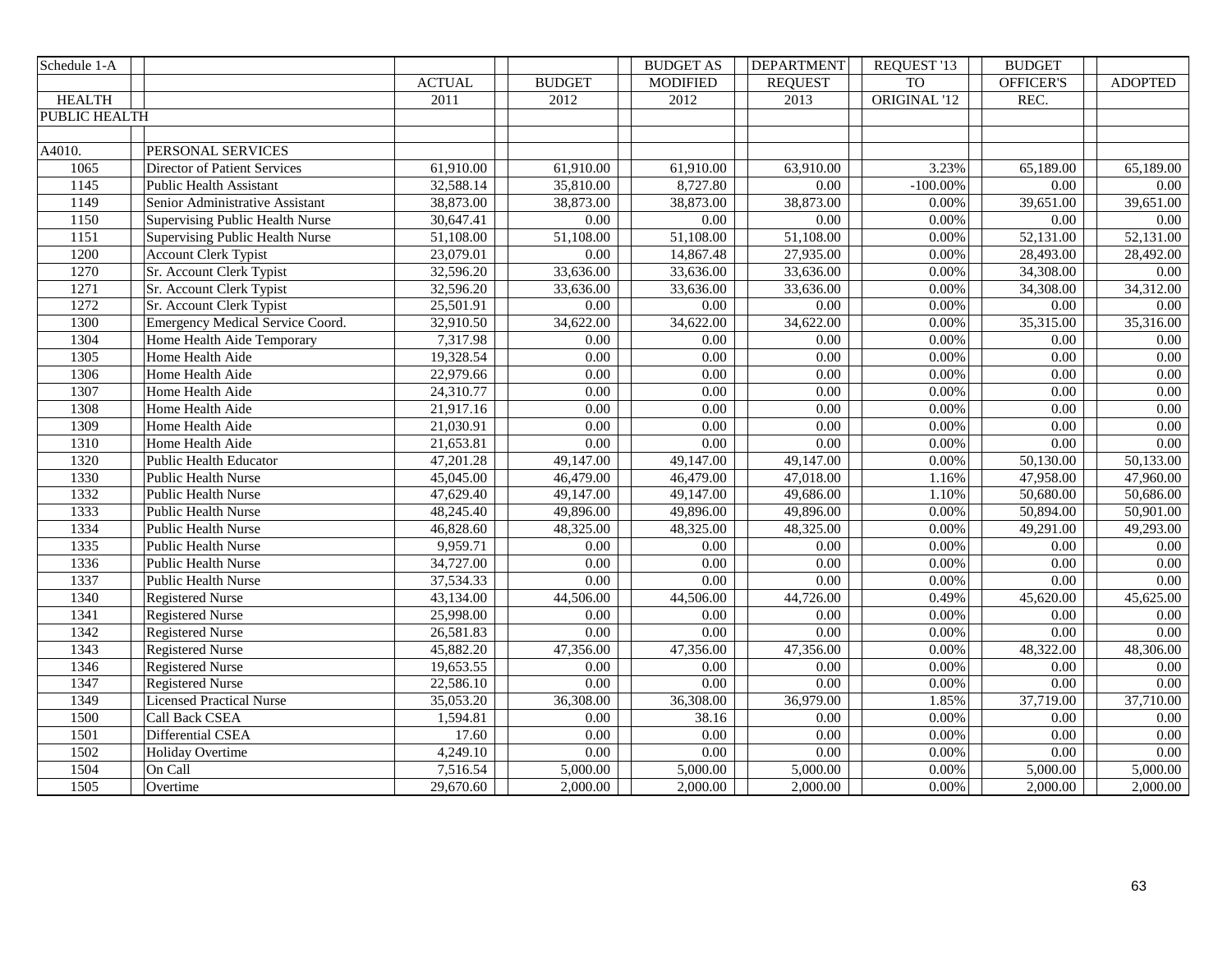| $ \colon$               |                                     |               |                   |                  |                   |                 |                  |                   |
|-------------------------|-------------------------------------|---------------|-------------------|------------------|-------------------|-----------------|------------------|-------------------|
| Schedule 1-A            |                                     |               |                   | <b>BUDGET AS</b> | <b>DEPARTMENT</b> | REQUEST '13     | <b>BUDGET</b>    |                   |
|                         |                                     | <b>ACTUAL</b> | <b>BUDGET</b>     | <b>MODIFIED</b>  | <b>REQUEST</b>    | TO <sub>1</sub> | <b>OFFICER'S</b> | <b>ADOPTED</b>    |
|                         |                                     | 2011          | 2012              | 2012             | 2013              | ORIGINAL '12    | REC.             |                   |
| PERSONAL SERVICES CON'T |                                     |               |                   |                  |                   |                 |                  |                   |
| 1506                    | Phone Work                          | 10,770.00     | 3,000.00          | 2,944.45         | 3,000.00          | 0.00%           | 3,000.00         | 3,000.00          |
| 1508                    | 35 - 40 Hours                       | 39,647.05     | 10,000.00         | 10,000.00        | 10,000.00         | 0.00%           | 9,000.00         | 7,500.00          |
| 1509                    | Comp Time Buyout CSEA               | 318.09        | 0.00              | 17.39            | 200.00            | 200.00%         | 200.00           | 200.00            |
| 1510                    | <b>Clothing Allowance</b>           | 3,100.00      | 1,500.00          | 2,000.00         | 1,500.00          | 0.00%           | 1,750.00         | 1,750.00          |
| 1530                    | Incentive Program                   | 21,000.00     | 0.00              | 0.00             | 0.00              | 0.00%           | 0.00             | $\overline{0.00}$ |
| 1625                    | Home Health Aides Part Time         | 39,633.45     | 0.00              | 0.00             | $\overline{0.00}$ | 0.00%           | 0.00             | $\overline{0.00}$ |
| 1635                    | Medical Social Worker               | 19,073.60     | 18,546.00         | 18,546.00        | 1,468.00          | $-92.08%$       | 1,468.00         | 1,468.00          |
| 1660                    | Insurance Buyout Non-Union          | 2,696.88      | 2,160.00          | 2,160.00         | 2,462.00          | 13.98%          | 3,207.00         | 3,207.00          |
| 1670                    | Overtime (NU/PT)                    | 1,539.22      | 0.00              | 0.00             | $0.00\,$          | $0.00\%$        | 0.00             | 0.00              |
| 1672                    | Differential (PT)                   | 213.65        | 0.00              | 0.00             | $0.00\,$          | $0.00\%$        | 0.00             | 0.00              |
|                         |                                     |               |                   |                  |                   |                 |                  |                   |
|                         | Total                               | 1,217,449.39  | 702,965.00        | 691,250.28       | 682,483.00        | $-2.91%$        | 695,634.00       | 659,830.00        |
|                         |                                     |               |                   |                  |                   |                 |                  |                   |
| A4010.                  | <b>EOUIPMENT</b>                    |               |                   |                  |                   |                 |                  |                   |
| 2115                    | Computer Hardware                   | 6,570.24      | 0.00              | 965.25           | 4,200.00          | 4200.00%        | 4,200.00         | 2,100.00          |
| 2424                    | Emergency Light Bar                 | 1,391.80      | 0.00              | 0.00             | 0.00              | 0.00%           | 0.00             | 0.00              |
| 2500                    | Vehicle                             | 26,082.25     | $\overline{0.00}$ | 0.00             | 30,000.00         | 30000.00%       | 30,000.00        | $\overline{0.00}$ |
| 2944                    | <b>Grant: ARRA Immunization</b>     | 3,544.07      | $0.00\,$          | 962.00           | 0.00              | $0.00\%$        | 0.00             | 0.00              |
|                         |                                     |               |                   |                  |                   |                 |                  |                   |
|                         | Total                               | 37,588.36     | 0.00              | 1,927.25         | 34,200.00         | 34200.00%       | 34,200.00        | 2,100.00          |
|                         |                                     |               |                   |                  |                   |                 |                  |                   |
| A4010.                  | CONTRACTUAL EXPENSES                |               |                   |                  |                   |                 |                  |                   |
| 4001                    | <b>Accounting Services</b>          | 31,212.44     | 17,900.00         | 17,900.00        | 30,000.00         | 67.60%          | 30,000.00        | 19,000.00         |
| 4029                    | Occupational Therapist              | 7,497.00      | 0.00              | 0.00             | 0.00              | 0.00%           | 0.00             | 0.00              |
| 4033                    | Physical Therapist                  | 44,244.00     | 0.00              | 0.00             | 0.00              | 0.00%           | 0.00             | 0.00              |
| 4035                    | Physician                           | 2,000.04      | 2,000.00          | 2,000.00         | 2,000.00          | $0.00\%$        | 2,000.00         | 2,000.00          |
| 4043                    | Speech Therapy                      | 770.00        | 0.00              | 0.00             | 0.00              | 0.00%           | 0.00             | 0.00              |
| 4047                    | Weekend/Holiday Help                | 22,342.59     | 0.00              | 0.00             | $\overline{0.00}$ | 0.00%           | 0.00             | $\overline{0.00}$ |
| 4073                    | Mgmt Contract/Services Agreement    | 190,515.03    | 884,910.00        | 884,910.00       | 0.00              | $-100.00\%$     | $0.00\,$         | 0.00              |
| 4101                    | Comm. Health Worker (Case Mgt Team) | 31,665.60     | 31,666.00         | 31,666.00        | 31,666.00         | 0.00%           | 31,666.00        | 31,666.00         |
| 4103                    | <b>EMS</b> Equipment                | 79.52         | 800.00            | 2,180.08         | 800.00            | 0.00%           | 800.00           | 800.00            |
| 4104                    | F.L. Health Systems Agency          | 5,000.00      | 5,000.00          | 5,000.00         | 4,000.00          | $-20.00%$       | 4,000.00         | 4,000.00          |
| 4106                    | Vaccine                             | 931.13        | 500.00            | 1,460.00         | 1,300.00          | 160.00%         | 1,300.00         | 700.00            |
| 4107                    | Immunization Program                | 29,070.85     | 28,655.00         | 28,655.00        | 32,179.00         | 12.30%          | 32,179.00        | 32,179.00         |
| 4108                    | Influenza Clinics                   | 9,940.01      | 6,600.00          | 6,600.00         | 5,000.00          | $-24.24%$       | 5,000.00         | 0.00              |
| 4109                    | <b>LEAD Program</b>                 | 4,721.75      | 6,000.00          | 6,000.00         | 6,000.00          | 0.00%           | 5,000.00         | 5,000.00          |
| 4111                    | Nutritionist                        | 540.00        | 450.00            | 450.00           | 450.00            | 0.00%           | 450.00           | 450.00            |
| 4113                    | <b>STD</b> Treatment                | 11,376.00     | 9,000.00          | 9,000.00         | 12,000.00         | 33.33%          | 12,000.00        | 12,000.00         |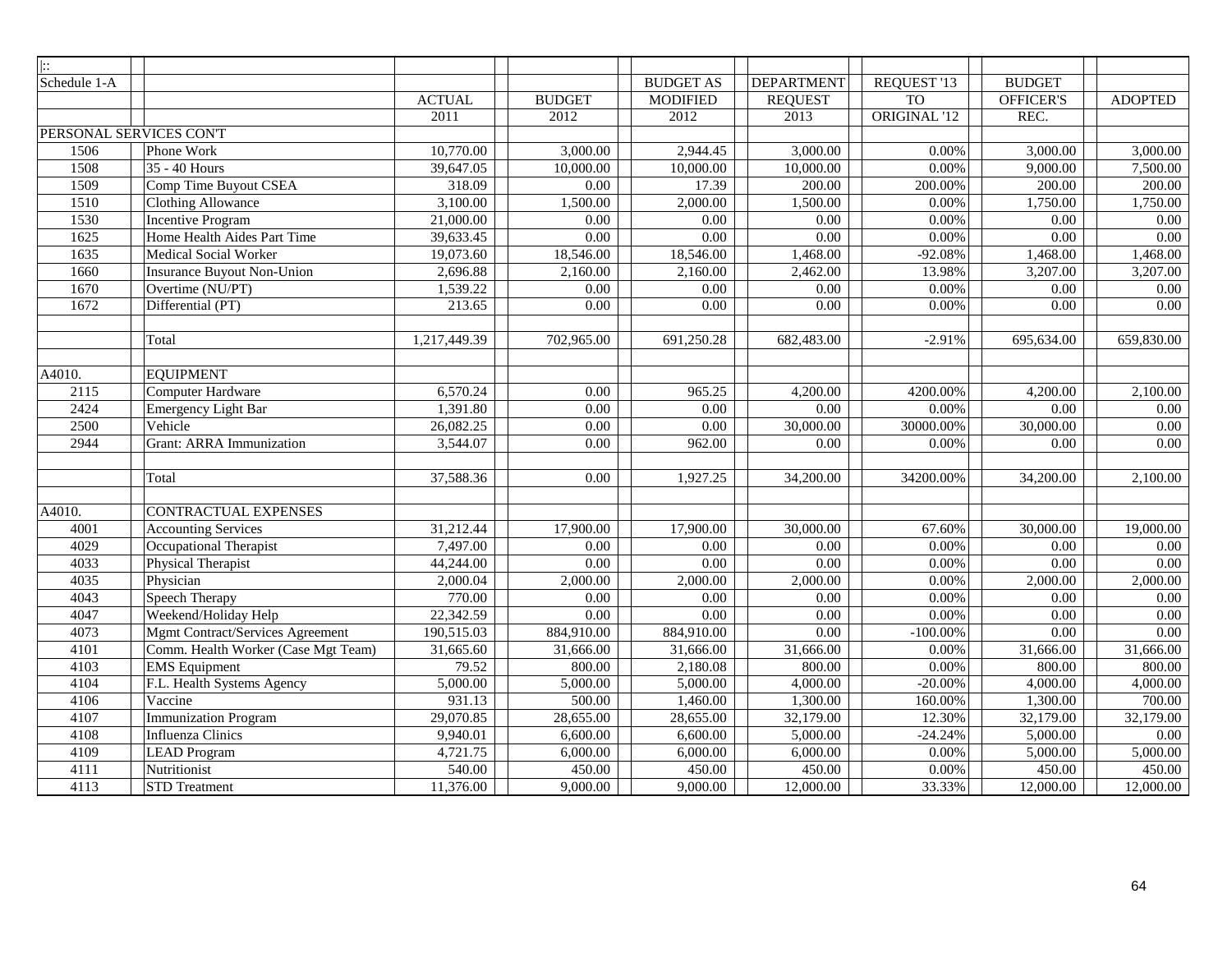| $\left  \cdot \right $ |                                        |               |               |                  |                   |              |                  |                   |
|------------------------|----------------------------------------|---------------|---------------|------------------|-------------------|--------------|------------------|-------------------|
| Schedule 1-A           |                                        |               |               | <b>BUDGET AS</b> | <b>DEPARTMENT</b> | REQUEST '13  | <b>BUDGET</b>    |                   |
|                        |                                        | <b>ACTUAL</b> | <b>BUDGET</b> | <b>MODIFIED</b>  | <b>REQUEST</b>    | <b>TO</b>    | <b>OFFICER'S</b> | <b>ADOPTED</b>    |
|                        |                                        | 2011          | 2012          | 2012             | 2013              | ORIGINAL '12 | REC.             |                   |
|                        | CONTRACTUAL EXPENSES CONT              |               |               |                  |                   |              |                  |                   |
| 4115                   | Tobacco Prevention Program             | 134.79        | 0.00          | 0.00             | 0.00              | 0.00%        | 0.00             | 0.00              |
| 4116                   | Tuberculosis Care                      | 8,985.79      | 7,500.00      | 7,500.00         | 7,500.00          | 0.00%        | 7,500.00         | 7,500.00          |
| 4119                   | <b>HIV</b>                             | 0.00          | 0.00          | 0.00             | 0.00              | 0.00%        | 0.00             | 0.00              |
| 4120                   | Corporate Compliance                   | 16,000.00     | 16,500.00     | 16,500.00        | 17,000.00         | 3.03%        | 17,000.00        | 17,000.00         |
| 4121                   | Child Safety Fair                      | 2,250.01      | 400.00        | 420.00           | 400.00            | 0.00%        | 400.00           | 0.00              |
| 4129                   | <b>CAHPS</b>                           | 1,541.00      | 1,500.00      | 1,500.00         | 0.00              | $-100.00\%$  | 0.00             | 0.00              |
| 4152                   | Conferences                            | 144.00        | 0.00          | 10.00            | 540.00            | 540.00%      | 540.00           | 540.00            |
| 4153                   | Education                              | 2,297.85      | 2,640.00      | 2,901.75         | 1,500.00          | $-43.18%$    | 1,500.00         | 1,500.00          |
| 4156                   | Training                               | 11,662.49     | 12,000.00     | 10,519.92        | 9,000.00          | $-25.00\%$   | 9,000.00         | 9,000.00          |
| 4457                   | Computer Supplies                      | 397.83        | 350.00        | 350.00           | 250.00            | $-28.57%$    | 250.00           | 250.00            |
| 4469                   | Nursing Supplies                       | 7,409.29      | 5,000.00      | 6,077.58         | 4,500.00          | $-10.00\%$   | 4,500.00         | 4,000.00          |
| 4470                   | Office Supplies                        | 2,345.90      | 2,500.00      | 2,500.00         | 2,000.00          | $-20.00%$    | 2,000.00         | 1,500.00          |
| 4479                   | Supplies: Medical                      | 9,787.41      | 0.00          | 0.00             | 0.00              | 0.00%        | 0.00             | $\overline{0.00}$ |
| 4507                   | Copier Charges                         | 3,950.77      | 3,500.00      | 3,000.00         | 3,500.00          | 0.00%        | 3,500.00         | 3,500.00          |
| 4515                   | Postage                                | 3,666.85      | 1,500.00      | 2,000.00         | 2,000.00          | 33.33%       | 2,000.00         | 2,000.00          |
| 4516                   | Printing                               | 437.00        | 200.00        | 255.00           | 200.00            | 0.00%        | 200.00           | 200.00            |
| 4522                   | Shipments                              | 563.22        | 500.00        | 500.00           | 500.00            | 0.00%        | 500.00           | 500.00            |
| 4571                   | Computer Software                      | 664.64        | 600.00        | 545.00           | 600.00            | 0.00%        | 600.00           | 600.00            |
| 4574                   | <b>Computer Maintenance Agreements</b> | 17,305.56     | 17,721.00     | 17,121.00        | 10,600.00         | $-40.18%$    | 10,600.00        | 7,495.00          |
| 4653                   | Gasoline                               | 4,367.84      | 3,000.00      | 3,900.00         | 6,000.00          | 100.00%      | 6,000.00         | 6,000.00          |
| 4654                   | Mileage                                | 56,958.97     | 10,000.00     | 10,000.00        | 13,500.00         | 35.00%       | 13,500.00        | 13,500.00         |
| 4660                   | <b>Travel Expenses</b>                 | 147.86        | 0.00          | 140.00           | 250.00            | 250.00%      | 250.00           | 250.00            |
| 4661                   | Vehicle Parts/Maintenance/Repairs      | 683.55        | 1,000.00      | 1,000.00         | 500.00            | $-50.00\%$   | 500.00           | 500.00            |
| 4676                   | Utilities: Cellular Services           | 5,696.31      | 5,000.00      | 3,500.00         | 4,500.00          | $-10.00\%$   | 4,500.00         | 4,500.00          |
| 4682                   | Utilities: Telephone/Fax               | 9,024.46      | 6,000.00      | 7,500.00         | 7,000.00          | 16.67%       | 7,000.00         | 7,000.00          |
| 4723                   | Lab                                    | 1,866.39      | 2,000.00      | 2,000.00         | 2,000.00          | 0.00%        | 2,000.00         | 2,000.00          |
| 4749                   | Uniforms                               | 268.17        | 0.00          | 0.00             | 0.00              | $0.00\%$     | 0.00             | 0.00              |
| 4856                   | <b>Rabies Treatment</b>                | 5,457.11      | 4,000.00      | 4,000.00         | 8,000.00          | 100.00%      | 8,000.00         | 8,000.00          |
| 4904                   | <b>Bid Notices</b>                     | 17.63         | 0.00          | 0.00             | 100.00            | 100.00%      | 100.00           | 100.00            |
| 4906                   | <b>County Designee</b>                 | 6,369.00      | 5,500.00      | 5,500.00         | 6,000.00          | 9.09%        | 5,500.00         | 5,500.00          |
| 4907                   | Dues                                   | 1,197.50      | 714.00        | 1,236.50         | 733.00            | 2.66%        | 733.00           | 733.00            |
| 4911                   | Insurance                              | 13,559.94     | 8,735.00      | 8,435.00         | 6,100.00          | $-30.17%$    | 6,100.00         | 6,100.00          |
| 4916                   | Publications                           | 861.50        | 400.00        | 400.00           | 400.00            | 0.00%        | 400.00           | 0.00              |
| 4919                   | <b>Revenue Assessments</b>             | 4,993.00      | 5,000.00      | 4,427.50         | 0.00              | $-100.00\%$  | $0.00\,$         | 0.00              |
| 4920                   | <b>State Fees</b>                      | 2,000.00      | 0.00          | 0.00             | $0.00\,$          | $0.00\%$     | 0.00             | 0.00              |
| 4938                   | <b>Grant: Disaster Planning</b>        | 31,029.00     | 0.00          | 113,500.00       | 0.00              | 0.00%        | 0.00             | 0.00              |
| 4942                   | <b>Grant: Healthy Community</b>        | $0.00\,$      | 0.00          | 0.00             | 0.00              | 0.00%        | 0.00             | $\overline{0.00}$ |
|                        |                                        |               |               |                  |                   |              |                  |                   |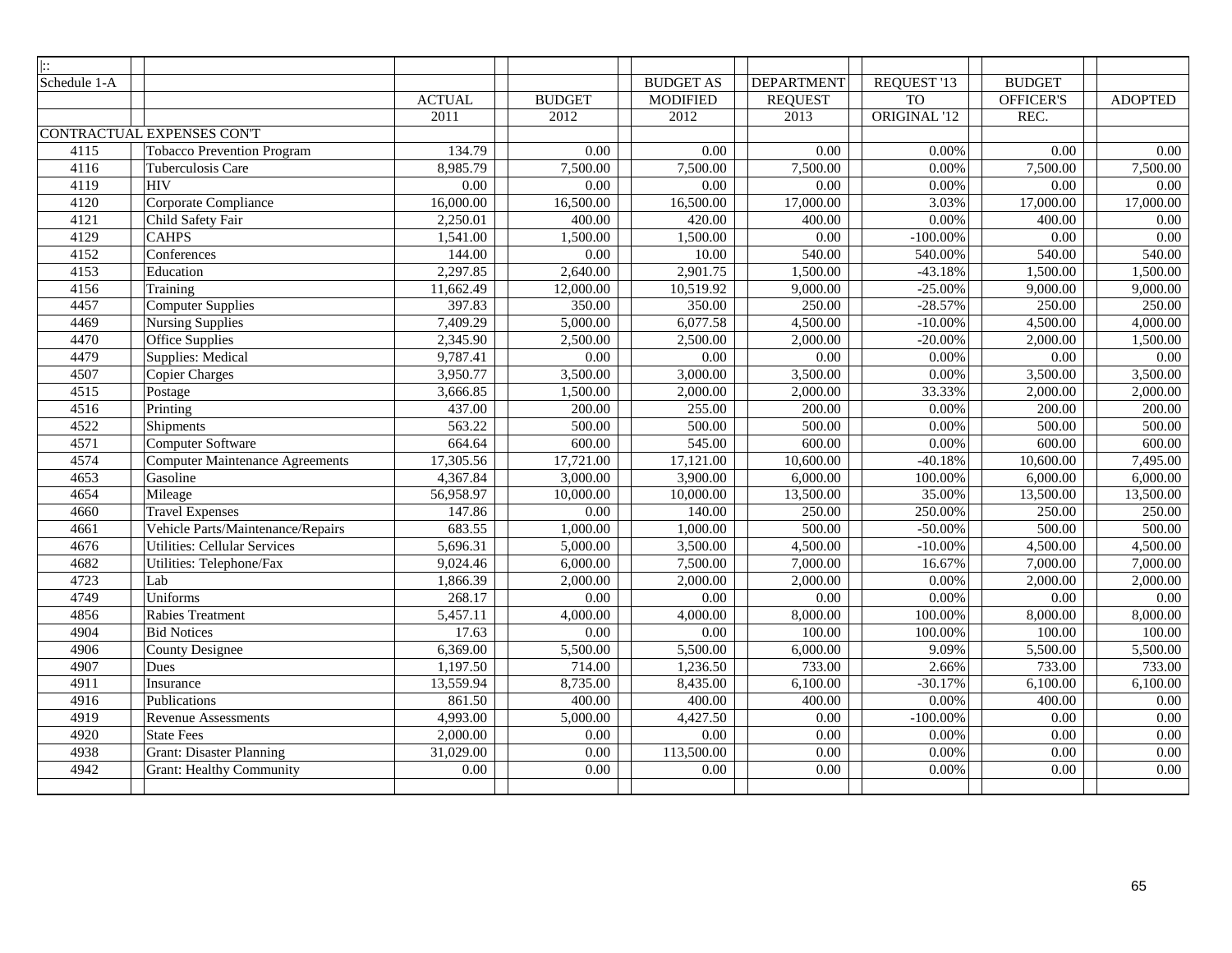| $ \colon$       |                                       |               |                   |                        |                   |                |                  |                   |
|-----------------|---------------------------------------|---------------|-------------------|------------------------|-------------------|----------------|------------------|-------------------|
| Schedule 1-A    |                                       |               |                   | <b>BUDGET AS</b>       | <b>DEPARTMENT</b> | REQUEST '13    | <b>BUDGET</b>    |                   |
|                 |                                       | <b>ACTUAL</b> | <b>BUDGET</b>     | <b>MODIFIED</b>        | <b>REQUEST</b>    | T <sub>O</sub> | <b>OFFICER'S</b> | <b>ADOPTED</b>    |
|                 |                                       | 2011          | 2012              | 2012                   | 2013              | ORIGINAL '12   | REC.             |                   |
|                 | CONTRACTUAL EXPENSES CON'T            |               |                   |                        |                   |                |                  |                   |
| 4944            | Grant: ARRA Immunization              | 7,359.76      | 0.00              | 0.00                   | 0.00              | 0.00%          | 0.00             | 0.00              |
| 4946            | <b>Grant: Facilitated Enrollment</b>  | 462,477.49    | 0.00              | 531,482.01             | 0.00              | 0.00%          | 0.00             | 0.00              |
| 4947            | <b>Grant: Rural Health Network</b>    | 211,873.41    | 0.00              | 321,923.93             | 0.00              | 0.00%          | 0.00             | 0.00              |
| 4953            | Grant: ARRA Early Intervention        | 11,494.80     | 0.00              | 0.00                   | $0.00\,$          | $0.00\%$       | 0.00             | 0.00              |
| 4955            | Grant: Homeland Security - PH         | 22,869.40     | $0.00\,$          | 10,258.19              | 0.00              | 0.00%          | 0.00             | 0.00              |
| 4956            | <b>Grant: Medical Reserve Corps</b>   | 4,483.33      | $\overline{0.00}$ | $10,943.\overline{27}$ | $\overline{0.00}$ | $0.00\%$       | $0.00\,$         | $\overline{0.00}$ |
| 4989            | <b>Grant: Cancer Screening</b>        | 0.00          | 0.00              | 0.00                   | 0.00              | 0.00%          | 0.00             | 0.00              |
|                 |                                       |               |                   |                        |                   |                |                  |                   |
|                 | Total                                 | 1,346,506.78  | 1,117,241.00      | 2,107,667.73           | 240,568.00        | $-78.47%$      | 239,068.00       | 217,563.00        |
|                 |                                       |               |                   |                        |                   |                |                  |                   |
| A4010.          | <b>EMPLOYEE BENEFITS</b>              |               |                   |                        |                   |                |                  |                   |
| 8100            | FICA/Medicare                         | 88.220.17     | 53,777.00         | 53,109.39              | 52,056.00         | $-3.20%$       | 53,100.00        | 50,486.00         |
| 8303            | Medical Insurance CSEA                | 252,354.82    | 141,804.00        | 141,804.00             | 172,841.00        | 21.89%         | 162,947.00       | 145,972.00        |
| 8305            | Medical Insurance Non-Union           | 56,750.92     | 33,617.00         | 33,617.00              | 30,452.00         | $-9.41%$       | 30,452.00        | 30,452.00         |
|                 |                                       |               |                   |                        |                   |                |                  |                   |
|                 | Total                                 | 397,325.91    | 229,198.00        | 228,530.39             | 255,349.00        | 11.41%         | 246,499.00       | 226,910.00        |
|                 |                                       |               |                   |                        |                   |                |                  |                   |
| A4010.0         | <b>TOTAL</b>                          | 2,998,870.44  | 2,049,404.00      | 3,029,375.65           | 1,212,600.00      | $-40.83%$      | 1,215,401.00     | 1,106,403.00      |
|                 |                                       |               |                   |                        |                   |                |                  |                   |
| <b>REVENUE:</b> | A1610 Public Health Fees              | 1,358,240.53  | 1,202,146.00      | 1,202,146.00           | 140,742.00        | $-88.29%$      | 186,870.00       | 186,870.00        |
|                 | A1689 Donations                       | 3,208.64      | 0.00              | 1,407.87               | 0.00              | 0.00%          | 0.00             | 0.00              |
|                 | A2411 Rental - Public Health          | 0.00          | 0.00              | 0.00                   | $0.00\,$          | 0.00%          | 15,000.00        | 15,000.00         |
|                 | A3401 Public Health Work              | 549,842.29    | 649,181.00        | 650,092.46             | 541,536.00        | $-16.58%$      | 518,460.00       | 500,061.00        |
|                 | A3402 State Aid-Homeland Security -PH | 19,571.88     | 0.00              | 10,258.19              | 0.00              | 0.00%          | 0.00             | 0.00              |
|                 | A3403 Facilitated Enrollment Grant    | 674,913.19    | 0.00              | 853,405.94             | $0.00\,$          | 0.00%          | 0.00             | 0.00              |
|                 | A4401 Federal Aid-PHCP, ICHAP, EI     | 44,486.74     | 45,487.00         | 45,487.00              | 38,488.00         | $-15.39%$      | 38,488.00        | 38,488.00         |
|                 | A4457 Federal Aid-Lead                | 15,969.97     | 22,941.00         | 22,941.00              | 22,941.00         | 0.00%          | 22,941.00        | 22,941.00         |
|                 | A4458 Federal Aid Stimulus PH         | 26,996.65     | $0.00\,$          | 0.00                   | $\overline{0.00}$ | 0.00%          | 0.00             | 0.00              |
|                 | A4488 Federal Aid - Med. Reserve Corp | 5,000.00      | 0.00              | 10,943.27              | 0.00              | 0.00%          | 0.00             | 0.00              |
|                 | A4489 Federal Aid- Disaster Planning  | 56,120.09     | 0.00              | 113,500.00             | 0.00              | 0.00%          | 0.00             | 0.00              |
|                 |                                       |               |                   |                        |                   |                |                  |                   |
|                 | <b>Total Revenue</b>                  | 2,754,349.98  | 1,919,755.00      | 2,910,181.73           | 743,707.00        | $-61.26%$      | 781,759.00       | 763,360.00        |
|                 |                                       |               |                   |                        |                   |                |                  |                   |
|                 | <b>Total Net County Cost</b>          | 244,520.46    | 129,649.00        | 119,193.92             | 468,893.00        | 261.66%        | 433,642.00       | 343,043.00        |
|                 |                                       |               |                   |                        |                   |                |                  |                   |
|                 | Percent Revenue                       | 91.85%        | 93.67%            | 96.07%                 | 61.33%            | $-34.53%$      | 64.32%           | 68.99%            |
|                 |                                       |               |                   |                        |                   |                |                  |                   |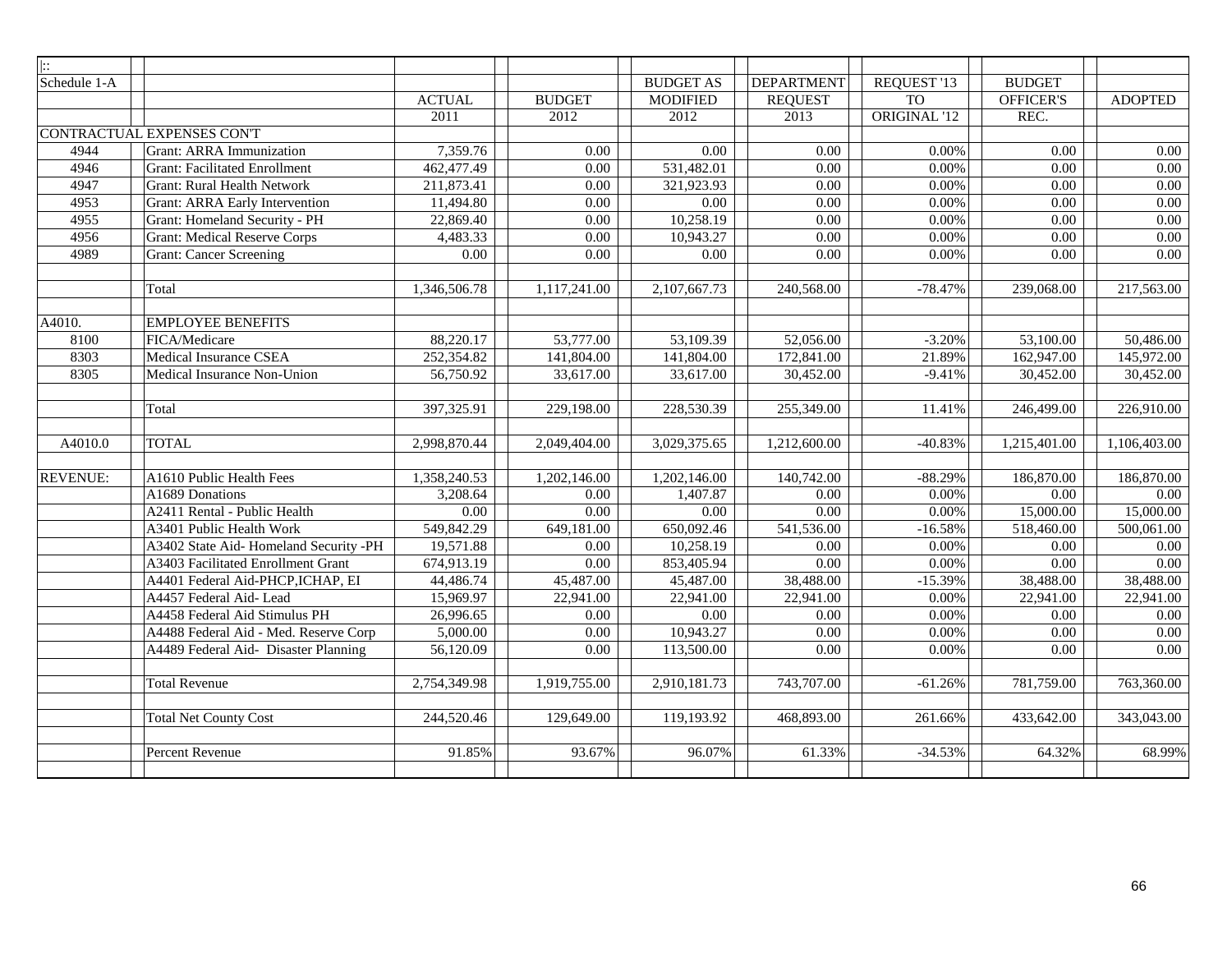| Schedule 1-A    |                                      |               |               | <b>BUDGET AS</b> | <b>DEPARTMENT</b> | REQUEST '13  | <b>BUDGET</b>    |                |
|-----------------|--------------------------------------|---------------|---------------|------------------|-------------------|--------------|------------------|----------------|
|                 |                                      | <b>ACTUAL</b> | <b>BUDGET</b> | <b>MODIFIED</b>  | <b>REQUEST</b>    | <b>TO</b>    | <b>OFFICER'S</b> | <b>ADOPTED</b> |
|                 |                                      | 2011          | 2012          | 2012             | 2013              | ORIGINAL '12 | REC.             |                |
|                 |                                      |               |               |                  |                   |              |                  |                |
|                 | SPECIAL PUBLIC HEALTH PROGRAMS       |               |               |                  |                   |              |                  |                |
|                 |                                      |               |               |                  |                   |              |                  |                |
| A4042.          | <b>RABIES CONTROL IN DOGS</b>        |               |               |                  |                   |              |                  |                |
| 4855            | Rabies Control                       | 5,423.66      | 4,000.00      | 4,000.00         | 4,000.00          | 0.00%        | 4,000.00         | 3,000.00       |
|                 |                                      |               |               |                  |                   |              |                  |                |
|                 | Total                                | 5,423.66      | 4.000.00      | 4.000.00         | 4,000.00          | 0.00%        | 4,000.00         | 3,000.00       |
|                 |                                      |               |               |                  |                   |              |                  |                |
| A4046.4112      | P.HANDICAPPED CHILD-MEDICAL          | 9,074.47      | 15,000.00     | 15,013.50        | 15,000.00         | 0.00%        | 15,000.00        | 0.00           |
|                 |                                      |               |               |                  |                   |              |                  |                |
|                 | Total                                | 9,074.47      | 15,000.00     | 15,013.50        | 15,000.00         | 0.00%        | 15,000.00        | 0.00           |
|                 |                                      |               |               |                  |                   |              |                  |                |
| A4054.4102      | EARLY INTERVENTION SERVICE           | 247,769.38    | 250,000.00    | 251,040.00       | 350,000.00        | 40.00%       | 350,000.00       | 330,000.00     |
|                 |                                      |               |               |                  |                   |              |                  |                |
|                 | Total                                | 247,769.38    | 250,000.00    | 251,040.00       | 350,000.00        | 40.00%       | 350,000.00       | 330,000.00     |
|                 | <b>TOTAL</b>                         |               |               |                  |                   | 37.17%       |                  |                |
|                 |                                      | 262, 267.51   | 269,000.00    | 270,053.50       | 369,000.00        |              | 369,000.00       | 333,000.00     |
| <b>REVENUE:</b> |                                      |               |               |                  |                   |              |                  |                |
|                 | A1611 PHCP                           | 156.00        | 0.00          | 0.00             | 0.00              | 0.00%        | 0.00             | 0.00           |
|                 | A1619 Early Intervention Fees        | 79,739.91     | 76.614.00     | 76,614.00        | 91.150.00         | 18.97%       | 91,150.00        | 91,150.00      |
|                 | A3446 Care of Handicapped Children   | 4,266.77      | 7,500.00      | 7,500.00         | 7,500.00          | 0.00%        | 7,500.00         | 0.00           |
|                 | A3449 State Aid - Early Intervention | 48,402.51     | 44,418.00     | 44,418.00        | 59,972.00         | 35.02%       | 59,972.00        | 59,972.00      |
|                 |                                      |               |               |                  |                   |              |                  |                |
|                 | <b>Total Revenue</b>                 | 132,565.19    | 128,532.00    | 128,532.00       | 158,622.00        | 23.41%       | 158,622.00       | 151,122.00     |
|                 |                                      |               |               |                  |                   |              |                  |                |
|                 | <b>Total Net County Cost</b>         | 129,702.32    | 140,468.00    | 141,521.50       | 210,378.00        | 49.77%       | 210,378.00       | 181,878.00     |
|                 |                                      |               |               |                  |                   |              |                  |                |
|                 | Percent Revenue                      | 50.55%        | 47.78%        | 47.60%           | 42.99%            | $-10.03%$    | 42.99%           | 45.38%         |
|                 |                                      |               |               |                  |                   |              |                  |                |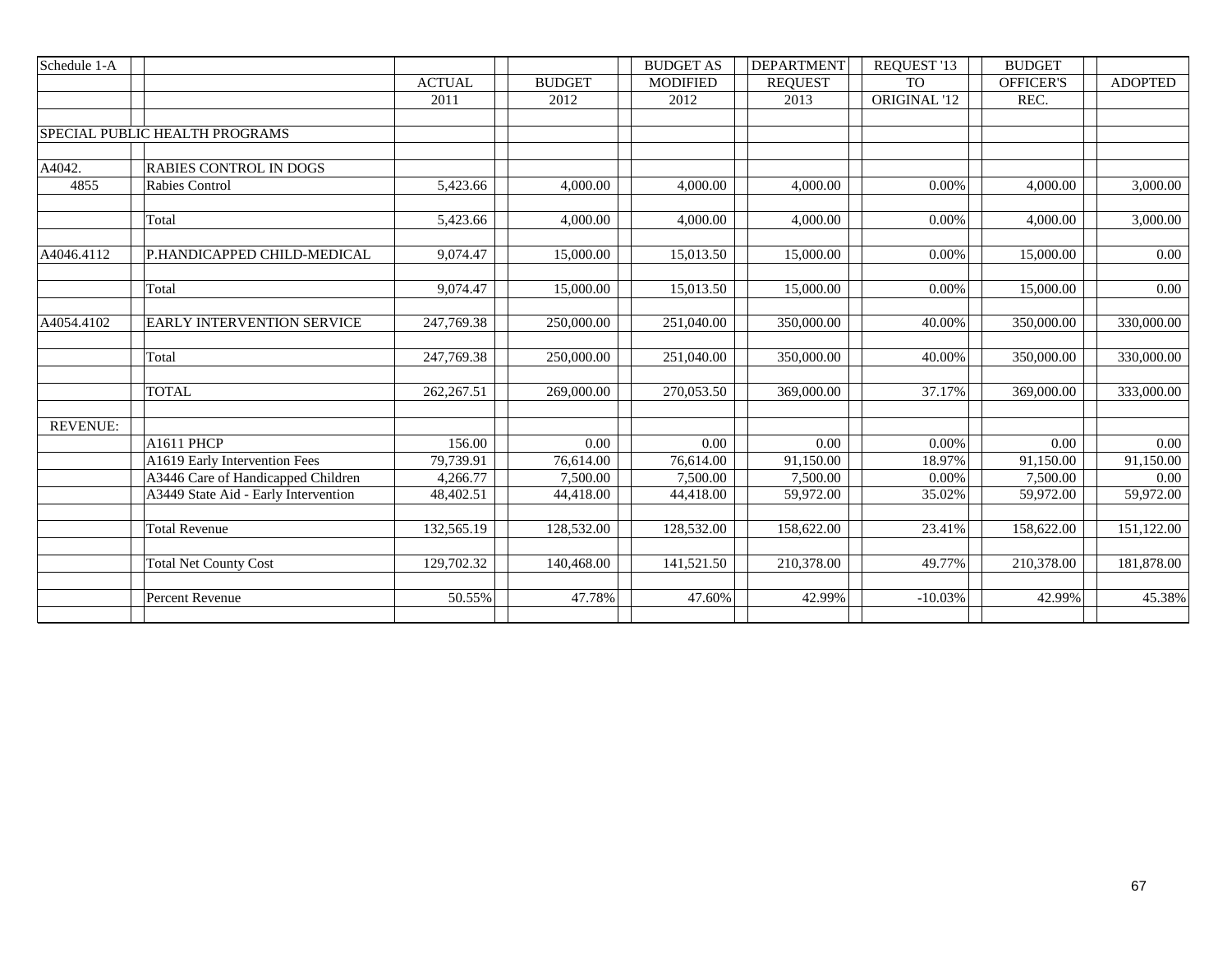| Schedule 1-A   |                                              |                   |                   | <b>BUDGET AS</b> | <b>DEPARTMENT</b> | REQUEST '13  | <b>BUDGET</b> |                |
|----------------|----------------------------------------------|-------------------|-------------------|------------------|-------------------|--------------|---------------|----------------|
|                |                                              | <b>ACTUAL</b>     | <b>BUDGET</b>     | <b>MODIFIED</b>  | <b>REQUEST</b>    | <b>TO</b>    | OFFICER'S     | <b>ADOPTED</b> |
|                |                                              | 2011              | 2012              | 2012             | 2013              | ORIGINAL '12 | REC.          |                |
|                | DEPARTMENT OF COMMUNITY SERVICES             |                   |                   |                  |                   |              |               |                |
| A4320.         | <b>PERSONAL SERVICES</b>                     |                   |                   |                  |                   |              |               |                |
| 1605           | Deputy Director, Community Services          | 50,497.00         | 50,497.00         | 50,497.00        | 50,497.00         | $0.00\%$     | 51,507.00     | 51,507.00      |
| 1650           | Senior Account Clerk Typist PT               | 9,944.01          | 11,394.00         | 10,171.00        | 0.00              | $-100.00\%$  | 0.00          | 0.00           |
|                |                                              |                   |                   |                  |                   |              |               |                |
|                | Total                                        | 60,441.01         | 61,891.00         | 60,668.00        | 50,497.00         | $-18.41%$    | 51,507.00     | 51,507.00      |
|                |                                              |                   |                   |                  |                   |              |               |                |
| A4320.         | <b>EQUIPMENT</b>                             |                   |                   |                  |                   |              |               |                |
| 2115           | Computer Hardware                            | 0.00              | 0.00              | 0.00             | 0.00              | 0.00%        | 0.00          | 0.00           |
|                |                                              |                   |                   |                  |                   |              |               |                |
|                | Total                                        | 0.00              | 0.00              | 0.00             | 0.00              | 0.00%        | 0.00          | 0.00           |
|                |                                              |                   |                   |                  |                   |              |               |                |
| A4320.<br>4010 | <b>CONTRACTUAL EXPENSES</b><br>Clerical Help | 0.00              | $\overline{0.00}$ | 1,223.00         | 4,937.00          | 0.00%        | 4,937.00      | 4,937.00       |
| 4011           | Consultants                                  | 45,332.50         | 42,440.00         | 42,440.00        | 42,440.00         | $0.00\%$     | 42,440.00     | 42,440.00      |
| 4015           | <b>Cost Allocation</b>                       | 518.00            | 518.00            | 518.00           | 518.00            | $0.00\%$     | 518.00        | 518.00         |
| 4054           | Single Point of Entry/Accountability         | 60,262.31         | 81,168.00         | 81,168.00        | 81,168.00         | $0.00\%$     | 81,168.00     | 81,168.00      |
| 4110           | <b>Psychiatric Consultation</b>              | 43,512.00         | 44,256.00         | 44,256.00        | 44,256.00         | 0.00%        | 44,256.00     | 44,256.00      |
| 4252           | CS - CCSI                                    | 8,408.70          | 10,558.00         | 10,558.00        | 10,558.00         | 0.00%        | 10,558.00     | 10,558.00      |
| 4255           | CS - Community Based Intervention            | 49,987.00         | 49,987.00         | 49,987.00        | 49,987.00         | $0.00\%$     | 49,987.00     | 49,987.00      |
| 4257           | CS - Drop In                                 | 25,858.01         | 24,674.00         | 24,674.00        | 24,674.00         | $0.00\%$     | 24,674.00     | 24,674.00      |
| 4258           | CS - Family Support                          | 46,791.15         | 47,319.00         | 47,319.00        | 47,319.00         | $0.00\%$     | 47,319.00     | 47,319.00      |
| 4260           | CS - Home Based Intervention                 | 112,222.00        | 112,528.00        | 112,528.00       | 112,528.00        | 0.00%        | 112,528.00    | 112,528.00     |
| 4261           | CS - Intensive Case Management - Adult       | 4,512.47          | 6,736.00          | 6,736.00         | 6,736.00          | $0.00\%$     | 6,736.00      | 6,736.00       |
| 4262           | CS - Kendra's Law                            | $\overline{0.00}$ | 16,124.00         | 16,124.00        | 16,124.00         | 0.00%        | 16,124.00     | 16,124.00      |
| 4263           | CS - Local Advocacy - Adult                  | 24,847.98         | 24,848.00         | 24,848.00        | 24,848.00         | $0.00\%$     | 24,848.00     | 24,848.00      |
| 4264           | CS - Local Advocacy - Youth                  | 27,412.00         | 26,671.00         | 26,671.00        | 26,671.00         | 0.00%        | 26,671.00     | 26,671.00      |
| 4265           | CS - Local Employment - Adult                | 2,978.84          | 3,014.00          | 3,014.00         | 3,014.00          | $0.00\%$     | 3,014.00      | 3,014.00       |
| 4266           | CS - Local Employment - Youth                | 7,136.95          | 7,218.00          | 7,218.00         | 7,218.00          | 0.00%        | 7,218.00      | 7,218.00       |
| 4267           | CS - MICA                                    | 1,680.00          | 3,352.00          | 3,352.00         | 3,352.00          | $0.00\%$     | 3,352.00      | 3,352.00       |
| 4268           | $\overline{\text{CS}}$ - Outreach            | 45,440.50         | 55,305.00         | 55,305.00        | 55,305.00         | $0.00\%$     | 55,305.00     | 55,305.00      |
| 4270           | CS - Recreation                              | 39,575.00         | 37,197.00         | 37,197.00        | 37,197.00         | 0.00%        | 37,197.00     | 37,197.00      |
| 4272           | CS - Respite                                 | 29,631.92         | 30,240.00         | 30,240.00        | 30,240.00         | 0.00%        | 30,240.00     | 30,240.00      |
| 4274           | CS - Social Club                             | 64,866.00         | 63,200.00         | 63,200.00        | 63,200.00         | $0.00\%$     | 63,200.00     | 63,200.00      |
| 4276           | CS - Supported Housing                       | 16,852.00         | 16,852.00         | 16,852.00        | 16,852.00         | 0.00%        | 16,852.00     | 16,852.00      |
| 4277           | <b>CS</b> - Vocational Services              | 233,703.00        | 233,703.00        | 233,703.00       | 233,703.00        | 0.00%        | 233,703.00    | 233,703.00     |
| 4278           | CS - Case Management                         | 53,638.00         | 53,152.00         | 53,152.00        | 53,152.00         | $0.00\%$     | 53,152.00     | 53,152.00      |
| 4279           | CS - Intensive Case Management - Youth       | 7,941.10          | 13,468.00         | 13,468.00        | 13,468.00         | $0.00\%$     | 13,468.00     | 13,468.00      |
| 4280           | CS - Drugs                                   | 638.86            | 1,348.00          | 1,348.00         | 1,352.00          | 0.30%        | 1,352.00      | 1,352.00       |
|                |                                              |                   |                   |                  |                   |              |               |                |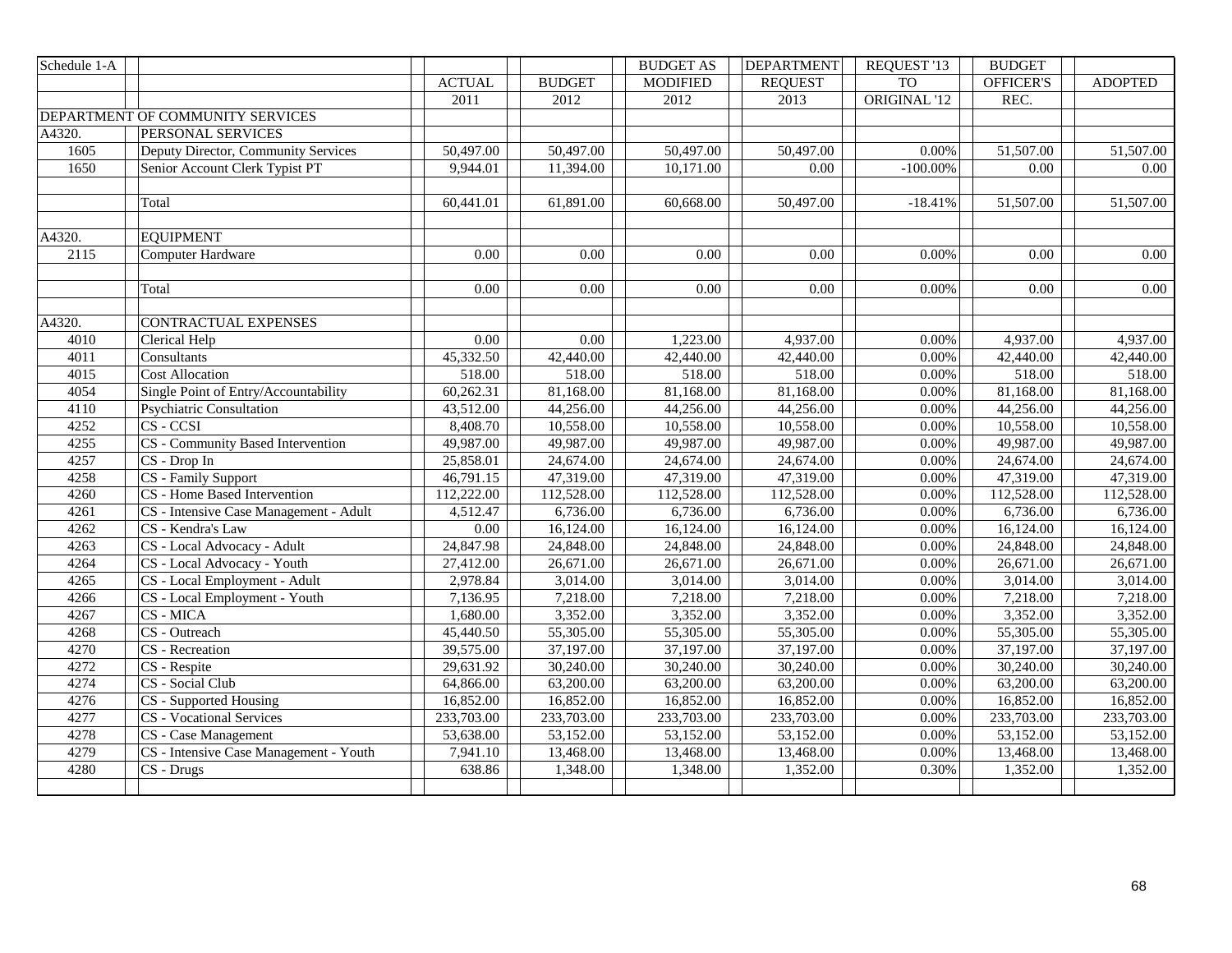| $\left  \cdot \right $ |                                          |               |               |                  |                   |              |               |                   |
|------------------------|------------------------------------------|---------------|---------------|------------------|-------------------|--------------|---------------|-------------------|
| Schedule 1-A           |                                          |               |               | <b>BUDGET AS</b> | <b>DEPARTMENT</b> | REQUEST '13  | <b>BUDGET</b> |                   |
|                        |                                          | <b>ACTUAL</b> | <b>BUDGET</b> | <b>MODIFIED</b>  | <b>REQUEST</b>    | <b>TO</b>    | OFFICER'S     | <b>ADOPTED</b>    |
|                        |                                          | 2011          | 2012          | 2012             | 2013              | ORIGINAL '12 | REC.          |                   |
|                        |                                          |               |               |                  |                   |              |               |                   |
|                        | CONTRACTUAL EXPENSES CONT                |               |               |                  |                   |              |               |                   |
| 4281                   | CS - Transportation                      | 14,789.00     | 13,705.00     | 13,705.00        | 13,705.00         | 0.00%        | 13,705.00     | 13,705.00         |
| 4283                   | CS - Prevention Services/Substance Abuse | 233,042.00    | 233,042.00    | 233,042.00       | 233,042.00        | $0.00\%$     | 233,042.00    | 233,042.00        |
| 4284                   | CS - School Based Programs               | 71,781.00     | 71,781.00     | 71,781.00        | 71,781.00         | $0.00\%$     | 71,781.00     | 71,781.00         |
| 4285                   | Unallocated                              | 0.00          | 9,838.00      | 9,677.18         | 9,838.00          | $0.00\%$     | 9,838.00      | 9,838.00          |
| 4287                   | Continuing Treatment                     | 3,416.00      | 0.00          | 0.00             | 0.00              | $0.00\%$     | 0.00          | $0.00\,$          |
| 4288                   | Substance Abuse Treatment Clinic         | 83,200.00     | 84,125.00     | 84,125.00        | 84,125.00         | $0.00\%$     | 84,125.00     | 84,125.00         |
| 4289                   | Mental Health Clinic Treatment           | 106,190.00    | 106,272.00    | 106,272.00       | 106,272.00        | $0.00\%$     | 106,272.00    | 106,272.00        |
| 4292                   | Mental Health Advocacy                   | 14,892.00     | 14,511.00     | 14,511.00        | 14,511.00         | 0.00%        | 14,511.00     | 14,511.00         |
| 4293                   | Crisis Outreach                          | 11,639.00     | 11,629.00     | 11,629.00        | 11,629.00         | 0.00%        | 11,629.00     | 11,629.00         |
| 4407                   | Equipment Maintenance Agreement          | $0.00\,$      | 0.00          | 127.64           | 0.00              | $0.00\%$     | 0.00          | 0.00              |
| 4470                   | Office Supplies                          | 969.56        | 650.00        | 650.00           | 650.00            | $0.00\%$     | 650.00        | 350.00            |
| 4507                   | Copier Charge                            | 343.20        | 500.00        | 500.00           | 500.00            | $0.00\%$     | 500.00        | 350.00            |
| 4515                   | Postage                                  | 125.02        | 150.00        | 172.45           | 150.00            | $0.00\%$     | 150.00        | 100.00            |
| 4571                   | Computer Software                        | 0.00          | 0.00          | 0.00             | 0.00              | 0.00%        | 0.00          | $\overline{0.00}$ |
| 4653                   | Gasoline                                 | 83.45         | 150.00        | 150.00           | 150.00            | 0.00%        | 150.00        | 100.00            |
| 4654                   | Mileage                                  | 0.00          | 0.00          | 0.00             | 0.00              | $0.00\%$     | 0.00          | $0.00\,$          |
| 4660                   | <b>Travel Expenses</b>                   | 171.48        | 0.00          | 2.89             | 200.00            | 200.00%      | 200.00        | 200.00            |
| 4661                   | Vehicle Parts/Maintenance/Repairs        | 0.00          | 500.00        | 500.00           | 500.00            | $0.00\%$     | 500.00        | 250.00            |
| 4682                   | Utilities: Telephone/Fax                 | 503.12        | 600.00        | 600.00           | 600.00            | $0.00\%$     | 600.00        | 500.00            |
| 4907                   | Dues                                     | 1,263.00      | 1,301.00      | 1,301.00         | 1,370.00          | 5.30%        | 1,370.00      | 1,370.00          |
| 4916                   | Publications                             | 366.22        | 200.00        | 207.84           | 200.00            | $0.00\%$     | 200.00        | $0.00\,$          |
|                        |                                          |               |               |                  |                   |              |               |                   |
|                        | Total                                    | ###########   | 1,554,830.00  | 1.556.053.00     | 1.560.040.00      | 0.34%        | 1,560,040.00  | 1,558,940.00      |
| A4320.                 | <b>EMPLOYEE BENEFITS</b>                 |               |               |                  |                   |              |               |                   |
| 8100                   | FICA/Medicare                            | 4,623.78      | 4,735.00      | 4,735.00         | 3,864.00          | $-18.39%$    | 3,941.00      | 3,941.00          |
|                        | Total                                    | 4,623.78      | 4,735.00      | 4,735.00         | 3,864.00          | $-18.39%$    | 3,941.00      | 3,941.00          |
| A4320.0                | <b>TOTAL</b>                             | ###########   | 1,621,456.00  | 1,621,456.00     | 1,614,401.00      | $-0.44%$     | 1,615,488.00  | 1,614,388.00      |
| <b>REVENUE:</b>        | A3490 State Aid MH-LGU                   | 35,132.00     | 34,476.00     | 34,476.00        | 34,476.00         | $0.00\%$     | 34,476.00     | 34,476.00         |
|                        | A3490 State Aid County Population        | 25,000.00     | 25,000.00     | 25,000.00        | 25,000.00         | $0.00\%$     | 25,000.00     | 25,000.00         |
|                        | A3492 Community Support Services         | 219,648.00    | 215,360.00    | 215,360.00       | 215,360.00        | $0.00\%$     | 215,360.00    | 215,360.00        |
|                        | A3493 Psychiatric Rehab                  | 119,516.00    | 118,856.00    | 118,856.00       | 118,856.00        | $0.00\%$     | 118,856.00    | 118,856.00        |
|                        |                                          |               |               |                  |                   |              |               |                   |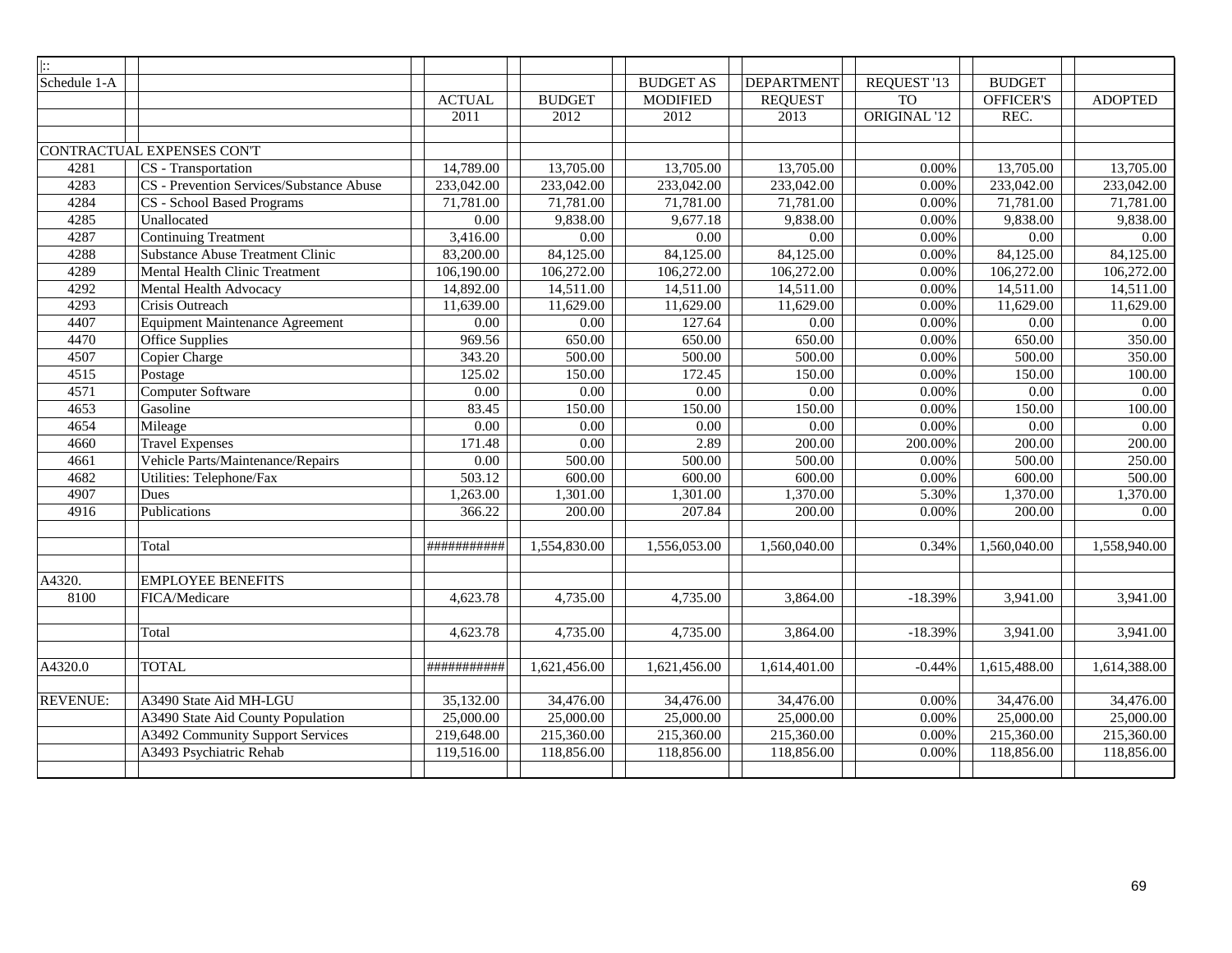| $\left  \cdot \right $ |                                          |               |               |                  |                   |                         |               |                |
|------------------------|------------------------------------------|---------------|---------------|------------------|-------------------|-------------------------|---------------|----------------|
| Schedule 1-A           |                                          |               |               | <b>BUDGET AS</b> | <b>DEPARTMENT</b> | REQUEST '13             | <b>BUDGET</b> |                |
|                        |                                          | <b>ACTUAL</b> | <b>BUDGET</b> | <b>MODIFIED</b>  | <b>REQUEST</b>    | <b>TO</b>               | OFFICER'S     | <b>ADOPTED</b> |
|                        |                                          | 2011          | 2012          | 2012             | 2013              | ORIGINAL <sup>'12</sup> | REC.          |                |
| <b>REVENUE CONT</b>    |                                          |               |               |                  |                   |                         |               |                |
|                        | A3494 Children & Youth                   | 137,638.00    | 136,876.00    | 136,876.00       | 136,876.00        | $0.00\%$                | 136,876.00    | 136,876.00     |
|                        | A3495 Reinvestment                       | 335,457.00    | 355,656.00    | 355,656.00       | 355,656.00        | 0.00%                   | 355,656.00    | 355,656.00     |
|                        | A3496 State Aid MR-LGU                   | 11,847.00     | 11,847.00     | 11,847.00        | 11,847.00         | $0.00\%$                | 11,847.00     | 11,847.00      |
|                        | A3498 Integrated Supported Emp           | 70,264.00     | 69,876.00     | 69,876.00        | 69,896.00         | 0.03%                   | 69,896.00     | 69,896.00      |
|                        | A3500 Kendra's Law                       | 17,566.00     | 17,472.00     | 17,472.00        | 17,476.00         | 0.02%                   | 17,476.00     | 17,476.00      |
|                        | A3501 Adult Case Management              | 33,405.00     | 33,312.00     | 33,312.00        | 33,312.00         | $0.00\%$                | 33,312.00     | 33,312.00      |
|                        | A3502 Children Case Management           | 40,268.00     | 40,044.00     | 40,044.00        | 40,044.00         | 0.00%                   | 40,044.00     | 40,044.00      |
|                        | A3503 MH Supported Housing               | 4,213.00      | 16,852.00     | 16,852.00        | 16,852.00         | 0.00%                   | 16,852.00     | 16,852.00      |
|                        | A3504 State Aid Substance Abuse          | 315,422.00    | 317,167.00    | 317,167.00       | 317,167.00        | 0.00%                   | 317,167.00    | 317,167.00     |
|                        | A3505 State Aid Supportive Case Mgmt     | 8,520.00      | 0.00          | 0.00             | $0.00\,$          | $0.00\%$                | 0.00          | 0.00           |
|                        | A3506 State Aid LTC Supported Housing    | 8,520.00      | 0.00          | 0.00             | 0.00              | $0.00\%$                | 0.00          | 0.00           |
|                        | A3507 Clinical Infrastructure C&F        | 81,630.00     | 79,088.00     | 79,088.00        | 71,276.00         | $-9.88%$                | 71,276.00     | 71,276.00      |
|                        | A3508 Emergency Services C&F             | 94,600.00     | 94,076.00     | 94,076.00        | 94,076.00         | 0.00%                   | 94,076.00     | 94,076.00      |
|                        | A3509 Clinical Infrastructure - Adults   | $0.00\,$      | $0.00\,$      | 0.00             | 7,812.00          | 7812.00%                | 7,812.00      | 7,812.00       |
|                        | A4490 Federal Aid MH Salary Sharing      | 3,565.10      | 2,084.00      | 2,084.00         | $0.00\,$          | $-100.00\%$             | 0.00          | $0.00\,$       |
|                        |                                          |               |               |                  |                   |                         |               |                |
|                        | <b>Total Revenue</b>                     | ###########   | 1,568,042.00  | 1,568,042.00     | 1,565,982.00      | $-0.13%$                | 1,565,982.00  | 1,565,982.00   |
|                        |                                          |               |               |                  |                   |                         |               |                |
|                        | <b>Total Net County Cost</b>             | (625.97)      | 53,414.00     | 53,414.00        | 48,419.00         | $-9.35%$                | 49,506.00     | 48,406.00      |
|                        |                                          |               |               |                  |                   |                         |               |                |
|                        | Percent Revenue                          | 100.04%       | 96.71%        | 96.71%           | 97.00%            | 0.31%                   | 96.94%        | 97.00%         |
|                        |                                          |               |               |                  |                   |                         |               |                |
|                        | COMMUNITY SERVICES - COUNTY CONTRIBUTION |               |               |                  |                   |                         |               |                |
| A4330.4251             | CS - Assoc. For Retarded Citizens        | 32,490.00     | 30,865.00     | 30,865.00        | 30,865.00         | 0.00%                   | 30,865.00     | 30,093.00      |
| A4330.4273             | CS - School Based Counselor Program      | 8,800.00      | 8,800.00      | 8,800.00         | 8,800.00          | 0.00%                   | 8,800.00      | 8,800.00       |
|                        |                                          |               |               |                  |                   |                         |               |                |
| A4330.0                | <b>TOTAL</b>                             | 41,290.00     | 39,665.00     | 39,665.00        | 39,665.00         | 0.00%                   | 39,665.00     | 38,893.00      |
|                        |                                          |               |               |                  |                   |                         |               |                |
| <b>AMBULANCE</b>       |                                          |               |               |                  |                   |                         |               |                |
| A4540.4219             | Mercy Flight                             | 0.00          | 0.00          | 0.00             | 1,000.00          | 1000.00%                | 0.00          | 0.00           |
|                        |                                          |               |               |                  |                   |                         |               |                |
| A4999M                 | <b>TOTAL HEALTH</b>                      | ###########   | 3,979,525.00  | 4,960,550.15     | 3,236,666.00      | $-18.67%$               | 3,239,554.00  | 3,092,684.00   |
|                        |                                          |               |               |                  |                   |                         |               |                |
|                        | Total Revenue - Health                   | ###########   | 3,616,329.00  | 4,606,755.73     | 2,468,311.00      | $-31.75%$               | 2,506,363.00  | 2,480,464.00   |
|                        |                                          |               |               |                  |                   |                         |               |                |
|                        | Net Health                               | 414,886.81    | 363,196.00    | 353,794.42       | 768,355.00        | 111.55%                 | 733,191.00    | 612,220.00     |
|                        |                                          |               |               |                  |                   |                         |               |                |
|                        | Total Percent Revenue - Health           | 91.47%        | 90.87%        | 92.87%           | 76.26%            | $-16.08%$               | 77.37%        | 80.20%         |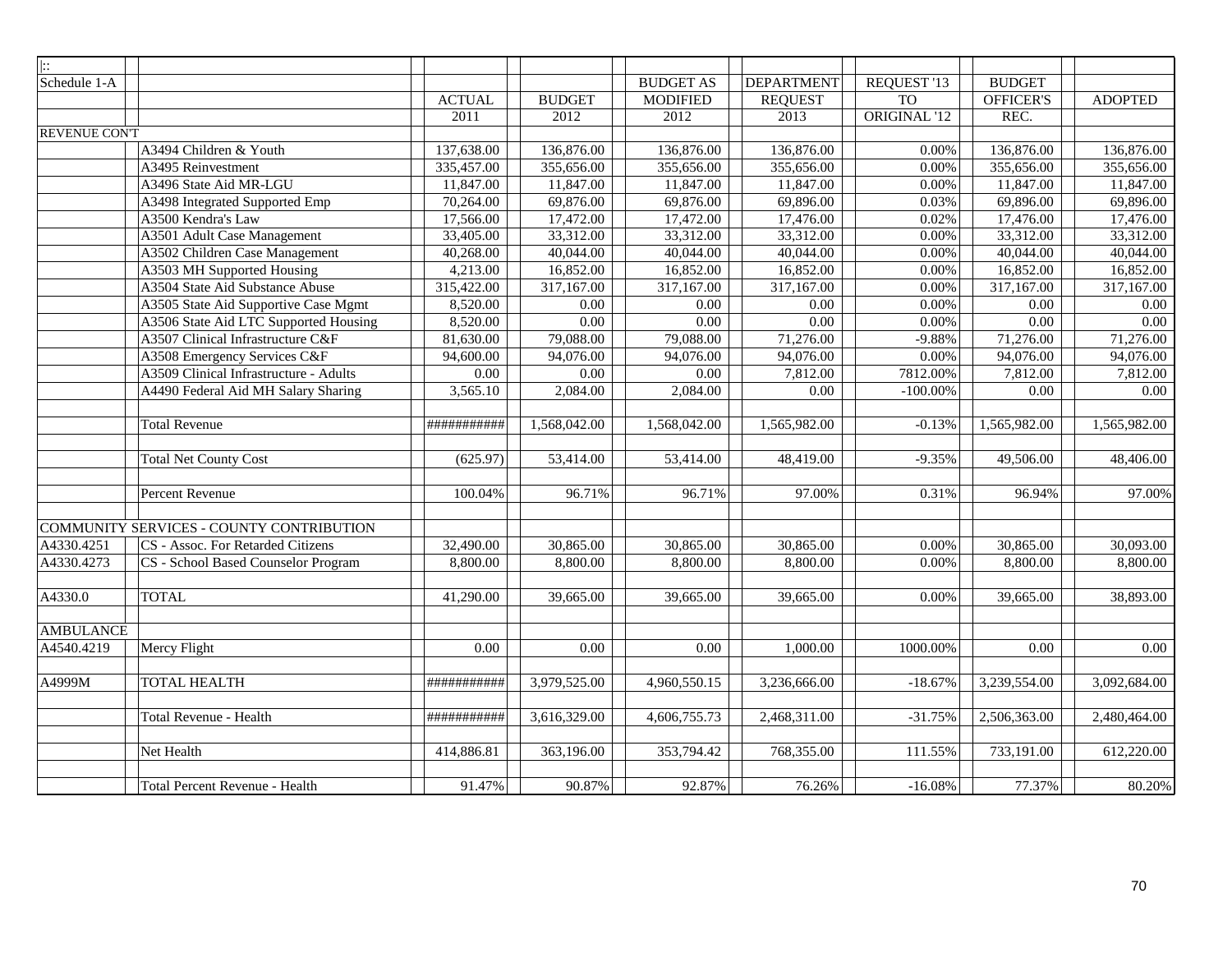| Schedule 1-A           |                                      |               |               | <b>BUDGET AS</b> | <b>DEPARTMENT</b> | REQUEST '13  | <b>BUDGET</b> |                |
|------------------------|--------------------------------------|---------------|---------------|------------------|-------------------|--------------|---------------|----------------|
|                        |                                      | <b>ACTUAL</b> | <b>BUDGET</b> | <b>MODIFIED</b>  | <b>REQUEST</b>    | <b>TO</b>    | OFFICER'S     | <b>ADOPTED</b> |
|                        |                                      | 2011          | 2012          | 2012             | 2013              | ORIGINAL '12 | REC.          |                |
|                        |                                      |               |               |                  |                   |              |               |                |
|                        | ECONOMIC ASSISTANCE AND OPPORTUNITY  |               |               |                  |                   |              |               |                |
| <b>SOCIAL SERVICES</b> |                                      |               |               |                  |                   |              |               |                |
|                        | SOCIAL SERVICES ADMINISTRATION       |               |               |                  |                   |              |               |                |
|                        |                                      |               |               |                  |                   |              |               |                |
| A6010.                 | PERSONAL SERVICES                    |               |               |                  |                   |              |               |                |
| 1052                   | Commissioner, DSS                    | 63,368.84     | 60,000.00     | 60,000.00        | 60,000.00         | 0.00%        | 61,200.00     | 61,200.00      |
| 1115                   | Deputy Commissioner                  | 52,793.29     | 53,000.00     | 53,000.00        | 53,000.00         | 0.00%        | 54,060.00     | 54,060.00      |
| 1125                   | Director Income Maintenance          | 51,117.00     | 51,117.00     | 51,117.00        | 51,117.00         | 0.00%        | 52,140.00     | 52,140.00      |
| 1200                   | <b>Account Clerk Typist</b>          | 31,868.20     | 32,886.00     | 32,886.00        | 32,886.00         | 0.00%        | 33,544.00     | 33,544.00      |
| 1201                   | <b>Account Clerk Typist</b>          | 28,424.20     | 29,616.00     | 29,616.00        | 29,616.00         | 0.00%        | 30,208.00     | 30,201.00      |
| 1212                   | <b>Fiscal Administrative Officer</b> | 39,312.00     | 40,560.00     | 40,560.00        | 40,560.00         | 0.00%        | 41,371.00     | 41,364.00      |
| 1246                   | Receptionist/Typist                  | 30,248.40     | 31,224.00     | 31,224.00        | 31,224.00         | 0.00%        | 31,848.00     | 31,845.00      |
| 1247                   | Receptionist/Typist                  | 27,369.54     | 28,520.00     | 28,520.00        | 28,520.00         | $0.00\%$     | 29,090.00     | 29,086.00      |
| 1270                   | Senior Account Clerk Typist          | 31,850.00     | 33,506.00     | 33,506.00        | 33,636.00         | 0.39%        | 34,308.00     | 34,312.00      |
| 1271                   | Senior Account Clerk Typist          | 33,230.68     | 33,636.00     | 33,636.00        | 33,636.00         | $0.00\%$     | 34,308.00     | 34,312.00      |
| 1290                   | Typist                               | 27,773.97     | 29,287.00     | 29,287.00        | 29,287.00         | $0.00\%$     | 29,873.00     | 29,872.00      |
| 1291                   | Typist                               | 13,390.65     | 26,854.00     | 26,854.00        | 27,330.00         | 1.77%        | 27,618.00     | 27,878.00      |
| 1301                   | Employment & Training Program Sup    | 0.00          | 0.00          | $0.00\,$         | 46,927.00         | 46927.00%    | 47,409.00     | 47,867.00      |
| 1350                   | Case Supervisor                      | 50,031.80     | 51,632.00     | 39,940.25        | 0.00              | $-100.00\%$  | 0.00          | 0.00           |
| 1351                   | Case Supervisor                      | 50,031.80     | 51,632.00     | 51,632.00        | 51,632.00         | 0.00%        | 52,664.00     | 52,673.00      |
| 1352                   | Caseworker                           | 28,807.80     | 41,415.00     | 41,415.00        | 42,407.00         | 2.40%        | 43,255.00     | 43,261.00      |
| 1353                   | Caseworker                           | 41,653.85     | 43,942.00     | 43,942.00        | 44,579.00         | 1.45%        | 45,471.00     | 45,475.00      |
| 1354                   | Caseworker                           | 41,839.49     | 44,124.00     | 44,124.00        | 44,579.00         | 1.03%        | 45,471.00     | 45,475.00      |
| 1355                   | Caseworker                           | 42,162.24     | 44,579.00     | 44,579.00        | 41,196.00         | $-7.59%$     | 41,820.00     | 41,827.00      |
| 1356                   | Caseworker                           | 43,206.80     | 44,579.00     | 44,579.00        | 44,579.00         | 0.00%        | 45,471.00     | 45,475.00      |
| 1357                   | Caseworker                           | 44,753.80     | 46,187.00     | 46,187.00        | 46,187.00         | 0.00%        | 47,111.00     | 47,119.00      |
| 1359                   | Caseworker                           | 34,890.77     | 0.00          | 11,691.75        | 41,269.00         | 41269.00%    | 42,095.00     | 42,102.00      |
| 1360                   | Caseworker                           | 39,609.11     | 44,579.00     | 44,579.00        | 44,579.00         | 0.00%        | 45,471.00     | 45,475.00      |
| 1361                   | Caseworker                           | 40,611.48     | 42,883.00     | 42,883.00        | 43,837.00         | 2.22%        | 44,713.00     | 44,718.00      |
| 1362                   | Caseworker                           | 42,635.60     | 44,579.00     | 44,579.00        | 44,579.00         | 0.00%        | 45,471.00     | 45,475.00      |
| 1365                   | Caseworker Assistant                 | 36,600.20     | 37,765.00     | 37,765.00        | 37,765.00         | 0.00%        | 38,520.00     | 38,514.00      |
| 1366                   | <b>Employment Coordinator</b>        | 0.00          | 0.00          | $0.00\,$         | 34,586.00         | 34586.00%    | 35,280.00     | 35,280.00      |
| 1370                   | Principal Social Welfare Examiner    | 38,201.80     | 39,427.00     | 39,427.00        | 39,427.00         | 0.00%        | 40,216.00     | 40,213.00      |
| 1371                   | Principal Social Welfare Examiner    | 38,201.80     | 39,427.00     | 39,427.00        | 39,470.00         | 0.11%        | 40,260.00     | 40,257.00      |
| 1375                   | Senior Caseworker                    | 34,427.61     | 46,498.00     | 46,498.00        | 46,498.00         | 0.00%        | 47,428.00     | 47,429.00      |
| 1376                   | Senior Caseworker                    | 41,117.51     | 47,356.00     | 47,356.00        | 47,356.00         | $0.00\%$     | 48,303.00     | 48,306.00      |
| 1380                   | Senior Social Welfare Examiner       | 32,500.65     | 35,353.00     | 35,353.00        | 35,353.00         | 0.00%        | 36,060.00     | 36,065.00      |
| 1381                   | Senior Social Welfare Examiner       | 28,563.43     | 34,622.00     | 34,622.00        | 34,622.00         | 0.00%        | 35,315.00     | 35,316.00      |
| 1385                   | Senior Support Investigator          | 35,817.60     | 36,961.00     | 36,961.00        | 36,961.00         | 0.00%        | 37,700.00     | 37,692.00      |
|                        |                                      |               |               |                  |                   |              |               |                |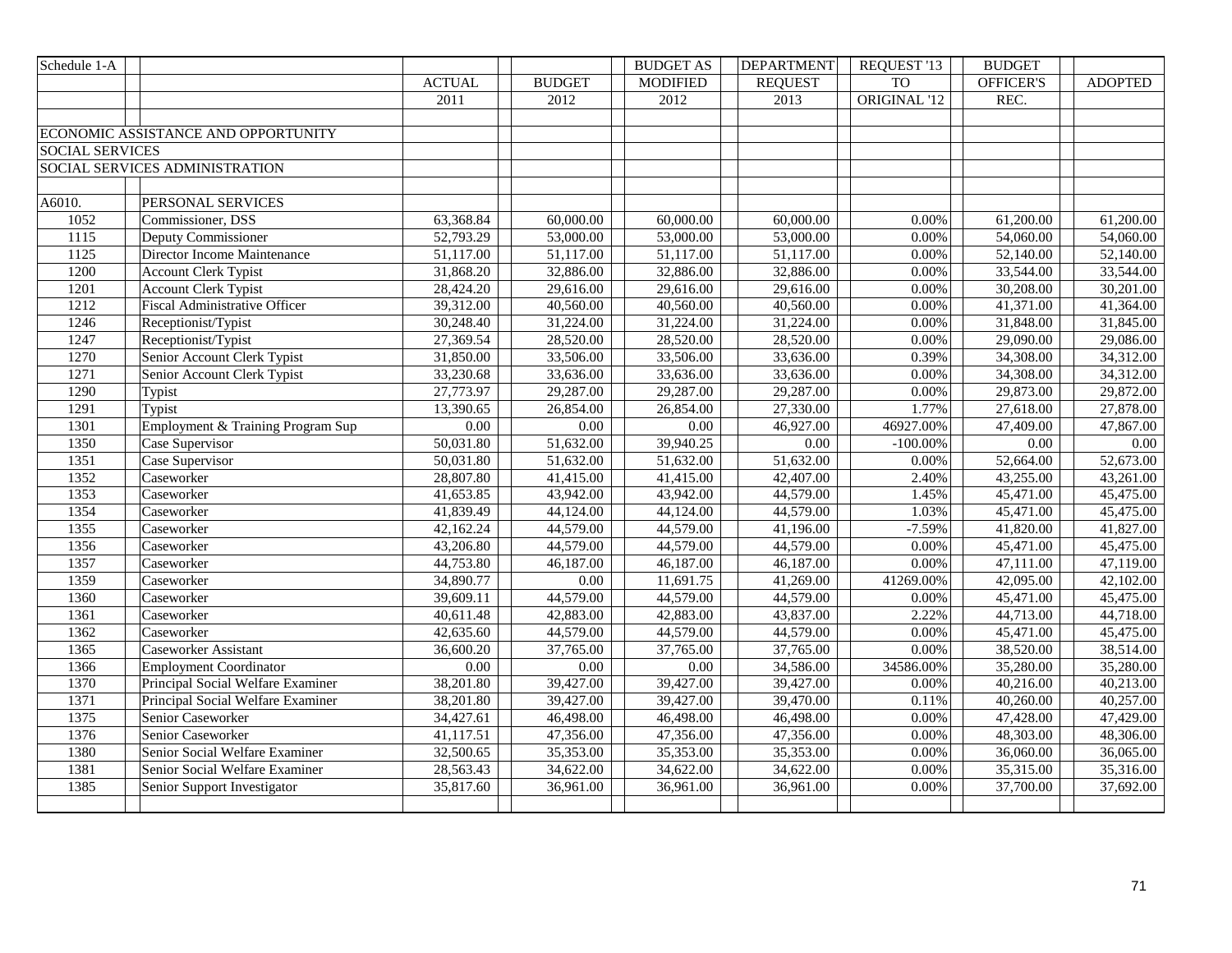| $\left  \cdot \right\rangle$ |                                              |               |               |                  |                   |              |                  |                |
|------------------------------|----------------------------------------------|---------------|---------------|------------------|-------------------|--------------|------------------|----------------|
| Schedule 1-A                 |                                              |               |               | <b>BUDGET AS</b> | <b>DEPARTMENT</b> | REQUEST '13  | <b>BUDGET</b>    |                |
|                              |                                              | <b>ACTUAL</b> | <b>BUDGET</b> | <b>MODIFIED</b>  | <b>REQUEST</b>    | <b>TO</b>    | <b>OFFICER'S</b> | <b>ADOPTED</b> |
|                              |                                              | 2011          | 2012          | 2012             | 2013              | ORIGINAL '12 | REC.             |                |
|                              |                                              |               |               |                  |                   |              |                  |                |
|                              | PERSONAL SERVICES CON'T                      |               |               |                  |                   |              |                  |                |
| 1390                         | Social Welfare Examiner                      | 33,496.88     | 35,225.00     | 35,225.00        | 35,225.00         | 0.00%        | 35,930.00        | 35,938.00      |
| 1391                         | Social Welfare Examiner                      | 31,049.20     | 32,046.00     | 32,046.00        | 32,046.00         | 0.00%        | 32,687.00        | 32,686.00      |
| 1392                         | Social Welfare Examiner                      | 33,397.00     | 34,458.00     | 34,458.00        | 34,458.00         | 0.00%        | 35,147.00        | 35,152.00      |
| 1393                         | Social Welfare Examiner                      | 28,428.75     | 29,594.00     | 29,594.00        | 30,283.00         | 2.33%        | 30,888.00        | 30,891.00      |
| 1394                         | Social Welfare Examiner                      | 30,183.30     | 31,814.00     | 31,814.00        | 32,046.00         | 0.73%        | 32,687.00        | 32,686.00      |
| 1395                         | Social Welfare Examiner                      | 31,049.20     | 32,046.00     | 32,046.00        | 32,046.00         | 0.00%        | 32,687.00        | 32,686.00      |
| 1396                         | Social Welfare Examiner                      | 31,049.20     | 32,046.00     | 32,046.00        | 32,789.00         | 2.32%        | 33,445.00        | 33,445.00      |
| 1397                         | Social Welfare Examiner                      | 27,910.96     | 29,607.00     | 29,607.00        | 30,296.00         | 2.33%        | 30,902.00        | 30,904.00      |
| 1398                         | Social Welfare Examiner                      | 22,977.92     | 31,032.00     | 31,032.00        | 31,667.00         | 2.05%        | 32,230.00        | 32,296.00      |
| 1405                         | <b>Staff Development Coordinator</b>         | 41,021.75     | 46,705.00     | 46,705.00        | 47,642.00         | 2.01%        | 48,378.00        | 48,596.00      |
| 1410                         | Support Investigator                         | 30,951.62     | 32,566.00     | 32,566.00        | 32,978.00         | 1.27%        | 33,637.00        | 33,636.00      |
| 1411                         | Support Investigator                         | 31,816.75     | 32,978.00     | 32,978.00        | 32,978.00         | 0.00%        | 33,637.00        | 33,636.00      |
| 1416                         | <b>Information System Support Specialist</b> | 33,542.60     | 34,622.00     | 34,622.00        | 34,622.00         | 0.00%        | 35,315.00        | 35,316.00      |
| 1500                         | Call Back CSEA                               | 101.53        | 150.00        | 150.00           | 150.00            | 0.00%        | 150.00           | 150.00         |
| 1502                         | <b>Holiday Overtime</b>                      | 209.08        | 125.00        | 125.00           | 150.00            | 20.00%       | 150.00           | 150.00         |
| 1504                         | On Call                                      | 4,975.35      | 5,200.00      | 5,200.00         | 5,200.00          | 0.00%        | 5,200.00         | 5,200.00       |
| 1505                         | Overtime                                     | 2,128.95      | 2,000.00      | 2,000.00         | 2,000.00          | 0.00%        | 2,000.00         | 2,000.00       |
| 1506                         | Phone Work                                   | 9,529.00      | 8,000.00      | 8,000.00         | 8,000.00          | 0.00%        | 8,000.00         | 8,000.00       |
| 1508                         | 35-40 Hours                                  | 17,326.23     | 10,000.00     | 10,000.00        | 10,000.00         | 0.00%        | 10,000.00        | 10,000.00      |
| 1509                         | Comp Time Buyout CSEA                        | 0.00          | 0.00          | 6.19             | 0.00              | 0.00%        | 0.00             | 0.00           |
| 1520                         | <b>Insurance Buyout CSEA</b>                 | 2,758.32      | 2,759.00      | 2,759.00         | 0.00              | $-100.00\%$  | $0.00\,$         | 0.00           |
| 1645                         | <b>Social Services Attorney</b>              | 57,186.00     | 57,186.00     | 57,186.00        | 57,186.00         | 0.00%        | 58,330.00        | 58,330.00      |
| 1660                         | <b>Insurance Buyout Non-Union</b>            | 932.68        | 2,160.00      | 4,320.00         | 4,924.00          | 127.96%      | 6,414.00         | 6,414.00       |
|                              |                                              |               |               |                  |                   |              |                  |                |
|                              | Total                                        | 1,718,434.18  | 1,790,065.00  | 1,792,231.19     | 1,865,886.00      | 4.24%        | 1,902,886.00     | 1,903,940.00   |
|                              |                                              |               |               |                  |                   |              |                  |                |
| A6010.                       | <b>EQUIPMENT</b>                             |               |               |                  |                   |              |                  |                |
| 2115                         | Computer Hardware                            | 4,661.00      | 0.00          | $0.00\,$         | 3,200.00          | 3200.00%     | 3,200.00         | 3,200.00       |
|                              |                                              |               |               |                  |                   |              |                  |                |
|                              | Total                                        | 4,661.00      | 0.00          | 0.00             | 3,200.00          | 0.00%        | 3,200.00         | 3,200.00       |
|                              |                                              |               |               |                  |                   |              |                  |                |
| A6010.                       | <b>CONTRACTUAL EXPENSES</b>                  |               |               |                  |                   |              |                  |                |
| 4004                         | <b>Attorney Fees</b>                         | 4,645.28      | 3,450.00      | 3,450.00         | 3,450.00          | 0.00%        | 3,450.00         | 3,450.00       |
| 4005                         | <b>Audit Fees</b>                            | 6,990.00      | 6,990.00      | 6,990.00         | 5,990.00          | $-14.31%$    | 5,990.00         | 5,990.00       |
| 4015                         | <b>Cost Allocation</b>                       | 3,393.00      | 3,393.00      | 3,393.00         | 3,643.00          | 7.37%        | 3,643.00         | 3,643.00       |
| 4021                         | <b>FLACRA</b>                                | 1,940.00      | 1,500.00      | 1,500.00         | 2,000.00          | 33.33%       | 2,000.00         | 2,000.00       |
|                              |                                              |               |               |                  |                   |              |                  |                |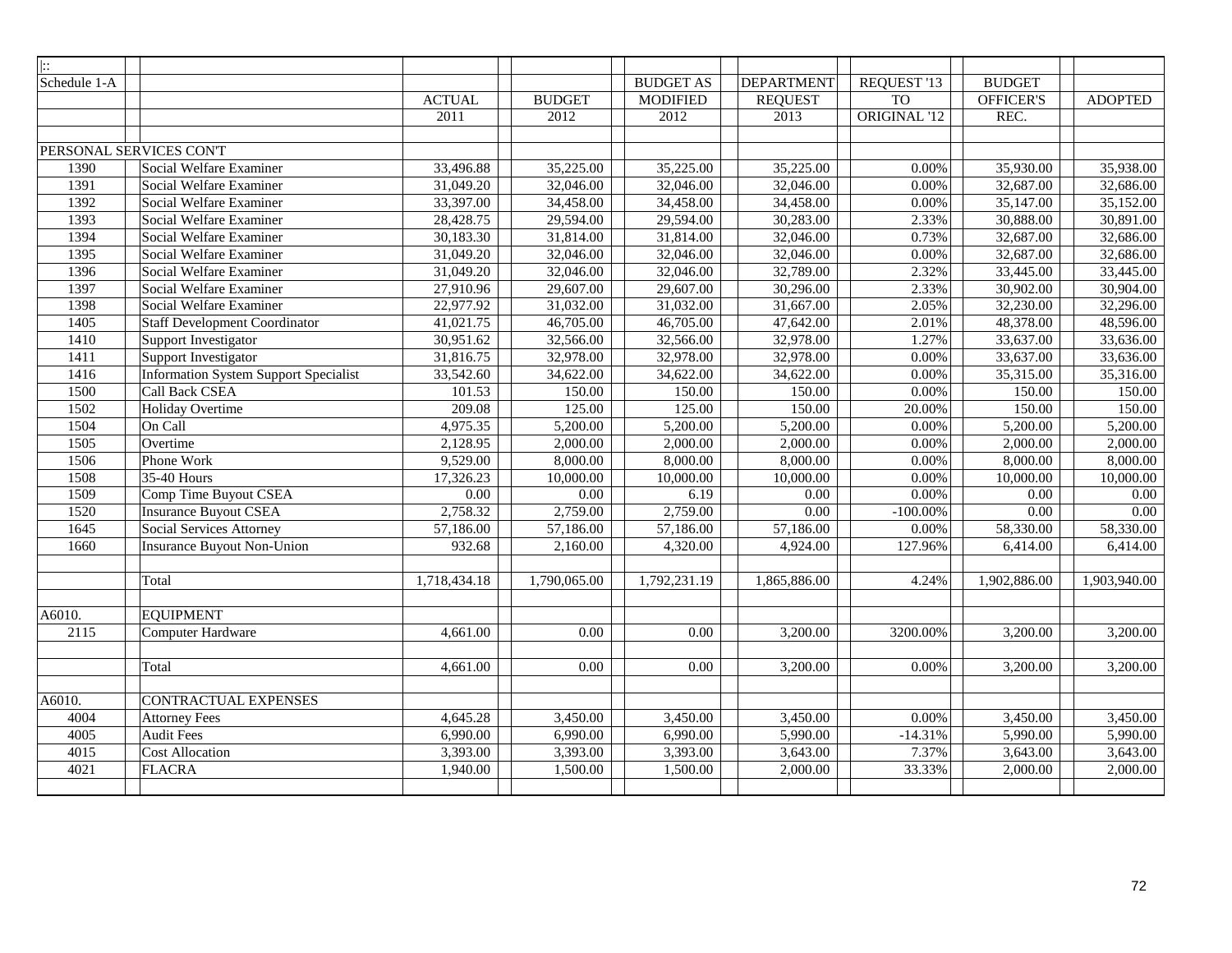| $\left  \cdot \right $ |                                              |               |               |                  |                   |              |               |                        |
|------------------------|----------------------------------------------|---------------|---------------|------------------|-------------------|--------------|---------------|------------------------|
| Schedule 1-A           |                                              |               |               | <b>BUDGET AS</b> | <b>DEPARTMENT</b> | REQUEST '13  | <b>BUDGET</b> |                        |
|                        |                                              | <b>ACTUAL</b> | <b>BUDGET</b> | <b>MODIFIED</b>  | <b>REQUEST</b>    | <b>TO</b>    | OFFICER'S     | <b>ADOPTED</b>         |
|                        |                                              | 2011          | 2012          | 2012             | 2013              | ORIGINAL '12 | REC.          |                        |
|                        |                                              |               |               |                  |                   |              |               |                        |
|                        | CONTRACTUAL EXPENSES CON'T                   |               |               |                  |                   |              |               |                        |
| 4025                   | Legal Assistance                             | 568.75        | 500.00        | 500.00           | 500.00            | 0.00%        | 500.00        | 0.00                   |
| 4027                   | Misc. Contractual Expenses                   | 3,288.98      | 3,000.00      | 2,399.00         | 6,000.00          | 100.00%      | 4,000.00      | 4,000.00               |
| 4041                   | Secretarial: DSS Attorney                    | 5,000.00      | 4,750.00      | 4,750.00         | 4,750.00          | 0.00%        | 4,750.00      | 4,750.00               |
| 4048                   | <b>Workforce Development Contract</b>        | 73,577.09     | 91,807.00     | 91,807.00        | 7,804.00          | $-91.50%$    | 7,804.00      | 7,804.00               |
| 4052                   | <b>Blood Tests</b>                           | 2,475.00      | 3,000.00      | 3,000.00         | 3,000.00          | 0.00%        | 3,000.00      | 3,000.00               |
| 4065                   | Office for Aging                             | 45,734.00     | 0.00          | 0.00             | 0.00              | 0.00%        | 0.00          | 0.00                   |
| 4069                   | FFFS/WD Salary                               | 7,664.62      | 0.00          | 0.00             | 0.00              | 0.00%        | 0.00          | 0.00                   |
| 4152                   | Conferences                                  | 149.00        | 0.00          | 0.00             | 500.00            | 500.00%      | 500.00        | 500.00                 |
| 4156                   | Training                                     | 0.00          | 100.00        | 100.00           | 100.00            | 0.00%        | 100.00        | 100.00                 |
| 4204                   | Food Stamp Nutrition Ed                      | 32,087.68     | 33,653.00     | 43,051.45        | 33,653.00         | 0.00%        | 33,653.00     | 33,653.00              |
| 4299                   | <b>Special Employment Projects</b>           | 75,010.00     | 50,462.00     | 50,462.00        | 50,462.00         | 0.00%        | 50,462.00     | 50,462.00              |
| 4301                   | DSS - CNS/AFIS Chargeback                    | 22,089.00     | 30,000.00     | 30,000.00        | 30,000.00         | 0.00%        | 30,000.00     | 30,000.00              |
| 4309                   | <b>DSS - HEAP Administration</b>             | 77,999.84     | 50,506.00     | 50,506.00        | 82,304.00         | 62.96%       | 82,304.00     | 82,304.00              |
| 4313                   | <b>DSS-Non-Resident Domestic</b>             | 5,000.00      | 4,750.00      | 4,750.00         | 4,750.00          | 0.00%        | 4,750.00      | 4,750.00               |
| 4317                   | <b>DSS Nutrition Assistance (Food Sense)</b> | 60,000.00     | 0.00          | 0.00             | 0.00              | 0.00%        | 0.00          | 0.00                   |
| 4321                   | Safe Harbors of FL                           | 16,678.74     | 0.00          | 0.00             | 0.00              | 0.00%        | 0.00          | 0.00                   |
| 4322                   | <b>Client Expenses</b>                       | 140.00        | 50.00         | 651.00           | 50.00             | 0.00%        | 50.00         | 50.00                  |
| 4328                   | Kinship                                      | 87,620.00     | 80,000.00     | 80,000.00        | 80,000.00         | 0.00%        | 80,000.00     | 80,000.00              |
| 4329                   | Yates Public Health                          | 61,127.77     | 42,000.00     | 42,000.00        | 42,000.00         | 0.00%        | 42,000.00     | 42,000.00              |
| 4335                   | Building Independence Long-Term              | 1,087.43      | 0.00          | 0.00             | 0.00              | 0.00%        | 0.00          | 0.00                   |
| 4337                   | Life Skills                                  | 45,000.00     | 32,062.00     | 32,062.00        | 32,062.00         | 0.00%        | 32,062.00     | 32,062.00              |
| 4344                   | <b>Yates Probation</b>                       | 49,324.63     | 30,000.00     | 30,000.00        | 30,100.00         | 0.33%        | 30,100.00     | 30,100.00              |
| 4380                   | Food Stamp Outreach                          | 30,334.00     | 0.00          | 0.00             | 0.00              | 0.00%        | 0.00          | 0.00                   |
| 4381                   | Summer Youth Employment Program              | 23,700.30     | 19,000.00     | 59,299.00        | 40,299.00         | 112.10%      | 40,299.00     | 40,299.00              |
| 4382                   | ProAction - CST                              | 21,657.59     | 0.00          | 1,212.65         | 0.00              | 0.00%        | 0.00          | 0.00                   |
| 4383                   | <b>Transitional Jobs</b>                     | 10,232.66     | 0.00          | 9,504.00         | 0.00              | 0.00%        | 0.00          | 0.00                   |
| 4384                   | <b>Child Care Registration</b>               | 28,200.00     | 30,000.00     | 30,000.00        | 30,000.00         | 0.00%        | 30,000.00     | 30,000.00              |
| 4385                   | <b>Family Assessment Response</b>            | 578.93        | 10,793.00     | 10,793.00        | 0.00              | $-100.00\%$  | 0.00          | 0.00                   |
| 4386                   | <b>Enhanced CPS</b>                          | 6,917.89      | 0.00          | 0.00             | 0.00              | 0.00%        | 0.00          | 0.00                   |
| 4457                   | <b>Computer Supplies</b>                     | 3,150.60      | 4,000.00      | 3,431.31         | 4,000.00          | 0.00%        | 4,000.00      | 4,000.00               |
| 4470                   | Office Supplies                              | 2,807.14      | 7,000.00      | 5,757.46         | 7,000.00          | 0.00%        | 7,000.00      | 7,000.00               |
| 4507                   | Copier Charge                                | 7,637.15      | 9,500.00      | 9,500.00         | 9,500.00          | 0.00%        | 9,500.00      | 9,500.00               |
| 4515                   | Postage                                      | 10,340.76     | 11,500.00     | 11,500.00        | 12,000.00         | 4.35%        | 12,000.00     | $\overline{12,000.00}$ |
| 4516                   | Printing                                     | 610.00        | 800.00        | 1,865.42         | 800.00            | 0.00%        | 800.00        | 800.00                 |
| 4522                   | Shipments                                    | 0.00          | 25.00         | 25.00            | 25.00             | 0.00%        | 25.00         | 25.00                  |
|                        |                                              |               |               |                  |                   |              |               |                        |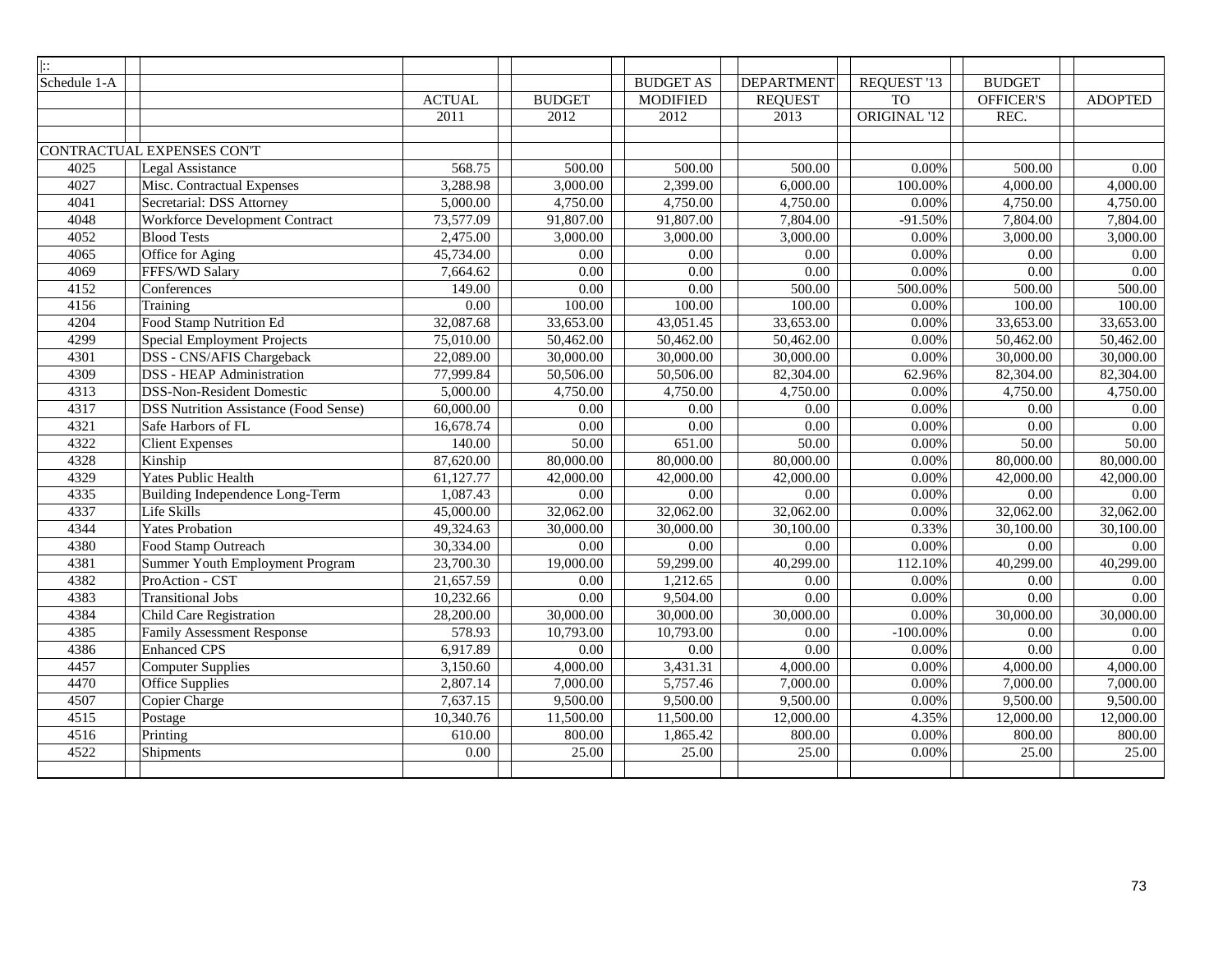| $\mathbb{R}$         |                                        |                           |               |                  |                        |                         |               |                |
|----------------------|----------------------------------------|---------------------------|---------------|------------------|------------------------|-------------------------|---------------|----------------|
| Schedule 1-A         |                                        |                           |               | <b>BUDGET AS</b> | <b>DEPARTMENT</b>      | REQUEST '13             | <b>BUDGET</b> |                |
|                      |                                        | $\operatorname{ACTUAL}$   | <b>BUDGET</b> | <b>MODIFIED</b>  | <b>REQUEST</b>         | <b>TO</b>               | OFFICER'S     | <b>ADOPTED</b> |
|                      |                                        | $\overline{2011}$         | 2012          | 2012             | 2013                   | ORIGINAL <sup>'12</sup> | REC.          |                |
|                      | CONTRACTUAL EXPENSES CON'T             |                           |               |                  |                        |                         |               |                |
| 4571                 | Computer Software                      | 0.00                      | 75.00         | 75.00            | 0.00                   | $-100.00\%$             | 0.00          | $0.00\,$       |
| 4653                 | Gasoline                               | 3,216.50                  | 3,000.00      | 3,000.00         | 3,000.00               | 0.00%                   | 3,000.00      | 3,000.00       |
| 4654                 | Mileage                                | 11,305.09                 | 10,000.00     | 10,000.00        | 10,000.00              | $0.00\%$                | 10,000.00     | 10,000.00      |
| 4660                 | <b>Travel Expenses</b>                 | 2,281.37                  | 1,500.00      | 1,500.00         | 2,500.00               | 66.67%                  | 2,500.00      | 2,500.00       |
| 4676                 | <b>Utilities: Cellular Services</b>    | 2,100.65                  | 2,100.00      | 2,100.00         | 2,100.00               | 0.00%                   | 2,100.00      | 2,100.00       |
| 4682                 | Utilities: Telephone/Fax               | 9,326.58                  | 12,000.00     | 12,000.00        | 12,000.00              | 0.00%                   | 12,000.00     | 12,000.00      |
| 4721                 | <b>Fraud Activities Contract</b>       | 66,457.00                 | 33,229.00     | 33,229.00        | $\overline{48,012.00}$ | 44.49%                  | 48,012.00     | 48,012.00      |
| 4726                 | <b>Medical Transportation</b>          | 19,244.86                 | 12,000.00     | 12,000.00        | 15,000.00              | 25.00%                  | 15,000.00     | 15,000.00      |
| 4898                 | Digital Imaging                        | 2,111.00                  | $0.00\,$      | $0.00\,$         | $0.00\,$               | 0.00%                   | $0.00\,$      | $0.00\,$       |
| 4907                 | Dues                                   | 1,324.00                  | 1,364.00      | 1,364.00         | 1,419.00               | 4.03%                   | 1,419.00      | 1,419.00       |
| 4916                 | Publications                           | 842.56                    | 0.00          | 739.62           | 800.00                 | $800.00\%$              | 800.00        | 800.00         |
| 4973                 | Leases: Post Office Box                | 110.00                    | 110.00        | 110.00           | 110.00                 | 0.00%                   | 110.00        | 110.00         |
|                      |                                        |                           |               |                  |                        |                         |               |                |
|                      | Total                                  | 953,077.44                | 639,969.00    | 700,376.91       | 621,683.00             | $-2.86%$                | 619,683.00    | 619,183.00     |
|                      |                                        |                           |               |                  |                        |                         |               |                |
| A6010.               | <b>EMPLOYEE BENEFITS</b>               |                           |               |                  |                        |                         |               |                |
| 8100                 | FICA/Medicare                          | 125,262.25                | 139,970.00    | 140,136.00       | 142,741.00             | 1.98%                   | 145,091.00    | 145,255.00     |
| 8303                 | Medical Insurance CSEA                 | 375,071.34                | 378,295.00    | 378,295.00       | 489,850.00             | 29.49%                  | 465,264.00    | 465,264.00     |
| 8305                 | Medical Insurance Non-Union            | 30,885.69                 | 19,150.00     | 16,824.00        | 9,290.00               | $-51.49%$               | 12,100.00     | 6,050.00       |
|                      |                                        |                           |               |                  |                        |                         |               |                |
|                      | Total                                  | 531,219.28                | 537,415.00    | 535,255.00       | 641,881.00             | 19.44%                  | 622,455.00    | 616,569.00     |
|                      |                                        |                           |               |                  |                        |                         |               |                |
| $\overline{A60}10.0$ | <b>TOTAL</b>                           | 3,207,391.90              | 2,967,449.00  | 3,027,863.10     | 3,132,650.00           | 5.57%                   | 3,148,224.00  | 3,142,892.00   |
|                      |                                        |                           |               |                  |                        |                         |               |                |
| <b>REVENUE:</b>      |                                        |                           |               |                  |                        |                         |               |                |
|                      | A1810 Repayment Administration         | 9,020.44                  | 12,000.00     | 12,000.00        | 5,600.00               | $-53.33%$               | 5,600.00      | 5,600.00       |
|                      | A1811 DSS Incentives                   | 20,850.24                 | 20,000.00     | 20,000.00        | 17,700.00              | $-11.50%$               | 17,700.00     | 17,700.00      |
|                      | A3610 Social Services Administration   | 899,989.26                | 538,755.00    | 579,054.00       | 541,054.00             | 0.43%                   | 542,704.00    | 767,704.00     |
|                      | A3611 Point of Entry Planning          | 45,636.00                 | $0.00\,$      | 0.00             | 0.00                   | 0.00%                   | 0.00          | 0.00           |
|                      | A3654 Child Care Registration          | 37,544.00                 | 30,000.00     | 30,000.00        | 30,000.00              | $0.00\%$                | 30,000.00     | 30,000.00      |
|                      | A4610 Social Services Administration   | 1,494,996.46              | 1,662,779.00  | 1,682,894.10     | 1,298,024.00           | $-21.94%$               | 1,303,595.00  | 1,303,595.00   |
|                      | A4615 Flex Funding for Family Services | 457,017.00                | 443,681.00    | 443,681.00       | 338,234.00             | $-23.77%$               | 340,699.00    | 340,699.00     |
|                      | A4655 Federal Aid Day Care             | 0.00                      | 0.00          | $0.00\,$         | 44,995.00              | 44995.00%               | 45,219.00     | 45,219.00      |
|                      |                                        |                           |               |                  |                        |                         |               |                |
|                      | <b>Total Revenue</b>                   | $\overline{2,965,053.40}$ | 2,707,215.00  | 2,767,629.10     | 2,275,607.00           | $-15.94%$               | 2,285,517.00  | 2,510,517.00   |
|                      |                                        |                           |               |                  |                        |                         |               |                |
|                      | <b>Total Net County Costs</b>          | 242,338.50                | 260,234.00    | 260,234.00       | 857,043.00             | 229.34%                 | 862,707.00    | 632,375.00     |
|                      |                                        |                           |               |                  |                        |                         |               |                |
|                      | Percent Revenue                        | 92.44%                    | 91.23%        | 91.41%           | 72.64%                 | $-20.38%$               | 72.60%        | 79.88%         |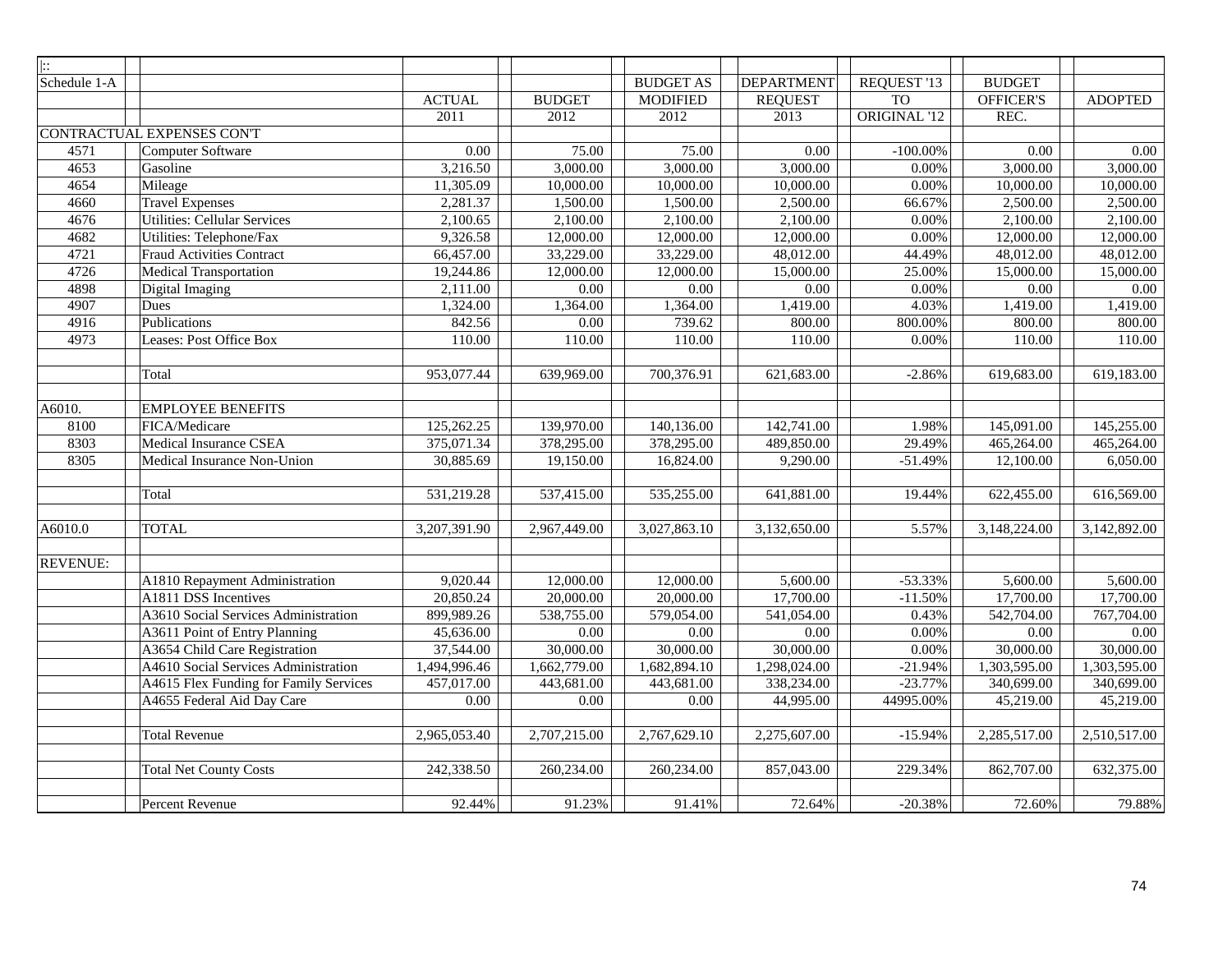| $\left  \cdot \right $ |                                         |               |               |                  |                   |                         |               |                |
|------------------------|-----------------------------------------|---------------|---------------|------------------|-------------------|-------------------------|---------------|----------------|
| Schedule 1-A           |                                         |               |               | <b>BUDGET AS</b> | <b>DEPARTMENT</b> | REQUEST '13             | <b>BUDGET</b> |                |
|                        |                                         | <b>ACTUAL</b> | <b>BUDGET</b> | <b>MODIFIED</b>  | <b>REQUEST</b>    | <b>TO</b>               | OFFICER'S     | <b>ADOPTED</b> |
|                        |                                         | 2011          | 2012          | 2012             | 2013              | ORIGINAL <sup>'12</sup> | REC.          |                |
|                        |                                         |               |               |                  |                   |                         |               |                |
| A6055.4303             | <b>DSS - DAY CARE</b>                   | 426,387.79    | 500,000.00    | 320,000.00       | 400,000.00        | $-20.00%$               | 400,000.00    | 399,520.00     |
|                        |                                         |               |               |                  |                   |                         |               |                |
|                        | <b>TOTAL</b>                            | 426,387.79    | 500,000.00    | 320,000.00       | 400,000.00        | $-20.00%$               | 400,000.00    | 399,520.00     |
|                        |                                         |               |               |                  |                   |                         |               |                |
| <b>REVENUE:</b>        |                                         |               |               |                  |                   |                         |               |                |
|                        | A1855 Repayment of Day Care             | 7,750.03      | 2,100.00      | 2,100.00         | 5,000.00          | 138.10%                 | 5,000.00      | 5,000.00       |
|                        | A3655 Day Care                          | (19,772.00)   | $0.00\,$      | 0.00             | 7,200.00          | 7200.00%                | 7,200.00      | 6,840.00       |
|                        | A4655 Federal Aid - Day Care            | 455,518.00    | 500,000.00    | 500,000.00       | 385,400.00        | $-22.92%$               | 385,400.00    | 385,400.00     |
|                        |                                         |               |               |                  |                   |                         |               |                |
|                        | <b>Total Revenue</b>                    | 443,496.03    | 502,100.00    | 502,100.00       | 397,600.00        | $-20.81%$               | 397,600.00    | 397,240.00     |
|                        |                                         |               |               |                  |                   |                         |               |                |
|                        | <b>Total Net County Cost</b>            | (17, 108.24)  | (2,100.00)    | (182, 100.00)    | 2,400.00          | $-214.29%$              | 2,400.00      | 2,280.00       |
|                        |                                         |               |               |                  |                   |                         |               |                |
|                        | Percent Revenue                         | 104.01%       | 100.42%       | 156.91%          | 99.40%            | $-1.02%$                | 99.40%        | 99.43%         |
|                        |                                         |               |               |                  |                   |                         |               |                |
|                        | <b>SERVICES FOR RECIPIENTS</b>          |               |               |                  |                   |                         |               |                |
|                        |                                         |               |               |                  |                   |                         |               |                |
| A6070.                 | <b>CONTRACTUAL EXPENSES</b>             |               |               |                  |                   |                         |               |                |
| 4302                   | <b>DSS</b> - Counseling Contract        | 30,470.14     | 27,000.00     | 27,401.99        | 40,000.00         | 48.15%                  | 40,000.00     | 40,000.00      |
| 4303                   | DSS - Day Care                          | 5,176.79      | 5,000.00      | 4,130.00         | 2,500.00          | $-50.00\%$              | 2,500.00      | 2,500.00       |
| 4304                   | DSS - Family Aid Contract               | 93,620.00     | 71,250.00     | 74,176.68        | 100,000.00        | 40.35%                  | 100,000.00    | 100,000.00     |
| 4318                   | <b>DSS</b> - Validation Contracts       | 5,057.90      | 1,500.00      | 7,478.00         | 5,000.00          | 233.33%                 | 5,000.00      | 5,000.00       |
|                        |                                         |               |               |                  |                   |                         |               |                |
| A6070.0                | <b>TOTAL</b>                            | 134,324.83    | 104,750.00    | 113,186.67       | 147,500.00        | 40.81%                  | 147,500.00    | 147,500.00     |
|                        |                                         |               |               |                  |                   |                         |               |                |
| <b>REVENUE:</b>        | A1870 Repayment-Services for Recipients | 1,526.36      | 0.00          | 0.00             | 0.00              | 0.00%                   | 0.00          | $0.00\,$       |
|                        | A4670 Services for Recipients           | 102,210.00    | 104,750.00    | 104,750.00       | 119,224.00        | 13.82%                  | 119,224.00    | 119,224.00     |
|                        |                                         |               |               |                  |                   |                         |               |                |
|                        | <b>Total Revenue</b>                    | 103,736.36    | 104,750.00    | 104,750.00       | 119,224.00        | 13.82%                  | 119,224.00    | 119,224.00     |
|                        |                                         |               |               |                  |                   |                         |               |                |
|                        | <b>Total Net County Cost</b>            | 30,588.47     | 0.00          | 8,436.67         | 28,276.00         | 28276.00%               | 28,276.00     | 28,276.00      |
|                        |                                         |               |               |                  |                   |                         |               |                |
|                        | Percent Revenue                         | 77.23%        | 100.00%       | 92.55%           | 80.83%            | $-19.17%$               | 80.83%        | 80.83%         |
|                        |                                         |               |               |                  |                   |                         |               |                |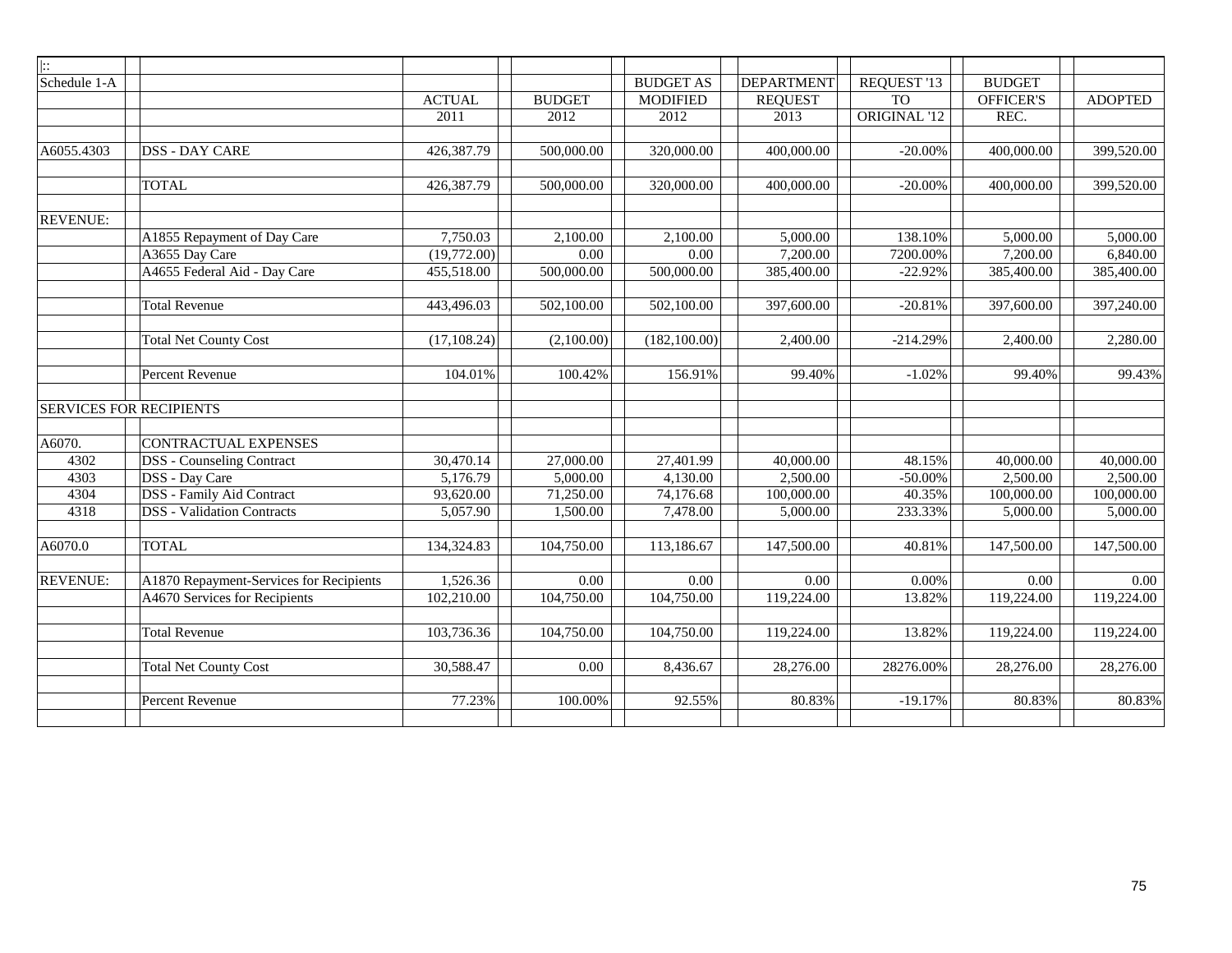| Schedule 1-A |                                         |               |               | <b>BUDGET AS</b> | <b>DEPARTMENT</b> | REQUEST '13  | <b>BUDGET</b>    |                |
|--------------|-----------------------------------------|---------------|---------------|------------------|-------------------|--------------|------------------|----------------|
|              |                                         | <b>ACTUAL</b> | <b>BUDGET</b> | <b>MODIFIED</b>  | <b>REQUEST</b>    | <b>TO</b>    | <b>OFFICER'S</b> | <b>ADOPTED</b> |
|              |                                         | 2011          | 2012          | 2012             | 2013              | ORIGINAL '12 | REC.             |                |
|              | <b>SOCIAL SERVICES PROGRAMS</b>         |               |               |                  |                   |              |                  |                |
| A6101.4311   | <b>DSS</b> - Medical Assistance         | 125,295.22    | 200,000.00    | 191,563.33       | 125,000.00        | $-37.50%$    | 125,000.00       | 125,000.00     |
|              |                                         |               |               |                  |                   |              |                  |                |
| A6102.4312   | <b>DSS</b> - Medical Assistance MMIS    | 4,153,516.00  | 4,360,824.00  | 4,360,824.00     | 4,347,837.00      | $-0.30%$     | 4,347,837.00     | 4,347,837.00   |
|              |                                         |               |               |                  |                   |              |                  |                |
| A6109.4305   | <b>DSS</b> - Family Assistance          | 1,053,565.78  | 850,000.00    | ,306,208.29      | 1,600,000.00      | 88.24%       | 1,600,000.00     | 1,600,000.00   |
|              |                                         |               |               |                  |                   |              |                  |                |
| A6119.4307   | DSS - Foster (Child Care)               | 419,222.13    | 325,000.00    | 48,791.71        | 201,099.00        | $-38.12%$    | 201,099.00       | 201,099.00     |
|              |                                         |               |               |                  |                   |              |                  |                |
| A6123.4310   | DSS - Juvenile Delinquent Care          | 113,998.64    | 150,000.00    | 150,000.00       | 243,600.00        | 62.40%       | 243,600.00       | 243,600.00     |
|              |                                         |               |               |                  |                   |              |                  |                |
| A6129.4316   | <b>DSS</b> - State Training Schools     | 2,559.81      | 100,000.00    | 69,438.61        | 0.00              | $-100.00\%$  | 0.00             | $0.00\,$       |
|              |                                         |               |               |                  |                   |              |                  |                |
| A6140.4314   | DSS - Safety Net                        | 286,072.55    | 250,000.00    | 270,646.18       | 290,000.00        | 16.00%       | 290,000.00       | 290,000.00     |
|              |                                         |               |               |                  |                   |              |                  |                |
| A6141.4308   | <b>DSS</b> - Home Energy Assist Program | 3,797.80      | 3,000.00      | 3,228.41         | 3,500.00          | 16.67%       | 3,500.00         | 3,500.00       |
|              |                                         |               |               |                  |                   |              |                  |                |
| A6142.4319   | DSS - Emergency Aid for Adults          | 10,039.84     | 5,000.00      | 14,915.21        | 15,000.00         | 200.00%      | 15,000.00        | 15,000.00      |
|              |                                         |               |               |                  |                   |              |                  |                |
| A6199.0      | <b>TOTAL</b>                            | 6,168,067.77  | 6,243,824.00  | 6,415,615.74     | 6,826,036.00      | 9.32%        | 6,826,036.00     | 6,826,036.00   |
|              |                                         |               |               |                  |                   |              |                  |                |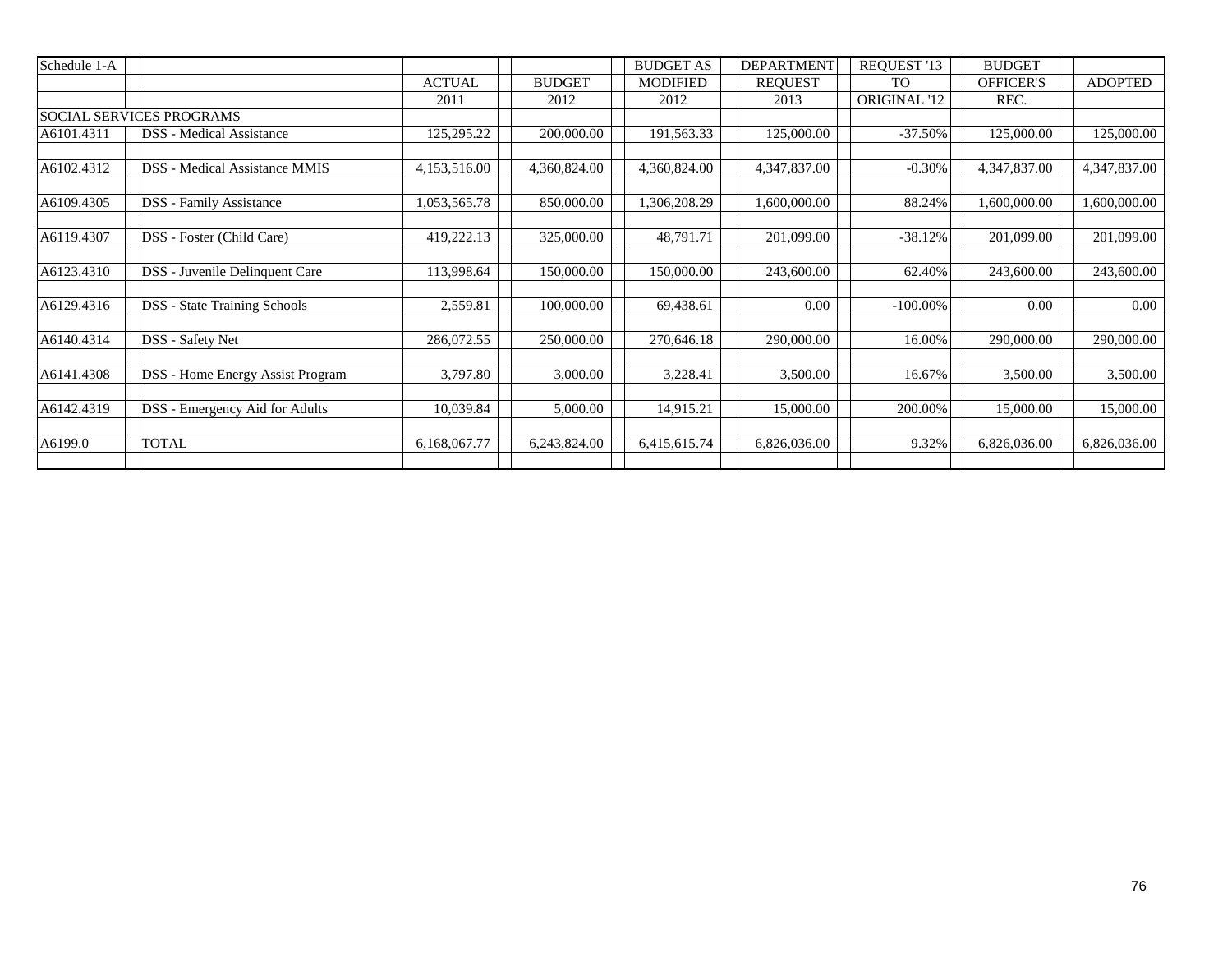| Schedule 1-A    |                                        |               |               | <b>BUDGET AS</b> | <b>DEPARTMENT</b> | REQUEST '13  | <b>BUDGET</b>    |                |
|-----------------|----------------------------------------|---------------|---------------|------------------|-------------------|--------------|------------------|----------------|
|                 |                                        | <b>ACTUAL</b> | <b>BUDGET</b> | <b>MODIFIED</b>  | <b>REQUEST</b>    | <b>TO</b>    | <b>OFFICER'S</b> | <b>ADOPTED</b> |
|                 |                                        | 2011          | 2012          | 2012             | 2013              | ORIGINAL '12 | REC.             |                |
| <b>REVENUE:</b> |                                        |               |               |                  |                   |              |                  |                |
|                 | A1801 Repayment of Medical Assistance  | 241,738.95    | 150,000.00    | 150,000.00       | 69,000.00         | $-54.00%$    | 69,000.00        | 69,000.00      |
|                 | A1809 Repayment of Family Assistance   | 42,909.08     | 43,000.00     | 43,000.00        | 89,500.00         | 108.14%      | 89,500.00        | 89,500.00      |
|                 | A1819 Repayment of Child Care (Foster) | 66,428.82     | 37,000.00     | 37,000.00        | 15,000.00         | $-59.46%$    | 15,000.00        | 15,000.00      |
|                 | A1823 Repay Juvenile Delinquent Care   | 1,297.58      | 10,000.00     | 10,000.00        | 0.00              | $-100.00\%$  | 0.00             | 0.00           |
|                 | A1840 Repay Safety Net Assistance      | 41,837.75     | 35,000.00     | 35,000.00        | 17,900.00         | $-48.86%$    | 17,900.00        | 17,900.00      |
|                 | A1841 Repayment of HEAP                | 55,138.50     | 30,000.00     | 30,000.00        | 45,000.00         | 50.00%       | 45,000.00        | 45,000.00      |
|                 | A1842 Repayment Emergency Aid Adult    | 90.00         | 0.00          | 0.00             | 86.00             | $0.00\%$     | 86.00            | 86.00          |
|                 | A3601 Medical Assistance               | (54, 283.00)  | 100,000.00    | 100,000.00       | 0.00              | $-100.00\%$  | 0.00             | 0.00           |
|                 | A3609 Family Assistance                | 6,693.00      | 234.00        | 234.00           | 0.00              | $-100.00\%$  | 100,000.00       | 100,000.00     |
|                 | A3619 Child Care (Foster)              | 238,666.00    | 182,717.00    | 182,717.00       | 123,178.00        | $-32.59%$    | 123,178.00       | 123,178.00     |
|                 | A3623 Juvenile Delinquent              | 106,981.05    | 150,000.00    | 150,000.00       | 185,000.00        | 23.33%       | 185,000.00       | 185,000.00     |
|                 | A3640 Safety Net                       | 48,974.00     | 59,335.00     | 59,335.00        | 59,686.00         | 0.59%        | 59,686.00        | 59,686.00      |
|                 | A3642 Emergency Aid for Adults         | 4,516.00      | 2.500.00      | 2,500.00         | 6,679.00          | 167.16%      | 6,679.00         | 6,679.00       |
|                 | A3661 Family & Childrens Services      | 7,181.00      | 0.00          | 0.00             | 5,000.00          | 5000.00%     | 5,000.00         | 5,000.00       |
|                 | A4486 Federal Stimulus FMAP            | 459,106.00    | 0.00          | 0.00             | 0.00              | 0.00%        | 0.00             | 0.00           |
|                 | A4601 Medical Assistance               | (51, 574.00)  | 100,000.00    | 100,000.00       | 0.00              | $-100.00\%$  | 0.00             | 0.00           |
|                 | A4609 Family Assistance/Aid to D.C.    | 322,616.00    | 269,309.00    | 269,309.00       | 524,795.00        | 94.87%       | 524,795.00       | 524,795.00     |
|                 | A4615 Flex Funding for Family Services | 73,796.00     | 578,685.00    | 578,685.00       | 405,621.00        | $-29.91%$    | 405,621.00       | 405,621.00     |
|                 | A4619 Child Care (Foster)              | 27,968.00     | 36,543.00     | 36,543.00        | 21,276.00         | $-41.78%$    | 21,276.00        | 21,276.00      |
|                 | A4623 Juvenile Delinquent Care         | 3,284.00      | 0.00          | 0.00             | 0.00              | 0.00%        | 0.00             | 0.00           |
|                 | A4640 Safety Net                       | 4,173.00      | 3,780.00      | 3,780.00         | 1,767.00          | 3780.00%     | 1,767.00         | 1,767.00       |
|                 | A4641 Home Energy Assistance Programs  | (51, 341.00)  | 3,000.00      | 3,228.41         | 0.00              | $-100.00\%$  | 0.00             | 0.00           |
|                 | A4661 Family & Childrens Services BG   | 13,504.00     | 0.00          | 0.00             | 12,000.00         | 0.00%        | 12,000.00        | 12,000.00      |
|                 |                                        |               |               |                  |                   |              |                  |                |
|                 | <b>Total Revenue</b>                   | 1,609,700.73  | 1,791,103.00  | 1,791,331.41     | 1,581,488.00      | $-11.70%$    | 1,681,488.00     | 1,681,488.00   |
|                 |                                        |               |               |                  |                   |              |                  |                |
|                 | <b>Total Net County Cost</b>           | 4,558,367.04  | 4,452,721.00  | 4,624,284.33     | 5,244,548.00      | 17.78%       | 5,144,548.00     | 5,144,548.00   |
|                 |                                        |               |               |                  |                   |              |                  |                |
|                 | Percent Revenue                        | 26.10%        | 28.69%        | 27.92%           | 23.17%            | $-19.23%$    | 24.63%           | 24.63%         |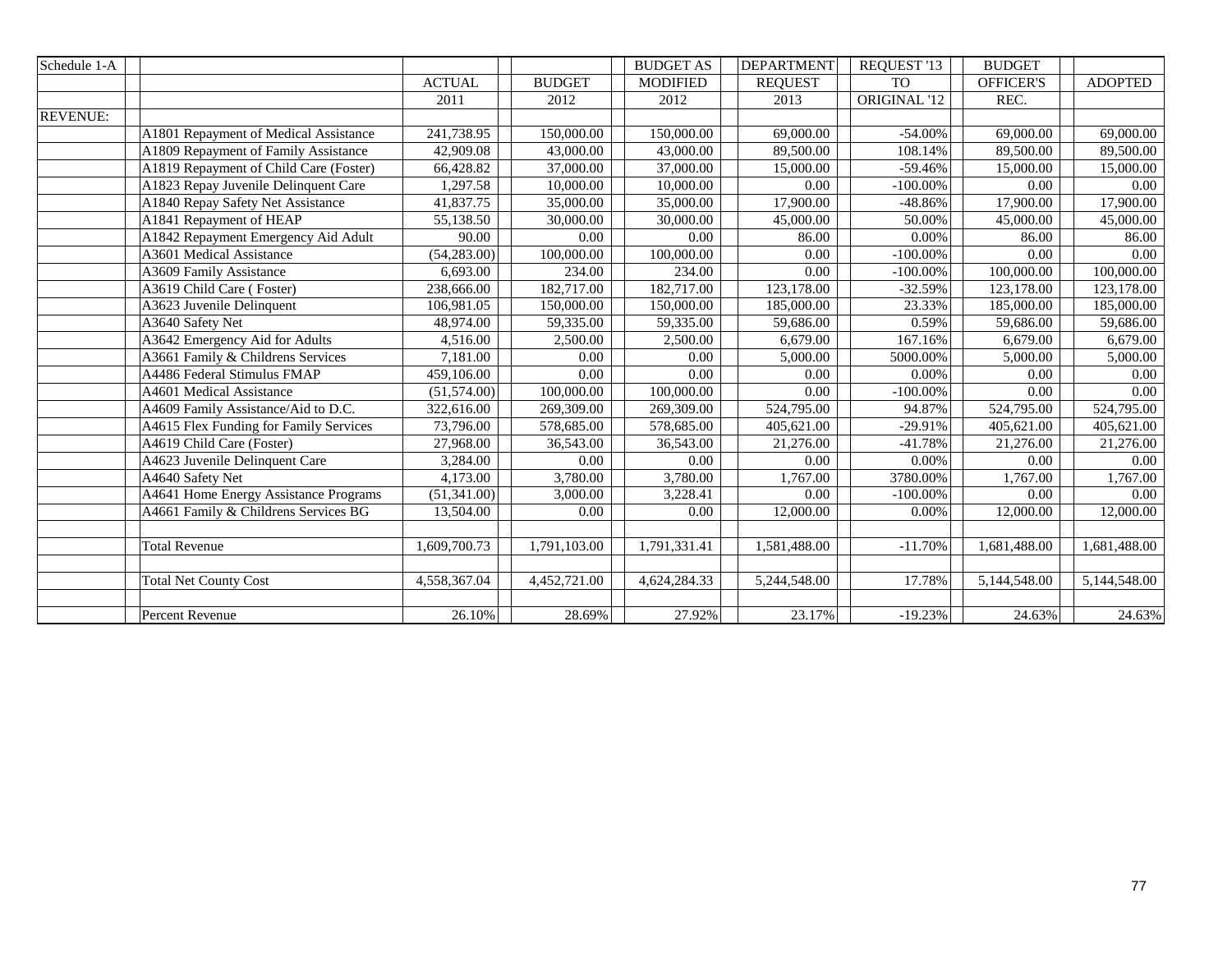| Schedule 1-A    |                                   |               |               | <b>BUDGET AS</b> | DEPARTMENT     | REQUEST '13     | <b>BUDGET</b> |                   |
|-----------------|-----------------------------------|---------------|---------------|------------------|----------------|-----------------|---------------|-------------------|
|                 |                                   | <b>ACTUAL</b> | <b>BUDGET</b> | <b>MODIFIED</b>  | <b>REQUEST</b> | TO <sub>1</sub> | OFFICER'S     | <b>ADOPTED</b>    |
|                 |                                   | 2011          | 2012          | 2012             | 2013           | ORIGINAL '12    | REC.          |                   |
|                 |                                   |               |               |                  |                |                 |               |                   |
|                 | WORKFORCE DEVELOPMENT             |               |               |                  |                |                 |               |                   |
|                 |                                   |               |               |                  |                |                 |               |                   |
| A6340           | PERSONAL SERVICES                 |               |               |                  |                |                 |               |                   |
| 1301            | Employment & Training Program Sup | 43,558.48     | 45,938.00     | 45,938.00        | 0.00           | $-100.00\%$     | 0.00          | 0.00              |
|                 | Total                             | 43,558.48     | 45,938.00     | 45,938.00        | 0.00           | $-100.00\%$     | 0.00          | 0.00              |
| A6340           | <b>EQUIPMENT</b>                  |               |               |                  |                |                 |               |                   |
| 2115            | Computer Hardware                 | 0.00          | 0.00          | 0.00             | 0.00           | 0.00%           | 0.00          | 0.00              |
|                 | Total                             | 0.00          | 0.00          | 0.00             | 0.00           | 0.00%           | 0.00          | 0.00              |
| A6340           | CONTRACTUAL EXPENSES              |               |               |                  |                |                 |               |                   |
| 4507            | <b>Copier Charges</b>             | 0.00          | 0.00          | 0.00             | 0.00           | 0.00%           | 0.00          | 0.00              |
| 4660            | <b>Travel Expenses</b>            | 0.00          | 0.00          | 0.00             | 0.00           | 0.00%           | 0.00          | 0.00              |
|                 | Total                             | 0.00          | 0.00          | 0.00             | 0.00           | 0.00%           | 0.00          | 0.00              |
| A6340           | <b>EMPLOYEE BENEFITS</b>          |               |               |                  |                |                 |               |                   |
| 8100            | FICA/Medicare                     | 2,923.34      | 3,515.00      | 3,515.00         | 0.00           | $-100.00\%$     | 0.00          | 0.00              |
| 8303            | Medical Insurance CSEA            | 10,251.64     | 10,640.00     | 10,640.00        | 0.00           | $-100.00\%$     | 0.00          | $\overline{0.00}$ |
|                 | Total                             | 13,174.98     | 14,155.00     | 14,155.00        | 0.00           | $-100.00\%$     | 0.00          | 0.00              |
| A6340           | <b>TOTAL</b>                      | 56,733.46     | 60,093.00     | 60,093.00        | 0.00           | $-100.00\%$     | 0.00          | 0.00              |
| <b>REVENUE:</b> | A1988 Salary Recoupment           | 9,615.38      | 0.00          | 0.00             | 0.00           | 0.00%           | 0.00          | 0.00              |
|                 | <b>Total Revenue</b>              | 9,615.38      | 0.00          | 0.00             | 0.00           | 0.00%           | 0.00          | 0.00              |
|                 | <b>Total Net County Cost</b>      | 47,118.08     | 60,093.00     | 60,093.00        | 0.00           | 0.00%           | 0.00          | 0.00              |
|                 | <b>Percent Revenue</b>            | 16.95%        | $0.00\%$      | $0.00\%$         | $0.00\%$       | $0.00\%$        | $0.00\%$      | $0.00\%$          |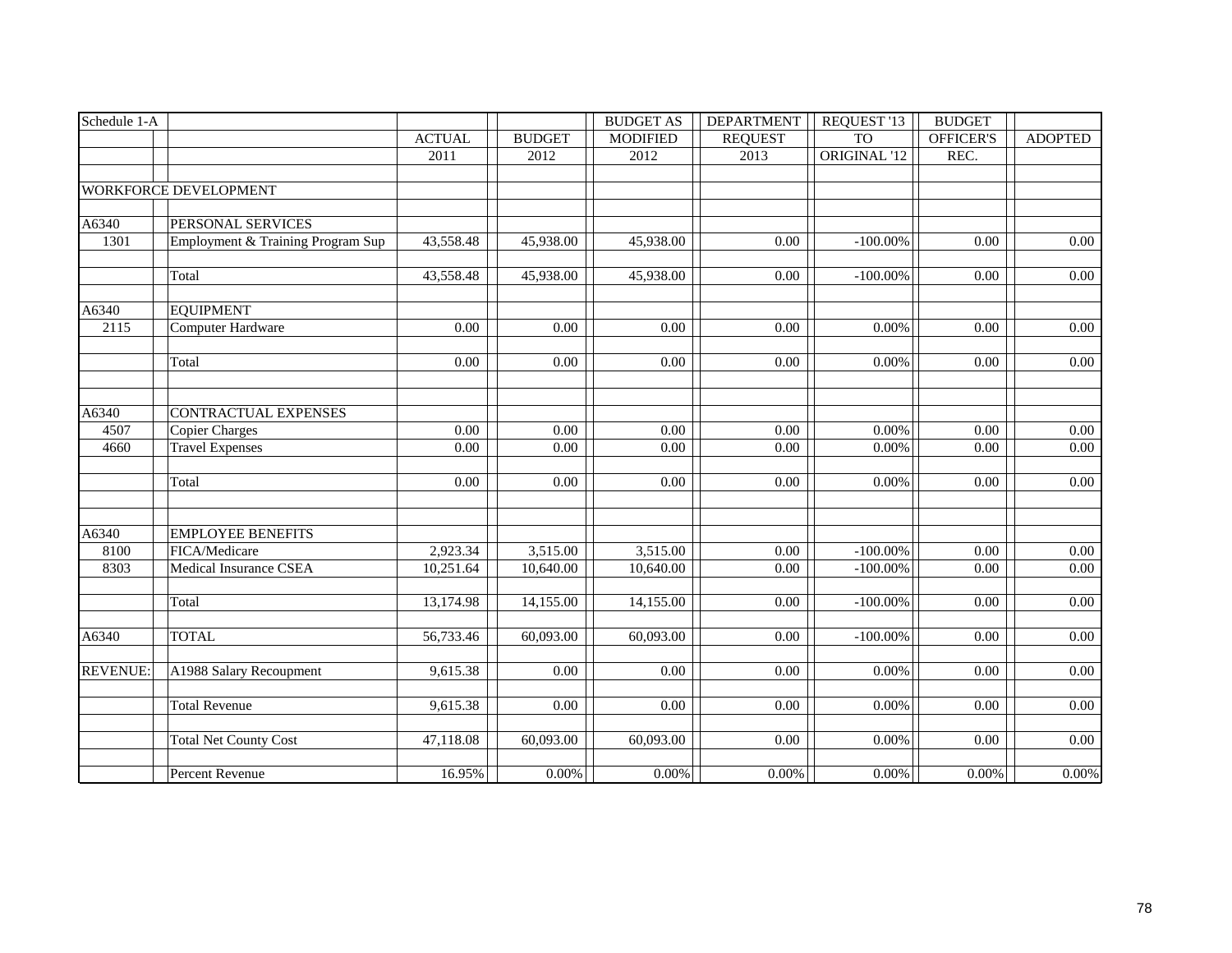| Schedule 1-A    |                                         |               |               | <b>BUDGET AS</b> | <b>DEPARTMENT</b> | <b>REQUEST '13</b> | <b>BUDGET</b> |                |
|-----------------|-----------------------------------------|---------------|---------------|------------------|-------------------|--------------------|---------------|----------------|
|                 |                                         | <b>ACTUAL</b> | <b>BUDGET</b> | <b>MODIFIED</b>  | <b>REQUEST</b>    | <b>TO</b>          | OFFICER'S     | <b>ADOPTED</b> |
|                 |                                         | 2011          | 2012          | 2012             | 2013              | ORIGINAL '12       | REC.          |                |
|                 |                                         |               |               |                  |                   |                    |               |                |
|                 |                                         |               |               |                  |                   |                    |               |                |
|                 | ECONOMIC DEVELOPMENT                    |               |               |                  |                   |                    |               |                |
|                 | <b>COUNTY PUBLICITY &amp; PROMOTION</b> |               |               |                  |                   |                    |               |                |
|                 |                                         |               |               |                  |                   |                    |               |                |
| A6410.          | <b>CONTRACTUAL EXPENSES</b>             |               |               |                  |                   |                    |               |                |
| 4203            | YC - Chamber of Commerce                | 79,000.00     | 83,500.00     | 150,000.00       | 235,085.00        | 181.54%            | 235,085.00    | 235,085.00     |
| 4205            | YC - Finger Lakes Tourism Alliance      | 12,500.00     | 12,500.00     | 0.00             | 0.00              | $-100.00\%$        | 0.00          | 0.00           |
| 4218            | F.L. Wine Country Tourism Marketing     | 46,000.00     | 54,000.00     | 0.00             | 0.00              | $-100.00\%$        | 0.00          | 0.00           |
| 4226            | <b>Finger Lakes Museum</b>              | 12,500.00     | 0.00          | 0.00             | 0.00              | 0.00%              | 0.00          | 0.00           |
| 4228            | Keuka Arts Festival                     | 5,000.00      | 0.00          | 0.00             | 0.00              | 0.00%              | 0.00          | 0.00           |
|                 |                                         |               |               |                  |                   |                    |               |                |
| A6410.0         | <b>TOTAL</b>                            | 155,000.00    | 150,000.00    | 150,000.00       | 235,085.00        | 56.72%             | 235,085.00    | 235,085.00     |
|                 |                                         |               |               |                  |                   |                    |               |                |
| <b>REVENUE:</b> | A1113 Occupancy Tax                     | 410,793.38    | 300,000.00    | 300,000.00       | 350,000.00        | 16.67%             | 350,000.00    | 350,000.00     |
|                 |                                         |               |               |                  |                   |                    |               |                |
|                 | <b>Total Net County Cost</b>            | (255,793.38)  | (150,000.00)  | (150,000.00)     | (114, 915.00)     | $-23.39%$          | (114,915.00)  | (114, 915.00)  |
|                 |                                         |               |               |                  |                   |                    |               |                |
|                 | Percent Revenue                         | 265.03%       | 200.00%       | 200.00%          | 148.88%           | 0.00%              | 148.88%       | 148.88%        |
|                 |                                         |               |               |                  |                   |                    |               |                |
|                 |                                         |               |               |                  |                   |                    |               |                |
|                 | PROMOTION OF INDUSTRY                   |               |               |                  |                   |                    |               |                |
|                 |                                         |               |               |                  |                   |                    |               |                |
| A6420.          | <b>CONTRACTUAL EXPENSES</b>             |               |               |                  |                   |                    |               |                |
| 4067            | FL Economic Development Center          | 55,000.00     | 0.00          | 0.00             | 30,000.00         | 30000.00%          | 30,000.00     | $0.00\,$       |
| 4216            | <b>Horizon Park</b>                     | 48,689.08     | 45,930.00     | 45,930.00        | 48,400.00         | 5.38%              | 48,400.00     | 48,400.00      |
| 4222            | Lake Street Plaza Area                  | 90,161.85     | 41,786.00     | 41,786.00        | 0.00              | $-100.00\%$        | 0.00          | $0.00\,$       |
|                 |                                         |               |               |                  |                   |                    |               |                |
| A6420.0         | <b>TOTAL</b>                            | 193,850.93    | 87,716.00     | 87,716.00        | 78,400.00         | $-10.62%$          | 78,400.00     | 48,400.00      |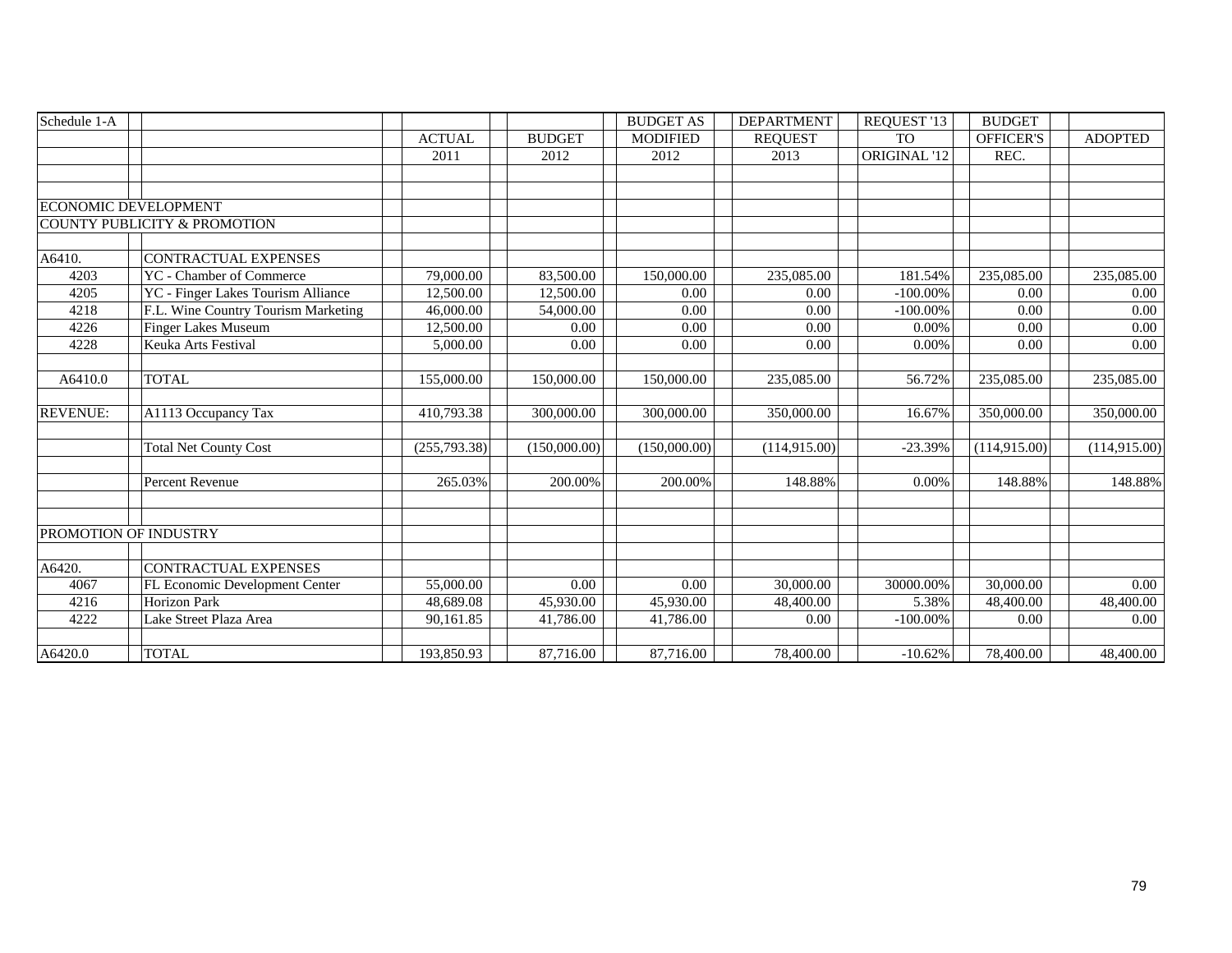| Schedule 1-A            |                                          |                   |               | <b>BUDGET AS</b>      | <b>DEPARTMENT</b> | REQUEST '13  | <b>BUDGET</b> |                |
|-------------------------|------------------------------------------|-------------------|---------------|-----------------------|-------------------|--------------|---------------|----------------|
|                         |                                          | <b>ACTUAL</b>     | <b>BUDGET</b> | <b>MODIFIED</b>       | <b>REQUEST</b>    | <b>TO</b>    | OFFICER'S     | <b>ADOPTED</b> |
| <b>VETERAN SERVICES</b> |                                          | $\overline{2011}$ | 2012          | 2012                  | 2013              | ORIGINAL '12 | REC.          |                |
|                         |                                          |                   |               |                       |                   |              |               |                |
| A6510.                  | PERSONAL SERVICES                        |                   |               |                       |                   |              |               |                |
| 1061                    | Director, Veterans Services              | 40,467.00         | 40,467.00     | 40,467.00             | 40,467.00         | $0.00\%$     | 41,277.00     | 41,277.00      |
| 1215                    | <b>Administrative Assistant</b>          | 30,338.70         | 32,019.00     | 32,019.00             | 32,046.00         | 0.08%        | 32,687.00     | 32,687.00      |
| 1509                    | Comp Time Buyout CSEA                    | 159.30            | $0.00\,$      | 0.00                  | 0.00              | 0.00%        | 0.00          | 0.00           |
|                         |                                          |                   |               |                       |                   |              |               |                |
|                         | Total                                    | 70,965.00         | 72,486.00     | 72,486.00             | 72,513.00         | 0.04%        | 73,964.00     | 73,964.00      |
|                         |                                          |                   |               |                       |                   |              |               |                |
| A6510.                  | CONTRACTUAL EXPENSES                     |                   |               |                       |                   |              |               |                |
| 4156                    | Training                                 | 0.00              | 0.00          | 0.00                  | 175.00            | 175.00%      | 175.00        | 175.00         |
| 4457                    | <b>Computer Supplies</b>                 | 51.98             | 0.00          | 0.00                  | 0.00              | $0.00\%$     | 0.00          | 0.00           |
| 4470                    | Office Supplies                          | 1,112.33          | 250.00        | 250.00                | 250.00            | 0.00%        | 250.00        | 250.00         |
| 4507                    | <b>Copier Charges</b>                    | 283.60            | 250.00        | 250.00                | 250.00            | 0.00%        | 250.00        | 250.00         |
| 4515                    | Postage                                  | 171.66            | 250.00        | 250.00                | 200.00            | $-20.00\%$   | 200.00        | 200.00         |
| 4576                    | Computer Software Maintenance Agreements | 700.00            | 700.00        | 700.00                | 700.00            | $0.00\%$     | 700.00        | 700.00         |
| 4653                    | Gasoline                                 | 2,078.35          | 2,000.00      | $\overline{1,376.00}$ | 2,000.00          | $0.00\%$     | 2,000.00      | 2,000.00       |
| 4654                    | Mileage                                  | $\overline{0.00}$ | 225.00        | 0.00                  | 175.00            | $-22.22%$    | 175.00        | 175.00         |
| 4660                    | <b>Travel Expenses</b>                   | 2,148.36          | 0.00          | 102.58                | 1,500.00          | 1500.00%     | 1,500.00      | 1,500.00       |
| 4661                    | Vehicle Parts/Maintenance/Repairs        | 1,845.14          | 1,750.00      | 1,983.39              | 2,000.00          | 14.29%       | 2,000.00      | 2,000.00       |
| 4676                    | <b>Utilities: Cellular Service</b>       | 251.76            | 0.00          | 0.00                  | 50.00             | 50.00%       | 50.00         | 50.00          |
| 4682                    | Utilities: Telephone/Fax                 | 655.18            | 700.00        | 690.00                | 700.00            | $0.00\%$     | 700.00        | 700.00         |
| 4907                    | Dues                                     | 90.00             | 80.00         | 90.00                 | 90.00             | 12.50%       | 90.00         | 90.00          |
| 4924                    | Veteran's Burial Expense                 | 0.00              | 2,500.00      | 3,013.03              | 3,000.00          | 20.00%       | 3,000.00      | 3,000.00       |
|                         |                                          |                   |               |                       |                   |              |               |                |
|                         | Total                                    | 9,388.36          | 8,705.00      | 8,705.00              | 11,090.00         | 27.40%       | 11,090.00     | 11,090.00      |
|                         |                                          |                   |               |                       |                   |              |               |                |
| A6510.                  | <b>EMPLOYEE BENEFITS</b>                 |                   |               |                       |                   |              |               |                |
| 8100                    | FICA/Medicare                            | 5,214.90          | 5,263.00      | 5,263.00              | 5,523.00          | 4.94%        | 5,638.00      | 5,638.00       |
| 8303                    | Medical Insurance - CSEA                 | 5,180.06          | 5,205.00      | 5,205.00              | 6,606.00          | 26.92%       | 6,050.00      | 6,050.00       |
| 8305                    | Medical Insurance - Non Union            | 13,030.92         | 9,372.00      | 9,372.00              | 10,684.00         | 14.00%       | 13,915.00     | 13,915.00      |
|                         |                                          |                   |               |                       |                   |              |               |                |
|                         | Total                                    | 23,425.88         | 19,840.00     | 19,840.00             | 22,813.00         | 14.98%       | 25,603.00     | 25,603.00      |
|                         |                                          |                   |               |                       |                   |              |               |                |
| A6510.0                 | <b>TOTAL</b>                             | 103,779.24        | 101,031.00    | 101,031.00            | 106,416.00        | 5.33%        | 110,657.00    | 110,657.00     |
|                         |                                          |                   |               |                       |                   |              |               |                |
| <b>REVENUE:</b>         | A3710 State Aid                          | 10,698.11         | $0.00\,$      | 0.00                  | 8,654.00          | 8654.00%     | 8,654.00      | 8,654.00       |
|                         |                                          |                   |               |                       |                   |              |               |                |
|                         | <b>Total Net County Cost</b>             | 93,081.13         | 101,031.00    | 101,031.00            | 97,762.00         | $-3.24%$     | 102,003.00    | 102,003.00     |
|                         |                                          |                   |               |                       |                   |              |               |                |
|                         | Percent Revenue                          | 10.31%            | 0.00%         | 0.00%                 | 8.13%             | 8.14%        | 7.82%         | 7.82%          |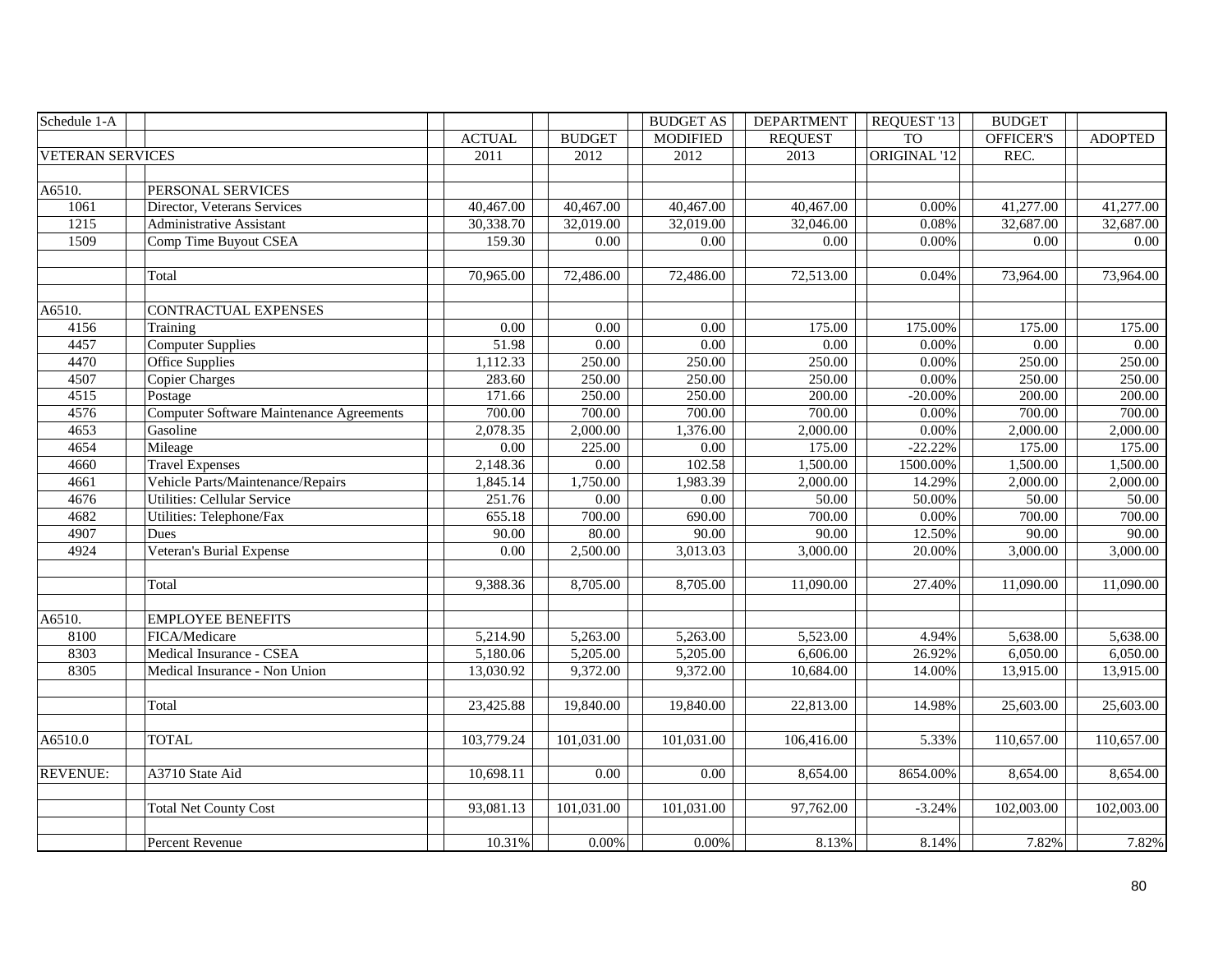| Schedule 1-A            |                                      |                        |                   | <b>BUDGET AS</b>  | <b>DEPARTMENT</b> | REQUEST '13         | <b>BUDGET</b>    |                |
|-------------------------|--------------------------------------|------------------------|-------------------|-------------------|-------------------|---------------------|------------------|----------------|
|                         |                                      | <b>ACTUAL</b>          | <b>BUDGET</b>     | <b>MODIFIED</b>   | <b>REQUEST</b>    | <b>TO</b>           | <b>OFFICER'S</b> | <b>ADOPTED</b> |
|                         |                                      | 2011                   | $\overline{2012}$ | $\overline{2012}$ | 2013              | <b>ORIGINAL '12</b> | REC.             |                |
| <b>CONSUMER AFFAIRS</b> |                                      |                        |                   |                   |                   |                     |                  |                |
|                         | DIRECTOR OF WEIGHTS & MEASURES       |                        |                   |                   |                   |                     |                  |                |
|                         |                                      |                        |                   |                   |                   |                     |                  |                |
| A6610.                  | PERSONAL SERVICES                    |                        |                   |                   |                   |                     |                  |                |
| 1610                    | Director of Weights & Measures       | 23,114.00              | 23,114.00         | 23,114.00         | 23,114.00         | 0.00%               | 23,577.00        | 23,577.00      |
| 1660                    | <b>Insurance Buyout Non Union</b>    | 1,017.84               | 815.00            | 815.00            | 929.00            | 13.99%              | 1,210.00         | 0.00           |
|                         |                                      |                        |                   |                   |                   |                     |                  |                |
|                         | Total                                | 24,131.84              | 23,929.00         | 23,929.00         | 24,043.00         | 0.48%               | 24,787.00        | 23,577.00      |
|                         |                                      |                        |                   |                   |                   |                     |                  |                |
| A6610                   | <b>EQUIPMENT</b>                     |                        |                   |                   |                   |                     |                  |                |
| 2516                    | Weights/measures Equipment           | 0.00                   | 0.00              | 0.00              | 0.00              | 0.00%               | 0.00             | 0.00           |
|                         | Total                                | 0.00                   | 0.00              | 0.00              | 0.00              | 0.00%               | 0.00             | 0.00           |
| A6610.                  | CONTRACTUAL EXPENSES                 |                        |                   |                   |                   |                     |                  |                |
| 4152                    | Conferences                          | 541.50                 | 0.00              | 0.00              | 65.00             | 65.00%              | 65.00            | 65.00          |
| 4408                    | <b>Equipment Maintenance/Repairs</b> | 773.02                 | 200.00            | 200.00            | 1,100.00          | 450.00%             | 1,100.00         | 800.00         |
| 4470                    | Office Supplies                      | 191.16                 | 25.00             | 25.00             | 25.00             | 0.00%               | 25.00            | 25.00          |
| 4474                    | Safety supplies                      | 29.33                  | $\overline{0.00}$ | 0.00              | $\overline{0.00}$ | 0.00%               | 0.00             | 0.00           |
| 4515                    | Postage                              | 29.92                  | 30.00             | 30.00             | 30.00             | 0.00%               | 30.00            | 30.00          |
| 4653                    | Gasoline                             | 796.81                 | 923.00            | 923.00            | 1,000.00          | 8.34%               | 1,000.00         | 1,000.00       |
| 4660                    | <b>Travel Expenses</b>               | 129.29                 | 0.00              | 0.00              | 20.00             | 20.00%              | 20.00            | 20.00          |
| 4930                    | Petroleum Testing                    | 102.29                 | 140.00            | 140.00            | 150.00            | 7.14%               | 150.00           | 150.00         |
|                         | Total                                | 2,593.32               | 1,318.00          | 1,318.00          | 2,390.00          | 81.34%              | 2,390.00         | 2,090.00       |
|                         |                                      |                        |                   |                   |                   |                     |                  |                |
| A6610.                  | <b>EMPLOYEE BENEFITS</b>             |                        |                   |                   |                   |                     |                  |                |
| 8100                    | FICA/Medicare                        | 1,846.24               | 1,831.00          | 1,831.00          | 1,840.00          | 0.49%               | 1,897.00         | 1,804.00       |
|                         | Total                                | 1,846.24               | 1,831.00          | 1,831.00          | 1,840.00          | 0.49%               | 1,897.00         | 1,804.00       |
|                         |                                      |                        |                   |                   |                   |                     |                  |                |
| A6610.0                 | <b>TOTAL</b>                         | $\overline{28,571.40}$ | 27,078.00         | 27,078.00         | 28,273.00         | 4.41%               | 29,074.00        | 27,471.00      |
| <b>REVENUE:</b>         | A3789 Petroleum Quality              | 1,707.29               | 1,288.00          | 1,288.00          | 1,288.00          | 0.00%               | 1,288.00         | 1,288.00       |
|                         |                                      |                        |                   |                   |                   |                     |                  |                |
|                         | <b>Total Revenue</b>                 | 1,707.29               | 1,288.00          | 1,288.00          | 1,288.00          | 0.00%               | 1,288.00         | 1,288.00       |
|                         | <b>Total Net County Cost</b>         | 26,864.11              | 25,790.00         | 25,790.00         | 26,985.00         | 4.63%               | 27,786.00        | 26,183.00      |
|                         | Percent Revenue                      | 5.98%                  | 4.76%             | 4.76%             | 4.56%             | $-4.23%$            | 4.43%            | 4.69%          |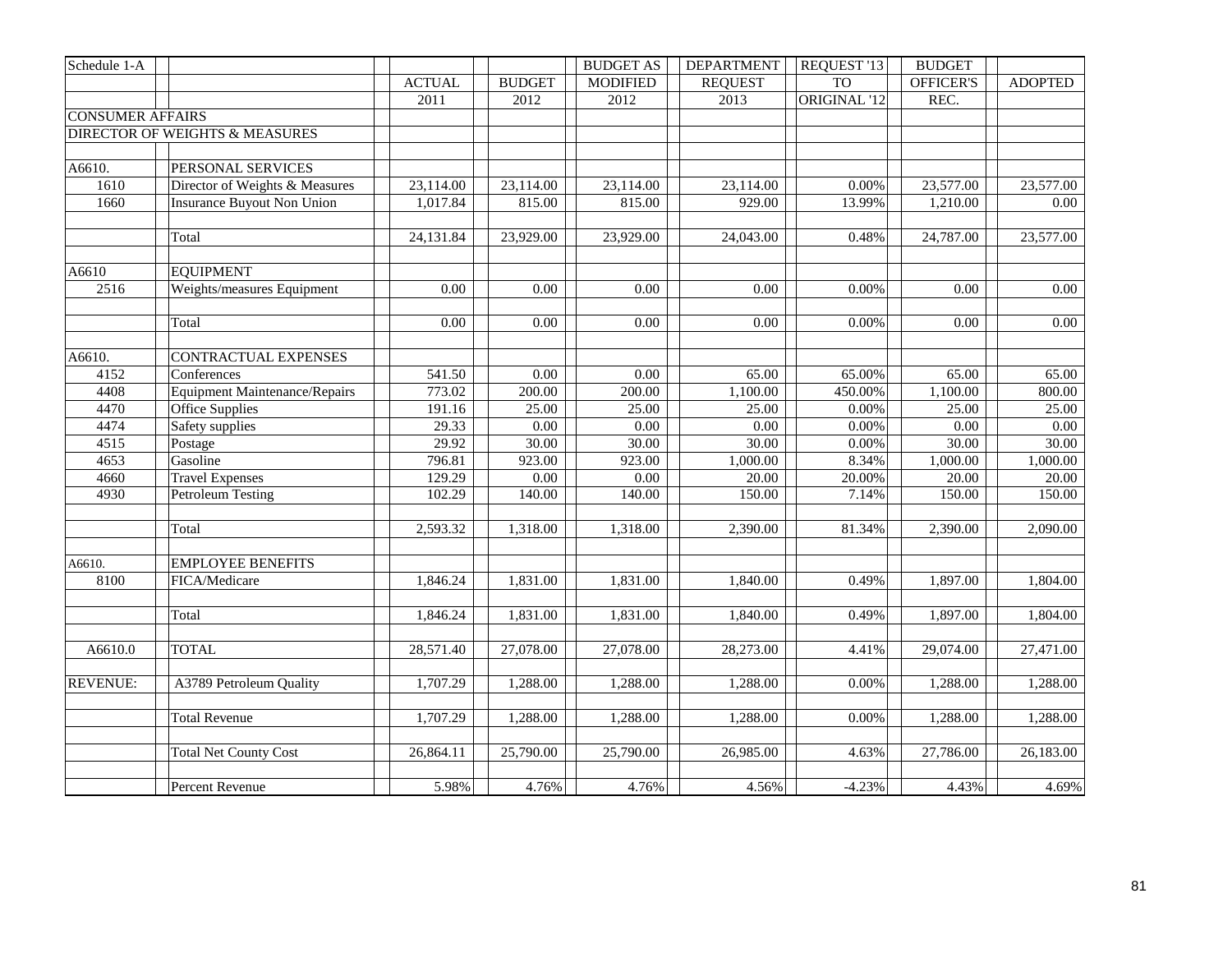| Schedule 1-A    |                                            |               |               | <b>BUDGET AS</b> | <b>DEPARTMENT</b> | REQUEST '13  | <b>BUDGET</b>    |                |
|-----------------|--------------------------------------------|---------------|---------------|------------------|-------------------|--------------|------------------|----------------|
|                 |                                            | <b>ACTUAL</b> | <b>BUDGET</b> | <b>MODIFIED</b>  | <b>REQUEST</b>    | <b>TO</b>    | <b>OFFICER'S</b> | <b>ADOPTED</b> |
|                 |                                            | 2011          | 2012          | 2012             | 2013              | ORIGINAL '12 | REC.             |                |
|                 |                                            |               |               |                  |                   |              |                  |                |
|                 | PROGRAMS FOR THE AGING                     |               |               |                  |                   |              |                  |                |
|                 |                                            |               |               |                  |                   |              |                  |                |
| A6772.4208      | YC - PROACTION                             | 59,082.00     | 88,090.00     | 88,090.00        | 91,756.00         | 4.16%        | 88,090.00        | 85,284.00      |
|                 |                                            |               |               |                  |                   |              |                  |                |
| A6772.4211      | YC - Retired Senior Volunteer Program      | 2,873.00      | 0.00          | 0.00             | 0.00              | 0.00%        | 0.00             | 0.00           |
| A6772.0         | <b>TOTAL</b>                               | 61,955.00     | 88,090.00     | 88,090.00        | 91,756.00         | 4.16%        | 88,090.00        | 85,284.00      |
|                 |                                            |               |               |                  |                   |              |                  |                |
| <b>REVENUE:</b> | A2666 Sale of CHHA                         | 0.00          | 31,962.00     | 31,962.00        | 31,962.00         | $0.00\%$     | 31,962.00        | 31,962.00      |
|                 |                                            |               |               |                  |                   |              |                  |                |
|                 | <b>Total Net County Cost</b>               | 61,955.00     | 56,128.00     | 56,128.00        | 59,794.00         | 6.53%        | 56,128.00        | 53,322.00      |
|                 |                                            |               |               |                  |                   |              |                  |                |
|                 | <b>Percent Revenue</b>                     | 0.00%         | 36.28%        | 36.28%           | 34.83%            | $-4.00\%$    | 36.28%           | 37.48%         |
|                 |                                            |               |               |                  |                   |              |                  |                |
| A6990.0         | TOTAL ECONOMIC ASSIST. & OPPOR.            | 10,536,062.32 | 10,330,031.00 | 10,390,673.51    | 11,046,116.00     | 6.93%        | 11,063,066.00    | 11,022,845.00  |
|                 |                                            |               |               |                  |                   |              |                  |                |
|                 | Total Revenue - Economic Assist & Oppor.   | 5,545,185.30  | 5,438,418.00  | 5,499,060.51     | 4,765,823.00      | $-12.37%$    | 4,875,733.00     | 5,100,373.00   |
|                 |                                            |               |               |                  |                   |              |                  |                |
|                 | Net Economic Assistance & Opportunity      | 4,990,877.02  | 4,891,613.00  | 4,891,613.00     | 6,280,293.00      | 28.39%       | 6,187,333.00     | 5,922,472.00   |
|                 |                                            |               |               |                  |                   |              |                  |                |
|                 | Total Percent Revenue - Econo. Assist & Op | 52.63%        | 52.65%        | 52.92%           | 43.14%            | $-18.05%$    | 44.07%           | 46.27%         |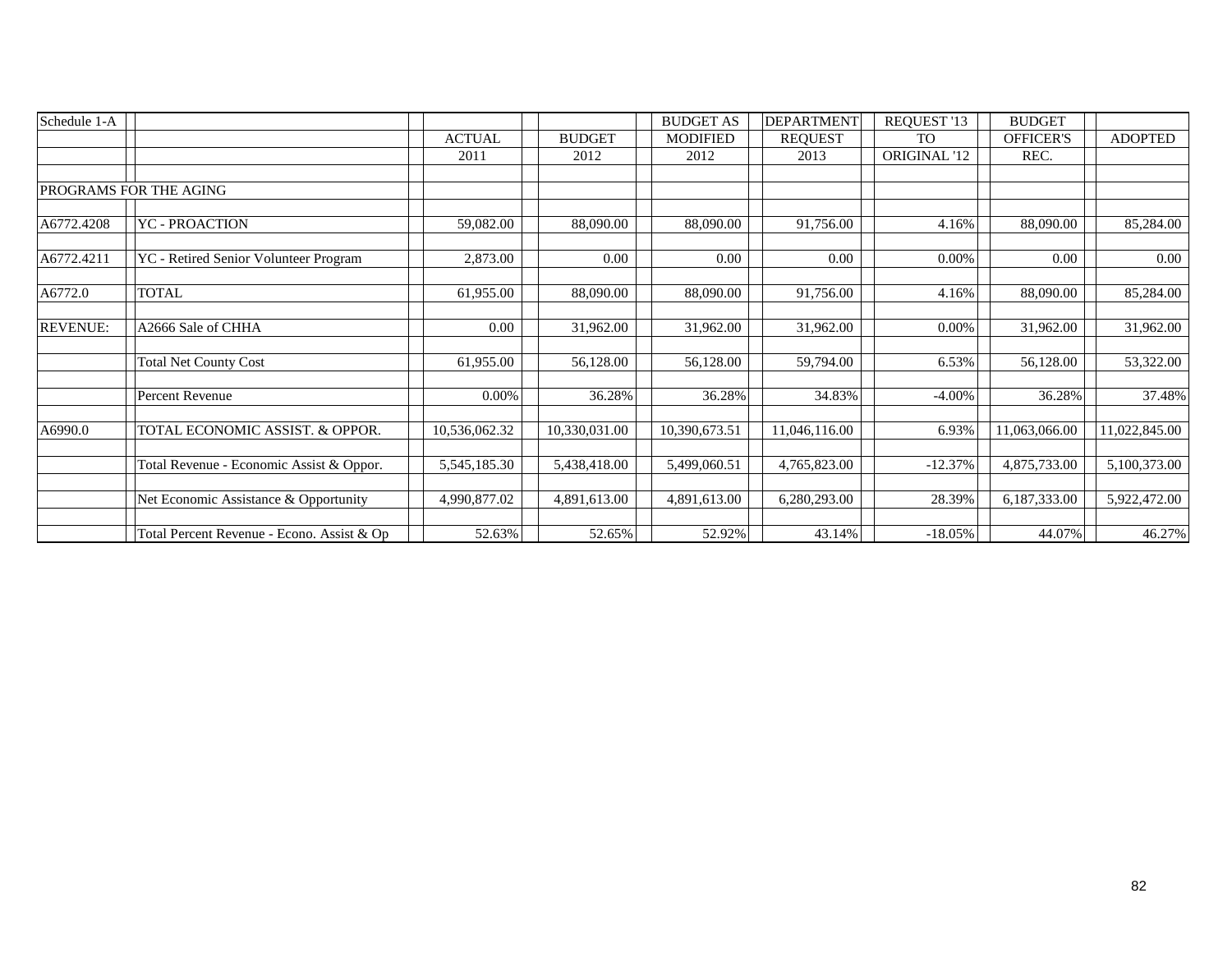| Schedule 1-A                    |                                      |               |               | <b>BUDGET AS</b> | <b>DEPARTMENT</b> | <b>REQUEST '13</b> | <b>BUDGET</b>    |                |
|---------------------------------|--------------------------------------|---------------|---------------|------------------|-------------------|--------------------|------------------|----------------|
|                                 |                                      | <b>ACTUAL</b> | <b>BUDGET</b> | <b>MODIFIED</b>  | <b>REOUEST</b>    | T <sub>O</sub>     | <b>OFFICER'S</b> | <b>ADOPTED</b> |
|                                 |                                      | 2011          | 2012          | 2012             | 2013              | ORIGINAL '12       | REC.             |                |
| <b>CULTURE &amp; RECREATION</b> |                                      |               |               |                  |                   |                    |                  |                |
|                                 |                                      |               |               |                  |                   |                    |                  |                |
|                                 | PARKS AND RECREATION ADMINISTRATION  |               |               |                  |                   |                    |                  |                |
| A7120.                          | <b>CONTRACTUAL EXPENSES</b>          |               |               |                  |                   |                    |                  |                |
| 4369                            | Penn Yan Recreation                  | 15,000.00     | 0.00          | 0.00             | 0.00              | $0.00\%$           | 0.00             | 0.00           |
| A7120.                          | <b>TOTAL</b>                         | 15,000.00     | 0.00          | 0.00             | 0.00              | $0.00\%$           | 0.00             | 0.00           |
|                                 |                                      |               |               |                  |                   |                    |                  |                |
|                                 | <b>SPECIAL RECREATION FACILITIES</b> |               |               |                  |                   |                    |                  |                |
| A7180                           | <b>CONTRACTUAL EXPENSES</b>          |               |               |                  |                   |                    |                  |                |
| 4221                            | Dundee Youth Center                  | 4,000.00      | 0.00          | 0.00             | 0.00              | $0.00\%$           | 0.00             | 0.00           |
| A7180.                          | <b>TOTAL</b>                         | 4,000.00      | 0.00          | 0.00             | 0.00              | $0.00\%$           | 0.00             | $0.00\,$       |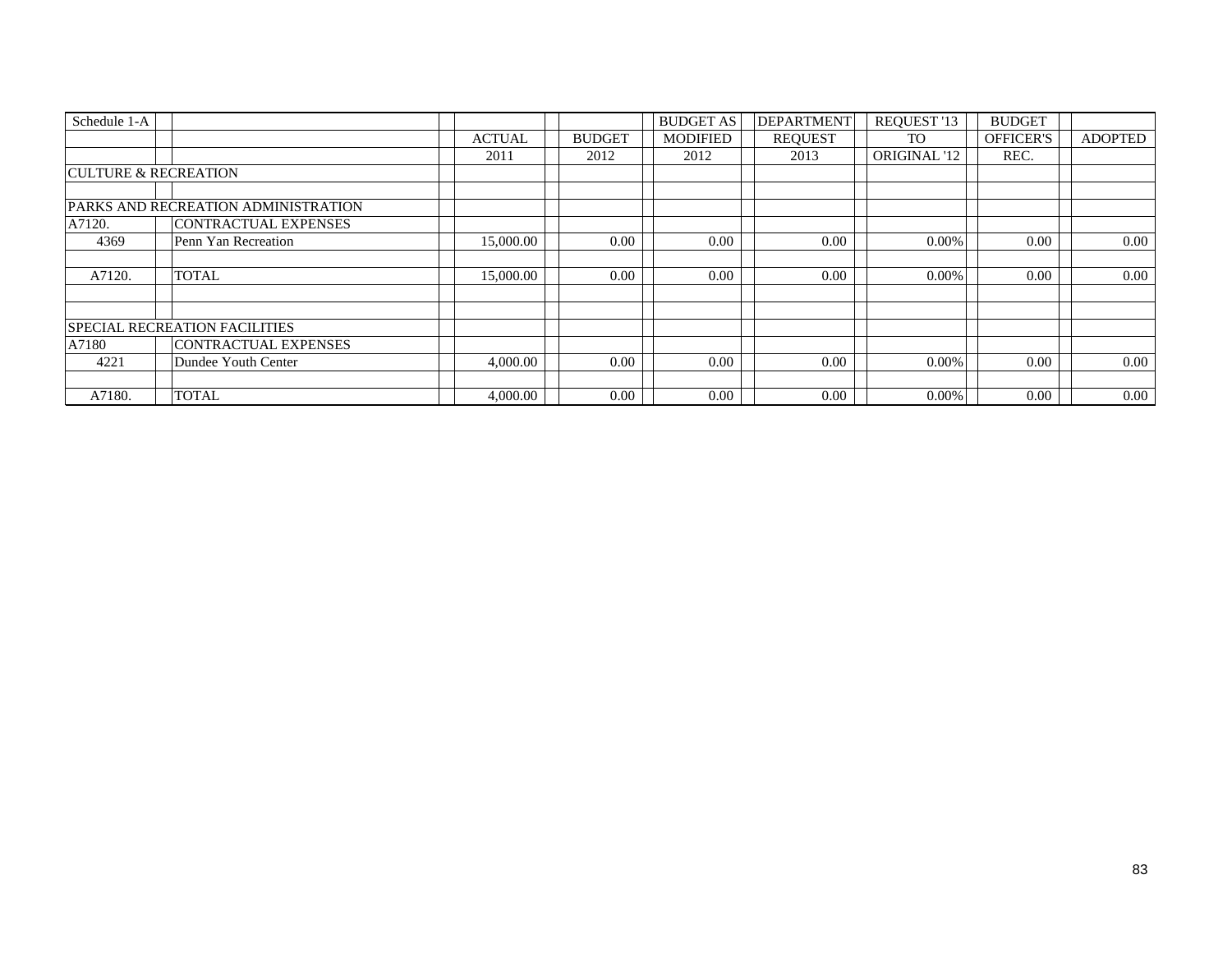| Schedule 1-A  |                                            |               |               | <b>BUDGET AS</b> | DEPARTMENT     | REQUEST '13  | <b>BUDGET</b>    |                |
|---------------|--------------------------------------------|---------------|---------------|------------------|----------------|--------------|------------------|----------------|
|               |                                            | <b>ACTUAL</b> | <b>BUDGET</b> | <b>MODIFIED</b>  | <b>REQUEST</b> | <b>TO</b>    | <b>OFFICER'S</b> | <b>ADOPTED</b> |
|               |                                            | 2011          | 2012          | 2012             | 2013           | ORIGINAL '12 | REC.             |                |
| YOUTH PROGRAM |                                            |               |               |                  |                |              |                  |                |
| A7310.        | PERSONAL SERVICES                          |               |               |                  |                |              |                  |                |
| 1657          | Youth Bureau Director                      | 18,870.00     | 18,870.00     | 18,870.00        | 18,870.00      | 0.00%        | 19,248.00        | 19,248.00      |
|               |                                            |               |               |                  |                |              |                  |                |
|               | Total                                      | 18,870.00     | 18,870.00     | 18,870.00        | 18,870.00      | 0.00%        | 19,248.00        | 19,248.00      |
|               |                                            |               |               |                  |                |              |                  |                |
| A7310.        | CONTRACTUAL EXPENSES                       |               |               |                  |                |              |                  |                |
| 4152          | Conferences                                | 191.00        | 0.00          | 0.00             | 300.00         | 300.00%      | 300.00           | 300.00         |
| 4156          | Training                                   | 25.00         | 100.00        | 20.00            | 100.00         | 0.00%        | 100.00           | 100.00         |
| 4351          | Youth - CFR (County Contribution)          | 11,281.00     | 0.00          | 0.00             | 0.00           | 0.00%        | 0.00             | 0.00           |
| 4352          | Youth - CFR/FLS (YDDP)                     | 2,999.00      | 2,249.00      | 2,250.00         | 2,250.00       | 0.04%        | 2,250.00         | 2,250.00       |
| 4353          | Youth - CFR/Young Parents (SDPP)-A         | 1,367.00      | 1,025.00      | 1,104.00         | 1,104.00       | 7.71%        | 1,104.00         | 1,104.00       |
| 4354          | Youth - Dundee Youth Ctr(SDPP)-A           | 3,035.00      | 2,276.00      | 2,200.00         | 2,200.00       | $-3.34%$     | 2,200.00         | 2,200.00       |
| 4355          | Youth - Lifeguard Services - Village of PY | 10,800.00     | 10,800.00     | 10,800.00        | 10,800.00      | 0.00%        | 10,800.00        | 10,260.00      |
| 4355          | Youth - Lifeguard Services - Torrey        | 1,080.00      | 1,080.00      | 1,080.00         | 1,080.00       | 0.00%        | 1,080.00         | 1,026.00       |
| 4355          | Youth - Lifeguard Services - Middlesex     | 1,080.00      | 1,080.00      | 1,080.00         | 1,080.00       | 0.00%        | 1,080.00         | 1,026.00       |
| 4357          | Youth-ProAction/Yates Yth Serv(YDDP)(YI)   | 2,497.50      | 1,743.00      | 1,262.00         | 1,262.00       | $-27.60%$    | 1,262.00         | 1,262.00       |
| 4361          | Youth - Kinship (YI)                       | 0.00          | 0.00          | 1,015.00         | 1,015.00       | 1015.00%     | 1,015.00         | 1,015.00       |
| 4363          | Youth - Red Cross (YI)                     | 574.50        | 1,012.00      | 0.00             | 0.00           | $-100.00\%$  | 0.00             | 0.00           |
| 4365          | Youth - Safe Harbors of the FL (YDDP)      | 788.00        | 591.00        | 700.00           | 700.00         | 18.44%       | 700.00           | 700.00         |
| 4371          | <b>Big Brothers/Big Sisters</b>            | 1,350.00      | 1,012.00      | 1,025.00         | 1,025.00       | 1.28%        | 1,025.00         | 1,025.00       |
| 4372          | Kinship (SDPP)                             | 2,363.00      | 1,772.00      | 2,204.00         | 2,204.00       | 24.38%       | 2,204.00         | 2,204.00       |
| 4373          | Youth - Dundee Library (YDDP)              | 0.00          | 0.00          | 0.00             | 1,000.00       | 1000.00%     | 1,000.00         | 1,000.00       |
| 4457          | <b>Computer Supplies</b>                   | 88.99         | 100.00        | 0.00             | 100.00         | 0.00%        | 100.00           | 100.00         |
| 4470          | Office Supplies                            | 123.86        | 100.00        | 200.00           | 100.00         | 0.00%        | 100.00           | 50.00          |
| 4480          | <b>Program Supplies</b>                    | 388.36        | 150.00        | 326.64           | 150.00         | $0.00\%$     | 150.00           | 150.00         |
| 4515          | Postage                                    | 120.71        | 150.00        | 148.11           | 150.00         | 0.00%        | 150.00           | 140.00         |
| 4653          | Gasoline                                   | 125.97        | 100.00        | 14.13            | 100.00         | 0.00%        | 100.00           | 42.00          |
| 4654          | Mileage                                    | 189.60        | 200.00        | 426.24           | 200.00         | 0.00%        | 200.00           | 333.00         |
| 4660          | Travel Expenses                            | 53.51         | 0.00          | 1.52             | 75.00          | 75.00%       | 75.00            | 0.00           |
| 4682          | Utilities: Telephone/Fax                   | 48.00         | 75.00         | 75.00            | 75.00          | 0.00%        | 75.00            | 48.00          |
| 4907          | Dues                                       | 165.00        | 165.00        | 165.00           | 165.00         | 0.00%        | 165.00           | 165.00         |
| 4916          | Publications                               | 74.01         | 60.00         | 0.00             | 75.00          | 25.00%       | 75.00            | 0.00           |
|               |                                            |               |               |                  |                |              |                  |                |
|               | Total                                      | 40,809.01     | 25,840.00     | 26,096.64        | 27,310.00      | 5.69%        | 27,310.00        | 26,500.00      |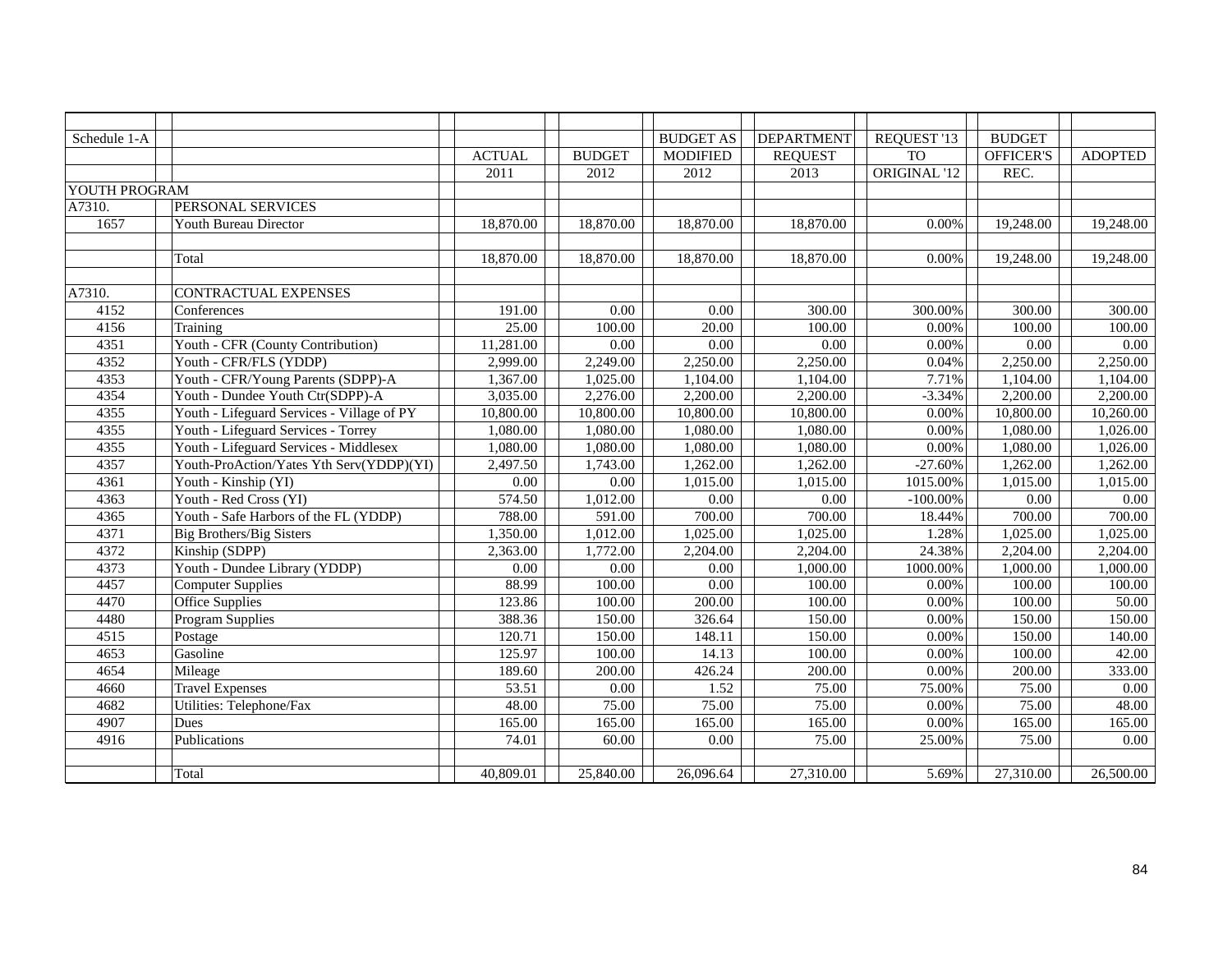| $\mathbf{L}$ :  |                              |               |               |                  |                   |              |                  |                |
|-----------------|------------------------------|---------------|---------------|------------------|-------------------|--------------|------------------|----------------|
| Schedule 1-A    |                              |               |               | <b>BUDGET AS</b> | <b>DEPARTMENT</b> | REQUEST '13  | <b>BUDGET</b>    |                |
|                 |                              | <b>ACTUAL</b> | <b>BUDGET</b> | <b>MODIFIED</b>  | <b>REQUEST</b>    | <b>TO</b>    | <b>OFFICER'S</b> | <b>ADOPTED</b> |
|                 |                              | 2011          | 2012          | 2012             | 2013              | ORIGINAL '12 | REC.             |                |
| A7310.          | <b>EMPLOYEE BENEFITS</b>     |               |               |                  |                   |              |                  |                |
| 8100            | FICA/Medicare                | 1,443.52      | 1,444.00      | 1.444.00         | 1.444.00          | $0.00\%$     | 1.473.00         | 1,473.00       |
|                 |                              |               |               |                  |                   |              |                  |                |
|                 | Total                        | 1,443.52      | 1,444.00      | 1,444.00         | 1.444.00          | $0.00\%$     | 1.473.00         | 1,473.00       |
|                 |                              |               |               |                  |                   |              |                  |                |
| A7310.0         | <b>TOTAL</b>                 | 61,122.53     | 46,154.00     | 46,410.64        | 47,624.00         | 3.18%        | 48,031.00        | 47,221.00      |
|                 |                              |               |               |                  |                   |              |                  |                |
| <b>REVENUE:</b> | A2704 Donations - Youth      | 238.36        | 0.00          | 176.64           | 0.00              | $0.00\%$     | 0.00             | 0.00           |
|                 | A3820 State Aid              | 23,408.48     | 18,199.00     | 18,279.00        | 18,807.00         | 3.34%        | 18,807.00        | 18,807.00      |
|                 |                              |               |               |                  |                   |              |                  |                |
|                 | <b>Total Revenue</b>         | 23,646.84     | 18,199.00     | 18,455.64        | 18,807.00         | 3.34%        | 18,807.00        | 18,807.00      |
|                 |                              |               |               |                  |                   |              |                  |                |
|                 | <b>Total Net County Cost</b> | 37,475.69     | 27,955.00     | 27,955.00        | 28,817.00         | 3.08%        | 29,224.00        | 28,414.00      |
|                 |                              |               |               |                  |                   |              |                  |                |
|                 | Percent Revenue              | 38.69%        | 39.43%        | 39.77%           | 39.49%            | 0.15%        | 39.16%           | 39.83%         |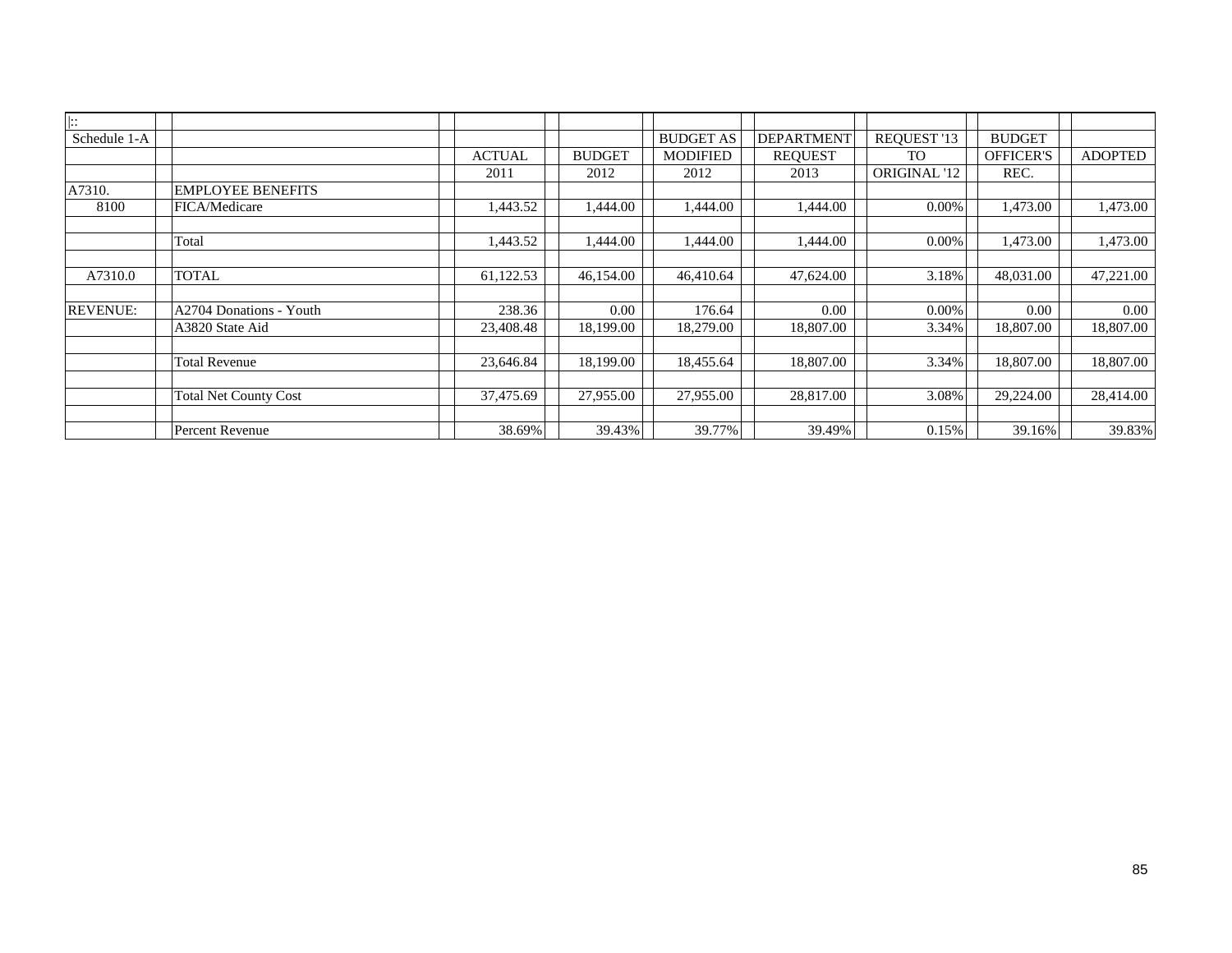| Schedule 1-A     |                                      |               |               | <b>BUDGET AS</b> | <b>DEPARTMENT</b> | REQUEST '13         | <b>BUDGET</b> |                |
|------------------|--------------------------------------|---------------|---------------|------------------|-------------------|---------------------|---------------|----------------|
|                  |                                      | <b>ACTUAL</b> | <b>BUDGET</b> | <b>MODIFIED</b>  | <b>REQUEST</b>    | <b>TO</b>           | OFFICER'S     | <b>ADOPTED</b> |
|                  |                                      | 2011          | 2012          | 2012             | 2013              | <b>ORIGINAL '12</b> | REC.          |                |
| <b>MUSEUM</b>    |                                      |               |               |                  |                   |                     |               |                |
| A7450.4206       | Yates Co. Historical Society Contrib | 4,780.00      | 1,000.00      | 1,000.00         | 1,000.00          | $0.00\%$            | 1,000.00      | 1,000.00       |
|                  |                                      |               |               |                  |                   |                     |               |                |
|                  | <b>TOTAL</b>                         | 4,780.00      | 1,000.00      | 1,000.00         | 1,000.00          | 0.00%               | 1,000.00      | 1,000.00       |
|                  |                                      |               |               |                  |                   |                     |               |                |
| <b>HISTORIAN</b> | PERSONAL SERVICES                    |               |               |                  |                   |                     |               |                |
| A7510.1075       | Historian                            | 40,469.00     | 40,469.00     | 40,469.00        | 40,469.00         | 0.00%               | 41,279.00     | 41,279.00      |
| 1660             | <b>Insurance Buyout Non-Union</b>    | 0.00          | 0.00          | 815.00           | 929.00            | $0.00\%$            | 1,210.00      | 1,210.00       |
|                  |                                      |               |               |                  |                   |                     |               |                |
|                  | Total                                | 40,469.00     | 40,469.00     | 41,284.00        | 41,398.00         | 2.30%               | 42,489.00     | 42,489.00      |
|                  |                                      |               |               |                  |                   |                     |               |                |
| A7510            | <b>EQUIPMENT</b>                     |               |               |                  |                   |                     |               |                |
| 2115             | Computer Hardware                    | 1,082.04      | $0.00\,$      | 0.00             | 0.00              | 0.00%               | 0.00          | 0.00           |
|                  | Total                                | 1,082.04      | $0.00\,$      | 0.00             | 0.00              | 0.00%               | 0.00          | 0.00           |
|                  |                                      |               |               |                  |                   |                     |               |                |
| A7510.           | CONTRACTUAL EXPENSES                 |               |               |                  |                   |                     |               |                |
| 4408             | Equipment Maintenance/Repair         | $0.00\,$      | 150.00        | 150.00           | 150.00            | $0.00\%$            | 150.00        | 150.00         |
| 4470             | <b>Office Supplies</b>               | 95.07         | 200.00        | 200.00           | 200.00            | $0.00\%$            | 200.00        | 200.00         |
| 4507             | <b>Copier Charges</b>                | 88.00         | 150.00        | 150.00           | 200.00            | 33.33%              | 200.00        | 200.00         |
| 4515             | Postage                              | 105.31        | 100.00        | 100.00           | 150.00            | 50.00%              | 150.00        | 150.00         |
| 4682             | Utilities: Telephone/Fax             | 141.89        | 150.00        | 150.00           | 150.00            | 0.00%               | 150.00        | 150.00         |
|                  |                                      |               |               |                  |                   |                     |               |                |
|                  | Total                                | 430.27        | 750.00        | 750.00           | 850.00            | 13.33%              | 850.00        | 850.00         |
|                  |                                      |               |               |                  |                   |                     |               |                |
| A7510            | <b>EMPLOYEE BENEFITS</b>             |               |               |                  |                   |                     |               |                |
| 8100             | FICA/Medicare                        | 2,936.21      | 2,992.00      | 3,159.00         | 3,167.00          | 5.85%               | 3,251.00      | 3,251.00       |
| 8305             | Medical Insurance Non-Union          | 5,665.68      | 4,075.00      | 3,093.00         | 0.00              | $-100.00\%$         | 0.00          | 0.00           |
|                  |                                      |               |               |                  |                   |                     |               |                |
|                  | Total                                | 8,601.89      | 7,067.00      | 6,252.00         | 3,167.00          | $-55.19%$           | 3,251.00      | 3,251.00       |
|                  |                                      |               |               |                  |                   |                     |               |                |
| A7510.0          | <b>TOTAL</b>                         | 50,583.20     | 48,286.00     | 48,286.00        | 45,415.00         | $-5.95%$            | 46,590.00     | 46,590.00      |
|                  |                                      |               |               |                  |                   |                     |               |                |
| <b>REVENUE:</b>  | A2091 Historian Fees                 | 1,184.75      | 1,500.00      | 1,500.00         | 1,500.00          | 0.00%               | 1,500.00      | 1,500.00       |
|                  |                                      |               |               |                  |                   |                     |               |                |
|                  | <b>Total Revenue</b>                 | 1,184.75      | 1,500.00      | 1,500.00         | 1,500.00          | 0.00%               | 1,500.00      | 1,500.00       |
|                  |                                      |               |               |                  |                   |                     |               |                |
|                  | <b>Total Net County Cost</b>         | 49,398.45     | 46,786.00     | 46,786.00        | 43,915.00         | $-6.14%$            | 45,090.00     | 45,090.00      |
|                  |                                      |               |               |                  |                   |                     |               |                |
|                  | Percent Revenue                      | 2.34%         | 3.11%         | 3.11%            | 3.30%             | 6.32%               | 3.22%         | 3.22%          |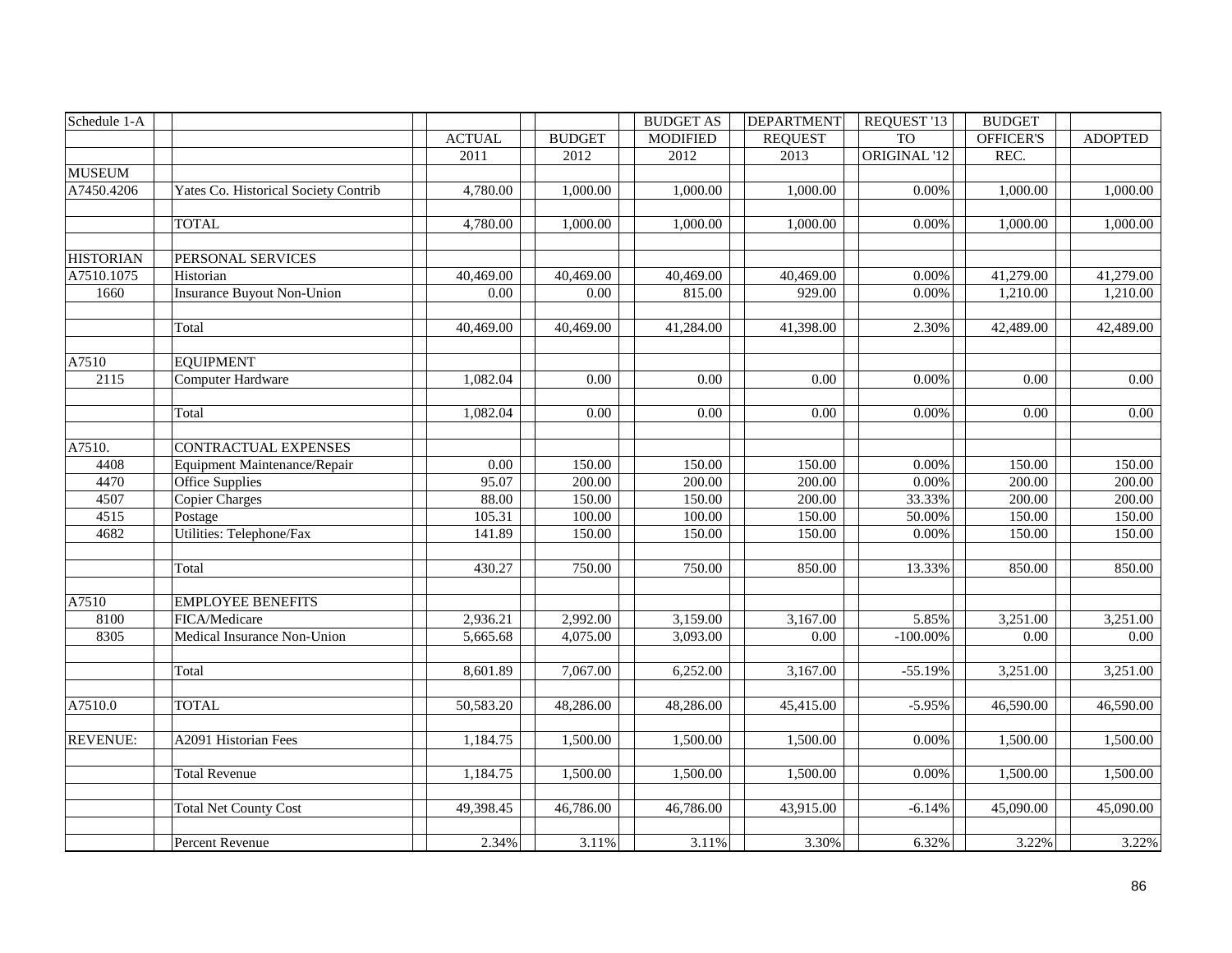| $\mathbf{E}$ |                                        |               |               |                  |                   |                     |                  |                |
|--------------|----------------------------------------|---------------|---------------|------------------|-------------------|---------------------|------------------|----------------|
| Schedule 1-A |                                        |               |               | <b>BUDGET AS</b> | <b>DEPARTMENT</b> | REQUEST '13         | <b>BUDGET</b>    |                |
|              |                                        | <b>ACTUAL</b> | <b>BUDGET</b> | <b>MODIFIED</b>  | <b>REOUEST</b>    | TO                  | <b>OFFICER'S</b> | <b>ADOPTED</b> |
|              |                                        | 2011          | 2012          | 2012             | 2013              | <b>ORIGINAL '12</b> | REC.             |                |
|              |                                        |               |               |                  |                   |                     |                  |                |
|              | <b>OTHER PERFORMING ARTS</b>           |               |               |                  |                   |                     |                  |                |
| A7560.4202   | <b>Yates County Arts Center</b>        | 1,185.00      | 0.00          | 0.00             | 2,300.00          | 2300.00%            | 0.00             | 0.00           |
|              |                                        |               |               |                  |                   |                     |                  |                |
| A7560.0      | <b>TOTAL</b>                           | 1,185.00      | 0.00          | 0.00             | 2,300.00          | 2300.00%            | 0.00             | 0.00           |
|              |                                        |               |               |                  |                   |                     |                  |                |
| A7999M       | TOTAL CULTURE & RECREATION             | 136,670.73    | 95,440.00     | 95,696.64        | 96,339.00         | 0.94%               | 95,621.00        | 94,811.00      |
|              |                                        |               |               |                  |                   |                     |                  |                |
|              | Total Revenue - Culture & Recreation   | 24,831.59     | 19,699.00     | 19,955.64        | 20,307.00         | 3.09%               | 20,307.00        | 20,307.00      |
|              |                                        |               |               |                  |                   |                     |                  |                |
|              | Net Culture & Recreation               | 111,839.14    | 75,741.00     | 75,741.00        | 76,032.00         | 0.38%               | 75,314.00        | 74,504.00      |
|              |                                        |               |               |                  |                   |                     |                  |                |
|              | Total Percent Revenue - Culture & Rec. | 18.17%        | 20.64%        | 20.85%           | 21.08%            | 2.12%               | 21.24%           | 21.42%         |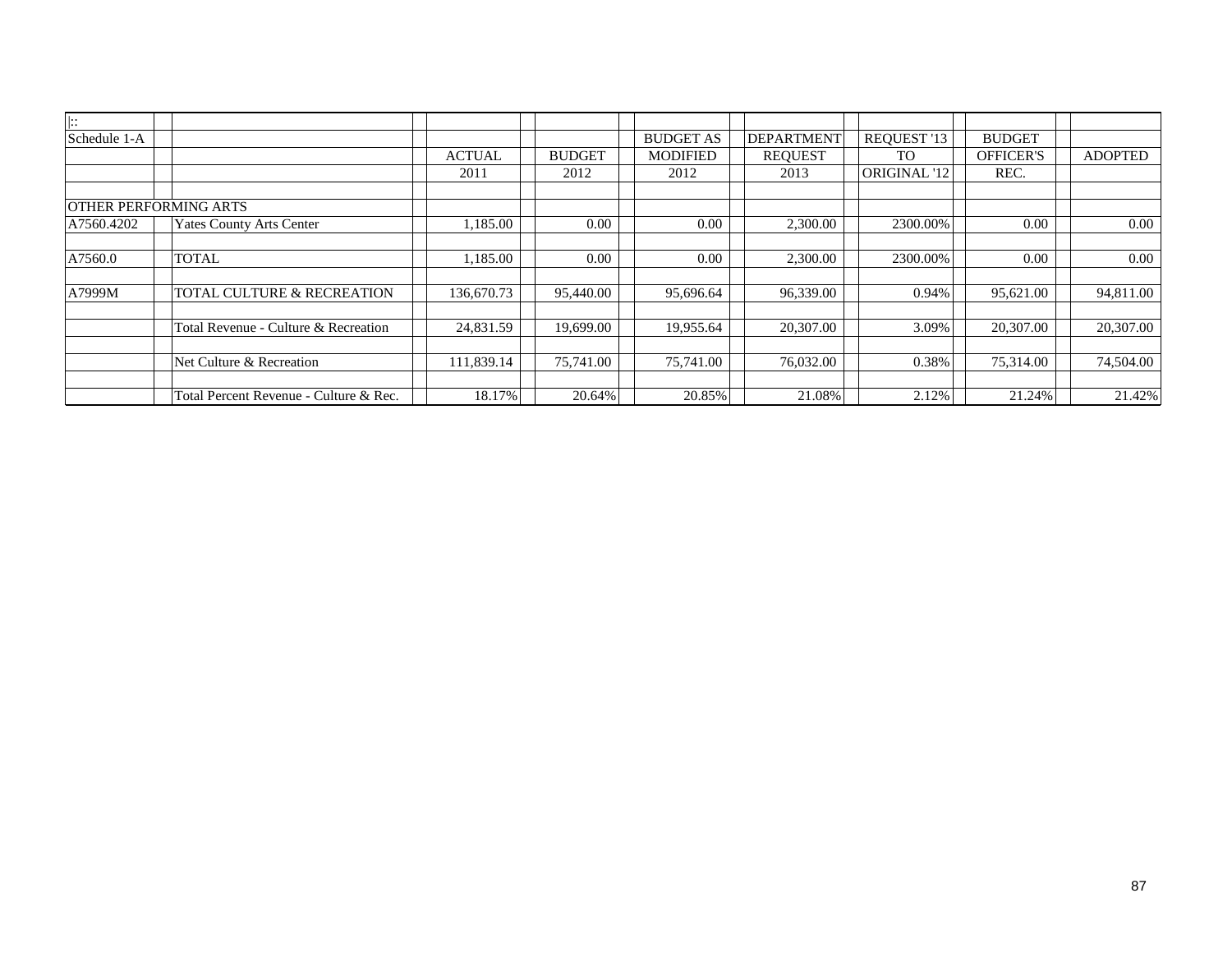| Schedule 1-A |                                    |               |               | <b>BUDGET AS</b> | <b>DEPARTMENT</b> | REQUEST '13  | <b>BUDGET</b>    |                |
|--------------|------------------------------------|---------------|---------------|------------------|-------------------|--------------|------------------|----------------|
|              |                                    | <b>ACTUAL</b> | <b>BUDGET</b> | <b>MODIFIED</b>  | <b>REQUEST</b>    | <b>TO</b>    | <b>OFFICER'S</b> | <b>ADOPTED</b> |
|              |                                    | 2011          | 2012          | 2012             | 2013              | ORIGINAL '12 | REC.             |                |
|              |                                    |               |               |                  |                   |              |                  |                |
|              | HOME & COMMUNITY SERVICES          |               |               |                  |                   |              |                  |                |
|              | <b>GENERAL ENVIRONMENT</b>         |               |               |                  |                   |              |                  |                |
|              | PLANNING & DEVELOPMENT             |               |               |                  |                   |              |                  |                |
| A8020.       | PERSONAL SERVICES                  |               |               |                  |                   |              |                  |                |
| 1085         | Planner                            | 55,118.71     | 61,981.00     | 61,981.00        | 61,981.00         | 0.00%        | 63,221.00        | 63,221.00      |
|              |                                    |               |               |                  |                   |              |                  |                |
|              | Total                              | 55,118.71     | 61,981.00     | 61,981.00        | 61,981.00         | 0.00%        | 63,221.00        | 63,221.00      |
|              |                                    |               |               |                  |                   |              |                  |                |
| A8020.       | CONTRACTUAL EXPENSES               |               |               |                  |                   |              |                  |                |
| 4011         | Consultants                        | 37,902.81     | 5,000.00      | 13,000.00        | 15,000.00         | 200.00%      | 15,000.00        | 15,000.00      |
| 4152         | Conferences                        | 0.00          | 0.00          | 0.00             | 1,000.00          | 1000.00%     | 1,000.00         | 1,000.00       |
| 4156         | Training                           | 158.01        | 250.00        | 250.00           | 250.00            | 0.00%        | 250.00           | 250.00         |
| 4207         | <b>Yates County Planning Board</b> | 695.90        | 1,100.00      | 1,100.00         | 1,100.00          | 0.00%        | 1,100.00         | 1,000.00       |
| 4210         | YC - GFL Regional Planning Council | 6,647.00      | 6,647.00      | 6,647.00         | 6,647.00          | 0.00%        | 6,647.00         | 6,647.00       |
| 4470         | <b>Office Supplies</b>             | 227.02        | 275.00        | 275.00           | 275.00            | 0.00%        | 275.00           | 275.00         |
| 4501         | Advertising                        | 124.58        | 200.00        | 200.00           | 200.00            | 0.00%        | 200.00           | 200.00         |
| 4507         | Copier Charges                     | 259.80        | 1,300.00      | 1,300.00         | 1,300.00          | 0.00%        | 1,300.00         | 1,000.00       |
| 4515         | Postage                            | 252.32        | 700.00        | 700.00           | 700.00            | 0.00%        | 700.00           | 700.00         |
| 4571         | Computer Software                  | 0.00          | 8,400.00      | 8,400.00         | 0.00              | $-100.00\%$  | 0.00             | $0.00\,$       |
| 4580         | <b>GIS</b> Maintenance             | 10,726.00     | 4,050.00      | 4,050.00         | 12,450.00         | 207.41%      | 12,450.00        | 12,450.00      |
| 4654         | Mileage                            | 27.03         | 75.00         | 75.00            | 75.00             | 0.00%        | 75.00            | 75.00          |
| 4660         | <b>Travel Expenses</b>             | 0.00          | 0.00          | 0.00             | 200.00            | 200.00%      | 200.00           | 200.00         |
| 4682         | Utilities: Telephone/Fax           | 116.14        | 200.00        | 200.00           | 200.00            | 0.00%        | 200.00           | 200.00         |
| 4907         | Dues                               | 235.00        | 340.00        | 340.00           | 340.00            | 0.00%        | 340.00           | 340.00         |
| 4916         | Publications                       | 0.00          | 100.00        | 100.00           | 100.00            | 0.00%        | 100.00           | 100.00         |
|              |                                    |               |               |                  |                   |              |                  |                |
|              | Total                              | 57,371.61     | 28,637.00     | 36,637.00        | 39,837.00         | 39.11%       | 39,837.00        | 39,437.00      |
|              |                                    |               |               |                  |                   |              |                  |                |
| A8020.       | <b>EMPLOYEE BENEFITS</b>           |               |               |                  |                   |              |                  |                |
| 8100         | FICA/Medicare                      | 4,076.00      | 4,742.00      | 4,742.00         | 4,718.00          | $-0.51%$     | 4,820.00         | 4,820.00       |
| 8305         | Medical Insurance Non-Union        | 13,484.40     | 10,798.00     | 10,798.00        | 12,310.00         | 14.00%       | 16,033.00        | 16,033.00      |
|              |                                    |               |               |                  |                   |              |                  |                |
|              | Total                              | 17,560.40     | 15,540.00     | 15,540.00        | 17,028.00         | 9.58%        | 20,853.00        | 20,853.00      |
|              |                                    |               |               |                  |                   |              |                  |                |
| A8020.0      | <b>TOTAL</b>                       | 130,050.72    | 106,158.00    | 114,158.00       | 118,846.00        | 11.95%       | 123,911.00       | 123,511.00     |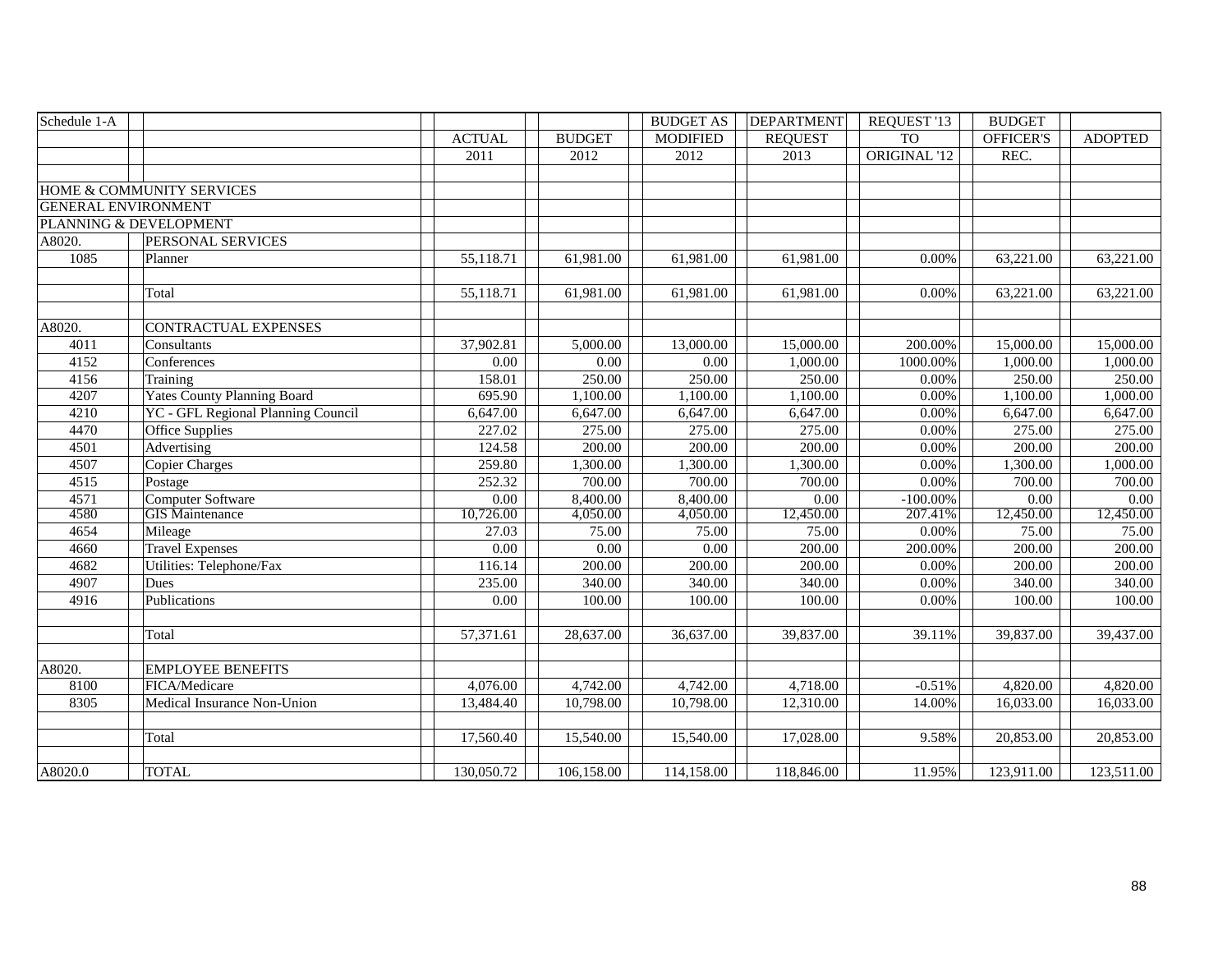| $\  \cdot \cdot \ $         |                                           |               |               |                  |                   |                 |               |                |
|-----------------------------|-------------------------------------------|---------------|---------------|------------------|-------------------|-----------------|---------------|----------------|
| Schedule 1-A                |                                           |               |               | <b>BUDGET AS</b> | <b>DEPARTMENT</b> | REQUEST '13     | <b>BUDGET</b> |                |
|                             |                                           | <b>ACTUAL</b> | <b>BUDGET</b> | <b>MODIFIED</b>  | <b>REQUEST</b>    | TO <sub>1</sub> | OFFICER'S     | <b>ADOPTED</b> |
|                             |                                           | 2011          | 2012          | 2012             | 2013              | ORIGINAL '12    | REC.          |                |
|                             |                                           |               |               |                  |                   |                 |               |                |
| <b>REFUSE &amp; GARBAGE</b> |                                           |               |               |                  |                   |                 |               |                |
|                             |                                           |               |               |                  |                   |                 |               |                |
| A8160.                      | SOLID WASTE MANAGEMENT                    |               |               |                  |                   |                 |               |                |
| 4213                        | YC - WFL Solid Waste Management           | 28,266.52     | 25,650.00     | 25,650.00        | 0.00              | $-100.00\%$     | 0.00          | $0.00\,$       |
| 4411                        | Parts/Repair/Maintenance                  | 1,408.96      | 10,000.00     | 10,000.00        | 0.00              | $-100.00\%$     | 0.00          | $0.00\,$       |
| 4412                        | Landfill - Engineering                    | 70,611.81     | 54,680.00     | 67,773.74        | 54,680.00         | 0.00%           | 54,680.00     | 54,680.00      |
| 4413                        | Landfill - Leachate Hauling               | 18,111.39     | 18,000.00     | 17,985.70        | 18,000.00         | 0.00%           | 18,000.00     | 18,000.00      |
| 4501                        | Advertising                               | 173.95        | 0.00          | 0.00             | 0.00              | 0.00%           | 0.00          | 0.00           |
| 4515                        | Postage                                   | 0.00          | 0.00          | 14.30            | 0.00              | 0.00%           | 0.00          | 0.00           |
| 4677                        | Utilities: Electric                       | 1,175.96      | 1,400.00      | 1,400.00         | 1,300.00          | $-7.14%$        | 1,300.00      | 1,300.00       |
| 4682                        | Utilities: Telephone/Fax                  | 380.67        | 350.00        | 350.00           | 400.00            | 14.29%          | 400.00        | 400.00         |
|                             |                                           |               |               |                  |                   |                 |               |                |
|                             | <b>TOTAL</b>                              | 120,129.26    | 110,080.00    | 123, 173. 74     | 74,380.00         | $-32.43%$       | 74,380.00     | 74,380.00      |
|                             |                                           |               |               |                  |                   |                 |               |                |
|                             | <b>CONSERVATION PROGRAMS</b>              |               |               |                  |                   |                 |               |                |
| A8710.4201                  | Yates Co. Agricultural Society            | 938.00        | 0.00          | 0.00             | 0.00              | 0.00%           | 0.00          | 0.00           |
|                             |                                           |               |               |                  |                   |                 |               |                |
| A8710.4204                  | Yates Co. Cooperative Extension           | 259,275.00    | 246,311.00    | 246,311.00       | 246,311.00        | 0.00%           | 246,311.00    | 240,153.00     |
|                             |                                           |               |               |                  |                   |                 |               |                |
| A8710.4212                  | Yates Co. Soil & Water Conservation Dist. | 100,025.00    | 94,975.00     | 94,975.00        | 97,825.00         | 3.00%           | 94,975.00     | 92,601.00      |
|                             |                                           |               |               |                  |                   |                 |               |                |
| A8710.4224                  | YC Cooperative Extension Farmland Pres.   | 27,469.00     | 0.00          | 1,791,567.00     | 0.00              | 0.00%           | 0.00          | 0.00           |
|                             |                                           |               |               |                  |                   |                 |               |                |
| A8710.0                     | <b>TOTAL</b>                              | 387,707.00    | 341,286.00    | 2,132,853.00     | 344,136.00        | 0.84%           | 341,286.00    | 332,754.00     |
|                             |                                           |               |               |                  |                   |                 |               |                |
| <b>REVENUE:</b>             | A3989 State Aid: Home & Community         | 27,469.00     | 0.00          | 1,791,567.00     | 0.00              | 0.00%           | 0.00          | 0.00           |
|                             |                                           |               |               |                  |                   |                 |               |                |
|                             | <b>Total Net County Cost</b>              | 360,238.00    | 341,286.00    | 341,286.00       | 344,136.00        | 0.84%           | 341,286.00    | 332,754.00     |
|                             |                                           |               |               |                  |                   |                 |               |                |
|                             | Percent Revenue                           | 7.08%         | 0.00%         | 84.00%           | 0.00%             | 0.00%           | 0.00%         | 0.00%          |
|                             |                                           |               |               |                  |                   |                 |               |                |
| A8999.0                     | TOTAL HOME & COMMUNITY SERVICES           | 637,886.98    | 557,524.00    | 2,370,184.74     | 537,362.00        | $-3.62%$        | 539,577.00    | 530,645.00     |
|                             |                                           |               |               |                  |                   |                 |               |                |
|                             | Total Revenue - Home & Comm. Services     | 27,469.00     | 0.00          | 1,791,567.00     | 0.00              | 0.00%           | 0.00          | 0.00           |
|                             |                                           |               |               |                  |                   |                 |               |                |
|                             | Net Home & Community Services             | 610,417.98    | 557,524.00    | 578,617.74       | 537,362.00        | $-3.62%$        | 539,577.00    | 530,645.00     |
|                             |                                           |               |               |                  |                   |                 |               |                |
|                             | Total Percent Revenue - Home & Community  | 4.31%         | 0.00%         | 75.59%           | 0.00%             | 0.00%           | 0.00%         | $0.00\%$       |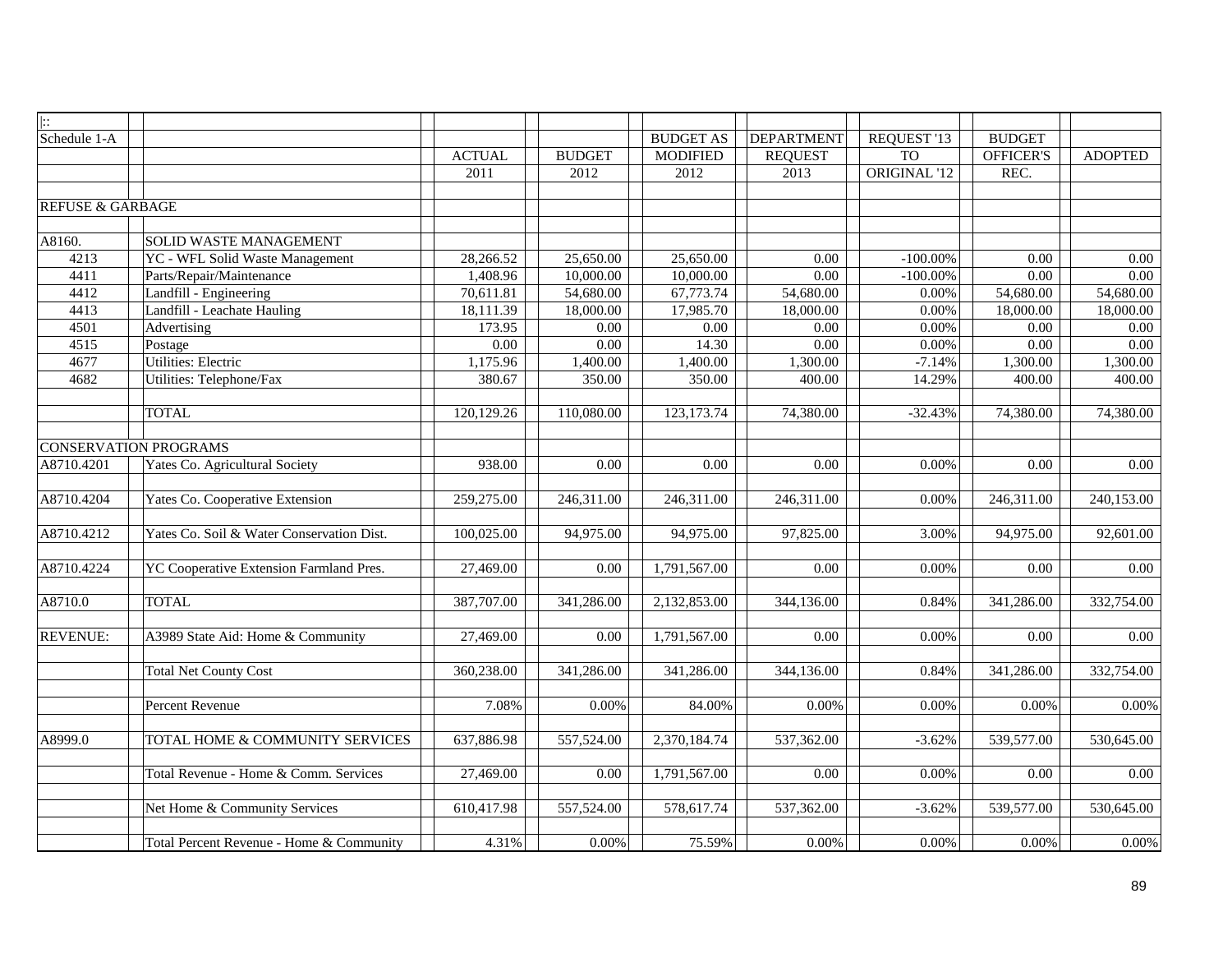| Schedule 1-A        |                                           |               |               | <b>BUDGET AS</b> | <b>DEPARTMENT</b> | REQUEST '13  | <b>BUDGET</b>    |                |
|---------------------|-------------------------------------------|---------------|---------------|------------------|-------------------|--------------|------------------|----------------|
|                     |                                           | <b>ACTUAL</b> | <b>BUDGET</b> | <b>MODIFIED</b>  | <b>REQUEST</b>    | <b>TO</b>    | <b>OFFICER'S</b> | <b>ADOPTED</b> |
|                     |                                           | 2011          | 2012          | 2012             | 2013              | ORIGINAL '12 | REC.             |                |
|                     |                                           |               |               |                  |                   |              |                  |                |
|                     | UNDISTRIBUTED EMPLOYEE BENEFITS           |               |               |                  |                   |              |                  |                |
|                     |                                           |               |               |                  |                   |              |                  |                |
| A9010.8400          | <b>State Retirement</b>                   | 1,621,369.83  | 2,012,470.00  | 2,012,470.00     | 2,629,700.00      | 30.67%       | 2,272,230.00     | 2,222,230.00   |
|                     |                                           |               |               |                  |                   |              |                  |                |
| A9060.8306          | <b>Medical Insurance-Retirees</b>         | 95,711.02     | 117,077.00    | 117,077.00       | 90,000.00         | $-23.13%$    | 90,000.00        | 90,000.00      |
|                     |                                           |               |               |                  |                   |              |                  |                |
| A9080.1507          | <b>Sick Bank CSEA</b>                     | 2,386.06      | 0.00          | 0.00             | 0.00              | 0.00%        | 0.00             | 0.00           |
|                     |                                           |               |               |                  |                   |              |                  |                |
| A9080.1671          | <b>Sick Bank Non-Union</b>                | 3,221.86      | 0.00          | 11,662.24        | 0.00              | 0.00%        | 0.00             | 0.00           |
|                     |                                           |               |               |                  |                   |              |                  |                |
| A9080.8100          | Sick Bank FICA/Medicare                   | 413.62        | 0.00          | 720.09           | 0.00              | 0.00%        | 0.00             | 0.00           |
|                     |                                           |               |               |                  |                   |              |                  |                |
| A9090.8000          | Adjust Due to Employees Vac./Comp. Time   | (7, 491.21)   | 14,250.00     | 14,250.00        | 15,000.00         | 5.26%        | 15,000.00        | 15,000.00      |
|                     |                                           |               |               |                  |                   |              |                  |                |
| A9199M              | TOTAL EMPLOYEE BENEFITS                   | 1,715,611.18  | 2,143,797.00  | 2,156,179.33     | 2,734,700.00      | 27.56%       | 2,377,230.00     | 2,327,230.00   |
|                     |                                           |               |               |                  |                   |              |                  |                |
|                     |                                           |               |               |                  |                   |              |                  |                |
| <b>DEBT SERVICE</b> |                                           |               |               |                  |                   |              |                  |                |
|                     |                                           |               |               |                  |                   |              |                  |                |
| A9710.6101          | Serial Bonds (Principal) - Bldg           | 1,280,000.00  | 1,304,603.00  | 1,304,603.00     | 1,307,218.00      | 0.20%        | 1,307,218.00     | 1,307,218.00   |
| A9710.6102          | Serial Bonds (Principal) - Communications | 160,000.00    | 170,397.00    | 170,397.00       | 177,782.00        | 4.33%        | 177,782.00       | 177,782.00     |
| A9710.7101          | Serial Bonds (Interest) - Bldg            | 398,368.23    | 349,745.00    | 349,745.00       | 323,653.00        | $-7.46%$     | 323,653.00       | 323,653.00     |
| A9710.7102          | Serial Bonds (Interest) - Communications  | 33,466.80     | 27,343.00     | 27,343.00        | 23,936.00         | $-12.46%$    | 23,936.00        | 23,936.00      |
|                     |                                           |               |               |                  |                   |              |                  |                |
|                     | TOTAL DEBT SERVICE                        | 1,871,835.03  | 1,852,088.00  | 1,852,088.00     | 1,832,589.00      | $-1.05%$     | 1,832,589.00     | 1,832,589.00   |
|                     |                                           |               |               |                  |                   |              |                  |                |
| <b>REVENUE:</b>     | A3089 Other                               | 75,743.00     | 59,571.00     | 59,571.00        | 56,213.00         | $-5.64%$     | 56,213.00        | 56,213.00      |
|                     | A5031.100 Interfund Transfers             | 74,350.00     | 0.00          | 0.00             | 0.00              | $0.00\%$     | 0.00             | 0.00           |
|                     |                                           |               |               |                  |                   |              |                  |                |
|                     | Total Revenue - Debt Service              | 150,093.00    | 59,571.00     | 59,571.00        | 56,213.00         | $-5.64%$     | 56,213.00        | 56,213.00      |
|                     |                                           |               |               |                  |                   |              |                  |                |
|                     | Net Debt Service                          | 1,721,742.03  | 1,792,517.00  | 1,792,517.00     | 1,776,376.00      | $-0.90%$     | 1,776,376.00     | 1,776,376.00   |
|                     |                                           |               |               |                  |                   |              |                  |                |
|                     | Percent Revenue                           | 8.02%         | 3.22%         | 3.22%            | 3.07%             | $-4.63%$     | 3.07%            | 3.07%          |
|                     |                                           |               |               |                  |                   |              |                  |                |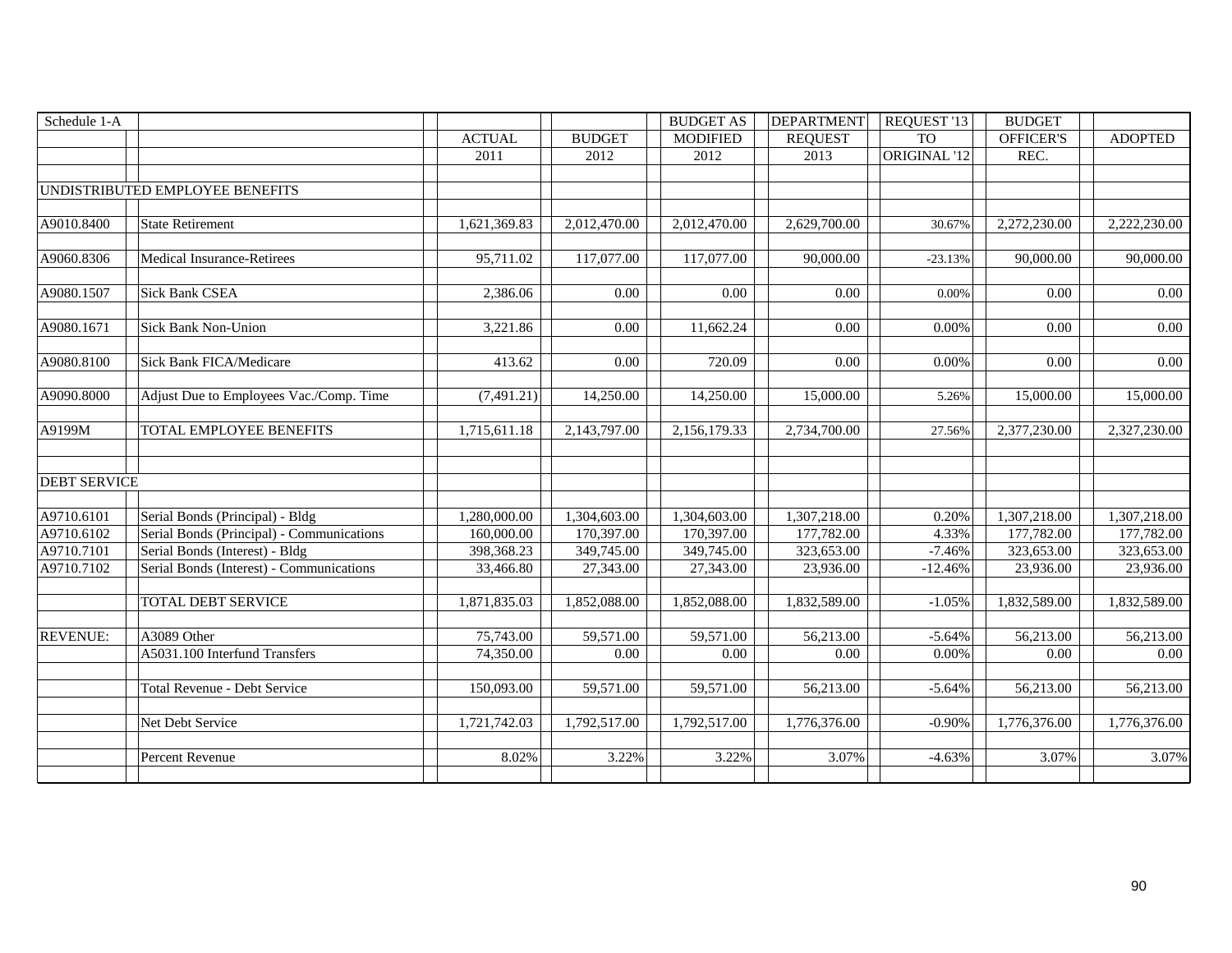| Schedule 1-A |                                   |               |               | <b>BUDGET AS</b> | <b>DEPARTMENT</b> | REQUEST '13    | <b>BUDGET</b>    |                |
|--------------|-----------------------------------|---------------|---------------|------------------|-------------------|----------------|------------------|----------------|
|              |                                   | <b>ACTUAL</b> | <b>BUDGET</b> | <b>MODIFIED</b>  | <b>REQUEST</b>    | T <sub>O</sub> | <b>OFFICER'S</b> | <b>ADOPTED</b> |
|              |                                   | 2011          | 2012          | 2012             | 2013              | ORIGINAL '12   | REC.             |                |
|              |                                   |               |               |                  |                   |                |                  |                |
|              | TRANSFERS AND OTHER USES          |               |               |                  |                   |                |                  |                |
| A9902.9130   | <b>Unemployment Insurance</b>     | 36,000.00     | 36,000.00     | 36,000.00        | 36,000.00         | $0.00\%$       | 36,000.00        | 18,000.00      |
| A9902.9140   | Workers Compensation Fund         | 300,233.86    | 230,888.00    | 230,888.00       | 269,226.00        | 16.60%         | 269,226.00       | 269,226.00     |
| A9902.9150   | <b>Transfer to Other Funds</b>    | $0.00\,$      | 0.00          | 35,642.88        | 0.00              | 0.00%          | 0.00             | 0.00           |
|              |                                   |               |               |                  |                   |                |                  |                |
|              | <b>CAPITAL FUND TRANSFERS</b>     |               |               |                  |                   |                |                  |                |
| A9950.9101   | <b>Building Project</b>           | 180,000.00    | 0.00          | 0.00             | 0.00              | $0.00\%$       | 0.00             | $0.00\,$       |
| A9950.9103   | <b>Environmental Project</b>      | 0.00          | 0.00          | 0.00             | 0.00              | $0.00\%$       | 0.00             | 0.00           |
|              |                                   |               |               |                  |                   |                |                  |                |
|              |                                   |               |               |                  |                   |                |                  |                |
| A9999M       | TOTAL INTER-FUND TRANSFERS        | 516,233.86    | 266,888.00    | 302,530.88       | 305,226.00        | 14.36%         | 305,226.00       | 287,226.00     |
|              |                                   |               |               |                  |                   |                |                  |                |
|              | TOTAL GENERAL FUND APPROPRIATIONS | 35,067,676.71 | 34,289,026.00 | 37,461,721.97    | 37,229,532.00     | 8.58%          | 35,896,449.00    | 35,397,554.00  |
|              |                                   |               |               |                  |                   |                |                  |                |
|              | TOTAL REVENUE - GENERAL FUND      | 14,539,153.77 | 13,287,623.00 | 16,316,477.38    | 11,447,682.00     | $-13.85%$      | 11,595,454.00    | 11,877,059.00  |
|              |                                   |               |               |                  |                   |                |                  |                |
|              | NET GENERAL FUND                  | 20,528,522.94 | 21,001,403.00 | 21,145,244.59    | 25,781,850.00     | 22.76%         | 24,300,995.00    | 23,520,495.00  |
|              |                                   |               |               |                  |                   |                |                  |                |
|              | TOTAL PERCENT REVENUE (GEN. FUND) | 41.46%        | 38.75%        | 43.56%           | 30.75%            | $-20.65%$      | 32.30%           | 33.55%         |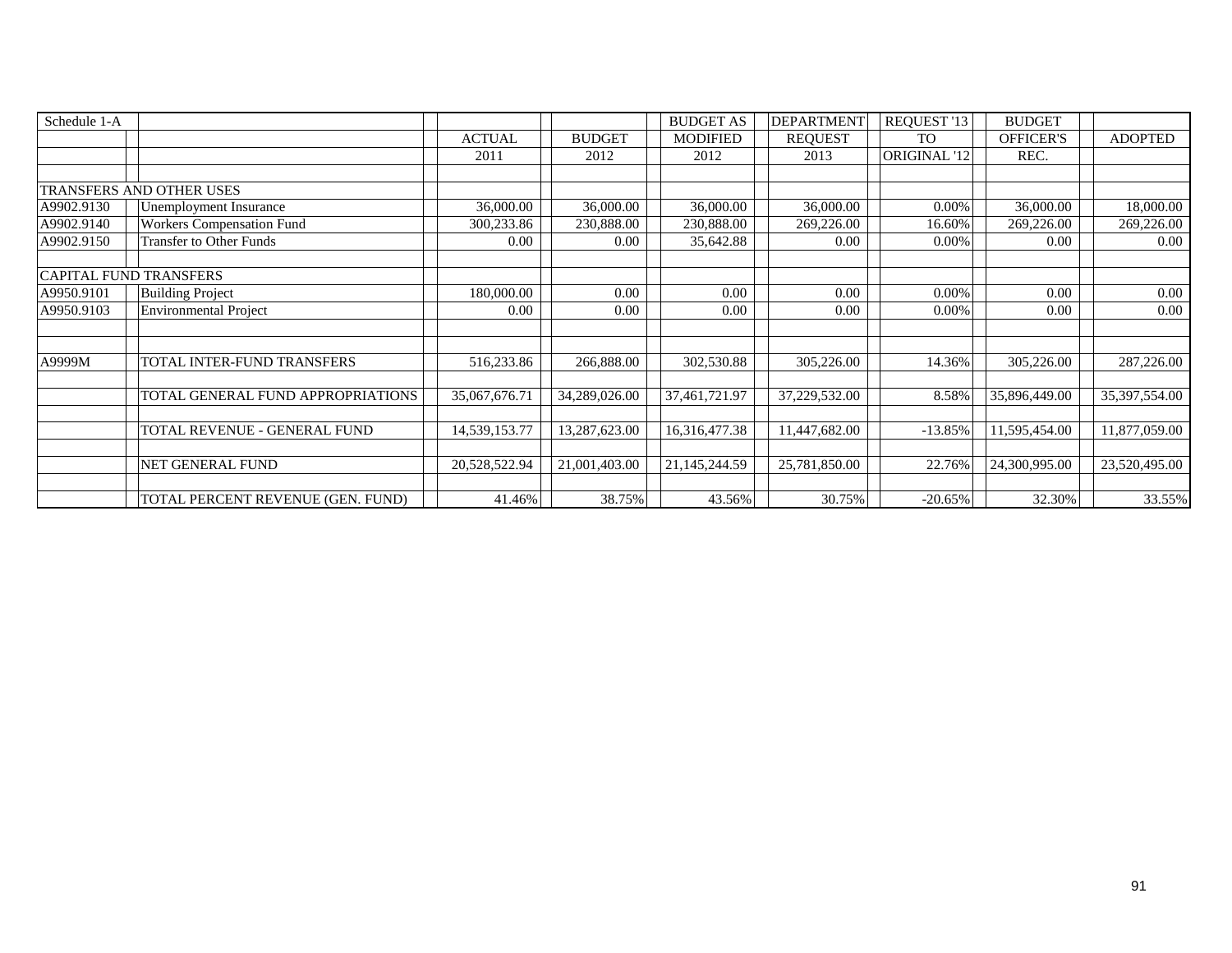| Schedule 1-D            |                                      |               |               | <b>BUDGET AS</b> | <b>DEPARTMENT</b> | REOUEST '13  | <b>BUDGET</b>    |                |
|-------------------------|--------------------------------------|---------------|---------------|------------------|-------------------|--------------|------------------|----------------|
|                         |                                      | <b>ACTUAL</b> | <b>BUDGET</b> | <b>MODIFIED</b>  | <b>REQUEST</b>    | <b>TO</b>    | <b>OFFICER'S</b> | <b>ADOPTED</b> |
|                         |                                      | 2011          | 2012          | 2012             | 2013              | ORIGINAL '12 | REC.             |                |
|                         |                                      |               |               |                  |                   |              |                  |                |
| <b>COUNTY ROAD FUND</b> |                                      |               |               |                  |                   |              |                  |                |
| <b>TRAFFIC</b>          |                                      |               |               |                  |                   |              |                  |                |
|                         |                                      |               |               |                  |                   |              |                  |                |
| D3310.                  | PERSONAL SERVICES                    |               |               |                  |                   |              |                  |                |
| 1450                    | <b>Highway Regular</b>               | 81,124.68     | 85,108.00     | 85,108.00        | 85,500.00         | 0.46%        | 87,210.00        | 87,210.00      |
| 1500                    | Call Back CSEA                       | 10.00         | 15.00         | 15.00            | 10.00             | $-33.33%$    | 10.00            | 10.00          |
| 1505                    | Overtime                             | 1,154.77      | 1,250.00      | 1,250.00         | 950.00            | $-24.00\%$   | 950.00           | 950.00         |
| 1509                    | Comp Time Buyout CSEA                | 7.33          | 0.00          | 0.00             | 0.00              | 0.00%        | 0.00             | 0.00           |
| 1510                    | <b>Clothing Allowance CSEA</b>       | 400.00        | 500.00        | 500.00           | 500.00            | 0.00%        | 500.00           | 500.00         |
| 1636                    | <b>Highway Part Time</b>             | 147.94        | 0.00          | 0.00             | 0.00              | 0.00%        | 0.00             | 0.00           |
|                         |                                      |               |               |                  |                   |              |                  |                |
|                         | Total                                | 82,844.72     | 86,873.00     | 86,873.00        | 86,960.00         | 0.10%        | 88,670.00        | 88,670.00      |
|                         |                                      |               |               |                  |                   |              |                  |                |
|                         |                                      |               |               |                  |                   |              |                  |                |
| D3310.                  | <b>CONTRACTUAL EXPENSES</b>          |               |               |                  |                   |              |                  |                |
| 4020                    | <b>Engineering Services</b>          | 0.00          | 3,000.00      | 23,700.00        | 0.00              | $-100.00\%$  | 0.00             | $0.00\,$       |
| 4601                    | Application of Traffic Lines         | 58,942.40     | 60,000.00     | 59,640.56        | 60,000.00         | 0.00%        | 60,000.00        | 60,000.00      |
| 4627                    | Sign Hardware (Posts, Blanks, Faces) | 10,998.86     | 13,500.00     | 19,047.95        | 13,500.00         | 0.00%        | 13,500.00        | 13,500.00      |
| 4718                    | <b>Flasher Parts</b>                 | 112.32        | 150.00        | 150.00           | 150.00            | 0.00%        | 150.00           | 150.00         |
| 4748                    | Traffic Control Devices & Tools      | 618.96        | 700.00        | 1,059.44         | 700.00            | 0.00%        | 700.00           | 700.00         |
|                         |                                      |               |               |                  |                   |              |                  |                |
|                         | Total                                | 70,672.54     | 77,350.00     | 103,597.95       | 74,350.00         | $-3.88%$     | 74,350.00        | 74,350.00      |
|                         |                                      |               |               |                  |                   |              |                  |                |
| D3310.                  | <b>EMPLOYEE BENEFITS</b>             |               |               |                  |                   |              |                  |                |
| 8100                    | FICA/Medicare                        | 5,896.71      | 6,445.00      | 6,445.00         | 6,653.00          | 3.23%        | 6,784.00         | 6,784.00       |
|                         |                                      |               |               |                  |                   |              |                  |                |
|                         | Total                                | 5,896.71      | 6,445.00      | 6,445.00         | 6,653.00          | 3.23%        | 6,784.00         | 6,784.00       |
|                         |                                      |               |               |                  |                   |              |                  |                |
| D3399.0                 | <b>TOTAL TRAFFIC</b>                 | 159,413.97    | 170,668.00    | 196,915.95       | 167,963.00        | $-1.58%$     | 169,804.00       | 169,804.00     |
|                         |                                      |               |               |                  |                   |              |                  |                |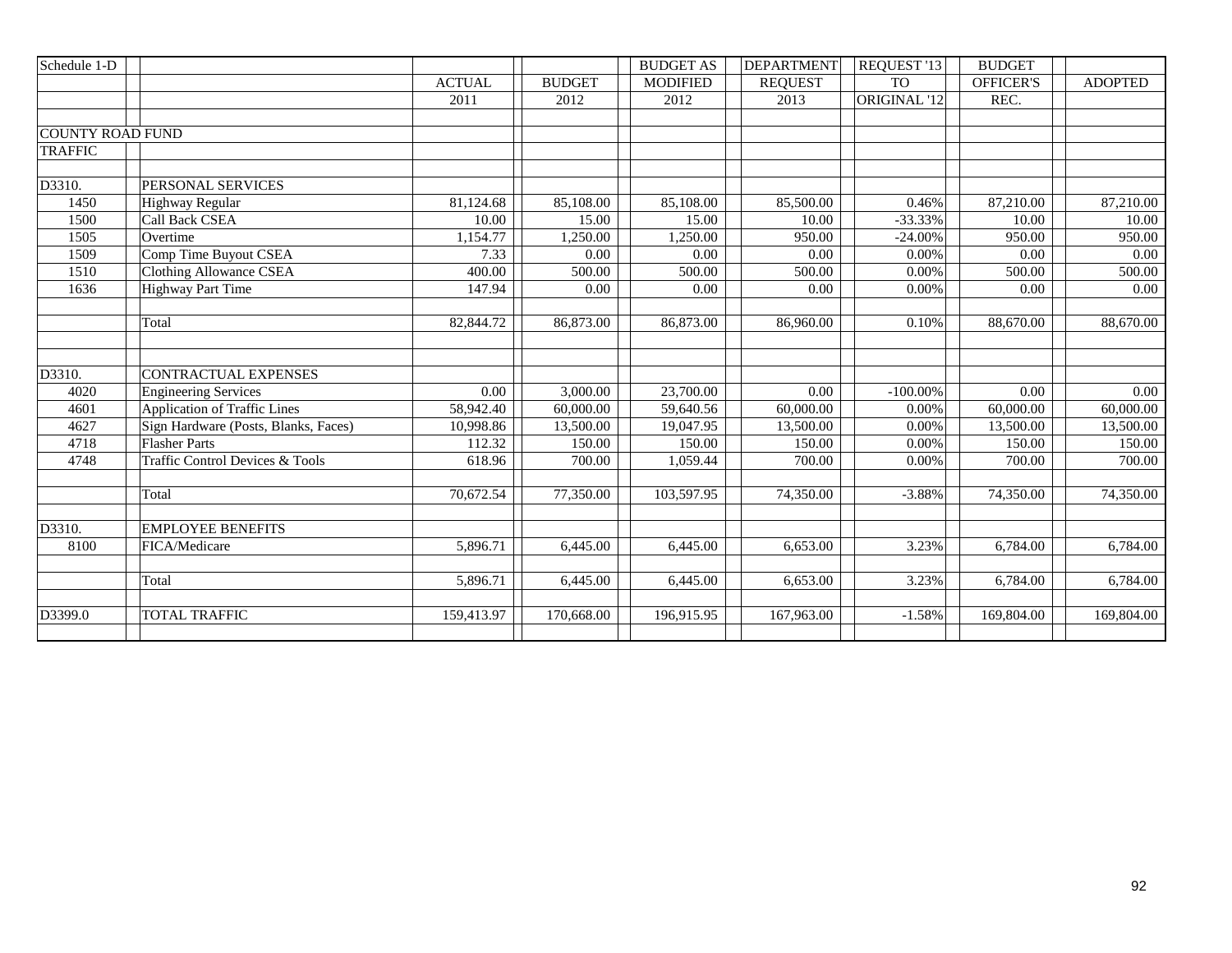| Schedule 1-D            |                                        |                    |                   | <b>BUDGET AS</b> | <b>DEPARTMENT</b>  | REQUEST '13       | <b>BUDGET</b>      |                    |
|-------------------------|----------------------------------------|--------------------|-------------------|------------------|--------------------|-------------------|--------------------|--------------------|
|                         |                                        | <b>ACTUAL</b>      | <b>BUDGET</b>     | <b>MODIFIED</b>  | <b>REQUEST</b>     | <b>TO</b>         | OFFICER'S          | <b>ADOPTED</b>     |
|                         |                                        | 2011               | 2012              | 2012             | 2013               | ORIGINAL '12      | REC.               |                    |
| <b>COUNTY ROAD FUND</b> |                                        |                    |                   |                  |                    |                   |                    |                    |
| <b>ADMINISTRATION</b>   |                                        |                    |                   |                  |                    |                   |                    |                    |
|                         |                                        |                    |                   |                  |                    |                   |                    |                    |
| D5010.                  | PERSONAL SERVICES                      |                    |                   |                  |                    |                   |                    |                    |
| 1074                    | Superintendent                         | 73,320.00          | 73,320.00         | 73,320.00        | 73,320.00          | 0.00%             | 74,787.00          | 74,787.00          |
| 1100                    | Administrative Assistant               | 35,557.00          | 35,557.00         | 35,557.00        | 35,557.00          | 0.00%             | 36,269.00          | 36,269.00          |
| 1119                    | Deputy Superintendent                  | 56,862.00          | 56,862.00         | 56,862.00        | 56,862.00          | 0.00%             | 58,000.00          | 58,000.00          |
| 1270                    | Senior Account Clerk-Typist            | 38,784.00          | 40,257.00         | 40,257.00        | 40,257.00          | 0.00%             | 41,062.00          | 41,062.00          |
|                         |                                        |                    |                   |                  |                    |                   |                    |                    |
|                         | Total                                  | 204,523.00         | 205,996.00        | 205,996.00       | 205,996.00         | 0.00%             | 210,118.00         | 210,118.00         |
| D5010.                  | <b>EQUIPMENT</b>                       |                    |                   |                  |                    |                   |                    |                    |
| 2115                    | Computer Hardware                      | 55.20              | 0.00              | 0.00             | 0.00               | $0.00\%$          | 0.00               | 0.00               |
|                         |                                        |                    |                   |                  |                    |                   |                    |                    |
|                         | Total                                  | 55.20              | 0.00              | 0.00             | 0.00               | $0.00\%$          | 0.00               | 0.00               |
|                         |                                        |                    |                   |                  |                    |                   |                    |                    |
| D5010.                  | <b>CONTRACTUAL EXPENSES</b>            |                    |                   |                  |                    |                   |                    |                    |
| 4005<br>4152            | <b>Audit Fees</b>                      | 2,675.00<br>350.00 | 2,000.00<br>0.00  | 2,675.00<br>0.00 | 2,750.00<br>400.00 | 37.50%<br>400.00% | 2,750.00<br>400.00 | 2,750.00<br>400.00 |
| 4156                    | Conferences<br>Training                | 80.00              | $0.00\,$          | 80.00            | 120.00             | 120.00%           | 120.00             | 120.00             |
| 4470                    | Office Supplies                        | 1,185.01           | 1,100.00          | 1,100.00         | 1,150.00           | 4.55%             | 1,150.00           | 1,150.00           |
| 4501                    | Advertising                            | 264.77             | 200.00            | 200.00           | 250.00             | 25.00%            | 250.00             | 250.00             |
| 4507                    | Copier Charge                          | 381.92             | 380.00            | 380.00           | 380.00             | $0.00\%$          | 380.00             | 380.00             |
| 4515                    | Postage                                | 193.07             | 200.00            | 200.00           | 200.00             | 0.00%             | 200.00             | 200.00             |
| 4516                    | Printing                               | 548.11             | 550.00            | 550.00           | 550.00             | $0.00\%$          | 550.00             | 550.00             |
| 4574                    | <b>Computer Maintenance Agreements</b> | 2,424.00           | 2,425.00          | 2,425.00         | 2,700.00           | 11.34%            | 2,700.00           | 2,700.00           |
| 4660                    | <b>Travel Expenses</b>                 | 1,276.08           | 0.00              | 7.25             | 1,000.00           | 1000.00%          | 1,000.00           | 1,000.00           |
| 4739                    | <b>Safety Program</b>                  | 199.88             | 250.00            | 162.75           | 250.00             | $0.00\%$          | 250.00             | 250.00             |
| 4907                    | Dues                                   | 250.00             | 250.00            | 250.00           | 300.00             | 20.00%            | 300.00             | 300.00             |
|                         |                                        |                    |                   |                  |                    |                   |                    |                    |
|                         | Total                                  | 9,827.84           | 7,355.00          | 8,030.00         | 10,050.00          | 36.64%            | 10,050.00          | 10,050.00          |
| D5010.                  | <b>EMPLOYEE BENEFITS</b>               |                    |                   |                  |                    |                   |                    |                    |
| 8100                    | FICA/Medicare                          | 15,176.66          | 15,281.00         | 15,281.00        | 15,759.00          | 3.13%             | 16,026.00          | 16,026.00          |
| 8303                    | Medical Insurance CSEA                 | 0.00               | 0.00              | 0.00             | 0.00               | 0.00%             | 0.00               | 6,228.00           |
| 8305                    | Medical Insurance Non-Union            | $0.00\,$           | $\overline{0.00}$ | $0.00\,$         | 0.00               | $0.00\%$          | 0.00               | 40,989.00          |
|                         |                                        |                    |                   |                  |                    |                   |                    |                    |
|                         | Total                                  | 15,176.66          | 15,281.00         | 15,281.00        | 15,759.00          | 3.13%             | 16,026.00          | 63,243.00          |
|                         |                                        |                    |                   |                  |                    |                   |                    |                    |
| D5010.0                 | TOTAL ADMINISTRATION                   | 229,582.70         | 228,632.00        | 229,307.00       | 231,805.00         | 1.39%             | 236,194.00         | 283,411.00         |
|                         |                                        |                    |                   |                  |                    |                   |                    |                    |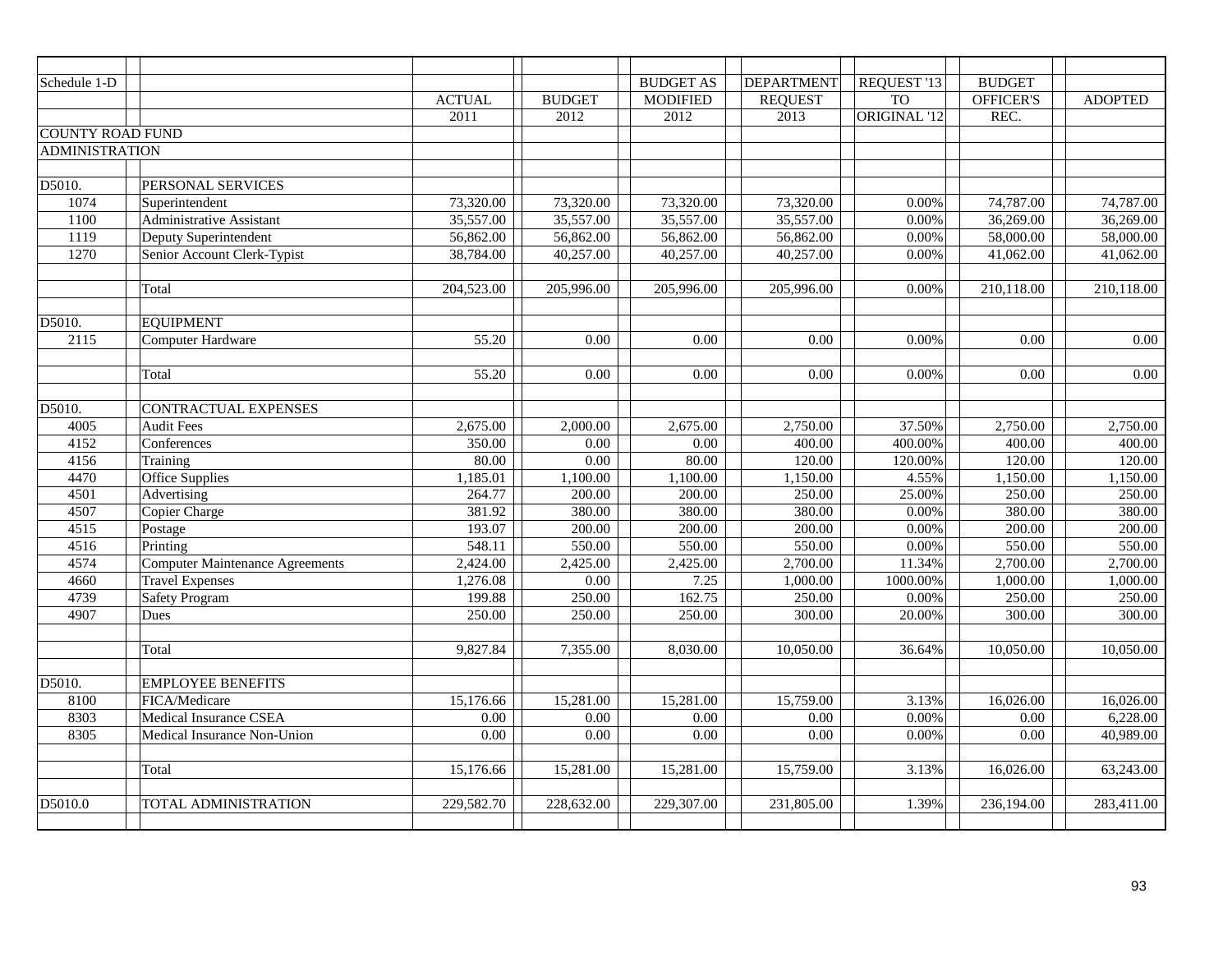| $\mathbb{R}$ |                                         |               |               |                  |                |              |                  |                |
|--------------|-----------------------------------------|---------------|---------------|------------------|----------------|--------------|------------------|----------------|
| Schedule 1-D |                                         |               |               | <b>BUDGET AS</b> | DEPARTMENT     | REQUEST '13  | <b>BUDGET</b>    |                |
|              |                                         | <b>ACTUAL</b> | <b>BUDGET</b> | <b>MODIFIED</b>  | <b>REQUEST</b> | <b>TO</b>    | <b>OFFICER'S</b> | <b>ADOPTED</b> |
|              | <b>MAINTENANCE ROADS AND BRIDGES</b>    | 2011          | 2012          | 2012             | 2013           | ORIGINAL '12 | REC.             |                |
|              |                                         |               |               |                  |                |              |                  |                |
| D5110.       | PERSONAL SERVICES                       |               |               |                  |                |              |                  |                |
| 1450         | <b>Highway Regular</b>                  | 513,096.78    | 409,500.00    | 409,500.00       | 473,241.00     | 15.57%       | 482,706.00       | 483,275.00     |
| 1500         | <b>Call Back CSEA</b>                   | 75.00         | 60.00         | 60.00            | 50.00          | $-16.67%$    | 50.00            | 50.00          |
| 1505         | Overtime                                | 12,081.75     | 9,800.00      | 9,777.92         | 10,500.00      | 7.14%        | 10,500.00        | 10,500.00      |
| 1509         | Comp Time Buyout CSEA                   | 2,733.43      | 0.00          | 5.97             | 2,700.00       | 2700.00%     | 2,700.00         | 2,700.00       |
| 1510         | <b>Clothing Allowance CSEA</b>          | 3,400.00      | 4,250.00      | 4,250.00         | 4,250.00       | 0.00%        | 4,250.00         | 4,250.00       |
| 1636         | <b>Highway Part Time</b>                | 33,522.68     | 14,000.00     | 13,994.03        | 38,000.00      | 171.43%      | 38,000.00        | 20,000.00      |
| 1670         | Overtime (NU/PT)                        | 59.17         | 150.00        | 150.00           | 0.00           | $-100.00\%$  | 0.00             | 0.00           |
|              |                                         |               |               |                  |                |              |                  |                |
|              | Total                                   | 564,968.81    | 437,760.00    | 437,737.92       | 528,741.00     | 20.78%       | 538,206.00       | 520,775.00     |
|              |                                         |               |               |                  |                |              |                  |                |
| D5110.       | <b>CONTRACTUAL EXPENSES</b>             |               |               |                  |                |              |                  |                |
| 4602         | <b>Bituminous Materials</b>             | 145,379.93    | 185,000.00    | 356,436.16       | 210,000.00     | 13.51%       | 210,000.00       | 210,000.00     |
| 4629         | Stone/Gravel                            | 74,601.01     | 45,000.00     | 66.056.59        | 45,000.00      | 0.00%        | 45,000.00        | 45,000.00      |
| 4630         | Tree/Brush Removal                      | 800.00        | 0.00          | 0.00             | 0.00           | 0.00%        | 0.00             | 0.00           |
| 4633         | Deer Carcass                            | 2,610.00      | 2,250.00      | 2,250.00         | 2,250.00       | 0.00%        | 2,250.00         | 2,250.00       |
| 4636         | <b>Crack Sealing</b>                    | 71,884.88     | 55,000.00     | 54,027.17        | 55,000.00      | 0.00%        | 55,000.00        | 55,000.00      |
| 4638         | Misc. Highway Maintenance               | 579.23        | 750.00        | 1,047.83         | 750.00         | 0.00%        | 750.00           | 750.00         |
|              |                                         |               |               |                  |                |              |                  |                |
|              | Total                                   | 295,855.05    | 288,000.00    | 479.817.75       | 313,000.00     | 8.68%        | 313,000.00       | 313,000.00     |
|              |                                         |               |               |                  |                |              |                  |                |
| D5110.       | <b>EMPLOYEE BENEFITS</b>                |               |               |                  |                |              |                  |                |
| 8100         | FICA/Medicare                           | 41,442.65     | 32,489.00     | 32,489.00        | 40,449.00      | 24.50%       | 41,173.00        | 39,840.00      |
|              |                                         |               |               |                  |                |              |                  |                |
|              | Total                                   | 41,442.65     | 32,489.00     | 32,489.00        | 40,449.00      | 24.50%       | 41,173.00        | 39,840.00      |
|              |                                         |               |               |                  |                |              |                  |                |
| D5110.0      | <b>TOTAL MAINT. ROADS &amp; BRIDGES</b> | 902,266.51    | 758,249.00    | 950,044.67       | 882,190.00     | 16.35%       | 892,379.00       | 873,615.00     |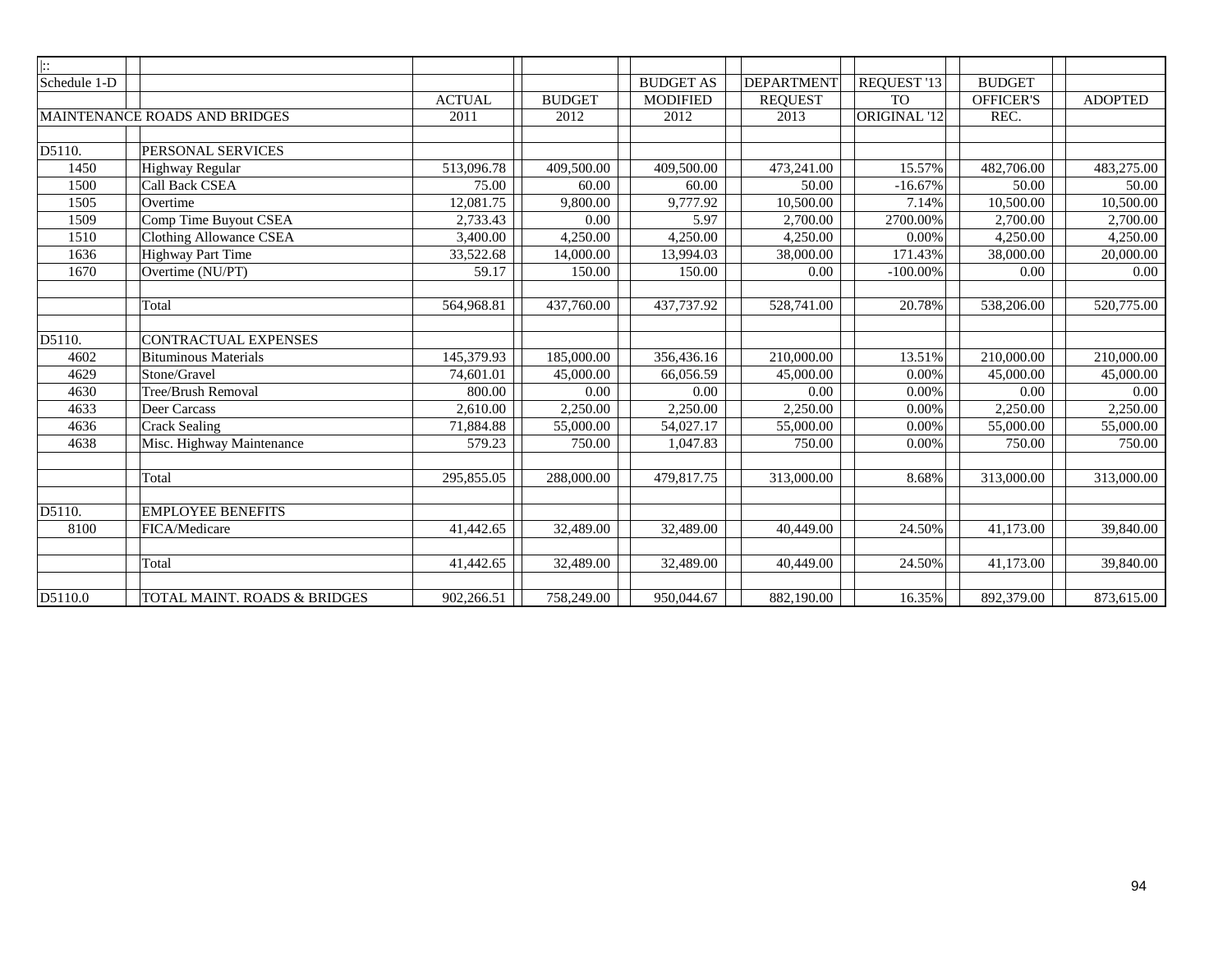| $\overline{\mathbb{R}}$ |                             |               |               |                  |                   |              |                  |                |
|-------------------------|-----------------------------|---------------|---------------|------------------|-------------------|--------------|------------------|----------------|
| Schedule 1-D            |                             |               |               | <b>BUDGET AS</b> | <b>DEPARTMENT</b> | REQUEST '13  | <b>BUDGET</b>    |                |
|                         |                             | <b>ACTUAL</b> | <b>BUDGET</b> | <b>MODIFIED</b>  | <b>REQUEST</b>    | <b>TO</b>    | <b>OFFICER'S</b> | <b>ADOPTED</b> |
|                         |                             | 2011          | 2012          | 2012             | 2013              | ORIGINAL '12 | REC.             |                |
| <b>CAPITAL ROADS</b>    |                             |               |               |                  |                   |              |                  |                |
| D5112.                  | PERSONAL SERVICES           |               |               |                  |                   |              |                  |                |
| 1450                    | Highway Regular             | 77,769.24     | 158,000.00    | 158,000.00       | 110,000.00        | $-30.38%$    | 112,200.00       | 112,200.00     |
| 1505                    | Overtime                    | 1,099.32      | 2,150.00      | 2,198.90         | 2,000.00          | $-6.98%$     | 2,000.00         | 2,000.00       |
| 1636                    | Highway Part-Time           | 3,175.74      | 0.00          | 0.00             | 0.00              | $0.00\%$     | 0.00             | $0.00\,$       |
|                         |                             |               |               |                  |                   |              |                  |                |
|                         | Total                       | 82,044.30     | 160,150.00    | 160,198.90       | 112,000.00        | $-30.07\%$   | 114,200.00       | 114,200.00     |
|                         |                             |               |               |                  |                   |              |                  |                |
| D5112.                  | <b>CONTRACTUAL EXPENSES</b> |               |               |                  |                   |              |                  |                |
| 4602                    | <b>Bituminous Materials</b> | 1,510,174.44  | 1,525,000.00  | 1,334,964.92     | 1,671,280.00      | 9.59%        | 1,671,280.00     | 1,671,280.00   |
| 4629                    | Stone/Gravel                | 2,735.79      | 1,500.00      | 11,814.21        | 1,500.00          | 0.00%        | 1,500.00         | 1,500.00       |
| 4634                    | Hydro-seeding               | 11,096.50     | 9,000.00      | 9,000.00         | 11,000.00         | 22.22%       | 11,000.00        | 11,000.00      |
| 4962                    | Leases: Equipment (Outside) | 66,344.24     | 80,000.00     | 69,433.22        | 80,000.00         | 0.00%        | 80,000.00        | 80,000.00      |
|                         |                             |               |               |                  |                   |              |                  |                |
|                         | Total                       | 1,590,350.97  | 1,615,500.00  | 1,425,212.35     | 1,763,780.00      | 9.18%        | 1,763,780.00     | 1,763,780.00   |
|                         |                             |               |               |                  |                   |              |                  |                |
| D5112.                  | <b>EMPLOYEE BENEFITS</b>    |               |               |                  |                   |              |                  |                |
| 8100                    | FICA/Medicare               | 5,952.51      | 11,880.00     | 11,880.00        | 8,568.00          | $-27.88%$    | 8,737.00         | 8,737.00       |
|                         |                             |               |               |                  |                   |              |                  |                |
|                         | Total                       | 5,952.51      | 11,880.00     | 11,880.00        | 8,568.00          | $-27.88%$    | 8,737.00         | 8,737.00       |
|                         |                             |               |               |                  |                   |              |                  |                |
| D5112.0                 | TOTAL CAPITAL ROADS         | 1,678,347.78  | 1,787,530.00  | 1,597,291.25     | 1,884,348.00      | 5.42%        | 1,886,717.00     | 1,886,717.00   |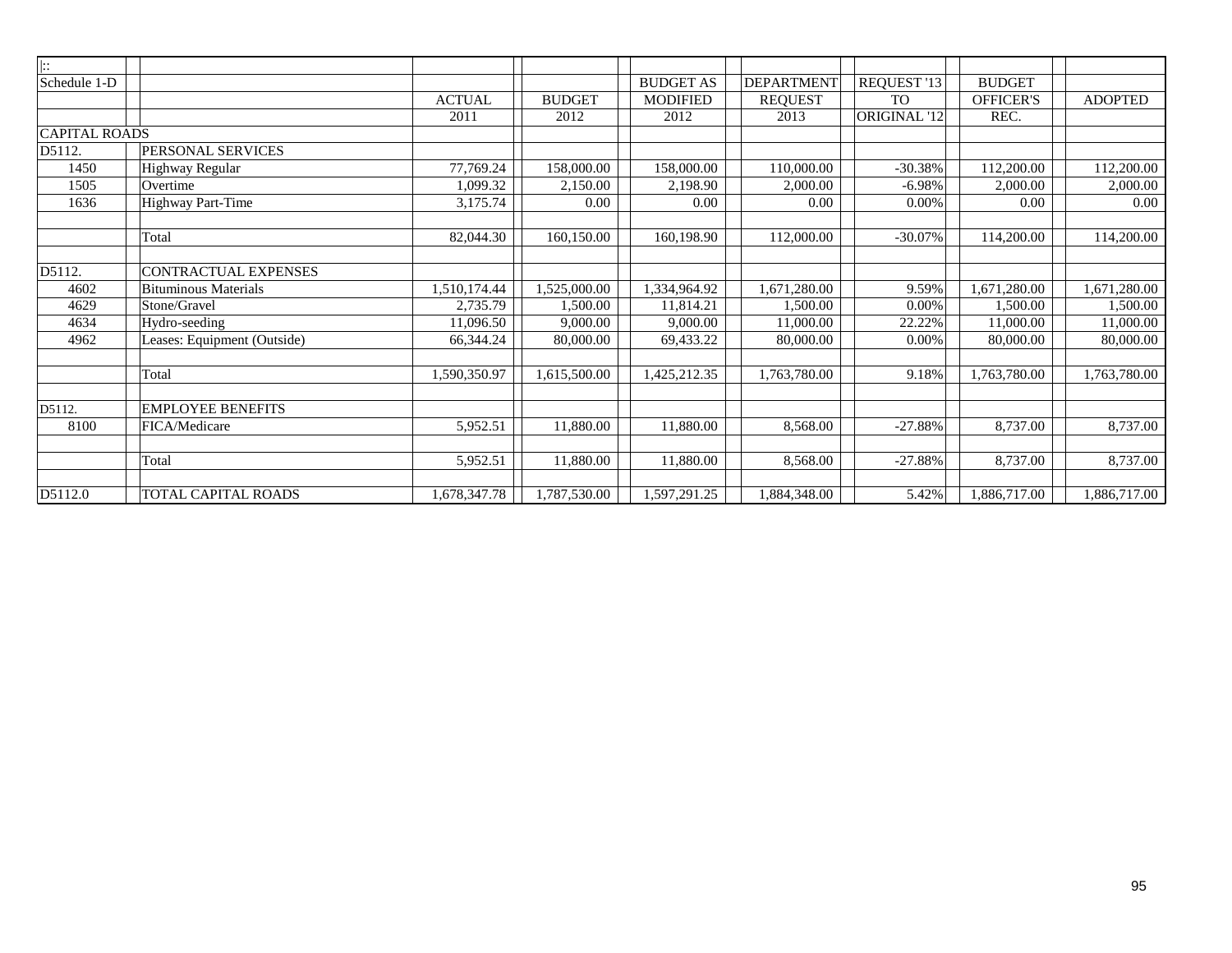| $\overline{ \colon}$ |                             |               |                        |                  |                   |                |                  |                |
|----------------------|-----------------------------|---------------|------------------------|------------------|-------------------|----------------|------------------|----------------|
| Schedule 1-D         |                             |               |                        | <b>BUDGET AS</b> | <b>DEPARTMENT</b> | REQUEST '13    | <b>BUDGET</b>    |                |
|                      |                             | <b>ACTUAL</b> | <b>BUDGET</b>          | <b>MODIFIED</b>  | <b>REOUEST</b>    | T <sub>O</sub> | <b>OFFICER'S</b> | <b>ADOPTED</b> |
|                      |                             | 2011          | 2012                   | 2012             | 2013              | ORIGINAL '12   | REC.             |                |
|                      |                             |               |                        |                  |                   |                |                  |                |
|                      | <b>BRIDGES AND CULVERTS</b> |               |                        |                  |                   |                |                  |                |
| D5120.               | PERSONAL SERVICES           |               |                        |                  |                   |                |                  |                |
| 1450                 | Highway Regular             | 55,149.92     | 74,100.00              | 74,100.00        | 85,000.00         | 14.71%         | 86,700.00        | 86,700.00      |
| 1505                 | Overtime                    | 813.14        | 900.00                 | 883.69           | 700.00            | $-22.22%$      | 700.00           | 700.00         |
| 1636                 | <b>Highway Part Time</b>    | 4,004.19      | 0.00                   | 0.00             | 0.00              | 0.00%          | 0.00             | 0.00           |
|                      |                             |               |                        |                  |                   |                |                  |                |
|                      | Total                       | 59,967.25     | 75,000.00              | 74,983.69        | 85,700.00         | 14.27%         | 87,400.00        | 87,400.00      |
|                      |                             |               |                        |                  |                   |                |                  |                |
|                      |                             |               |                        |                  |                   |                |                  |                |
| D5120.               | CONTRACTUAL EXPENSES        |               |                        |                  |                   |                |                  |                |
| 4020                 | <b>Engineering Services</b> | 0.00          | 0.00                   | 1.800.00         | 0.00              | 0.00%          | 0.00             | 0.00           |
| 4606                 | <b>Culvert Pipe</b>         | 38,593.18     | $\overline{35,000.00}$ | 34,651.02        | 30,000.00         | $-14.29%$      | 30,000.00        | 30,000.00      |
| 4629                 | Stone/Gravel                | 16,512.60     | 20,000.00              | 30,566.78        | 20,000.00         | 0.00%          | 20,000.00        | 20,000.00      |
| 4637                 | X-Over Asphalt Patching     | 13,095.04     | 8,500.00               | 8,500.00         | 7,000.00          | $-17.65%$      | 7,000.00         | 7,000.00       |
| 4913                 | Miscellaneous Items         | 2,320.33      | 0.00                   | 348.98           | 0.00              | 0.00%          | 0.00             | 0.00           |
| 4991                 | Old E. Lake Road            | 0.00          | 0.00                   | 125,000.00       | 25,000.00         | 25000.00%      | 25,000.00        | 25,000.00      |
| 4998                 | Fox's Mill Bridge           | 665,284.68    | 0.00                   | 0.00             | 0.00              | 0.00%          | 0.00             | 0.00           |
|                      |                             |               |                        |                  |                   |                |                  |                |
|                      | Total                       | 735,805.83    | 63,500.00              | 200,866.78       | 82,000.00         | 29.13%         | 82,000.00        | 82,000.00      |
|                      |                             |               |                        |                  |                   |                |                  |                |
| D5120.               | <b>EMPLOYEE BENEFITS</b>    |               |                        |                  |                   |                |                  |                |
| 8100                 | FICA/Medicare               | 4,325.72      | 5,564.00               | 5,564.00         | 6,557.00          | 17.85%         | 6.687.00         | 6,687.00       |
|                      |                             |               |                        |                  |                   |                |                  |                |
|                      | Total                       | 4,325.72      | 5,564.00               | 5,564.00         | 6,557.00          | 17.85%         | 6,687.00         | 6,687.00       |
|                      |                             |               |                        |                  |                   |                |                  |                |
| D5120.0              | TOTAL BRIDGES AND CULVERTS  | 800,098.80    | 144,064.00             | 281,414.47       | 174,257.00        | 20.96%         | 176,087.00       | 176,087.00     |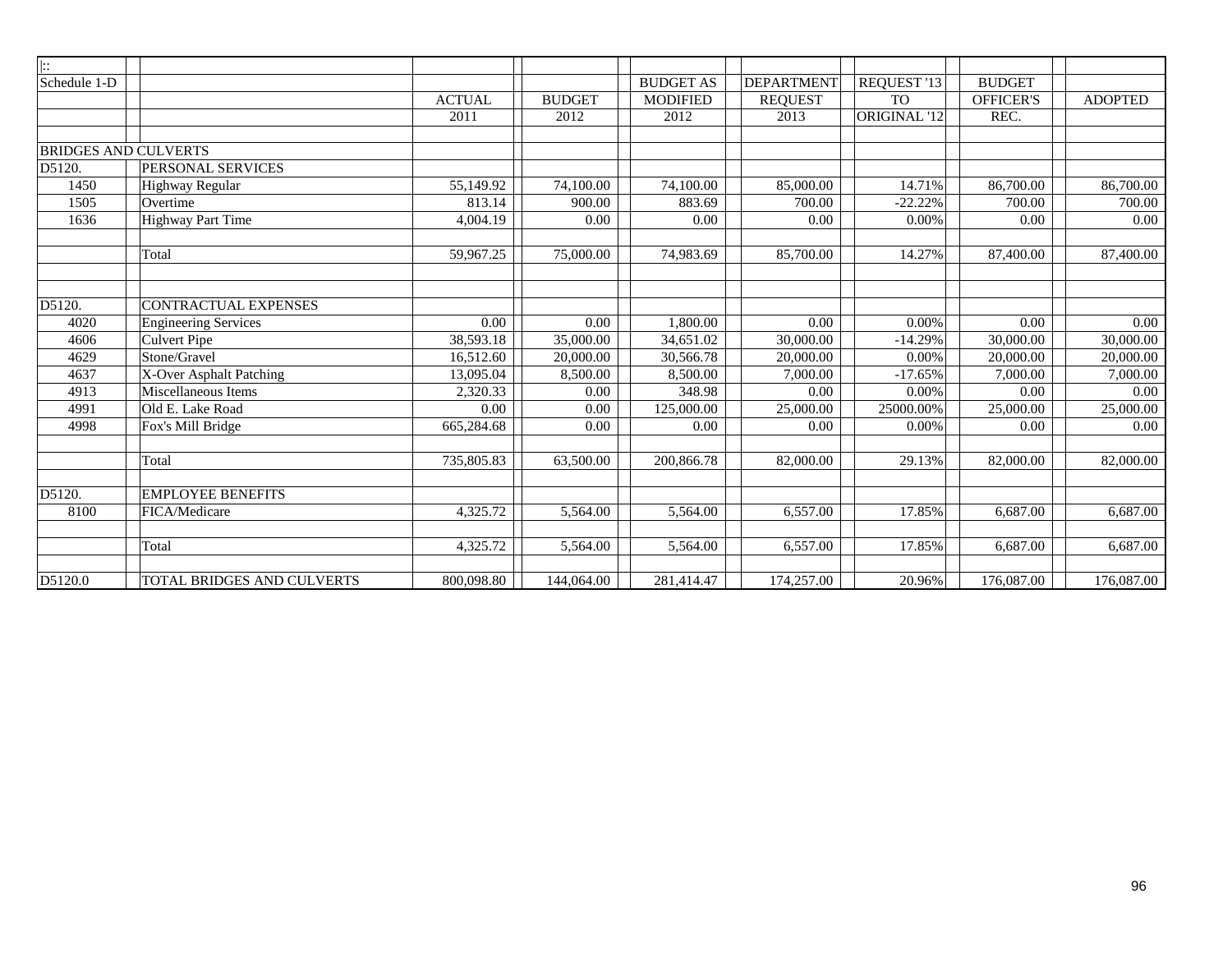| $\  \cdot$          |                                        |               |               |                  |                   |              |                  |                |
|---------------------|----------------------------------------|---------------|---------------|------------------|-------------------|--------------|------------------|----------------|
| Schedule 1-D        |                                        |               |               | <b>BUDGET AS</b> | <b>DEPARTMENT</b> | REQUEST '13  | <b>BUDGET</b>    |                |
|                     |                                        | <b>ACTUAL</b> | <b>BUDGET</b> | <b>MODIFIED</b>  | <b>REQUEST</b>    | <b>TO</b>    | <b>OFFICER'S</b> | <b>ADOPTED</b> |
|                     |                                        | 2011          | 2012          | 2012             | 2013              | ORIGINAL '12 | REC.             |                |
| <b>SNOW REMOVAL</b> |                                        |               |               |                  |                   |              |                  |                |
|                     |                                        |               |               |                  |                   |              |                  |                |
| D5142.              | PERSONAL SERVICES                      |               |               |                  |                   |              |                  |                |
| 1450                | Highway Regular                        | 51,737.94     | 64,387.00     | 64,387.00        | 52,000.00         | $-19.24%$    | 53,040.00        | 53,040.00      |
| 1500                | <b>Call Back CSEA</b>                  | 2,244.30      | 2.150.00      | 2.150.00         | 1,600.00          | $-25.58%$    | 1,600.00         | 1,600.00       |
| 1504                | On Call                                | 1.769.91      | 1.750.00      | 1.750.00         | 1.750.00          | 0.00%        | 1.750.00         | 1,750.00       |
| 1505                | Overtime                               | 8,601.71      | 15,000.00     | 14,989.49        | 11,000.00         | $-26.67%$    | 11,000.00        | 11,000.00      |
|                     |                                        |               |               |                  |                   |              |                  |                |
|                     | Total                                  | 64,353.86     | 83,287.00     | 83,276.49        | 66,350.00         | $-20.34%$    | 67,390.00        | 67,390.00      |
|                     |                                        |               |               |                  |                   |              |                  |                |
| D5142.              | <b>CONTRACTUAL EXPENSES</b>            |               |               |                  |                   |              |                  |                |
| 4032                | Personal Services - Other Governments  | 43,701.94     | 55,000.00     | 55,000.00        | 52,000.00         | $-5.45%$     | 52,000.00        | 52,000.00      |
| 4624                | Salt & Abrasive Mix - County           | 61,471.13     | 75,000.00     | 84,495.00        | 69,300.00         | $-7.60%$     | 69,300.00        | 69,300.00      |
| 4625                | Salt & Abrasive Mix - Other Government | 82,500.88     | 91,000.00     | 91,000.00        | 91,000.00         | 0.00%        | 91,000.00        | 91,000.00      |
| 4639                | <b>Snow Fence</b>                      | 410.60        | 500.00        | 2,570.75         | 700.00            | 40.00%       | 700.00           | 700.00         |
| 4961                | Leases: Equipment (Other Govts)        | 134,353.61    | 130,000.00    | 130,000.00       | 135,000.00        | 3.85%        | 135,000.00       | 135,000.00     |
|                     | Total                                  | 322,438.16    | 351,500.00    | 363,065.75       | 348,000.00        | $-1.00%$     | 348,000.00       | 348,000.00     |
|                     |                                        |               |               |                  |                   |              |                  |                |
| D5142.              | <b>EMPLOYEE BENEFITS</b>               |               |               |                  |                   |              |                  |                |
| 8100                | FICA/Medicare                          | 4.699.09      | 6,179.00      | 6,179.00         | 5,076.00          | $-17.85%$    | 5,156.00         | 5,156.00       |
|                     | Total                                  | 4,699.09      | 6,179.00      | 6,179.00         | 5,076.00          | $-17.85%$    | 5,156.00         | 5,156.00       |
| D5142.0             | TOTAL SNOW REMOVAL                     | 391,491.11    | 440,966.00    | 452,521.24       | 419,426.00        | $-4.88%$     | 420,546.00       | 420,546.00     |
|                     |                                        |               |               |                  |                   |              |                  |                |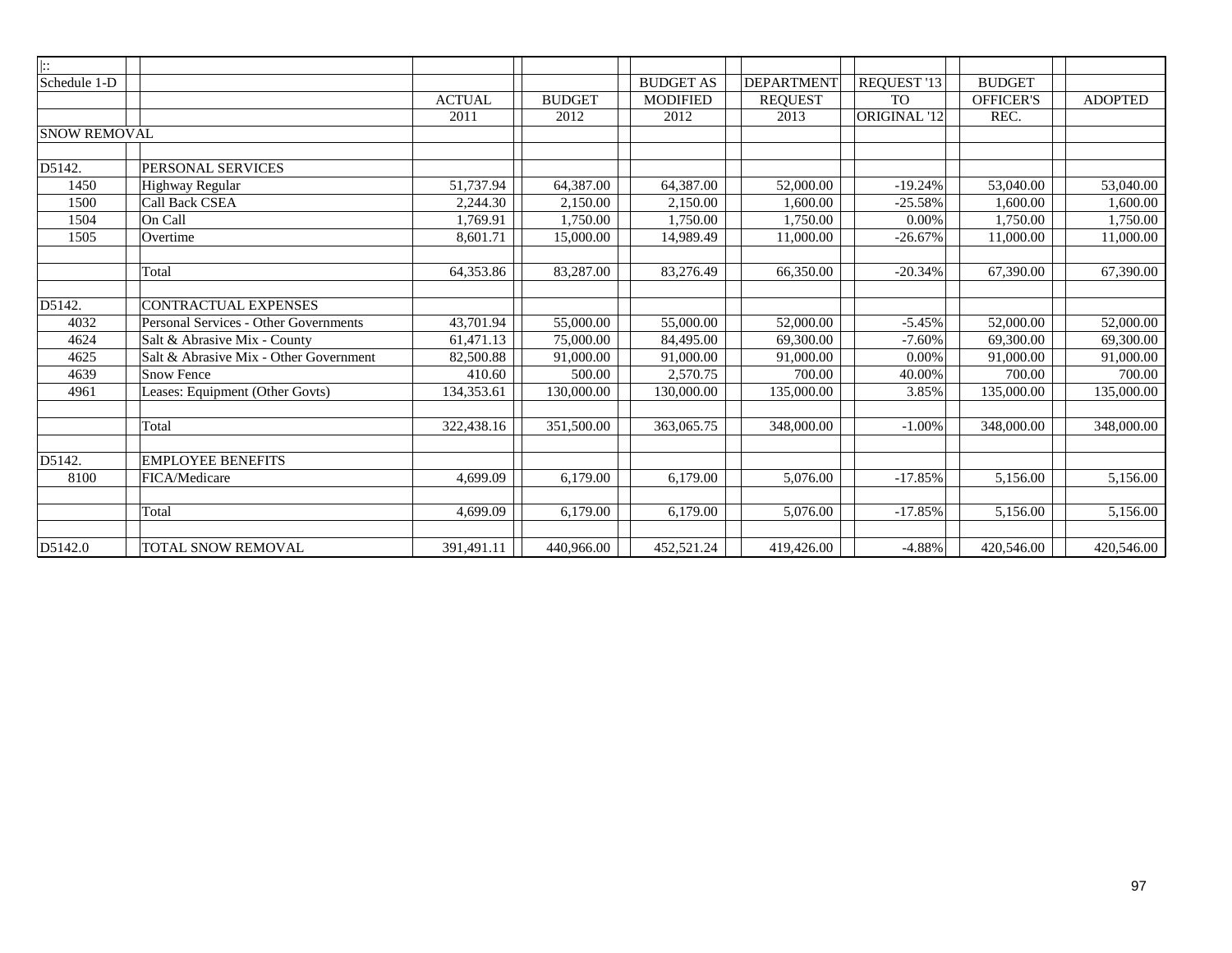| Schedule 1-D    |                                          |               |                   | <b>BUDGET AS</b>  | <b>DEPARTMENT</b> | REQUEST '13  | <b>BUDGET</b>     |                   |
|-----------------|------------------------------------------|---------------|-------------------|-------------------|-------------------|--------------|-------------------|-------------------|
|                 |                                          | <b>ACTUAL</b> | <b>BUDGET</b>     | <b>MODIFIED</b>   | <b>REQUEST</b>    | <b>TO</b>    | OFFICER'S         | <b>ADOPTED</b>    |
|                 |                                          | 2011          | 2012              | 2012              | 2013              | ORIGINAL '12 | REC.              |                   |
| D9000           | <b>EMPLOYEE BENEFITS</b>                 |               |                   |                   |                   |              |                   |                   |
| D9010.8400      | <b>State Retirement</b>                  | 153,672.00    | 190,596.00        | 190,596.00        | 192,500.00        | 1.00%        | 192,080.00        | 192,080.00        |
|                 |                                          |               |                   |                   |                   |              |                   |                   |
| D9060.8303      | Medical Insurance - CSEA                 | 251,148.50    | 256,615.00        | 256,615.00        | 316,149.00        | 23.20%       | 249,908.00        | 243,680.00        |
|                 |                                          |               |                   |                   |                   |              |                   |                   |
| D9060.8305      | Medical Insurance - Non-Union            | 33,710.54     | 24,245.00         | 24,245.00         | 32,638.00         | 34.62%       | 40,989.00         | 0.00              |
|                 |                                          |               |                   |                   |                   |              |                   |                   |
| D9060.8306      | <b>Retirees Medical Insurance</b>        | 6,016.34      | 0.00              | 0.00              | 0.00              | 0.00%        | 0.00              | 0.00              |
|                 |                                          |               |                   |                   |                   |              |                   |                   |
| D9060.8307      | Eyeglasses                               | 334.40        | 450.00            | 450.00            | 450.00            | 0.00%        | 450.00            | 450.00            |
|                 |                                          |               |                   |                   |                   |              |                   |                   |
| D9090.8000      | Adj. to Employee Vacations/Comp Time     | (4,505.18)    | 2,000.00          | 2,000.00          | 2,000.00          | 0.00%        | 2,000.00          | 2,000.00          |
| D9199M          | TOTAL EMPLOYEE BENEFITS                  | 440,376.60    | 473,906.00        | 473,906.00        | 543,737.00        | 14.74%       | 485,427.00        | 438,210.00        |
|                 |                                          |               |                   |                   |                   |              |                   |                   |
|                 | TRANSFERS & OTHER USES                   |               |                   |                   |                   |              |                   |                   |
| D9902.9130      | Unemployment Insurance                   | 2,800.00      | 2,800.00          | 2,800.00          | 2,800.00          | 0.00%        | 2,800.00          | 1,400.00          |
| D9902.9140      | Workers Compensation Fund                | 24,929.00     | 22,548.00         | 22,548.00         | 20,413.00         | $-9.47%$     | 20,413.00         | 20,413.00         |
|                 |                                          |               |                   |                   |                   |              |                   |                   |
| D9902.9         | <b>TOTAL</b>                             | 27,729.00     | 25,348.00         | 25,348.00         | 23,213.00         | $-8.42%$     | 23,213.00         | 21,813.00         |
|                 |                                          |               |                   |                   |                   |              |                   |                   |
| D9900.0         | TOTAL COUNTY ROAD FUND                   | 4,629,306.47  | 4,029,363.00      | 4,206,748.58      | 4,326,939.00      | 7.39%        | 4,290,367.00      | 4,270,203.00      |
|                 |                                          |               |                   |                   |                   |              |                   |                   |
| <b>REVENUE:</b> | D1711 Public Work Charges                | 3,900.00      | 2,850.00          | 2,850.00          | 2,850.00          | 0.00%        | 2,850.00          | 2,850.00          |
|                 | D2401 Interest                           | 3,612.97      | 4,700.00          | 4,700.00          | 3,800.00          | $-19.15%$    | 3,800.00          | 3,800.00          |
|                 | D2650 Sale of Scrap                      | 8,545.00      | 2,500.00          | 2,500.00          | 7,500.00          | 200.00%      | 7,500.00          | 7,500.00          |
|                 | D2655 Minor Sales                        | 10,028.28     | 8,000.00          | 8,000.00          | 5,200.00          | $-35.00\%$   | 5,200.00          | 5,200.00          |
|                 | D2701 Refunds - Prior Years Expense      | 0.00          | 2,000.00          | 2,000.00          | 0.00              | $-100.00\%$  | 0.00              | 1,000.00          |
|                 | D3501 CHIPS Capital                      | 971,423.25    | 971,423.00        | 971,423.00        | 971,280.00        | $-0.01%$     | 971,280.00        | 971,280.00        |
|                 | D3589 Marchiselli                        | 99,966.00     | 18,750.00         | 18,750.00         | 3,750.00          | $-80.00\%$   | 3,750.00          | 3,750.00          |
|                 | D3960 State Aid -Homeland Security -FEMA | 2,291.40      | $\overline{0.00}$ | $\overline{0.00}$ | $\overline{0.00}$ | 0.00%        | $\overline{0.00}$ | $\overline{0.00}$ |
|                 | D4589 Federal Aid DOT                    | 535,398.66    | 100,000.00        | 120,700.00        | 20,000.00         | $-80.00\%$   | 20,000.00         | 20,000.00         |
|                 | D4960 Federal Aid -Homeland Sec -FEMA    | 61,931.80     | 0.00              | 0.00              | 0.00              | 0.00%        | 0.00              | 0.00              |
|                 |                                          |               |                   |                   |                   |              |                   |                   |
|                 | <b>Total Road Fund Revenue</b>           | 1,697,097.36  | 1,110,223.00      | 1,130,923.00      | 1,014,380.00      | $-8.63%$     | 1,014,380.00      | 1,015,380.00      |
|                 |                                          |               |                   |                   |                   |              |                   |                   |
|                 | Net Road Fund                            | 2,932,209.11  | 2,919,140.00      | 3,075,825.58      | 3,312,559.00      | 13.48%       | 3,275,987.00      | 3,254,823.00      |
|                 |                                          |               |                   |                   |                   |              |                   |                   |
|                 | Percent Revenue                          | 36.66%        | 27.55%            | 26.88%            | 23.44%            | $-14.92%$    | 23.64%            | 23.78%            |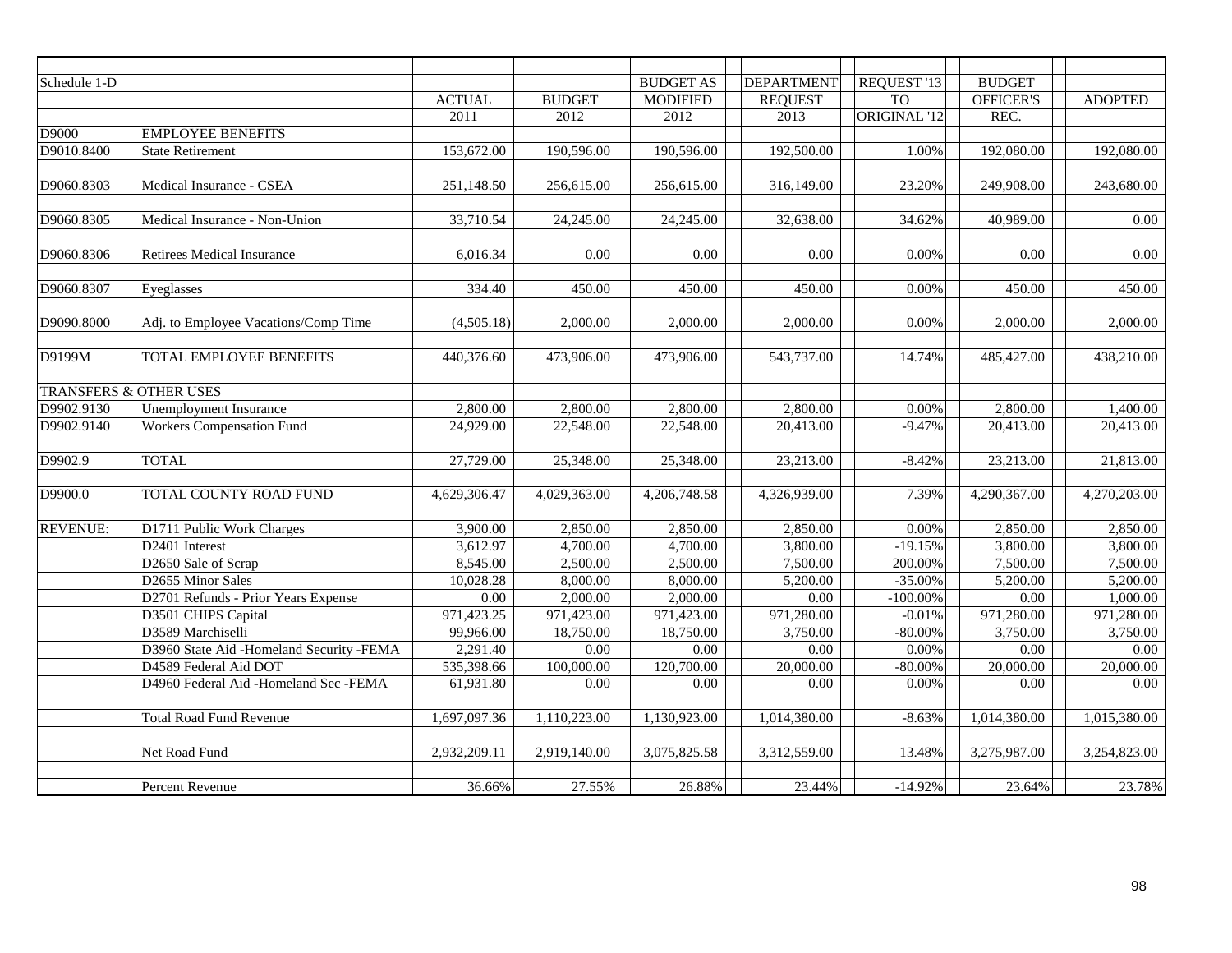| <b>SCHEDULE 1-DM</b>  |                                   |               |               | <b>BUDGET AS</b> | <b>DEPARTMENT</b> | REQUEST '13  | <b>BUDGET</b>    |                   |
|-----------------------|-----------------------------------|---------------|---------------|------------------|-------------------|--------------|------------------|-------------------|
|                       |                                   | <b>ACTUAL</b> | <b>BUDGET</b> | <b>MODIFIED</b>  | <b>REQUEST</b>    | <b>TO</b>    | <b>OFFICER'S</b> | <b>ADOPTED</b>    |
|                       |                                   | 2011          | 2012          | 2012             | 2013              | ORIGINAL '12 | REC.             |                   |
|                       |                                   |               |               |                  |                   |              |                  |                   |
| ROAD MACHINERY FUND   |                                   |               |               |                  |                   |              |                  |                   |
| <b>ROAD MACHINERY</b> |                                   |               |               |                  |                   |              |                  |                   |
| DM5130.               | PERSONAL SERVICES                 |               |               |                  |                   |              |                  |                   |
| 1450                  | Highway Regular                   | 181,487.98    | 193,133.00    | 193,133.00       | 181,152.00        | $-6.20%$     | 184,776.00       | 184,776.00        |
| 1500                  | Call Back CSEA                    | 175.00        | 175.00        | 175.00           | 50.00             | $-71.43%$    | 50.00            | 50.00             |
| 1505                  | Overtime                          | 4,288.11      | 8,900.00      | 8,896.47         | 4,300.00          | $-51.69%$    | 4,300.00         | 4,300.00          |
| 1509                  | Comp Time Buyout CSEA             | 276.16        | 0.00          | 3.53             | 300.00            | 300.00%      | 300.00           | 300.00            |
| 1510                  | Clothing Allowance CSEA           | 800.00        | 1,000.00      | 1,000.00         | 1,000.00          | 0.00%        | 1,000.00         | 1,000.00          |
| 1636                  | Highway Part Time                 | 683.83        | 0.00          | 0.00             | 0.00              | 0.00%        | 0.00             | 0.00              |
|                       |                                   |               |               |                  |                   |              |                  |                   |
|                       | Total                             | 187,711.08    | 203,208.00    | 203,208.00       | 186,802.00        | $-8.07%$     | 190,426.00       | 190,426.00        |
|                       |                                   |               |               |                  |                   |              |                  |                   |
| DM5130.               | <b>EQUIPMENT</b>                  |               |               |                  |                   |              |                  |                   |
| 2110                  | Chair                             | 929.00        | 0.00          | 0.00             | $0.00\,$          | 0.00%        | 0.00             | 0.00              |
| 2115                  | Computer Hardware                 | 1,035.04      | 0.00          | 0.00             | 0.00              | 0.00%        | 0.00             | 0.00              |
| 2309                  | Lift                              | 0.00          | 0.00          | 62,526.30        | $0.00\,$          | 0.00%        | 0.00             | $0.00\,$          |
| 2313                  | Ton Truck w/ plow, sander & hoist | 57,920.91     | 0.00          | 0.00             | 0.00              | 0.00%        | 0.00             | 0.00              |
| 2317                  | Vibratory Rollers (2)             | $0.00\,$      | 185,000.00    | 159,780.00       | 0.00              | $-100.00\%$  | 0.00             | $0.00\,$          |
| 2319                  | Tandem Dump w/ Snow & Ice Equip   | 0.00          | 0.00          | 0.00             | 220,000.00        | 220000.00%   | 220,000.00       | 220,000.00        |
| 2321                  | Stainless Sanders (2)             | 25,448.00     | 34,000.00     | 29,120.00        | 0.00              | $-100.00\%$  | 0.00             | 0.00              |
| 2339                  | Medium Duty Truck                 | 0.00          | 0.00          | 0.00             | 65,000.00         | 65000.00%    | 65,000.00        | $0.00\,$          |
| 2412                  | Radio Two-Way                     | 0.00          | 0.00          | 3,783.22         | 0.00              | 0.00%        | 0.00             | 0.00              |
| 2431                  | <b>Time Clock</b>                 | 2,125.12      | 0.00          | 0.00             | 0.00              | 0.00%        | 0.00             | 0.00              |
|                       |                                   |               |               |                  |                   |              |                  |                   |
|                       | Total                             | 87,458.07     | 219,000.00    | 255,209.52       | 285,000.00        | 30.14%       | 285,000.00       | 220,000.00        |
|                       |                                   |               |               |                  |                   |              |                  |                   |
| DM5130.               | CONTRACTUAL EXPENSES              |               |               |                  |                   |              |                  |                   |
| 4020                  | <b>Engineering Services</b>       | 400.00        | 0.00          | 2,800.00         | $0.00\,$          | 0.00%        | 0.00             | 0.00              |
| 4156                  | Training                          | 140.00        | 300.00        | 300.00           | $\overline{0.00}$ | $-100.00\%$  | 0.00             | $\overline{0.00}$ |
| 4404                  | <b>Building Maintenance</b>       | 4,820.83      | 5,000.00      | 5,000.00         | 5,000.00          | 0.00%        | 5,000.00         | 5,000.00          |
| 4411                  | Parts/Repairs/Maintenance         | 114,634.54    | 117,000.00    | 107,833.34       | 117,000.00        | 0.00%        | 117,000.00       | 119,000.00        |
| 4433                  | Pavement Striping Truck Maint.    | 1,836.73      | 2,000.00      | 3,031.44         | 3,100.00          | 55.00%       | 3,100.00         | 3,100.00          |
| 4456                  | Supplies: Cleaning                | 4,954.30      | 5,200.00      | 5,445.84         | 5,200.00          | 0.00%        | 5,200.00         | 5,200.00          |
| 4467                  | <b>Supplies: Mowing Machine</b>   | 7,807.41      | 9,000.00      | 10,725.12        | 9,800.00          | 8.89%        | 9,800.00         | 9,800.00          |
| 4474                  | Supplies: Safety                  | 3,048.00      | 2,900.00      | 3,132.50         | 2,900.00          | 0.00%        | 2,900.00         | 2,900.00          |
| 4477                  | Supplies: Welding                 | 2,999.97      | 2,800.00      | 2,800.00         | 2,800.00          | 0.00%        | 2,800.00         | 2,800.00          |
|                       |                                   |               |               |                  |                   |              |                  |                   |
|                       |                                   |               |               |                  |                   |              |                  |                   |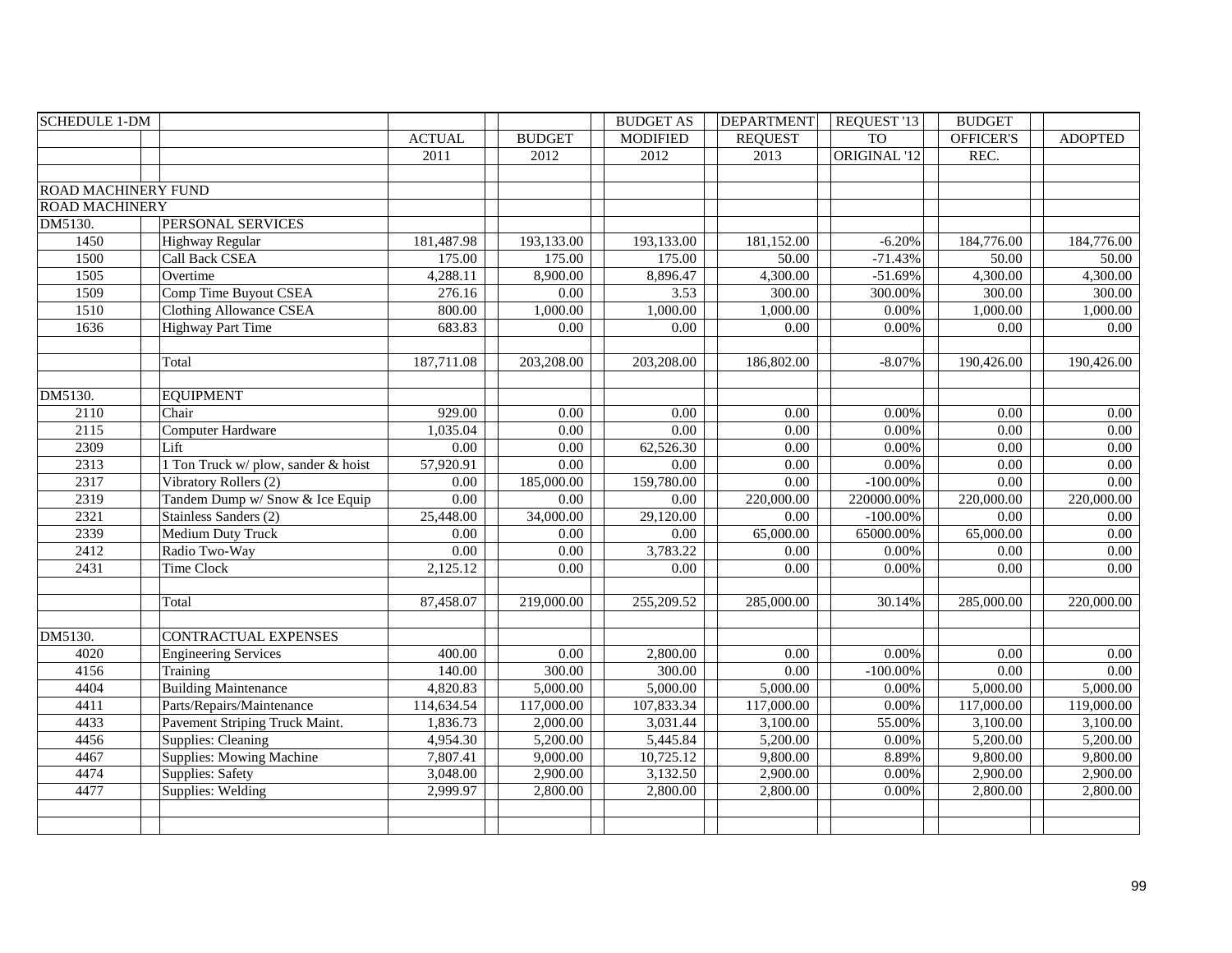| $\left  \cdot \right $ |                                     |               |               |                  |                   |              |                  |                |
|------------------------|-------------------------------------|---------------|---------------|------------------|-------------------|--------------|------------------|----------------|
| <b>SCHEDULE 1-DM</b>   |                                     |               |               | <b>BUDGET AS</b> | <b>DEPARTMENT</b> | REQUEST '13  | <b>BUDGET</b>    |                |
|                        |                                     | <b>ACTUAL</b> | <b>BUDGET</b> | <b>MODIFIED</b>  | <b>REQUEST</b>    | <b>TO</b>    | <b>OFFICER'S</b> | <b>ADOPTED</b> |
|                        |                                     | 2011          | 2012          | 2012             | 2013              | ORIGINAL '12 | REC.             |                |
|                        |                                     |               |               |                  |                   |              |                  |                |
|                        | CONTRACTUAL EXPENSES CON'T          |               |               |                  |                   |              |                  |                |
| 4510                   | <b>LP</b> Heaters                   | 1,440.43      | 1,500.00      | 1,500.00         | 1,500.00          | 0.00%        | 1,500.00         | 1,500.00       |
| 4520                   | <b>Tools</b>                        | 2,800.61      | 3,000.00      | 3,000.00         | 2,800.00          | $-6.67%$     | 2,800.00         | 2,800.00       |
| 4521                   | <b>Trash Removal</b>                | 1,194.71      | 1,165.00      | 1,165.00         | 1,200.00          | 3.00%        | 1,200.00         | 1,200.00       |
| 4574                   | Computer Maintenance Agreement      | 3,903.80      | 3,960.00      | 3,960.00         | 5,675.00          | 43.31%       | 5,675.00         | 5,675.00       |
| 4609                   | <b>Fuel Distribution System</b>     | 200.00        | 700.00        | 700.00           | 400.00            | $-42.86%$    | 400.00           | 400.00         |
| 4618                   | Heating Fuel                        | 28,485.26     | 31,000.00     | 31,000.00        | 31,500.00         | 1.61%        | 31,500.00        | 31,500.00      |
| 4621                   | <b>Overhead Doors</b>               | 245.00        | 1,600.00      | 5,925.00         | 1,200.00          | $-25.00\%$   | 1,200.00         | 1,200.00       |
| 4628                   | Steel                               | 825.10        | 650.00        | 3,350.00         | 650.00            | 0.00%        | 650.00           | 650.00         |
| 4640                   | Wash Water Disposal                 | 200.00        | 300.00        | 300.00           | 350.00            | 16.67%       | 350.00           | 350.00         |
| 4652                   | Diesel Fuel                         | 157,189.81    | 160,250.00    | 180,469.82       | 190,000.00        | 18.56%       | 190,000.00       | 190,000.00     |
| 4653                   | Gasoline                            | 69,002.76     | 75,250.00     | 75,250.00        | 80,250.00         | 6.64%        | 80,250.00        | 80,250.00      |
| 4656                   | Oil/Grease                          | 10,602.38     | 9,900.00      | 11,709.11        | 11,000.00         | 11.11%       | 11,000.00        | 11,000.00      |
| 4657                   | Tires/Tubes                         | 19,899.59     | 18,500.00     | 19,755.54        | 18,500.00         | 0.00%        | 18,500.00        | 18,500.00      |
| 4662                   | <b>Outside Fleet Repairs</b>        | 11,447.51     | 13,800.00     | 13,736.89        | 13,500.00         | $-2.17%$     | 13,500.00        | 13,500.00      |
| 4676                   | <b>Utilities: Cellular Services</b> | 1,882.48      | 1,800.00      | 1,800.00         | 1,950.00          | 8.33%        | 1,950.00         | 1,950.00       |
| 4677                   | Utilities: Electric                 | 10,680.64     | 11,500.00     | 11,500.00        | 11,000.00         | $-4.35%$     | 11,000.00        | 11,000.00      |
| 4682                   | Utilities: Telephone/Fax            | 1,454.49      | 1,450.00      | 1,450.00         | 1,450.00          | 0.00%        | 1,450.00         | 1,450.00       |
| 4684                   | Utilities: Water/Sewer              | 717.46        | 1,000.00      | 1,000.00         | 950.00            | $-5.00\%$    | 950.00           | 950.00         |
| 4734                   | Radio Parts/Maintenance             | 102.00        | 3,000.00      | 10,886.23        | 3,550.00          | 18.33%       | 3,550.00         | 3,550.00       |
| 4911                   | Insurance                           | 34,324.90     | 37,425.00     | 37,610.14        | 41,329.00         | 10.43%       | 41,329.00        | 41,329.00      |
|                        |                                     |               |               |                  |                   |              |                  |                |
|                        | Total                               | 497,240.71    | 521,950.00    | 557,135.97       | 564,554.00        | 8.16%        | 564,554.00       | 566,554.00     |
|                        |                                     |               |               |                  |                   |              |                  |                |
| DM5130.                | <b>EMPLOYEE BENEFITS</b>            |               |               |                  |                   |              |                  |                |
| 8100                   | FICA/Medicare                       | 13,975.77     | 15,083.00     | 15,083.00        | 14,291.00         | $-5.25%$     | 14,519.00        | 14,519.00      |
| 8303                   | <b>Medical Insurance CSEA</b>       | 0.00          | 0.00          | 0.00             | 0.00              | 0.00%        | 0.00             | 55,268.00      |
|                        |                                     |               |               |                  |                   |              |                  |                |
|                        | Total                               | 13,975.77     | 15,083.00     | 15,083.00        | 14,291.00         | $-5.25%$     | 14,519.00        | 69,787.00      |
|                        |                                     |               |               |                  |                   |              |                  |                |
|                        |                                     |               |               |                  |                   |              |                  |                |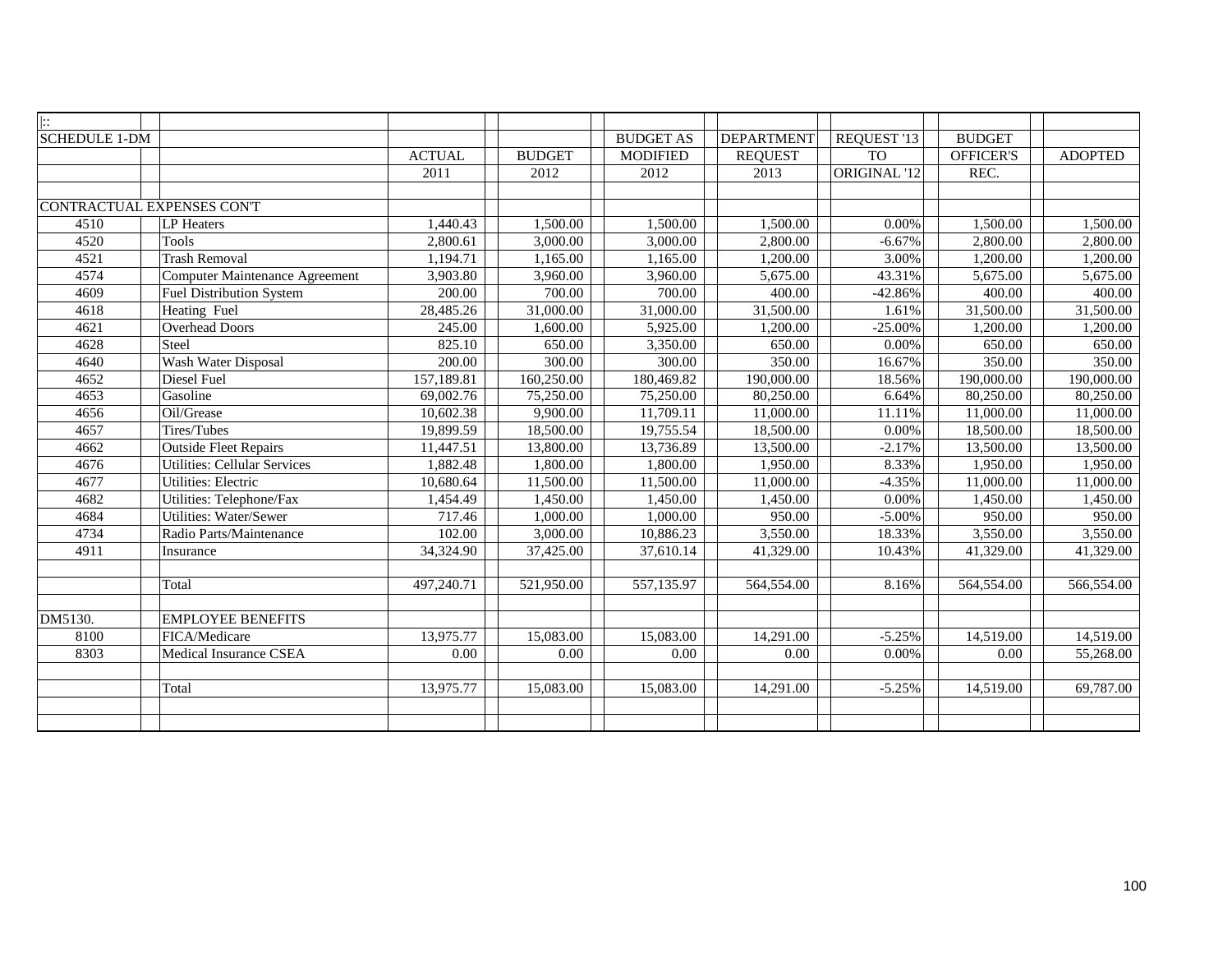| $\left  \cdot \right $ |                                     |               |               |                  |                   |                    |                  |                |
|------------------------|-------------------------------------|---------------|---------------|------------------|-------------------|--------------------|------------------|----------------|
| <b>SCHEDULE 1-DM</b>   |                                     |               |               | <b>BUDGET AS</b> | <b>DEPARTMENT</b> | <b>REOUEST '13</b> | <b>BUDGET</b>    |                |
|                        |                                     | <b>ACTUAL</b> | <b>BUDGET</b> | <b>MODIFIED</b>  | <b>REQUEST</b>    | <b>TO</b>          | <b>OFFICER'S</b> | <b>ADOPTED</b> |
|                        |                                     | 2011          | 2012          | 2012             | 2013              | ORIGINAL '12       | REC.             |                |
|                        |                                     |               |               |                  |                   |                    |                  |                |
|                        | UNDISTRIBUTED EMPLOYEE BENEFITS     |               |               |                  |                   |                    |                  |                |
| DM9010.8400            | <b>State Retirement</b>             | 26,213.00     | 31,771.00     | 31,771.00        | 35,800.00         | 12.68%             | 32,575.00        | 32,575.00      |
|                        |                                     |               |               |                  |                   |                    |                  |                |
| DM9060.8303            | Medical Insurance - CSEA            | 36,988.26     | 36,623.00     | 36,623.00        | 46,613.00         | 27.28%             | 55,268.00        | 0.00           |
|                        |                                     |               |               |                  |                   |                    |                  |                |
| DM9060.8307            | Eyeglasses                          | 386.64        | 450.00        | 450.00           | 400.00            | $-11.11%$          | 400.00           | 400.00         |
|                        |                                     |               |               |                  |                   |                    |                  |                |
| DM9090.8000            | Adj. Due To Employ. Vac./Comp Time  | (2,099.72)    | 525.00        | 525.00           | 500.00            | $-4.76%$           | 500.00           | 500.00         |
|                        |                                     |               |               |                  |                   |                    |                  |                |
| DM9199M                | TOTAL EMPLOYEE BENEFITS             | 61,488.18     | 69,369.00     | 69,369.00        | 83,313.00         | 20.10%             | 88,743.00        | 33,475.00      |
|                        |                                     |               |               |                  |                   |                    |                  |                |
| <b>TRANSFERS</b>       |                                     |               |               |                  |                   |                    |                  |                |
| DM9902.9130            | Unemployment Insurance              | 1,200.00      | 1,200.00      | 1.200.00         | 1,200.00          | 0.00%              | 1,200.00         | 600.00         |
| DM9902.9140            | <b>Workers Compensation Fund</b>    | 5,456.00      | 4,252.00      | 4,252.00         | 4,500.00          | 5.83%              | 4,500.00         | 4,500.00       |
|                        |                                     |               |               |                  |                   |                    |                  |                |
| DM9730.0               | <b>TOTAL TRANSFERS</b>              | 6,656.00      | 5,452.00      | 5,452.00         | 5,700.00          | 4.55%              | 5,700.00         | 5,100.00       |
|                        |                                     |               |               |                  |                   |                    |                  |                |
| TOTAL ROAD MACHINERY   |                                     | 854,529.81    | 1,034,062.00  | 1,105,457.49     | 1,139,660.00      | 10.21%             | 1,148,942.00     | 1,085,342.00   |
|                        |                                     |               |               |                  |                   |                    |                  |                |
| <b>REVENUE:</b>        | DM2401 Interest                     | 1,467.54      | 1,500.00      | 1,500.00         | 1,500.00          | 0.00%              | 1,500.00         | 1,500.00       |
|                        | DM2655.0 Fuel Sales                 | 50,617.89     | 50,000.00     | 50,000.00        | 50,000.00         | 0.00%              | 50,000.00        | 50,000.00      |
|                        | DM2656 Minor Sales                  | 5,943.81      | 3,000.00      | 3,000.00         | 1,500.00          | $-50.00\%$         | 1,500.00         | 1,500.00       |
|                        | DM2665 Sale of Equipment            | 17,330.00     | 30,000.00     | 30,000.00        | 12,500.00         | $-58.33%$          | 12,500.00        | 12,500.00      |
|                        | DM2701 Refund Prior Year Expenses   | 2,400.46      | 2,000.00      | 2,000.00         | 0.00              | $-100.00\%$        | 0.00             | $0.00\,$       |
|                        | DM5031 Interfund Transfers          | 0.00          | 0.00          | 35,642.88        | 0.00              | 0.00%              | 0.00             | 0.00           |
|                        |                                     |               |               |                  |                   |                    |                  |                |
|                        | <b>Total Road Machinery Revenue</b> | 77,759.70     | 86,500.00     | 122,142.88       | 65,500.00         | $-24.28%$          | 65,500.00        | 65,500.00      |
|                        |                                     |               |               |                  |                   |                    |                  |                |
|                        | Net Road Machinery                  | 776,770.11    | 947,562.00    | 983,314.61       | 1,074,160.00      | 13.36%             | 1,083,442.00     | 1,019,842.00   |
|                        |                                     |               |               |                  |                   |                    |                  |                |
|                        | Percent Revenue                     | 9.10%         | 8.37%         | 11.05%           | 5.75%             | $-31.29%$          | 5.70%            | 6.03%          |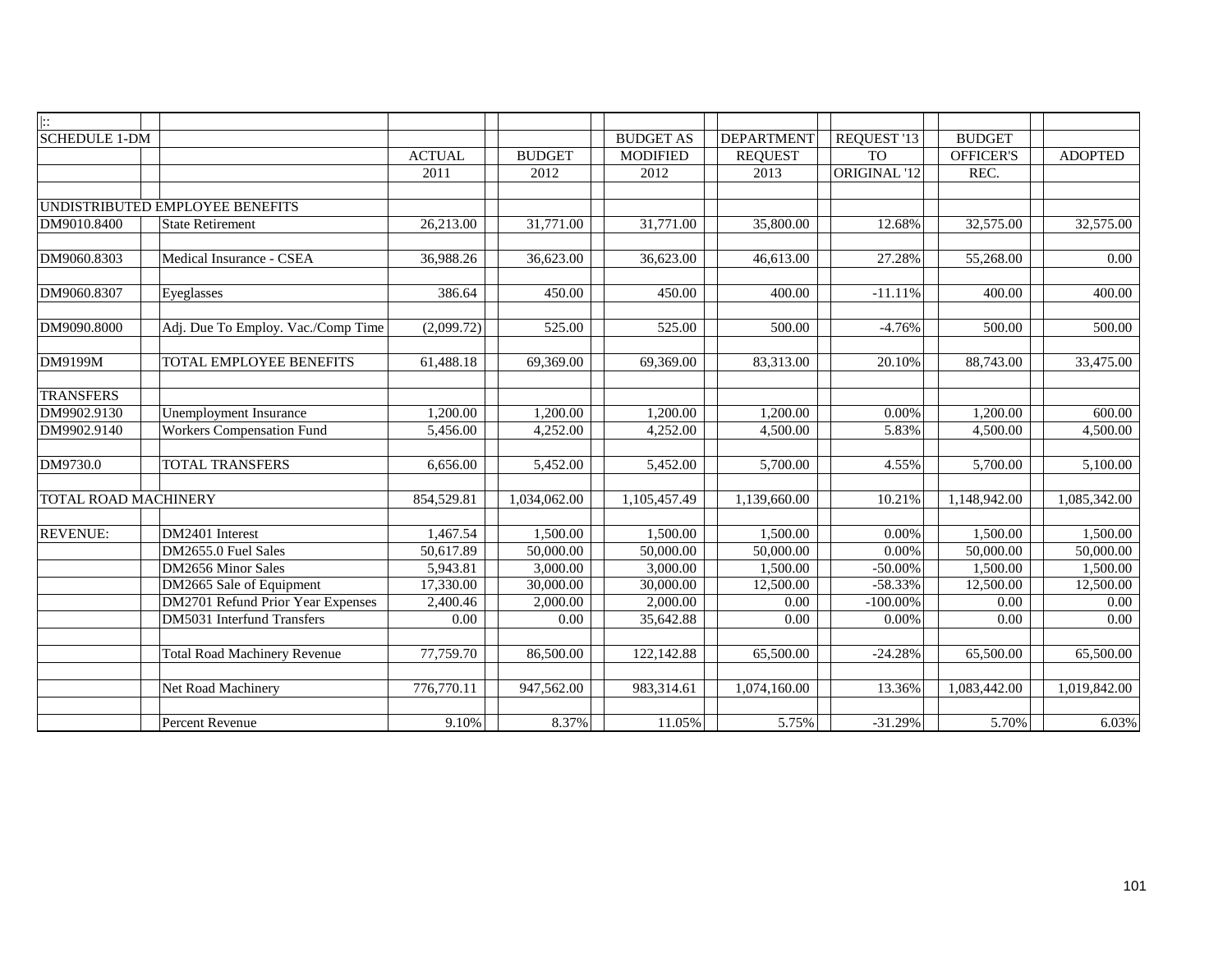| <b>SCHEDULE 1-P</b>    |                                  |               |               | <b>BUDGET AS</b>  | <b>DEPARTMENT</b> | REQUEST '13  | <b>BUDGET</b> |                |
|------------------------|----------------------------------|---------------|---------------|-------------------|-------------------|--------------|---------------|----------------|
|                        |                                  | <b>ACTUAL</b> | <b>BUDGET</b> | <b>MODIFIED</b>   | <b>REQUEST</b>    | <b>TO</b>    | OFFICER'S     | <b>ADOPTED</b> |
|                        |                                  | 2011          | 2012          | 2012              | 2013              | ORIGINAL '12 | REC.          |                |
| <b>AIRPORT FUND</b>    |                                  |               |               |                   |                   |              |               |                |
| APPROPRIATIONS AIRPORT |                                  |               |               |                   |                   |              |               |                |
|                        |                                  |               |               |                   |                   |              |               |                |
|                        |                                  |               |               |                   |                   |              |               |                |
| P5610.                 | <b>CONTRACTUAL EXPENSES</b>      |               |               |                   |                   |              |               |                |
| 4100                   | <b>Contractual Expenses</b>      | 27,142.13     | 2,000.00      | 2,000.00          | 1,400.00          | $-30.00\%$   | 1,400.00      | 1,400.00       |
| 4127                   | Maintenance: T-Hangar            | 126.37        | 450.00        | 450.00            | 300.00            | $-33.33%$    | 300.00        | 300.00         |
| 4128                   | Maintenance: Runway (Sand)       | 44.00         | 45.00         | 45.00             | $\overline{0.00}$ | $-100.00\%$  | 0.00          | 0.00           |
| 43                     | <b>Hangar Expenses</b>           | 1,037.10      | 450.00        | 450.00            | 1,000.00          | 122.22%      | 1,000.00      | 1,000.00       |
| 4661                   | Vehicle Parts/maintenance/repair | 3,915.12      | 1,500.00      | 1,500.00          | 3,000.00          | 100.00%      | 3,000.00      | 3,000.00       |
| 4684                   | Utilities: Water/Sewer           | 409.32        | 450.00        | 450.00            | 450.00            | 0.00%        | 450.00        | 450.00         |
| 4686                   | <b>Utilities: County Hangar</b>  | 3,275.85      | 4,700.00      | 4,700.00          | 3,500.00          | $-25.53%$    | 3,500.00      | 3,500.00       |
| 4911                   | Insurance                        | 4,052.00      | 3,855.00      | 4,357.11          | 4,706.00          | 22.08%       | 4,706.00      | 4,706.00       |
| 4920                   | <b>State Fees</b>                | 0.00          | 50.00         | 50.00             | 0.00              | $-100.00\%$  | 0.00          | 0.00           |
|                        |                                  |               |               |                   |                   |              |               |                |
|                        | Total                            | 40,001.89     | 13,500.00     | 14,002.11         | 14,356.00         | 6.34%        | 14,356.00     | 14,356.00      |
|                        |                                  |               |               |                   |                   |              |               |                |
| P9951.0                | Transfer To Cap Project Airport  | 4,129.41      | 25,500.00     | 24,997.89         | 70,000.00         | 174.51%      | 70,000.00     | 70,000.00      |
|                        |                                  |               |               |                   |                   |              |               |                |
| P9901                  | <b>TOTAL</b>                     | 44,131.30     | 39,000.00     | 39,000.00         | 84,356.00         | 116.30%      | 84,356.00     | 84,356.00      |
|                        |                                  |               |               |                   |                   |              |               |                |
| <b>REVENUE:</b>        | P1772.0 Other Revenues           | 2,500.00      | 0.00          | 0.00              | 600.00            | $0.00\%$     | 600.00        | 600.00         |
|                        | P1772.R Other Revenues           | 5,000.00      | 0.00          | $\overline{0.00}$ | 0.00              | $0.00\%$     | 0.00          | 0.00           |
|                        | P1773.0 Fuel Flowage Fees        | 10,993.42     | 20,000.00     | 20,000.00         | 7,000.00          | $-65.00\%$   | 7,000.00      | 7,000.00       |
|                        | P2401.0 Interest & Earnings      | 305.85        | 250.00        | 250.00            | 300.00            | 20.00%       | 300.00        | 300.00         |
|                        | P2401.R Interest & Earnings      | 20.74         | 0.00          | $\overline{0.00}$ | 0.00              | $0.00\%$     | 0.00          | $0.00\,$       |
|                        | P2414.0 Rental Hangar            | 612.00        | 1,000.00      | 1,000.00          | 0.00              | $-100.00\%$  | $0.00\,$      | 0.00           |
|                        | P2417.0 Rental -T-Hangar         | 7,274.77      | 6,500.00      | 6,500.00          | 6,500.00          | 0.00%        | 6,500.00      | 6,500.00       |
|                        | P3989.0 State Aid - Airport      | 1,187.64      | 0.00          | 0.00              | 0.00              | $0.00\%$     | 0.00          | 0.00           |
|                        | P4989.0 Federal Aid - Airport    | 12,350.00     | 0.00          | 0.00              | 0.00              | 0.00%        | 0.00          | 0.00           |
|                        |                                  |               |               |                   |                   |              |               |                |
|                        | <b>Total Airport Revenue</b>     | 40,244.42     | 27,750.00     | 27,750.00         | 14,400.00         | $-48.11%$    | 14,400.00     | 14,400.00      |
|                        |                                  |               |               |                   |                   |              |               |                |
|                        | Net Airport Fund                 | 3,886.88      | 11,250.00     | 11,250.00         | 69,956.00         | 521.83%      | 69,956.00     | 69,956.00      |
|                        |                                  |               |               |                   |                   |              |               |                |
|                        | Percent Revenue                  | 91.19%        | 71.15%        | 71.15%            | 17.07%            | $-76.01%$    | 17.07%        | 17.07%         |
|                        |                                  |               |               |                   |                   |              |               |                |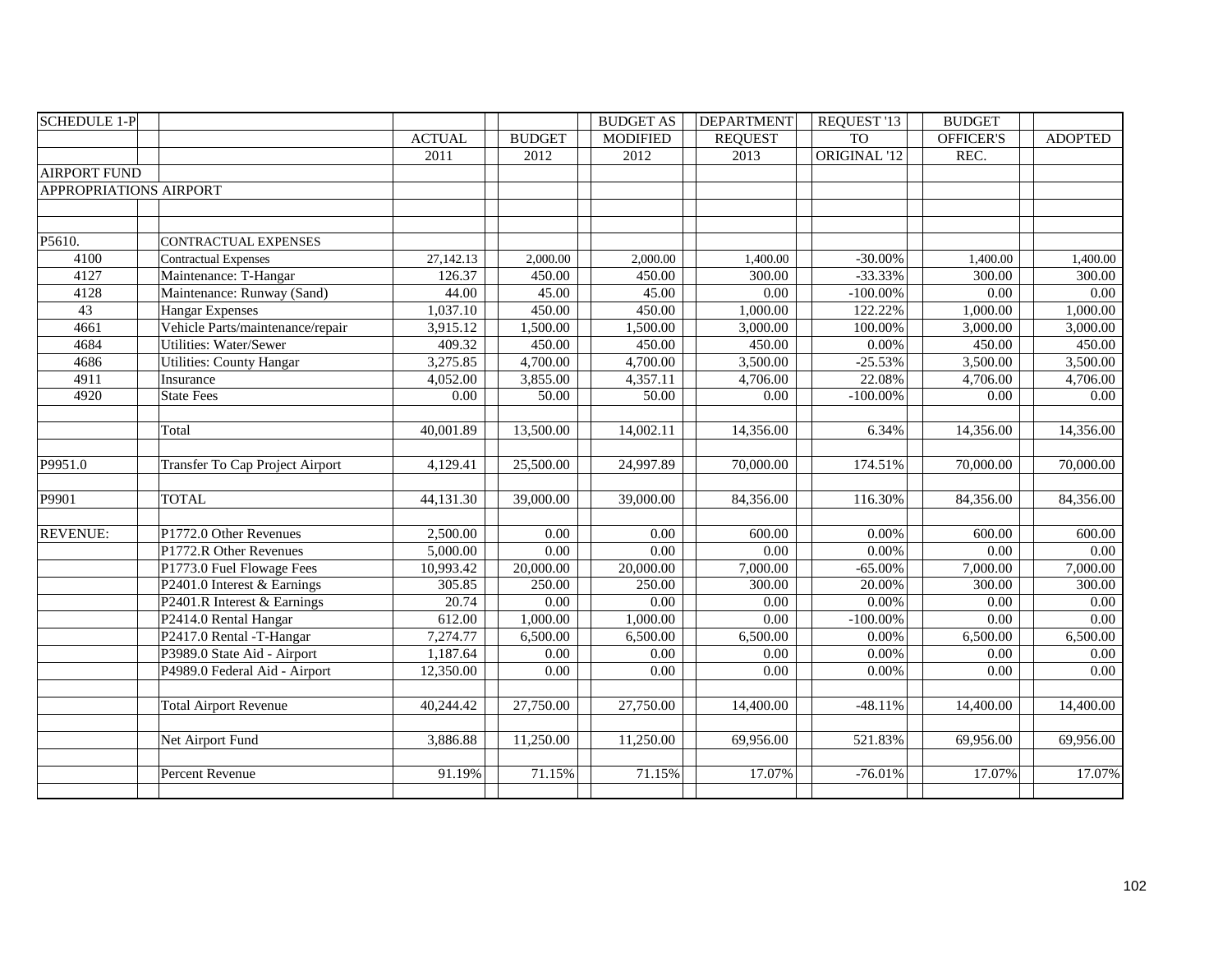| <b>SCHEDULE 2-A</b>   |                                                       |               |               | <b>BUDGET AS</b> | <b>DEPARTMENT</b> | REQUEST '13  | <b>BUDGET</b> |                         |
|-----------------------|-------------------------------------------------------|---------------|---------------|------------------|-------------------|--------------|---------------|-------------------------|
|                       |                                                       | <b>ACTUAL</b> | <b>BUDGET</b> | <b>MODIFIED</b>  | <b>REQUEST</b>    | <b>TO</b>    | OFFICER'S     | <b>ADOPTED</b>          |
|                       | GENERAL FUND ESTIMATED REVENUE                        | 2011          | 2012          | 2012             | 2013              | ORIGINAL '12 | REC.          |                         |
| <b>ADMINISTRATIVE</b> |                                                       |               |               |                  |                   |              |               |                         |
|                       |                                                       |               |               |                  |                   |              |               |                         |
| <b>SCHEDULE 2-A</b>   |                                                       |               |               |                  |                   |              |               |                         |
|                       |                                                       |               |               |                  |                   |              |               |                         |
| <b>LOCAL SOURCES</b>  |                                                       |               |               |                  |                   |              |               |                         |
|                       | REAL PROPERTY TAX ITEMS                               |               |               |                  |                   |              |               |                         |
|                       |                                                       |               |               |                  |                   |              |               |                         |
| A1051                 | Gain Sale of Acquired Properties                      | 83,380.83     | 70,000.00     | 70,000.00        | 83,000.00         | 18.57%       | 83,000.00     | $\overline{100,000.00}$ |
|                       |                                                       |               |               |                  |                   |              |               |                         |
| A1081                 | Payment In Lieu of Taxes                              | 421,788.51    | 251,000.00    | 251,000.00       | 209,804.00        | $-16.41%$    | 209,804.00    | 209,804.00              |
|                       |                                                       |               |               |                  |                   |              |               |                         |
| A1090                 | <b>Interest &amp; Penalties - Real Property Taxes</b> | 445,988.68    | 420,000.00    | 420,000.00       | 383,000.00        | $-8.81%$     | 383,000.00    | 383,000.00              |
| A1099M                | <b>TOTAL</b>                                          | 951,158.02    | 741,000.00    | 741,000.00       | 675,804.00        | $-8.80%$     | 675,804.00    | 692,804.00              |
|                       |                                                       |               |               |                  |                   |              |               |                         |
|                       | NON-PROPERTY TAXES                                    |               |               |                  |                   |              |               |                         |
|                       |                                                       |               |               |                  |                   |              |               |                         |
| A1110                 | Sales & Use Tax                                       | 9,868,796.91  | 9,367,090.00  | 9,367,090.00     | 9,367,090.00      | 0.00%        | 10,000,000.00 | 10,100,000.00           |
|                       |                                                       |               |               |                  |                   |              |               |                         |
| A1113                 | Occupancy Tax                                         | 410,793.38    | 300,000.00    | 300,000.00       | 350,000.00        | 16.67%       | 350,000.00    | 350,000.00              |
|                       |                                                       |               |               |                  |                   |              |               |                         |
| A1136                 | Automobile Use Tax                                    | 146,996.36    | 147,000.00    | 147,000.00       | 145,000.00        | $-1.36%$     | 145,000.00    | 145,000.00              |
|                       |                                                       |               |               |                  |                   |              |               |                         |
| A1140                 | E911                                                  | 46,376.60     | 42,000.00     | 42,000.00        | 44,000.00         | 4.76%        | 44,000.00     | 44,000.00               |
|                       |                                                       |               |               |                  |                   |              |               |                         |
| A1141                 | W911 Dispatch                                         | 43,893.61     | 42,000.00     | 42,000.00        | 44,000.00         | 4.76%        | 44,000.00     | 44,000.00               |
|                       |                                                       |               |               |                  |                   |              |               |                         |
| A1199M                | <b>TOTAL</b>                                          | 10,516,856.86 | 9,898,090.00  | 9,898,090.00     | 9,950,090.00      | 0.53%        | 10,583,000.00 | 10,683,000.00           |
|                       |                                                       |               |               |                  |                   |              |               |                         |
|                       | DEPARTMENTAL CHARGES                                  |               |               |                  |                   |              |               |                         |
|                       |                                                       |               |               |                  |                   |              |               |                         |
| A1233                 | <b>Treasurer's Fees</b>                               | 12,068.14     | 17,500.00     | 17,500.00        | 12,500.00         | $-28.57%$    | 12,500.00     | 12,500.00               |
|                       |                                                       |               |               |                  |                   |              |               |                         |
| A1235                 | <b>Charges For Tax Redemption</b>                     | 19,655.01     | 14,500.00     | 14,500.00        | 16,000.00         | 10.34%       | 16,000.00     | 24,000.00               |
| A1250                 | <b>Real Property Office Fees</b>                      |               |               |                  |                   |              |               | 16,000.00               |
|                       |                                                       | 15,916.88     | 16,000.00     | 16,000.00        | 16,000.00         | 0.00%        | 16,000.00     |                         |
| A1255                 | <b>County Clerk's Fees</b>                            | 518,292.18    | 546,139.00    | 546,139.00       | 540,000.00        | $-1.12%$     | 540,000.00    | 550,000.00              |
|                       |                                                       |               |               |                  |                   |              |               |                         |
|                       |                                                       |               |               |                  |                   |              |               |                         |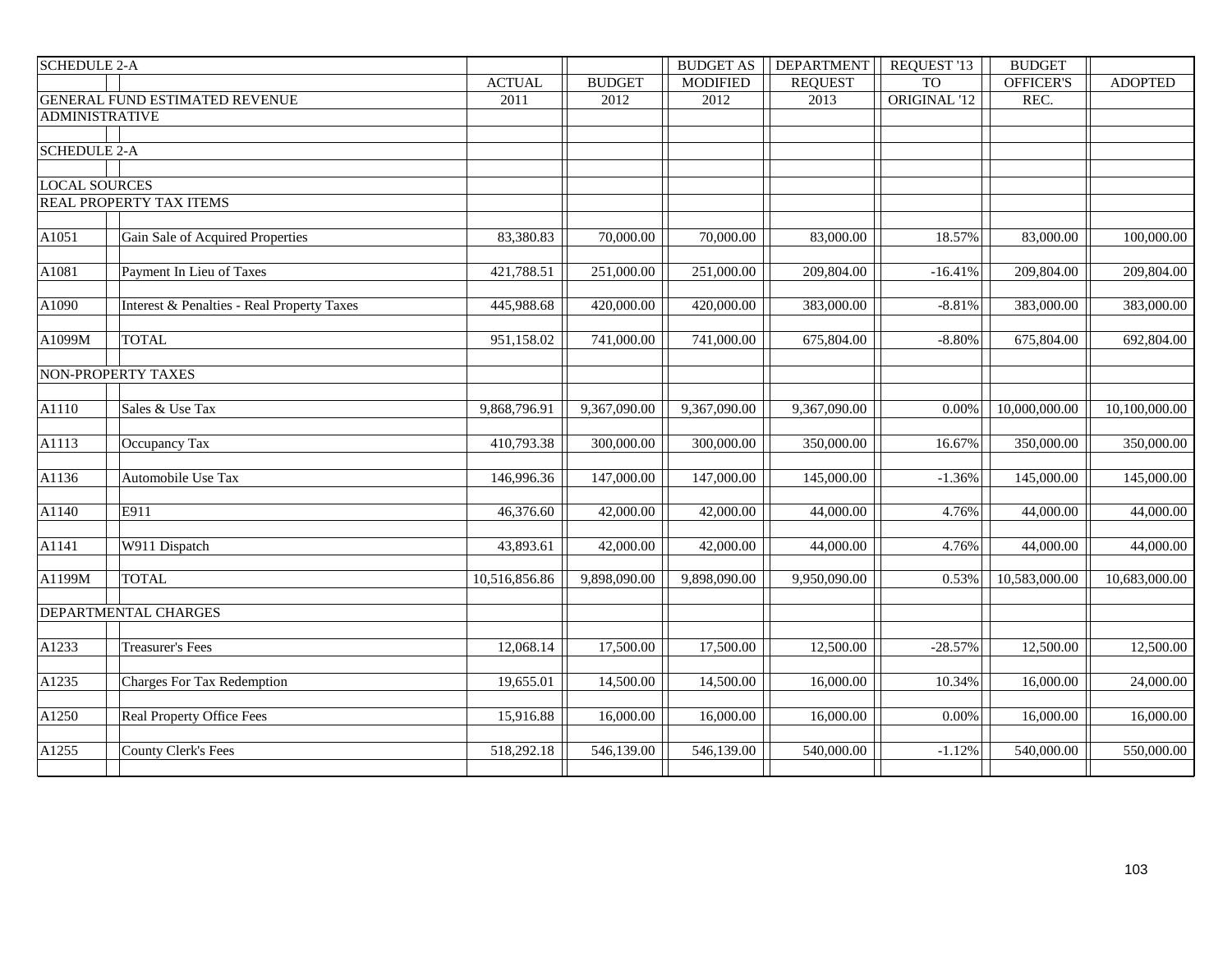| <b>SCHEDULE 2-A</b>  |                                    |               |               | <b>BUDGET AS</b> | <b>DEPARTMENT</b> | REQUEST '13  | <b>BUDGET</b>    |                |
|----------------------|------------------------------------|---------------|---------------|------------------|-------------------|--------------|------------------|----------------|
|                      |                                    | <b>ACTUAL</b> | <b>BUDGET</b> | <b>MODIFIED</b>  | <b>REQUEST</b>    | <b>TO</b>    | <b>OFFICER'S</b> | <b>ADOPTED</b> |
|                      |                                    | 2011          | 2012          | 2012             | 2013              | ORIGINAL '12 | REC.             |                |
|                      |                                    |               |               |                  |                   |              |                  |                |
| A1260                | Personnel Department Fees          | 4,140.00      | 2,500.00      | 2,500.00         | 3,500.00          | 40.00%       | 3,500.00         | 7,500.00       |
|                      |                                    |               |               |                  |                   |              |                  |                |
| A1271                | Copier Charges                     | 26,901.90     | 34,630.00     | 34,630.00        | 32,235.00         | $-6.92%$     | 32,235.00        | 31,635.00      |
|                      |                                    |               |               |                  |                   |              |                  |                |
| A1272                | <b>Central Mailing</b>             | 41,440.78     | 46,040.00     | 46,040.00        | 38,460.00         | $-16.46%$    | 38,460.00        | 38,100.00      |
|                      |                                    |               |               |                  |                   |              |                  |                |
| A1274                | <b>Shipment Fees</b>               | 2,028.58      | 2,240.00      | 2,240.00         | 2,360.00          | 5.36%        | 2,360.00         | 2,360.00       |
|                      |                                    |               |               |                  |                   |              |                  |                |
| A1275                | <b>Telephone Charges</b>           | 69,530.93     | 72,040.00     | 72,040.00        | 75,540.00         | 4.86%        | 75,540.00        | 74,113.00      |
|                      |                                    |               |               |                  |                   |              |                  |                |
| A1276                | Gasoline                           | 143,773.19    | 133,503.00    | 133,503.00       | 160,000.00        | 19.85%       | 160,000.00       | 158,992.00     |
| A1277                | E-Z Pass                           | 586.96        | 1,710.00      | 1,710.00         | 1,000.00          | $-41.52%$    | 1,000.00         | 1,000.00       |
|                      |                                    |               |               |                  |                   |              |                  |                |
| A1289                | <b>Board of Election Fees</b>      | 2,708.23      | 5,031.00      | 5,031.00         | 9,482.00          | 88.47%       | 9,482.00         | 9,482.00       |
|                      |                                    |               |               |                  |                   |              |                  |                |
| A1290                | District Attorney: STOP DWI        | 12,500.00     | 12,500.00     | 12,500.00        | 12,500.00         | $0.00\%$     | 12,500.00        | 12,500.00      |
|                      |                                    |               |               |                  |                   |              |                  |                |
| <b>PUBLIC SAFETY</b> |                                    |               |               |                  |                   |              |                  |                |
| A1510                | <b>Sheriff Fees</b>                | 77,891.84     | 75,000.00     | 75,000.00        | 75,100.00         | 0.13%        | 75,100.00        | 75,100.00      |
|                      |                                    |               |               |                  |                   |              |                  |                |
| A1511                | <b>Court Security Fees</b>         | 0.00          | 500.00        | 500.00           | 1,500.00          | 200.00%      | 0.00             | $0.00\,$       |
|                      |                                    |               |               |                  |                   |              |                  |                |
| A1513                | Jail Fees                          | 127.90        | 0.00          | 0.00             | 0.00              | $0.00\%$     | 0.00             | 0.00           |
|                      |                                    |               |               |                  |                   |              |                  |                |
| A1515                | Alternatives to Incarceration Fees | 893.67        | 1,000.00      | 1,000.00         | 1,000.00          | 0.00%        | 1,000.00         | 1,000.00       |
|                      |                                    |               |               |                  |                   |              |                  |                |
| A1527                | Probation Fees: STOP DWI           | 11,000.00     | 11,000.00     | 11,000.00        | 11,000.00         | $0.00\%$     | 11,000.00        | 11,000.00      |
|                      | Probation Fees: Other              | 55,759.63     | 39,825.00     | 39,825.00        | 39,925.00         | 0.25%        | 39,925.00        | 39,925.00      |
|                      |                                    |               |               |                  |                   |              |                  |                |
| A1528                | Fraud Investigator Contract        | 66,457.00     | 33,229.00     | 33,229.00        | 48,012.00         | 44.49%       | 48,012.00        | 48,012.00      |
|                      |                                    |               |               |                  |                   |              |                  |                |
| A1550                | Animal Control Fees                | 1,139.00      | 1,250.00      | 1,250.00         | 2,400.00          | 92.00%       | 2,400.00         | 2,400.00       |
|                      |                                    |               |               |                  |                   |              |                  |                |
| A1580                | <b>Court Surcharges</b>            | 4,985.79      | 3,000.00      | 3,000.00         | 3,000.00          | $0.00\%$     | 3,000.00         | 3,000.00       |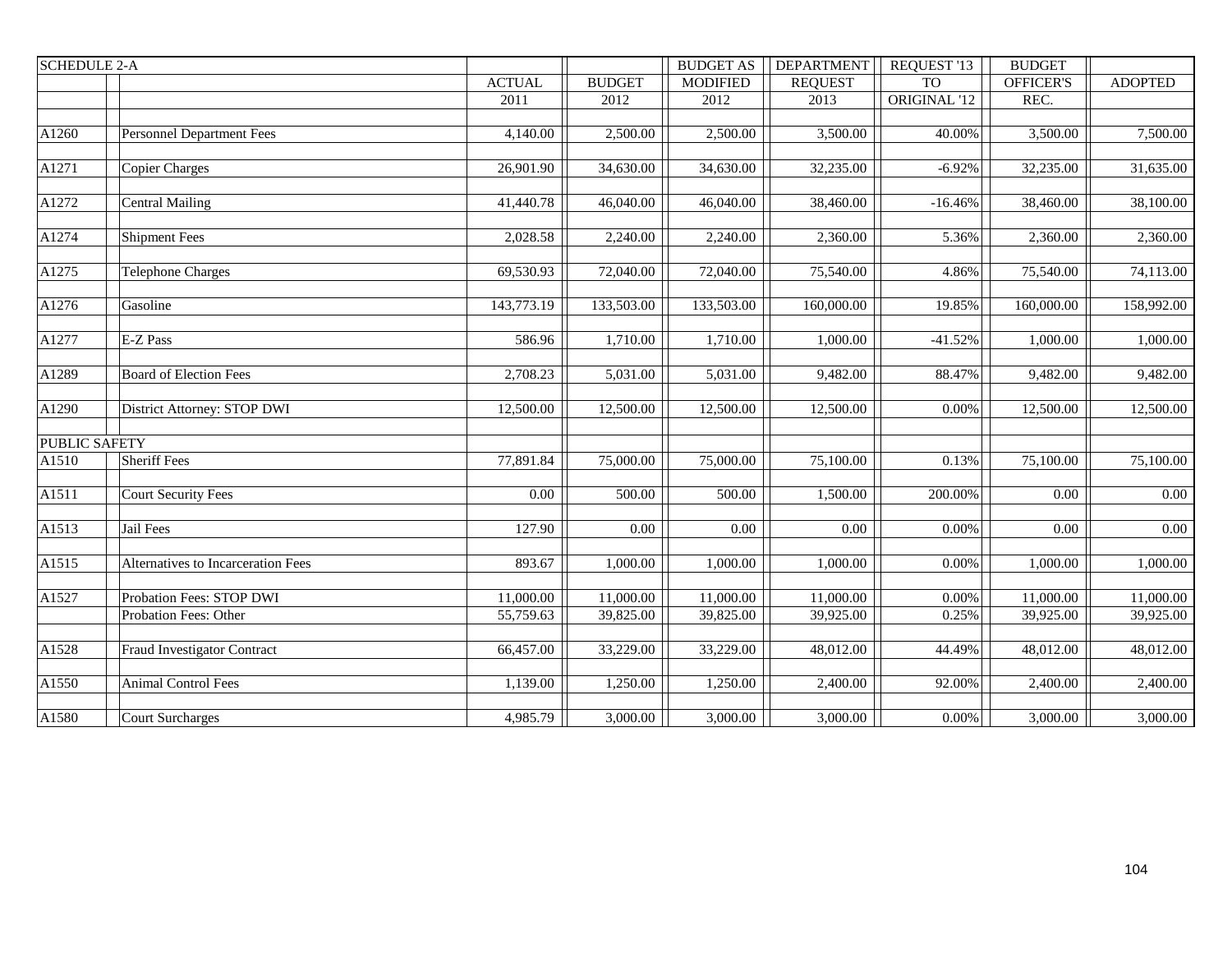| $\mathbb{R}$           |                                       |               |               |                  |                   |                 |                  |                |
|------------------------|---------------------------------------|---------------|---------------|------------------|-------------------|-----------------|------------------|----------------|
| <b>SCHEDULE 2-A</b>    |                                       |               |               | <b>BUDGET AS</b> | <b>DEPARTMENT</b> | REQUEST '13     | <b>BUDGET</b>    |                |
|                        |                                       | <b>ACTUAL</b> | <b>BUDGET</b> | <b>MODIFIED</b>  | <b>REQUEST</b>    | TO <sub>1</sub> | <b>OFFICER'S</b> | <b>ADOPTED</b> |
|                        |                                       | 2011          | 2012          | 2012             | 2013              | ORIGINAL '12    | REC.             |                |
| <b>HEALTH</b>          |                                       |               |               |                  |                   |                 |                  |                |
| A1610                  | <b>Public Health Fees</b>             | 1,358,240.53  | 1,202,146.00  | 1,202,146.00     | 140,742.00        | $-88.29%$       | 186,870.00       | 186,870.00     |
|                        |                                       |               |               |                  |                   |                 |                  |                |
| A1611                  | <b>PHCP</b>                           | 156.00        | 0.00          | 0.00             | 0.00              | 0.00%           | 0.00             | 0.00           |
|                        |                                       |               |               |                  |                   |                 |                  |                |
| A1619                  | Early Intervention Fees               | 79,739.91     | 76,614.00     | 76,614.00        | 91,150.00         | 18.97%          | 91,150.00        | 91,150.00      |
| A1689                  | <b>Donations Public Health</b>        |               | 0.00          | 1,407.87         |                   | $0.00\%$        |                  | $0.00\,$       |
|                        |                                       | 3,208.64      |               |                  | 0.00              |                 | 0.00             |                |
| <b>PUBLIC WORKS</b>    |                                       |               |               |                  |                   |                 |                  |                |
|                        |                                       |               |               |                  |                   |                 |                  |                |
| A1710                  | Public Works                          | 1,362.02      | 2,500.00      | 2,500.00         | 2,500.00          | 0.00%           | 2,500.00         | 2,500.00       |
|                        |                                       |               |               |                  |                   |                 |                  |                |
| <b>SOCIAL SERVICES</b> |                                       |               |               |                  |                   |                 |                  |                |
|                        |                                       |               |               |                  |                   |                 |                  |                |
| A1801                  | Repayment of Medical Assistance       | 241,738.95    | 150,000.00    | 150,000.00       | 69,000.00         | $-54.00\%$      | 69,000.00        | 69,000.00      |
|                        |                                       |               |               |                  |                   |                 |                  |                |
| A1809                  | Repayment of Family Assistance        | 42,909.08     | 43,000.00     | 43,000.00        | 89,500.00         | 108.14%         | 89,500.00        | 89,500.00      |
|                        |                                       |               |               |                  |                   |                 |                  |                |
| A1810                  | Repayment Administration              | 9,020.44      | 12,000.00     | 12,000.00        | 5,600.00          | $-53.33%$       | 5,600.00         | 5,600.00       |
|                        |                                       |               |               |                  |                   |                 |                  |                |
| A1811                  | <b>DSS</b> Incentives                 | 20,850.24     | 20,000.00     | 20,000.00        | 17,700.00         | $-11.50%$       | 17,700.00        | 17,700.00      |
|                        |                                       |               |               |                  |                   |                 |                  |                |
| A1819                  | Repayment of Child Care (Foster)      | 66,428.82     | 37,000.00     | 37,000.00        | 15,000.00         | $-59.46%$       | 15,000.00        | 15,000.00      |
|                        |                                       |               |               |                  |                   |                 |                  |                |
| A1823                  | Repayment of Juvenile Delinquent Care | 1,297.58      | 10,000.00     | 10,000.00        | 0.00              | $-100.00\%$     | 0.00             | $0.00\,$       |
|                        |                                       |               |               |                  |                   |                 |                  |                |
| A1840                  | Repayment of Safety Net Assistance    | 41,837.75     | 35,000.00     | 35,000.00        | 17,900.00         | $-48.86%$       | 17,900.00        | 17,900.00      |
|                        |                                       |               |               |                  |                   |                 |                  |                |
| A1841                  | Repayment of HEAP                     | 55,138.50     | 30,000.00     | 30,000.00        | 45,000.00         | 50.00%          | 45,000.00        | 45,000.00      |
|                        |                                       |               |               |                  |                   |                 |                  |                |
| A1842                  | Repayment of Emergency Aid to Adults  | 90.00         | 0.00          | 0.00             | 86.00             | 86.00%          | 86.00            | 86.00          |
| A1855                  | Repayment of Day Care                 |               |               |                  |                   |                 |                  |                |
|                        |                                       | 7,750.03      | 2,100.00      | 2,100.00         | 5,000.00          | 138.10%         | 5,000.00         | 5,000.00       |
| A1870                  | Repayent of Services for Recipients   | 1,526.36      | 0.00          | 0.00             | 0.00              | 0.00%           | 0.00             | $0.00\,$       |
|                        |                                       |               |               |                  |                   |                 |                  |                |
| A1988                  | <b>Salary Recoupment</b>              | 9,615.38      | 0.00          | 0.00             | 0.00              | 0.00%           | 0.00             | 0.00           |
|                        |                                       |               |               |                  |                   |                 |                  |                |
|                        |                                       |               |               |                  |                   |                 |                  |                |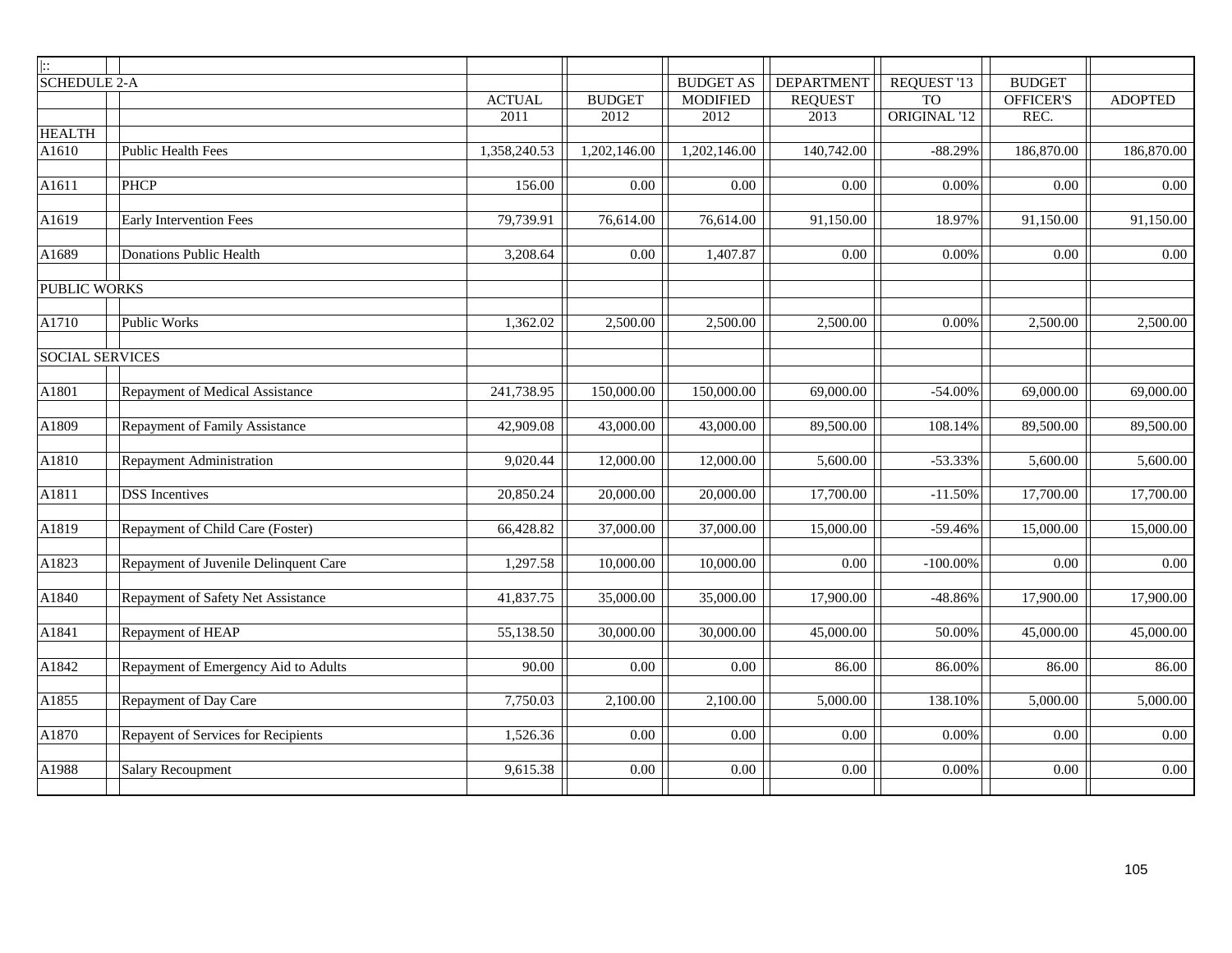| <b>SCHEDULE 2-A</b> |                                            |               |               | <b>BUDGET AS</b> | <b>DEPARTMENT</b> | REQUEST '13  | <b>BUDGET</b>    |                |
|---------------------|--------------------------------------------|---------------|---------------|------------------|-------------------|--------------|------------------|----------------|
|                     |                                            | <b>ACTUAL</b> | <b>BUDGET</b> | <b>MODIFIED</b>  | <b>REQUEST</b>    | <b>TO</b>    | <b>OFFICER'S</b> | <b>ADOPTED</b> |
|                     |                                            | 2011          | 2012          | 2012             | 2013              | ORIGINAL '12 | REC.             |                |
|                     |                                            |               |               |                  |                   |              |                  |                |
|                     | <b>CULTURE &amp; RECREATION</b>            |               |               |                  |                   |              |                  |                |
|                     |                                            |               |               |                  |                   |              |                  |                |
| A2091               | <b>Historian Fees</b>                      | 1,184.75      | 1,500.00      | 1,500.00         | 1,500.00          | 0.00%        | 1,500.00         | 1,500.00       |
|                     |                                            |               |               |                  |                   |              |                  |                |
| A1299M              | DEPARTMENTAL CHARGES                       | 3,029,892.59  | 2,690,997.00  | 2,692,404.87     | 1,602,192.00      | $-40.46%$    | 1,646,820.00     | 1,665,425.00   |
|                     | GENERAL SERVICES TO OTHER GOVERNMENTS      |               |               |                  |                   |              |                  |                |
| A2210               | Elections                                  | 250,324.00    | 250,324.00    | 250,324.00       | 251,281.00        | 0.38%        | 251,281.00       | 251,281.00     |
| A2260               | <b>Public Safety Services</b>              |               |               |                  |                   |              |                  |                |
|                     | Boarding                                   | 287,564.84    | 300,000.00    | 300,000.00       | 300,000.00        | 0.00%        | 300,000.00       | 300,000.00     |
|                     | Community Services (FLACRA)                | 3,900.00      | 3,418.00      | 3,418.00         | 3,480.00          | 1.81%        | 3,480.00         | 3,480.00       |
|                     |                                            |               |               |                  |                   |              |                  |                |
| A2265               | <b>Communications Services</b>             | (286.65)      | 0.00          | 0.00             | 250.00            | 250.00%      | 250.00           | 250.00         |
| A2268               | Dog Control Services                       | 12,413.75     | 11,000.00     | 11,000.00        | 12,000.00         | 9.09%        | 12,000.00        | 12,000.00      |
| A2399M              | TOTAL INTERGOVERNMENTAL CHARGES            | 553,915.94    | 564,742.00    | 564,742.00       | 567,011.00        | 0.40%        | 567,011.00       | 567,011.00     |
|                     | USE OF MONEY & PROPERTY                    |               |               |                  |                   |              |                  |                |
| A2401               | Interest & Earnings - General              | 33,655.59     | 41,000.00     | 41,000.00        | 34,000.00         | $-17.07%$    | 34,000.00        | 34,000.00      |
|                     |                                            |               |               |                  |                   |              |                  |                |
| A2401.BR            | <b>Interest - Building Reserve</b>         | 365.92        | 0.00          | 0.00             | 0.00              | 0.00%        | 0.00             | $0.00\,$       |
| A2401.E             | Interest - Environmental Clean Up          | 569.43        | 0.00          | 0.00             | 0.00              | $0.00\%$     | 0.00             | $0.00\,$       |
| A2401.LE            | Interest - Law Enforcement                 | 0.22          | 0.00          | 0.00             | 0.00              | $0.00\%$     | 0.00             | $0.00\,$       |
| A2401.R3            | Interest & Earnings - Insurance Reserve    | 1,890.80      | 1,800.00      | 1,800.00         | 1,900.00          | 5.56%        | 1,900.00         | 1,900.00       |
| A2401.R5            | Interest & Earnings - Unemployment Reserve | 359.45        | 350.00        | 350.00           | 400.00            | 14.29%       | 400.00           | 400.00         |
|                     |                                            |               |               |                  |                   |              |                  |                |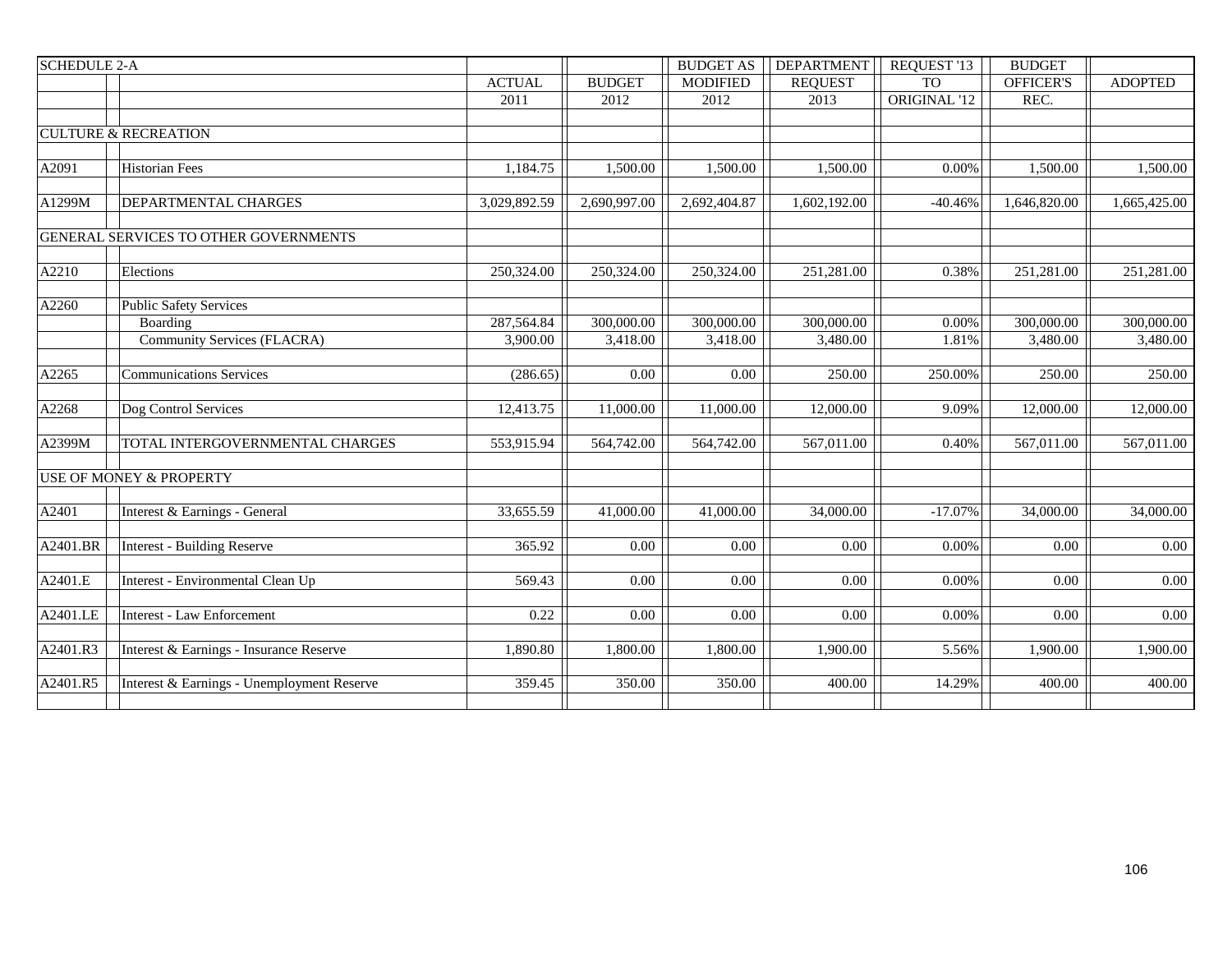| <b>SCHEDULE 2-A</b> |                                    |               |               | <b>BUDGET AS</b> | <b>DEPARTMENT</b> | REQUEST '13  | <b>BUDGET</b> |                |
|---------------------|------------------------------------|---------------|---------------|------------------|-------------------|--------------|---------------|----------------|
|                     |                                    | <b>ACTUAL</b> | <b>BUDGET</b> | <b>MODIFIED</b>  | <b>REQUEST</b>    | <b>TO</b>    | OFFICER'S     | <b>ADOPTED</b> |
|                     |                                    | 2011          | 2012          | 2012             | 2013              | ORIGINAL '12 | REC.          |                |
|                     | USE OF MONEY & PROPERTY CON'T      |               |               |                  |                   |              |               |                |
|                     |                                    |               |               |                  |                   |              |               |                |
| A2401.T             | Interest & Earnings - Telephone    | 37.87         | 0.00          | 0.00             | 0.00              | 0.00%        | 0.00          | 0.00           |
|                     |                                    |               |               |                  |                   |              |               |                |
| A2409.E             | Rental - Penn Yan Marine           | 9,500.04      | 7,200.00      | 7,200.00         | 7,200.00          | 0.00%        | 7,200.00      | 7,200.00       |
|                     |                                    |               |               |                  |                   |              |               |                |
| A2410               | Rental - County Clerk              | 3,000.00      | 3,000.00      | 3,000.00         | 3,000.00          | 0.00%        | 3,000.00      | 3,000.00       |
|                     |                                    |               |               |                  |                   |              |               |                |
| A2411               | Rental - Public Health             | 0.00          | 0.00          | 0.00             | 0.00              | 0.00%        | 15,000.00     | 15,000.00      |
|                     |                                    |               |               |                  |                   |              |               |                |
| A2412               | Rental - YTASC                     | 8,000.00      | 10,000.00     | 10,000.00        | 10,000.00         | 0.00%        | 10,000.00     | 10,000.00      |
|                     |                                    |               |               |                  |                   |              |               |                |
| A2416               | Auditorium/Gazebo Fees             | 40.00         | 0.00          | 0.00             | 40.00             | 40.00%       | 40.00         | 40.00          |
|                     |                                    |               |               |                  |                   |              |               |                |
| A2450               | Commission Vending/Telephone       | 18,206.44     | 18,000.00     | 18,000.00        | 18,000.00         | 0.00%        | 18,000.00     | 18,000.00      |
|                     |                                    |               |               |                  |                   |              |               |                |
| A2499M              | TOTAL USE OF MONEY & PROPERTY      | 75,625.76     | 81,350.00     | 81,350.00        | 74,540.00         | $-8.37%$     | 89,540.00     | 89,540.00      |
|                     |                                    |               |               |                  |                   |              |               |                |
| A2545               | Licenses & Permits                 | 1,905.00      | 3,000.00      | 3,000.00         | 3,500.00          | 16.67%       | 3,500.00      | 3,500.00       |
|                     |                                    |               |               |                  |                   |              |               |                |
| A2599M              | TOTAL LICENSES & PERMITS           | 1,905.00      | 3,000.00      | 3,000.00         | 3,500.00          | 16.67%       | 3,500.00      | 3,500.00       |
|                     |                                    |               |               |                  |                   |              |               |                |
| A2612               | Fines & Forfeitures - False Alarms | 300.00        | 0.00          | 0.00             | 300.00            | 300.00%      | 300.00        | 300.00         |
|                     |                                    |               |               |                  |                   |              |               |                |
| A <sub>2615</sub>   | <b>STOP-DWI Fines</b>              | 65,187.35     | 80,818.00     | 80,818.00        | 79,400.00         | $-1.75%$     | 79,400.00     | 79,400.00      |
|                     |                                    |               |               |                  |                   |              |               |                |
| A2616               | <b>Handicapped Parking Fines</b>   | 60.00         | 0.00          | 0.00             | 0.00              | 0.00%        | 0.00          | 0.00           |
|                     |                                    |               |               |                  |                   |              |               |                |
| A2649M              | TOTAL FINES & FORFEITURES          | 65,547.35     | 80,818.00     | 80,818.00        | 79,700.00         | $-1.38%$     | 79,700.00     | 79,700.00      |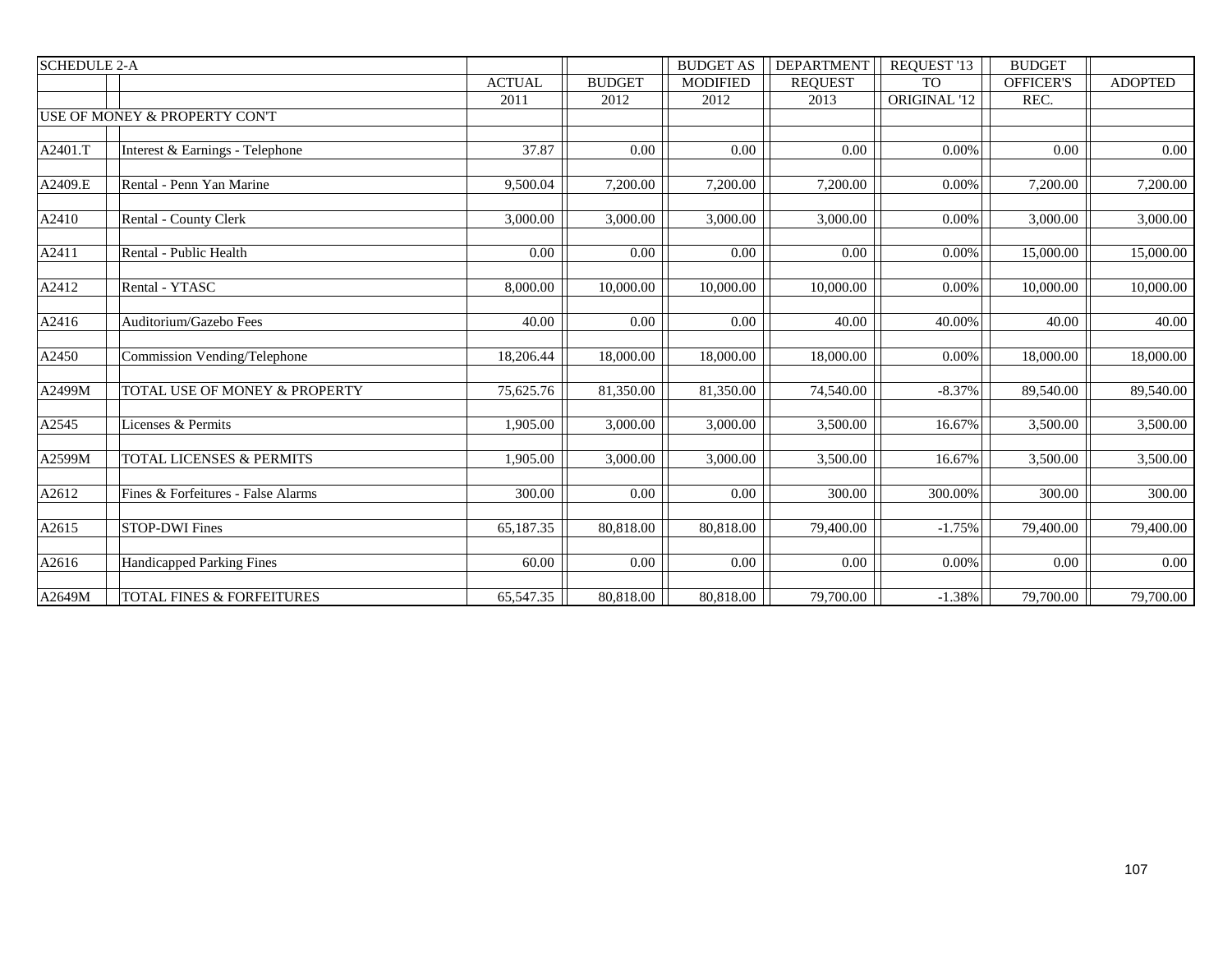| <b>SCHEDULE 2-A</b>      |                                           |               |               | <b>BUDGET AS</b> | <b>DEPARTMENT</b> | REQUEST '13  | <b>BUDGET</b>    |                |
|--------------------------|-------------------------------------------|---------------|---------------|------------------|-------------------|--------------|------------------|----------------|
|                          |                                           | <b>ACTUAL</b> | <b>BUDGET</b> | <b>MODIFIED</b>  | <b>REQUEST</b>    | <b>TO</b>    | <b>OFFICER'S</b> | <b>ADOPTED</b> |
|                          |                                           | 2011          | 2012          | 2012             | 2013              | ORIGINAL '12 | $REC$ .          |                |
|                          |                                           |               |               |                  |                   |              |                  |                |
| <b>SALES OF PROPERTY</b> |                                           |               |               |                  |                   |              |                  |                |
|                          |                                           |               |               |                  |                   |              |                  |                |
| A2627                    | Sale of Illegal Knives                    | 14,438.00     | 0.00          | 0.00             | 0.00              | 0.00%        | 0.00             | 0.00           |
|                          |                                           |               |               |                  |                   |              |                  |                |
| A2650                    | Sale of Scrap/Excess Material             | 3,150.20      | 1,000.00      | 1,000.00         | 1,200.00          | 20.00%       | 1,200.00         | 1,200.00       |
|                          |                                           |               |               |                  |                   |              |                  |                |
| A2665                    | Sale of Equipment - Sheriff               | 6,520.50      | 5,000.00      | 5,000.00         | 6,500.00          | 30.00%       | 6,500.00         | 0.00           |
|                          |                                           |               |               |                  |                   |              |                  |                |
| A2666                    | Sale of CHHA                              | 0.00          | 31,962.00     | 31,962.00        | 31,962.00         | 0.00%        | 31,962.00        | 31,962.00      |
|                          |                                           |               |               |                  |                   |              |                  |                |
| A2680.R3                 | <b>Insurance Recoveries</b>               | 6,559.02      | 0.00          | 0.00             | 0.00              | 0.00%        | 0.00             | 0.00           |
|                          |                                           |               |               |                  |                   |              |                  |                |
| A2699M                   | SALES OF PROPERTY & COMPENSATION FOR LOSS | 30,667.72     | 37,962.00     | 37,962.00        | 39,662.00         | 4.48%        | 39,662.00        | 33,162.00      |
|                          |                                           |               |               |                  |                   |              |                  |                |
|                          | <b>MISCELLANEOUS SOURCES</b>              |               |               |                  |                   |              |                  |                |
|                          |                                           |               |               |                  |                   |              |                  |                |
| A2701                    | Refund of Prior Year's Expenses           | 66,853.56     | 15,000.00     | 15,000.00        | 0.00              | $-100.00\%$  | 65,000.00        | 80,000.00      |
|                          |                                           |               |               |                  |                   |              |                  |                |
| A2704                    | Donations - Youth                         | 238.36        | 0.00          | 176.64           | 0.00              | 0.00%        | 0.00             | 0.00           |
|                          |                                           |               |               |                  |                   |              |                  |                |
| A2706                    | <b>DARE</b> Fees                          | 100.00        | 0.00          | 0.00             | 100.00            | 100.00%      | 100.00           | 100.00         |
|                          |                                           |               |               |                  |                   |              |                  |                |
| A2771                    | Miscellaneous Revenues                    | 22.00         | 0.00          | 0.00             | 0.00              | 0.00%        | 0.00             | 0.00           |
|                          |                                           |               |               |                  |                   |              |                  |                |
| A2801                    | <b>Interfund Revenues</b>                 | 5,658.58      | 7,000.00      | 7,000.00         | 0.00              | $-100.00\%$  | 3,000.00         | 5,000.00       |
|                          |                                           |               |               |                  |                   |              |                  |                |
| A2799M                   | TOTAL MISCELLANEOUS LOCAL SOURCES         | 72,872.50     | 22,000.00     | 22,176.64        | 100.00            | $-99.55%$    | 68,100.00        | 85,100.00      |
|                          |                                           |               |               |                  |                   |              |                  |                |
|                          | <b>TOTAL LOCAL SOURCES</b>                | 15,298,441.74 | 14,119,959.00 | 14, 121, 543. 51 | 12,992,599.00     | $-7.98%$     | 13,753,137.00    | 13,899,242.00  |
|                          |                                           |               |               |                  |                   |              |                  |                |
|                          |                                           |               |               |                  |                   |              |                  |                |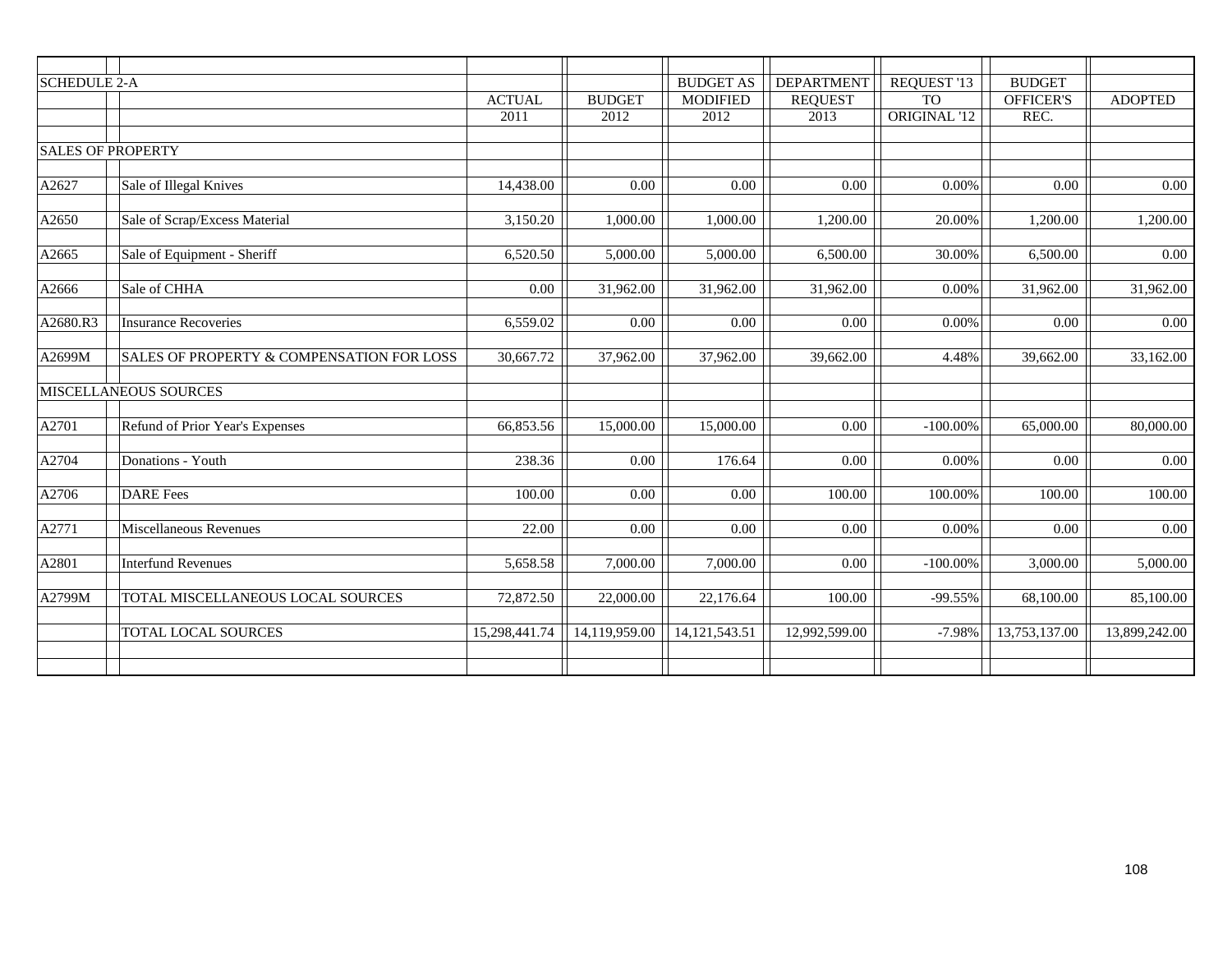| <b>SCHEDULE 2-A</b>  |                                   |               |               | <b>BUDGET AS</b>  | <b>DEPARTMENT</b> | REQUEST '13  | <b>BUDGET</b>    |                   |
|----------------------|-----------------------------------|---------------|---------------|-------------------|-------------------|--------------|------------------|-------------------|
|                      |                                   | <b>ACTUAL</b> | <b>BUDGET</b> | <b>MODIFIED</b>   | <b>REQUEST</b>    | <b>TO</b>    | <b>OFFICER'S</b> | <b>ADOPTED</b>    |
| <b>STATE AID</b>     |                                   | 2011          | 2012          | 2012              | 2013              | ORIGINAL '12 | REC.             |                   |
| <b>GENERAL</b>       |                                   |               |               |                   |                   |              |                  |                   |
| A3005                | Mortgage Tax                      | 191,762.10    | 215,000.00    | 215,000.00        | 215,000.00        | $0.00\%$     | 215,000.00       | 220,000.00        |
|                      |                                   |               |               |                   |                   |              |                  |                   |
| A3022                | Court Facilities Aid              | 101,072.00    | 90,000.00     | 90,000.00         | 77,500.00         | $-13.89%$    | 77,500.00        | 77,084.00         |
|                      |                                   |               |               |                   |                   |              |                  |                   |
| A3025                | <b>Indigent Legal Services</b>    | 57,778.00     | 55,000.00     | 62,134.00         | 0.00              | $-100.00\%$  | 0.00             | $0.00\,$          |
|                      |                                   |               |               |                   |                   |              |                  |                   |
| A3030                | Aid to Prosecution                | 33,552.14     | 0.00          | 38,385.86         | 0.00              | $0.00\%$     | 0.00             | 0.00              |
|                      |                                   |               |               |                   |                   |              |                  |                   |
| A3031                | Criminal Justice                  | 756.75        | 0.00          | $\overline{0.00}$ | 0.00              | 0.00%        | 0.00             | $\overline{0.00}$ |
|                      |                                   |               |               |                   |                   |              |                  |                   |
| A3032                | State Aid - DA Wage Recovery      | 39,489.00     | 39,489.00     | 59,989.00         | 39,489.00         | $0.00\%$     | 39,489.00        | 39,489.00         |
| A3040                | Real Property Tax Administration  | 9,300.00      | 0.00          | 7,500.00          |                   | 7500.00%     |                  | 7,500.00          |
|                      |                                   |               |               |                   | 7,500.00          |              | 7,500.00         |                   |
| A3070                | Rail Infrastructure               | 0.00          | 38,030.00     | 38,030.00         | 0.00              | $-100.00\%$  | 0.00             | 0.00              |
|                      |                                   |               |               |                   |                   |              |                  |                   |
| A3089                | Debt Service                      | 75,743.00     | 59,571.00     | 59,571.00         | 56,213.00         | $-5.64%$     | 56,213.00        | 56,213.00         |
|                      | Personnel                         | 6,500.00      | 5,891.00      | 6,016.00          | 0.00              | $-100.00\%$  | $0.00\,$         | $0.00\,$          |
|                      | Treasurer                         | 21,314.00     | $0.00\,$      | 0.00              | 800.00            | 800.00%      | 800.00           | 800.00            |
|                      |                                   |               |               |                   |                   |              |                  |                   |
| A3277                | Education to Handicapped Children | 800,357.58    | 802,145.00    | 802,145.00        | 876,198.00        | 9.23%        | 876,198.00       | 876,198.00        |
| <b>PUBLIC SAFETY</b> |                                   |               |               |                   |                   |              |                  |                   |
| A3306                | State Aid - Homeland Security     | 92,692.43     | 0.00          | 62,021.37         | 0.00              | $0.00\%$     | 0.00             | 0.00              |
| A3307                | State Aid- Emergency Management   | 0.00          | 12,000.00     | 12,000.00         | 0.00              | $-100.00\%$  | 0.00             | $0.00\,$          |
|                      |                                   |               |               |                   |                   |              |                  |                   |
| A3310                | Probation Services                | 45,384.58     | 45,250.00     | 45,250.00         | 45,250.00         | $0.00\%$     | 45,250.00        | 51,425.00         |
|                      |                                   |               |               |                   |                   |              |                  |                   |
| A3315                | Navigation Law Enforcement        | 48,295.25     | 24,950.00     | 24,950.00         | 26,935.00         | 7.96%        | 26,935.00        | 26,935.00         |
| A3317                | Snowmobile Law Enforcement        | (1,921.92)    | 0.00          | 0.00              | 0.00              | 0.00%        | 0.00             | 0.00              |
|                      |                                   |               |               |                   |                   |              |                  |                   |
| A3319                | Wireless Expedited Funding        | 0.00          | 12,000.00     | 12,000.00         | 12,000.00         | $0.00\%$     | 0.00             | 12,000.00         |
|                      |                                   |               |               |                   |                   |              |                  |                   |
| A3320                | Public Safety                     | 0.00          | 0.00          | 12,500.00         | 0.00              | $0.00\%$     | 0.00             | $0.00\,$          |
| A3330                | <b>Court Security</b>             | 300,196.50    | 326,634.00    | 326,634.00        | 304,991.00        | $-6.63%$     | 304,991.00       | 334,991.00        |
|                      |                                   |               |               |                   |                   |              |                  |                   |
| A3388                | Emergency Management - LEPC       | 4,585.86      | 0.00          | 0.00              | 0.00              | $0.00\%$     | 0.00             | 0.00              |
|                      |                                   |               |               |                   |                   |              |                  |                   |
| A3389                | Alternatives to Incarceration     | 6,660.00      | 3,900.00      | 3,900.00          | 3,000.00          | $-23.08%$    | 3,000.00         | 4,000.00          |
|                      |                                   |               |               |                   |                   |              |                  |                   |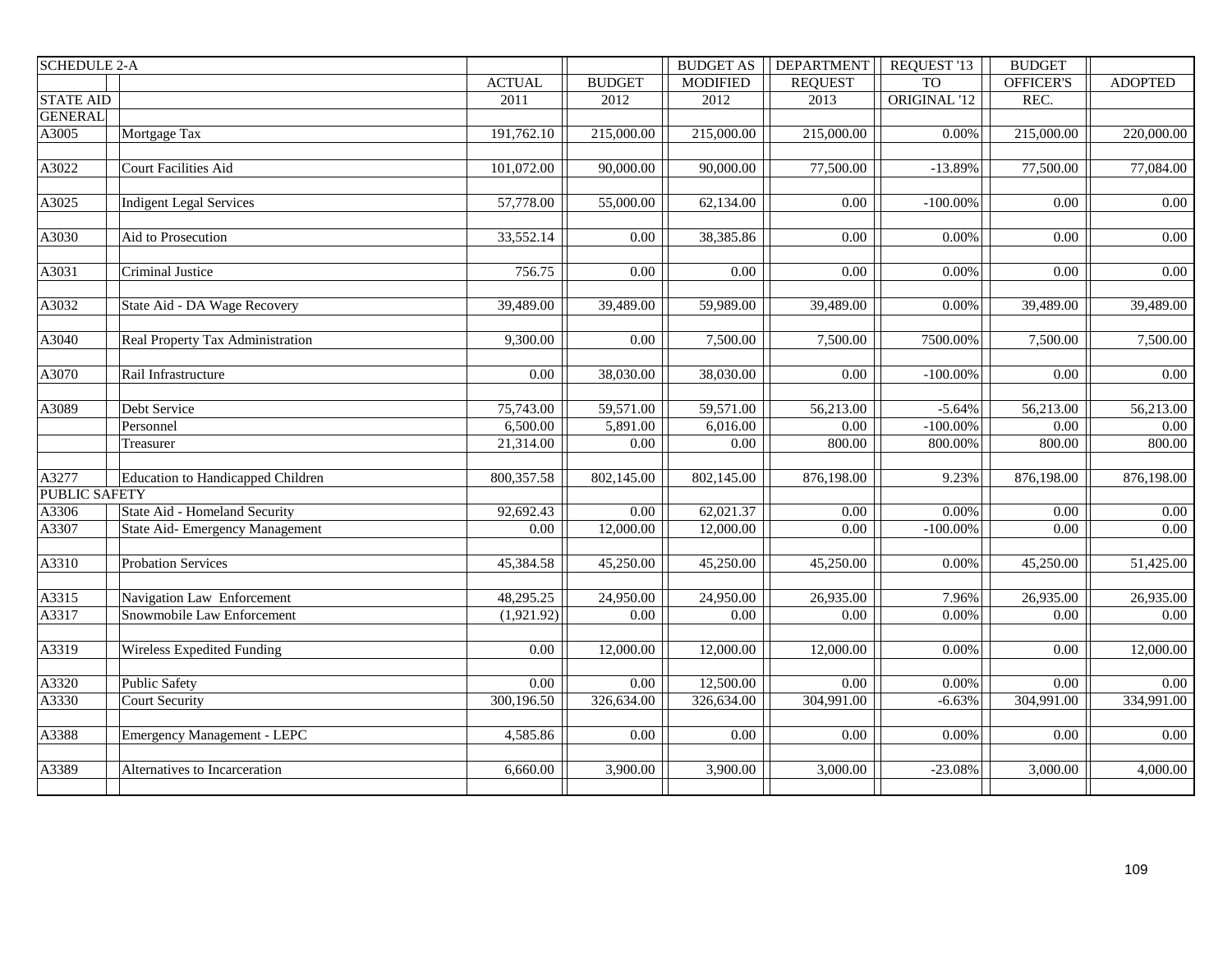| <b>SCHEDULE 2-A</b> |                                        |               |               | <b>BUDGET AS</b> | <b>DEPARTMENT</b> | REQUEST '13     | <b>BUDGET</b>    |                |
|---------------------|----------------------------------------|---------------|---------------|------------------|-------------------|-----------------|------------------|----------------|
|                     |                                        | <b>ACTUAL</b> | <b>BUDGET</b> | <b>MODIFIED</b>  | <b>REQUEST</b>    | TO <sub>1</sub> | <b>OFFICER'S</b> | <b>ADOPTED</b> |
|                     |                                        | 2011          | 2012          | 2012             | 2013              | ORIGINAL '12    | REC.             |                |
| <b>HEALTH</b>       |                                        |               |               |                  |                   |                 |                  |                |
| A3960               | State Aid - Homeland Security - FEMA   | 219.64        | 0.00          | 0.00             | 0.00              | $0.00\%$        | 0.00             | $0.00\,$       |
|                     |                                        |               |               |                  |                   |                 |                  |                |
| A3401               | Public Health Work                     | 549,842.29    | 649,181.00    | 650,092.46       | 541,536.00        | $-16.58%$       | 518,460.00       | 500,061.00     |
|                     |                                        |               |               |                  |                   |                 |                  |                |
| A3402               | Homeland Security - Public Health      | 19,571.88     | 0.00          | 10,258.19        | 0.00              | 0.00%           | 0.00             | $0.00\,$       |
|                     |                                        |               |               |                  |                   |                 |                  |                |
| A3403               | <b>Facilitated Enrollment Grant</b>    | 674,913.19    | 0.00          | 853,405.94       | 0.00              | $0.00\%$        | 0.00             | $0.00\,$       |
|                     |                                        |               |               |                  |                   |                 |                  |                |
| A3446               | Handicapped Children                   | 4,266.77      | 7,500.00      | 7,500.00         | 7,500.00          | $0.00\%$        | 7,500.00         | $0.00\,$       |
|                     |                                        |               |               |                  |                   |                 |                  |                |
| A3449               | Early Intervention                     | 48,402.51     | 44,418.00     | 44,418.00        | 59,972.00         | 35.02%          | 59,972.00        | 59,972.00      |
|                     |                                        |               |               |                  |                   |                 |                  |                |
|                     | <b>COMMUNITY SERVICES</b>              |               |               |                  |                   |                 |                  |                |
| A3490               | State Aid - MH - LGU                   | 35,132.00     | 34,476.00     | 34,476.00        | 34,476.00         | $0.00\%$        | 34,476.00        | 34,476.00      |
|                     | State Aid - County Population          | 25,000.00     | 25,000.00     | 25,000.00        | 25,000.00         | $0.00\%$        | 25,000.00        | 25,000.00      |
|                     |                                        |               |               |                  |                   |                 |                  |                |
| A3492               | <b>Community Support Services</b>      | 219,648.00    | 215,360.00    | 215,360.00       | 215,360.00        | 0.00%           | 215,360.00       | 215,360.00     |
|                     |                                        |               |               |                  |                   |                 |                  |                |
| A3493               | Psychiatric Rehab.                     | 119,516.00    | 118,856.00    | 118,856.00       | 118,856.00        | $0.00\%$        | 118,856.00       | 118,856.00     |
|                     |                                        |               |               |                  |                   |                 |                  |                |
| A3494               | Children & Youth                       | 137,638.00    | 136,876.00    | 136,876.00       | 136,876.00        | $0.00\%$        | 136,876.00       | 136,876.00     |
|                     |                                        |               |               |                  |                   |                 |                  |                |
| A3495               | Reinvestment                           | 335,457.00    | 355,656.00    | 355,656.00       | 355,656.00        | 0.00%           | 355,656.00       | 355,656.00     |
|                     |                                        |               |               |                  |                   |                 |                  |                |
| A3496               | State Aid -LGU-MR                      | 11,847.00     | 11,847.00     | 11,847.00        | 11,847.00         | $0.00\%$        | 11,847.00        | 11,847.00      |
|                     |                                        |               |               |                  |                   |                 |                  |                |
| A3498               | <b>Integrated Supported Employment</b> | 70,264.00     | 69,876.00     | 69,876.00        | 69,896.00         | 0.03%           | 69,896.00        | 69,896.00      |
|                     |                                        |               |               |                  |                   |                 |                  |                |
| A3500               | Kendra's Law                           | 17,566.00     | 17,472.00     | 17,472.00        | 17,476.00         | 0.02%           | 17,476.00        | 17,476.00      |
|                     |                                        |               |               |                  |                   |                 |                  |                |
| A3501               | <b>Adult Case Management</b>           | 33,405.00     | 33,312.00     | 33,312.00        | 33,312.00         | $0.00\%$        | 33,312.00        | 33,312.00      |
|                     |                                        |               |               |                  |                   |                 |                  |                |
| A3502               | Children Case Management               | 40,268.00     | 40,044.00     | 40,044.00        | 40,044.00         | $0.00\%$        | 40,044.00        | 40,044.00      |
|                     |                                        |               |               |                  |                   |                 |                  |                |
| A3503               | <b>MH</b> Supported Housing            | 4,213.00      | 16,852.00     | 16,852.00        | 16,852.00         | $0.00\%$        | 16,852.00        | 16,852.00      |
|                     |                                        |               |               |                  |                   |                 |                  |                |
| A3504               | <b>Substance Abuse</b>                 | 315,422.00    | 317,167.00    | 317,167.00       | 317,167.00        | $0.00\%$        | 317,167.00       | 317,167.00     |
|                     |                                        |               |               |                  |                   |                 |                  |                |
| A3505               | <b>Supportive Case Management</b>      | 8,520.00      | 0.00          | 0.00             | 0.00              | 0.00%           | 0.00             | $0.00\,$       |
|                     |                                        |               |               |                  |                   |                 |                  |                |
|                     |                                        |               |               |                  |                   |                 |                  |                |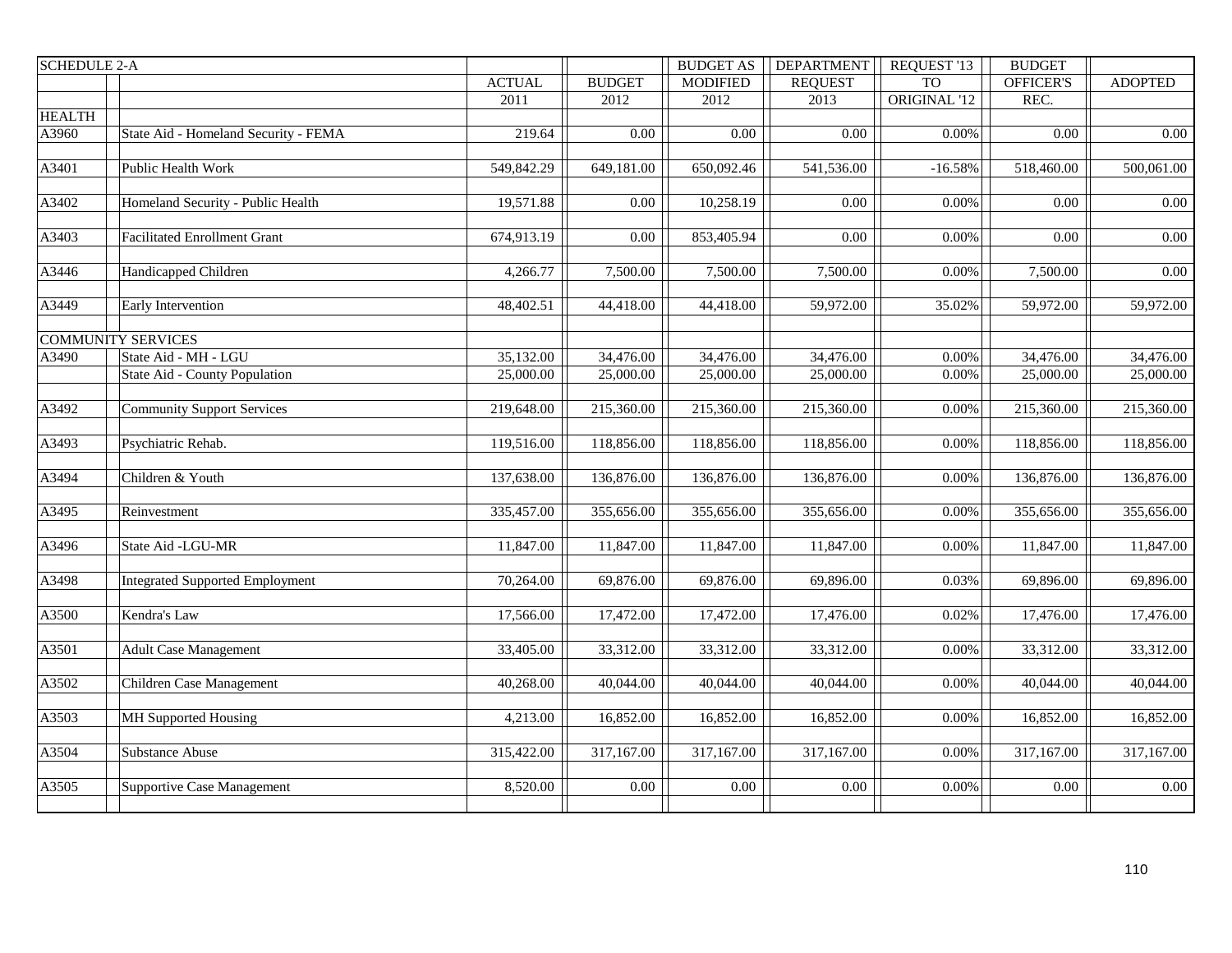| <b>SCHEDULE 2-A</b>    |                                             |               |               | <b>BUDGET AS</b> | <b>DEPARTMENT</b> | REQUEST '13  | <b>BUDGET</b>    |                |
|------------------------|---------------------------------------------|---------------|---------------|------------------|-------------------|--------------|------------------|----------------|
|                        |                                             | <b>ACTUAL</b> | <b>BUDGET</b> | <b>MODIFIED</b>  | <b>REQUEST</b>    | <b>TO</b>    | <b>OFFICER'S</b> | <b>ADOPTED</b> |
|                        |                                             | 2011          | 2012          | 2012             | 2013              | ORIGINAL '12 | REC.             |                |
|                        | <b>COMMUNITY SERVICES CON'T</b>             |               |               |                  |                   |              |                  |                |
|                        |                                             |               |               |                  |                   |              |                  |                |
| A3506                  | Long Term Care Supported Housing            | 8,520.00      | 0.00          | 0.00             | 0.00              | $0.00\%$     | 0.00             | $0.00\,$       |
|                        |                                             |               |               |                  |                   |              |                  |                |
| A3507                  | Clinical Infrastructure Children & Families | 81,630.00     | 79,088.00     | 79,088.00        | 71,276.00         | $-9.88%$     | 71,276.00        | 71,276.00      |
|                        |                                             |               |               |                  |                   |              |                  |                |
| A3508                  | Emergency Services Children & Families      | 94,600.00     | 94,076.00     | 94,076.00        | 94,076.00         | 0.00%        | 94,076.00        | 94,076.00      |
|                        |                                             |               |               |                  |                   |              |                  |                |
| A3509                  | Clinical Infrsatructure- Adults             | 0.00          | 0.00          | 0.00             | 7,812.00          | 7812.00%     | 7,812.00         | 7,812.00       |
|                        |                                             |               |               |                  |                   |              |                  |                |
| <b>SOCIAL SERVICES</b> |                                             |               |               |                  |                   |              |                  |                |
|                        |                                             |               |               |                  |                   |              |                  |                |
| A3601                  | <b>Medical Assistance</b>                   | (54, 283.00)  | 100,000.00    | 100,000.00       | 0.00              | $-100.00\%$  | 0.00             | $0.00\,$       |
|                        |                                             |               |               |                  |                   |              |                  |                |
| A3609                  | <b>Family Assistance</b>                    | 6,693.00      | 234.00        | 234.00           | 0.00              | $-100.00\%$  | 100,000.00       | 100,000.00     |
|                        |                                             |               |               |                  |                   |              |                  |                |
| A3610                  | Social Services Administration              | 899,989.26    | 538,755.00    | 579,054.00       | 541,054.00        | 0.43%        | 542,704.00       | 767,704.00     |
|                        |                                             |               |               |                  |                   |              |                  |                |
| A3611                  | Point of Entry Planning                     | 45,636.00     | 0.00          | 0.00             | 0.00              | 0.00%        | 0.00             | $0.00\,$       |
| A3619                  | Child Care (Foster)                         | 238,666.00    | 182,717.00    | 182,717.00       | 123,178.00        | $-32.59%$    | 123,178.00       | 123,178.00     |
|                        |                                             |               |               |                  |                   |              |                  |                |
| A3623                  | Juvenile Delinquent Care                    | 106,981.05    | 150,000.00    | 150,000.00       | 185,000.00        | 23.33%       | 185,000.00       | 185,000.00     |
|                        |                                             |               |               |                  |                   |              |                  |                |
| A3640                  | <b>Safety Net</b>                           | 48,974.00     | 59,335.00     | 59,335.00        | 59,686.00         | 0.59%        | 59,686.00        | 59,686.00      |
|                        |                                             |               |               |                  |                   |              |                  |                |
| A3642                  | <b>Emergency Aid for Adults</b>             | 4,516.00      | 2,500.00      | 2,500.00         | 6,679.00          | 167.16%      | 6,679.00         | 6,679.00       |
|                        |                                             |               |               |                  |                   |              |                  |                |
| A3654                  | Child Care Registration                     | 37,544.00     | 30,000.00     | 30,000.00        | 30,000.00         | $0.00\%$     | 30,000.00        | 30,000.00      |
|                        |                                             |               |               |                  |                   |              |                  |                |
| A3655                  | Day Care                                    | (19,772.00)   | 0.00          | 0.00             | 7,200.00          | 7200.00%     | 7,200.00         | 6,840.00       |
|                        |                                             |               |               |                  |                   |              |                  |                |
| A3661                  | Family and Children's Services              | 7,181.00      | 0.00          | 0.00             | 5,000.00          | 5000.00%     | 5,000.00         | 5,000.00       |
|                        |                                             |               |               |                  |                   |              |                  |                |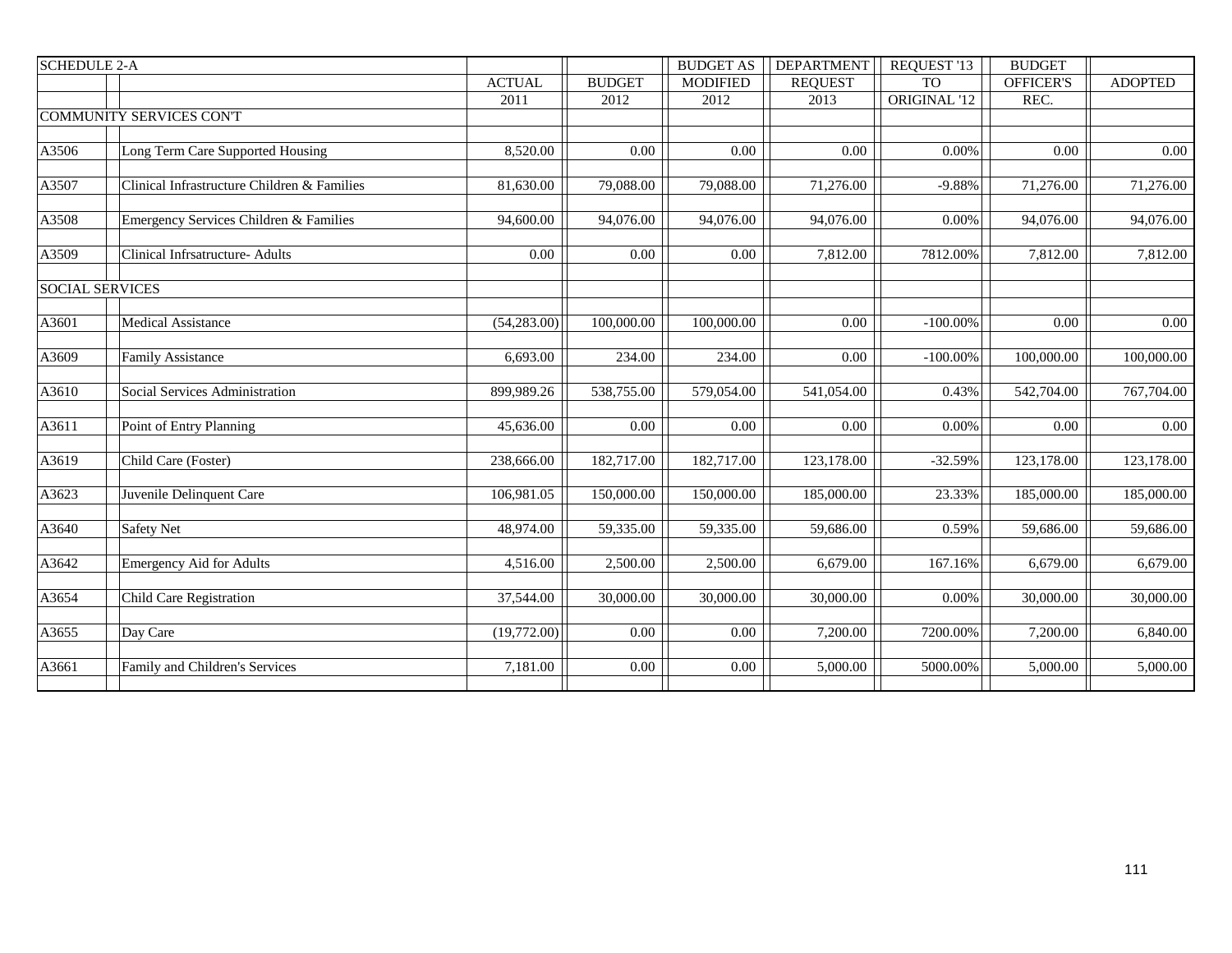| <b>SCHEDULE 2-A</b>  |                                          |                         |               | <b>BUDGET AS</b> | <b>DEPARTMENT</b> | REQUEST '13     | <b>BUDGET</b>    |                |
|----------------------|------------------------------------------|-------------------------|---------------|------------------|-------------------|-----------------|------------------|----------------|
|                      |                                          | <b>ACTUAL</b>           | <b>BUDGET</b> | <b>MODIFIED</b>  | <b>REQUEST</b>    | TO <sub>1</sub> | OFFICER'S        | <b>ADOPTED</b> |
|                      |                                          | 2011                    | 2012          | 2012             | 2013              | ORIGINAL '12    | REC.             |                |
|                      |                                          |                         |               |                  |                   |                 |                  |                |
|                      | ECONOMIC ASSISTANCE & OPPORTUNITY        |                         |               |                  |                   |                 |                  |                |
|                      |                                          |                         |               |                  |                   |                 |                  |                |
| A3710                | Veterans Service                         | 10,698.11               | 0.00          | 0.00             | 8,654.00          | 8654.00%        | 8,654.00         | 8,654.00       |
| A3789                | Petroleum Quality                        | 1,707.29                | 1,288.00      | 1,288.00         | 1,288.00          | 0.00%           | 1,288.00         | 1,288.00       |
|                      |                                          |                         |               |                  |                   |                 |                  |                |
|                      | <b>CULTURE AND RECREATION</b>            |                         |               |                  |                   |                 |                  |                |
|                      |                                          |                         |               |                  |                   |                 |                  |                |
| A3820                | <b>Youth Programs</b>                    | 23,408.48               | 18,199.00     | 18,279.00        | 18,807.00         | 3.34%           | 18,807.00        | 18,807.00      |
|                      |                                          |                         |               |                  |                   |                 |                  |                |
|                      | HOME & COMMUNITY SERVICES                |                         |               |                  |                   |                 |                  |                |
|                      |                                          |                         |               |                  |                   |                 |                  |                |
| A3989                | State Aid - Home & Community Services    | 27,469.00               | 0.00          | 1,791,567.00     | 0.00              | $0.00\%$        | 0.00             | 0.00           |
| A3099M               | TOTAL STATE AID                          | 6,074,787.74            | 5,079,945.00  | 7,924,632.82     | 4,826,412.00      | $-4.99\%$       | 4,892,986.00     | 5,145,486.00   |
|                      |                                          |                         |               |                  |                   |                 |                  |                |
| <b>SCHEDULE 2-A</b>  |                                          |                         |               | <b>BUDGET AS</b> | <b>DEPARTMENT</b> | REQUEST '13     | <b>BUDGET</b>    |                |
|                      |                                          | $\operatorname{ACTUAL}$ | <b>BUDGET</b> | <b>MODIFIED</b>  | <b>REQUEST</b>    | TO              | <b>OFFICER'S</b> | <b>ADOPTED</b> |
|                      |                                          | 2011                    | 2012          | 2012             | 2013              | ORIGINAL '12    | REC.             |                |
| <b>FEDERAL AID</b>   |                                          |                         |               |                  |                   |                 |                  |                |
|                      |                                          |                         |               |                  |                   |                 |                  |                |
| <b>GENERAL</b>       |                                          |                         |               |                  |                   |                 |                  |                |
| A4089                | Other                                    | 1,638.78                | 0.00          | 0.00             | 0.00              | 0.00%           | 0.00             | 0.00           |
|                      |                                          |                         |               |                  |                   |                 |                  |                |
| <b>PUBLIC SAFETY</b> |                                          |                         |               |                  |                   |                 |                  |                |
| A4305                | <b>Emergency Management</b>              | 13,350.00               | 0.00          | 0.00             | 0.00              | 0.00%           | 13,350.00        | 13,350.00      |
|                      | <b>INA</b>                               | 1,484.00                | 0.00          | 0.00             | 0.00              | $0.00\%$        | 0.00             | $0.00\,$       |
| A4386                |                                          |                         |               |                  |                   |                 |                  |                |
| A4388                | Grant: Governor's Traffic Safety Council | 3,337.49                | 0.00          | 3,439.20         | 0.00              | 0.00%           | 0.00             | 0.00           |
|                      |                                          |                         |               |                  |                   |                 |                  |                |
| A4390                | <b>Byrne Grant</b>                       | 0.00                    | 0.00          | 42,500.00        | 0.00              | $0.00\%$        | 0.00             | $0.00\,$       |
|                      |                                          |                         |               |                  |                   |                 |                  |                |
| A4393                | <b>Grant: LETPP</b>                      | 0.00                    | 0.00          | 4,356.07         | 0.00              | 0.00%           | 0.00             | 0.00           |
|                      |                                          |                         |               |                  |                   |                 |                  |                |
| A4394                | <b>Grant: SLETPP Sheriff</b>             | (106.30)                | 0.00          | 62,275.04        | 0.00              | 0.00%           | 0.00             | 0.00           |
|                      |                                          |                         |               |                  |                   |                 |                  |                |
| A4960                | Federal Aid - Homeland Security - FEMA   | 1,317.85                | 0.00          | 0.00             | 0.00              | $0.00\%$        | 0.00             | $0.00\,$       |
| <b>HEALTH</b>        |                                          |                         |               |                  |                   |                 |                  |                |
| A4401                | Public Health                            | 44,486.74               | 45,487.00     | 45,487.00        | 38,488.00         | $-15.39%$       | 38,488.00        | 38,488.00      |
|                      |                                          |                         |               |                  |                   |                 |                  |                |
|                      |                                          |                         |               |                  |                   |                 |                  |                |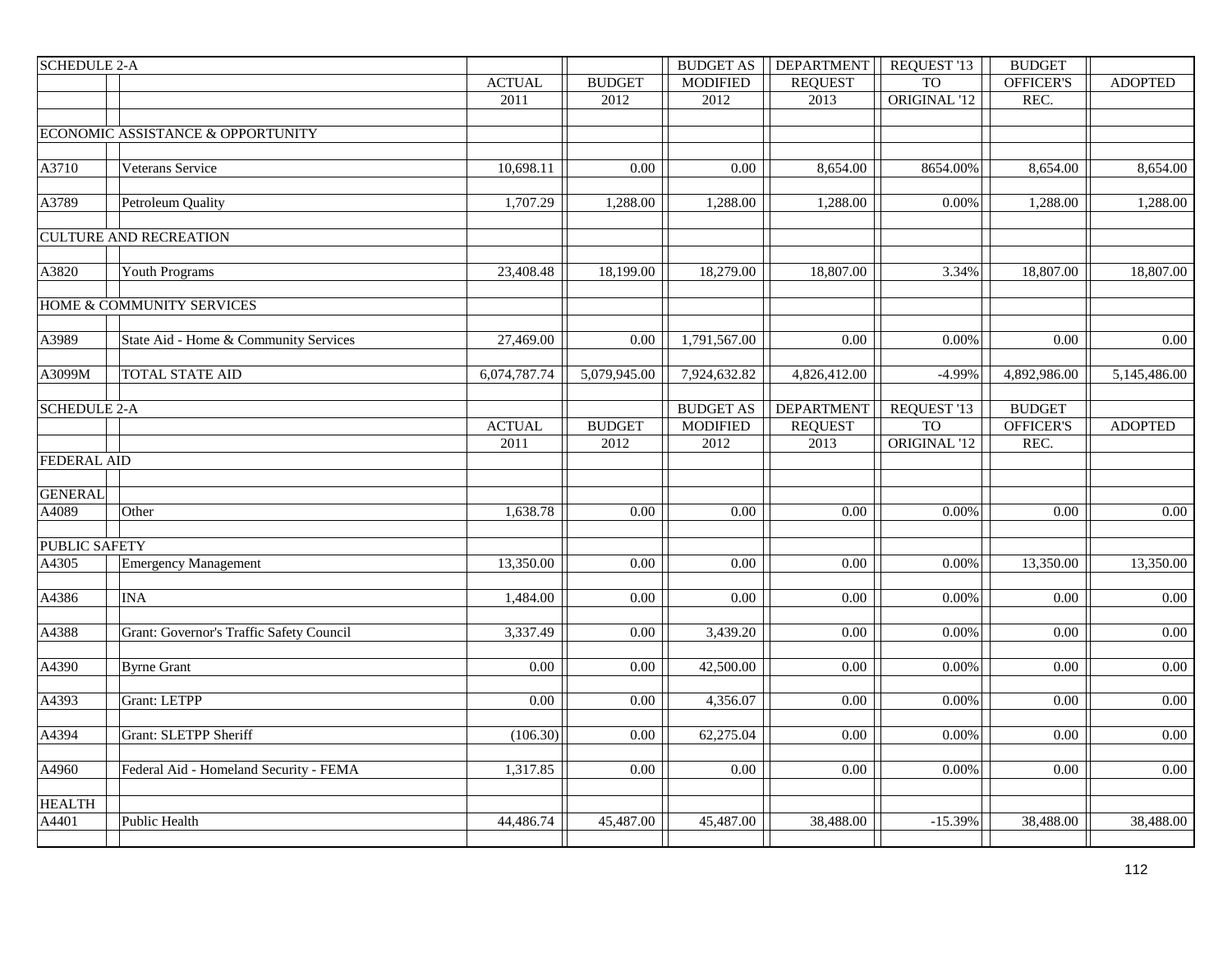| A4457 | Lead Program              | 15,969.97 | 22,941.00 | 22,941.00  | 22,941.00 | $0.00\%$    | 22,941.00 | 22,941.00 |
|-------|---------------------------|-----------|-----------|------------|-----------|-------------|-----------|-----------|
|       |                           |           |           |            |           |             |           |           |
| A4458 | Stimulus - Public Health  | 26,996.65 | 0.00      | 0.00       | 0.00      | $0.00\%$    | 0.00      | $0.00\,$  |
|       |                           |           |           |            |           |             |           |           |
| A4487 | <b>Bioterrorism Grant</b> | 0.00      | 0.00      | 0.00       | 0.00      | $0.00\%$    | 0.00      | 0.00      |
|       |                           |           |           |            |           |             |           |           |
| A4488 | Medical Reserve Corp      | 5,000.00  | 0.00      | 10,943.27  | 0.00      | $0.00\%$    | 0.00      | 0.00      |
|       |                           |           |           |            |           |             |           |           |
| A4489 | Disaster Planning         | 56,120.09 | 0.00      | 113,500.00 | 0.00      | $0.00\%$    | 0.00      | 0.00      |
|       |                           |           |           |            |           |             |           |           |
| A4490 | MH Federal Salary Sharing | 3,565.10  | 2,084.00  | 2,084.00   | 0.00      | $-100.00\%$ | 0.00      | 0.00      |
|       |                           |           |           |            |           |             |           |           |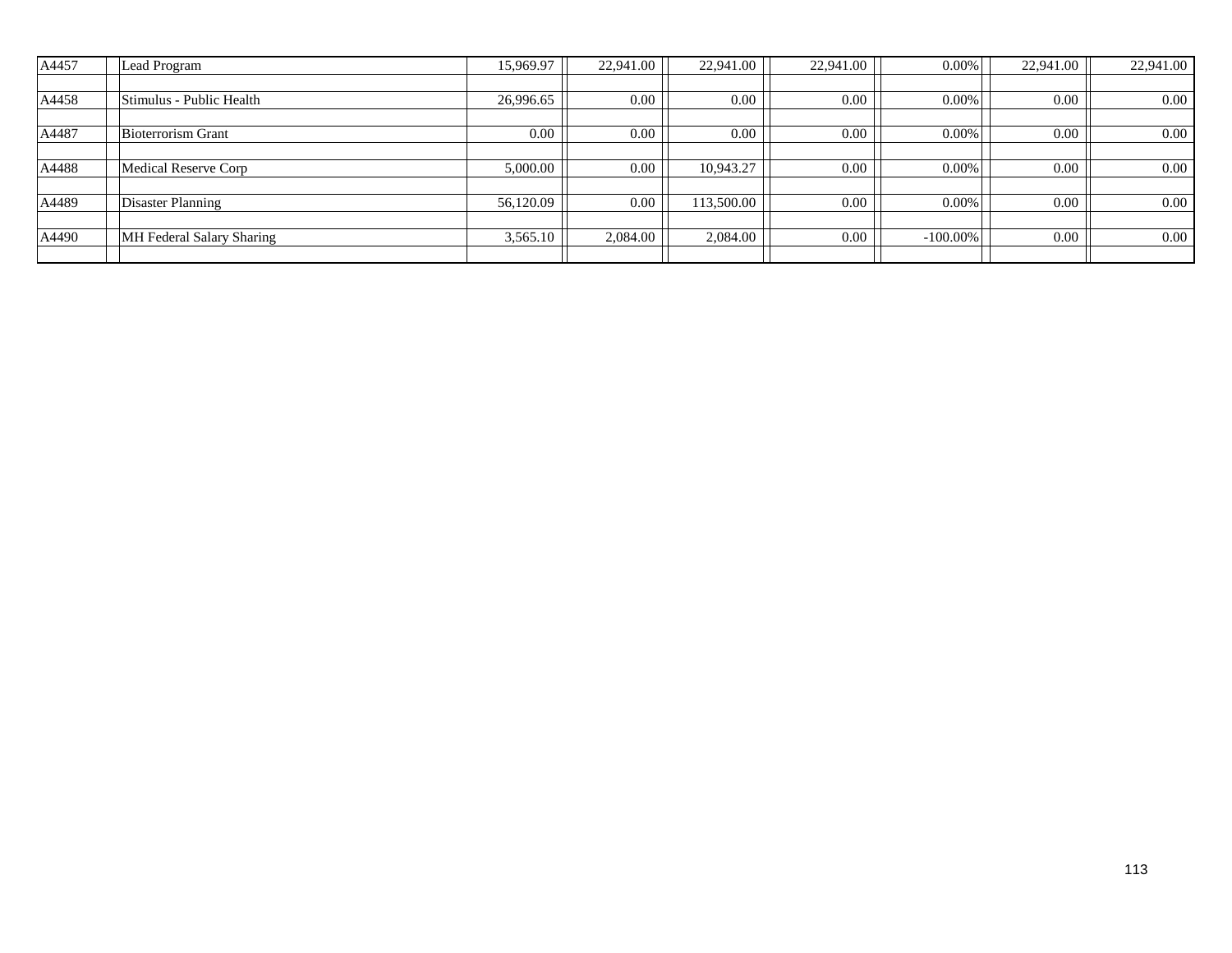| <b>SCHEDULE 2-A</b>    |                                        |               |               | <b>BUDGET AS</b> | <b>DEPARTMENT</b> | REQUEST '13  | <b>BUDGET</b> |                |
|------------------------|----------------------------------------|---------------|---------------|------------------|-------------------|--------------|---------------|----------------|
|                        |                                        | <b>ACTUAL</b> | <b>BUDGET</b> | <b>MODIFIED</b>  | <b>REQUEST</b>    | <b>TO</b>    | OFFICER'S     | <b>ADOPTED</b> |
|                        |                                        | 2011          | 2012          | 2012             | 2013              | ORIGINAL '12 | REC.          |                |
|                        |                                        |               |               |                  |                   |              |               |                |
| <b>SOCIAL SERVICES</b> |                                        |               |               |                  |                   |              |               |                |
|                        |                                        |               |               |                  |                   |              |               |                |
| A4486                  | Stimulus - FMAP                        | 459,106.00    | 0.00          | 0.00             | 0.00              | $0.00\%$     | 0.00          | 0.00           |
|                        |                                        |               |               |                  |                   |              |               |                |
| A4601                  | <b>Medical Assistance</b>              | (51, 574.00)  | 100,000.00    | 100,000.00       | 0.00              | $-100.00\%$  | 0.00          | 0.00           |
|                        |                                        |               |               |                  |                   |              |               |                |
| A4609                  | Family Assistance/Aid to D.C.          | 322,616.00    | 269,309.00    | 269,309.00       | 524,795.00        | 94.87%       | 524,795.00    | 524,795.00     |
|                        |                                        |               |               |                  |                   |              |               |                |
| A4610                  | Social Services Administration         | 1,494,996.46  | 1,662,779.00  | 1,682,894.10     | 1,298,024.00      | $-21.94%$    | 1,303,595.00  | 1,303,595.00   |
|                        |                                        |               |               |                  |                   |              |               |                |
| A4615                  | Flexible Funding for Family Services   | 1,177,530.00  | 1,022,366.00  | 1,022,366.00     | 743,855.00        | $-27.24%$    | 746,320.00    | 746,320.00     |
|                        |                                        |               |               |                  |                   |              |               |                |
| A4619                  | Child Care (Foster)                    | 27,968.00     | 36,543.00     | 36,543.00        | 21,276.00         | $-41.78%$    | 21,276.00     | 21,276.00      |
|                        |                                        |               |               |                  |                   |              |               |                |
| A4623                  | Juvenile Delinquent Care               | 3,284.00      | 0.00          | 0.00             | 0.00              | 0.00%        | 0.00          | 0.00           |
|                        |                                        |               |               |                  |                   |              |               |                |
| A4640                  | <b>Safety Net</b>                      | 4,173.00      | 3,780.00      | 3,780.00         | 1,767.00          | $-53.25%$    | 1,767.00      | 1,767.00       |
|                        |                                        |               |               |                  |                   |              |               |                |
| A4641                  | Home Energy Assistance Programs (HEAP) | (51,341.00)   | 3,000.00      | 3,228.41         | 0.00              | $-100.00\%$  | 0.00          | $0.00\,$       |
|                        |                                        |               |               |                  |                   |              |               |                |
| A4655                  | Day Care                               | 455,518.00    | 500,000.00    | 500,000.00       | 430,395.00        | $-13.92%$    | 430,619.00    | 430,619.00     |
|                        |                                        |               |               |                  |                   |              |               |                |
| A4661                  | Family & Childrens Services BG         | 13,504.00     | 0.00          | 0.00             | 12,000.00         | 12000.00%    | 12,000.00     | 12,000.00      |
|                        |                                        |               |               |                  |                   |              |               |                |
| A4670                  | Services for Recipients                | 102,210.00    | 104,750.00    | 104,750.00       | 119,224.00        | 13.82%       | 119,224.00    | 119,224.00     |
|                        |                                        |               |               |                  |                   |              |               |                |
| A4099M                 | TOTAL FEDERAL AID                      | 4,131,150.83  | 3,773,039.00  | 4,030,396.09     | 3,212,765.00      | $-14.85%$    | 3,234,375.00  | 3,234,375.00   |
|                        | Interfund Transfers - Debt Service     | 74,350.00     | 0.00          | 0.00             | 0.00              | $0.00\%$     | 0.00          | $0.00\,$       |
| A5031.100              |                                        |               |               |                  |                   |              |               |                |
|                        |                                        |               | 0.00          |                  |                   |              |               |                |
| A5031.200              | Interfund Transfers - Unemployment     | 40,000.00     |               | 0.00             | 0.00              | 0.00%        | 0.00          | 0.00           |
|                        |                                        |               |               |                  |                   |              |               |                |
| A5031                  | <b>TOTAL</b>                           | 114,350.00    | 0.00          | 0.00             | 0.00              | $0.00\%$     | 0.00          | $0.00\,$       |
| A5000                  | TOTAL ESTIMATED REVENUE                | 25,618,730.31 | 22,972,943.00 | 26,076,572.42    | 21,031,776.00     | $-8.45%$     | 21,880,498.00 | 22,279,103.00  |
|                        |                                        |               |               |                  |                   |              |               |                |
|                        |                                        |               |               |                  |                   |              |               |                |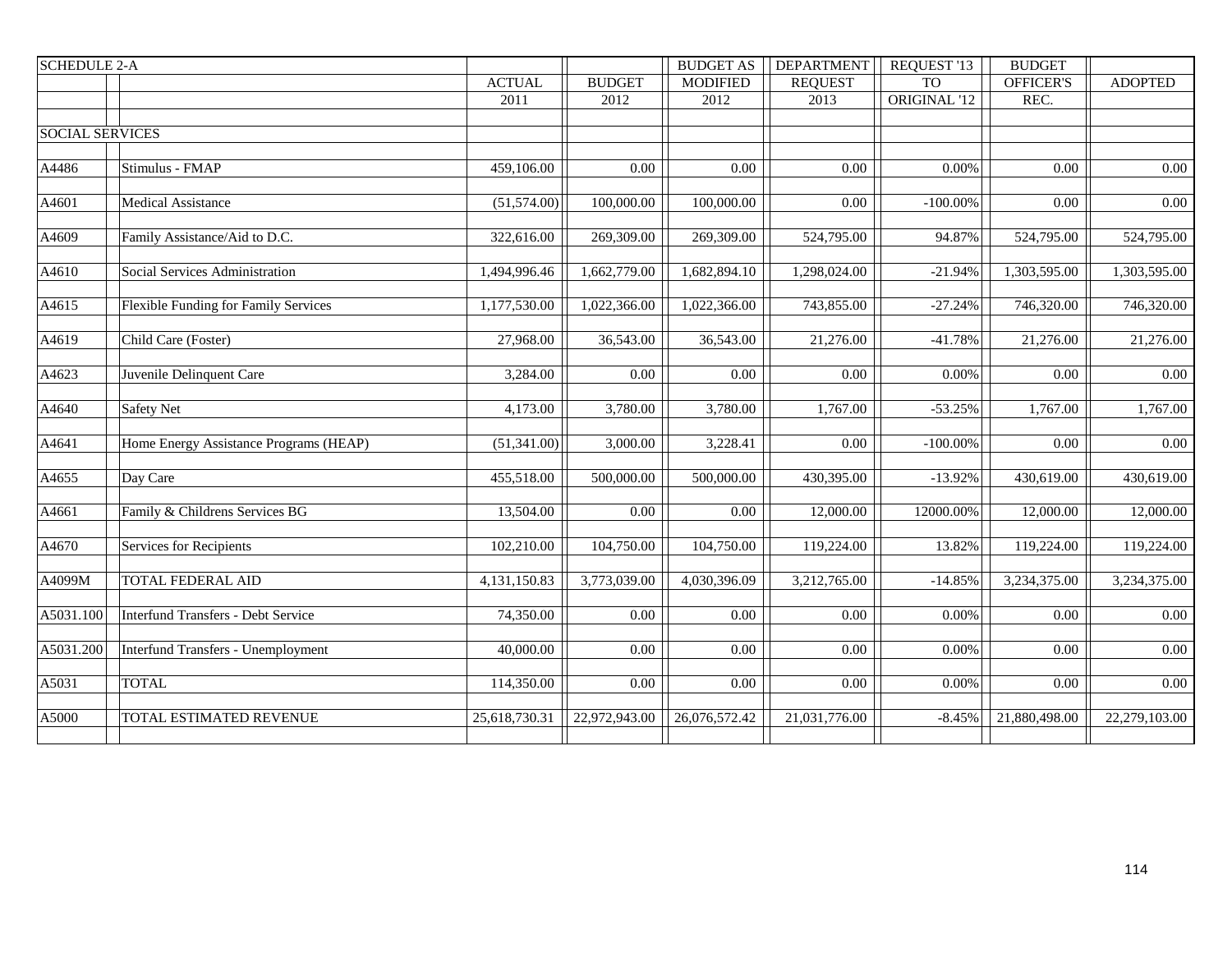| <b>SCHEDULE 2-D</b> |                                        |                        |               | <b>BUDGET AS</b> | <b>DEPARTMENT</b> | REQUEST <sup>'</sup> 13 | <b>BUDGET</b>    |                |
|---------------------|----------------------------------------|------------------------|---------------|------------------|-------------------|-------------------------|------------------|----------------|
|                     |                                        | <b>ACTUAL</b>          | <b>BUDGET</b> | <b>MODIFIED</b>  | <b>REQUEST</b>    | <b>TO</b>               | <b>OFFICER'S</b> | <b>ADOPTED</b> |
|                     |                                        | $\overline{2011}$      | 2012          | 2012             | 2013              | ORIGINAL '12            | REC.             |                |
|                     |                                        |                        |               |                  |                   |                         |                  |                |
|                     | <b>ESTIMATED REVENUE</b>               |                        |               |                  |                   |                         |                  |                |
|                     | <b>COUNTY ROAD FUND</b>                |                        |               |                  |                   |                         |                  |                |
|                     |                                        |                        |               |                  |                   |                         |                  |                |
|                     | ADMINISTRATIVE UNIT                    |                        |               |                  |                   |                         |                  |                |
|                     |                                        |                        |               |                  |                   |                         |                  |                |
|                     | USE OF MONEY AND PROPERTY              |                        |               |                  |                   |                         |                  |                |
| D1711               | Public Work Charges                    | 3,900.00               | 2,850.00      | 2,850.00         | 2,850.00          | $0.00\%$                | 2,850.00         | 2,850.00       |
|                     |                                        |                        |               |                  |                   |                         |                  |                |
| D <sub>2401</sub>   | Interest & Earnings                    | 3,612.97               | 4,700.00      | 4,700.00         | 3,800.00          | $-19.15%$               | 3,800.00         | 3,800.00       |
|                     |                                        |                        |               |                  |                   |                         |                  |                |
| D <sub>2650</sub>   | Sale of Scrap/Excess Material          | 8,545.00               | 2,500.00      | 2,500.00         | 7,500.00          | 200.00%                 | 7,500.00         | 7,500.00       |
|                     |                                        |                        |               |                  |                   |                         |                  |                |
| D2655               | <b>Minor Sales</b>                     | 10,028.28              | 8,000.00      | 8,000.00         | 5,200.00          | $-35.00\%$              | 5,200.00         | 5,200.00       |
|                     |                                        |                        |               |                  |                   |                         |                  |                |
| D2701               | Refunds - Prior Years Expense          | 0.00                   | 2,000.00      | 2,000.00         | 0.00              | $-100.00\%$             | 0.00             | 1,000.00       |
|                     |                                        |                        |               |                  |                   |                         |                  |                |
| D2499M              | <b>USE OF MONEY &amp; PROPERTY</b>     | 26,086.25              | 20,050.00     | 20,050.00        | 19,350.00         | $-3.49%$                | 19,350.00        | 20,350.00      |
|                     |                                        |                        |               |                  |                   |                         |                  |                |
|                     | STATE AID TRANSPORTATION               |                        |               |                  |                   |                         |                  |                |
| D3501               | Consolidated Highway Aid - Capital     | 971,423.25             | 971,423.00    | 971,423.00       | 971,280.00        | $-0.01%$                | 971,280.00       | 971,280.00     |
|                     |                                        |                        |               |                  |                   |                         |                  |                |
| D3589               | Marchiselli                            | 99,966.00              | 18,750.00     | 18,750.00        | 3,750.00          | $-80.00\%$              | 3,750.00         | 3,750.00       |
|                     |                                        |                        |               |                  |                   |                         |                  |                |
| D3960               | State Aid - Homeland Security - FEMA   | 2,291.40               | 0.00          | 0.00             | 0.00              | 0.00%                   | 0.00             | 0.00           |
|                     |                                        |                        |               |                  |                   |                         |                  |                |
| D3099M              | <b>STATE AID</b>                       | 1,073,680.65           | 990,173.00    | 990,173.00       | 975,030.00        | $-1.53%$                | 975,030.00       | 975,030.00     |
|                     |                                        |                        |               |                  |                   |                         |                  |                |
|                     | FEDERAL AID TRANSPORTATION             |                        |               |                  |                   |                         |                  |                |
| D4589               | <b>DOT</b>                             | 535,398.66             | 100,000.00    | 120,700.00       | 20,000.00         | $-80.00\%$              | 20,000.00        | 20,000.00      |
|                     |                                        |                        |               |                  |                   |                         |                  |                |
| D4960               | Federal Aid - Homeland Security - FEMA | $\overline{61,931.80}$ | 0.00          | 0.00             | 0.00              | 0.00%                   | 0.00             | $0.00\,$       |
|                     |                                        |                        |               |                  |                   |                         |                  |                |
| D4099M              | <b>FEDERAL AID</b>                     | 597,330.46             | 100,000.00    | 120,700.00       | 20,000.00         | $-80.00\%$              | 20,000.00        | 20,000.00      |
|                     |                                        |                        |               |                  |                   |                         |                  |                |
| D5000               | TOTAL ESTIMATED REVENUE ROAD FUND      | 1,697,097.36           | 1,110,223.00  | 1,130,923.00     | 1,014,380.00      | $-8.63%$                | 1,014,380.00     | 1,015,380.00   |
|                     |                                        |                        |               |                  |                   |                         |                  |                |
|                     |                                        |                        |               |                  |                   |                         |                  |                |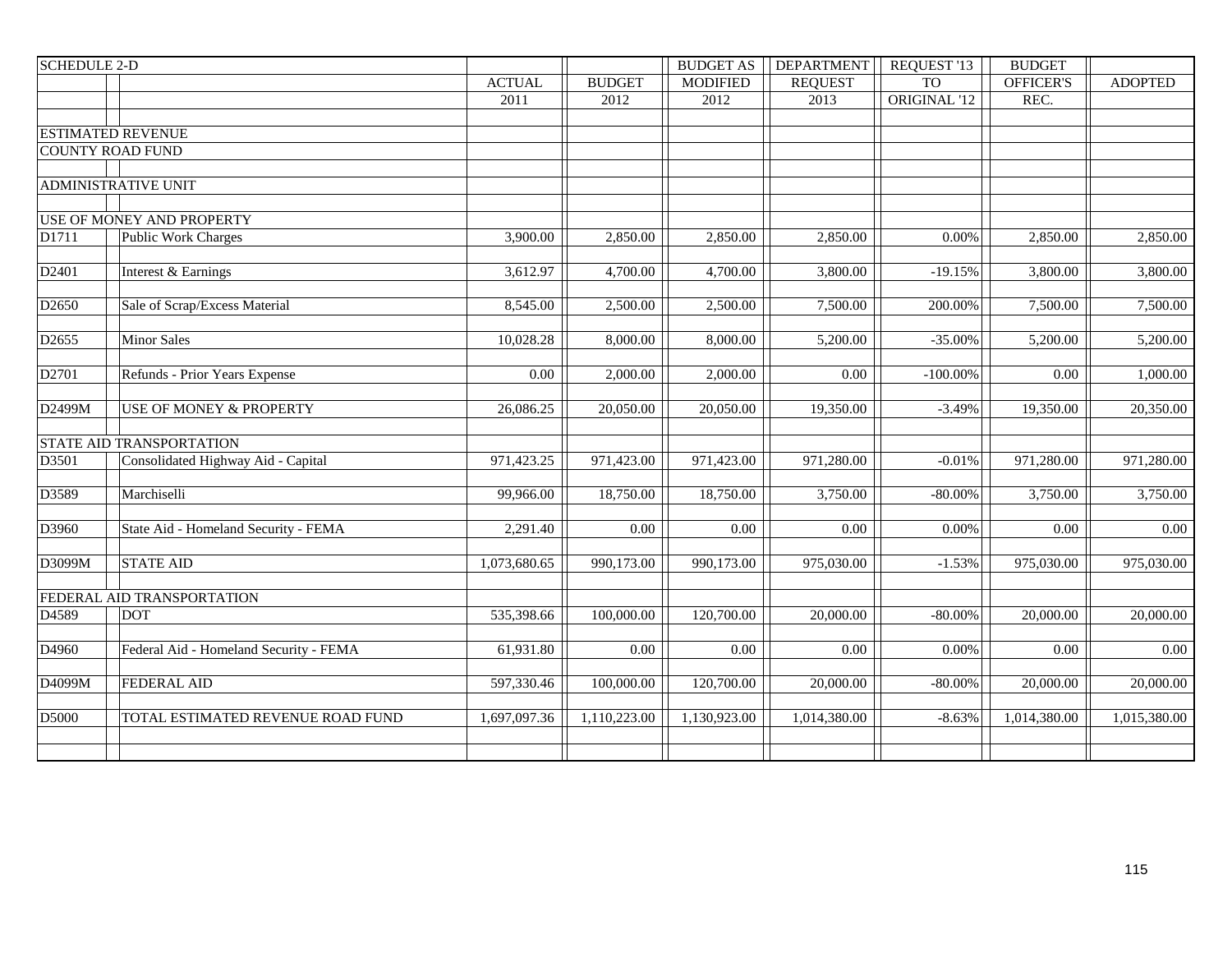| <b>SCHEDULE 2-DM</b>     |                                          |               |               | <b>BUDGET AS</b> | <b>DEPARTMENT</b> | REQUEST '13  | <b>BUDGET</b>    |                |
|--------------------------|------------------------------------------|---------------|---------------|------------------|-------------------|--------------|------------------|----------------|
|                          |                                          | <b>ACTUAL</b> | <b>BUDGET</b> | <b>MODIFIED</b>  | <b>REOUEST</b>    | <b>TO</b>    | <b>OFFICER'S</b> | <b>ADOPTED</b> |
|                          |                                          | 2011          | 2012          | 2012             | 2013              | ORIGINAL '12 | REC.             |                |
|                          |                                          |               |               |                  |                   |              |                  |                |
|                          |                                          |               |               |                  |                   |              |                  |                |
| <b>ESTIMATED REVENUE</b> |                                          |               |               |                  |                   |              |                  |                |
|                          | <b>ROAD MACHINERY FUND</b>               |               |               |                  |                   |              |                  |                |
|                          | USE OF MONEY & PROPERTY                  |               |               |                  |                   |              |                  |                |
|                          |                                          |               |               |                  |                   |              |                  |                |
| DM2401                   | Interest & Earnings                      | 1,467.54      | 1,500.00      | 1,500.00         | 1,500.00          | $0.00\%$     | 1,500.00         | 1,500.00       |
|                          |                                          |               |               |                  |                   |              |                  |                |
| <b>DM2499M</b>           | <b>USE OF MONEY &amp; PROPERTY</b>       | 1,467.54      | 1,500.00      | 1,500.00         | 1,500.00          | 0.00%        | 1,500.00         | 1,500.00       |
|                          |                                          |               |               |                  |                   |              |                  |                |
| DM2655.0                 | <b>Fuel Sales</b>                        | 50,617.89     | 50,000.00     | 50,000.00        | 50,000.00         | 0.00%        | 50,000.00        | 50,000.00      |
| DM2656                   | <b>Minor Sales</b>                       | 5,943.81      | 3,000.00      | 3,000.00         | 1,500.00          | $-50.00\%$   | 1,500.00         | 1,500.00       |
|                          |                                          |               |               |                  |                   |              |                  |                |
| DM2665                   | Sale of Equipment                        | 17,330.00     | 30,000.00     | 30,000.00        | 12,500.00         | $-58.33%$    | 12,500.00        | 12,500.00      |
|                          |                                          |               |               |                  |                   |              |                  |                |
| DM2699M                  | SALE OF PROPERTY & COMPENSATION FOR LOSS | 73,891.70     | 83,000.00     | 83,000.00        | 64,000.00         | $-22.89%$    | 64,000.00        | 64,000.00      |
| DM2701                   | Refund of Prior Years Expenses           | 2,400.46      | 2,000.00      | 2,000.00         | 0.00              | $-100.00\%$  | 0.00             | 0.00           |
|                          |                                          |               |               |                  |                   |              |                  |                |
| DM5031                   | <b>Interfund Transfers</b>               | 0.00          | 0.00          | 35,642.88        | 0.00              | 0.00%        | 0.00             | $0.00\,$       |
|                          |                                          |               |               |                  |                   |              |                  |                |
| <b>DM5000</b>            | TOTAL ESTIMATED REVENUE ROAD MACH. FUND  | 77,759.70     | 86,500.00     | 122,142.88       | 65,500.00         | $-24.28%$    | 65,500.00        | 65,500.00      |
|                          |                                          |               |               |                  |                   |              |                  |                |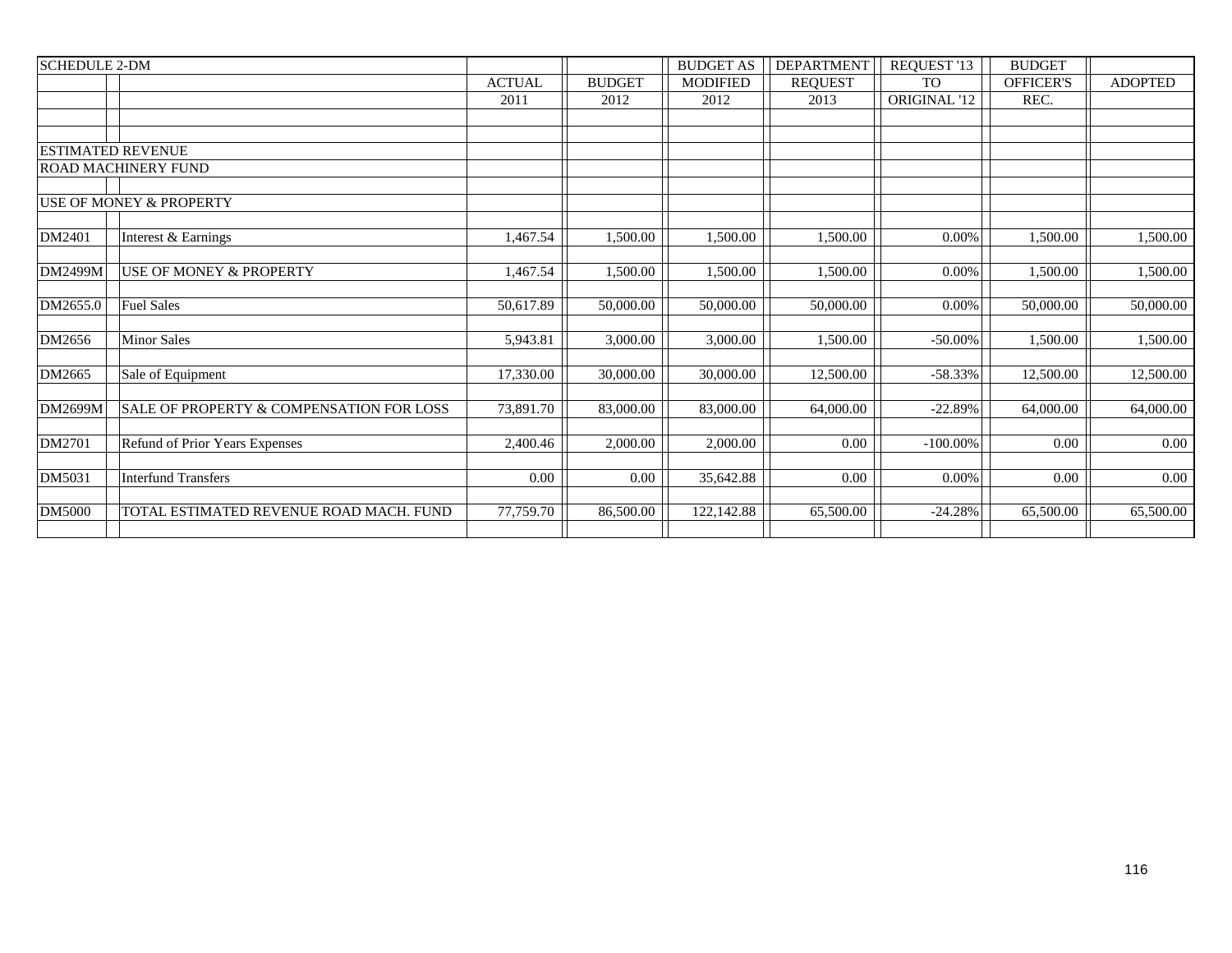| <b>SCHEDULE 2-P</b> |                             |               |               | <b>BUDGET AS</b> | DEPARTMENT     | REQUEST '13  | <b>BUDGET</b>    |                |
|---------------------|-----------------------------|---------------|---------------|------------------|----------------|--------------|------------------|----------------|
|                     |                             | <b>ACTUAL</b> | <b>BUDGET</b> | <b>MODIFIED</b>  | <b>REQUEST</b> | <b>TO</b>    | <b>OFFICER'S</b> | <b>ADOPTED</b> |
|                     |                             | 2011          | 2012          | 2012             | 2013           | ORIGINAL '12 | REC.             |                |
|                     |                             |               |               |                  |                |              |                  |                |
|                     |                             |               |               |                  |                |              |                  |                |
|                     | <b>AIRPORT FUND REVENUE</b> |               |               |                  |                |              |                  |                |
| P1772.0             | <b>Other Revenues</b>       | 2,500.00      | $0.00\,$      | $0.00\,$         | 600.00         | 600.00%      | 600.00           | 600.00         |
|                     |                             |               |               |                  |                |              |                  |                |
| P1772.R             | <b>Other Revenues</b>       | 5,000.00      | $0.00\,$      | $0.00\,$         | 0.00           | $0.00\%$     | 0.00             | 0.00           |
|                     |                             |               |               |                  |                |              |                  |                |
| P1773.0             | <b>Fuel Flowage Fees</b>    | 10,993.42     | 20,000.00     | 20,000.00        | 7,000.00       | $-65.00\%$   | 7,000.00         | 7,000.00       |
|                     |                             |               |               |                  |                |              |                  |                |
| P2401.0             | Interest & Earnings         | 305.85        | 250.00        | 250.00           | 300.00         | 20.00%       | 300.00           | 300.00         |
|                     |                             |               |               |                  |                |              |                  |                |
| P2401.R             | Interest & Earnings         | 20.74         | $0.00\,$      | $0.00\,$         | 0.00           | $0.00\%$     | 0.00             | 0.00           |
|                     |                             |               |               |                  |                |              |                  |                |
| P2414.0             | Rental-Hangar               | 612.00        | 1,000.00      | 1,000.00         | 0.00           | $-100.00\%$  | 0.00             | $0.00\,$       |
|                     |                             |               |               |                  |                |              |                  |                |
| P2417.0             | Rental - T- Hangar          | 7,274.77      | 6,500.00      | 6,500.00         | 6,500.00       | 0.00%        | 6,500.00         | 6,500.00       |
|                     |                             |               |               |                  |                |              |                  |                |
| P3989               | State Aid - Airport         | 1,187.64      | $0.00\,$      | $0.00\,$         | 0.00           | $0.00\%$     | $0.00\,$         | $0.00\,$       |
|                     |                             |               |               |                  |                |              |                  |                |
| P4989               | Federal Aid - Airport       | 12,350.00     | $0.00\,$      | $0.00\,$         | 0.00           | $0.00\%$     | 0.00             | 0.00           |
|                     |                             |               |               |                  |                |              |                  |                |
|                     | <b>TOTAL</b>                | 40,244.42     | 27,750.00     | 27,750.00        | 14,400.00      | $-48.11\%$   | 14,400.00        | 14,400.00      |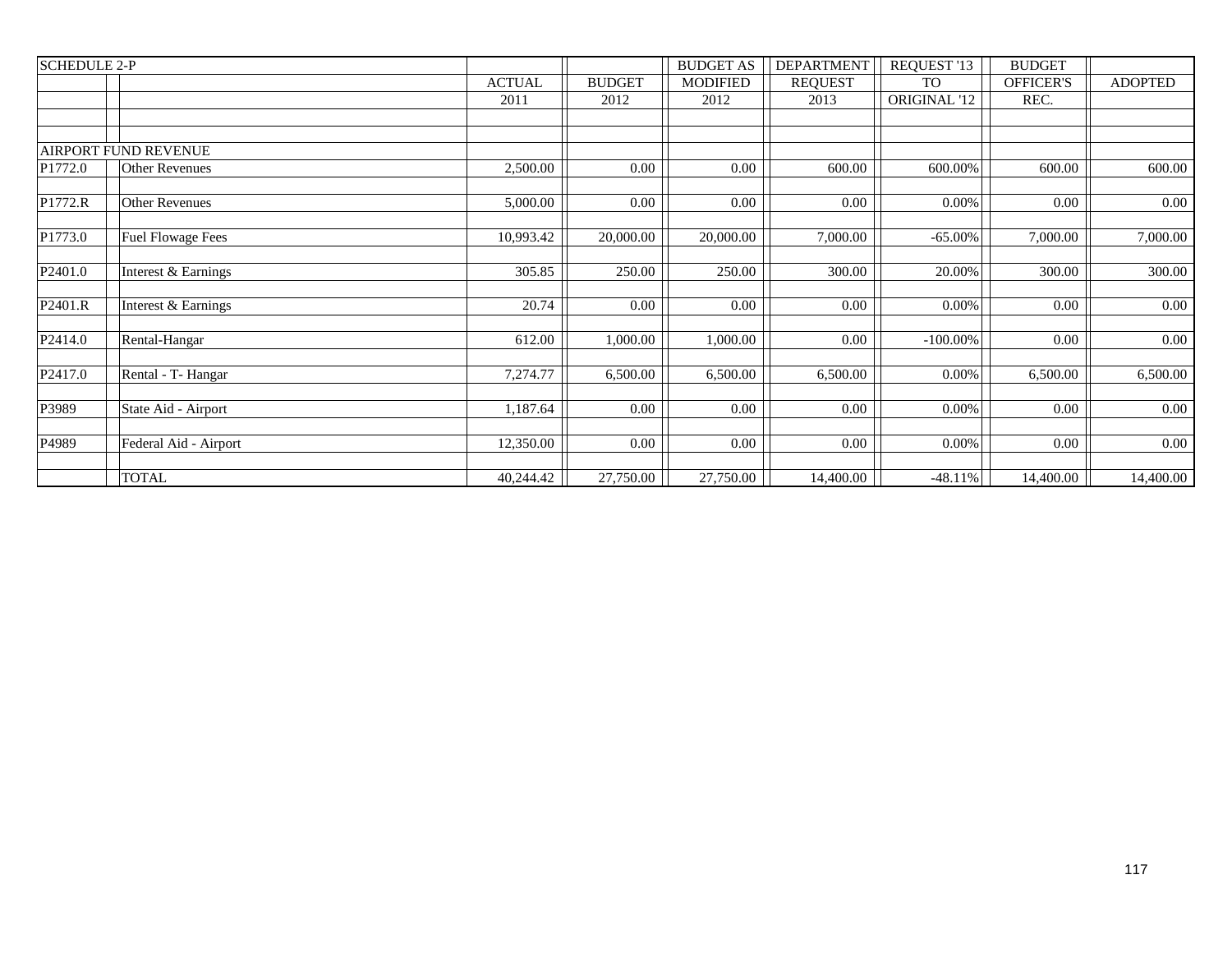## **EXEMPTION REPORT**

RPS221/VO4/L001 NYS - Real Property System S495 Exemption Impact Report Date/time:  $12/17/2012$  14:57:05 County of Yates Summary Total assessed value: 2,912,079,028

Equalized total assessed value: 2,928,782,966

|                  |                                                         |                     |                   | <b>Total Equalized</b> | <b>Percent</b>  |
|------------------|---------------------------------------------------------|---------------------|-------------------|------------------------|-----------------|
| <b>Exemption</b> | <b>Exemption</b>                                        | <b>Statutory</b>    | <b>Number of</b>  | Value of               | of Value        |
| <u>Code</u>      | <b>Name</b>                                             | <b>Authority</b>    | <b>Exemptions</b> | <b>Exemptions</b>      | <b>Exempted</b> |
| 10100            | Spec Dist Used for Purpose Estab                        | <b>RPTL 410</b>     | 4                 | 14,000                 | 0.00            |
| 12100            | NYS - Generally                                         | RPTL 404(1)         | 35                | 18,771,792             | 0.64            |
| 12350            | Public Authority - State                                | <b>RPTL 412</b>     | $\overline{2}$    | 99,000                 | 0.00            |
| 13100            | Co - Generally                                          | RPTL 406(1)         | 27                | 30,277,520             | 1.03            |
| 13500            | Town - Generally                                        | RPTL 406(1)         | 66                | 14,691,359             | 0.5             |
| 13510            | Town - Cemetery Land                                    | <b>RPTL 446</b>     | 35                | 1,161,365              | 0.04            |
| 13590            | Town O/S Limits - Sewer or Water                        | RPTL 406(3)         |                   | 112,000                | 0.00            |
| 13650            | VG - Generally                                          | RPTL 406(1)         | 78                | 14,712,686             | 0.5             |
| 13660            | VG - Cemetery Land                                      | <b>RPTL 446</b>     | $\mathbf{1}$      | 175,000                | 0.01            |
| 13740            | VG -O/S Limits - Sewer or Water                         | RPTL 406(3)         | 14                | 5,101,650              | 0.17            |
| 13800            | <b>School District</b>                                  | RPTL <sub>408</sub> | 28                | 33,684,700             | 1.15            |
| 14110            | USA - Specified Uses                                    | State L 54          | 3                 | 1,492,000              | 0.05            |
| 17650            | Facilities Development Corp.                            | MC K UCON L 4413    | 4                 | 929,600                | 0.03            |
| 18020            | Municipal Indust Dev Agency                             | <b>RPTL 412-a</b>   | 46                | 122,881,606            | 4.2             |
| 18080            | Municipal Hsing Auth Fed/Mun Aided PUB HSNG L 52(3)&(5) |                     | 1                 | 276,633                | 0.01            |
| 21600            | Res of Clergy - Relig Corp. Owner                       | <b>RPTL 462</b>     | 6                 | 593,080                | 0.02            |
| 25110            | Nonprof Corp - Relig (Const Prot)                       | RPTL 420-a          | 105               | 36,768,129             | 1.26            |
| 25120            | Nonprof Corp - Educl (Const Prot)                       | <b>RPTL 420-a</b>   | 60                | 72,132,652             | 2.46            |
| 25130            | Nonprof Corp - Char (Const Prot)                        | <b>RPTL 420-a</b>   | $\overline{2}$    | 637,800                | 0.02            |
| 25210            | Nonprof Corp - Hospital                                 | RPTL 420-a          | 10                | 15,895,857             | 0.54            |
| 25220            | Nonprof Corp - Cemetery                                 | RPTL $420(1)(a)$    | $\mathbf{2}$      | 4,500                  | 0.00            |
| 25230            | Nonprof corp - Moral/Mental Imp                         | RPTL 420-a          | 8                 | 10,964,927             | 0.37            |
| 25300            | Nonprof Corp - Specified Uses                           | <b>RPTL 420-b</b>   | 37                | 14,556,088             | 0.5             |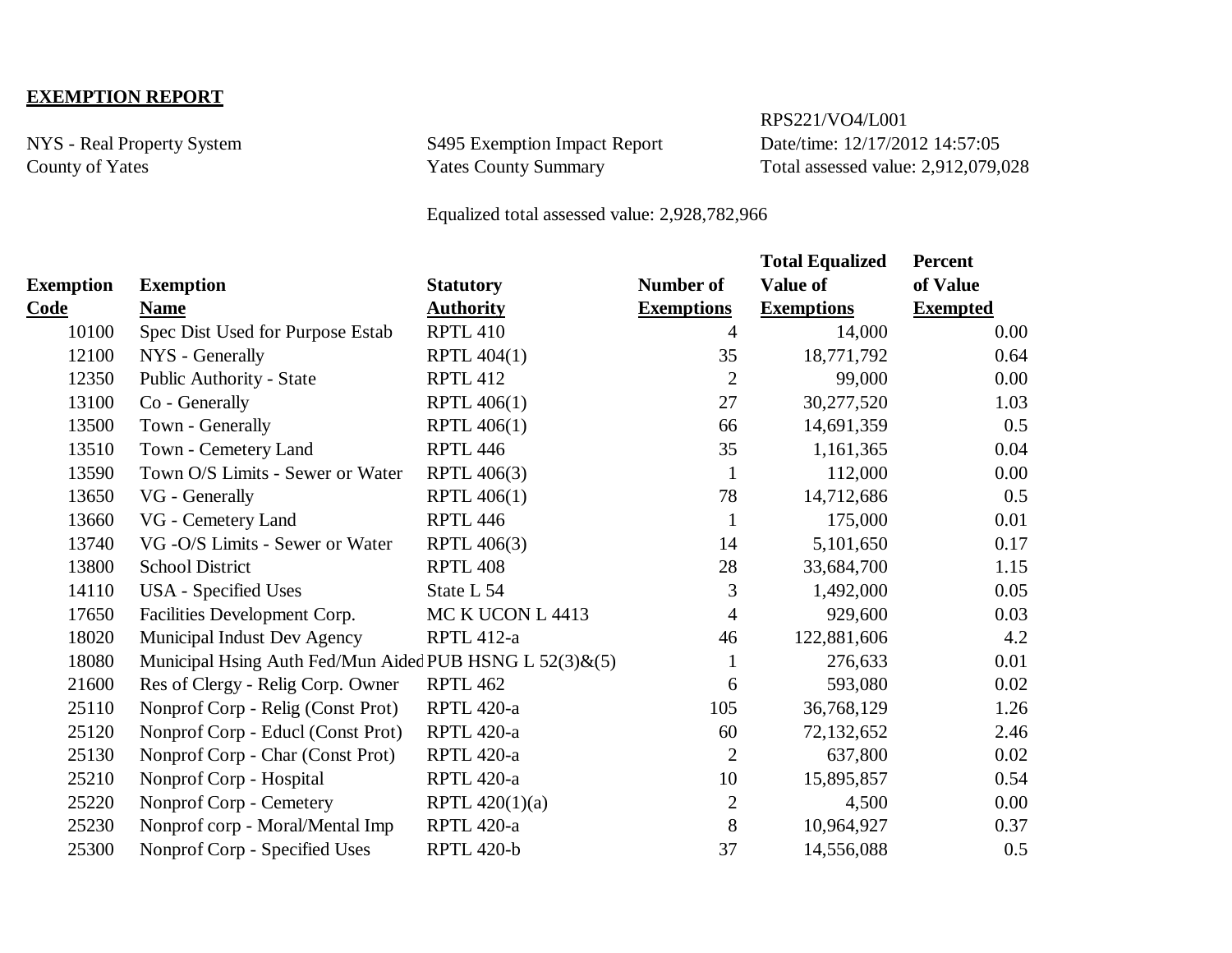|                  |                                                 |                       |                   | <b>Total Equalized</b> | <b>Percent</b>  |
|------------------|-------------------------------------------------|-----------------------|-------------------|------------------------|-----------------|
| <b>Exemption</b> | <b>Exemption</b>                                | <b>Statutory</b>      | <b>Number of</b>  | Value of               | of Value        |
| <b>Code</b>      | <b>Name</b>                                     | <b>Authority</b>      | <b>Exemptions</b> | <b>Exemptions</b>      | <b>Exempted</b> |
| 25500            | Nonprof Med, Dental, Hosp Svce                  | RPTL 486              | 5                 | 731,600                | 0.02            |
| 25600            | Nonprof Health Maint Org                        | <b>RPTL 486-a</b>     | 4                 | 1,960,000              | 0.07            |
| 26050            | <b>Agricultural Society</b>                     | RPTL <sub>450</sub>   | $\mathbf{1}$      | 122,449                | 0.00            |
| 26100            | Veterans Organization                           | RPTL 452              | 7                 | 947,100                | 0.03            |
| 26250            | <b>Historical Society</b>                       | RPTL 444              | $\overline{2}$    | 266,700                | 0.01            |
| 26400            | Inc Volunteer Fire Co or Dept                   | <b>RPTL 464(2)</b>    | 10                | 2,209,553              | 0.08            |
| 27350            | Privately Owned Cemetery Land                   | <b>RPTL 446</b>       | 26                | 283,700                | 0.01            |
| 29700            | Prop Withdrawn from Foreclosure                 | <b>RPTL 1138</b>      | 5                 | 222,100                | 0.01            |
| 32252            | NYS Owned Reforestation Land                    | RPTL 534              | 8                 | 638,061                | 0.02            |
| 33302            | <b>County Owned Reforested Land</b>             | RPTL 406(6)           | 19                | 42,677                 | 0.00            |
| 41101            | Vets Eex Based on Eligible Funds                | <b>RPTL 458(1)</b>    | 47                | 158,240                | 0.01            |
| 41121            | Alt Vet Ex-War Period-Non-Combat RPTL 458-a     |                       | 632               | 8,294,673              | 0.28            |
| 41131            | Alt Vet Ex-War Period-Combat                    | <b>RPTL 458-a</b>     | 554               | 12,206,341             | 0.42            |
| 41141            | Alt Vet Ex-War Period-Disability                | RPTL 458-a            | 193               | 4,828,436              | 0.16            |
| 41400            | Clergy                                          | <b>RPTL 460</b>       | 8                 | 12,061                 | 0.00            |
| 41700            | <b>Agricultural Building</b>                    | RPTL 483              | 444               | 13,023,896             | 0.44            |
| 41720            | <b>Agricultural District</b>                    | AG-MKTS L 305         | 1,440             | 197,986,460            | 6.76            |
| 41730            | Agric Land-Indiv Not in Ag Dist                 | AG-MKTS L 306         | 6                 | 83,183                 | 0.00            |
| 41750            | Ag Land Eligible for Ag Assmt                   | <b>AG-MKTS 305(7)</b> | 5                 | 123,000                | 0.00            |
| 41800            | Persons Age 65 or Over                          | RPTL 467              | 154               | 4,764,563              | 0.16            |
| 41801            | Persons Age 65 or Over                          | RPTL 467              | 123               | 2,074,937              | 0.07            |
| 42100            | Silos, Manure Storage Tanks                     | RPTL 483-a            | 281               | 4,226,406              | 0.14            |
| 42120            | <b>Temporary Greenhouses</b>                    | RPTL 483-c            | 45                | 895,874                | 0.03            |
| 47200            | <b>Railroad-Partially Exempt</b>                | RPTL 489-dⅆ           | $\mathbf{2}$      | 1,527,960              | 0.05            |
| 47460            | Forest Land Certfd After 8/74                   | RPTL 480-a            | 59                | 4,996,132              | 0.17            |
| 47600            | Business Invest Property Post 8/5/90 RPTL 485-b |                       | 120               | 3,916,850              | 0.13            |
| 47900            | <b>Fair Pollution Control Facility</b>          | RPTL 477-a            | 2                 | 41,363,811             | 1.41            |
| 49530            | <b>Industrial Waste Treatment Facility</b>      | RPTL 477              | $\overline{2}$    | 9,187,044              | 0.31            |